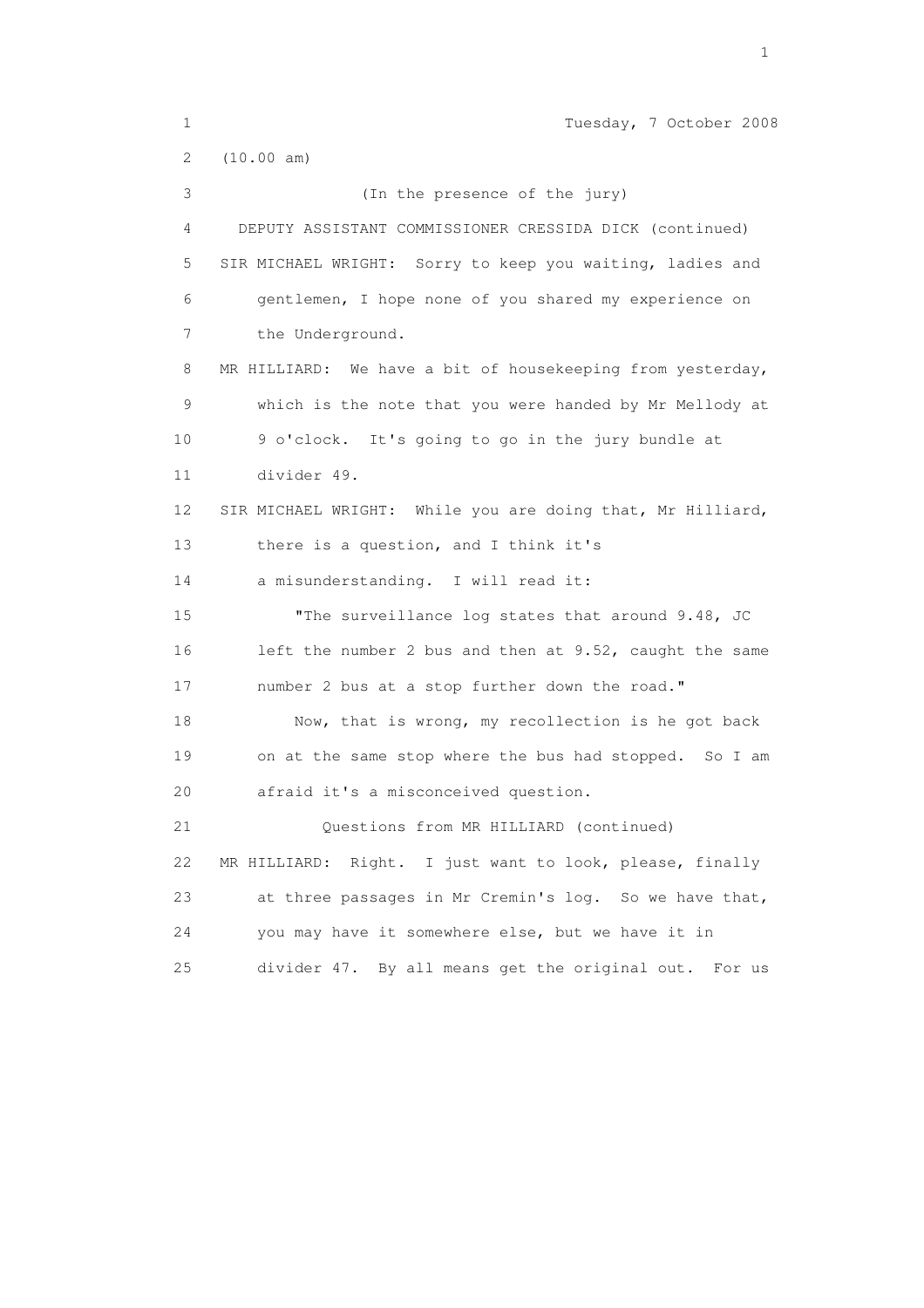1 it's page 164.

2 SIR MICHAEL WRIGHT: There are two sets of numbers,

3 Mr Hilliard.

 4 MR HILLIARD: There are. It's 164, so it's the higher, 5 smaller in fact of the two numbers. Or 5 at the top. 6 SIR MICHAEL WRIGHT: Yes.

 7 MR HILLIARD: Can you see, just towards the bottom, before 8 the crossed out part:

 9 "Followed [arrow] surveillance into station, entered 10 tube, sat inside, confronted by SO19 team, shot in head, 11 non-compliant."

 12 Then in the margin is "from SO19". Do you see that? 13 A. Yes, I do, sir.

 14 Q. You help us, does that mean this is the information that 15 was coming from SO19?

 16 A. Yes, that's right, sir, I believe this is what I was 17 told by Mr Purser, who was Silver, you remember, and he 18 was standing just outside the tube station. He was 19 given this account and he then passed that account to 20 me, and I told my loggist to write it down.

 21 Q. Small numbers 197 at the bottom, 39 at the top, if that 22 helps you, where they have been marked.

 23 About the middle of the page, this relates -- looks 24 like something that's said at least at 18.35?

25 A. Yes, sir.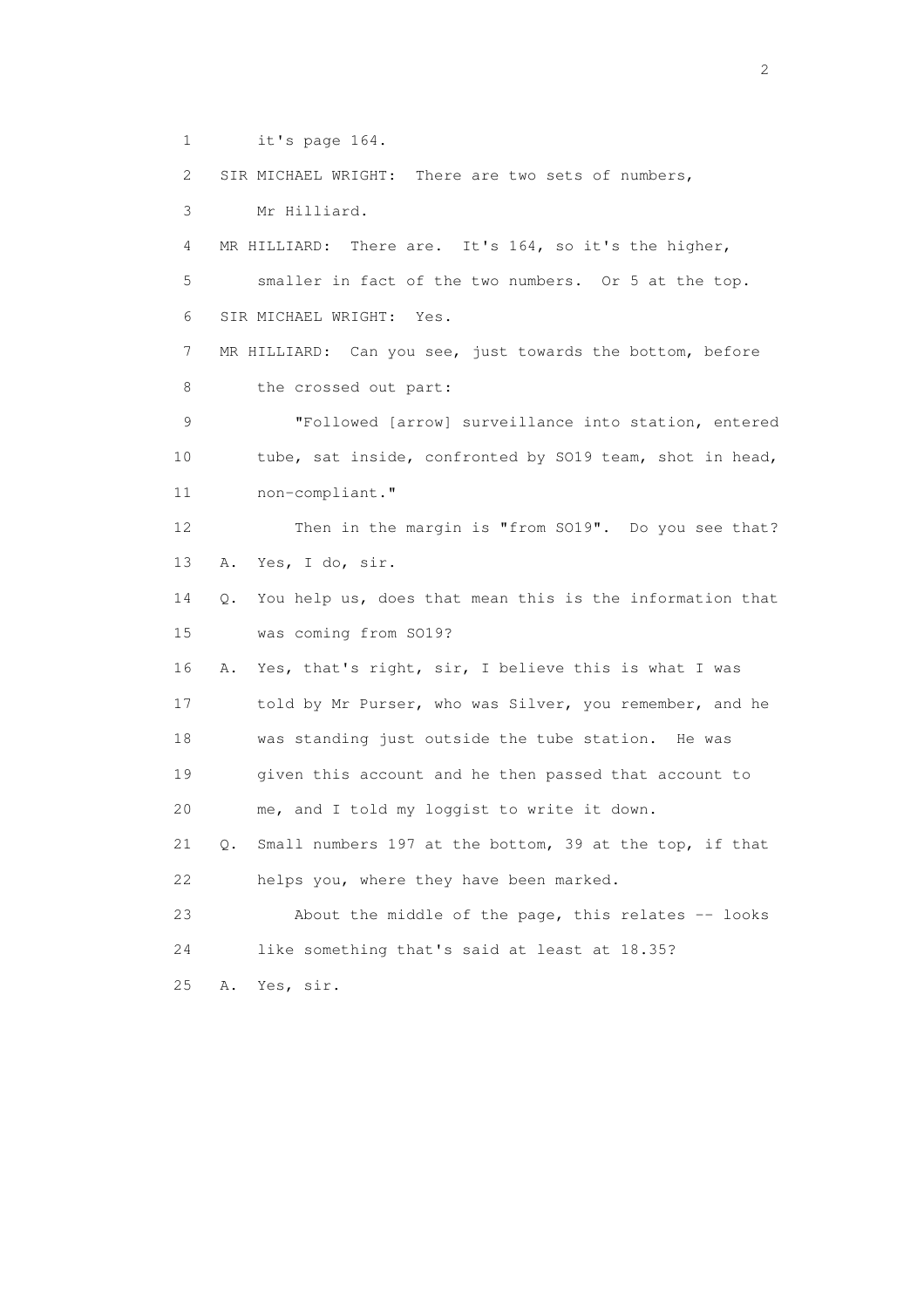- 1 Q. Are you with me there?
- 2 A. Yes, sir.
- 3 Q. Do you see "Silver Scotia Road, copy MG11" then is that 4 "CD" after that?
- 5 A. Yes, sir.
- 6 Q. MG11 is?
- 7 A. It's a statement form, it's the number for the witness 8 statement form.
- 9 Q. Then do you see: "SO19 black team, could there have been 10 any confusion re: Kratos -- VE 'no'."
- 11 Could you explain that entry for us, it might be 12 difficult but could you try?
- 13 A. Could I take one moment to quickly read a little bit
- 14 before, make sure that I know where I am?
- 15 Q. Yes, of course. (Pause).
- 16 A. I am just reading a tiny bit after.
- 17 Q. Of course, you do that. (Pause).
- 18 A. Yes, sir, this is, as you say at 18.35, so it is after
- 19 I have handed over responsibility for the ongoing
- 20 operations as DSO to Mr Armand. I then attended
- 21 a meeting just prior to this at 17.35, where a number of
- 22 colleagues were present and we discussed what had
- 23 happened, what was happening now, the intelligence
- 24 update.
- 25 At 18.35, together with my loggist, I went to see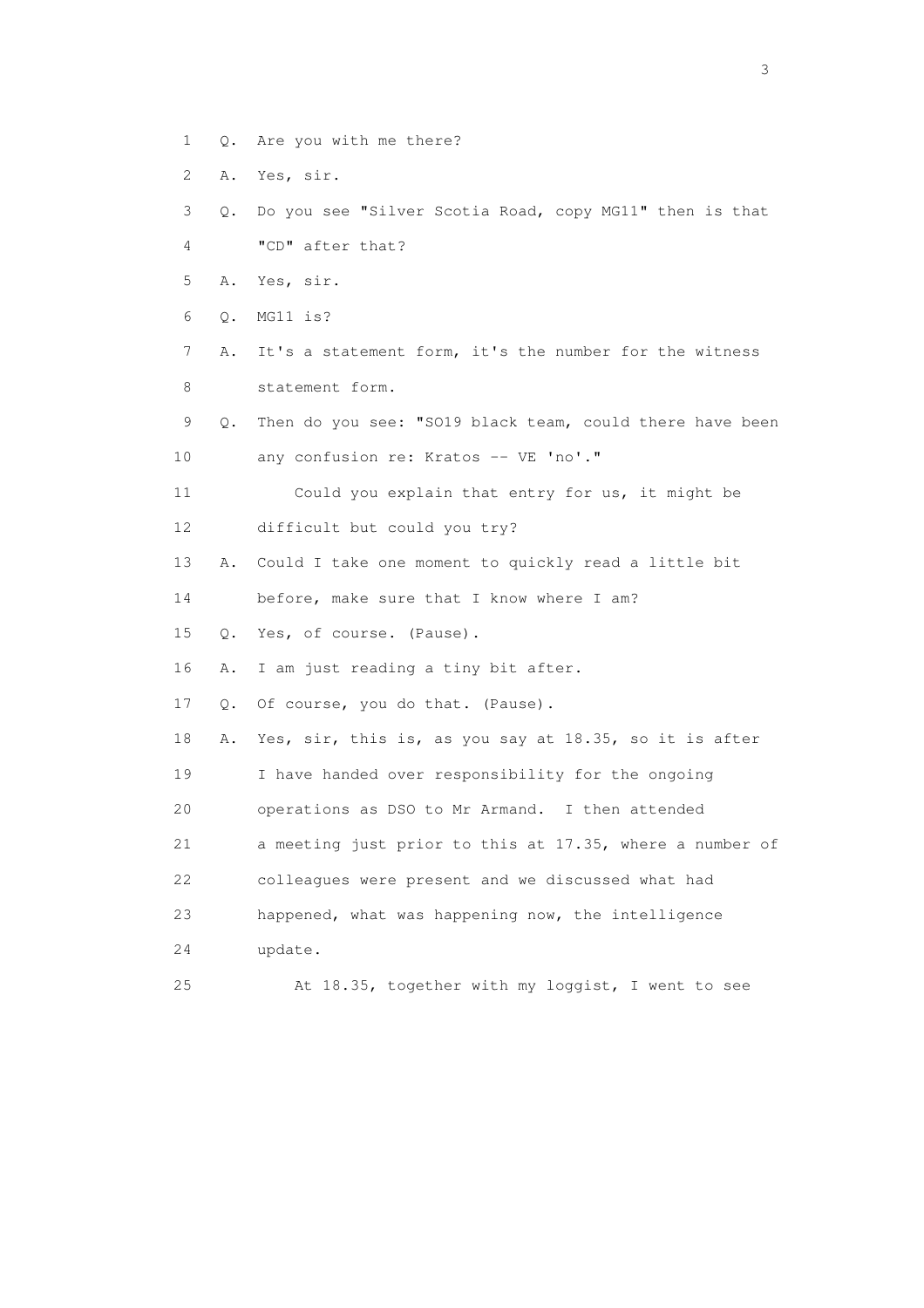1 Silver, Mr Purser, in his office, having phoned him, and 2 I went to see whether he was all right, and to have 3 a brief chat with him about how he was. 4 The reference to the MG11 is that he had already 5 completed a brief statement, and I knew that. SO19 6 black team I think is self-explanatory. Then: "could 7 there have been any confusion re: Kratos -- VE 'no'", 8 was me saying that Vince had said "no" in answer to 9 a question earlier on. 10 SIR MICHAEL WRIGHT: Oh, he actually wasn't there? 11 A. No, he wasn't there at that point sir. 12 So there was a question earlier on from I think 13 Mr Boutcher to Vince: could there have been any 14 confusion re Kratos, and Vince was very emphatic at that 15 time, a long time earlier in the day, "no". 16 Jacket, T-shirt and jeans refers I think to the 17 clothing Mr de Menezes was wearing, and then Mr Purser 18 talked me through who he had handed over to, so you see 19 those names there. And the fact that it says "ambulance 20 delayed" I don't actually remember that, I'm not sure 21 that's accurate, and the SO19 officer had come racing up 22 the stairs to grab a first aid kit and run back down the 23 stairs again. 24 MR HILLIARD: VE you say Vince Esposito? 25 A. Yes, sir.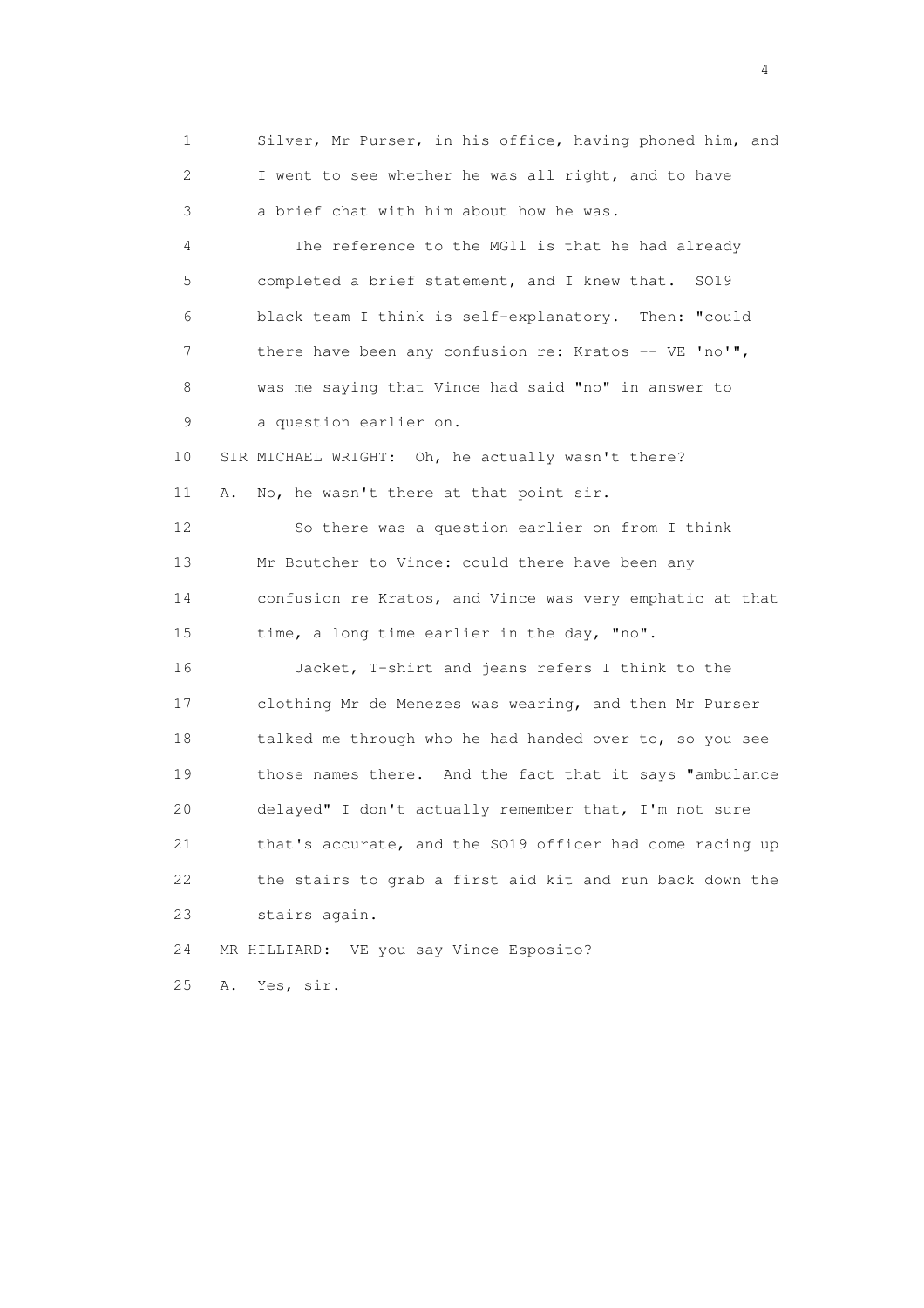1 Q. All right. Then nearly at the end, if you turn over the 2 page -- 3 A. Sorry, just to help, sir, that conversation was probably 4 10 minutes, something like that, and you know, I talked 5 to Mr Purser about what he was going to do next, he 6 wanted to carry on working, I thought it might be better 7 if he didn't, and the welfare conversation. 8 Q. We don't need any more. 9 A. Thank you. 10 Q. 189, so over the page, little drawing there, then 11 a reference to "yellow pole", obviously a figure, and 12 "challenged shot 9 to 10 head". 13 Do you see that? 14 A. Yes, sir, I do. 15 Q. Can you help us, is that -- that's obviously one side of 16 a page. What's the other side of that page? 17 A. It's my page 41. 18 Q. So your page 41, you need that on one side, and 40 on 19 the other? 20 A. That's right, sir. 21 Q. Can you help us about that, what that was about? 22 A. I can, sir. I mean, perhaps it would be helpful, people 23 may have understood this already, but just to explain, 24 in my original, you will see that I used a red pen and 25 my signature is in the red pen. When there is a sort of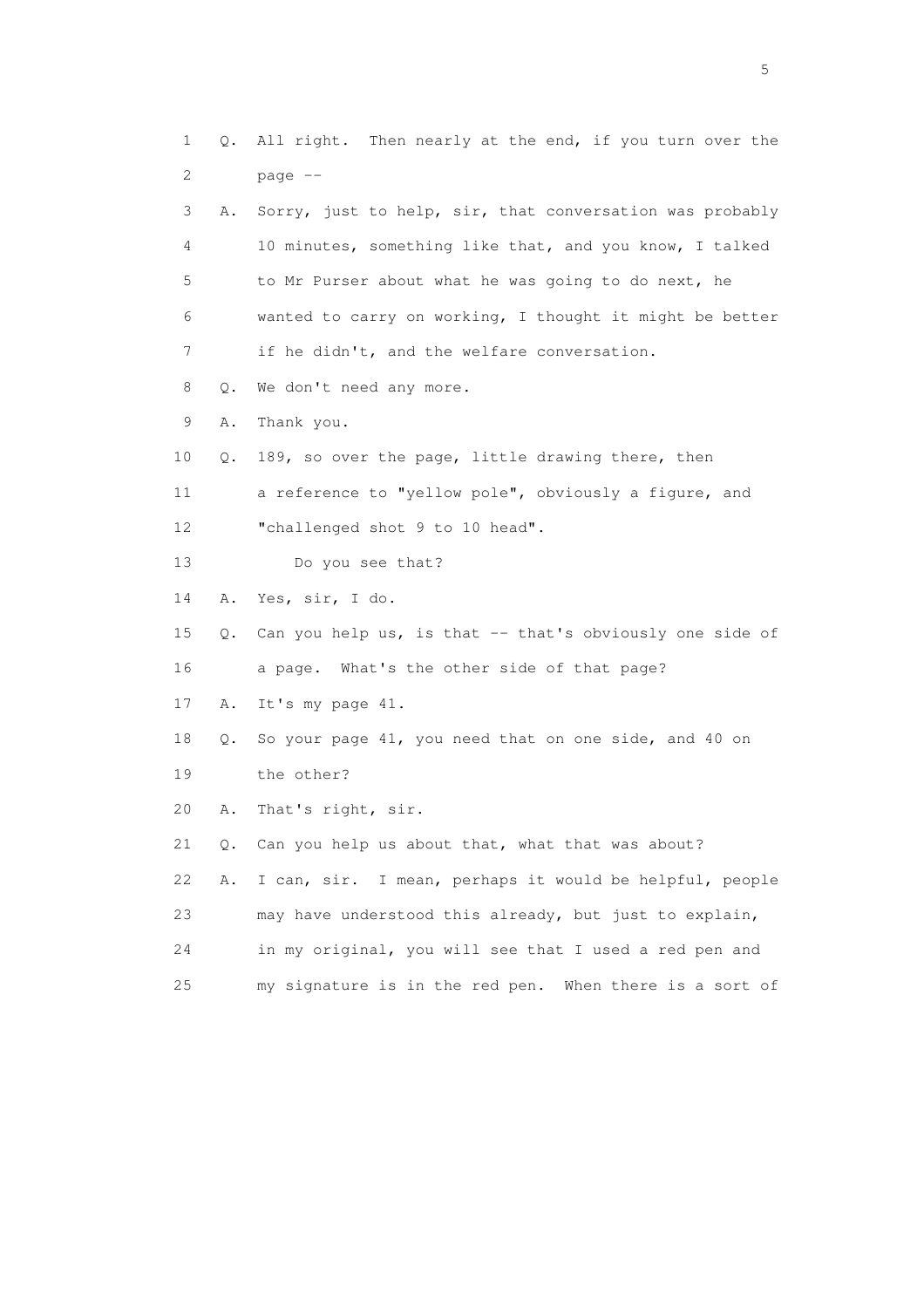| 1              |    | blank bit of page in the loggist's log, I strike through |
|----------------|----|----------------------------------------------------------|
| 2              |    | it with my red pen when I am reading the log later on    |
| 3              |    | that night. That's --                                    |
| 4              | Q. | Just to make sure that nothing could be added in by      |
| 5              |    | anyone later?                                            |
| 6              | Α. | So that nothing could be added in, it's kind of standard |
| $\overline{7}$ |    | practice.                                                |
| 8              | Q. | So you have put those big marks through and then signed  |
| 9              |    | each page; is that right?                                |
| 10             | Α. | Exactly, so on page 40 which we have on the screen at    |
| 11             |    | the moment, you will see a line going in a Z shape with  |
| 12             |    | CD at the end. That's a red line meaning that my         |
| 13             |    | loggist had left it blank and I then struck it through   |
| 14             |    | later on in the evening. Likewise there is another       |
| 15             |    | bigger Z at the bottom of the page, which finishes with  |
| 16             |    | "Cressida Dick Commander" which is my sort of signature  |
| 17             |    | at work.                                                 |
| 18             | Q. | You have struck through the blank parts on a page,       |
| 19             |    | leaving what was there. Can you help us: as it now is    |
| 20             |    | on the screen, can you hold the book up, I think the     |
| 21             |    | jury may be -- I meant can you hold it open and up, so   |
| 22             |    | they see the sort of book it is. So we have writing on   |
| 23             |    | one side and then as you say you are scoring through,    |
| 24             |    | all right.<br>Yes?                                       |
| 25             | Α. | So that creates a slightly strange image on here but     |

 $\sim$  6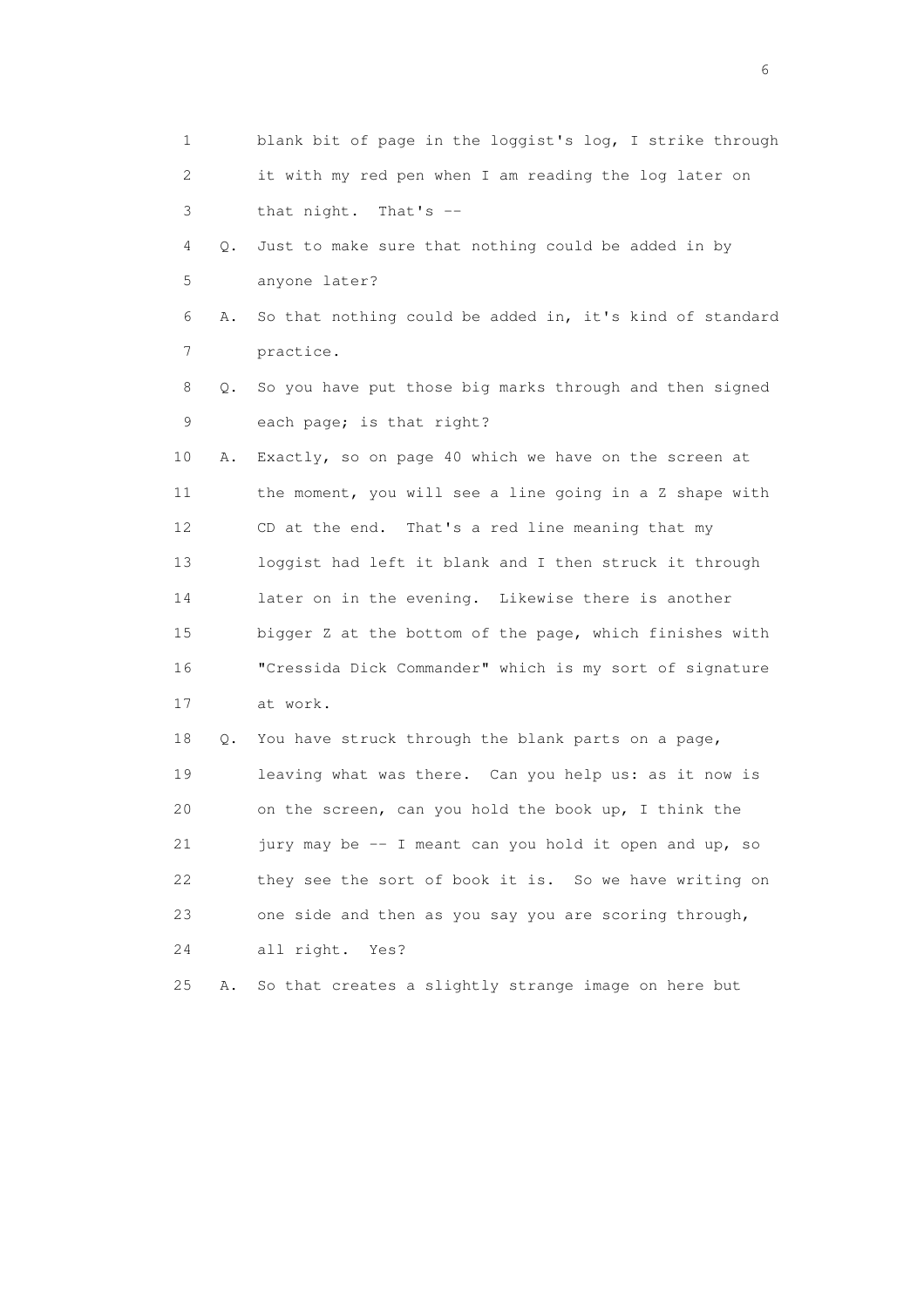1 obviously the bit that my loggist had drawn is just the 2 middle section there.

 3 Now, at this stage, I had spoken to Mr Purser, as 4 I told you, I then met with Mr Rose who had finished his 5 work at Portnall, that same sort of welfare 6 conversation, and then I drove to Leman Street and 7 I arrived there at 19.45. My intention was to speak 8 briefly to the firearms team and to the surveillance 9 team if they were available, with my loggist present, 10 and being very careful about the nature of the 11 conversation that I was going to have. But I thought it 12 was important, as their commander and the person that 13 had effectively put them in the position that they had 14 found themselves in, that I went to see them 15 face-to-face if I could. 16 I met the black team leader at 19.45, just outside 17 Leman Street, and on page 41, on the right-hand side,

 18 you can see a little bit of conversation. I don't know 19 whether you want me to go through that, sir? 20 Q. This is thanking people for their hard work, that bit? 21 A. Yes, so --

 22 Q. No, we don't need to, it's just about the drawings? 23 A. Again it was essentially a welfare conversation and 24 a leadership conversation, I suppose, for want of 25 a better word. [name redacted] the team leader, my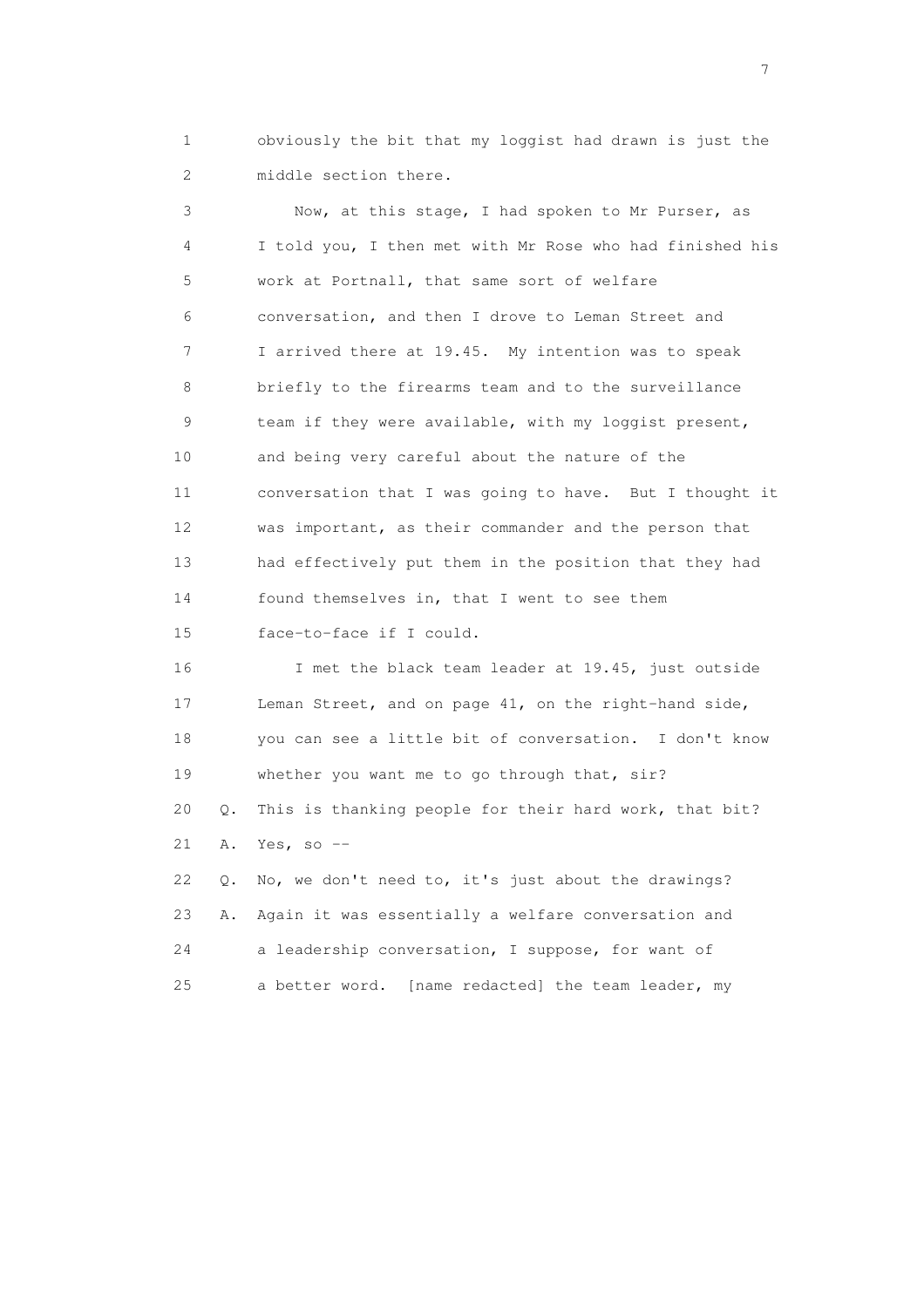1 apologies, said very, very briefly -- told me where the 2 principal officers currently were and I never spoke to 3 them because they were engaged.

 4 But he said some words and I am struggling at the 5 moment to remember exactly what he said, which led my 6 loggist to write this little drawing. This is, I think, 7 my loggist's writing, it's not the team leader's 8 writing, but he was describing the scene in the 9 carriage, and this three -- I think there are three 10 seats, a yellow pole, and Mr de Menezes lying on the 11 floor. 12 Q. Beyond what's there, have you any other recollection of 13 what it was he said? 14 A. No, it was a very brief conversation. 15 Q. All right. Thank you. Lastly, and I am not even going 16 to go into the explanation for it, but just in case

17 anybody noticed, we can clear it out of the way,

 18 something went wrong with the numbering, I think, at one 19 point in the little numbers. Did you put those numbers

20 with rings in that we have?

21 A. Did, yes.

22 Q. In fact there isn't, is this right, a page  $-$  is it 15, 23 16, 17.

24 A. I remember something went wrong.

25 Q. I am not even going to ask you to go back to it because

en de la construction de la construction de la construction de la construction de la construction de la constr<br>18 de juny : la construction de la construction de la construction de la construction de la construction de l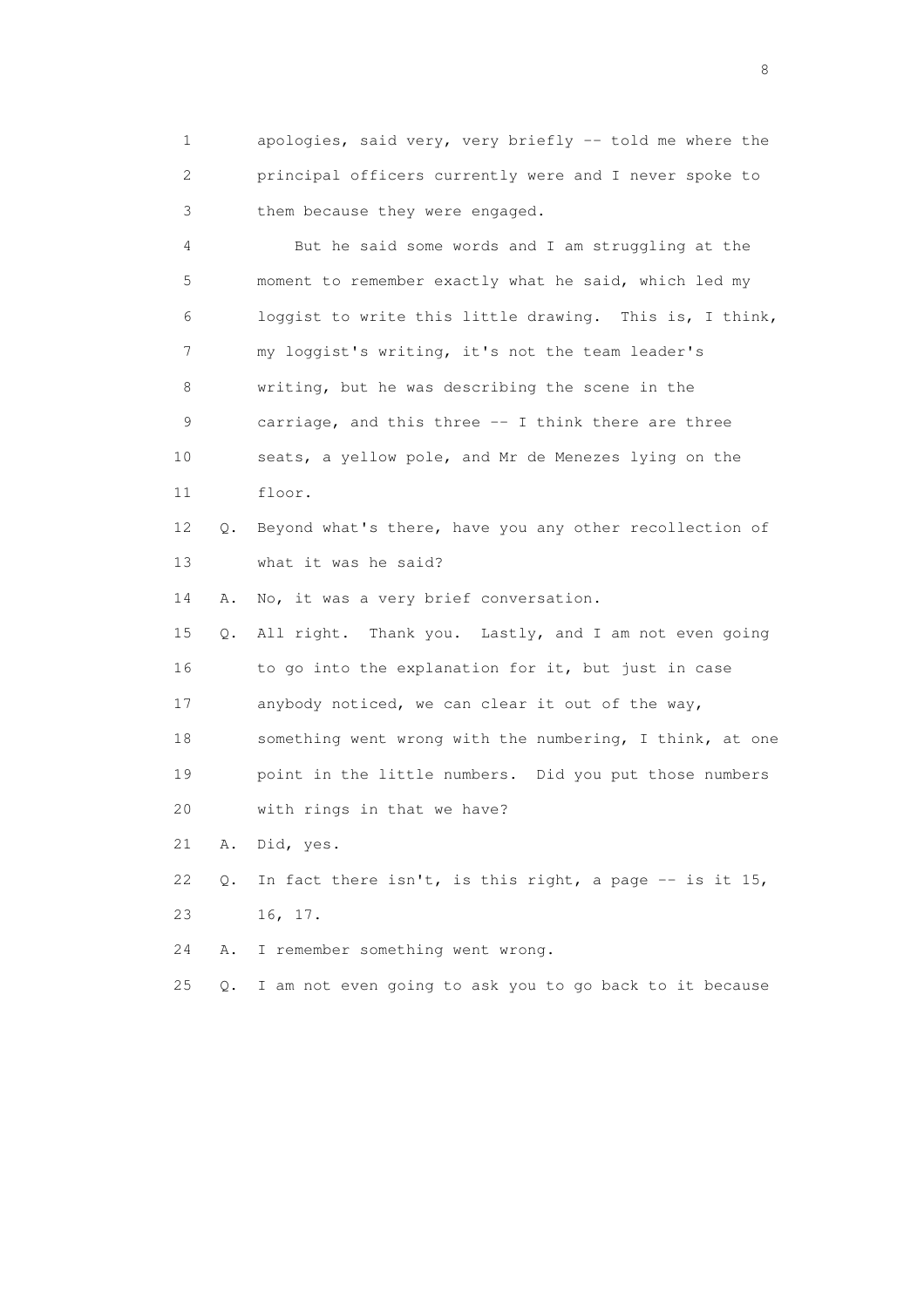1 it really doesn't matter.

 2 SIR MICHAEL WRIGHT: We are talking about the ones in the 3 rings at the top of the page? 4 MR HILLIARD: Yes. Because we could spend hours on the 5 explanation, which just doesn't matter, but in case 6 anybody notices and asks, the numbering went wrong. And 7 I think if anybody wants to ask you about it, they will. 8 But the book is as you had it. 9 A. The book is intact; the numbering went wrong. 10 MR HILLIARD: Thank you very much. 11 SIR MICHAEL WRIGHT: Yes. Mr Mansfield, I'm very conscious 12 of the fact that you have, as it were, the whole case to 13 deal with by contrast with your colleagues, but I am 14 confident that you will bear in mind any exhortations of 15 last night. 16 MR MANSFIELD: Oh yes. 17 SIR MICHAEL WRIGHT: Thank you. 18 MR MANSFIELD: I wonder if it might be appropriate, in the 19 light of that just to do it through the officer, so the 20 jury understand, because they may not understand, and 21 the officer may not understand. 22 Questions from MR MANSFIELD 23 MR MANSFIELD: Good morning, my name is Michael Mansfield, 24 I represent the family of Jean Charles de Menezes, but 25 in the light of the Coroner's very proper observations,

en de la construction de la construction de la construction de la construction de la construction de la constr<br>1911 : la construction de la construction de la construction de la construction de la construction de la const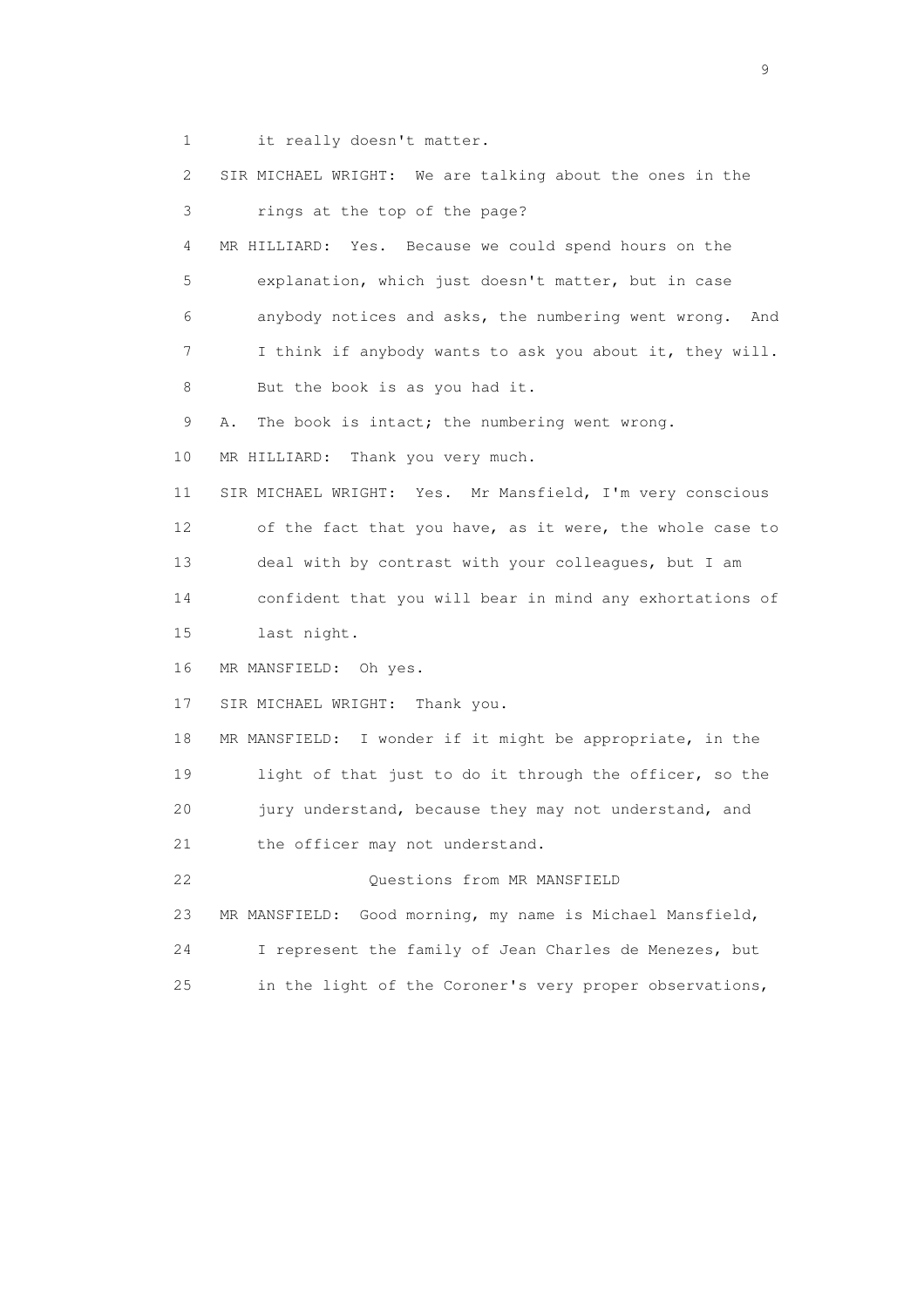1 you have given evidence before, as the jury are aware -- 2 A. Yes, I have, sir. 3 Q. -- at the Health and Safety trial? 4 A. Yes, I have, sir. 5 Q. You weren't called by the prosecution, you were called 6 by the defence; is that right? 7 A. Yes, for the Metropolitan Police. 8 Q. For the Office of the Commissioner? 9 A. Sorry, I beg your pardon, yes, the Office of the 10 Commissioner. 11 Q. I'm not being particular but that's how it was 12 described. So you understand, many of the areas that 13 I am going to ask you about today you have been asked 14 about before; not all of them, do you understand? 15 A. Yes, sir. 16 Q. So the jury appreciate, that trial was dealing with 17 centrally a very different issue to this inquest, wasn't 18 it? 19 A. It was dealing with an alleged failure in Health and 20 Safety by the Metropolitan Police. 21 SIR MICHAEL WRIGHT: Well, it dealt with the responsibility 22 of the Office of the Commissioner to the general 23 public -- 24 A. Thank you, sir. 25 SIR MICHAEL WRIGHT: -- as opposed to a particular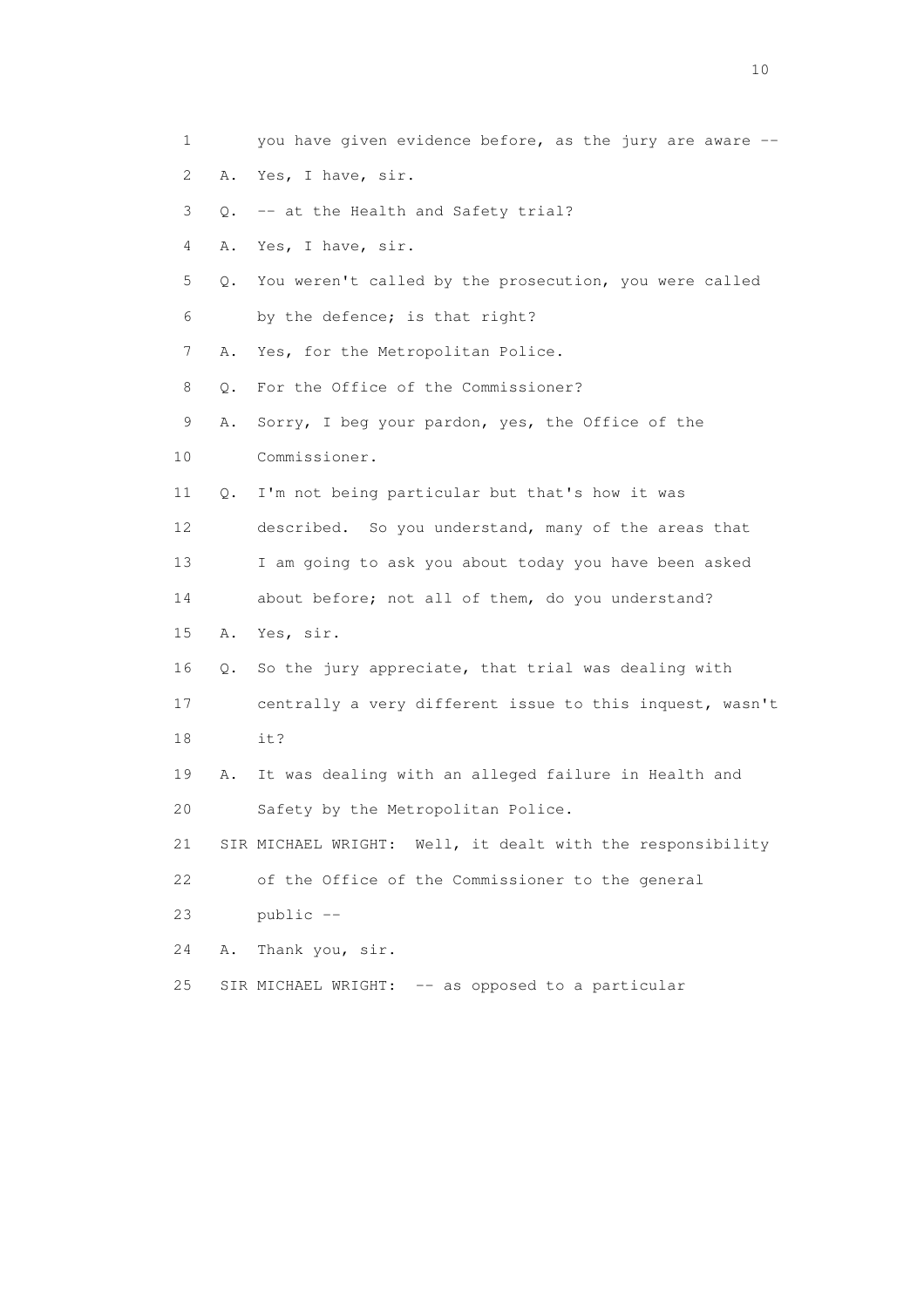1 individual.

| 2  |    | MR MANSFIELD: You were aware of that, were you, when you |
|----|----|----------------------------------------------------------|
| 3  |    | gave evidence?                                           |
| 4  | Α. | Yes, sir, I think there was some legal debate about the  |
| 5  |    | duty of care to the individual, that's the only reason   |
| 6  |    | for hesitation. But I am not a lawyer.                   |
| 7  | Q. | No, no, I appreciate, but again so it's clear to this    |
| 8  |    | jury, the learned judge in that trial was very anxious   |
| 9  |    | to point out that their function was not looking at, if  |
| 10 |    | you like, a chain of causation leading to the death of   |
| 11 |    | Jean Charles de Menezes, all right?                      |
| 12 | Α. | I understand entirely, sir, yes.                         |
| 13 | Q. | And that is a different context, so you will forgive me  |
| 14 |    | if I go over some of the same ground, but the reason     |
| 15 |    | I am going over some, but not all, of the same ground is |
| 16 |    | in order to ascertain its impact, all right, the same    |
| 17 |    | ground, on the life of a particular individual?          |
| 18 | Α. | I understand entirely, sir.                              |
| 19 | Q. | And the preservation of the life of that individual.     |
| 20 |    | You appreciate?                                          |
| 21 | Α. | Yes, sir.                                                |
| 22 | Q. | Because of course you spent a little time in your        |
| 23 |    | decision -- I'm not asking you to look it up -- at one   |
| 24 |    | stage referring to human rights and the Human Rights Act |
| 25 |    | and so on?                                               |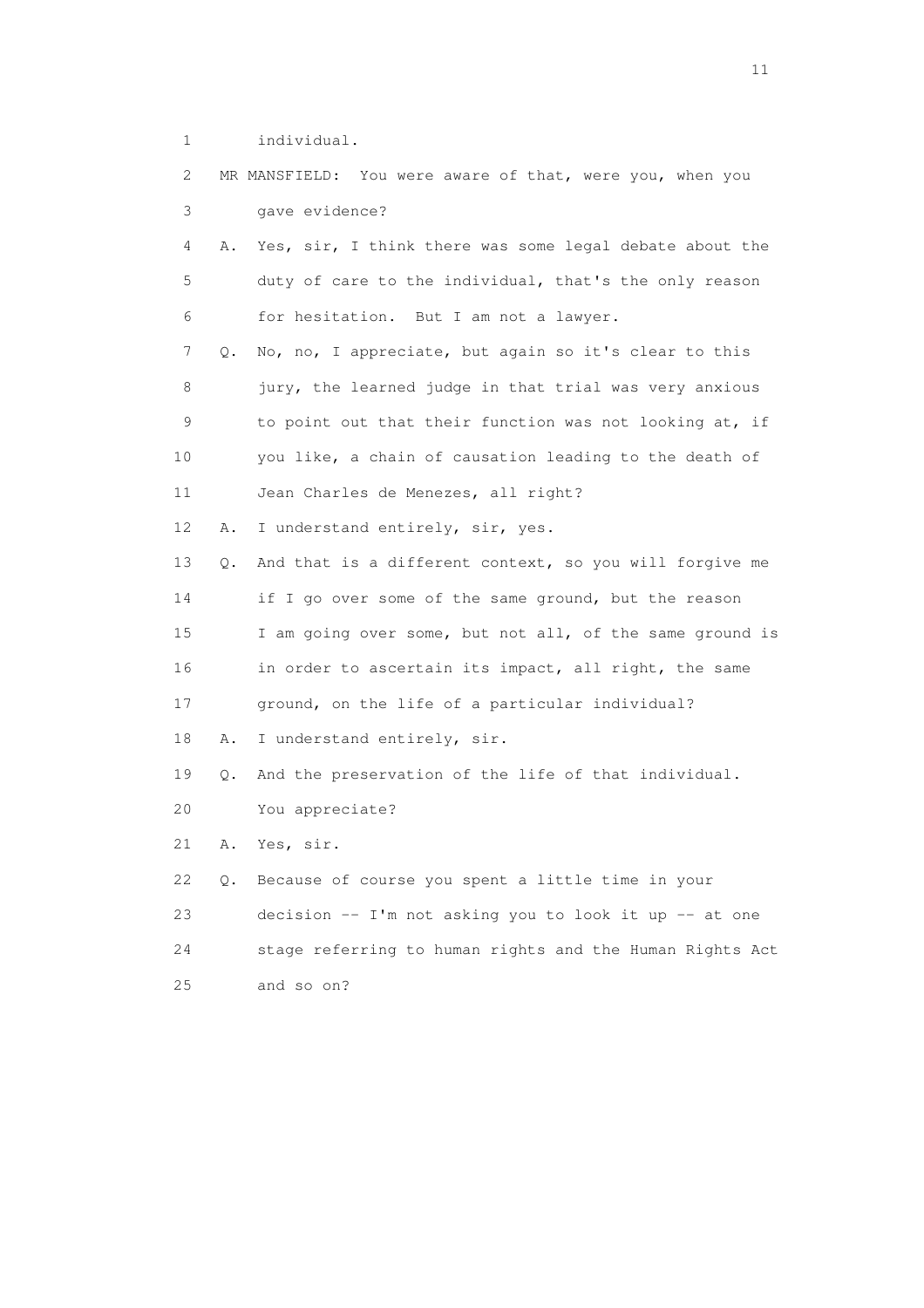1 A. Yes, sir.

| 2  | Q. | You did appreciate that you had a dual function,           |
|----|----|------------------------------------------------------------|
| 3  |    | protecting the public at large as far as is humanly and    |
| 4  |    | reasonably possible against the threat posed by            |
| 5  |    | terrorists, and also you had another obligation which      |
| 6  |    | was to protect individual members of the public from       |
| 7  |    | death at the hands of a police officer?                    |
| 8  | Α. | Absolutely, sir.                                           |
| 9  | Q. | I mean, that's a very important thing, isn't it?           |
| 10 | Α. | Very important.                                            |
| 11 | Q. | Because we don't want members of the public being          |
| 12 |    | worried that they might be next?                           |
| 13 | Α. | No, sir, my job is to protect everybody, members of the    |
| 14 |    | public, people we may be arresting, and indeed my          |
| 15 |    | officers, and the public need to have confidence in our    |
| 16 |    | ability to do that safely.                                 |
| 17 |    | Q. You see, I have asked a question of several officers to |
| 18 |    | date, you have already been asked it, so I will not ask    |
| 19 |    | it again now but I will come back to it, what went wrong   |
| 20 |    | here; you have been asked it by my learned friend          |
| 21 |    | Mr Hilliard yesterday. In consequence of one officers'     |
| 22 |    | reply to this jury, I asked him bluntly whether he         |
| 23 |    | thought it could happen again and he said yes.<br>Do you   |
| 24 |    | say the same?                                              |
| 25 | Α. | I am afraid, sir, I do believe that this or something      |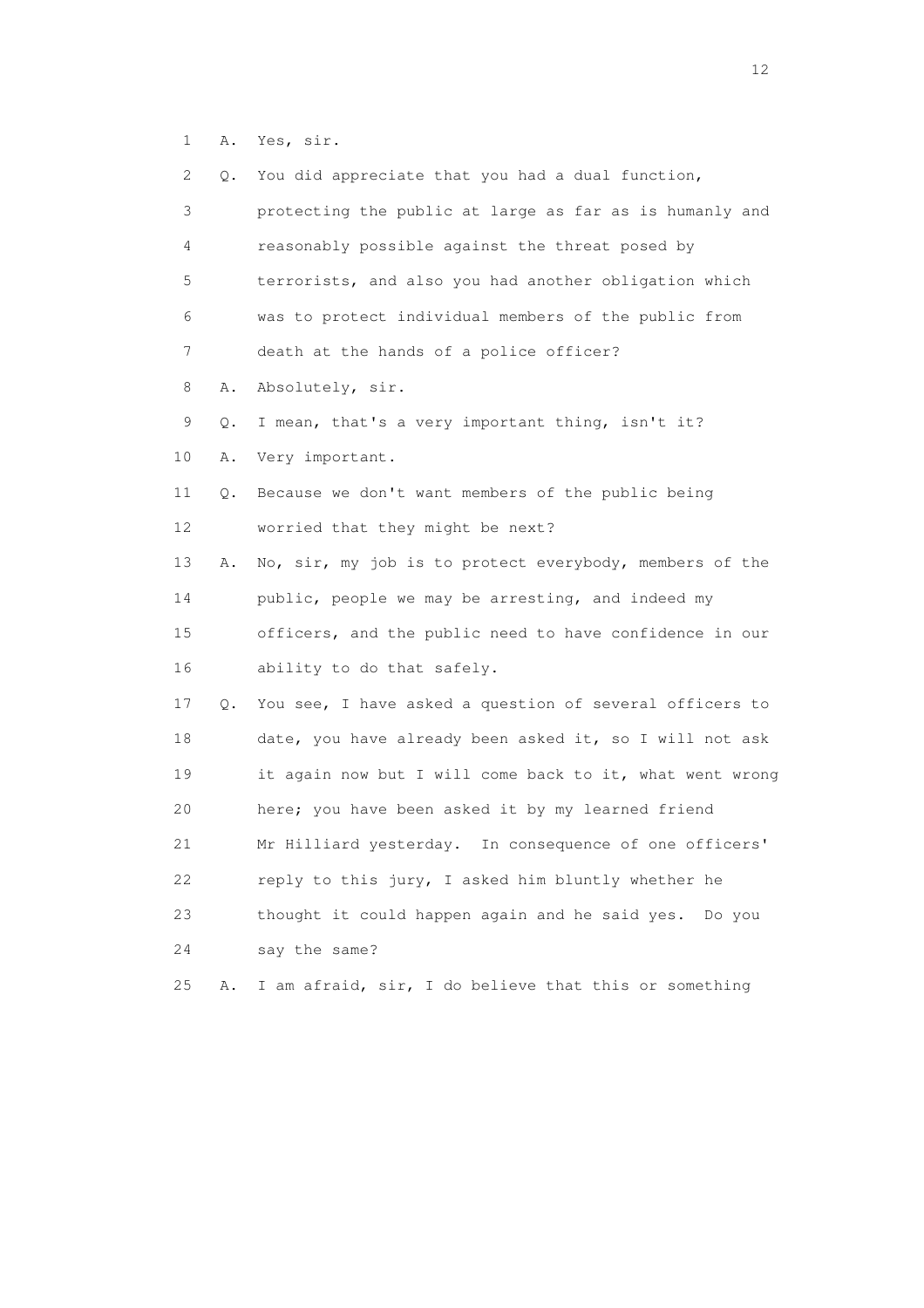1 like this could happen again. The nature of these 2 operations is that they are incredibly high risk to all 3 concerned, and that is because of the nature of the 4 threat that we face from suicide terrorists, and the 5 difficulty that there is in dealing with such a threat, 6 and the very fast timescale in which these things can 7 happen. Our job is to reduce the risk to everybody as 8 best as we possibly can all the time. That's what we 9 set out to do. But I do fear that, in the future, 10 a bomber might not be prevented from setting a bomb and 11 people later might say -- there would be a huge scrutiny 12 of why we did not manage to prevent that. And equally, 13 I pray it doesn't happen, but it is possible that 14 an innocent member of the public might die in 15 circumstances like this. Our job is to minimise the 16 risks. Given the huge scale of the risks, we may only 17 be able to do that to a less than perfect extent. 18 SIR MICHAEL WRIGHT: Well, the magnitude of the risk is 19 illustrated by what happened on 7/7. 20 A. Yes, sir. 21 SIR MICHAEL WRIGHT: Fifty-two people died.

22 A. Yes, sir.

 23 MR MANSFIELD: It's in that context of minimising the risk 24 to both, obviously the public at large vis-a-vis the 25 terrorist and the individual citizen from being killed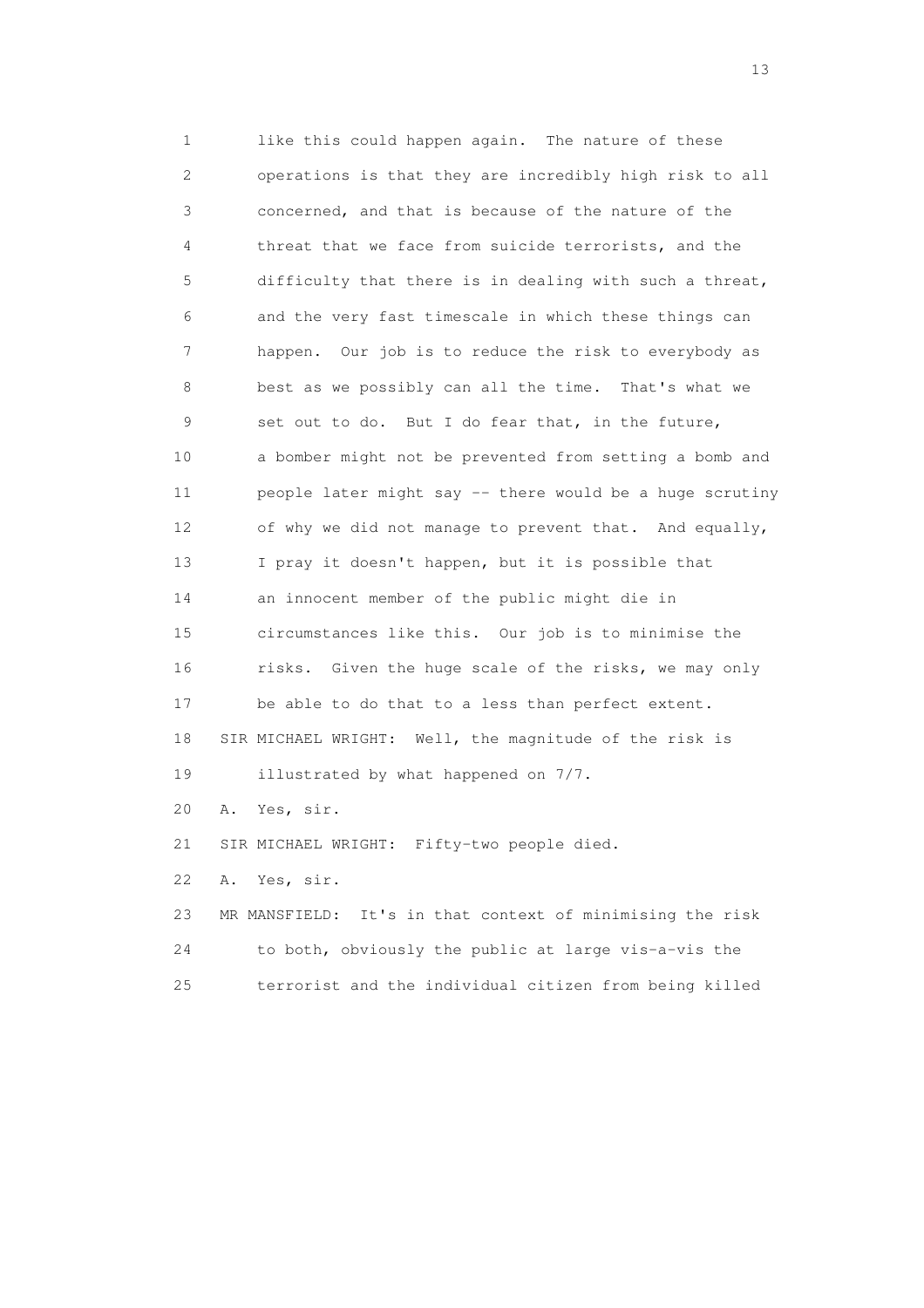1 by officers of the State, effectively, it's that area, 2 the minimising of the risk on this particular day that 3 I am going to make it clear to you straightaway so you 4 know where the questions are going, that you dismally 5 failed to minimise the risk vis-a-vis Jean Charles 6 de Menezes. 7 Do you follow that? 8 A. I follow it, sir; I don't accept it. 9 Q. No, I appreciate you won't accept it. Can I ask you 10 this: is there a problem within the Metropolitan Police 11 hierarchy about admitting things that go wrong? 12 A. No, I don't think there is at all, sir. 13 Q. All right. Is there within you any problem about 14 admitting when things go wrong? 15 A. I regard myself as somebody who will always take full 16 responsibility for what I have done. I will be quick to 17 say if I think I have done -- I have done something 18 wrong. The phrase you use, "something's gone wrong", is 19 a fairly broad phrase, and of course I don't wish to be 20 trivial about it but there are things that go wrong in 21 life, even, you know, the learned Coroner coming to here 22 on the tube train, something went wrong, things go 23 wrong, and I absolutely will accept that also. I also 24 accept that we don't operate in a perfect world. 25 But I would be quick to admit if I thought --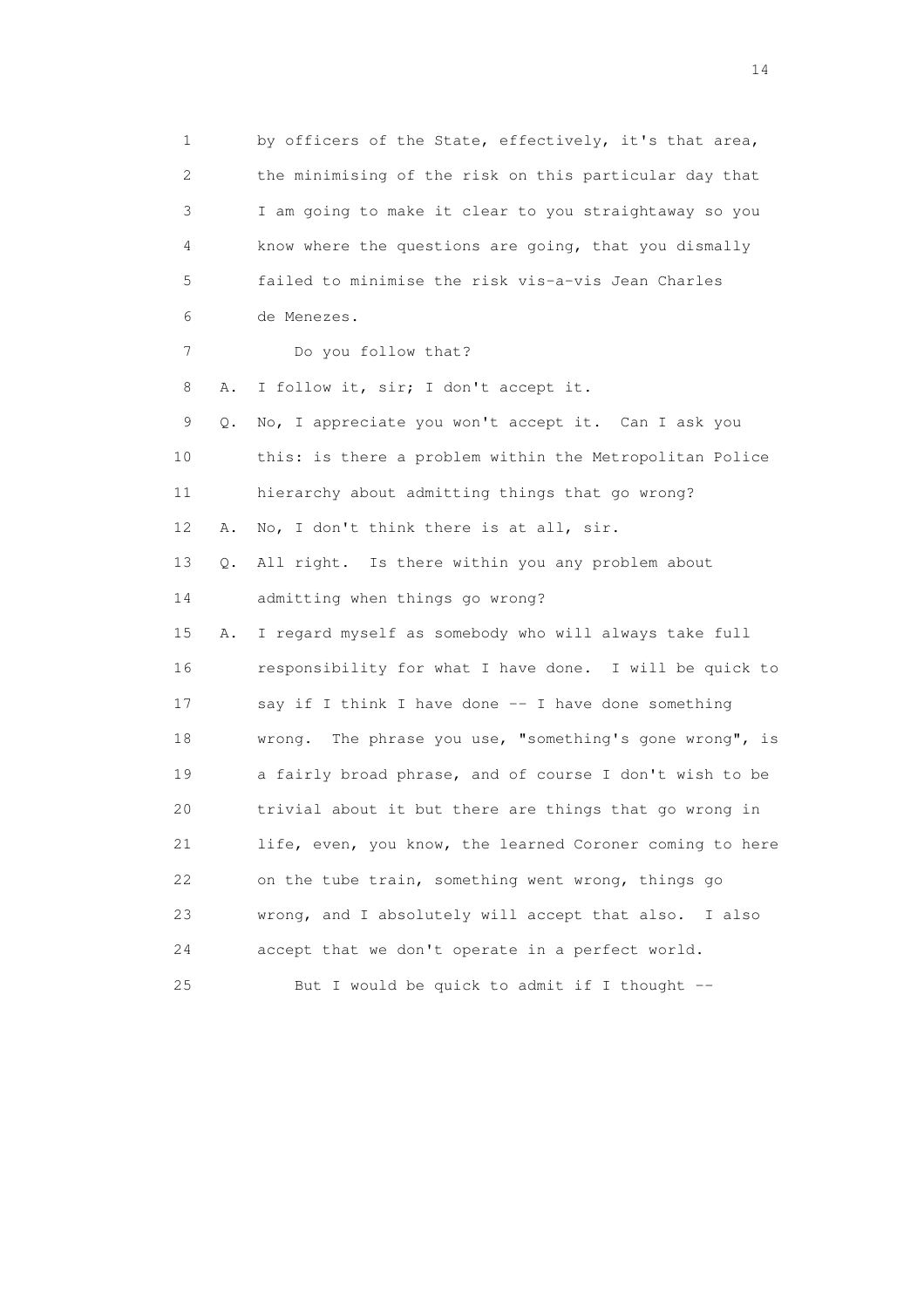1 Q. You would? Because I'm going to take you through those 2 areas and I'm going to ask you the same question. I am 3 not asking whether, for example, the learned Coroner 4 should be held responsible for the lateness of a tube 5 train -- 6 SIR MICHAEL WRIGHT: Stop treading on delicate subjects, 7 Mr Mansfield! 8 MR MANSFIELD: I am really only interested -- and you must 9 follow this and understand it -- in those areas for 10 which you have responsibility and can do something about 11 it. 12 Do you follow that? 13 A. Yes, I do, sir. 14 Q. I want to start by asking you to go back to page 40, we 15 had it on the screen a moment ago, it's in your red 16 book. I am sorry, it's in the Cremin note? 17 SIR MICHAEL WRIGHT: It's the log, isn't it? 18 MR MANSFIELD: Yes, page 40. 19 Now, you didn't read it out, and I am not 20 complaining about this, but this brief note, very, very 21 brief you have made the point, did you make any note of 22 your own about this conversation? 23 A. No, I didn't, sir, no, no. 24 Q. Why not? 25 A. Because I had a loggist with me when I spoke to him.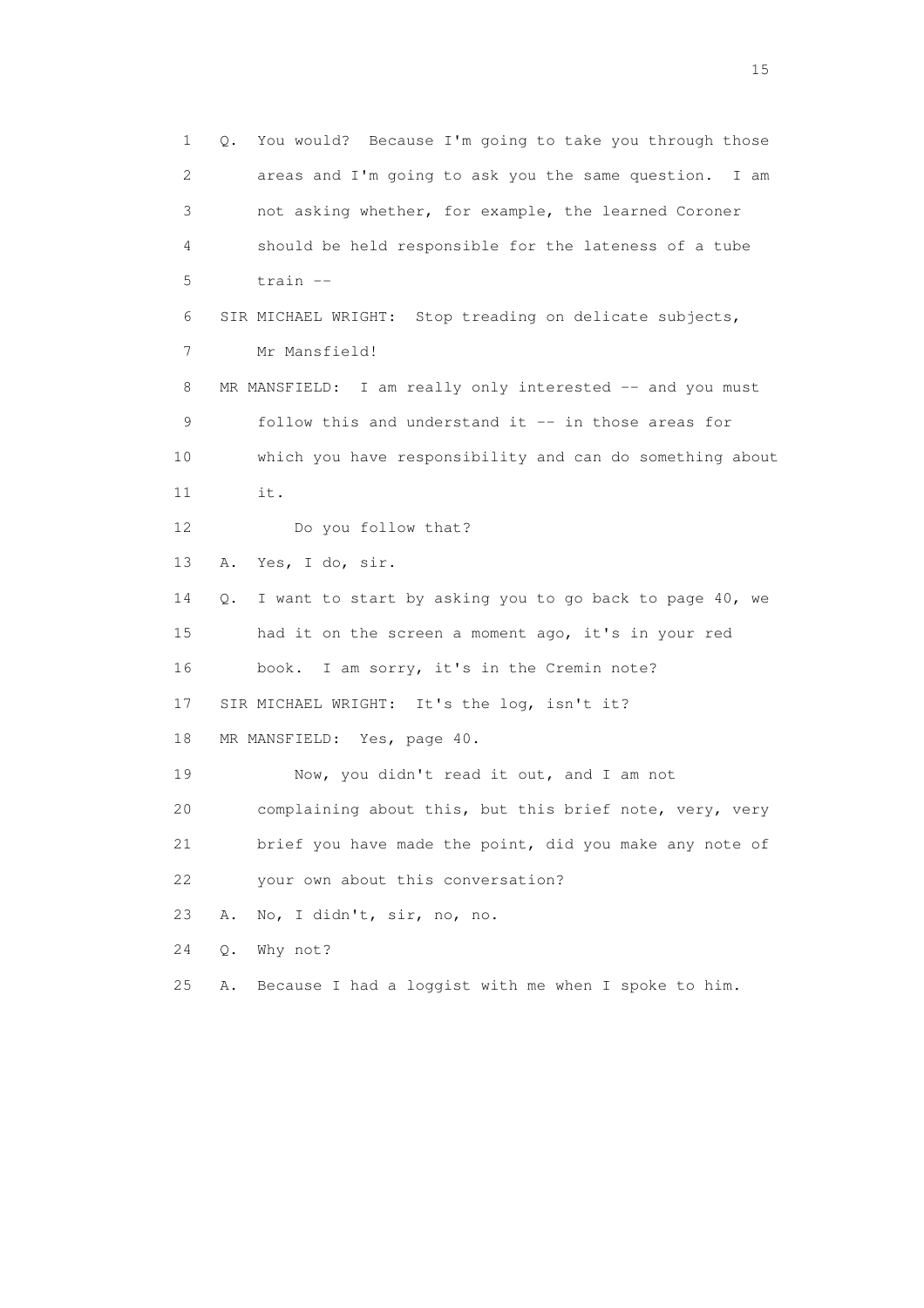- 1 Q. You now don't really remember much about the
- 2 conversation, do you?

3 A. Well, I remember it was very brief.

4 Q. Well, of course, yes.

 5 A. So I don't know that there is an enormous amount to 6 remember beyond what is written on the right-hand page. 7 Q. How did it go, did he volunteer this or did you ask him? 8 SIR MICHAEL WRIGHT: We are talking about the drawing, are 9 we?

 10 MR MANSFIELD: The drawing on the left and the little bit of 11 narrative that's there.

 12 A. I am afraid I am not even sure of that. He was leaving 13 Leman Street, he had obviously been through a very, very 14 challenging operation, and he told me very briefly about 15 this. I don't know whether -- I can't remember whether 16 I asked him or he told me.

 17 Q. I am going to put it certainly for the jury, this is 18 right at the centre of what the jury are going to be 19 looking at, what actually finally happened in the 20 carriage on the tube train. Now, did you ask him, as 21 the officer in charge, since you have gone there to 22 enquire about their welfare, there is the welfare of the 23 man who was shot; did you ask him how this came about? 24 A. I don't think I did, sir, I was very conscious that even 25 in going to see the officers I could potentially open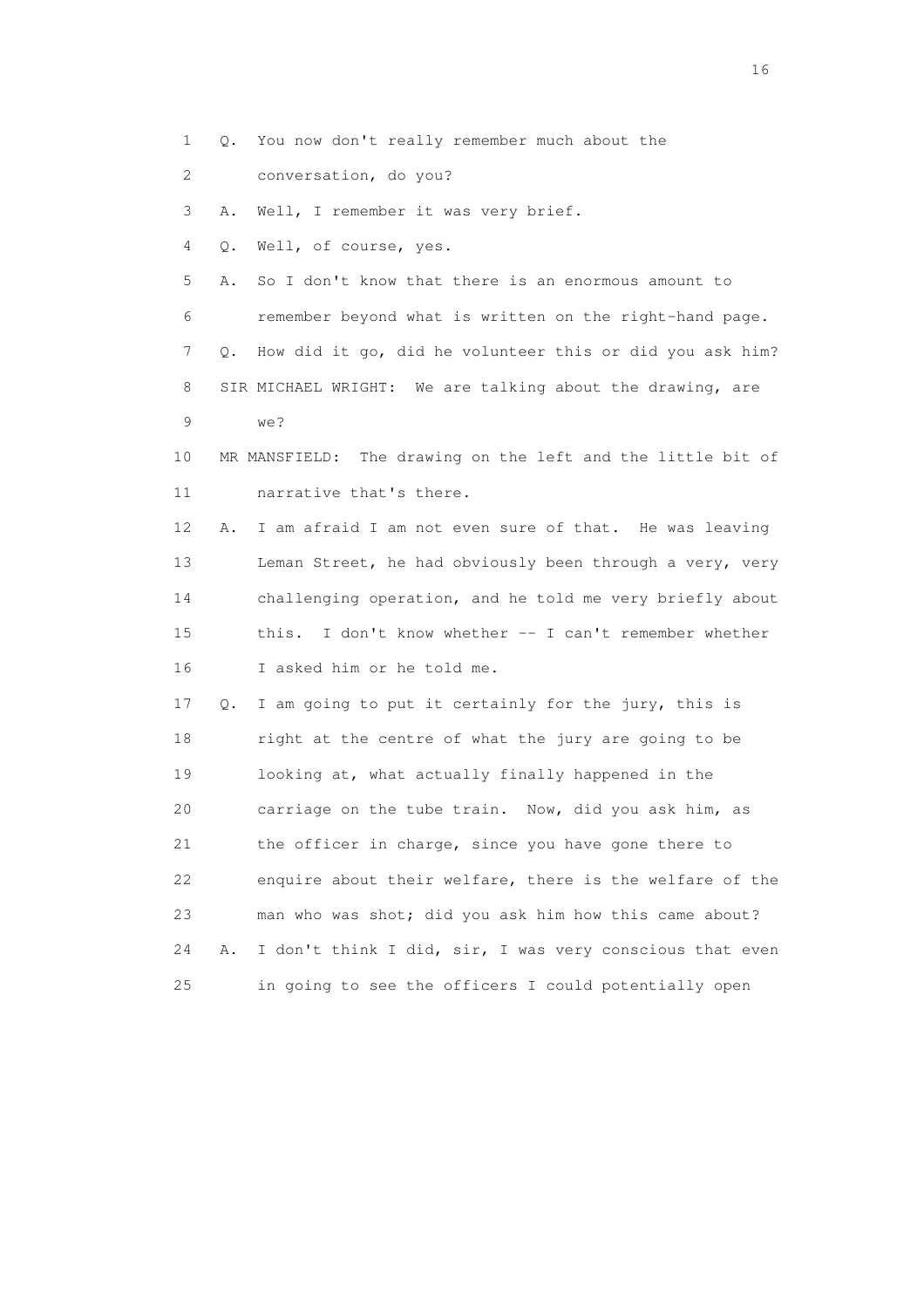1 myself up to some criticism at a future date by someone, 2 because it would be quite wrong if I was perceived to 3 have tried to investigate, it would be quite wrong if 4 I was perceived to have tried to influence in any way 5 any subsequent account, and you will actually see on 6 a previous page that before going I discussed whether 7 I should or I shouldn't with a senior officer. I said 8 "I think it's my duty", these were my actual words, 9 "I think it's my duty to go and see that they are all 10 right and to show my face to them". I had no intention 11 of getting into a detailed conversation about what 12 happened, and I still think it would have been 13 inappropriate for me to do so. 14 Later on in the log, you will see the conversation 15 that I had with the surveillance team, and 16 "conversation" is not quite the right word because it 17 was all me speaking, I certainly didn't ask them what 18 had happened. That's my training -- 19 SIR MICHAEL WRIGHT: Is that in the knowledge, which 20 undoubtedly you would have had, that after an event of 21 this kind there would be an independent inquiry? 22 A. Absolutely, sir. You will have noticed earlier on in my 23 log I talked about the IPCC needing to be called, yes, 24 sir. 25 MR MANSFIELD: Did you know they were being kept away?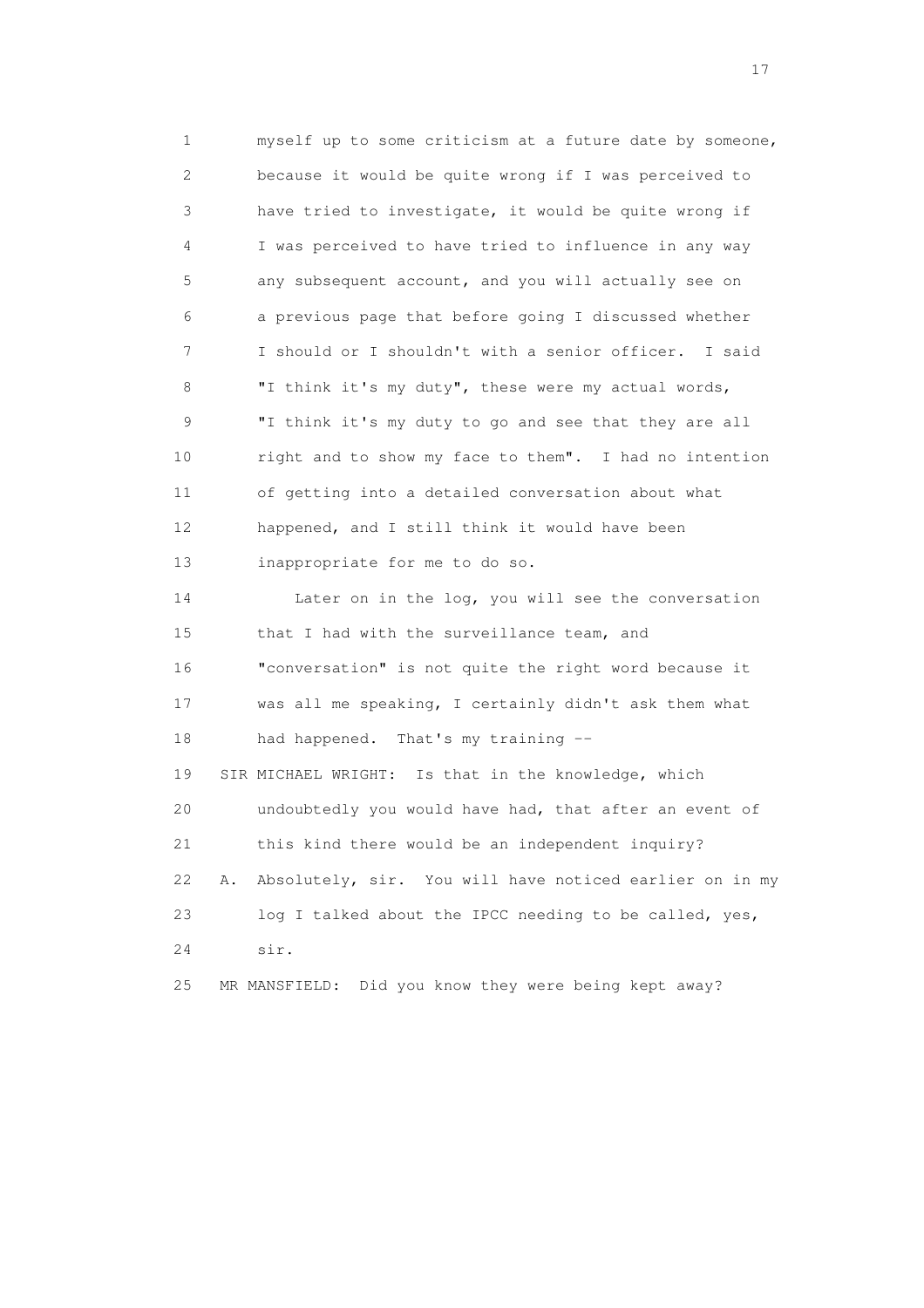1 A. No, sir, I did not know.

| 2  | Q. | You didn't know, no-one told you about that?                   |
|----|----|----------------------------------------------------------------|
| 3  | Α. | No, they didn't and actually as you know I had handed          |
| 4  |    | over responsibility for the scene and putting the wheels       |
| 5  |    | into motion for the investigation to another colleague,        |
| 6  |    | not something I needed to know at all. That's quite            |
| 7  |    | inappropriate again for me to become involved in that.         |
| 8  | Q. | Let us work again on the basis that you didn't ask any         |
| 9  |    | questions of the Silver, Mr Purser, who is upstairs at         |
| 10 |    | Stockwell, and he just speaks, and your loggist notes          |
| 11 |    | this down. The yellow pole, just help us, what does            |
| 12 |    | that indicate, do you remember?                                |
| 13 | Α. | I am sorry, sir, this is the firearms team leader              |
| 14 |    | conversation here.                                             |
| 15 | Q. | Yes.                                                           |
| 16 | Α. | I can't remember the yellow pole, I don't know what the        |
| 17 |    | yellow pole was.                                               |
| 18 |    | SIR MICHAEL WRIGHT: I can offer you a guess, as I have been    |
| 19 |    | a guest of the Northern Line quite recently, it's the          |
| 20 |    | pole -- it's a hand-hold for people standing on the            |
| 21 |    | tube.                                                          |
| 22 | Α. | Thank you, sir.                                                |
| 23 |    | The reason I'm asking you about this to begin<br>MR MANSFIELD: |
| 24 |    | with for two reasons, one is this pole I'm afraid may          |
| 25 |    | feature in some accounts.                                      |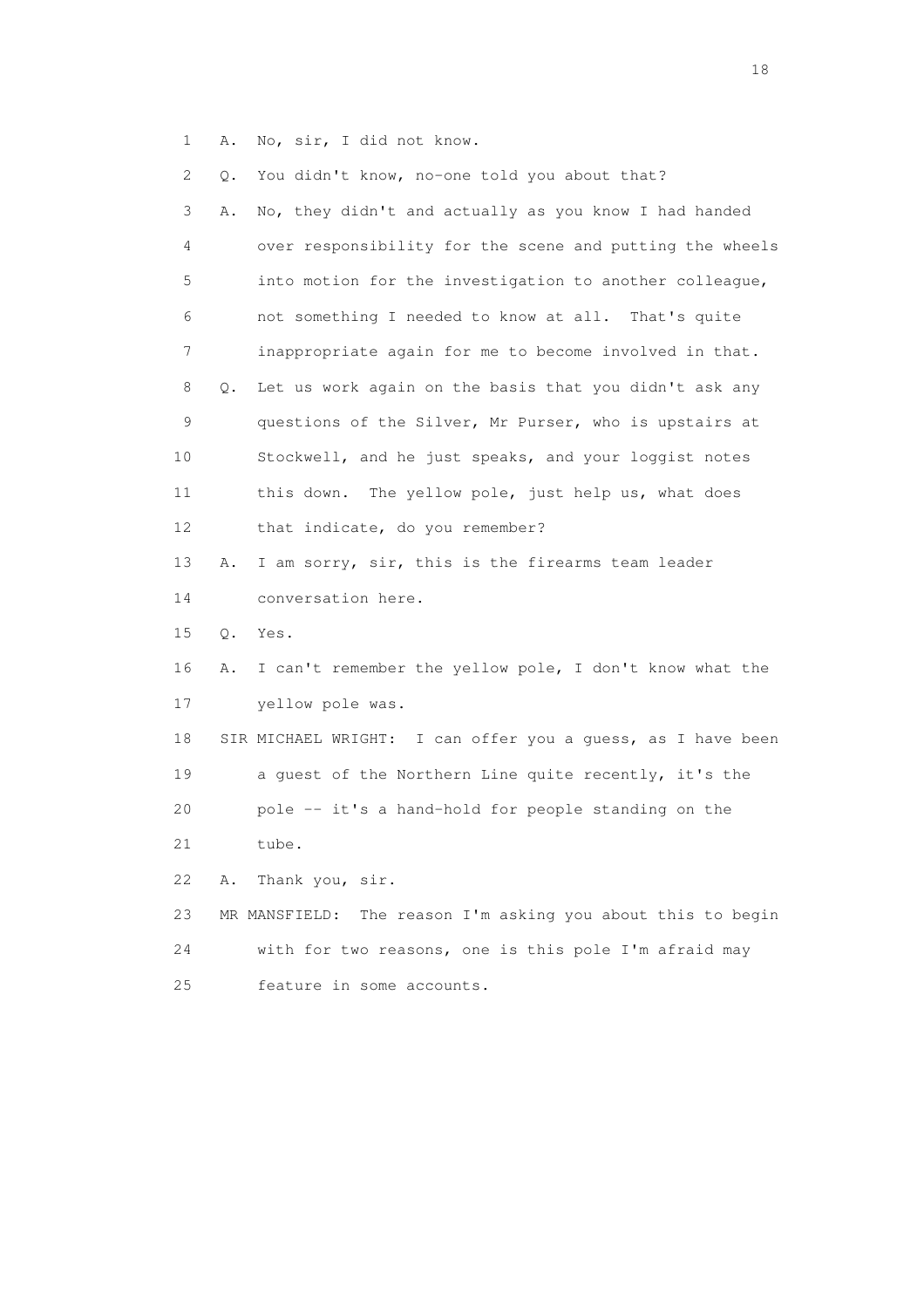| $\mathbf 1$ |    | Can you remember what the black team leader was           |
|-------------|----|-----------------------------------------------------------|
| 2           |    | saying about this pole?                                   |
| 3           |    | SIR MICHAEL WRIGHT: His pseudonym I think is Ralph?       |
| 4           |    | A. Yes, it is.                                            |
| 5           |    | MR MANSFIELD: I think he used another name but it doesn't |
| 6           |    | matter.                                                   |
| 7           |    | Can you remember what --                                  |
| 8           | Α. | No, I can't, sir, I am sorry.                             |
| 9           | Q. | You can't. Then there are the three seats and             |
| 10          |    | a diagram. Then it has "challenged". Was there any        |
| 11          |    | more detail than that?                                    |
| 12          | Α. | I can't remember what else he said.                       |
| 13          | Q. | Does it say anything about non-compliance?                |
| 14          | Α. | Not there, no, it doesn't.                                |
| 15          | Q. | Did he say anything about non-compliance?                 |
| 16          | Α. | (Pause). I think he did. I can't be certain.<br>I had     |
| 17          |    | been told earlier on in the very brief account that came  |
| 18          |    | through Silver about non-compliance and that's why        |
| 19          |    | I can't be certain. But I think he did. I can't be        |
| 20          |    | sure.                                                     |
| 21          | Q. | Then I want to deal with the last. At the time that       |
| 22          |    | this happened, that is this conversation, at I think you  |
| 23          |    | have given the time of roughly 19.45 in the evening; is   |
| 24          |    | that right?                                               |
| 25          | Α. | Yes, sir.                                                 |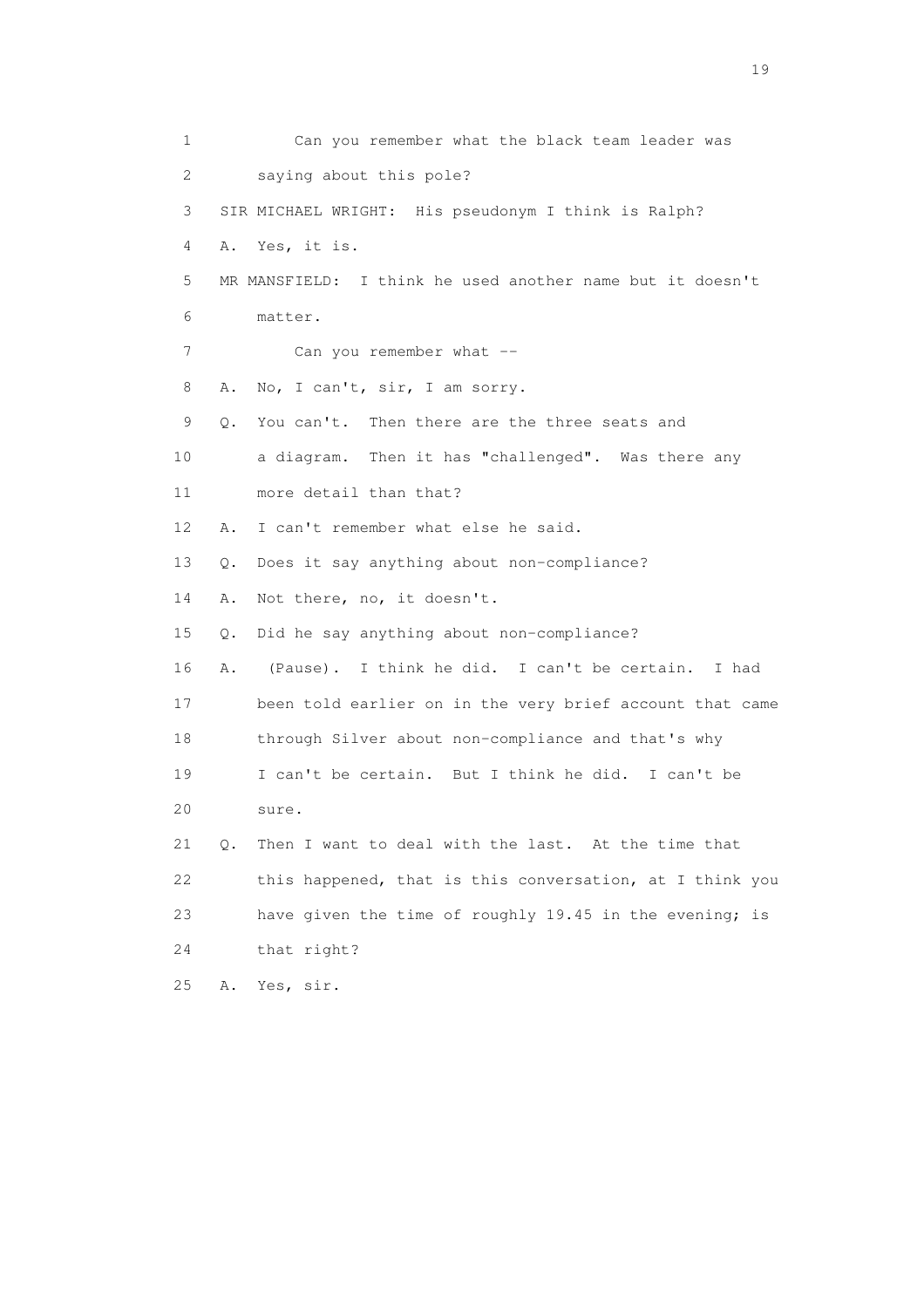1 Q. By that time, you did know that the person had documents 2 on them in the name of Jean Charles de Menezes, didn't 3 you? 4 A. I did, sir. 5 Q. Yesterday when you were asked the question about your 6 reaction in the first place when somebody was shot was 7 rather considered, you were then moved on. It was put 8 to you: "When did you discover about the name?" Again 9 very considered: "Needed to be checked". When you heard 10 that there were nine to ten shots to the head, what was 11 your reaction to that? 12 A. I can't remember any particular reaction to that, sir. 13 Q. Well, please think. You are Kratos trained: critical 14 shot, brain stem, close quarters. Now think about this: 15 what was your reaction when the black team leader said: 16 "Nine to ten shots to the head"? 17 A. I don't think I had any reaction, sir, he was giving me 18 information. I was not surprised -- 19 Q. You weren't? 20 A. No, I was not. I was not -- I was not surprised. 21 Q. The whole object of the exercise in Kratos, especially 22 if it's close-up, I mean, you are familiar with this, 23 are you? 24 A. I don't know what you are going to say, sir. 25 Q. You know Kratos?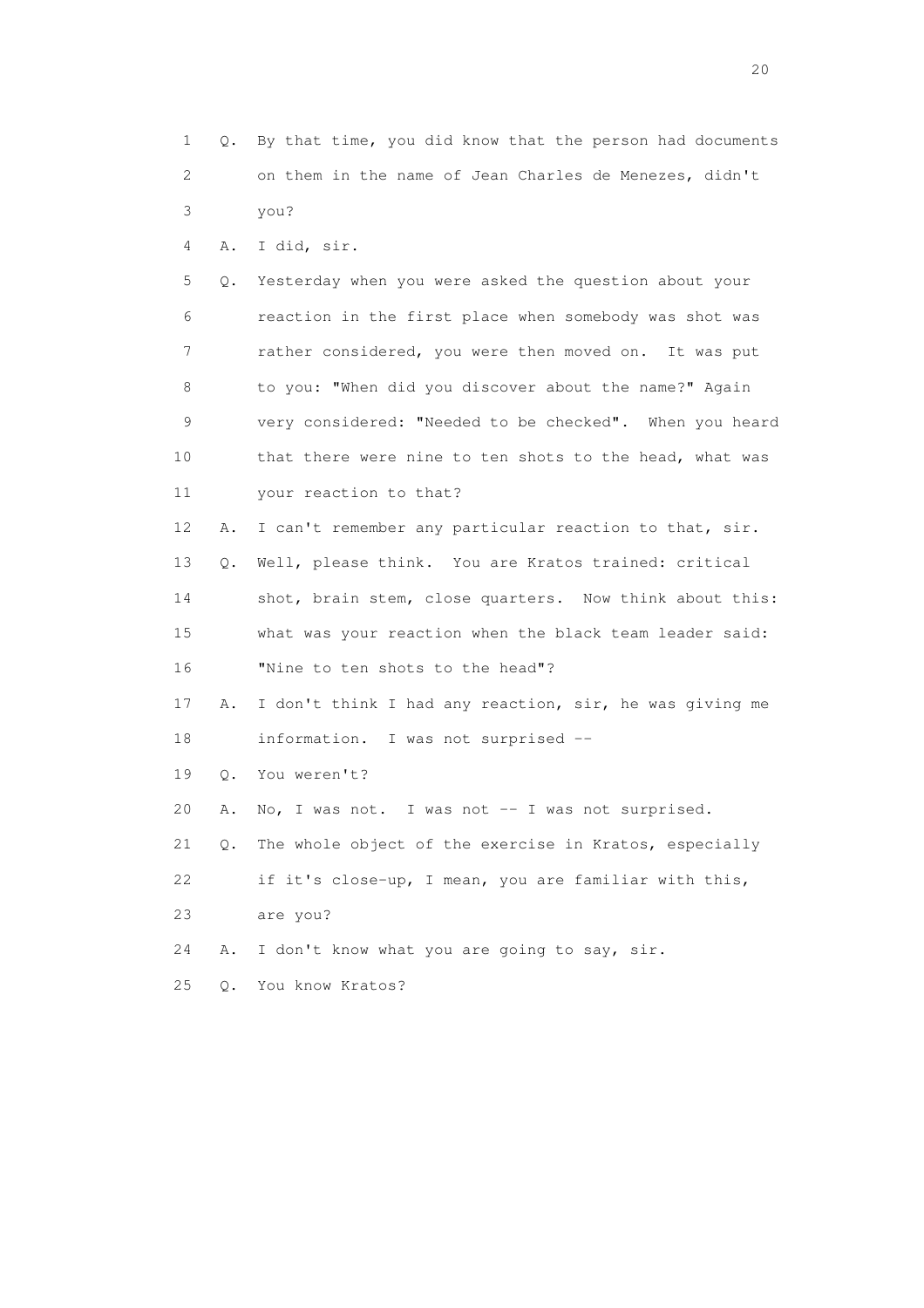- 1 A. Yes, oh, I am sorry.
- 2 Q. I am using it as a generic term for the moment.
- 3 A. Yes, yes.
- 4 Q. The delivery of a critical shot --
- 5 A. Yes.
- 6  $Q.$  -- which has been developed -- you do appreciate this
- 7 has been developed without any public debate, hasn't it?
- 8 A. The Kratos policy you are talking about?
- 9 Q. Yes, that's right.
- 10 A. Very, very limited debate.
- 11 Q. All right. Now, the idea of the delivery of a critical 12 shot, whether it's Kratos specific as opposed to 13 Clydesdale specific, is, if it is close quarter, with
- 14 a handgun; right?
- 15 A. Yes, sir.
- 16 Q. I am dealing with that, because that's what was used
- 17 here.
- 18 A. Yes.
- 19 Q. A handgun right against the head. There is no, is this 20 right, professional advice suggesting that anyone needs 21 to fire nine, or a combination of people need to fire 22 nine shots, is there?
- 23 A. I don't think there is any professional advice about how 24 many shots should be fired.
- 25 Q. Ideally it is suggested one will be enough to the brain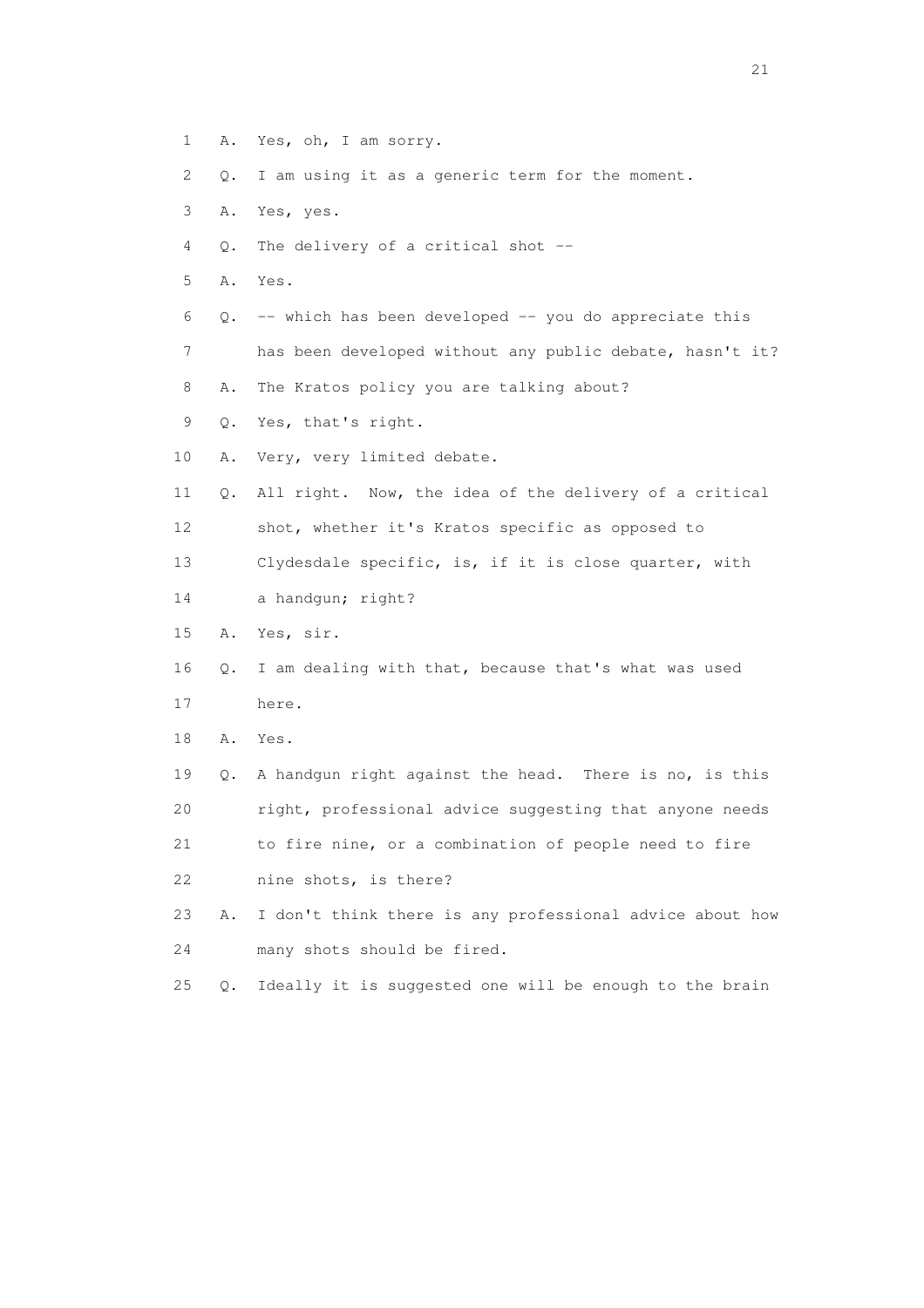1 stem to incapacitate completely. That's the idea, isn't 2 it?

 3 A. I don't -- you have taken me out of my area of 4 expertise, sir; you may be better to ask somebody else. 5 I don't think the idea is that -- the idea is that 6 incapacitation will follow quickly from such a shot. 7 Q. A shot -- yes. You see, what I want, the reason I'm 8 asking you about this is, please understand, not for 9 dramatic effect, it is in fact to point out to you that 10 what happened on this day, under your authority and 11 responsibility, was a chain of events that spiralled out 12 of your control such that, at the end of the day, nine 13 shots were fired. Now do you understand? 14 A. I understand what you are going to suggest, yes. 15 Q. That's why I have started at the end, and I'm going to 16 work backwards. The reason I am going to suggest, so 17 it's entirely clear what the context is, the reason that 18 it spiralled out of your control disastrously was -- and 19 I'm going to put it in a colloquial phrase so you may 20 understand -- that essentially from the beginning, you 21 were sprinting to catch up with something that had not 22 been properly organised that morning. Now, do you 23 follow that?

24 A. I follow it, I don't accept it.

25 Q. And that is why you said, and it was noted by your

22 and 22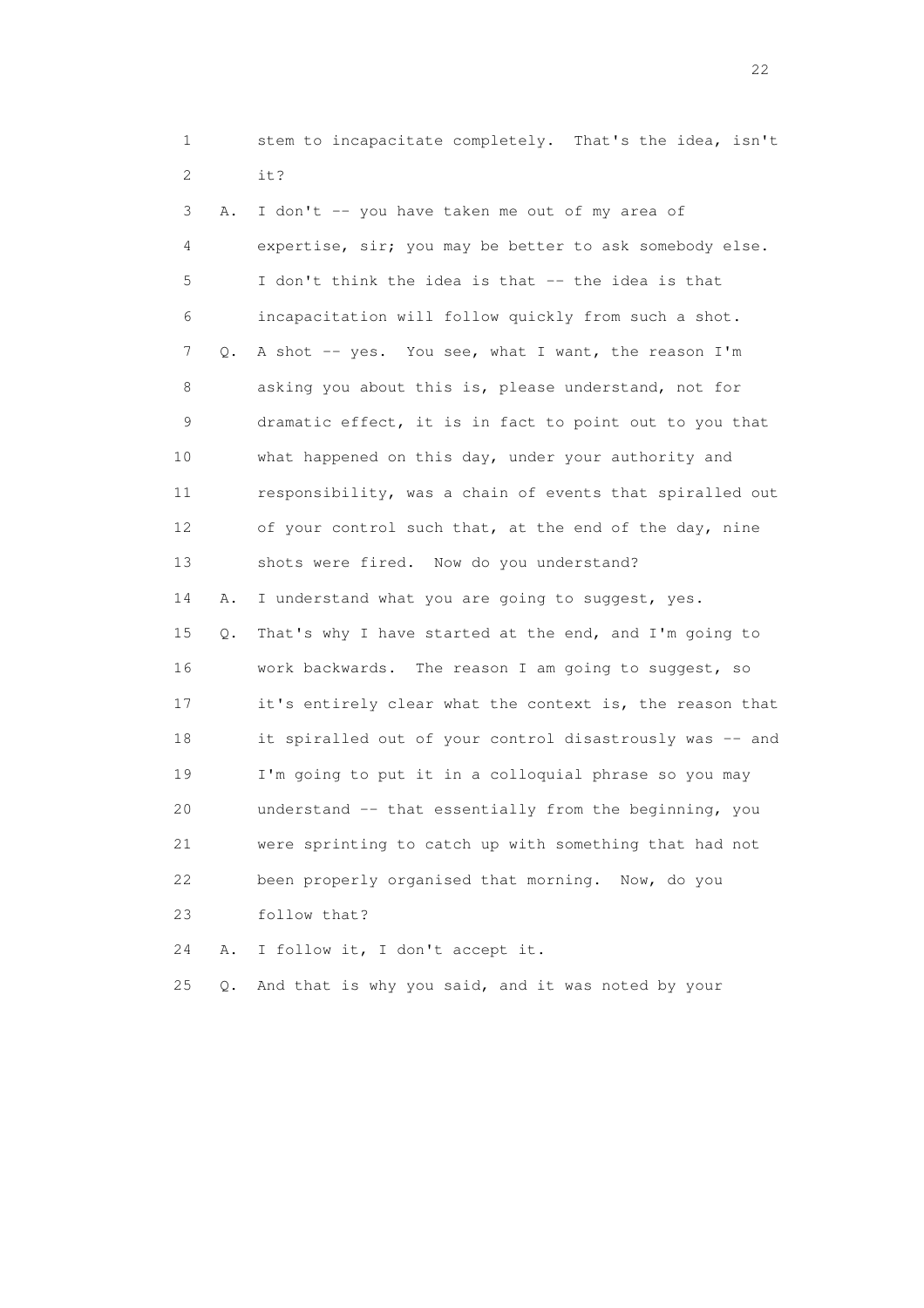1 loggist, and the jury saw it last night, I don't ask you 2 to look it up, that's why you said to the handover 3 officer, Mr Armand, "the First hour was appalling"; 4 right? You did say that? 5 A. I did say that, I said, "The first hour was appalling, 6 you know, no structure". 7 Q. Yes, no structure? 8 A. As in, as I explained yesterday, every operation -- 9 Q. Every operation -- 10 A. I am sorry, sir, yes, but every operation which is 11 a large scale bringing together hundreds of people, 12 thousands of people actually in a very short space of 13 time, there is always a time where you have to put the 14 structure onto the operation, and I have been involved 15 in tens and tens and tens of very large scale 16 operations. If they come quickly as opposed to one 17 which you have planned for for six months, there is 18 always a period of lacking structure. 19 Q. You wouldn't need to tell Mr Armand that if it always 20 happened, something like that, you say: oh, well, the 21 normal chaos at the beginning. The word was 22 a particularly strong one, "appalling". Are you telling 23 the British public that the average big operation starts 24 with an appalling structure? 25 A. I am telling this court that when you set up operations

23 and 23 and 23 and 23 and 23 and 23 and 23 and 23 and 23 and 23 and 23 and 23 and 23 and 23 and 23 and 23 and 24 and 25 and 25 and 25 and 26 and 26 and 26 and 26 and 26 and 26 and 26 and 26 and 26 and 26 and 26 and 26 an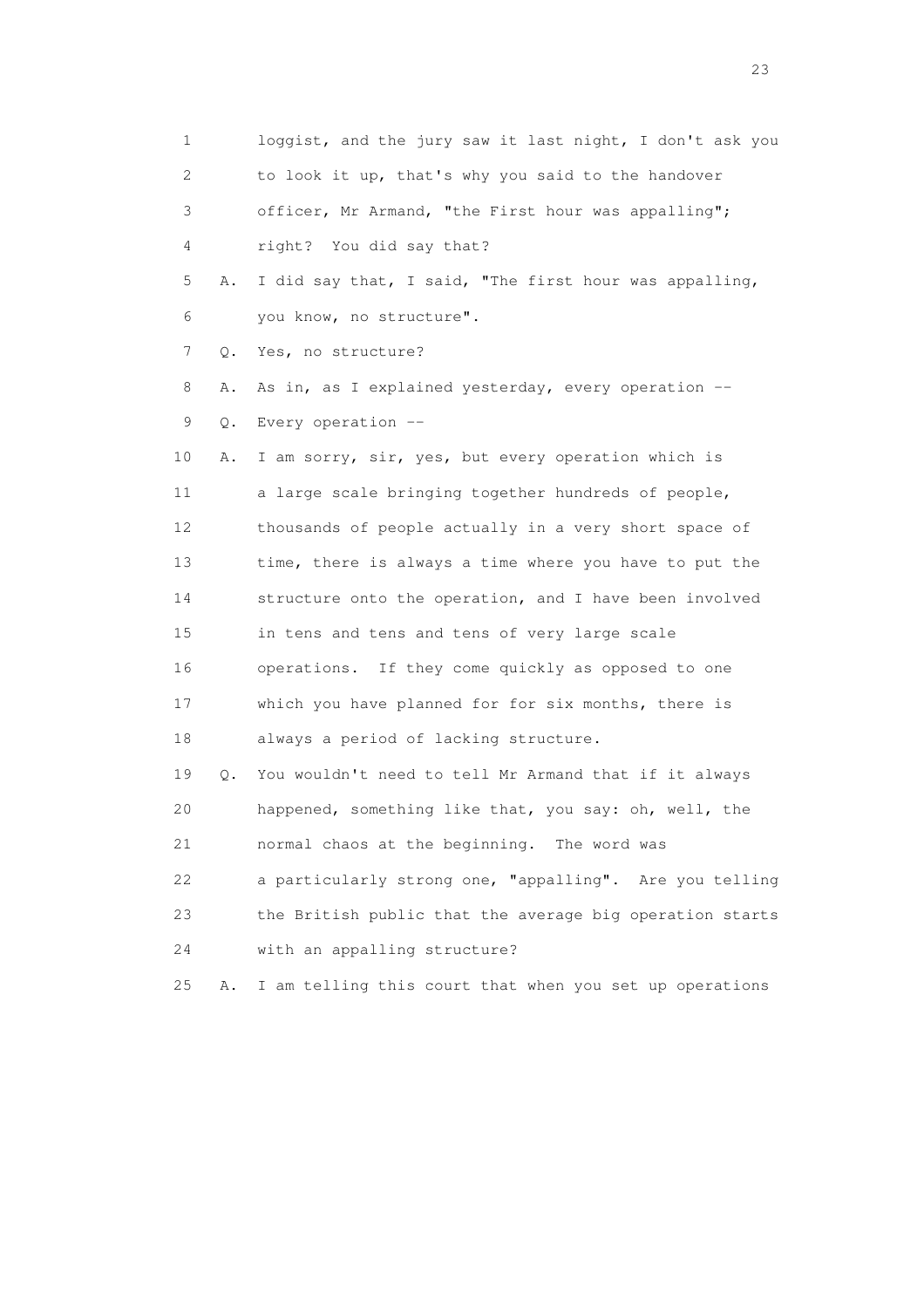1 like these, there is always a considerable period of 2 time -- I have been involved in one where it was 3 extremely chaotic, that would be the right word, for two 4 or three days, that was when we were trying to respond 5 to the tsunami. We don't have structures and systems 6 and processes in place immediately, we can't magic up 7 all the people immediately, we can't get everything in 8 terms of planning right immediately, so there is always 9 a period of needing to get the structures right. 10 Q. So the jury may understand, I think they have heard some 11 of the dates, planning for something like this, that is 12 the possibility of a suicide bomber on foot in London 13 had in fact been going on since 2001, hadn't it? 14 A. The development of the Kratos policies, if I can call 15 them that, they weren't called that initially but yes, 16 that began very shortly after September the 11th. 17 Q. Yes. 18 A. And that related in the first instance to what the 19 research showed was the likely scenario, sad to say, of 20 what we call a spontaneous call, where someone rings in 21 and says "I'm very concerned about this person". 22 Planning for the challenge that we faced just 23 a fortnight after the previous bombings, four, maybe 24 more, suicide bombers on the run, was not something that 25 we had begun planning for in 2001.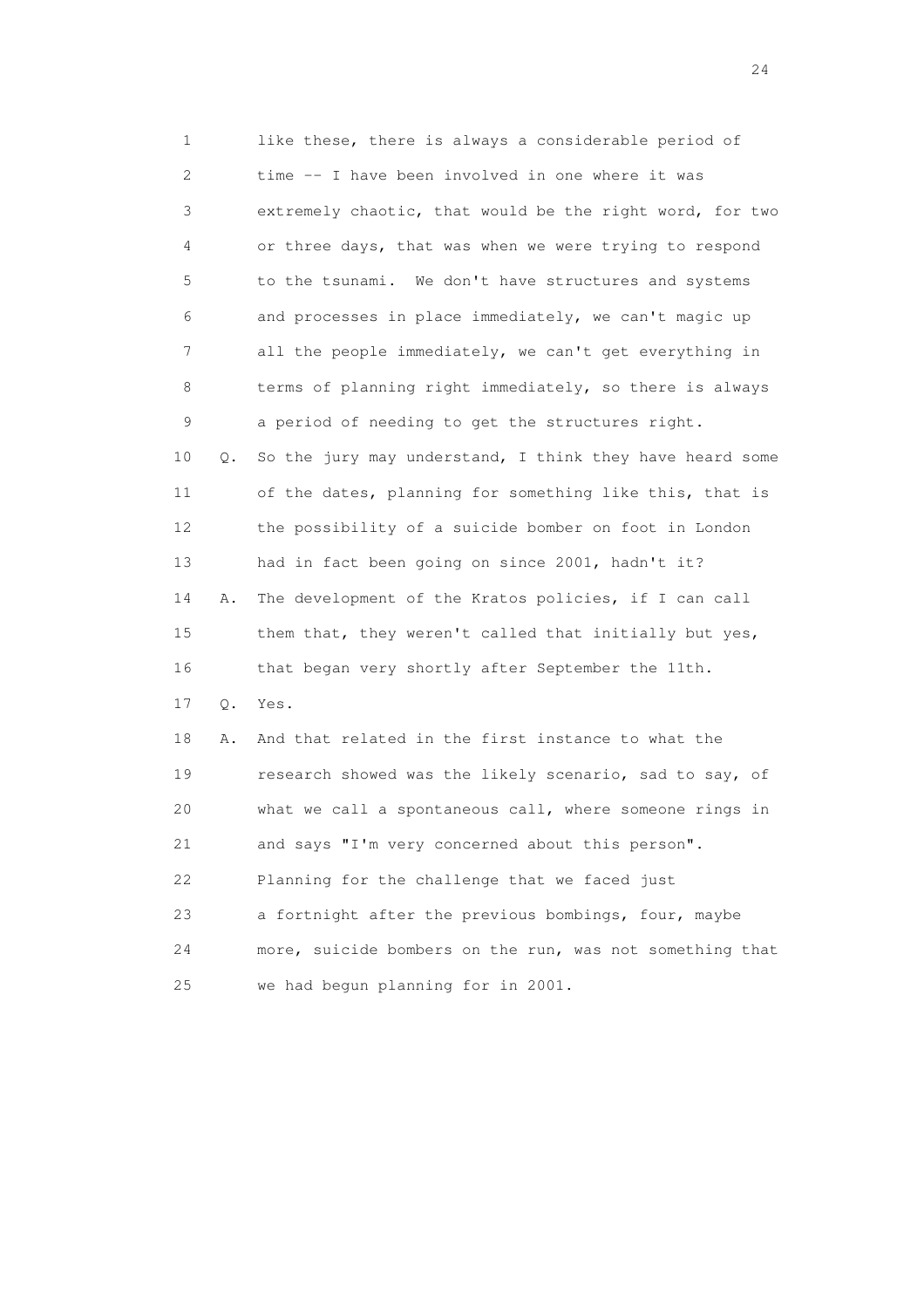| 1                         |    | Q. You had been planning for the possibility of having to |
|---------------------------|----|-----------------------------------------------------------|
| $\mathbf{2}^{\mathsf{I}}$ |    | meet one or more footborne suicide bombers in London      |
| 3                         |    | since 2001, hadn't you?                                   |
| 4                         | Α. | Late 2001, yes, sir.                                      |
| 5                         | Q. | Yes, and that involved also making sure that if you are   |
| 6                         |    | going to have to face a footborne unfortunately           |
| 7                         |    | terrorist suicide bomber in London, you would have to     |
| 8                         |    | have structures in place?                                 |
| 9                         | Α. | Yes, I don't -- well, I certainly didn't mean to imply    |
| 10                        |    | that we have no structures, I'm simply saying that,       |
| 11                        |    | depending on the nature of the challenge, you have to     |
| 12                        |    | put in place particular structures, and they will vary    |
| 13                        |    | depending on the challenge. But of course we have, the    |
| 14                        |    | jury will have heard about Gold, Silver and Bronze, we    |
| 15                        |    | have control rooms, we have information systems, we have  |
| 16                        |    | lots of structures, but they do need to be brought        |
| 17                        |    | together, and in this instance, it was a unique           |
| 18                        |    | challenge, bringing together parts of the                 |
| 19                        |    | Metropolitan Police that had never worked so closely      |
| 20                        |    | together before in this sort of environment.              |
| 21                        | Q. | Now, I just want to move towards the day itself.<br>Of    |
| 22                        |    | course, the concept of a DSO also had been discussed in   |
| 23                        |    | these exercises that are being carried out by the         |
| 24                        |    | Metropolitan Police before July of 2005?                  |
| 25                        | Α. | Yes, sir.                                                 |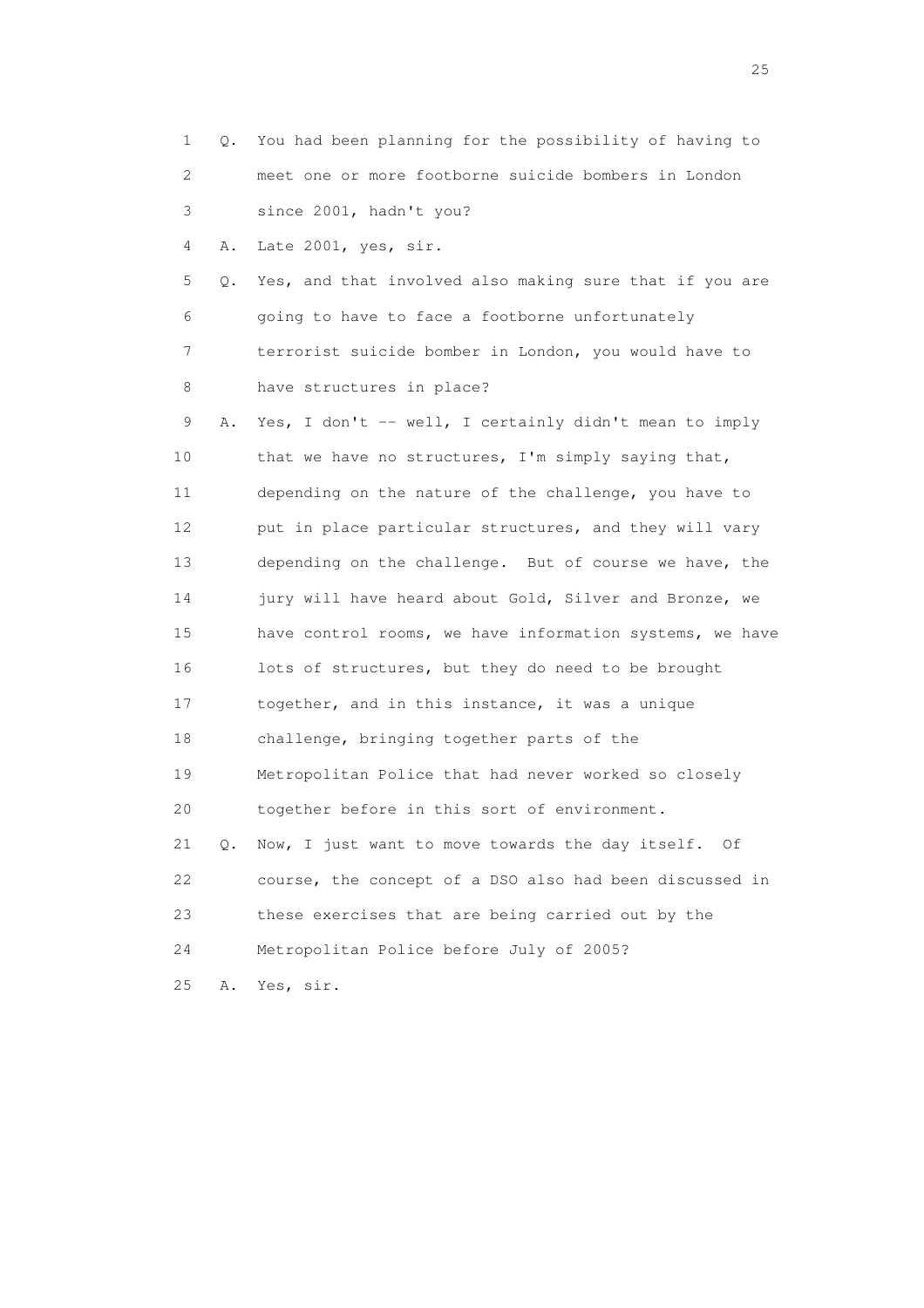1 Q. The exercises, one of which in fact took place the 2 Friday before, you knew about it although you didn't 3 attend it? 4 A. That's right, sir. 5 Q. That was bringing together various different strands, 6 wasn't it? That's just an example. 7 A. Yes, sir, I think that was primarily an exercise 8 involving how we work with the military. 9 Q. And other agencies? 10 A. And other agencies, yes. 11 Q. Right, so there was that exercise. I am not going back 12 through all the other exercises, there were other 13 exercises, tabletop exercises, Tavistock and so on? 14 A. Yes. 15 Q. Did that include the possibility of someone who was not 16 carrying a suicide bomb? 17 A. I can't remember, sir, but I do know that we did discuss 18 that possibility at several of the training events, 19 including, I think, the very first one we did. The 20 nature of the challenge of trying to find out within 21 a short space of time what somebody does intend to do or 22 doesn't intend to do, what they are carrying or not, is 23 one of the most challenging parts of the threat that the 24 suicide bomber poses. So of course we discussed, in the 25 early training, that possibility. I can't remember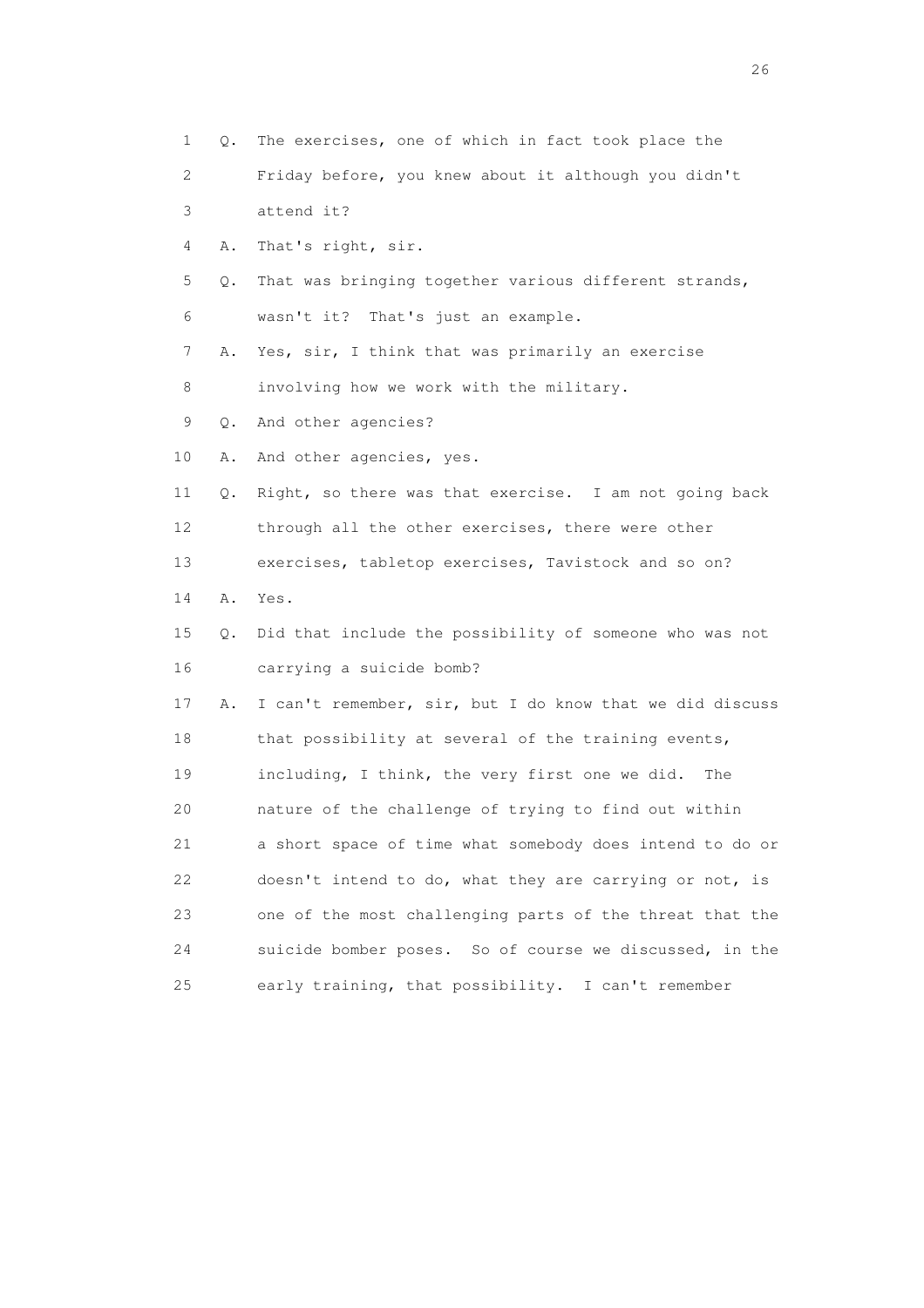1 about Tavistock.

2 Q. People went round the world looking at how other

3 countries dealt with it?

4 A. They did.

5 Q. Including Israel?

 6 A. They certainly went to Israel and Sri Lanka and America. 7 Russia, I think, Chechnya maybe.

 8 Q. Where the threshold for a critical shot is quite 9 different?

10 A. Again, I am outside my area of expertise, sir.

 11 Q. I will have to come back to it a little bit when we get 12 towards the end of the day that we are concerned with. 13 Now, I am going to suggest the first problem that arose, 14 and one has to see these cumulatively and I can't deal 15 with the whole picture at once, I am going to deal 16 with -- and I am doing it in stages, chronologically so 17 it's easier for you and the jury to follow.

 18 You get a telephone call in the middle of the night, 19 1.30 roughly, asking you to come in to be a DSO, but my 20 understanding of your evidence here is that you thought 21 you were coming in to be an oncall 24-hour spontaneous 22 DSO, didn't you?

|     | 23 A. I wasn't sure, but that was certainly what $-$ again it |
|-----|---------------------------------------------------------------|
| 24  | was Mr Armand $-$ thought. I think the words he used          |
| 2.5 | were: "I am not sure what you will be needed for, Cress,      |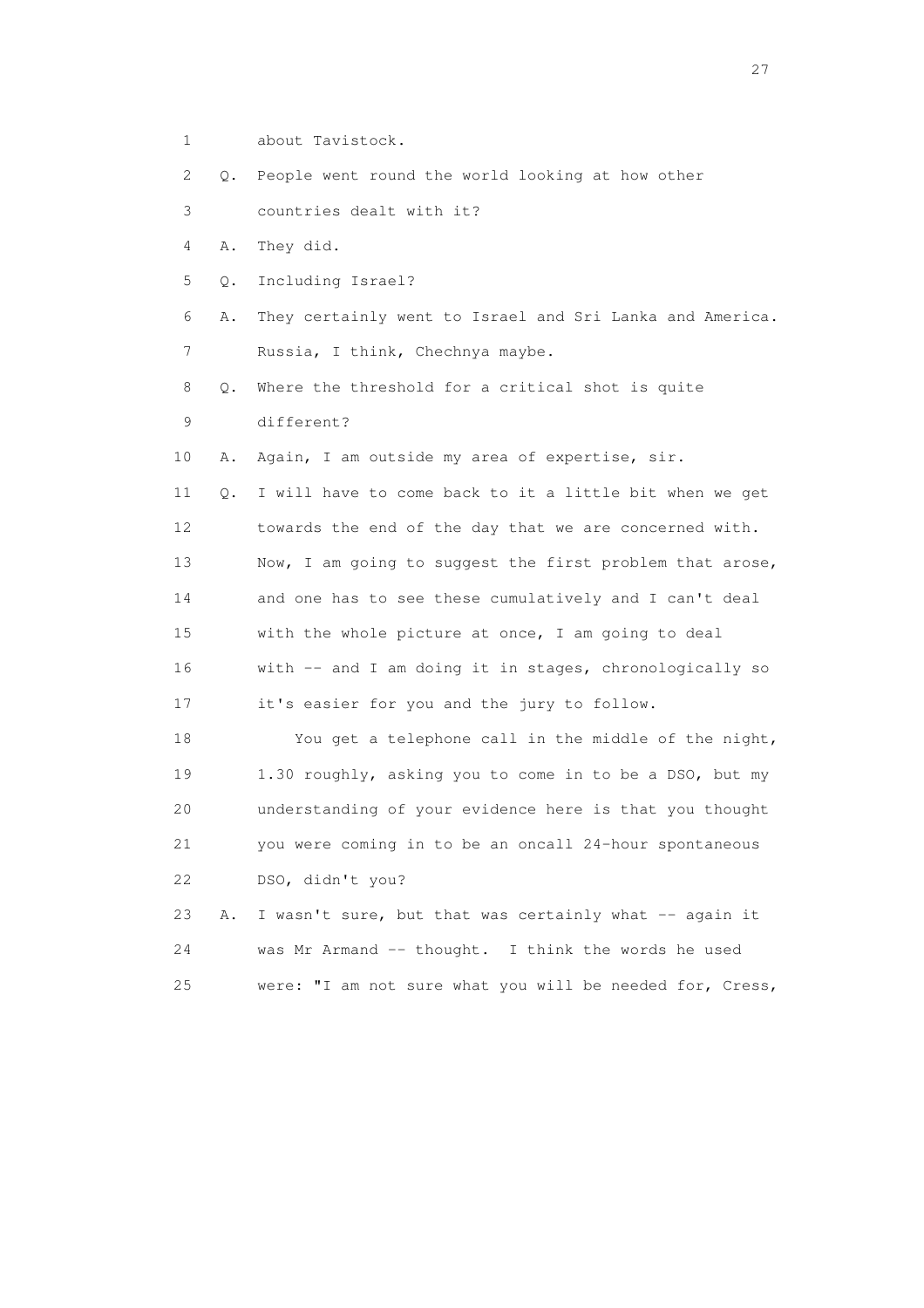| 1  |           | but I think they are thinking of publishing the          |
|----|-----------|----------------------------------------------------------|
| 2  |           | photographs and when they do, there will be a lot more   |
| 3  |           | calls, and we think we will need another DSO anyway".    |
| 4  | Q.        | Do you now realise in fact that was in fact wrong, what  |
| 5  |           | he told you?                                             |
| 6  | Α.        | Well, it's $-$ I didn't end up dealing with the          |
| 7  |           | spontaneous --                                           |
| 8  | Q.        | No, have you now discovered -- this is just the          |
| 9  |           | beginning -- there had already been a meeting, the jury  |
| 10 |           | have heard about it, with a tactical adviser called      |
| 11 |           | "Andrew". Do you happen to know him?                     |
| 12 | Α.        | I do know Andrew, yes.                                   |
| 13 | Q.        | He has given evidence, and others such as Mr Allison and |
| 14 |           | so on, who is another DSO; do you know him?              |
| 15 | Α.        | Very well, sir, yes.                                     |
| 16 | Q.        | Very well. They had had a meeting because they           |
| 17 |           | considered the need, in the context of a firearms        |
| 18 |           | authority being granted at 11.50 the night before, just  |
| 19 |           | before midnight, that there might be a need for a DSO to |
| 20 |           | oversee a Kratos situation, not on call but a specific   |
| 21 |           | reaction to a situation that they are beginning to plan  |
| 22 |           | for; did you know that?                                  |
| 23 | Α.        | No, I didn't know that, I'm not -- I am not sure I know  |
| 24 |           | exactly that now but I certainly didn't know it then.    |
| 25 | $\circ$ . | You didn't know it then?                                 |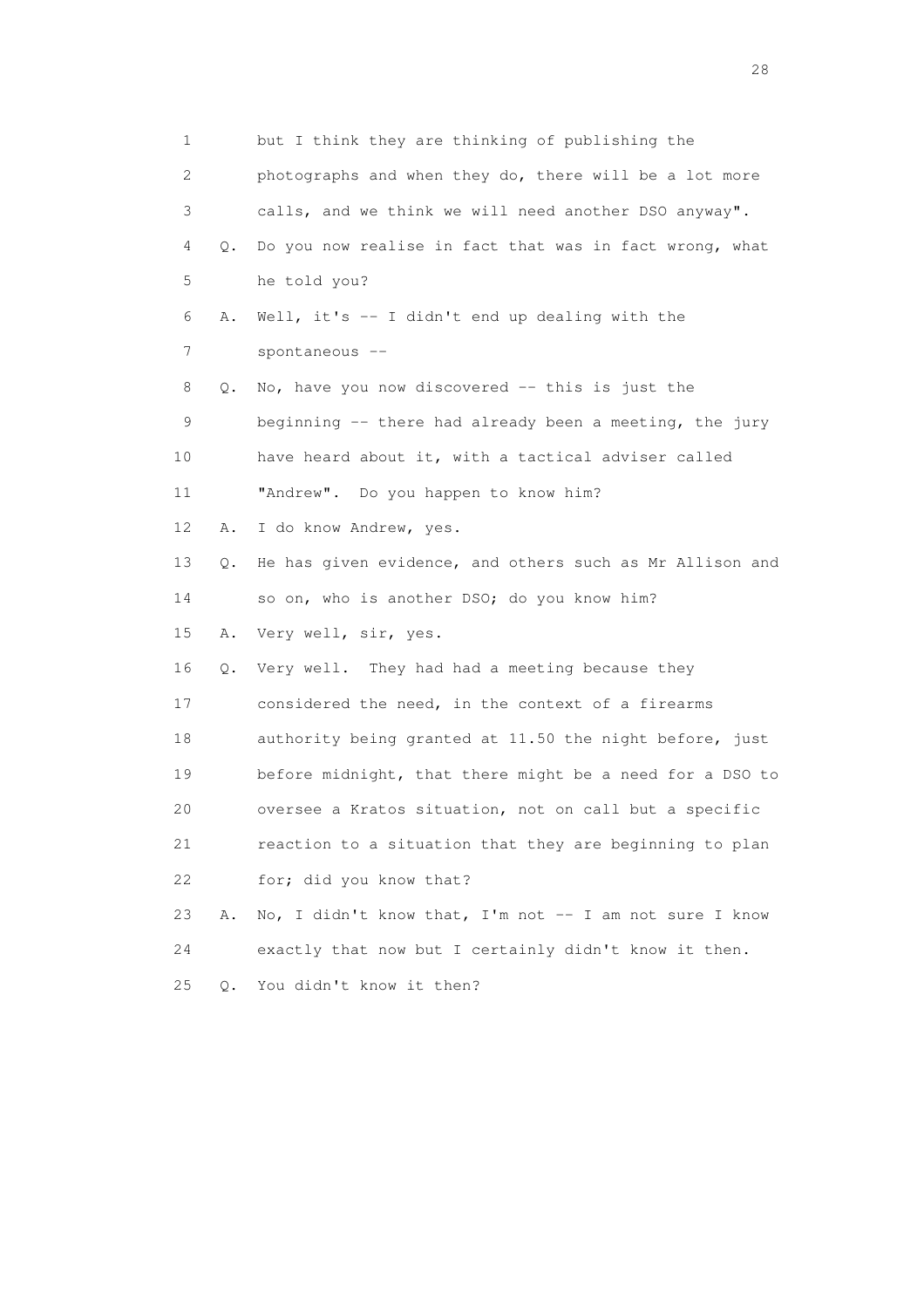1 A. No.

| 2           | Q. | The problem is on that phone call, you were willing and  |
|-------------|----|----------------------------------------------------------|
| 3           |    | you did go in early, you were willing to come in early   |
| 4           |    | and they changed the time -- somebody said: oh, don't    |
| 5           |    | worry, 7 o'clock or something to that effect, do you     |
| 6           |    | remember?                                                |
| 7           | Α. | Yes, I was originally asked for 5 o'clock and Mr Allison |
| 8           |    | I think was behind Mr Armand's shoulder and he said: no, |
| $\mathsf 9$ |    | 7 o'clock will be --                                     |
| 10          | Q. | I am going to make it clear to you that the problem here |
| 11          |    | was that the whole model of what was happening was       |
| 12          |    | forged around 7 o'clock. So you were asked to come in    |
| 13          |    | at 7, and now you know of course so were the black team  |
| 14          |    | asked to come in, and the Silvers that were appointed    |
| 15          |    | were geared to 7 o'clock, although they came in earlier. |
| 16          |    | So do you follow, I am putting the picture, that         |
| 17          |    | picture, to you?                                         |
| 18          | Α. | Yes, sir, I follow.                                      |
| 19          | Q. | What actually happens is you get in early and you read   |
| 20          |    | up?                                                      |
| 21          | Α. | Yes, sir.                                                |
| 22          | Q. | Thinking: "I'm going to be or possibly going to be the   |
| 23          |    | DSO oncall taking public calls once we go public"?       |
| 24          | Α. | I think possibly is the word, sir, because again, very   |
| 25          |    | early stages of a uniquely demanding operation, I would  |
|             |    |                                                          |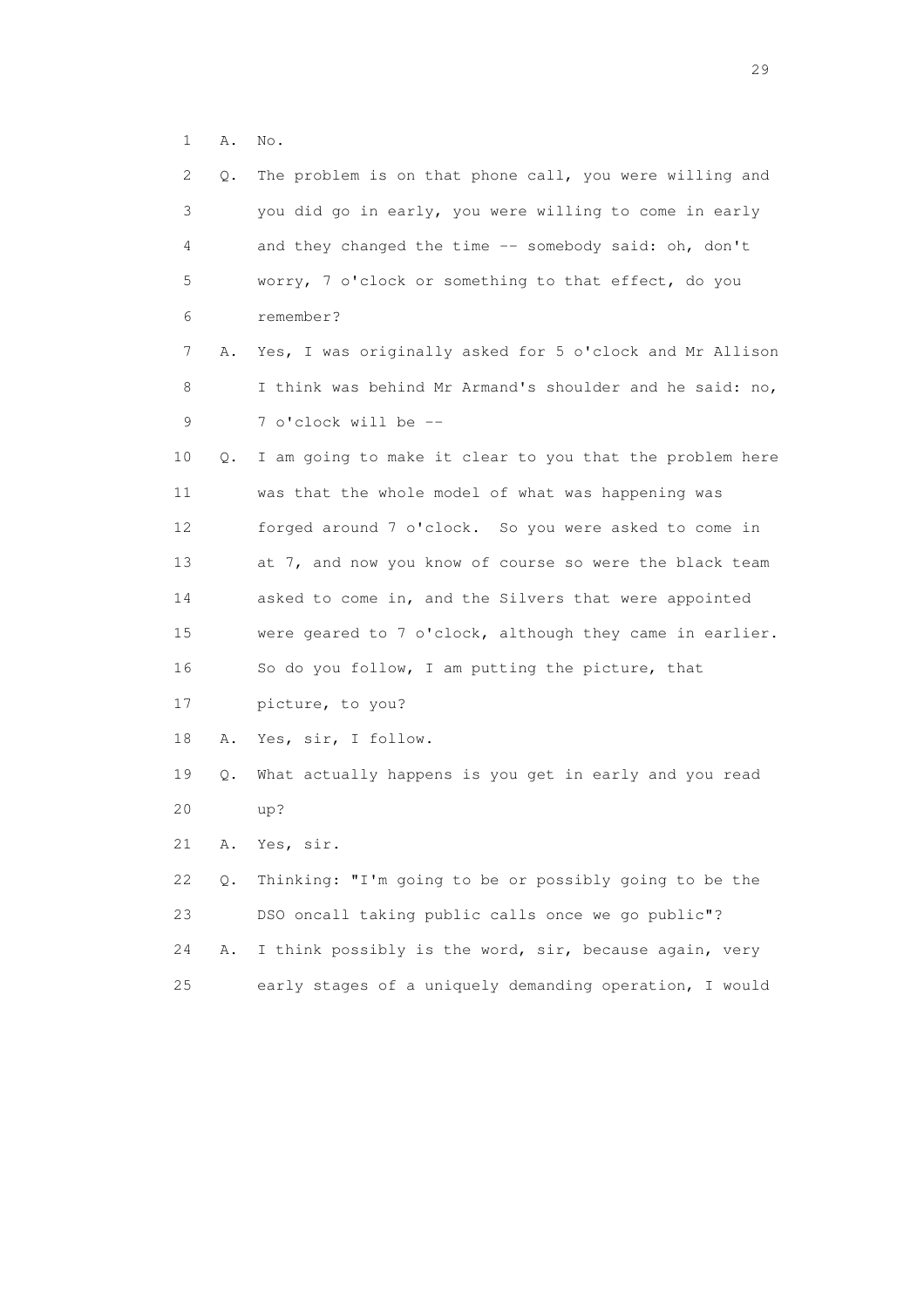1 be a pair of hands, and I wouldn't have been surprised 2 if I had been sent off to do something completely 3 different, not even a DSO role, because that's how we 4 work, get in for 7 o'clock, I'm there, I'm ready, 5 I think that's what I am going to do but they might send 6 me somewhere else. So possibly. 7 Q. Possibly. For all sorts of reasons, I needn't go into 8 them, the briefing of what you are actually going to do 9 has already started, just before 7, 10 to 7, and we all 10 know you get there late because you have gone to the 11 wrong floor, not your fault, and you are there at about 12 7.15 when people have already started to leave? 13 A. Yes, sir, I think I explained, I think it was one of 14 several almost sort of continuous meetings, people are 15 coming and going. 16 Q. I appreciate. 17 A. Yes. 18 Q. I am going to halt at this stage, take you back. You 19 see Mr McDowall, he is the Gold Commander, he has set 20 the firearms strategy? 21 A. Sorry, where are we now in time, sir? 22 Q. 7.15? 23 A. Right, yes. 24 Q. You begin to realise, do you, you are not going to do 25 the 24-hour on call job?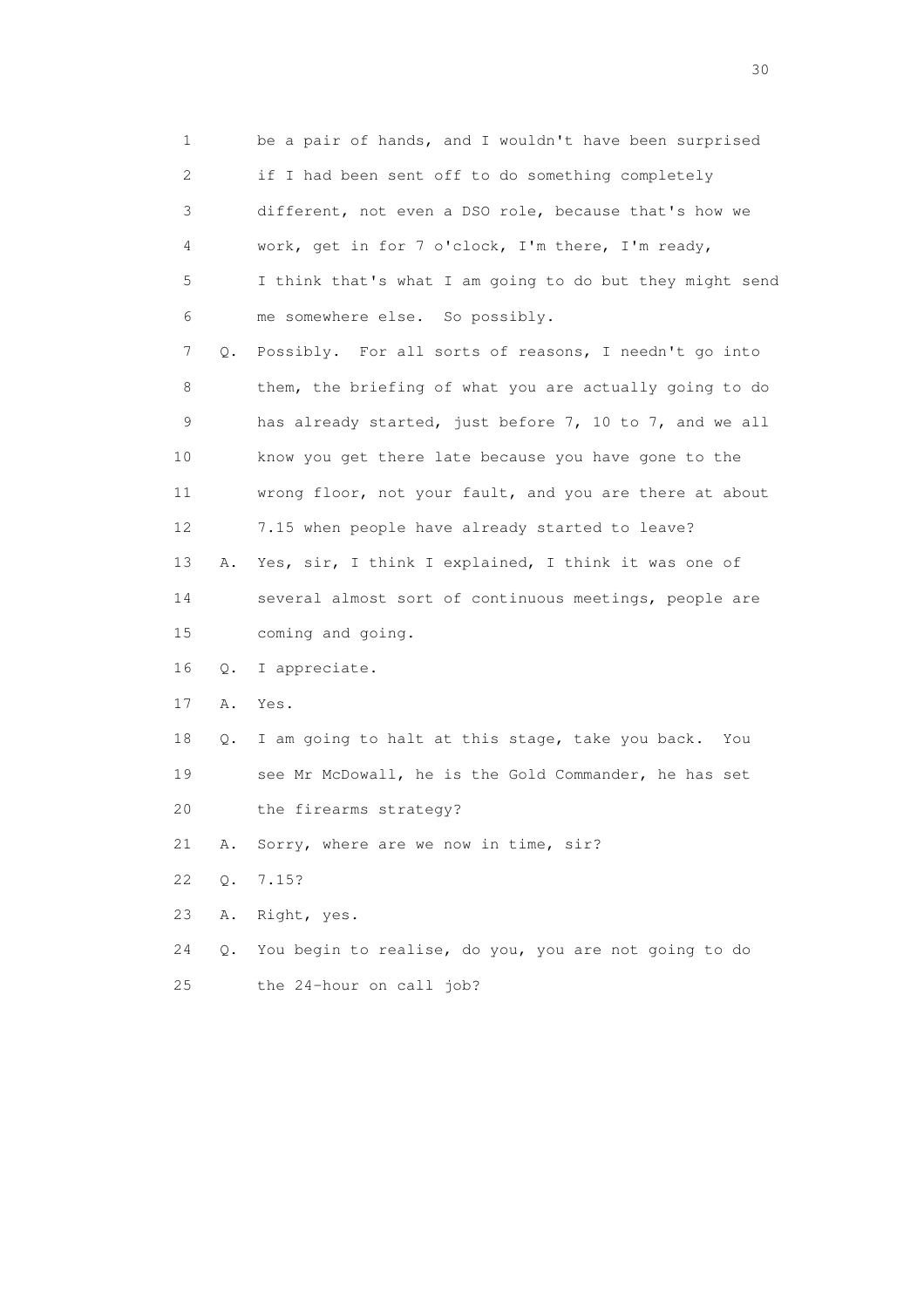- 1 A. Yes, sir.
- 2 Q. Right.

| 3  | Α. | Mr Carter is at the meeting, and we actually talked        |
|----|----|------------------------------------------------------------|
| 4  |    | about the -- I understood the need for someone in the      |
| 5  |    | operations room, I understood the need for somebody in     |
| 6  |    | the information room where Mr Carter had been all day      |
| 7  |    | and much of the night before, half the day and much of     |
| 8  |    | the night before. As I said, we had a debate about         |
| 9  |    | whether we needed more than one DSO in the operations      |
| 10 |    | room, and we decided not. And we then collectively,        |
| 11 |    | I think, decided, Mr McDowall, Mr Carter, Mr Allison,      |
| 12 |    | tac advisers, and me, that it made most sense for          |
| 13 |    | Mr Carter to remain in DI9, because that's where he had    |
| 14 |    | been the day before and I would take on the role           |
| 15 |    | upstairs.                                                  |
| 16 | Q. | Right, it's at that point; did you know then that the      |
| 17 |    | operation had already begun an hour and a quarter          |
| 18 |    | before?                                                    |
| 19 | Α. | Well, I had been in to the operations room $-$ -           |
| 20 | Q. | So you knew?                                               |
| 21 | Α. | -- when I went to the 16th floor.                          |
| 22 |    | SIR MICHAEL WRIGHT: Well, you knew that surveillance teams |
| 23 |    | had been sent out?                                         |
| 24 | Α. | Alan had told me that surveillance teams had been sent     |
| 25 |    | out, yes, sir.                                             |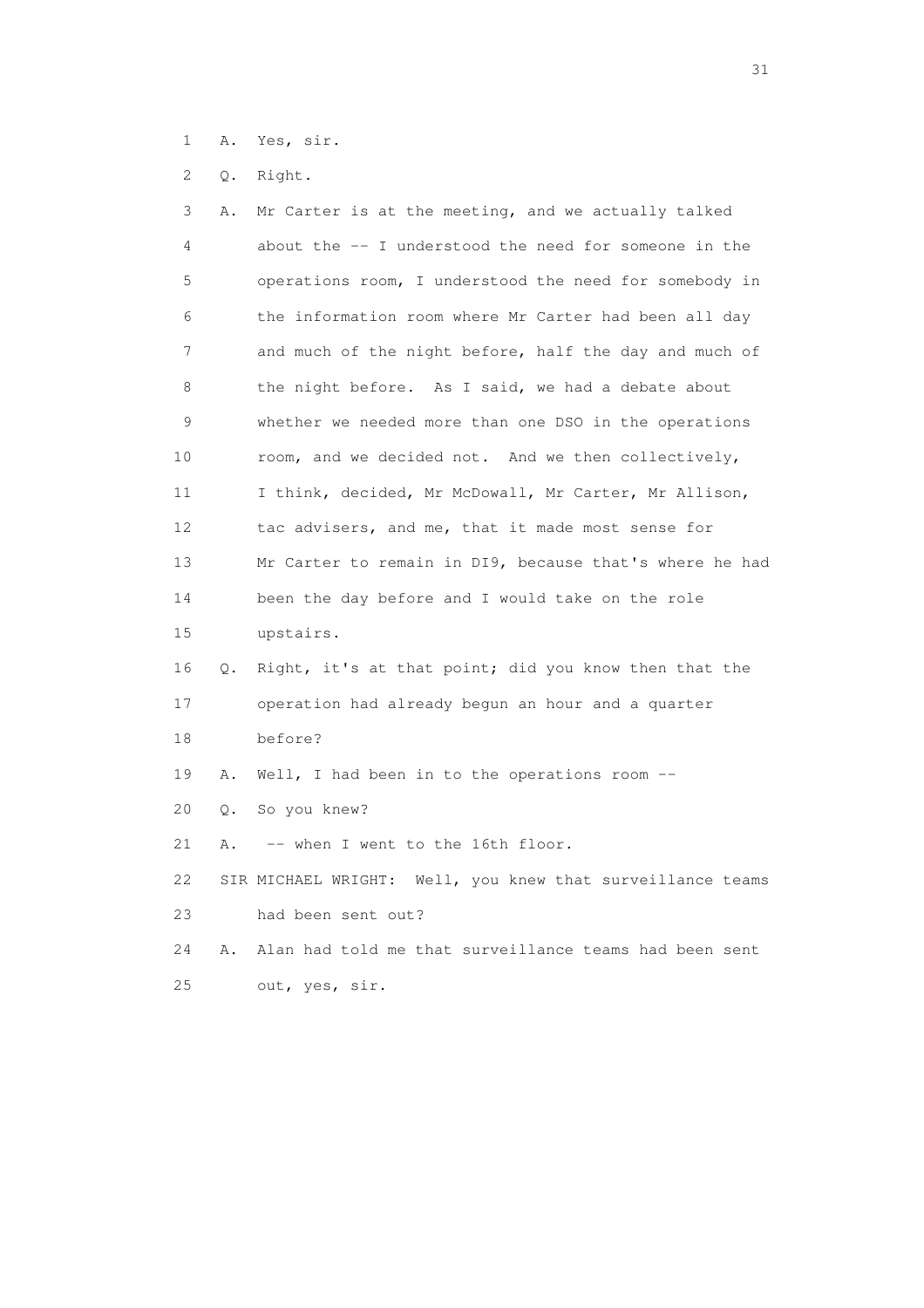1 MR MANSFIELD: Well, the surveillance team -- I do not want 2 to spend a lot of time on Portnall Road -- hadn't 3 actually gone, or did you think they had, the blue team, 4 to Portnall Road; is that what you were being led to 5 believe? 6 A. I am not sure about blue, I think I said that yesterday, 7 I am not certain about blue, but red had gone and 8 I remember Alan telling me -- 9 Q. The jury will hear that blue hadn't gone at 7.15; in 10 fact they had not even been briefed? 11 SIR MICHAEL WRIGHT: Does it matter, Mr Mansfield? 12 MR MANSFIELD: No, it doesn't. 13 SIR MICHAEL WRIGHT: As I have interrupted, can I just ask 14 this: certainly when you saw Mr McDowall at 7.15 and the 15 discussion, and you have heard what was being talked 16 about, you realised that because of the discussion of 17 whether there should be more than one DSO, you realised, 18 as I understand it, that you were going to be asked to 19 serve as a DSO? 20 A. Absolutely, sir. 21 SIR MICHAEL WRIGHT: For what? 22 A. For the operations being run from the 16th floor 23 operations room, which were intended to find and arrest 24 the suicide bombers as soon as possible. 25 SIR MICHAEL WRIGHT: Right. So if I have interpreted you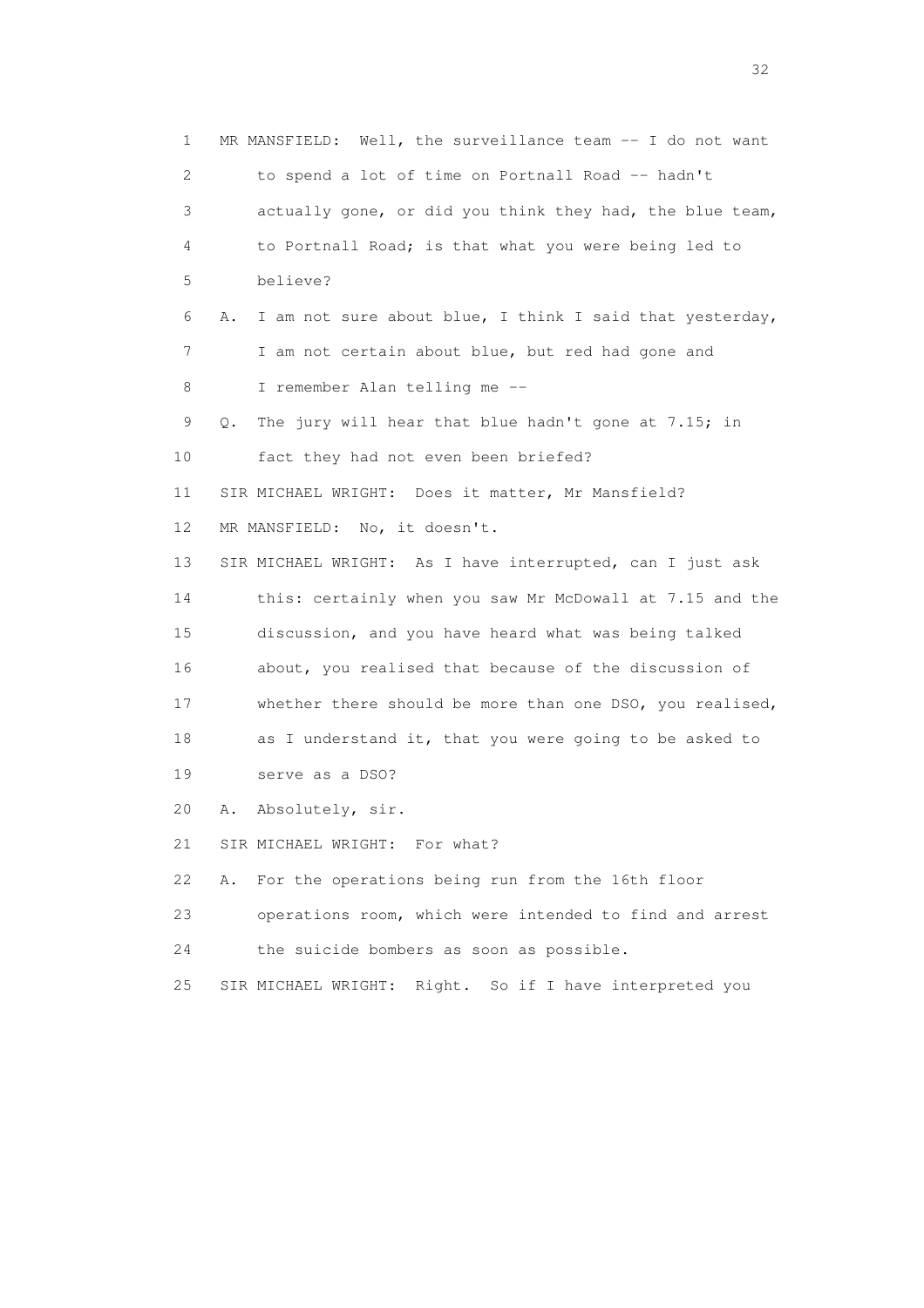1 correctly, that at that point you realised that you were 2 going to be asked to work as a DSO, possibly for 3 a Kratos situation? 4 A. That was the reason why Mr McDowall felt he needed a DSO 5 in there, that a Kratos situation might arise. 6 SIR MICHAEL WRIGHT: Might arise? 7 A. That's right, sir. 8 SIR MICHAEL WRIGHT: Thank you. 9 A. Could I possibly say, I was brought up always to answer 10 towards the learned Coroner. I am finding it very 11 difficult. I don't mean to be disrespectful. 12 SIR MICHAEL WRIGHT: Please don't worry. 13 A. Is it all right if I answer in this direction? 14 SIR MICHAEL WRIGHT: I'll tell you if I can't hear you. 15 A. I do feel awkward. 16 SIR MICHAEL WRIGHT: I shall not be the least offended. 17 Yes. 18 MR MANSFIELD: Now, this is just the first stage. You now 19 become aware you are going to be the DSO, and we will 20 come to what the decision log says about it. 21 You knew there was a red team out. Did Mr McDowall 22 tell you what his strategy had been, set at 4.55, and 23 continued to be at 7.15? Did he tell you? 24 A. Well, he certainly didn't tell me about 4.55. He didn't 25 tell me very much about what had gone on in the night in

<u>33</u> and the state of the state of the state of the state of the state of the state of the state of the state of the state of the state of the state of the state of the state of the state of the state of the state of the s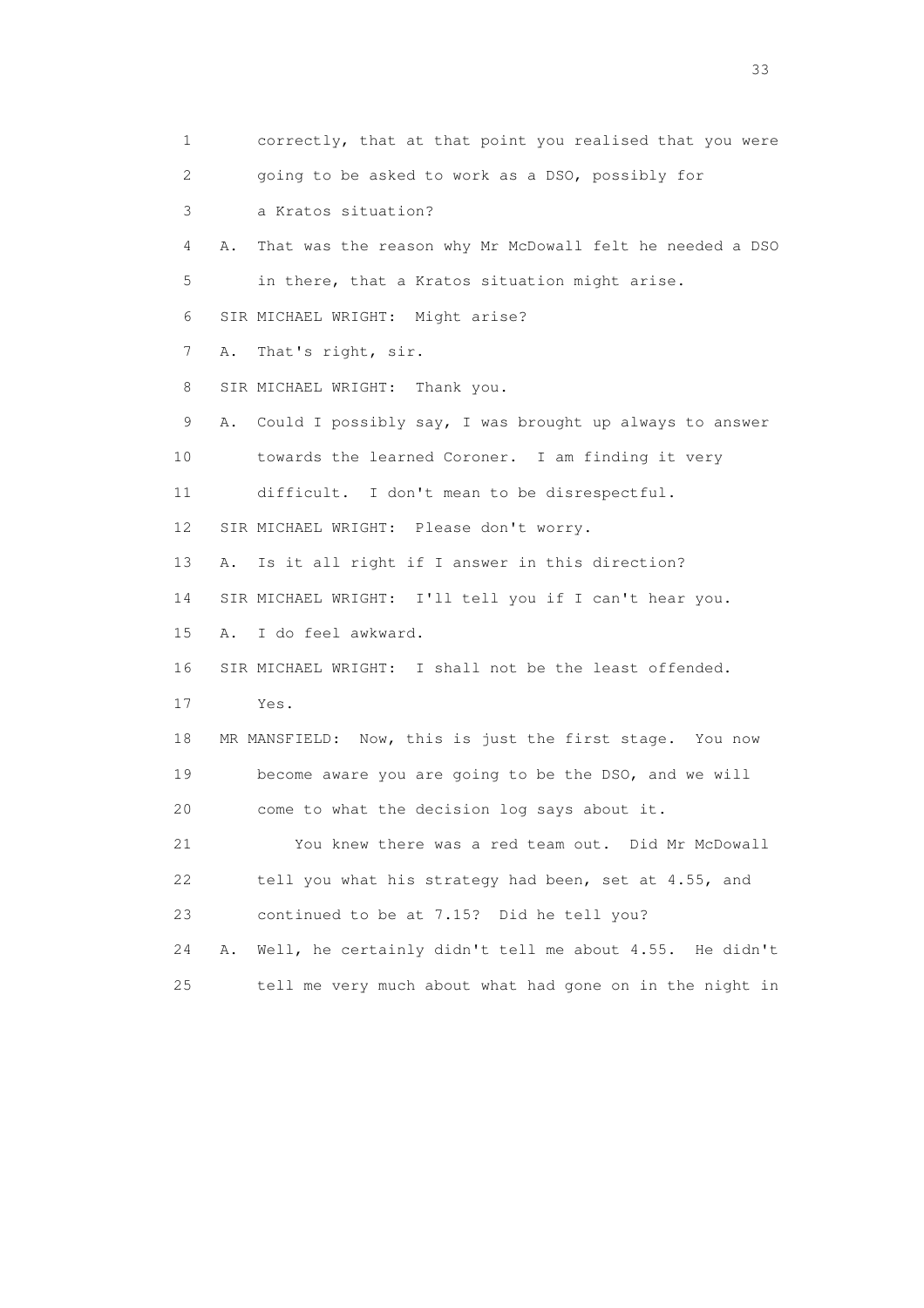1 terms of meetings and decisions, I wouldn't expect that, 2 I would expect to start with: "This is what's now 3 happening, this is what we want to happen, this is the 4 intelligence". 5 Q. So on that basis, did he tell you: "Look, I'm very 6 sorry, we haven't got a firearms team to back up the red 7 team at Scotia Road"? 8 A. No, sir, he didn't. 9 Q. Wait a minute. You are wanting -- I don't mean to 10 interrupt -- you are needing to catch up here? 11 A. I am needing to get briefed, certainly, yes. 12 Q. Yes, and you knew firearms were going to be involved? 13 A. Absolutely, sir. 14 Q. That's part of the strategy, isn't it? 15 A. It is, yes. 16 Q. It's not hindsight, I hope, to ask you as a DSO with 17 considerable experience, one of the first four, why you 18 didn't say to Mr McDowall, "Well, that's fine about the 19 red team, I can't remember about the blue team, never 20 mind that for the moment, but where is the firearms 21 team?" 22 A. First small point is, I don't think any of us could have 23 regarded ourselves as experienced DSOs. Yes, I was one 24 of the earliest to be trained, yes, I had exercised 25 a lot, yes, I am an experienced firearms commander, but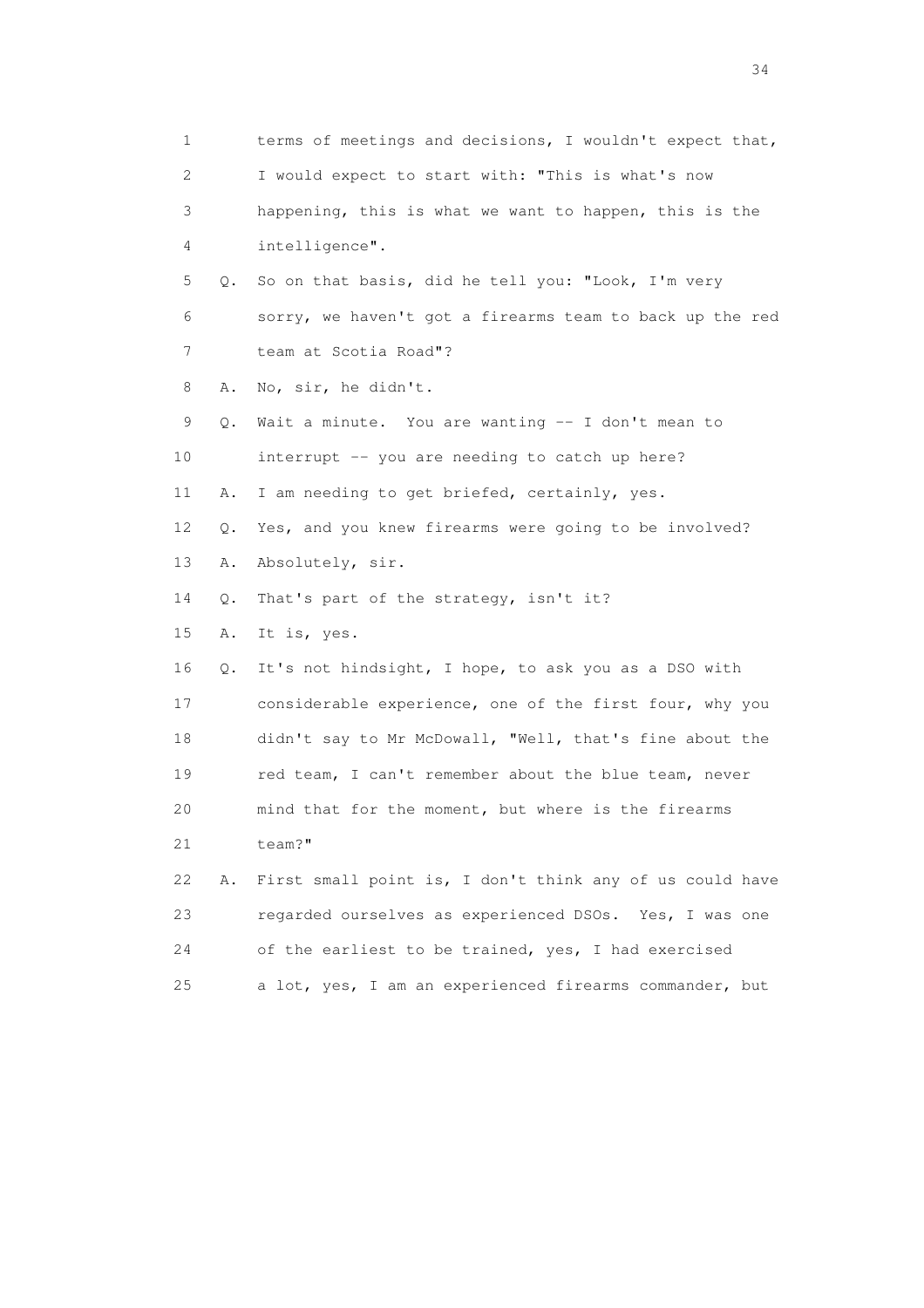| $\mathbf 1$               |       | actually none of us had done very much live DSO work.      |
|---------------------------|-------|------------------------------------------------------------|
| $\mathbf{2}^{\mathsf{I}}$ |       | Many people had done, I had done two plus some             |
| 3                         |       | Clydesdale planning so that's the first point.             |
| 4                         | Q.    | All right, second point?                                   |
| 5                         | Α.    | I think you are going to have to remind me of the          |
| 6                         |       | question.                                                  |
| 7                         | Q.    | Yes. I'll put it a different way so you can deal with      |
| 8                         |       | What I am going to suggest to you is you don't have<br>it. |
| 9                         |       | to be a DSO to ask this question, because this was         |
| 10                        |       | an operation which was a very well known type of           |
| 11                        |       | operation, MASTS, you do know that acronym?                |
| 12                        | Α.    | I do know the acronym MASTS.                               |
| 13                        | О.    | It's familiar?                                             |
| 14                        | Α.    | Yes.                                                       |
| 15                        | $Q$ . | Not uncommon, is it?                                       |
| 16                        | Α.    | It's not a phrase we use all that much in the              |
| 17                        |       | Metropolitan Police but it's in the manual, it's           |
| 18                        |       | a national phrase and we know what it means.               |
| 19                        | $Q$ . | You know what it means: Mobile Armed Support?              |
| 20                        | Α.    | Yes.                                                       |
| 21                        | Q.    | So the first thing you would need to know is where is      |
| 22                        |       | the Mobile Armed Support and the question was: why         |
| 23                        |       | didn't you ask Mr McDowall, "So where is the Mobile        |
| 24                        |       | Armed Support for the team that's already out?"            |
| 25                        | Α.    | I did know at that briefing and subsequently with my       |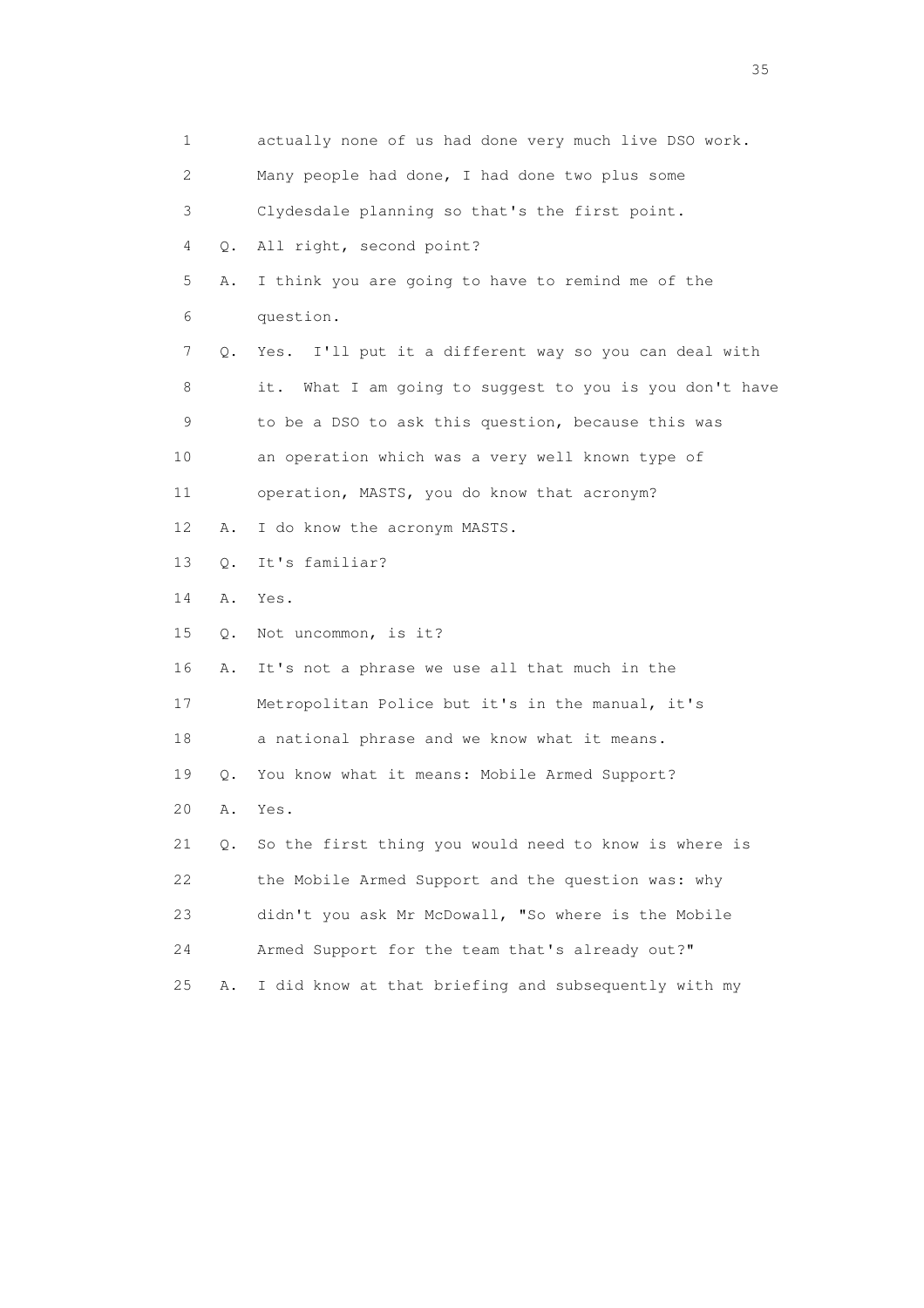1 conversation with him afterwards and again as soon as 2 I spoke to Mr Esposito, that there were two teams at 3 7 o'clock, so that's what I knew. I was not 4 particular -- well, I wasn't at all -- as far as I can 5 remember, I was not surprised that the surveillance team 6 had deployed before the firearms team. 7 Q. Yes.  $8$  A. This is  $-$  9 SIR MICHAEL WRIGHT: Two teams at 7 o'clock, I suppose 10 technically that's right, but one of them wasn't 11 available, as it would not have had time to have been 12 kitted and briefed. 13 A. Absolutely, sir, when I first heard about it, I wasn't 14 entirely clear who was at what stage, if you like. 15 I now know that orange were at a greater stage of 16 preparedness than black, but I didn't know that right at 17 that stage. 18 MR MANSFIELD: As a DSO in a firearms operation -- I'll 19 leave out DSO, as a senior officer, and you have 20 performed the role of a senior officer in a firearms 21 operation how many times, 100, 200 times? 22 A. Possibly a hundred, maybe more, yes. 23 Q. You are very familiar at least with that. The one thing 24 you need to know, and we are only at the beginning, 25 well: where are the firearms teams? That's pretty

 $36<sup>2</sup>$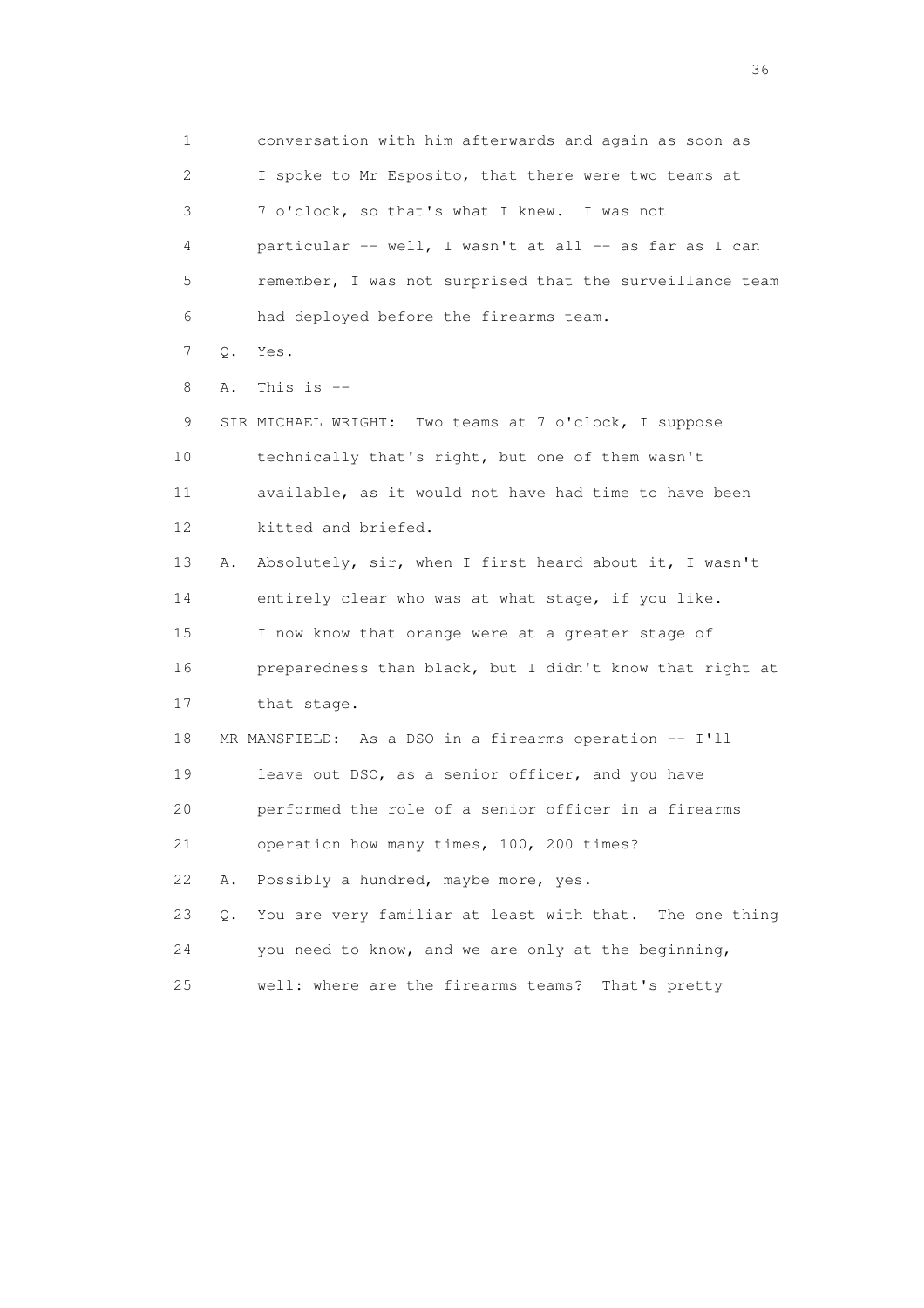1 basic, isn't it, you would need to know that? 2 A. It's certainly an important thing in the operation and 3 it's an important thing to know. 4 Q. You didn't even ask that question, did you? 5 A. I knew there were two teams coming at 7, very, very 6 early on. Once I have left Mr McDowall, who is 7 incredibly busy, I have a whole series of conversations 8 with Mr Esposito about the various dispositions -- the 9 various states of all the firearms teams because I am 10 immediately thinking two may be not enough, where can we 11 get a third from, when can we get a third, how will we 12 keep back one for threats to life, kidnap, that sort of 13 thing. Can we bring teams in from outside London? Can 14 we use the National Crime Squad? 15 Q. Can we go back to this case for a moment, I appreciate 16 you have lots on your plate and lots of other threats. 17 There was a red team -- sorry to interrupt -- out there 18 on the street uncovered by firearms; what did you do to 19 ensure that a team got down there as fast as possible? 20 A. As I said, it's not unusual for a surveillance team to 21 be deployed quickly, surveillance teams are frequently 22 sent to gain some control to begin to understand the 23 environment, to set themselves up. There are more 24 surveillance teams in the Met than there are firearms 25 teams, and they are often more readily available. So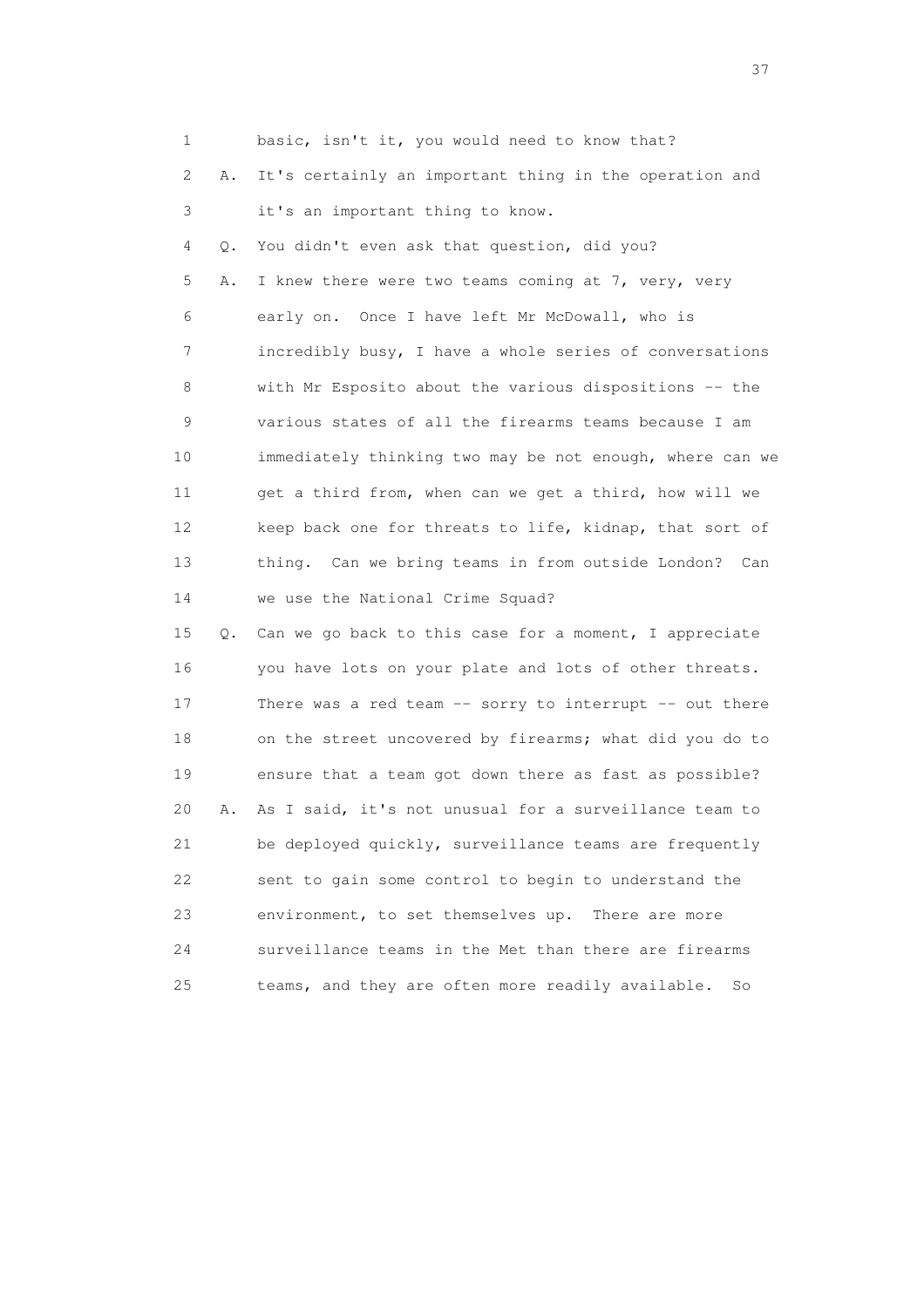1 surveillance teams, when deployed in a MASTS operation, 2 will need an SFO team; surveillance teams being sent to 3 a premises to keep control will have various sources of 4 armed support, potentially available to them. 5 I spoke -- 6 SIR MICHAEL WRIGHT: It depends what the risk is, doesn't 7 it? Depends what the assessment of risk it. 8 A. There are some teams that are more suitable than others, 9 certainly, sir, depending on the risk. 10 SIR MICHAEL WRIGHT: I didn't mean that. What I meant is 11 there are some situations where firearms cover was more 12 obviously necessary than others. 13 A. Oh, firearms cover, yes, certainly. 14 SIR MICHAEL WRIGHT: Here what Mr McDowall was laying down 15 his strategy for was the control of a premises in which 16 it was suspected that a failed suicide bomber might, as 17 it were, have gone to ground? 18 A. Yes. 19 SIR MICHAEL WRIGHT: In those circumstances, would you 20 quarrel -- and forget the fact that he is your superior 21 officer -- with Mr McDowall's strategy that the premises 22 were to be contained, I am using "premises" loosely, we 23 are not concerned with that point at the moment, that 24 those premises needed to be contained by a surveillance 25 team which should have firearms cover as soon as

and the state of the state of the state of the state of the state of the state of the state of the state of the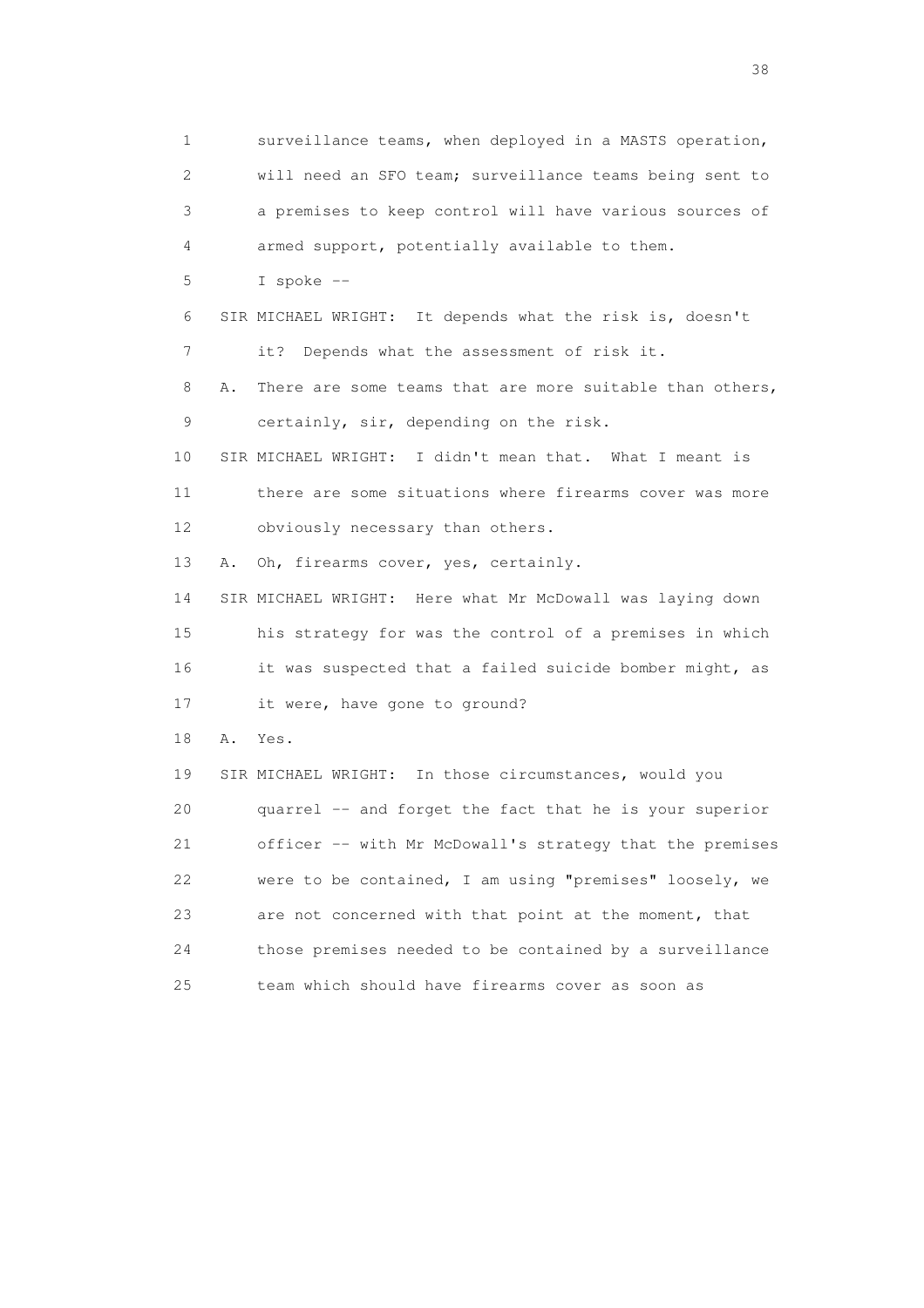1 possible or as soon as practicable?

 2 A. I would absolutely agree, surveillance team with SFO 3 cover as soon as practicable. I wouldn't quibble with 4 that, sir, no.

 5 MR MANSFIELD: You may have forgotten, and you haven't 6 answered it, the question I asked you was this -- do you 7 remember the question I asked?

8 A. I don't now, sir.

 9 Q. I'm not surprised. But you didn't address it, and this 10 is why I will have to ask it again. Please listen 11 carefully to the question: what did you do at sometime 12 after 7.15 to ensure that a firearms team got down to 13 Scotia Road as soon as possible as there had not been 14 one there since 6 o'clock?

 15 A. I wanted firearms teams as soon as practicable to both 16 addresses, Portnall and Scotia in the first instance. 17 I talked to Vince about the availability of the teams, 18 I talked to Vince about later on where the teams were, 19 and at the forward intelligence cell meeting we made 20 it -- "we" being me and Mr Boutcher -- very clear that 21 it was a priority to get the firearms teams, the SFO 22 teams deployed as quickly as they could be.

 23 But I know that a team that comes on at 7 o'clock 24 fresh, which is the black team, will take some 25 considerable time to be briefed at their base, to get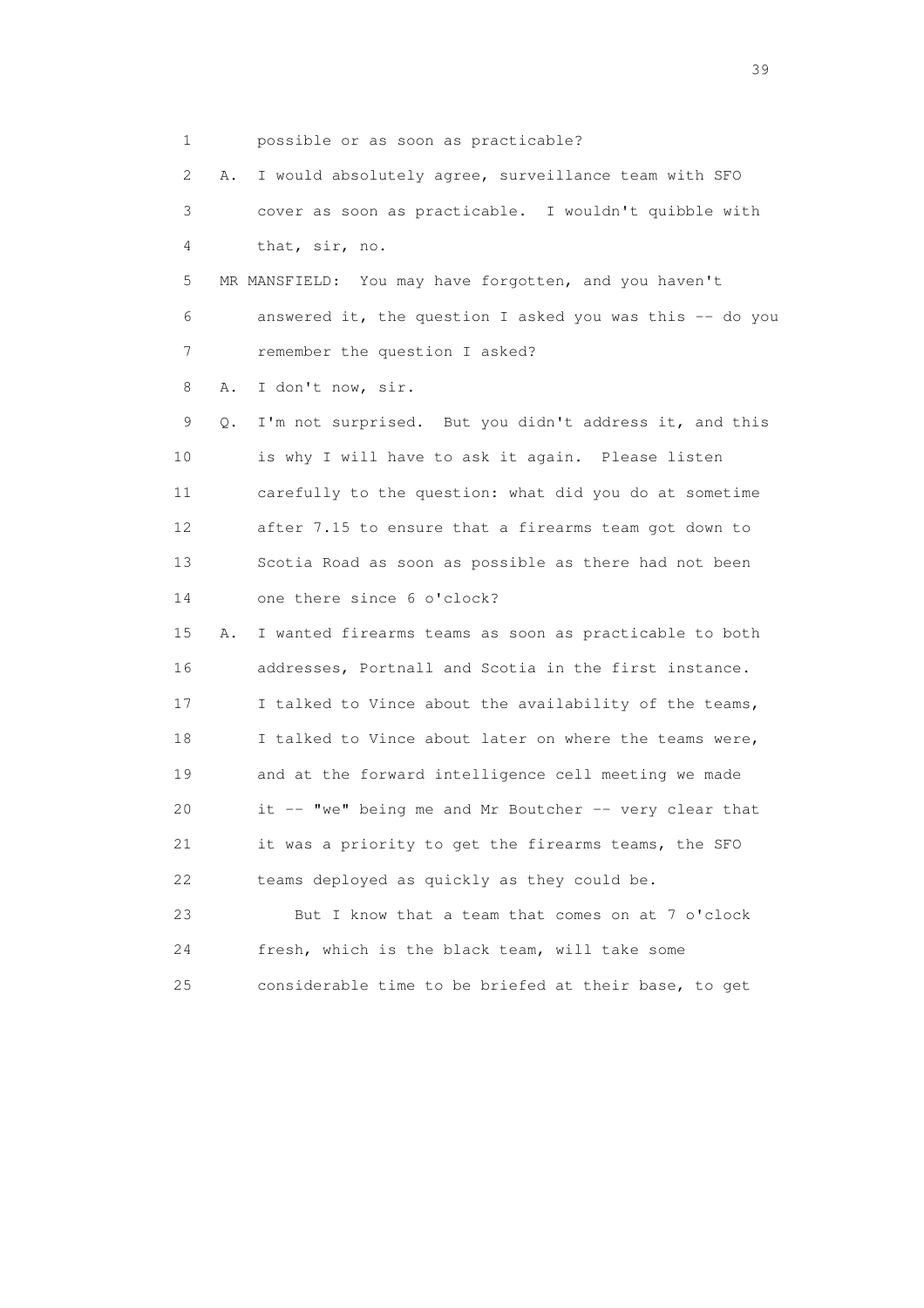| 1  |       | their kit, to get out, go to a suitable briefing point,  |
|----|-------|----------------------------------------------------------|
| 2  |       | be properly briefed by the Silver Commander.<br>So       |
| 3  |       | I wasn't expecting them to arrive immediately. Orange    |
| 4  |       | team are clearly in a slightly different position.       |
| 5  | Q.    | Yes, that's what I want to deal with, with you.          |
| 6  |       | Esposito, Vince as you call him, very experienced        |
| 7  |       | according to you?                                        |
| 8  | Α.    | Immensely experienced.                                   |
| 9  | Q.    | Been on duty the day before?                             |
| 10 | Α.    | I am not sure I knew that then, sir, but it became       |
| 11 |       | apparent quite quickly, yes.                             |
| 12 | Q.    | So when you are having these talks to him in the context |
| 13 |       | of getting a firearms team down there as quickly as      |
| 14 |       | possible, that's Scotia Road, did he say to you, "Well,  |
| 15 |       | it just so happens we planned for this, and we have had  |
| 16 |       | an orange team brought to New Scotland Yard overnight    |
| 17 |       | and actually they are sitting downstairs in the canteen  |
| 18 |       | with ZAJ, the team leader, plus tactical adviser,        |
| 19 |       | sitting there"; did you know that?                       |
| 20 | Α.    | I don't remember him telling me that, if he had told me  |
| 21 |       | that, I wouldn't have necessarily sent them straight to  |
| 22 |       | Scotia Road.                                             |
| 23 | $Q$ . | Oh, wouldn't you?                                        |
| 24 | Α.    | No.                                                      |
| 25 | Q.    | Well, the first stage is you didn't know that?           |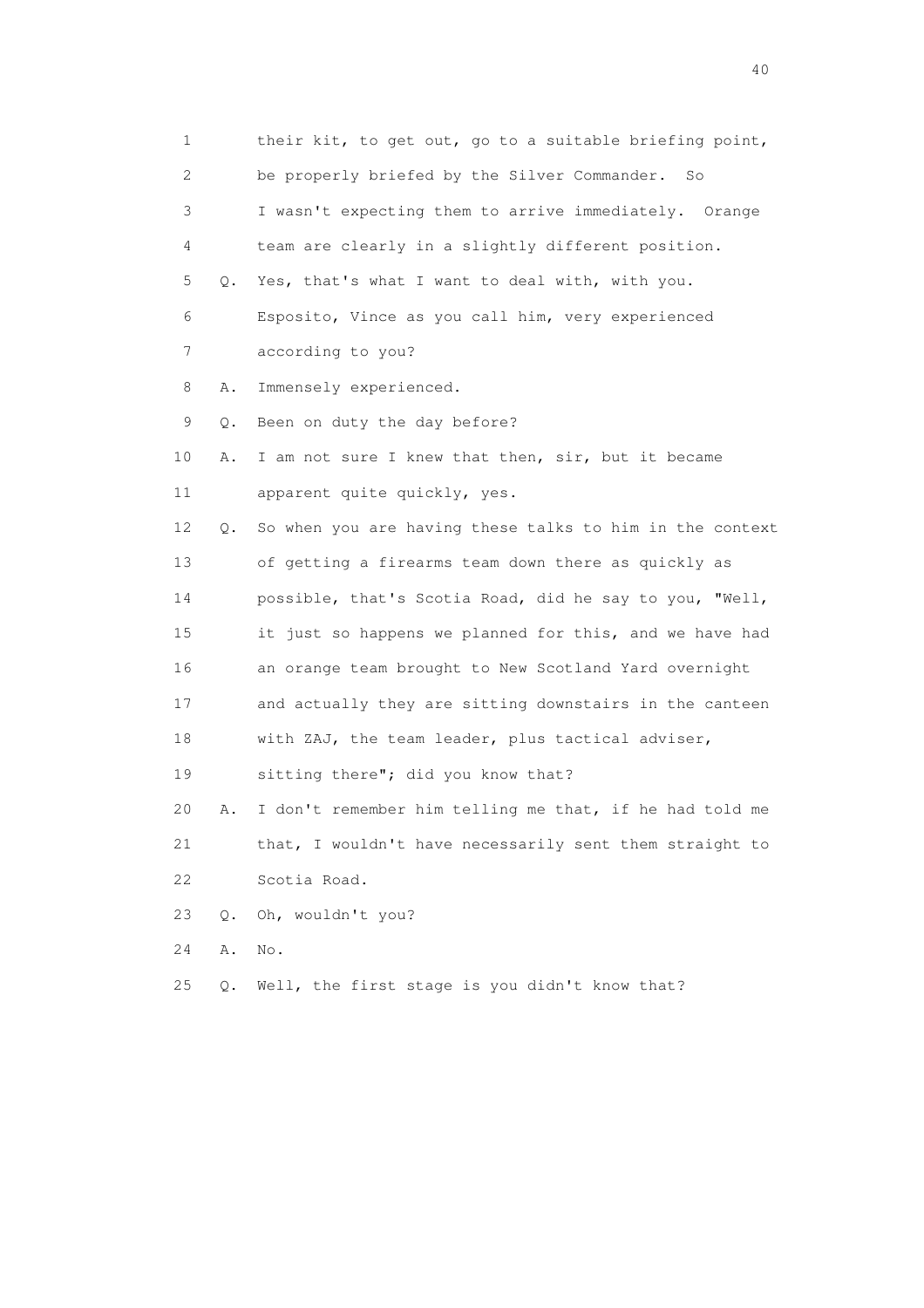1 A. No.

| $\mathbf{2}^{\mathsf{I}}$<br>О. | Now, that is a breakdown in communication, isn't it?     |
|---------------------------------|----------------------------------------------------------|
| 3<br>Α.                         | It's something I came to know. I suppose there is one    |
| 4                               | thing I should make clear --                             |
| 5<br>Q.                         | Can I just intervene, then you can give your             |
| 6                               | explanation: is it a breakdown in communication or not,  |
| $\overline{7}$                  | yes or no?                                               |
| 8<br>Α.                         | I don't regard it as a breakdown in communication, no.   |
| 9<br>Q.                         | You don't. There is nothing wrong with that. Now give    |
| 10                              | your explanation.                                        |
| 11<br>Α.                        | Thank you. The tactical advisers that we work with, you  |
| 12                              | have already heard from Andrew, you may hear from        |
| 13                              | others, they have a primary role in providing tactical   |
| 14                              | advice to commanders, and they are extraordinarily       |
| 15                              | experienced, and as I have said, Mr Esposito was         |
| 16                              | probably the most experienced, and certainly the one who |
| 17                              | had done the most work in relation to Kratos, currently  |
| 18                              | serving at that time.                                    |
| 19                              | But they have a secondary role, which is that they       |
| 20                              | are very knowledgeable about and constantly in touch     |
| 21                              | with the teams, and so as a commander, we quite properly |

22 I think, ask them to explain to us what the

23 possibilities are for particular teams if there is

24 a problem, and then in the normal course of business

25 they will organise the teams, they will suggest who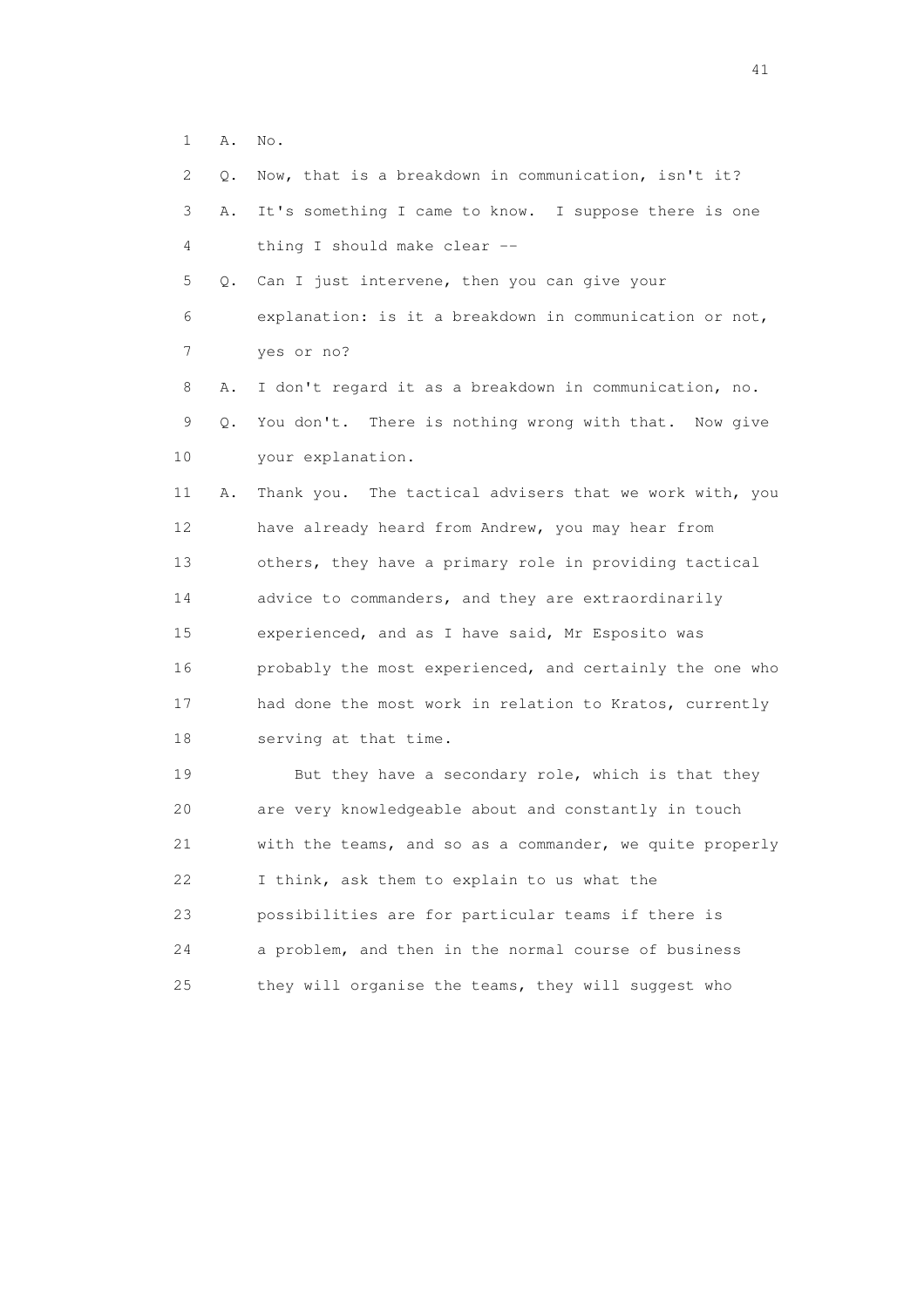1 should do what. Frankly, quite a lot of that management 2 of which team's going where and why is done by the 3 tactical adviser. 4 Q. Yes. You see, they were asked to go to Scotia Road but 5 there was another breakdown of communication; did you 6 know that? 7 A. I think you might have to tell me a little more before 8 I could answer. 9 Q. I can. Alan, you know Alan, the man you met when you 10 first came in by mistake? 11 A. Yes, sir. I didn't go into that room by mistake, sir, 12 I was directed in there by the -- 13 Q. Yes, very well, that gentleman had asked, this is his 14 evidence here, he's asked minutes after the strategy was 15 set for the orange team on standby kitted up at 16 Leman Street to go to Scotia Road. Did you know that? 17 A. I didn't know it at the time. It was put to me I think 18 in the Health and Safety trial, or something very 19 similar. 20 Q. Was that the first time you discovered it? 21 A. Goodness me, I can't remember that, sir. 22 Q. You see, if that's right, I appreciate you are not on 23 duty at that time? 24 A. No. 25 Q. If that's right, and he's seeing you, he doesn't say to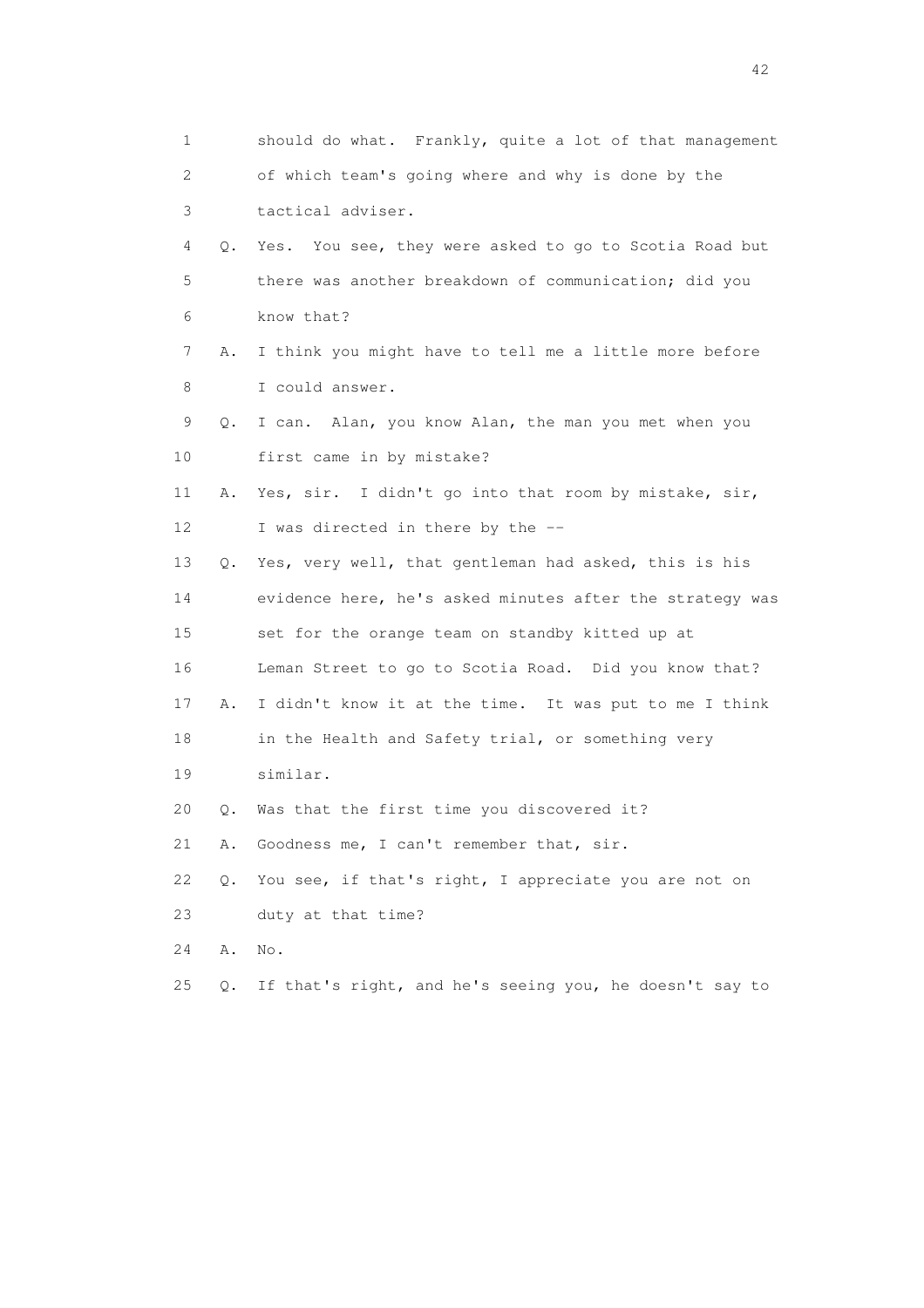1 you: "Look, I asked for the orange team to go down there 2 and they are not there and I don't understand", so this 3 whole question of what had happened even before you got 4 there of the standby orange team getting to Scotia Road 5 just wasn't raised with you, was it? 6 A. I don't remember it at that stage at all, sir, no. 7 Q. No. I am going to ask you, I am afraid it will be 8 a repeated theme, there were serious breakdowns in 9 communication at the very least on that night, weren't 10 there? 11 A. I don't know that, sir. When what you have just said to 12 me about Alan was put to me in the Health and Safety 13 trial in fairly brief form, I said then: if that's what 14 happened, if that's what happened, then that sounds like 15 a miscommunication, that was my phrase then. 16 Q. Yes. 17 A. But I do think, here we are three years on, examining 18 quite properly in tiny, tiny detail, forensic detail, 19 exactly who said what to who, when, and which bits of 20 that if any were written down. 21 Q. No, I am sorry, Commissioner, it's not that kind of 22 examination. This is the simple question at 7 o'clock, 23 I have just given you a bit of history about what 24 happened before 7 o'clock. You see, Esposito didn't say 25 to you: "Look, we have the orange team downstairs, they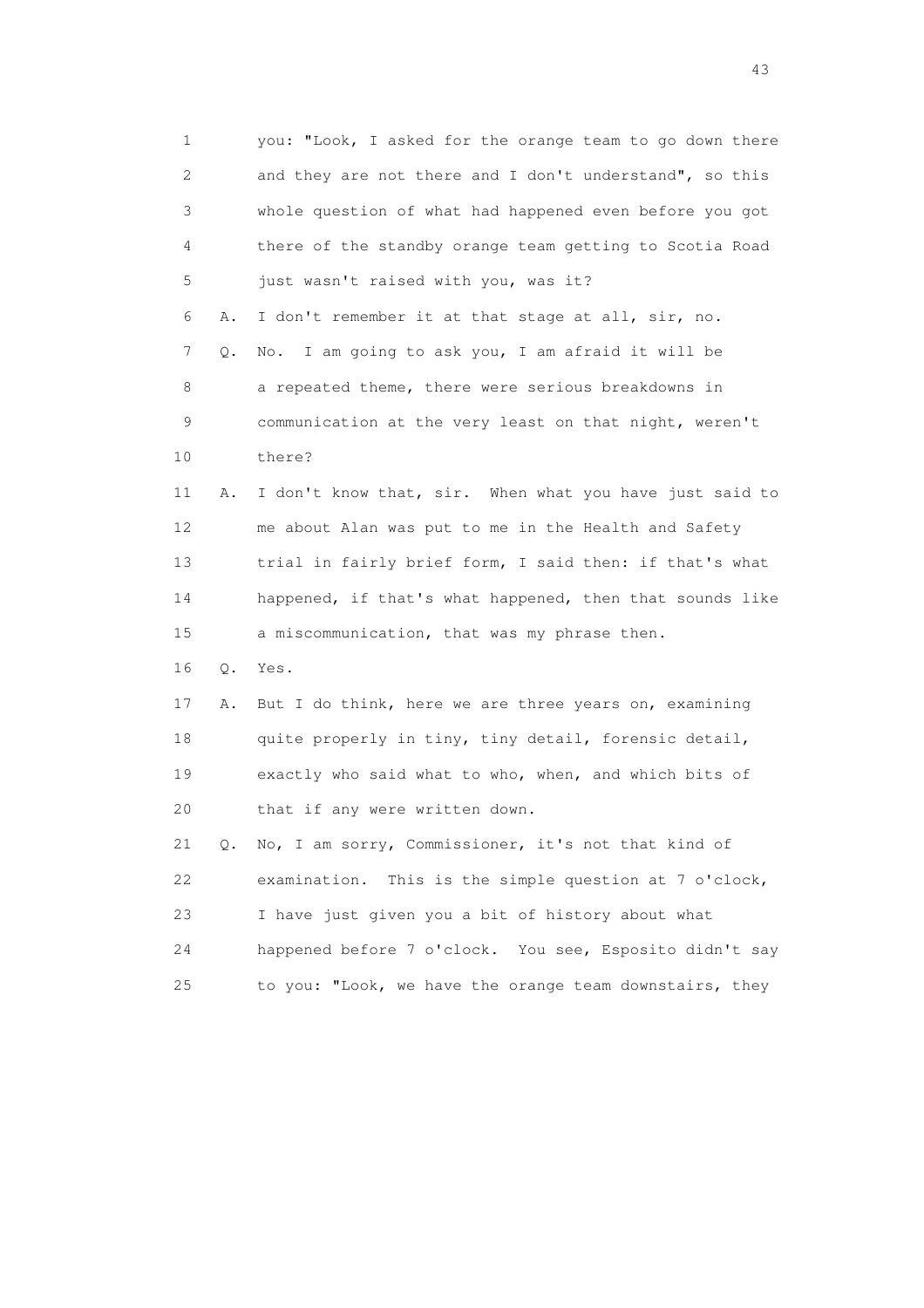1 are kitted up, we can get them down to Scotia Road where 2 the red team have been waiting for an hour, much quicker 3 than the black team"; any discussion like that? 4 A. No, he didn't say that to me, sir, but the point I was 5 trying to make is, I don't find it particularly 6 surprising that we may not now know precisely who said 7 what to who, and I haven't, you know, watched the 8 evidence so I don't know what's come out, I have seen 9 one bit of it, but it's not surprising to me that there 10 is not a perhaps complete record and a complete 11 recall of what -- 12 Q. That's not the question either. Sorry, that's not the 13 question. The question was: what did you know? As far 14 as I can gather from you, there was no discussion with 15 Esposito in whatever terms, now you won't remember the 16 words, to the effect: "We have got an orange team 17 sitting downstairs, we can get them down to Scotia Road 18 within the hour, possibly, with a briefing"? 19 A. There was no discussion, apologies, again, sir, the 20 question that I was trying to answer then was the one 21 about the lack of communication, as you described it. 22 Q. Yes, of course. 23 SIR MICHAEL WRIGHT: There is one thing I would like to ask 24 about the orange team. The orange team was the 25 overnight SFO team?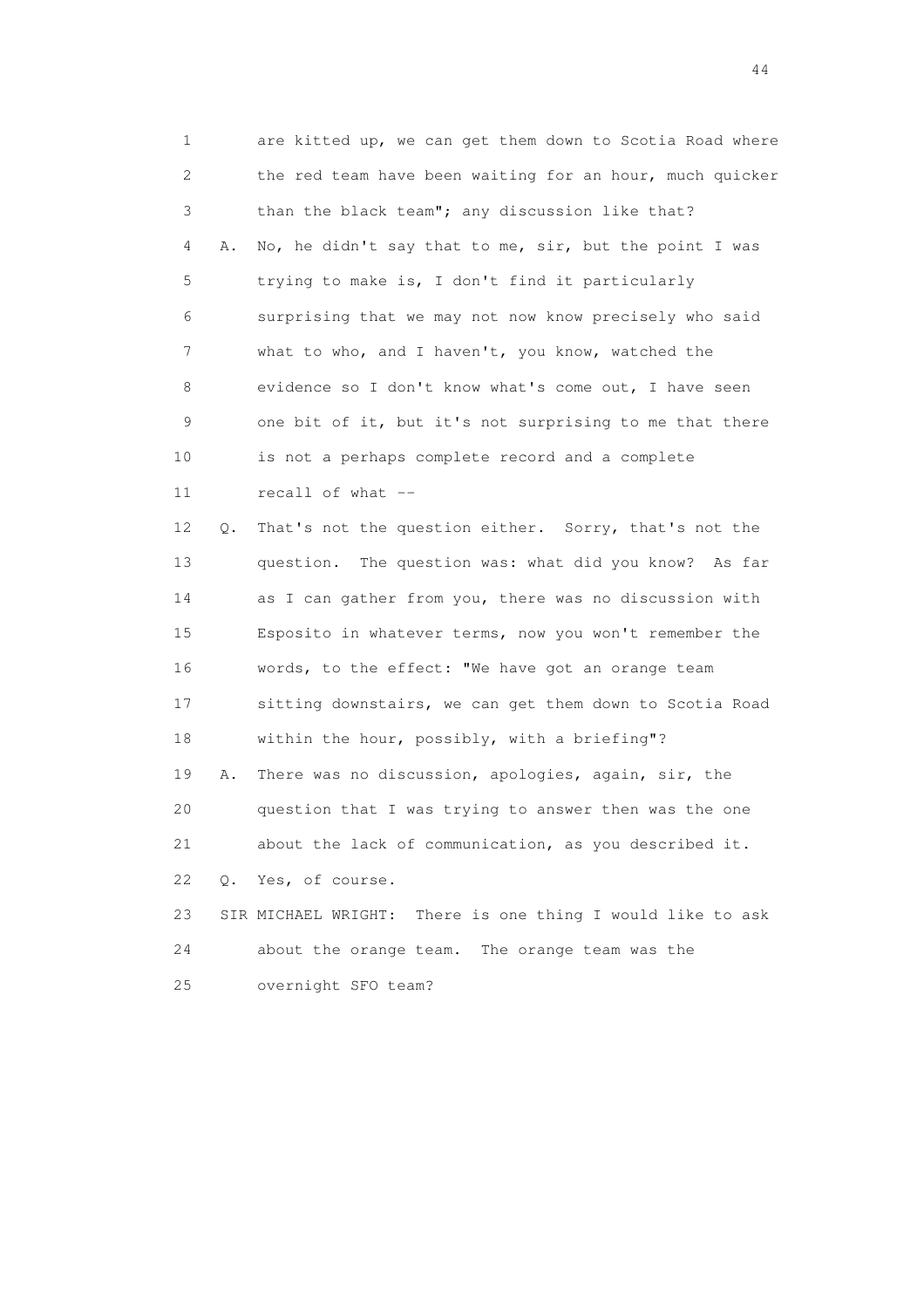1 A. Yes, sir.

| 2  |    | SIR MICHAEL WRIGHT: Suppose nothing had been happening that |
|----|----|-------------------------------------------------------------|
| 3  |    | night at all, it was a perfectly quiet uneventful night.    |
| 4  |    | When there is an overnight duty team like that on, are      |
| 5  |    | they kitted up ready?                                       |
| 6  | Α. | I think this may be a better question for a later           |
| 7  |    | witness, sir.                                               |
| 8  |    | SIR MICHAEL WRIGHT: I readily recognise that.               |
| 9  | Α. | I am sure there are circumstances in which they might       |
| 10 |    | I am not sure there is always, you know, a team on<br>be.   |
| 11 |    | right through the night in those ways. But I think you      |
| 12 |    | can tell, it's probably better to ask someone else.         |
| 13 |    | SIR MICHAEL WRIGHT: I fully accept that other witnesses may |
| 14 |    | be able to deal with that better than you can.<br>Would     |
| 15 |    | you have expected that the onduty standby firearms team     |
| 16 |    | that had been there all night, even if they had not had     |
| 17 |    | a call, and they had a quiet night, which maybe wasn't      |
| 18 |    | very likely, but even if they had, they would hardly be     |
| 19 |    | in bed?                                                     |
| 20 | Α. | No, sir, it is occasionally the case that teams that        |
| 21 |    | have been working extremely late and then are going to      |
| 22 |    | start very early, they may be in bed nearby --              |
| 23 |    | SIR MICHAEL WRIGHT:<br>They had been stood down.            |
| 24 | Α. | They are not on duty but those that are on duty would       |
| 25 |    | not be in bed.<br>Certainly in circumstances that are       |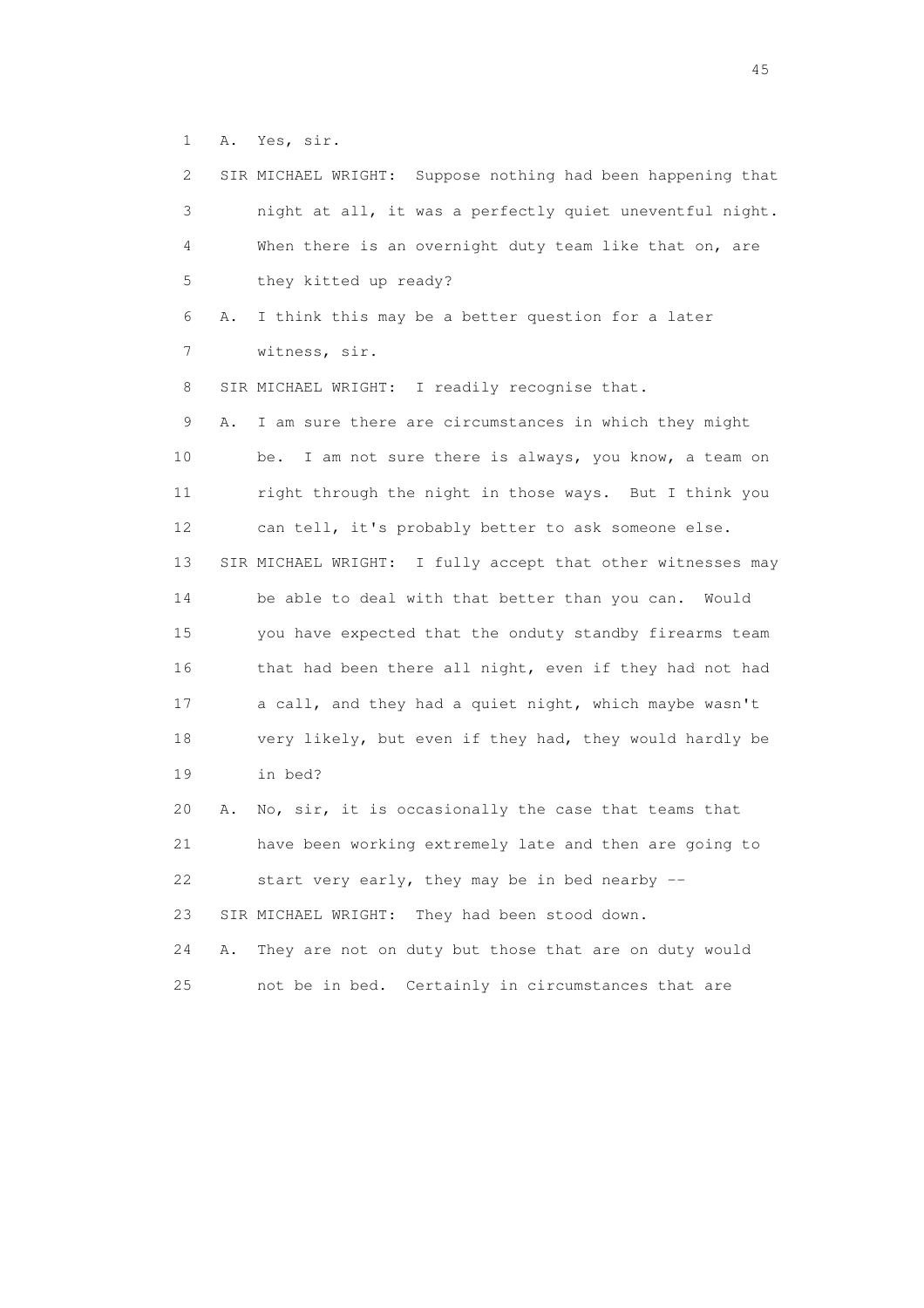1 anything like these, if there is a requirement for 2 a duty night time team because of the possible threat 3 which might come from anywhere across London, then 4 I think I would be asking for them to be ready to deploy 5 in that way. 6 SIR MICHAEL WRIGHT: The expression was used, I think by 7 Mr McDowall, "stood up"? 8 A. That's right, yes. 9 SIR MICHAEL WRIGHT: What does it mean? 10 A. To me it means identified, present, briefed as much as 11 they can be about what they might possibly be likely to 12 have to do, but it clearly is going to require some 13 further briefing, probably. 14 SIR MICHAEL WRIGHT: Drawing their weapons, booking out 15 their weapons? 16 A. That -- I'm honestly not sure about that, sir, again 17 I am sure you will hear from people who are better 18 qualified than me, I think -- 19 SIR MICHAEL WRIGHT: Thank you. 20 A. I think there are some obvious disadvantages in them 21 booking out their weapons and then sitting around for 22 ages. 23 SIR MICHAEL WRIGHT: On the other hand, if you had been told 24 that orange were then at New Scotland Yard away from 25 Leman Street, they would in effect have been brought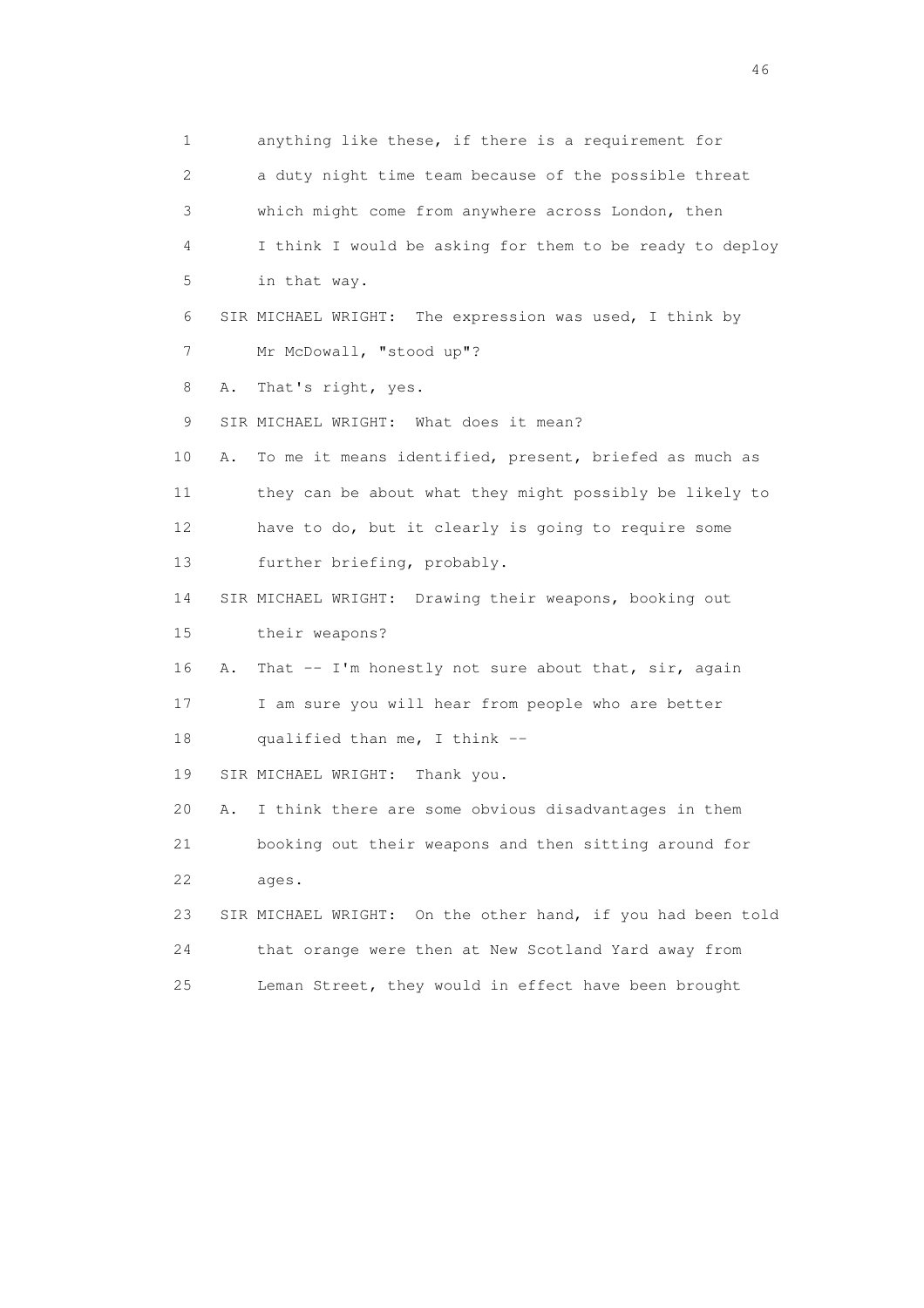1 forward for deployment?

2 A. Yes, sir.

3 SIR MICHAEL WRIGHT: So that they would, one would expect,

4 be fully kitted out?

5 A. Absolutely, sir.

6 SIR MICHAEL WRIGHT: Query they might have needed

7 a briefing.

 8 A. They definitely I think would have needed a briefing and 9 it could be that they didn't necessarily have precisely 10 the kit that they would need for the job, but you would 11 expect them to have, I think if they have come to New 12 Scotland Yard, stood up, ready to be deployed, you would 13 expect them to have --

14 SIR MICHAEL WRIGHT: What they needed.

15 A. -- what they thought they were likely to need, yes. 16 SIR MICHAEL WRIGHT: Thank you. Sorry, Mr Mansfield.

17 MR MANSFIELD: That's perfectly all right.

 18 Finally on the orange team with their own, as it 19 were, leader present, you weren't told of any decision, 20 were you, the other way like: we are not sending the 21 orange team anywhere because we are holding them in 22 Central London in case of a need arising from these two 23 addresses, you weren't told that any decision like that 24 had been taken?

25 A. No, sir, I was not.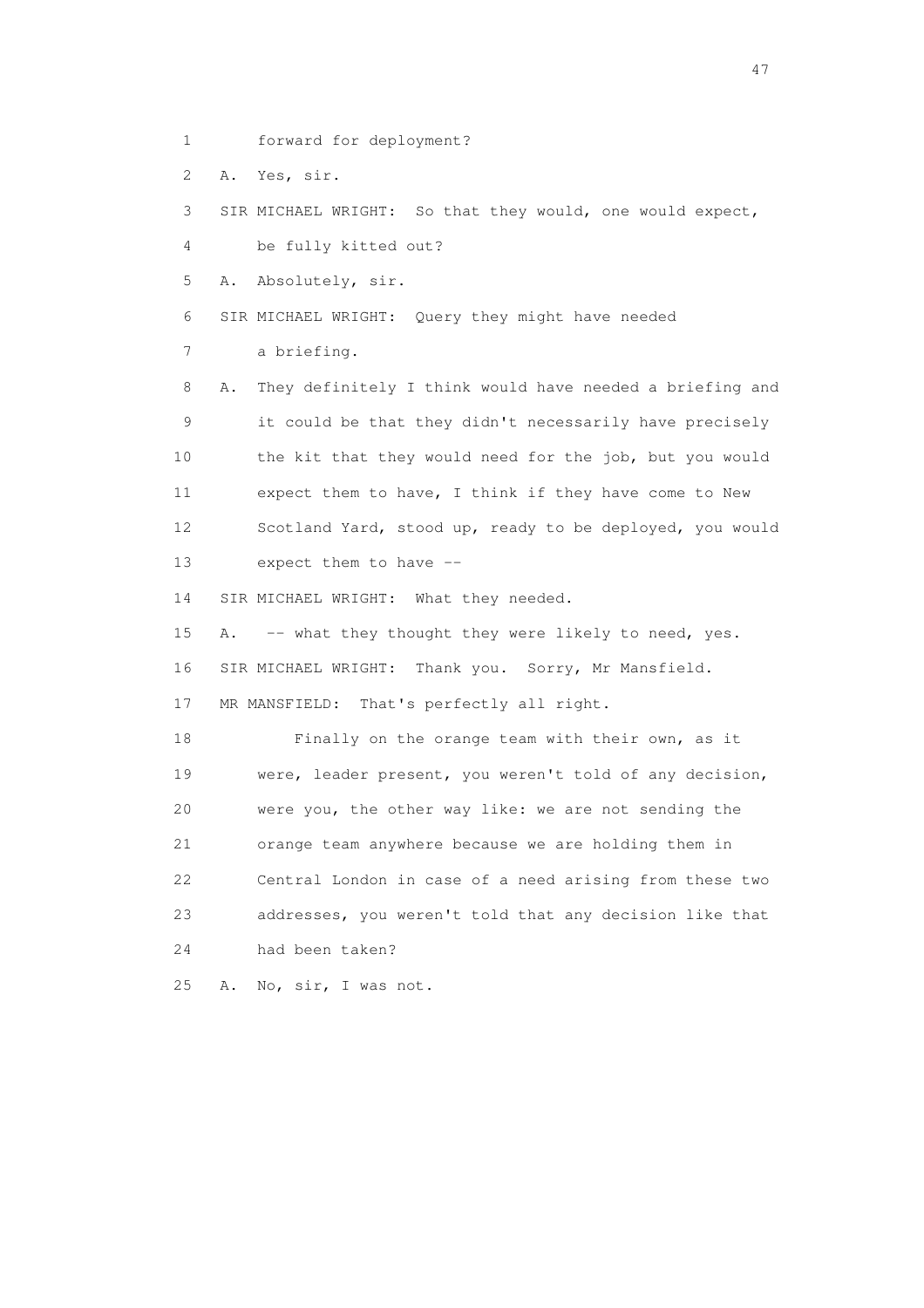1 Q. I want to move just a bit further forward. Key 2 question: when did you actually take over command of 3 this operation on this morning? 4 A. After I had been briefed and when I walked into the 5 operations room. 6 Q. At about 7.30? 7 A. Bit later than that, yes. 8 Q. You give us a time, because I am wanting to obviously 9 find out what you were doing and how much real control 10 you had. So when do you say, just roughly? If you 11 think it's later than 7.30 we will run with whatever 12 time you say. 13 A. (Pause). I can only say 7.30 to 7.45. I am not sure 14 when I arrived in the operations room. 15 Q. Is there any record of the time that you took over? 16 Quite important that people know she's in charge now or 17 not now, isn't it? 18 A. Yes, it is, sir. 19 Q. Right, where is the record indicating when you took 20 over? 21 A. I don't think there is a record like that. What there 22 is is my decision logs, as you know, and we had the 23 forward intelligence cell meeting pretty much straight 24 after the first briefing, and at that point, it was made 25 clear to all the senior officers there that I was taking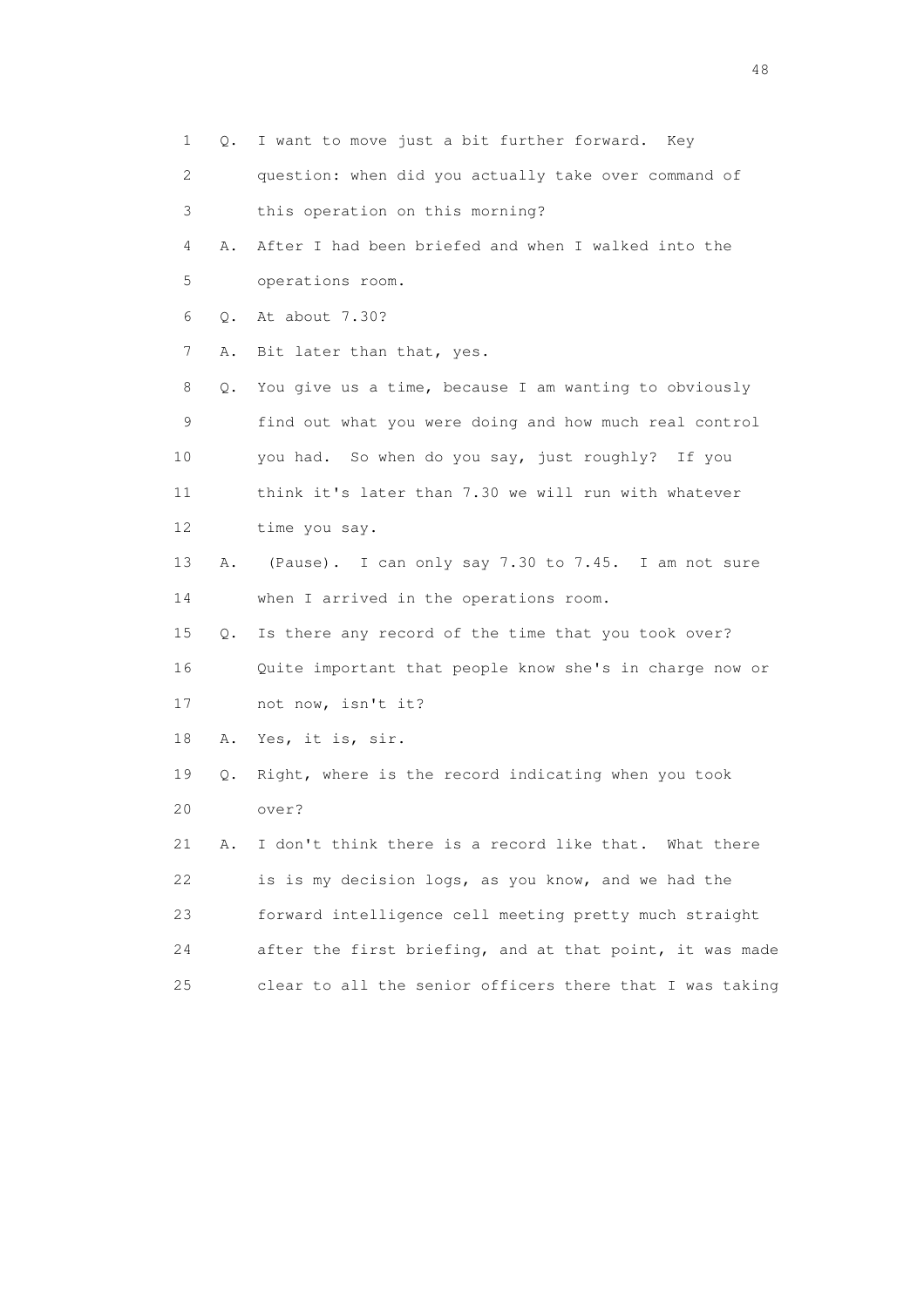1 over.

| 2  | Q. | We can look at it, I am interested in the time for the   |
|----|----|----------------------------------------------------------|
| 3  |    | moment. The jury have the decision log typed up in       |
| 4  |    | divider 48. Just look at the first one. Just on the      |
| 5  |    | question of timing, please. It's a decision, this first  |
| 6  |    | one, do you have it there?                               |
| 7  | Α. | I have it on the screen, yes, thank you.                 |
| 8  | Q. | Right. You see it on screen, and I am not interested in  |
| 9  |    | what's said there for the moment, it's just the time.    |
| 10 |    | Decision number 1, made 7.15 to 7.45, or at least the    |
| 11 |    | reason given, and then there is another time at the      |
| 12 |    | bottom, 7.15. I am sorry to be particular. There is no   |
| 13 |    | record of exactly when you took over, is there?          |
| 14 | Α. | No, sir, I don't think there is.                         |
| 15 | Q. | Why not?                                                 |
| 16 | Α. | Because no record was made.                              |
| 17 | Q. | A number of people, at least one anyway, wasn't quite    |
| 18 |    |                                                          |
|    |    | sure what your role was. People would need to know       |
| 19 |    | "I am now in charge", because the reason is that you are |
| 20 |    | taking over as a DSO for the whole operation and not     |
| 21 |    | just any potential Kratos, was slightly unusual, wasn't  |
| 22 |    | it?                                                      |
| 23 | Α. | The whole operation was very unusual, we had never dealt |
| 24 |    | with anything like this before.                          |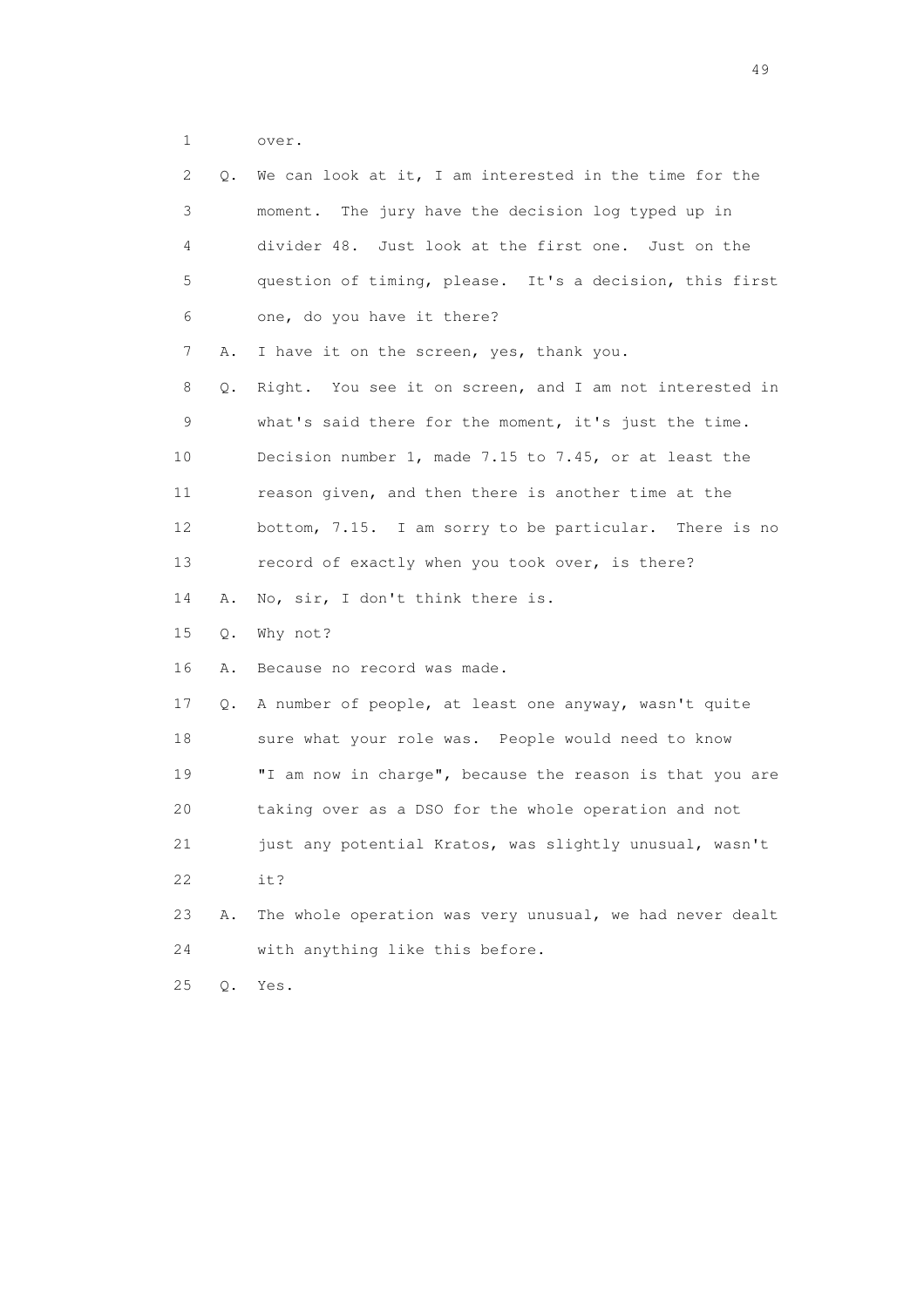1 A. Many of the people in the room would perhaps not have 2 worked with a DSO before. 3 Q. Right. 4 A. My decision to, in effect, be in overall command was 5 made known at the forward intelligence cell briefing. 6 Q. That's later? 7 A. It is later, yes. 8 Q. Yes, that's why I said at the beginning you were 9 sprinting to catch up and were preoccupied, I suggest, 10 with structures that were appalling. Now do you see how 11 it's beginning to fit together? 12 A. I understand what you are saying, sir. 13 Q. Yes, all right. 14 SIR MICHAEL WRIGHT: Would there have been an announcement 15 made? You were in the operations room with everybody 16 getting settled into the work they were doing, or they 17 were actually doing it. 18 A. Yes. 19 SIR MICHAEL WRIGHT: Up to the time that you took over, it 20 was, I think I have it right, Mr Noel Baker who was the 21 co-ordinator. 22 A. Yes, sir. 23 SIR MICHAEL WRIGHT: Would there have been an announcement 24 so that everybody could hear "Commander Dick is now 25 taking over"?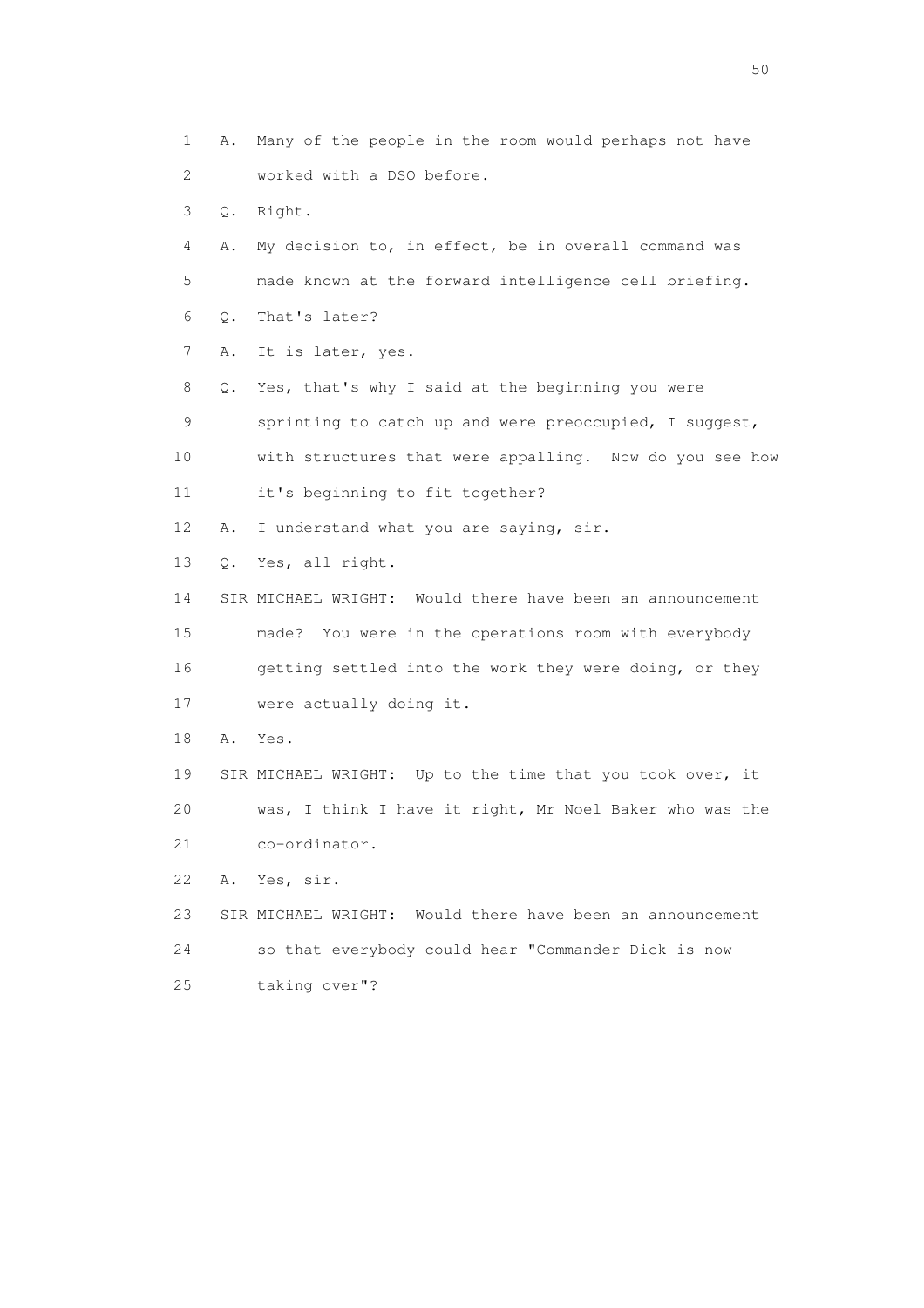1 A. After the forward intelligence cell briefing, sir, there 2 were several senior people there. Their role is to go 3 away -- one of their roles is to go away and make sure 4 other people understand what the structure is that we 5 are now putting in place and who is in charge of what. 6 Mr Johnston called out a number of times during the 7 morning, I remember when he wrote up on the white board 8 he made it clear then. 9 SIR MICHAEL WRIGHT: He wrote the strategy on the white 10 board, we were told. 11 A. Yes, he did, yes, yes, but he pointed out Mr Esposito, 12 Mr Boutcher and me, but I think the more important, you 13 know, the more effective way of getting this information 14 across is by the individual senior people talking to 15 their people. And I also spoke to people around the 16 room myself. 17 SIR MICHAEL WRIGHT: I see. 18 MR MANSFIELD: Because of course by then a number of 19 briefings had already happened, hadn't they? 20 A. In the operations room, sir? 21 Q. No, not in the operations room, I mean there are teams, 22 surveillance teams being briefed and so forth? 23 A. Yes, sir. 24 Q. Can I ask you this: when, roughly speaking, did the 25 forward intelligence meeting, during which the decision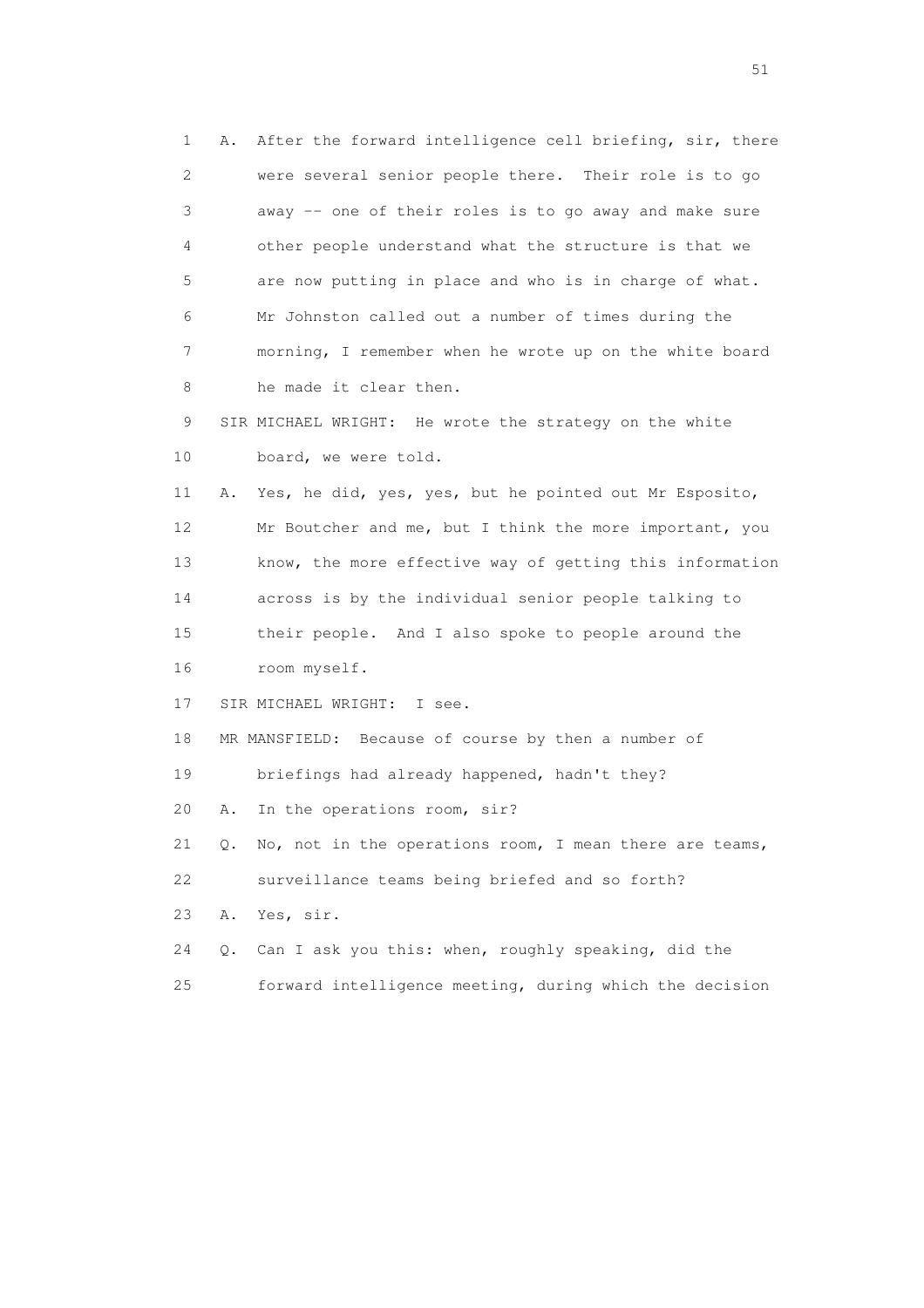1 "you take over" was made, when did that end?

2 A. Sometime --

 3 SIR MICHAEL WRIGHT: Just bring that decision log up again. 4 I rather assumed it was 7.15 to 7.45. 5 A. No, sir, no, the forward intelligence cell briefing 6 I think started at around 8 o'clock.

 7 SIR MICHAEL WRIGHT: Forgive me, then, it's my fault, I am 8 misreading it. The decision that's shown in that page 9 is the decision as to whether there is to be one DSO or 10 more than one DSO?

11 A. That's -- oh, I am sorry, at the bottom of the page is 12 the continuation of the reason, and that's one of the 13 issues I am covering there. It's one of the 14 difficulties, if you like, with the decision log is 15 sometimes to know whether to write just one decision per 16 page, I am afraid my practice is sometimes to include 17 a few different things on the page.

 18 SIR MICHAEL WRIGHT: Well, I am not sure how I should read 19 it then, in that case. The discussion that is set out 20 in the reason box is whether you have one or more than 21 one DSO.

 22 A. At the very bottom, yes, sir, but the discussion in the 23 reason box above that is about me doing the job, who 24 thinks it's a good idea --

25 SIR MICHAEL WRIGHT: Forgive me, forget the top box, that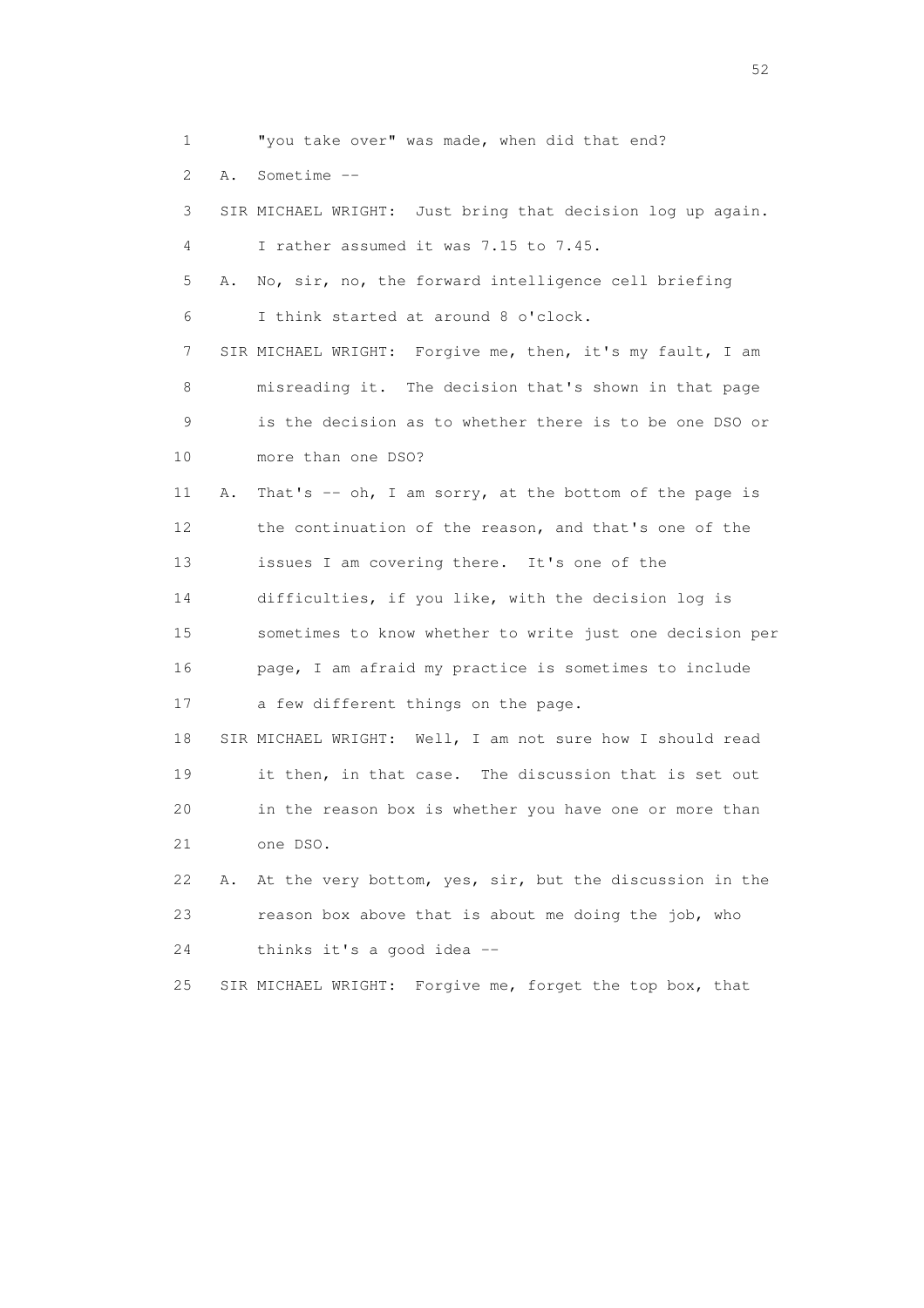1 I understand. Indeed the first paragraph of the second 2 box is merely your qualification for the job. 3 A. Yes, sir. 4 SIR MICHAEL WRIGHT: Then we come on to a paragraph that 5 starts off the discussion: one or more DSOs, do you see 6 that in the second paragraph of the second box: "We have 7 discussed whether we should have a DSO briefed". 8 A. Yes, sir, yes, sir. 9 SIR MICHAEL WRIGHT: Then you set out the pros and cons -- 10 A. Yes, sir. 11 SIR MICHAEL WRIGHT: -- for that. As I have understood it, 12 the final decision comes down, impractical to have two, 13 and that's agreed by Commanders Allison and Carter. 14 A. Yes. 15 SIR MICHAEL WRIGHT: And DAC McDowall. 16 A. Yes, sir. 17 SIR MICHAEL WRIGHT: That's the decision, one only. 18 A. One only, I am it. 19 SIR MICHAEL WRIGHT: I read that as really the culmination 20 of a discussion that was going on between 7.15 and 7.45. 21 A. Exactly right, sir. 22 MR MANSFIELD: Of course, that's the decision in principle, 23 all right? 24 A. Yes, sir. 25 Q. That you will be the DSO for the whole operation, not

 $\sim$  53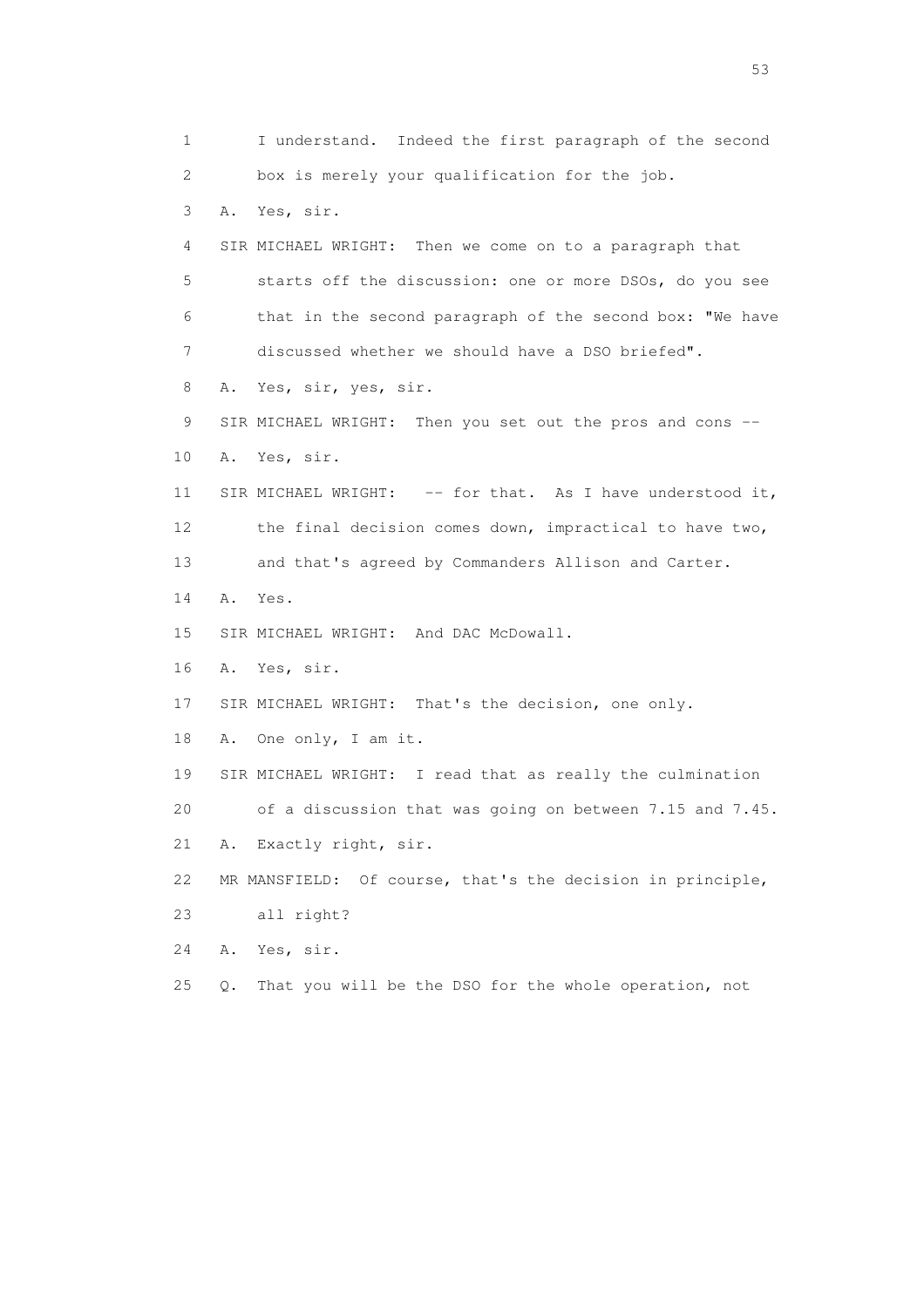1 just the Kratos; in other words the potential delivery 2 of a critical shot, but the whole operation? 3 A. Yes, sir. 4 Q. Right? Now, at 7.45, at the end of that process, nobody 5 in the outside world would have known that you were 6 appointed as the DSO before that, because you had come 7 in for another reason, would they? 8 A. No, sir. 9 Q. No, 7.45. So an hour and 45 minutes after the red team 10 have got to Scotia Road, a DSO is finally appointed to 11 take decisions that relate to them; correct? 12 A. Potentially, yes, sir. 13 Q. Yes; bit late, isn't it? 14 A. Well, I think before then there is a command structure 15 that supports them, they have communications, and I am 16 not suggesting they have an easy job, I am really not, 17 but they do have the ability to call up and ask for help 18 from local firearms teams, we may come back to that, 19 they have ability to speak to the Silver Commander in 20 the control room, and if the people in the control room, 21 the person in charge, Mr Baker, thought there was a need 22 for a DSO, he would have found a DSO, I am sure. 23 Q. Well, we will come on to it. Derek was the team leader 24 down at Scotia Road and he certainly was phoning back at 25 an early stage. Did you know that?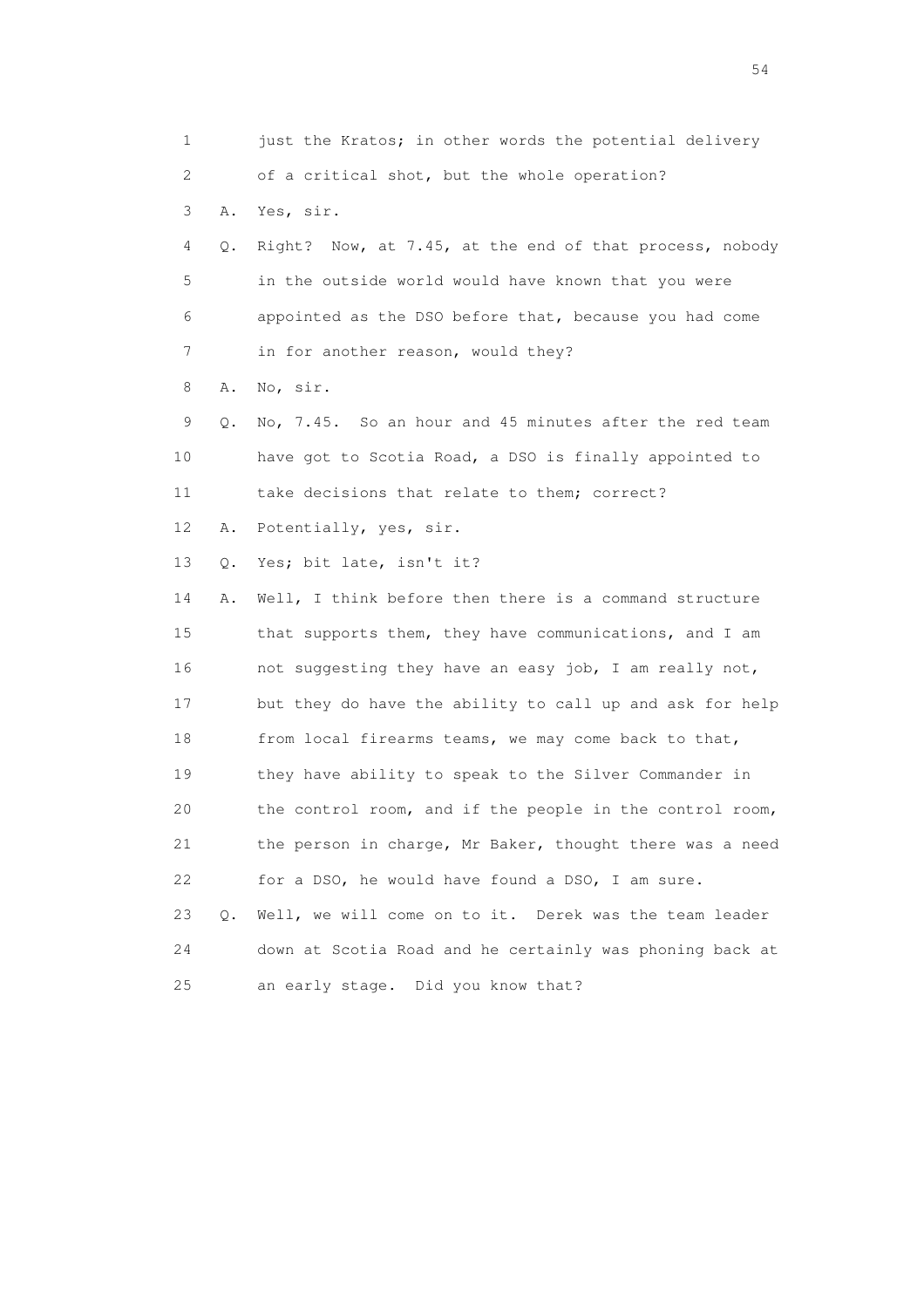1 A. Not at the time, sir, I know it now.

2 Q. Another breakdown in communication, isn't it?

3 A. I don't regard that as a breakdown in communication.

4 Q. I see, right.

 5 SIR MICHAEL WRIGHT: Was it this, this discussion as to 6 whether you should have one DSO, two DSOs, how it should 7 all be laid out, was this what you were talking about 8 when you made the comment to Mr Armand, that the first 9 hour was appalling, no structure?

 10 A. It's the kind of thing that, again I must, if I may, 11 take you back. We have never been anywhere like this 12 before. This is completely unprecedented for the Met. 13 SIR MICHAEL WRIGHT: I understand that.

14 A. So those sorts of conversations are healthy

 15 conversations to have. The original suggestion was two. 16 I didn't think that was right. We discussed it, the 17 others agreed with me. But that sort of conversation 18 goes on as you build up your capability.

 19 MR MANSFIELD: So just pausing for a moment, is it just 20 possible the Met got it wrong that day because they were 21 catching up and didn't have things in place because it 22 was an unusual situation; is that possible? 23 A. I think that depends on a conclusion that you may have

 24 reached, which is that if all these things you are 25 talking about were different, what happened might not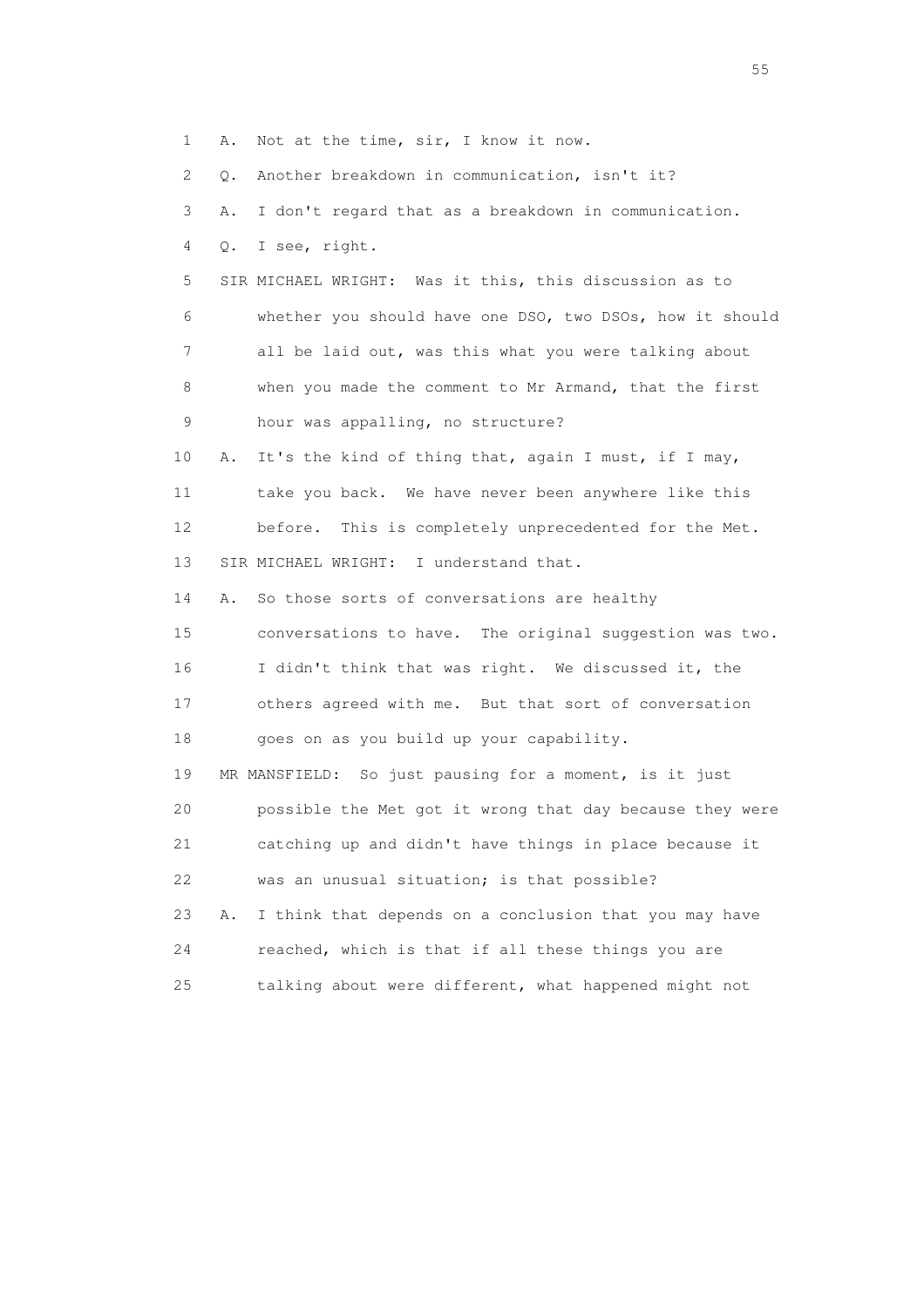1 have happened. I am not sure, obviously as I said 2 yesterday I have gone over this many, many, many times, 3 I am not at all convinced that if the kind of thing you 4 are talking about there had been different, we would 5 have had any different scenario. Obviously that is 6 a matter for the court to understand. 7 Q. Please understand I am doing it carefully, perhaps not 8 too slowly, but in stages, started at 4.55, you weren't 9 on duty then, and I am working through a cumulative 10 picture. 11 A. Yes, sir. 12 Q. I started with malcommunication, malstructuring is what 13 I suggest at this stage. So 7.15 to 7.45 for that 14 discussion and that, as it were, decision and before you 15 know where you are, 15 minutes later, you are in another 16 meeting, correct, 8 o'clock? 17 A. Yes, sir. 18 Q. Effectively, no-one knows in that period you are the DSO 19 other than the people in the meeting, because that 20 doesn't arise until after the forward intelligence 21 meeting which starts at 8. Just as we are on times, the 22 forward intelligence meeting takes roughly how long, 15, 23 20 minutes? 24 A. I think 15, 20 minutes, quite brisk. It might have been 25 slightly longer but certainly not after 8.30, I think.

 $56<sup>o</sup>$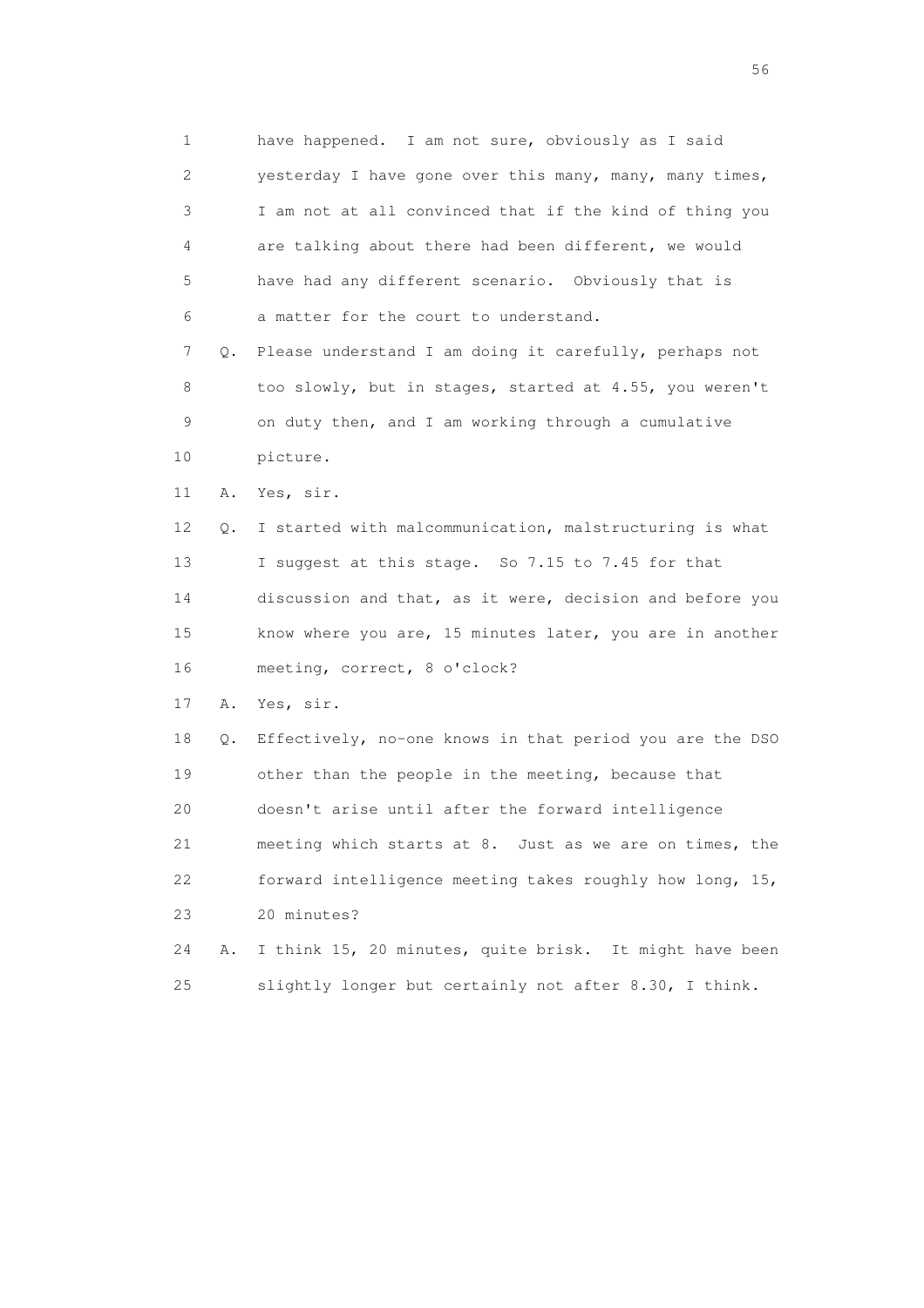1 Q. So far, where has been any discussion with Esposito 2 about what you are going to do?

3 A. In terms of what, sir?

 4 Q. The operation. If it's 7.15 to 7.45, a discussion about 5 a single DSO or two or whatever, as you have written it 6 out, where is any discussion with Esposito in this 7 period of time before 8 o'clock, about in principle even 8 having a firearms team, let alone what they are going to 9 do?

 10 A. Well, I must have failed to make myself clear, sir. The 11 7.15 to 7.45 is a continuous set of conversations about 12 what we are going to do.

13 Q. Right.

 14 A. Then go into -- of all manner of different elements of 15 what we are going to do, of which there are many, and 16 then at 8 o'clock forward intelligence cell, I have got 17 my senior people, we are discussing again what we are 18 going to do. So I wouldn't want you to think that the 19 only conversation in these various meetings, the two 20 meetings, was just what's here.

 21 Q. Oh, no, I appreciate that. Was Esposito present at the 22 7.15 to 7.45 meeting?

23 A. Yes, he was, sir.

 24 Q. Right, so you are saying in that meeting, although it's 25 not down there and that's not a criticism, there was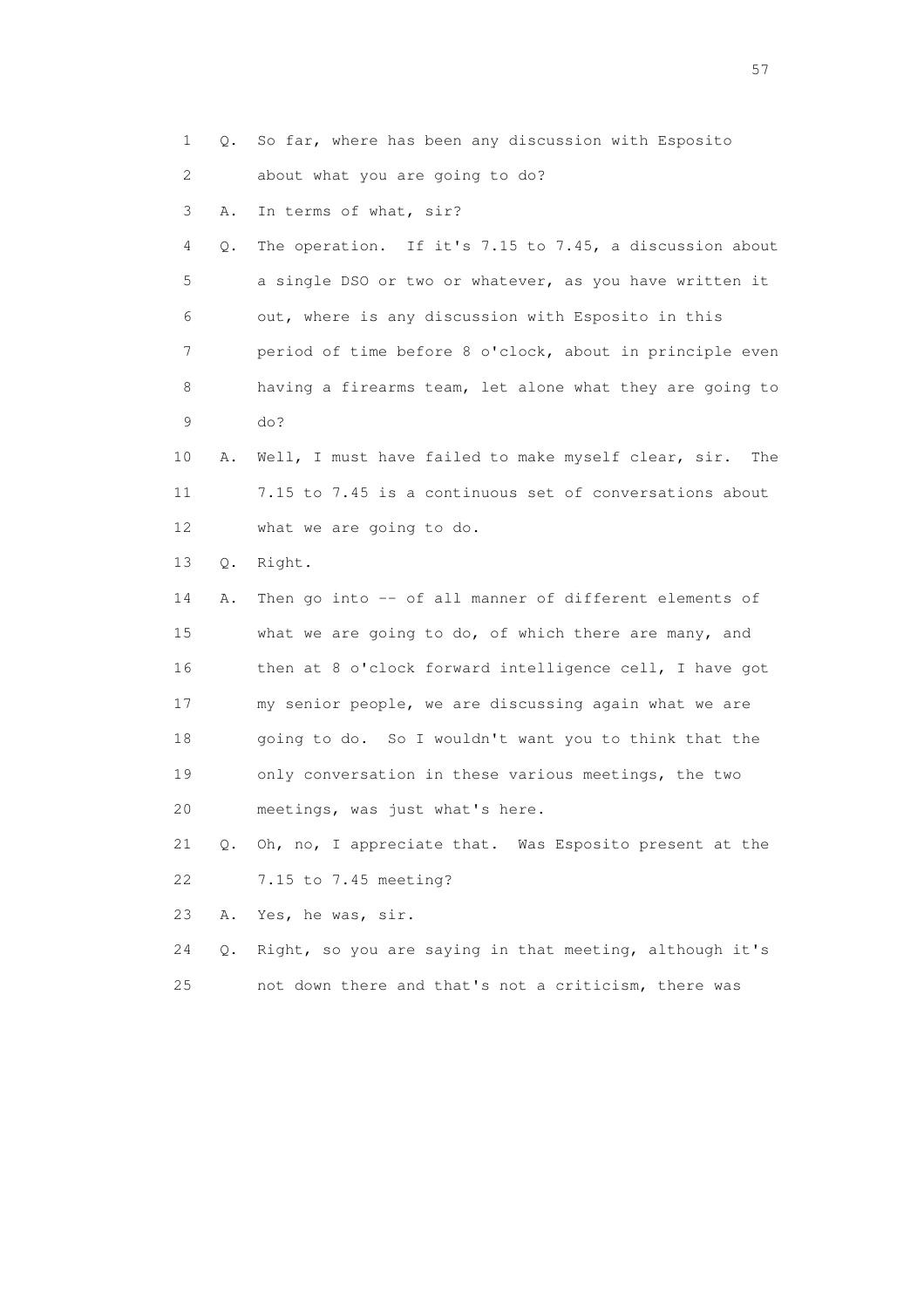1 some discussion with Esposito about what? 2 A. That was Mr -- that was Mr McDowall's meeting, albeit 3 Mr McDowall had to leave and I think -- later on. 4 I think I talked about that meeting yesterday in some 5 detail, so there was quite a number of different things 6 discussed, one of which was -- if this is what you are 7 talking about, was firearms, yes. 8 0. Well, what about firearms? 9 A. That we had a team available for each of our priority

 10 premises, we did not have any further teams available 11 yet, we would do later on in the day, and that black and 12 orange were 7 o'clock teams. I then discussed, as I was 13 in the corridor leaving had an first meeting with 14 Esposito what possibility there was for me to speak to 15 the team and he said "They are not available to you, 16 they are getting kitted and briefed", something like 17 that. So I said: "Fine, I am very used to this". 18 Q. I am concentrating on firearms for the moment, 19 I appreciate there will be other concerns that you would 20 have. You make a decision, can we come to decision 21 number 3, please. I appreciate this is all written up 22 much later in the day, and please understand I am not 23 one of those saying you will necessarily be writing it 24 all down at the time.

25 Of course that was another problem, wasn't it, you

the state of the state of the state of the state of the state of the state of the state of the state of the state of the state of the state of the state of the state of the state of the state of the state of the state of t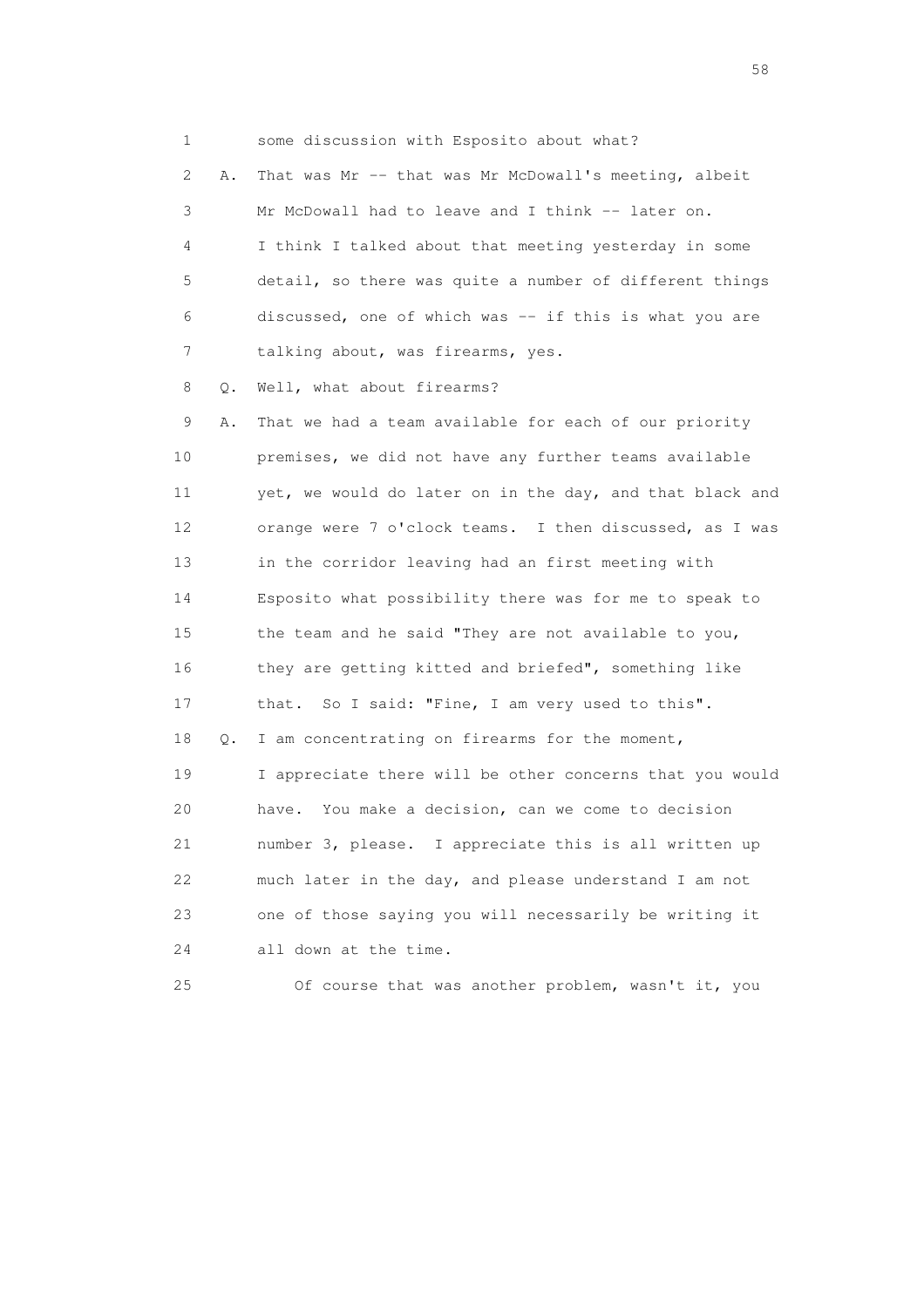1 had asked for a loggist and there was a considerable 2 delay before you got one? 3 A. That was a problem, it was not in any way a problem 4 which could be regarded as affecting what happened, but 5 it is potentially a source of further information about 6 what happened which might have been useful in this 7 inquiry or other inquiries, but there is no way that 8 could possibly affect what happened. 9 Q. I'm not suggesting that it could have affected what 10 happened, it's just another illustration, I suggest, 11 that the structure was appalling? 12 A. No, sir, it's ... I am hesitating because I want to try 13 to explain what it is like in the thick of setting 14 something like this up. You simply can't magic up all 15 the people to do all the jobs that you want out of thin 16 air immediately, and you do your very best to get the 17 right people in the right seats properly briefed doing 18 the right jobs, but anybody who has run an operation 19 like this will say they are constantly reviewing, it's 20 always being refined, it's never quite right, there are 21 people that, you know, in an ideal world you would have, 22 you don't have sometimes, and a delay in getting the 23 loggist is -- you know, was not surprising to me. There 24 are a limited number of people and most of the people 25 have lots of other very important roles to do.

 $59<sub>2</sub>$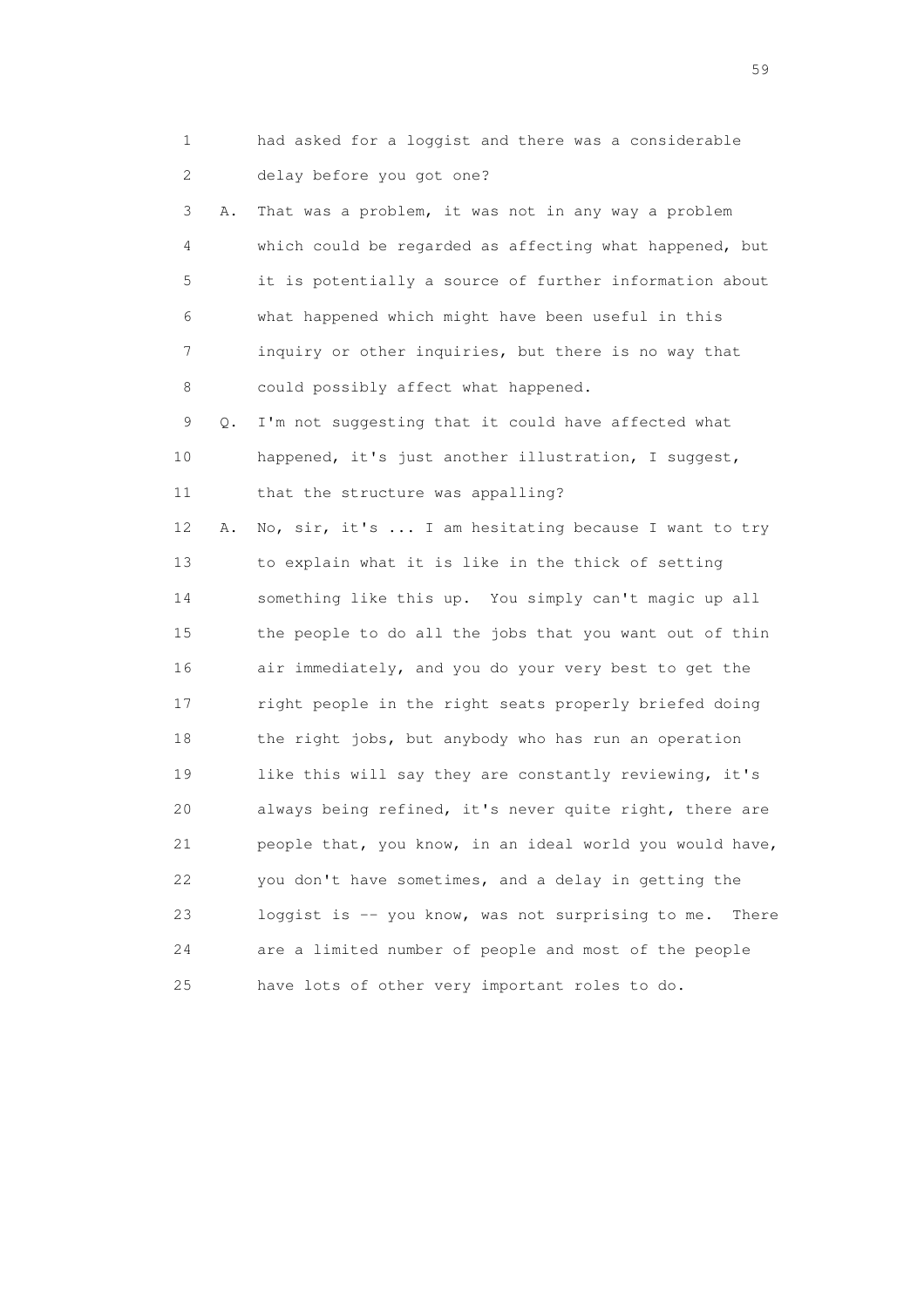1 What I would say, sir, is that if I was to be called 2 in for something like this again in the future, I would 3 ask for a loggist to be identified if possible, if 4 possible, when I was asked, when I was asked to come in. 5 I think that would be good practice and I regret that 6 I didn't. As I say, I don't think it had a big impact. 7 Q. I want to turn to now what I suggest does have a big 8 impact on what happened to Jean Charles de Menezes, 9 decision number 3, please. 10 Sir, I don't know whether you are considering 11 a break? I am happy to go on. 12 SIR MICHAEL WRIGHT: I dare say the loggist could do with 13 a break. 14 A question I'm asked, I am not sure whether it gets 15 us anywhere: there were I think three other officers 16 around that morning who were equipped to be DSOs, Carter 17 was one? 18 A. Yes, sir. 19 SIR MICHAEL WRIGHT: Noel Baker. 20 MR MANSFIELD: Andrew Baker. 21 SIR MICHAEL WRIGHT: Andrew Baker, he was commander, and 22 there was one other commander. 23 MR MANSFIELD: Allison. 24 SIR MICHAEL WRIGHT: Quite right. What were their roles at 25 the time?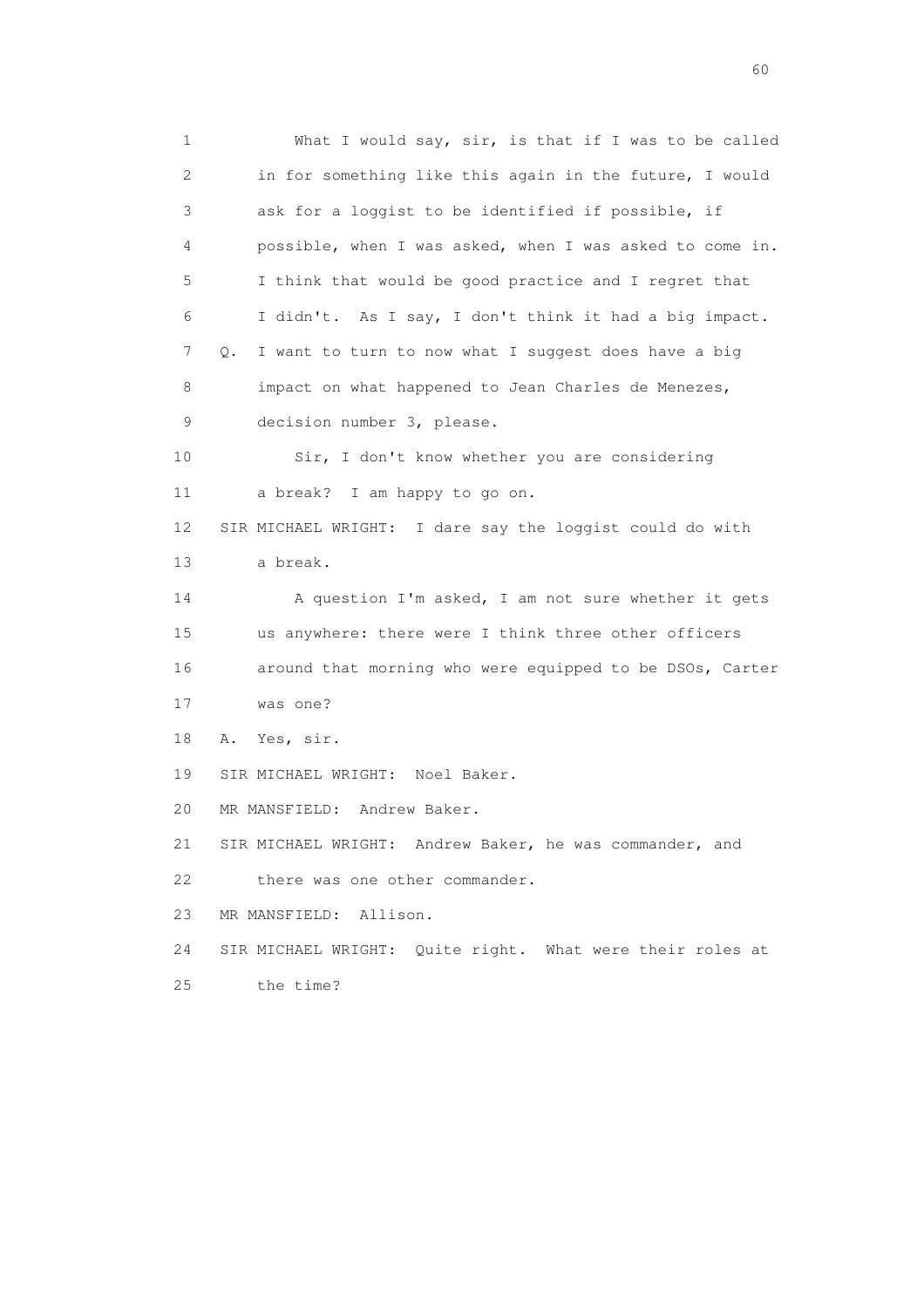1 A. I can speak for Mr Allison with some confidence. He was 2 the officer effectively in charge of the 3 Metropolitan Police response to 7/7 in terms of the 4 emergency response and return to normality. He still 5 had some role in that, and he was the assistant to 6 Assistant Commissioner Brown, who was the Gold Commander 7 for London. So he at this stage was helping the 8 Gold Commander, and one of the things he therefore did 9 was come to meetings like ours -- 10 SIR MICHAEL WRIGHT: I think the point that lies behind the 11 question was that there were other officers there who 12 could have done a second DSOs job if they had been 13 wanted to. 14 A. Ah, well, yes, sir, I am not sure about Mr Baker, I am 15 really not sure about Mr Baker but -- 16 SIR MICHAEL WRIGHT: But it may well be academic because the 17 decision taken after discussion was that you only wanted 18 one. 19 A. Yes, and I am wondering if the jury might be referring 20 to during the night, Mr Carter and Mr Allison I now know 21 were either present in Scotland Yard or less than five 22 minutes away from Scotland Yard throughout the night. 23 SIR MICHAEL WRIGHT: Very well. Quarter to. 24 (11.35 am) 25 (A short break)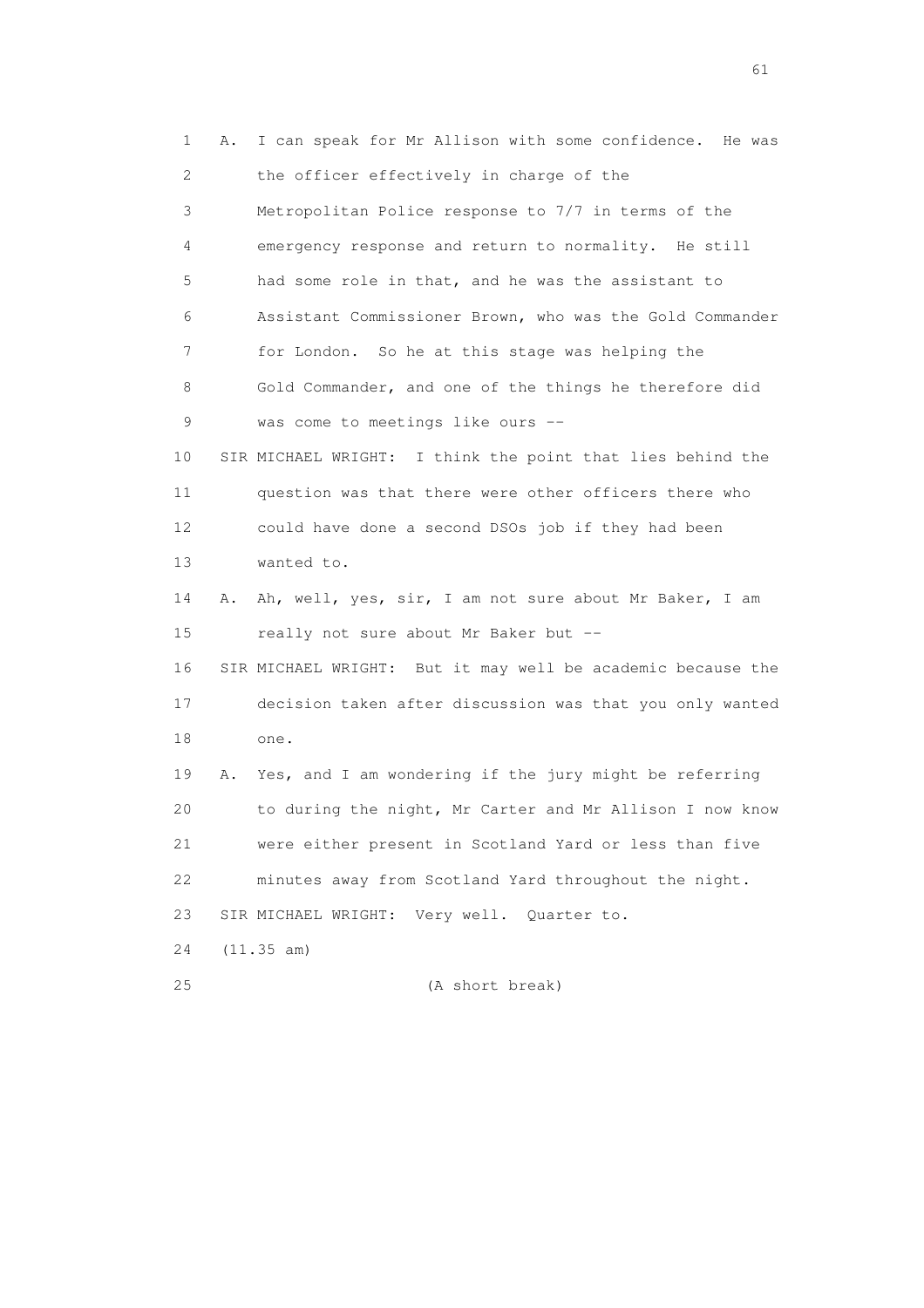1 (11.45 am)

 2 3 (In the presence of the jury) 4 SIR MICHAEL WRIGHT: Yes, Mr Mansfield. 5 MR MANSFIELD: Yes, thank you. 6 Can I just, before we get to decision 3, follow 7 through the DSO question. Were you aware that overnight 8 a DSO had been identified to be deployed, I don't mean 9 actually obviously with the orange team but to, as it 10 were, take command should they be deployed during the 11 night; did you know that? 12 A. I don't think I did know specifically that, sir. I did 13 know that Mr Carter and Mr Allison were there until the 14 early hours, and again very early in the morning and at 15 the hotel across the road. But I didn't know that, no. 16 Q. You didn't know that, and the person we just mentioned 17 before the break, Andrew Baker, not Noel, Andrew Baker 18 had been identified. So you didn't know that. Did you 19 know that Silvers had been identified -- at least this 20 much -- as capable of going with the orange team to 21 an address like Scotia Road; did you know that? 22 A. I have heard so much debate on the subject since, and of 23 course it was discussed at the Health and Safety trial 24 as well, so I simply can't remember. 25 Q. You can't remember?

 $\sim$  62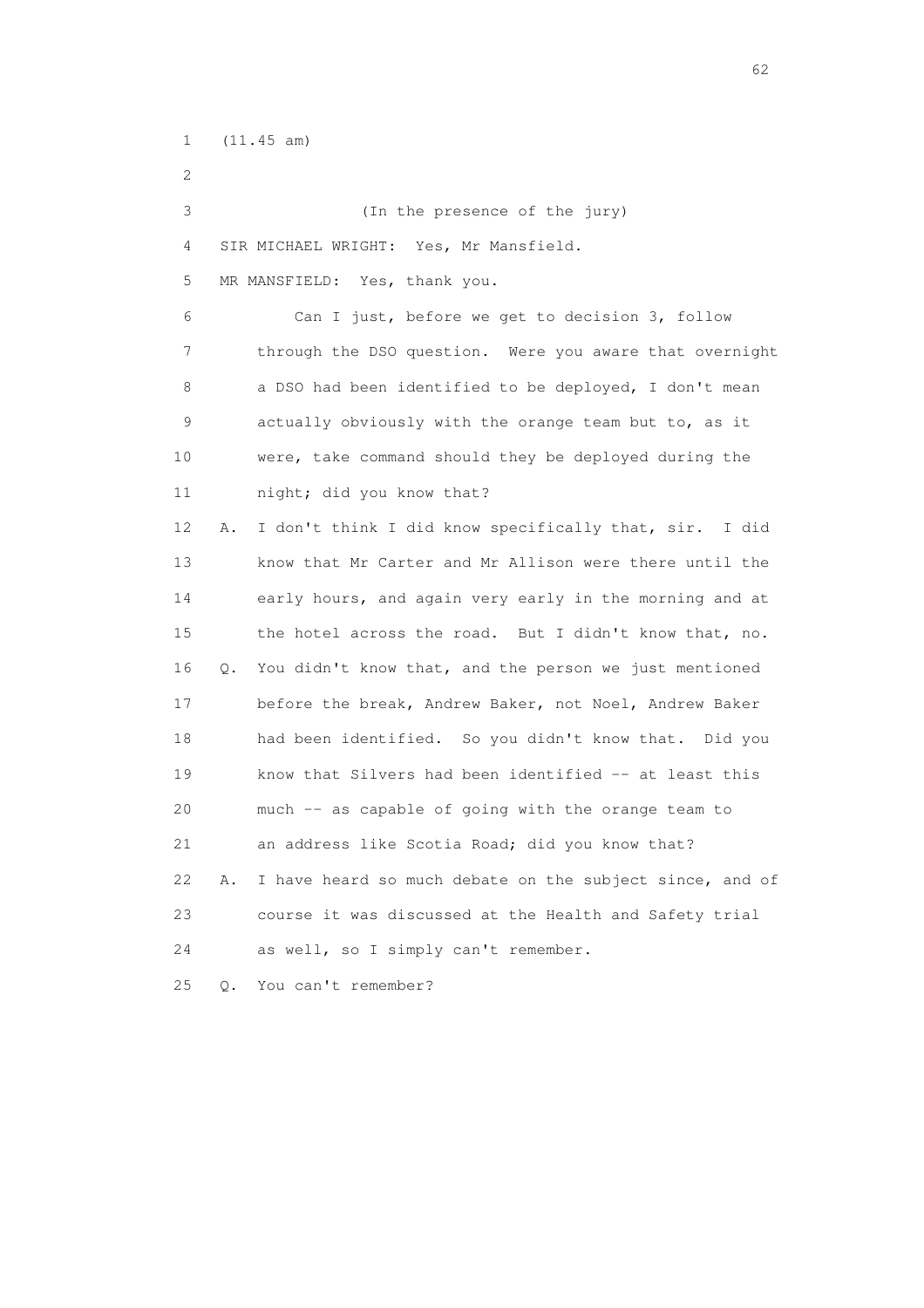1 A. No.

| 2               | Q.    | I am going to leave that, that's the orange team and the |
|-----------------|-------|----------------------------------------------------------|
| 3               |       | overnight, and move on in the chronology of matters as   |
| 4               |       | they developed. Decision number 3, please, it's in the   |
| 5               |       | jury bundle, they have it open already, I have no doubt, |
| 6               |       | tab 48.                                                  |
| 7               |       | Now, first question is: is this a decision with          |
| 8               |       | reasons that you took during the meeting 8 to 8.20       |
| 9               |       | roughly?                                                 |
| 10              | Α.    | This is the strategy that I had -- that Mr McDowall had  |
| 11              |       | discussed with me in a slightly refined version, and     |
| 12 <sup>°</sup> |       | this is what I remembered I had agreed with him, but it  |
| 13              |       | was, if you like, my decision and  I have written        |
| 14              |       | "8 am" but I suppose in a sense it could be 7.45 or      |
| 15              |       | 7.30 am. This is what I explained to colleagues at the   |
| 16              |       | forward intelligence cell meeting.                       |
| 17              | Q.    | So the truth is you don't actually know when you made    |
| 18              |       | the decision but it was after the discussion with        |
| 19              |       | Mr McDowall agreeing his overall strategy?               |
| 20              | Α.    | Yes, but I don't see any conflict between this and what  |
| 21              |       | he had told me.                                          |
| 22              | О.    | Who mentioned conflict?                                  |
| 23              | Α.    | Nobody mentioned conflict, I am just saying.             |
| 24              | $Q$ . | Is that what you are concerned about?                    |
| 25              | Α.    | No, I thought that might be what you were going to say   |
|                 |       |                                                          |

experience of the contract of the contract of the contract of the contract of the contract of the contract of the contract of the contract of the contract of the contract of the contract of the contract of the contract of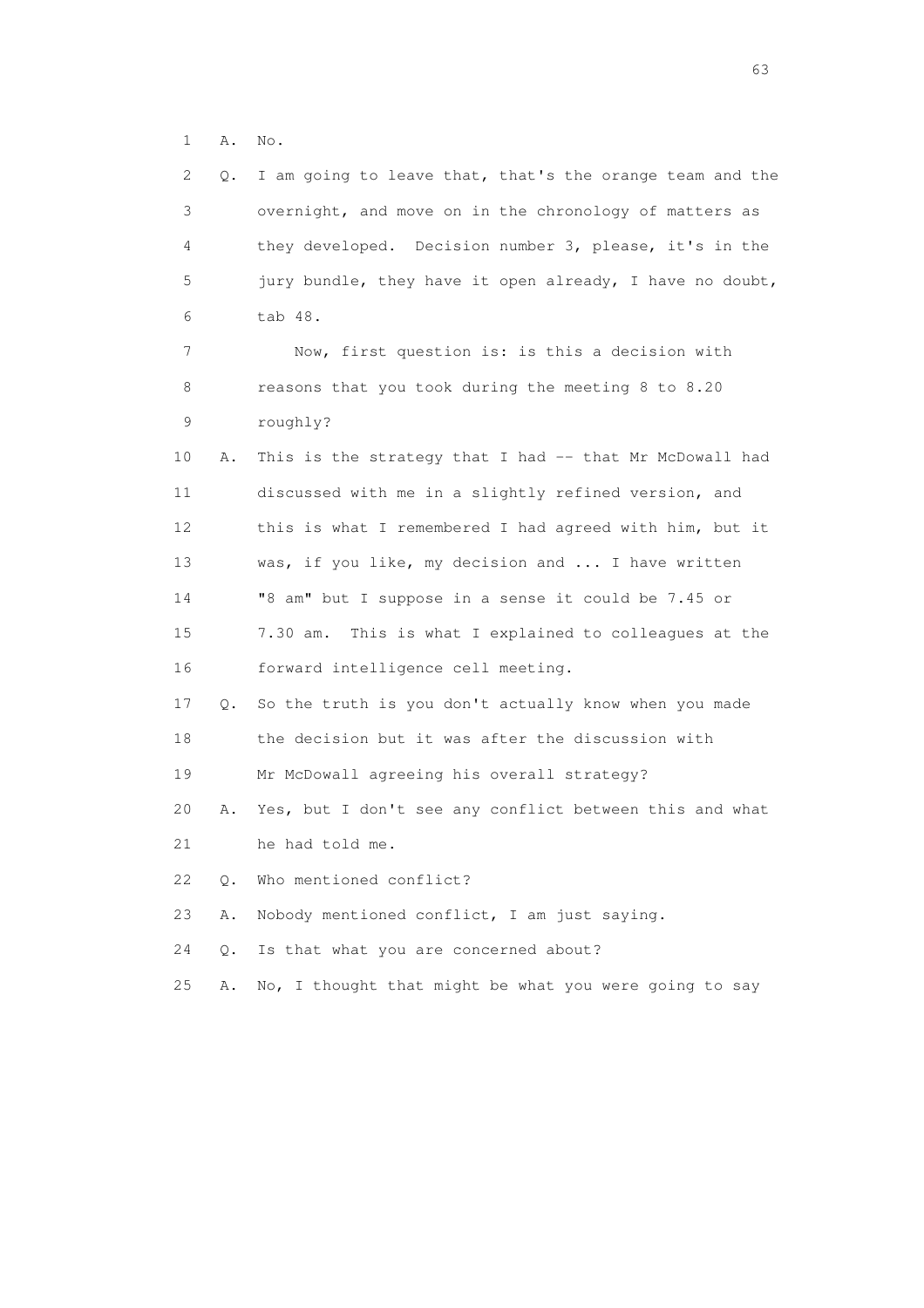1 to me next. I am not concerned about that, I don't see 2 any conflict. 3 Q. No, I wasn't going to say that at all. So some time 4 after the meeting with McDowall, whether it's actually 5 in this meeting where you have timed it at 8, we will 6 leave in parentheses to one side for the moment. 7 Can we start at the top, and there is a particular 8 sentence I want to ask you about "safety of all must be 9 paramount", certainly, number 2, do you see in the top 10 box? 11 A. Yes, sir. 12 Q. "We seek to arrest any of the subjects near or at the 13 addresses". 14 A. Yes, sir. 15 Q. You had agreed that with Mr McDowall, had you? 16 A. Yes, sir. 17 Q. I am going to expand on that. As you have agreed it 18 with Mr McDowall and it's now becoming incorporated into 19 your decision, so it's your decision at this point, 20 before you made that decision "at or near", had you 21 familiarised yourself in any way at all with either of 22 the two addresses which you had mentioned in decision 23 number 1 as being part of the object of your appointment 24 as DSO? 25 A. No, sir, I simply knew the address of each, I had been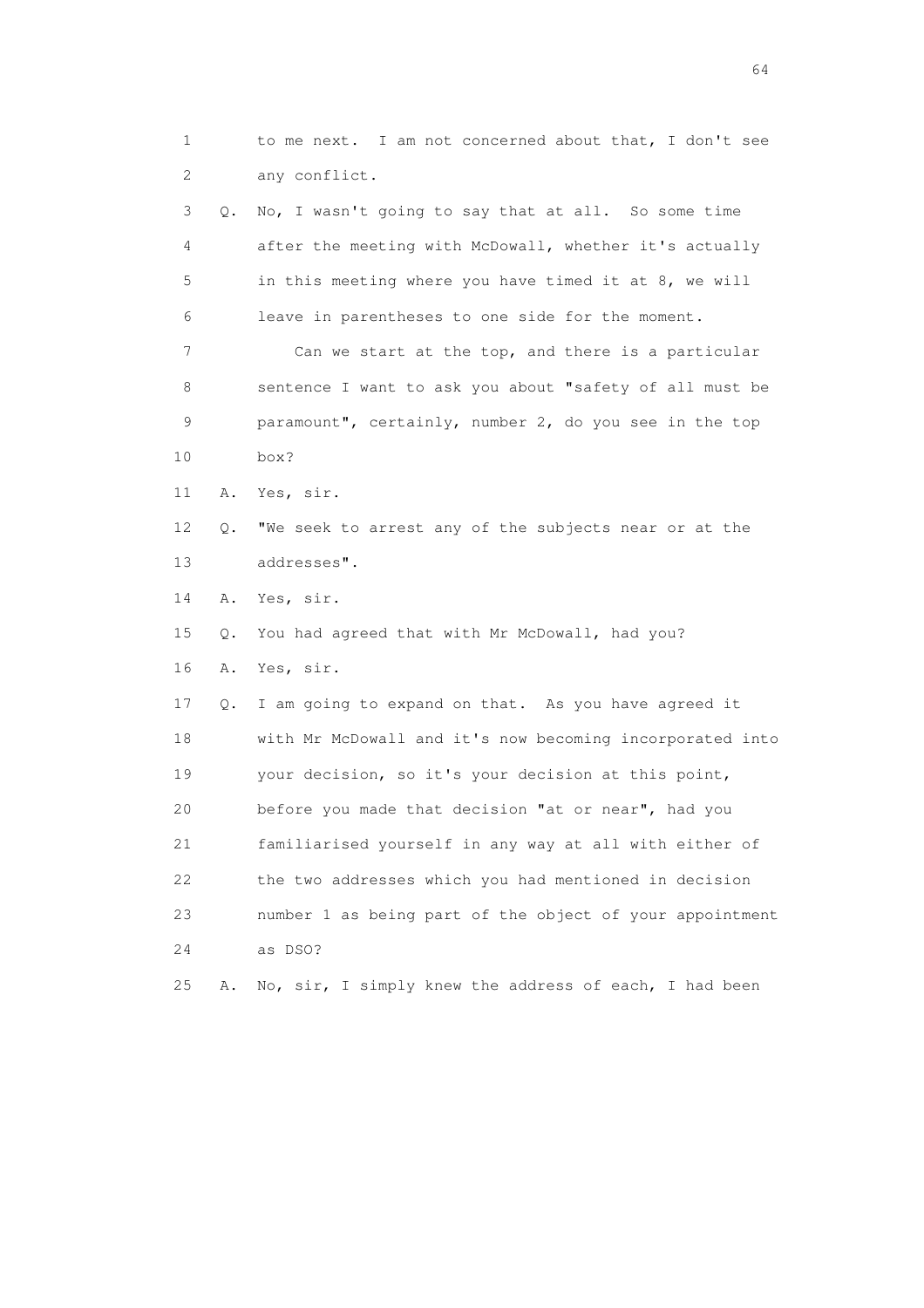1 into the control room, I knew that surveillance had been 2 deployed, and at some time around about then I had 3 observed the screen which told me that 21 Scotia Road 4 was a flat in a communal block, but I had not sought to 5 familiarise myself at that stage with either of the 6 addresses. I had some information about them. 7 Q. I'll have to come back to that. Now, the reasons are 8 set out there below. Would it be fair to say that this 9 adoption of policy or strategy is really saying, so far 10 as suspects or subjects are concerned, a number of 11 things: first of all, you want them arrested near the 12 addresses or premises; that's the first point. Not 13 necessarily at, because if it's at the premises, that 14 might compromise the operation. Right? Is that fair, 15 even though you have written that? 16 A. "At the addresses" refers, as I think I said yesterday, 17 to containment and call-out. 18 Q. Yes? 19 A. "Near" refers to can't let them run, can't let them run 20 all over London. 21 Q. No, so the second stage is, if it's not call-out and 22 containment, which is the second part of that, so you 23 have to arrest them near, you have in the reasons box,

 24 as it were, in capital letters "We can NOT", it's your 25 point you have just made, allow them to run, here put as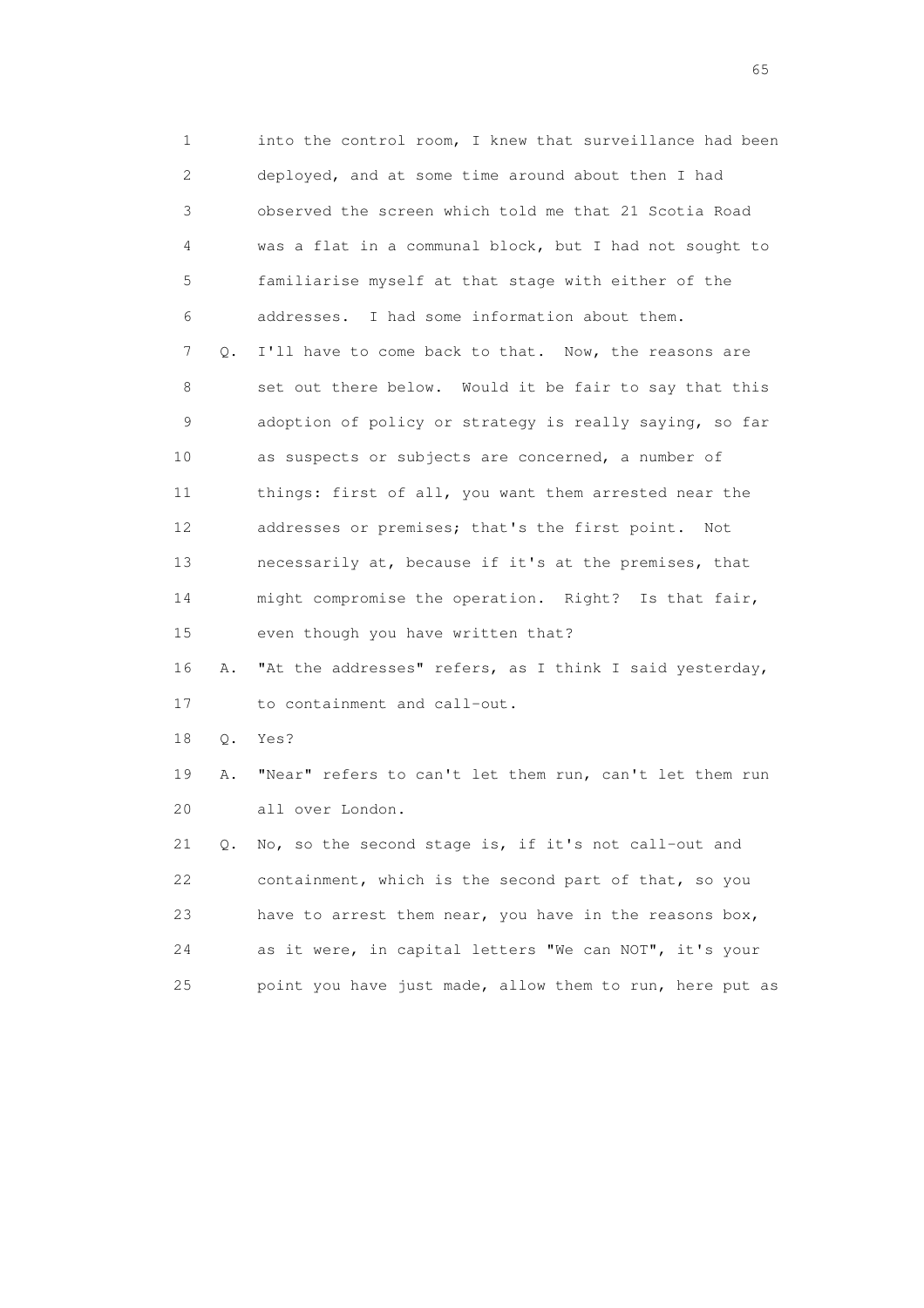1 "travel far even under surveillance", one because you 2 might get a surveillance loss, so that's another aspect 3 of this, but there is a further aspect, isn't there. By 4 the time this decision is made, whenever it is exactly 5 made, you did know of course -- everybody knew -- the 6 day before and the two weeks before, public transport 7 had been attacked in the shape of underground trains and 8 buses?

9 A. I knew that, sir.

 10 Q. You certainly knew that, and given the high risk you are 11 attaching to this, very considerable, again perfectly 12 understandable, what you needed to be doing in this 13 strategy is ensuring that they are stopped near the 14 address so they are not, as it were, allowed to travel 15 on public transport; correct?

 16 A. No -- no, sir. The "near the address" was a number of 17 different factors of risks that could happen if we 18 allowed people to travel all over London. So I wanted 19 them arrested away from, to keep covert, but not hours 20 and hours and miles and miles.

 21 Q. Oh, please understand; are you suggesting here in this 22 decision you took at 8 o'clock or thereabouts, 7.30, 23 that you had in mind the possibility that they might get 24 on a bus?

25 A. What I am suggesting --

 $\sim$  66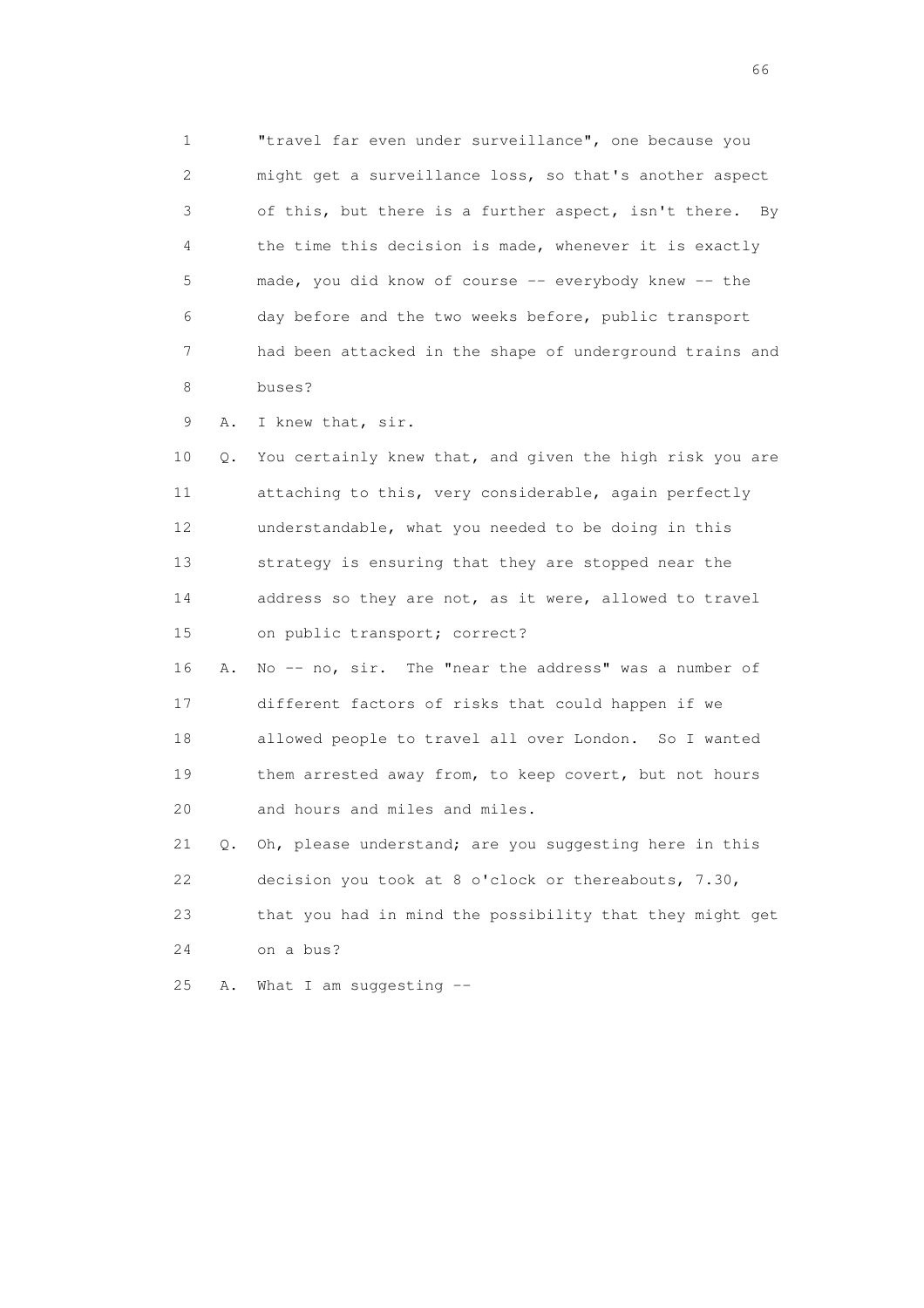1 Q. And be allowed to get on a bus?

 2 A. What I am suggesting, sir, is that bearing in mind at 3 this stage I don't know anything about any of these 4 premises in detail, but that it is perfectly possible 5 that somebody might leave one of these addresses and 6 they might get into a car, they might get on to 7 a bicycle, they might walk somewhere, they might run, 8 jog, somewhere, they might get on to a bus or some other 9 form of public transport. I did anticipate that that 10 could potentially happen.

 11 Q. Yes, that's not the question. What you had to prevent, 12 given your concerns, was near the address -- because 13 that's what it says, near the address, miles and miles 14 away -- but the one thing you would not want them to do, 15 would you, if they are the subjects, is get on a bus; 16 correct?

 17 A. Well, ideally I wouldn't want them to do anything. 18 Mr McDowall could have set a strategy that said "and 19 whatever you do, don't let them on a bus" but that would 20 have been, in a sense, a tactical decision, but he could 21 have done. But the question is -- sorry, the point that 22 I am trying to make is that that might not be 23 practicable. You can set an ideal strategy and it may 24 not be practicable to achieve --

25 Q. We will come to what is practicable. Did you work out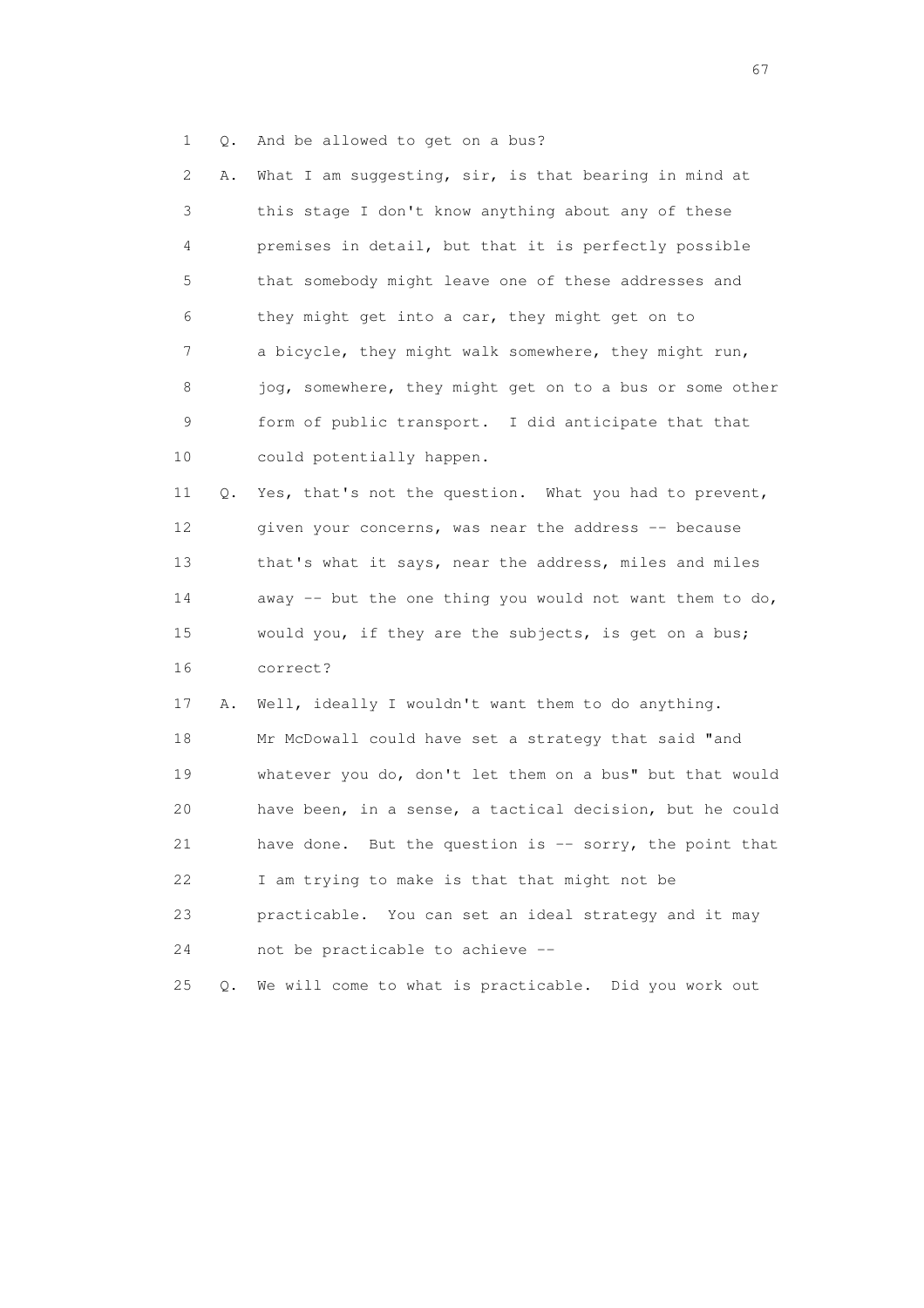- 
- 1 what was practicable then?

 2 A. At this very early stage, I didn't know enough to know, 3 so nor did Mr McDowall I would suggest at that time in 4 the morning, so to set a strategy that says "and don't 5 let them on the public transport system" may simply not 6 be achievable. 7 Q. Oh really? So if you didn't do that exercise of working 8 out what was practicable before this was adopted 9 strategy, how soon after this decision did you work out 10 what was practicable with Mr Esposito, TJ80, very 11 experienced, sitting in New Scotland Yard? 12 A. That's something we began to talk about, and we were 13 still having conversations about in relation to the 14 various addresses much later on in the day. 15 Q. No, Scotia Road. I am going to ask you, I am afraid, in 16 detail, if you had a discussion with Esposito after this 17 decision, because it's plain you didn't before, when did 18 you have the discussion and get the specific tactical 19 advice about what was practicable for Scotia Road 20 because there are only two addresses that were being 21 covered at that moment. When did you get that advice 22 and what was the result of the advice? 23 A. Well, first of all, I got the, if you like, the general 24 advice, so he had created a discussion document with

25 tactical options in it, and I glanced at that. And we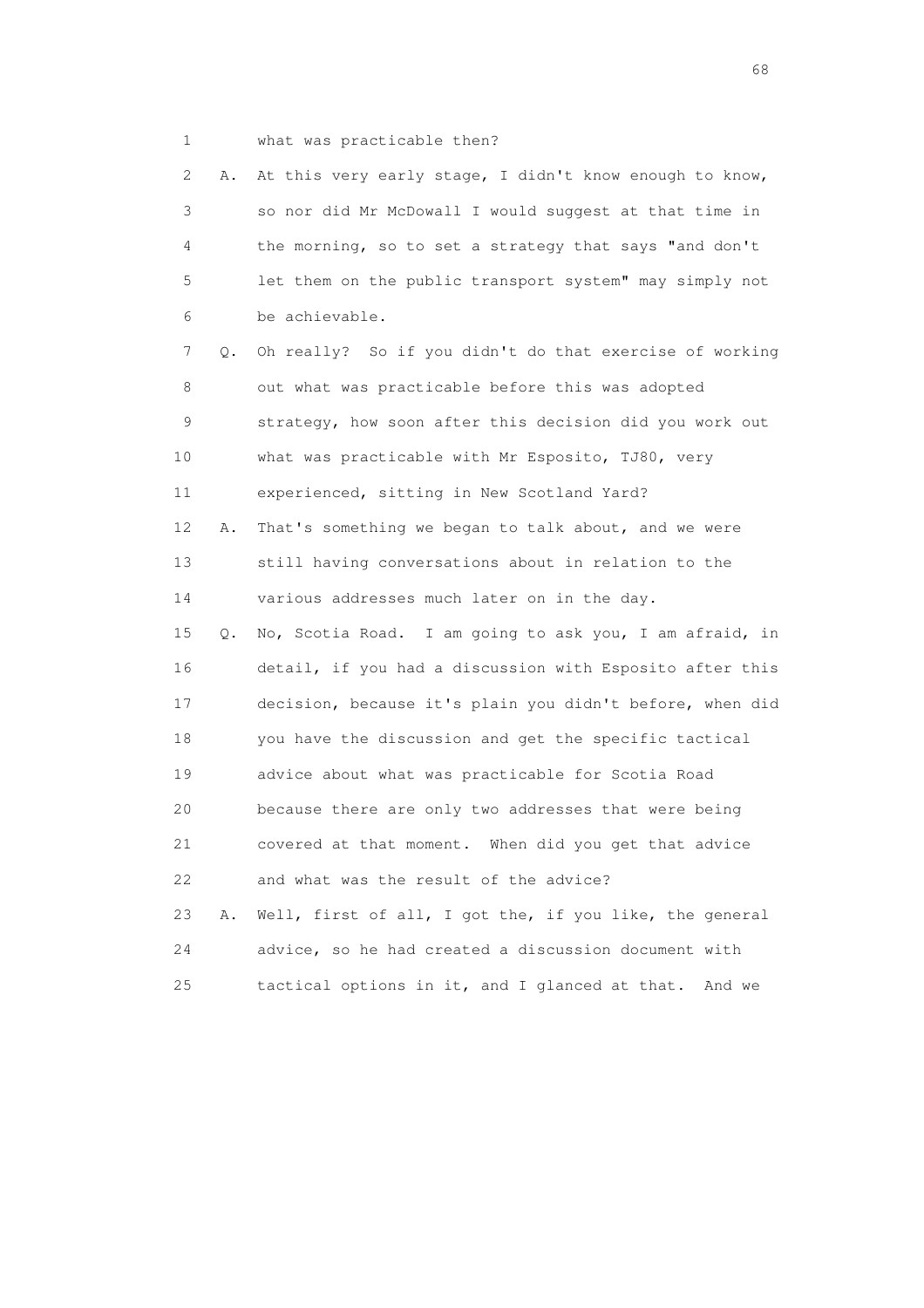| 1               |       | discussed possible options, and what we might do in      |
|-----------------|-------|----------------------------------------------------------|
| 2               |       | various circumstances, and he gave me advice, and he did |
| 3               |       | that continuously during the day.                        |
| 4               | Q.    | Where is any of that recorded?                           |
| 5               | Α.    | Well, Mr Esposito was keeping his log.                   |
| 6               | Q.    | Did you record any of the tactical options presented to  |
| 7               |       | you, as I suggest you should have done, even if you      |
| 8               |       | couldn't have done it at the time? I want to be          |
| 9               |       | specific here. The answer, I think, is this: there is    |
| 10              |       | no record of any tactical advice given by Esposito in    |
| 11              |       | relation to Scotia Road, is there?                       |
| 12 <sup>°</sup> | Α.    | I don't know, sir. I am certainly not arguing with you.  |
| 13              |       | If you say you cannot see any such advice anywhere       |
| 14              |       | written down, then I accept that. I haven't got his log  |
| 15              |       | here.                                                    |
| 16              | Q.    | What's supposed to happen, never mind whether it's DSO   |
| 17              |       | situation, never mind whether it's Kratos, this is       |
| 18              |       | firearms standard practice, isn't it, the tactical       |
| 19              |       | adviser is there to tell you or advise you: look, if you |
| 20              |       | want to do this, if you want to achieve A, you have to   |
| 21              |       | That's pretty straightforward, isn't it?<br>do B.        |
| 22              | Α.    | Tactical adviser saying that to me is certainly          |
| 23              |       | straightforward, yes.                                    |
| 24              | $Q$ . | Straightforward?                                         |
| 25              | Α.    | Yes.                                                     |

entral de la construction de la construction de la construction de la construction de la construction de la co<br>1990 : la construction de la construction de la construction de la construction de la construction de la const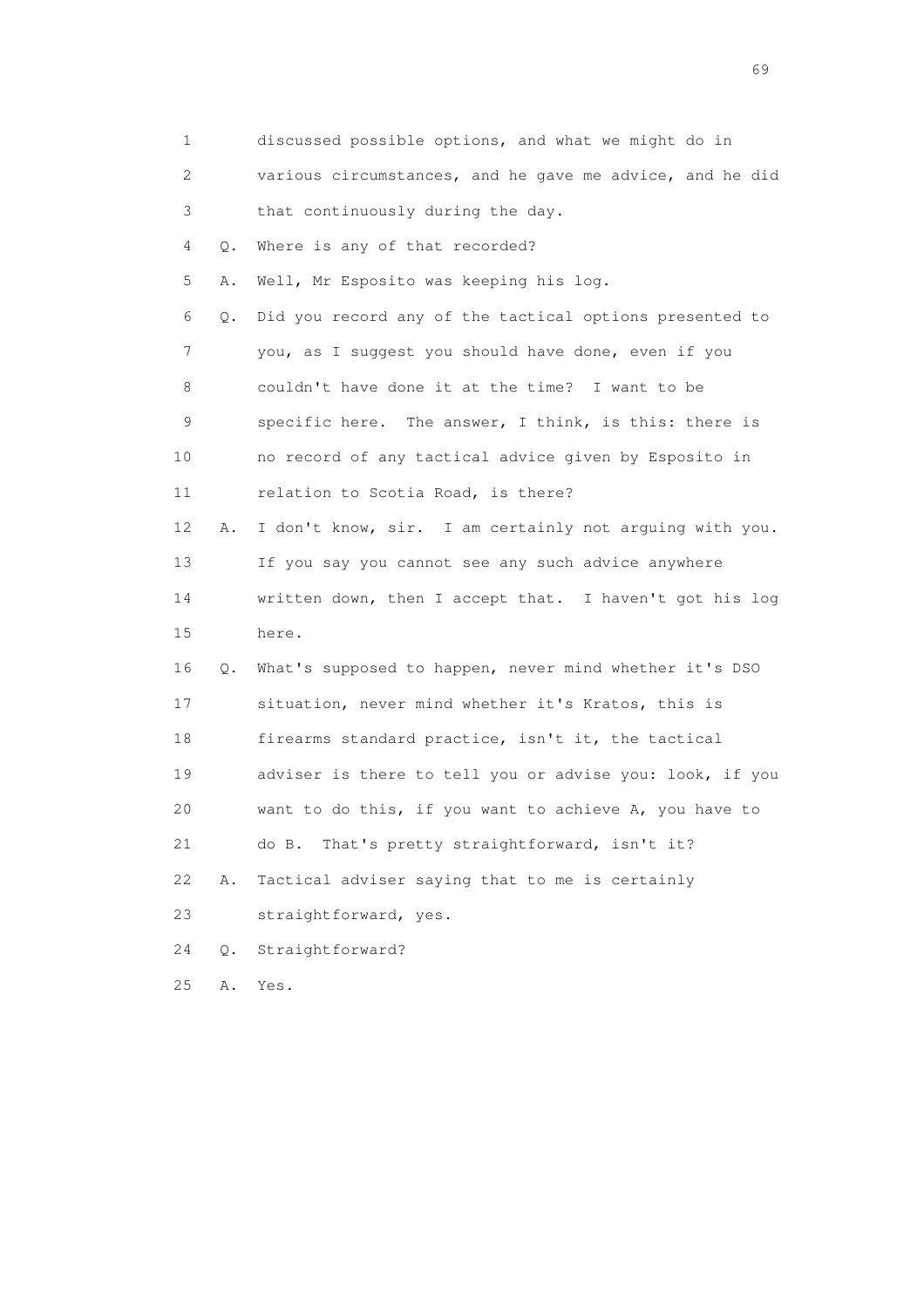1 Q. Doesn't require hindsight, does it?

 2 A. It is, as I say, a regular conversation, it's a constant 3 conversation.

 4 Q. All I am asking is: as a corollary to that, the standard 5 practice is that when the tactical adviser is asked by 6 you or volunteers to you: "Look, if this is what you 7 want to do, arrest near but not too far away", in other 8 words near to the premises "don't compromise the covert 9 operation, but we don't want this suspect getting on 10 a bus, this is what we can do, these are the options we 11 can do".

12 Now, when was that discussion?

 13 A. SFOs supporting surveillance teams work to a number of, 14 if you like, standard tactical options. They also, on 15 this occasion, had some further worked up options in the 16 document. We discussed a variety of possibilities. But 17 I must make it clear, I did not ask for an option which 18 made -- I can't remember quite the way you put it -- but 19 made absolutely sure nobody got on a bus.

20 Q. Why not?

 21 A. Because I was recognising that, as I said to you, there 22 were a variety of different things that could happen. 23 Q. Of course, I really want to be specific, a man's life 24 has been lost here and I want to be specific -- since 25 you say nothing went wrong -- about whether you had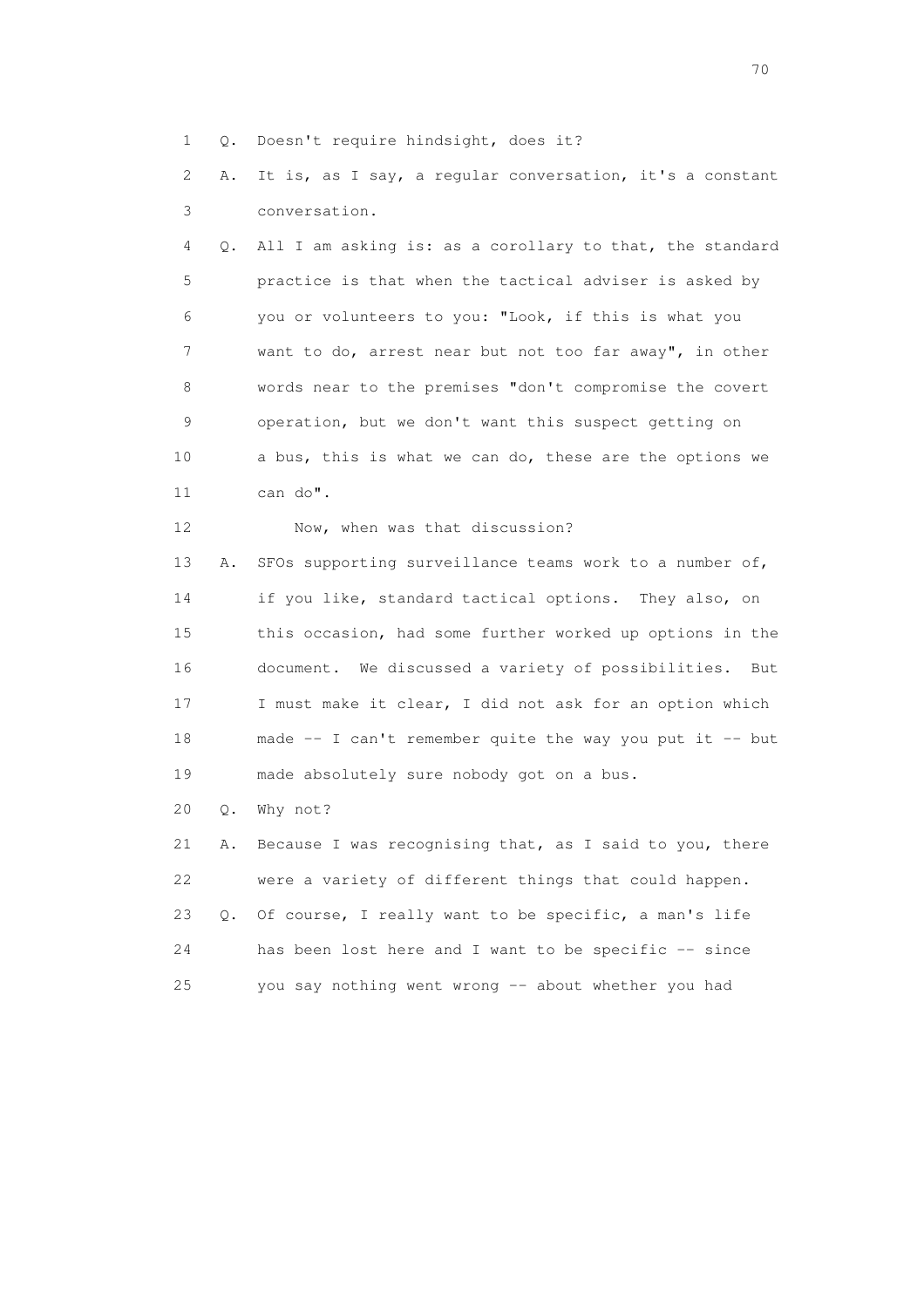1 a discussion with Esposito in which he said to you, "Oh, 2 that's a crazy strategy, we can't stop someone getting 3 on a bus, it's impossible" or in fact did he ever say 4 anything like that, that it was impossible to stop near 5 the address before they got on a bus?

6 A. No, sir, he did not.

 7 Q. Thank you. Because I'm going to, therefore, go through 8 the stage which this was not asked of you at the trial 9 in this sort of detail.

10 What I want to put to you is that had you done that, 11 had you worked out with Esposito, and I have already 12 asked Andrew this, that in fact he has gone through 13 options of what was possible, in fact it would have been 14 entirely possible to stop somebody before they got on 15 a bus, and Mr de Menezes might have been alive today had 16 you worked it out properly.

 17 Could we have -- that's the context of the questions 18 I am now going to ask -- plan number 7, please, in the 19 maps brochure. It's going to be scanned for you there. 20 You can have a hard copy as well, if you please. That's 21 a map of the area.

22 As the learned Coroner pointed out yesterday, I have 23 been going on a bit about maps, but it's a fairly 24 fundamental resource in an ops room if you are not on 25 the street in control to at least have a visual aid to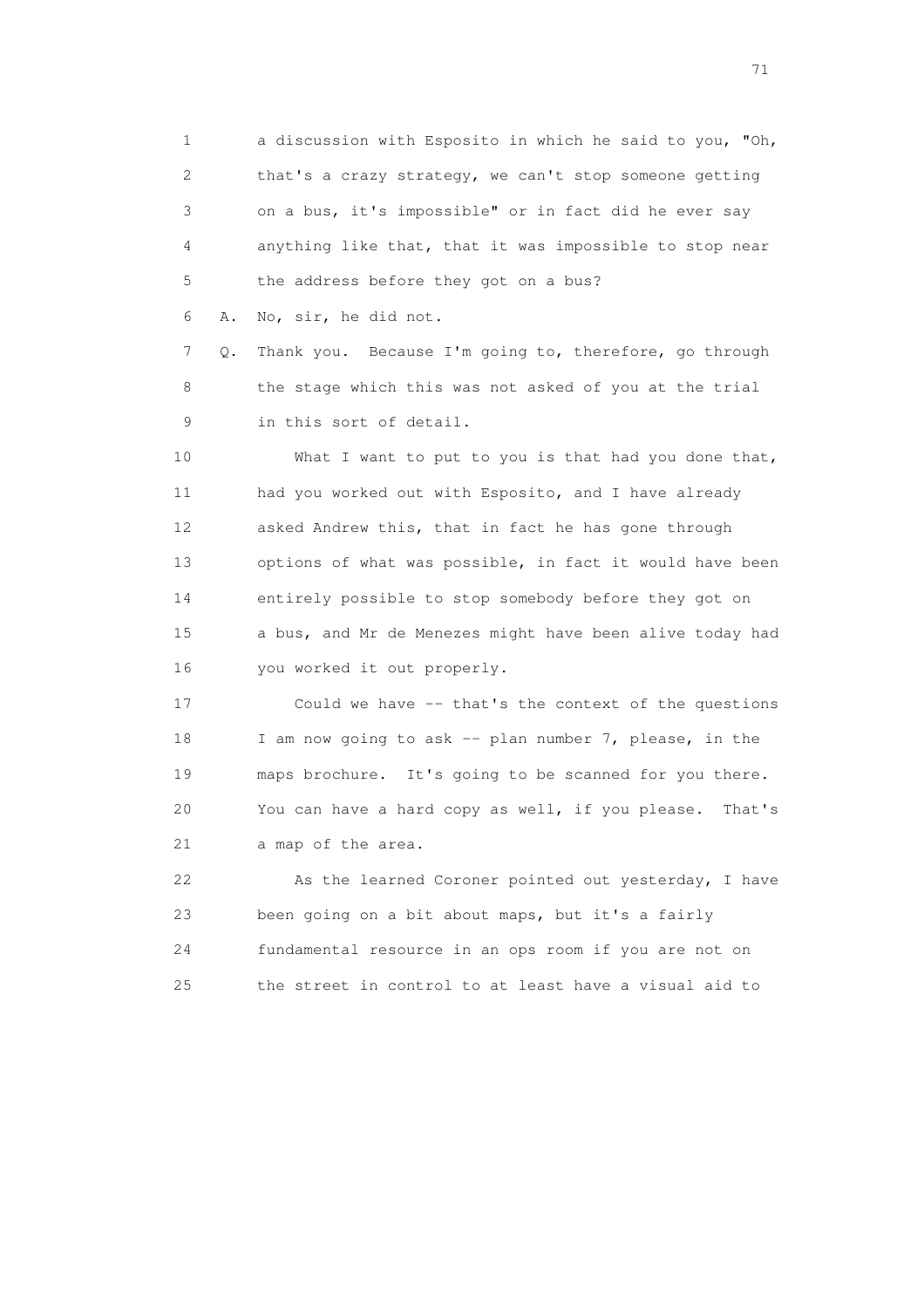| 1  |       | show you the road. You may know them, but others may     |
|----|-------|----------------------------------------------------------|
| 2  |       | not. Do you follow?                                      |
| 3  | Α.    | Certainly it's helpful to have a map which shows, you    |
| 4  |       | know, where the premises are. Of course, in              |
| 5  |       | an operation like this, you don't actually know where    |
| 6  |       | you are going to end up doing an interception, so you    |
| 7  |       | may need several maps.                                   |
| 8  | Q.    | May do.                                                  |
| 9  | Α.    | Yes.                                                     |
| 10 | Q.    | So did you get a map? Doesn't matter whether it's        |
| 11 |       | exactly like this. Did you get a map of the              |
| 12 |       | Scotia Road, leaving Portnall out of it for the moment,  |
| 13 |       | did you get a map right at the beginning stuck up on the |
| 14 |       | wall so everybody knew at least where somebody might     |
| 15 |       | emerge and might be intercepted?                         |
| 16 | Α.    | No, sir, as far as I can remember, as far as I can       |
| 17 |       | remember, we had the Geographia in front of one of the   |
| 18 |       | surveillance monitors, we didn't have a map like this.   |
| 19 | Q.    | That's the big one. (Handed).                            |
| 20 | Α.    | Thank you.                                               |
| 21 | $Q$ . | The answer to the question is you didn't have a map up   |
| 22 |       | on the many screens of the area of Scotia Road, so you   |
| 23 |       | could see where it was.                                  |
| 24 | Α.    | No.                                                      |
| 25 | Q.    | Did you have a map up on the screens which would have    |
|    |       |                                                          |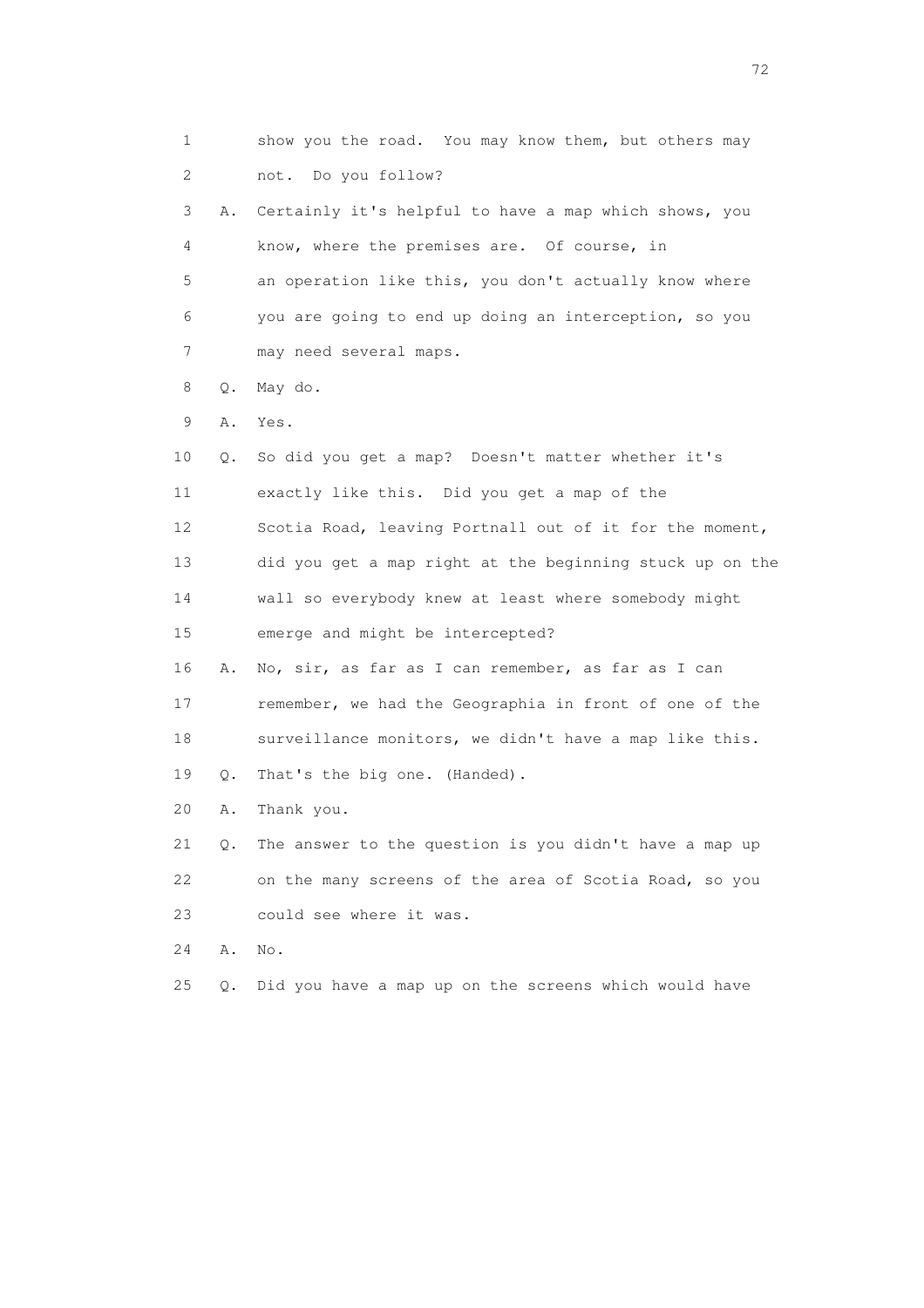| 1               |    | demonstrated at a glance that you were dealing with        |
|-----------------|----|------------------------------------------------------------|
| 2               |    | a block, not a house?                                      |
| 3               | Α. | No, sir, I didn't, but we did know that at a fairly        |
| 4               |    | early stage after I arrived.                               |
| 5               | Q. | You only learned it by accident, didn't you?               |
| 6               | Α. | I wouldn't call that an accident, sir.                     |
| 7               | Q. | Well, you certainly hadn't bothered to find out, and you   |
| 8               |    | happened to look at a screen, we will come to that in      |
| 9               |    | a moment, and $--$                                         |
| 10              | Α. | This is just as I walk into the $-$ sorry to interrupt $-$ |
| 11              |    | shortly after I have arrived in the control room I look    |
| 12 <sup>°</sup> |    | up and see two separate people have come out of the        |
| 13              |    | block, why have they come out of the block --              |
| 14              | Q. | What sort of time are we dealing with?                     |
| 15              | Α. | Sometime before 8 o'clock they had come out, so then       |
| 16              |    | I know that this is a communal block. I don't at that      |
| 17              |    | stage know precisely how many flats.                       |
| 18              | Q. | Even at that stage, did you say, dealing with              |
| 19              |    | Scotia Road, to anyone, and of course there would be       |
| 20              |    | a record of that, if you had taken that decision, we       |
| 21              |    | know about profiles, I will come to that later, do you     |
| 22              |    | say to anybody: look, just get me everything you know      |
| 23              |    | about Scotia Road, please, I want it up there on screen,   |
| 24              |    | I can't do it, I haven't got the time, too busy, just      |
| 25              |    | get me it all up there. I want to know -- now I have       |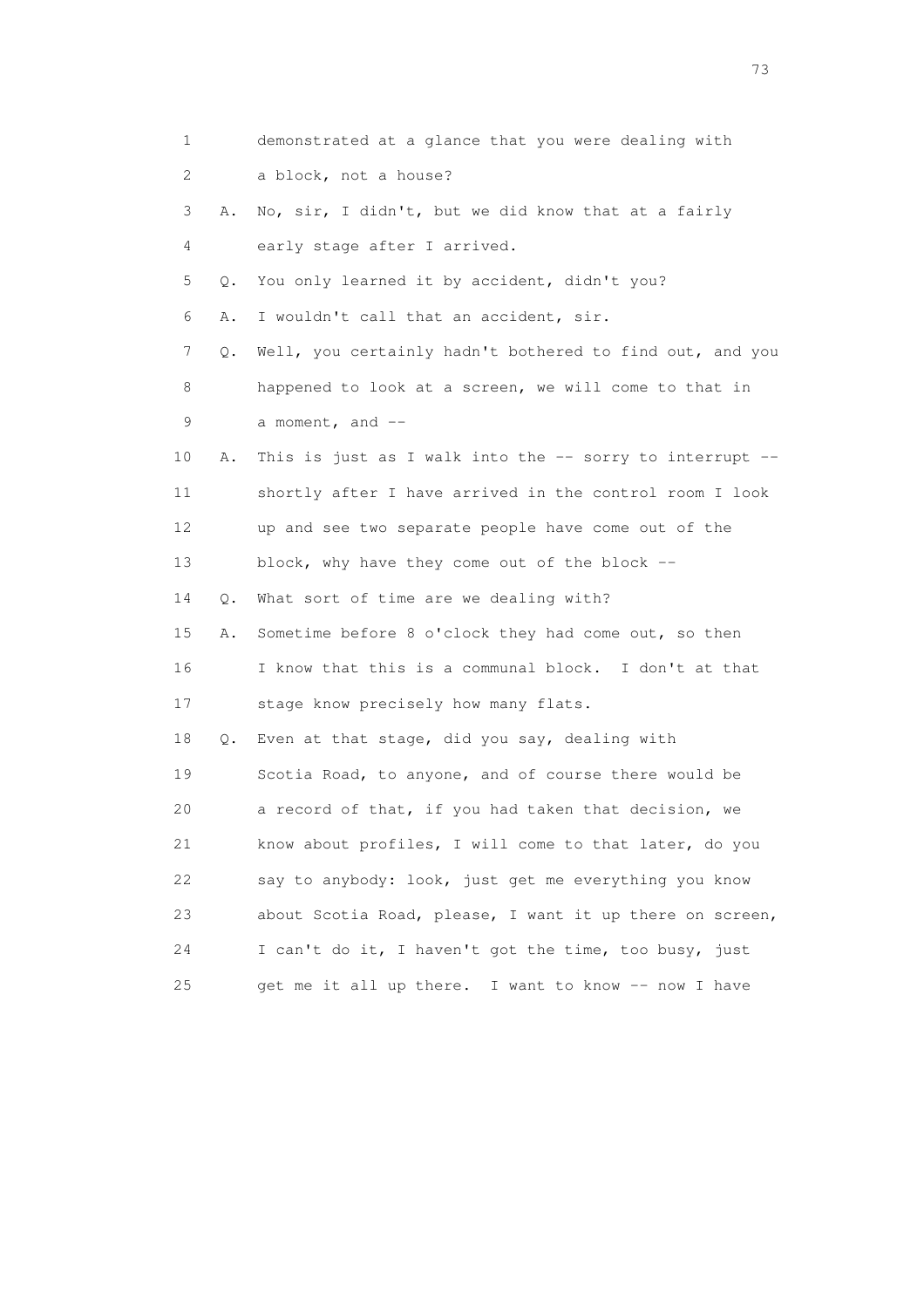1 seen it is a block, I want to know who else lives in the 2 block, I want the local commander contacted immediately 3 about who's in the block and I want a detailed map of 4 the block if we can have one and there is a different 5 map to this. All these kind of questions. Did you ask 6 anybody to do any of that? 7 A. There is an awful lot that you have put to me there, 8 sir. Can I just sort of take it as a whole, but there 9 is one part that I must take some exception to, 10 I wouldn't necessarily contact the local commander at 11 this stage. 12 Q. Right. 13 A. But you do know, I think, that there is a decision about 14 requiring further information, about the premises and 15 the people. I would need to -- 16 Q. It's decision number 11. 17 A. -- check. Thank you. 18 Q. It's a decision you take at 8.30 asking for profiles of 19 each of the premises, and as you know, rather like 20 getting a loggist, and this is rather more important 21 than getting a loggist, you don't get anything back for 22 three hours, do you? 23 A. I don't -- I do get some information, but I still want 24 more three hours later, certainly. 25 Q. That's a bit of a breakdown too, isn't it? Or are you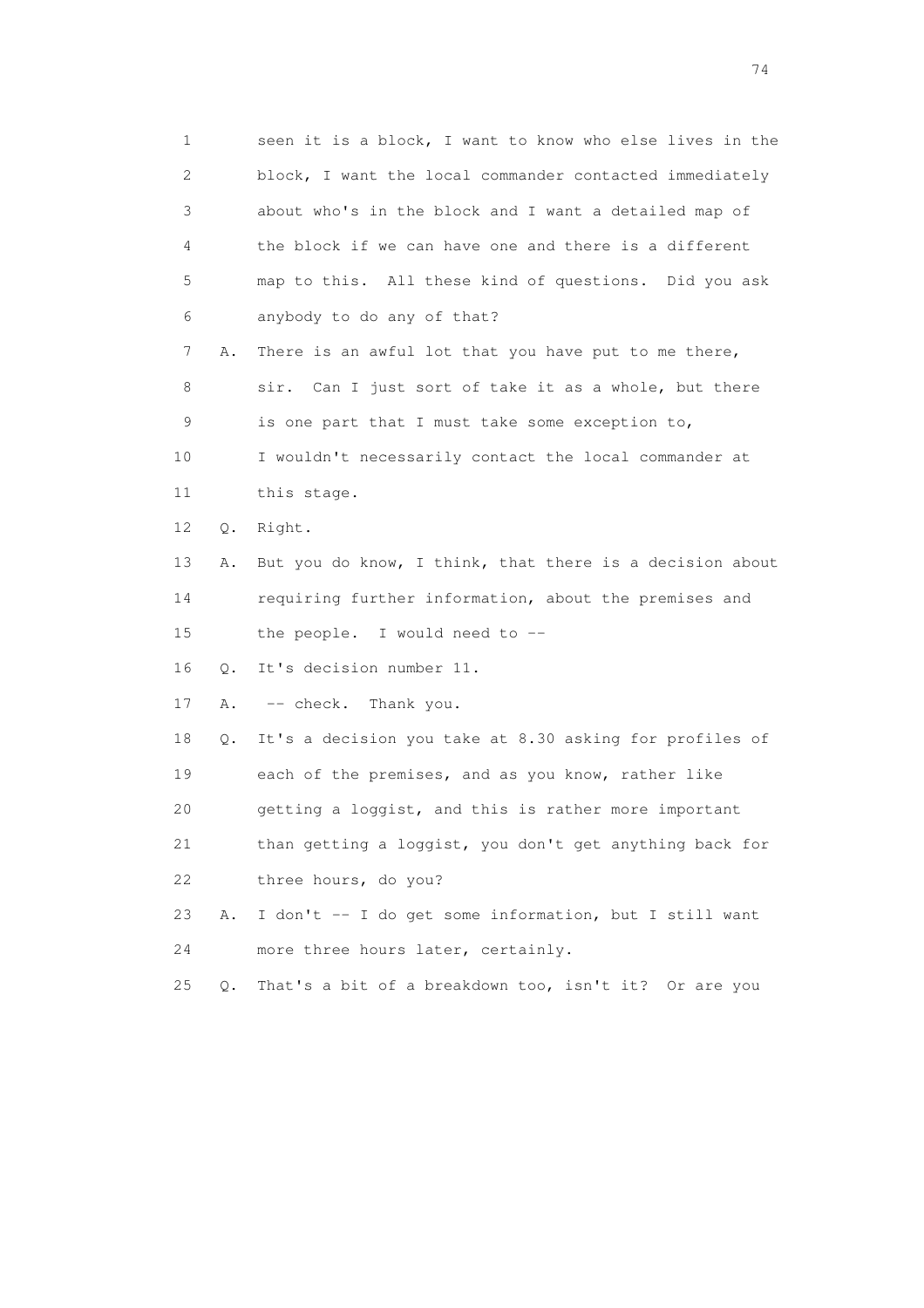1 not going to accept that?

 2 A. What I can say, sir, is there is an enormous amount 3 going on.

 4 Q. An enormous number of breakdowns, please understand, 5 everybody's human, mistakes can be made. It's pleasant 6 when people say "I have made a mistake", but you are 7 really not prepared to say that any mistake is here, are 8 you?

 9 A. No, what I am trying to portray, sir, is in any 10 operation, some things that in an ideal world would 11 happen don't happen. Even the very, very best run of 12 operations --

 13 SIR MICHAEL WRIGHT: I do not want to ask you for too much 14 detail, but where do you have to go for the information 15 that you are after?

 16 A. I think it's important to remember, first of all, that 17 we are in 2005, sir, so some of the technology and some 18 of the information sources are probably easier than they 19 were then. The kind of work that I was expecting to be 20 done, and it was probably much of it more relevant to 21 the teams on the ground than it was to me, but the kind 22 of work that I would be looking for is to know as much 23 as all our intelligence systems could tell us about the 24 subjects, by which I mean suspects. And of course that 25 was a picture that's building all the time and there are

na matsay na katalog as na kasang na mga 175 may 2008. Ang isang isang nagsang nagsang nagsang nagsang nagsang<br>Tagapang nagsang nagsang nagsang nagsang nagsang nagsang nagsang nagsang nagsang nagsang nagsang nagsang nagsa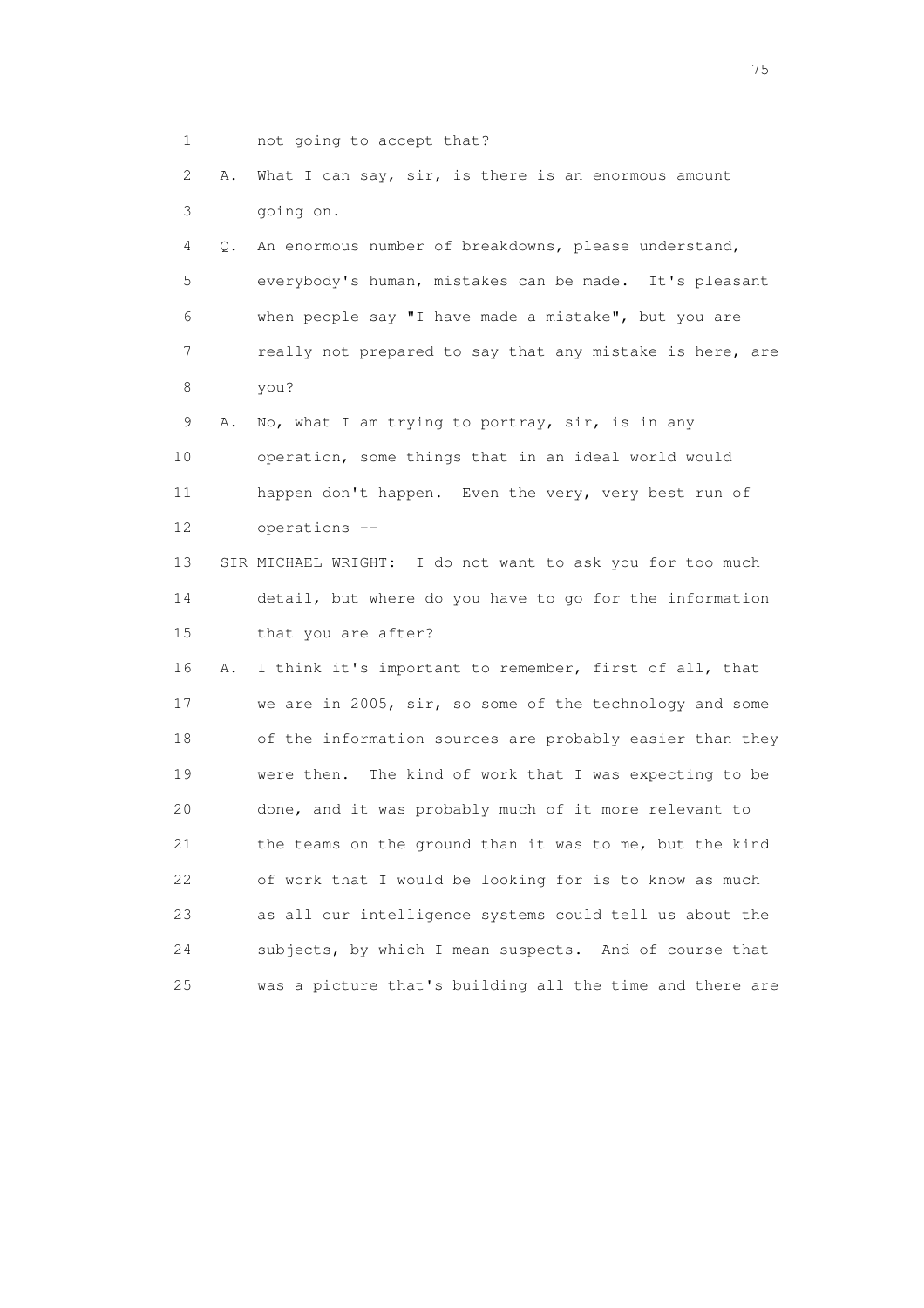| 1                         |    | bits and pieces of information coming in throughout the  |
|---------------------------|----|----------------------------------------------------------|
| $\mathbf{2}^{\mathsf{I}}$ |    | day. So there is a whole set of databases to be          |
| 3                         |    | searched that belong to the Metropolitan Police, to      |
| 4                         |    | a variety of different agencies, local authority,        |
| 5                         |    | banking, there is a whole set of tens and tens and tens  |
| 6                         |    | of intelligence searches that --                         |
| 7                         |    | SIR MICHAEL WRIGHT: Mostly on computer banks?            |
| 8                         | Α. | Yes, a variety of different databases and --             |
| 9                         |    | MR MANSFIELD: You had brought in your own intelligence   |
| 10                        |    | unit, SCD.                                               |
| 11                        | Α. | Yes.                                                     |
| 12                        | Q. | What were they doing?                                    |
| 13                        | Α. | They most definitely were working on providing maximum   |
| 14                        |    | information on the subjects and the places that they     |
| 15                        |    | lived.                                                   |
| 16                        | Q. | So one of the maximum bits of information you would need |
| 17                        |    | to know because of the bus and public transport problem, |
| 18                        |    | was where is the nearest bus stop; correct?              |
| 19                        | Α. | I would regard that as one of thousands of bits of       |
| 20                        |    | information that would be helpful to know.               |
| 21                        | Q. | Sorry, this is a priority. Public transport has been     |
| 22                        |    | attacked the day before, July 7th, a bus blown up with   |
| 23                        |    | people killed, you are not telling this jury, are you,   |
| 24                        |    | that you had not prioritised where is the nearest access |
| 25                        |    | to public transport?                                     |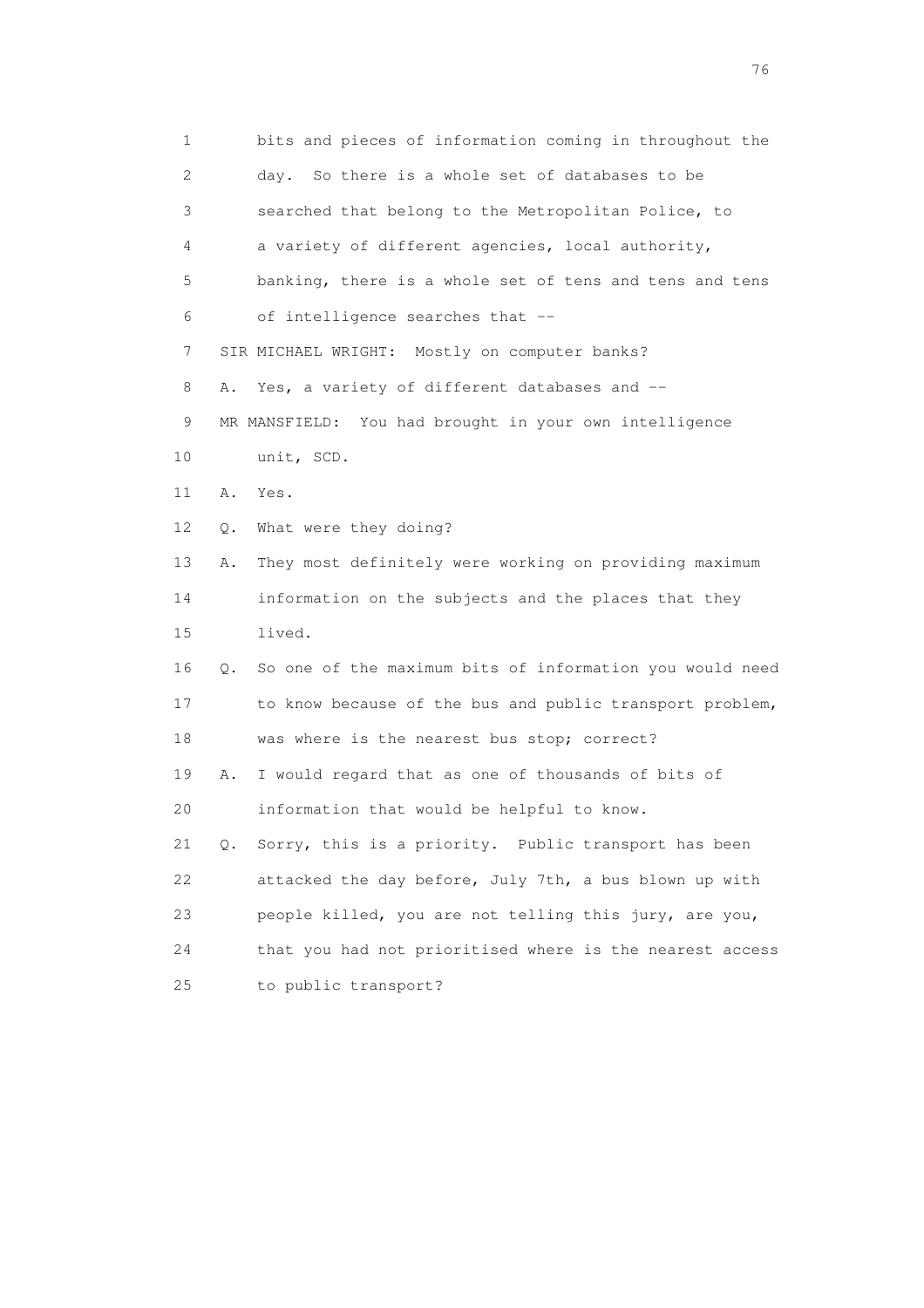1 A. I think what I am telling the jury, and it's what I said 2 at the Health and Safety trial, is that this is an area 3 of South London that I know relatively well, I know 4 there will be a very large number of bus stops. 5 Q. You are not going to operate on that basis, are you? 6 There are a large number of bus stops and we don't know 7 where they are? 8 A. What I am not going to do is ask as a high priority 9 action for a map with all the bus stops plotted on it in 10 this way, I am afraid I am not. 11 Q. I see. Did you know that the red team had already 12 phoned in with the result of that? I can give you 13 a time if you want. Did you know the red team had 14 phoned in with a lot of concerns, one of them being 15 a nearby bus stop? Did you know that? 16 A. I would have to check my notes, but I certainly knew at 17 a later stage that -- 18 Q. Did you know at this stage, we are dealing with round 19 about 8 o'clock in the morning? 20 A. No. No, sir. 21 Q. When did you find out where the nearest bus stop was? 22 A. I did not find out precisely where it was until much, 23 much later on in the day. I knew -- 24 Q. Just give us a clue, just give the jury a clue, when you 25 discovered where the nearest bus stop was?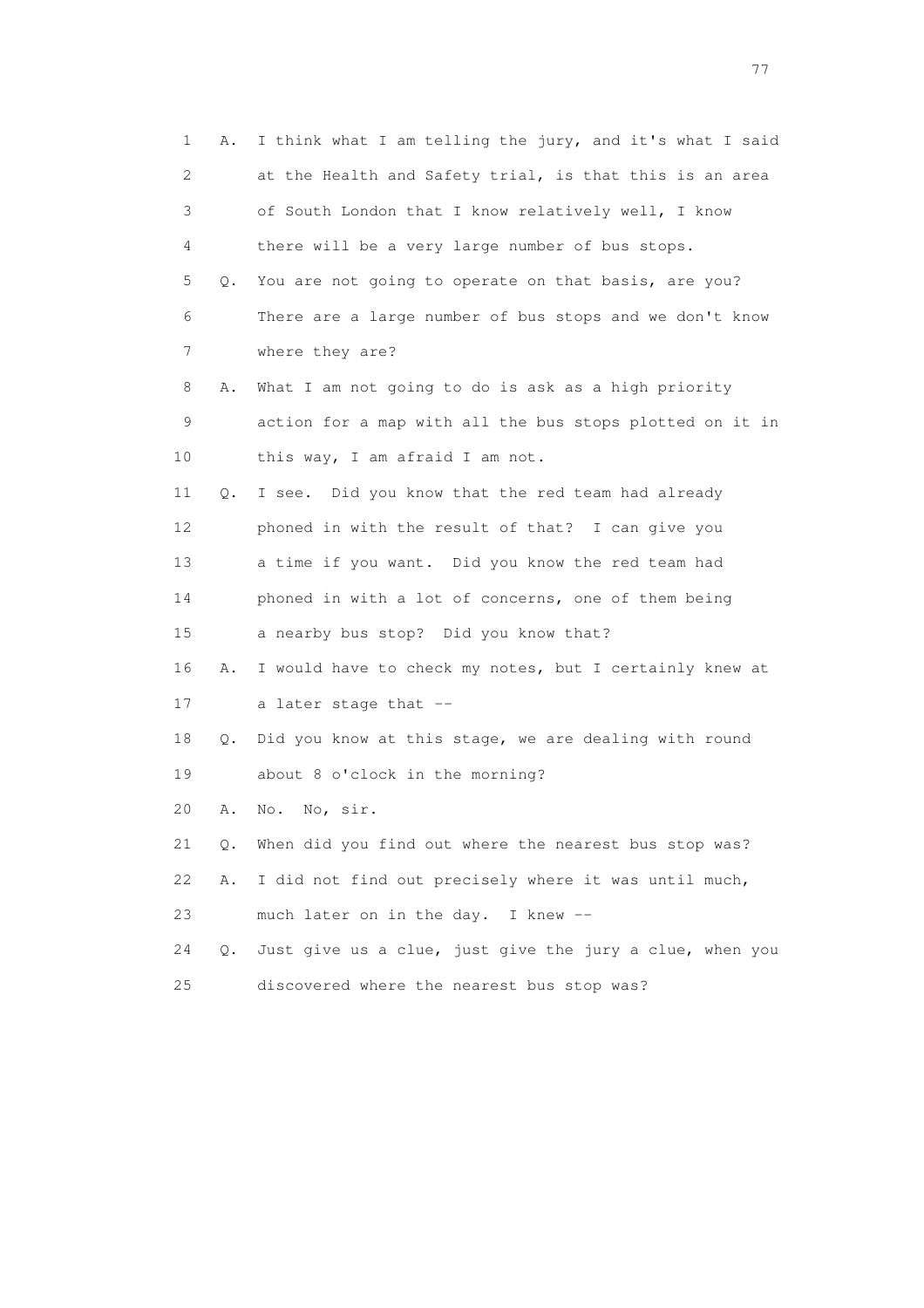|    | $\mathbf{1}$<br>Α. | Well, during the operation, and certainly before         |
|----|--------------------|----------------------------------------------------------|
|    | 2                  | Mr de Menezes got on the bus, I did not know precisely   |
|    | 3                  | where the bus stop was --                                |
|    | 4<br>Q.            | When did you discover where the nearest bus stop was?    |
|    | 5<br>Α.            | I cannot remember that, sir. I --                        |
|    | 6<br>Q.            | Did you ever?                                            |
|    | 7<br>Α.            | I know I asked. I cannot remember when I found out.      |
|    | 8<br>Q.            | You see, I am suggesting that the Met is not so          |
|    | 9                  | incapable that they can't find out where the nearest bus |
| 10 |                    | stop, even if they have to contact the red team who are  |
| 11 |                    | sitting there -- did you know how many red team members  |
| 12 |                    | were down on the plot, as they say?                      |
| 13 | Α.                 | No, sir, I didn't, I wouldn't expect to either.          |
| 14 | Q.                 | No, I'm not saying you would, but you would know there   |
| 15 |                    | would be more than one?                                  |
| 16 | Α.                 | Oh, yes.                                                 |
| 17 | Q.                 | And there would be a team leader?                        |
| 18 | Α.                 | Yes, sir.                                                |
| 19 | Q.                 | Even if you don't want to ring up the team leader on     |
| 20 |                    | a mobile or a dedicated line, or whatever it is, it's    |
| 21 |                    | not difficult to find out, if you can't find out in New  |
| 22 |                    | Scotland Yard where the nearest bus stop is, just ring   |
| 23 |                    | him up and say: "Can you tell us where it is", that's    |
| 24 |                    | not difficult, is it?                                    |
| 25 | Α.                 | I did speak to my Silver Commander about the bus stop,   |

n and the state of the state of the state of the state of the state of the state of the state of the state of the state of the state of the state of the state of the state of the state of the state of the state of the stat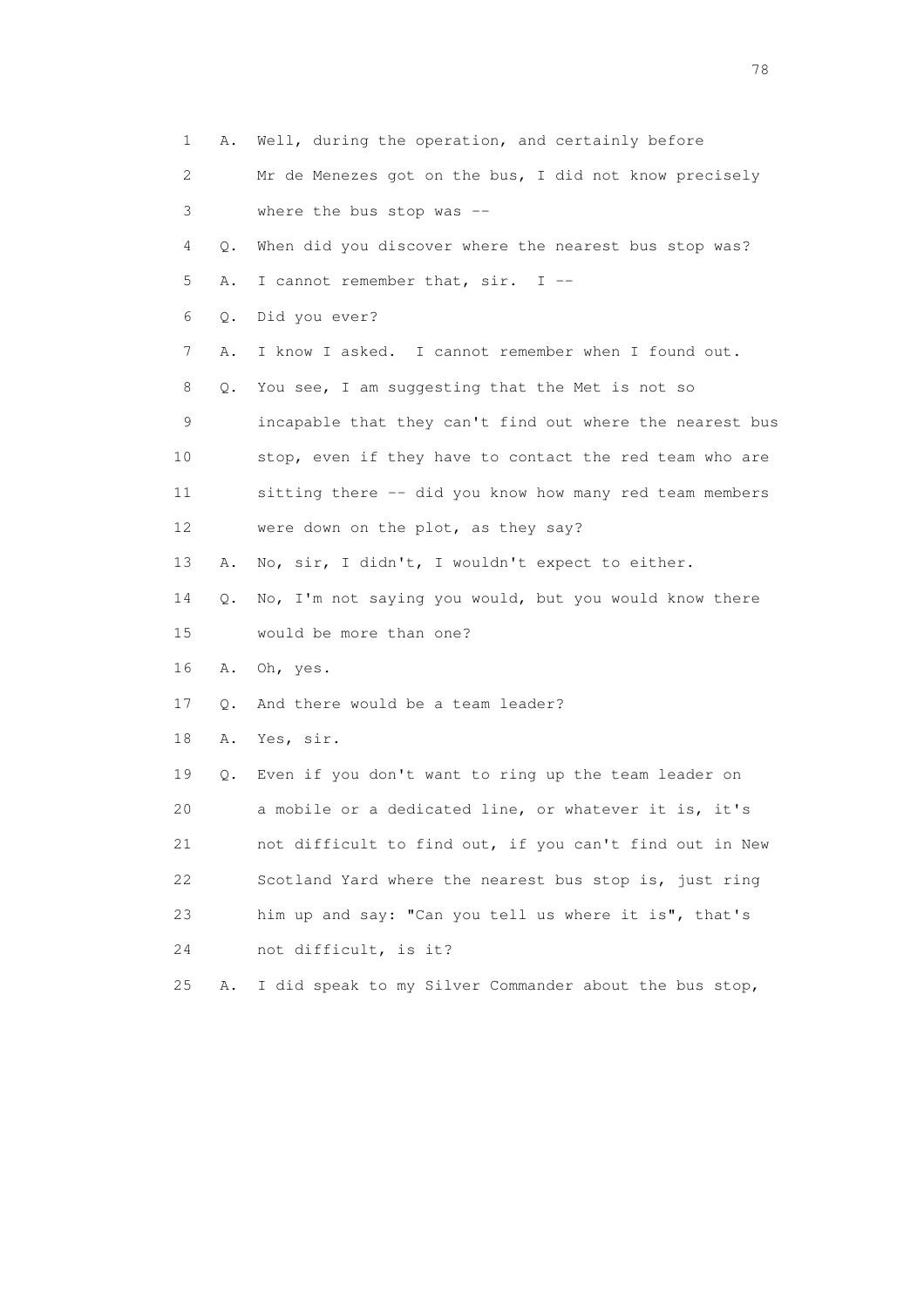- 1 as you may remember.
- 2 Q. So the Silver Commander, that's for Scotia Road Purser? 3 A. Yes.
- 4 Q. Of course he is not going to tell you because he is not 5 there at that point?
- 6 A. No, but it's one of a number of things that I am 7 discussing with him that I am interested in, and 8 including the exact layout of the block, there is 9 a hundred, many, many, many, many things that I am
- 10 interested in and I was talking with him.
- 11 Q. This has to be fast-track, people are leaving, you knew 12 that, by 8 o'clock people are beginning to leave that 13 block if they have not left before.
- 14 A. Sir, I made a decision in principle that I was not

15 intending to close the bus stop --

16 Q. We will come to that.

 17 A. Now, the location of the bus stop, therefore, if it was 18 a bus stop that somebody might go to and get on, is 19 relevant as one of a whole -- as I said, whole gamut the 20 different things a person might do.

 21 Q. Of course, but the most important consideration 22 I suggest for members of the London public is getting on 23 public transport the very next day, we have heard a lot 24 about it from members of the public and I am sure you 25 were aware of it, people were afraid to get on buses,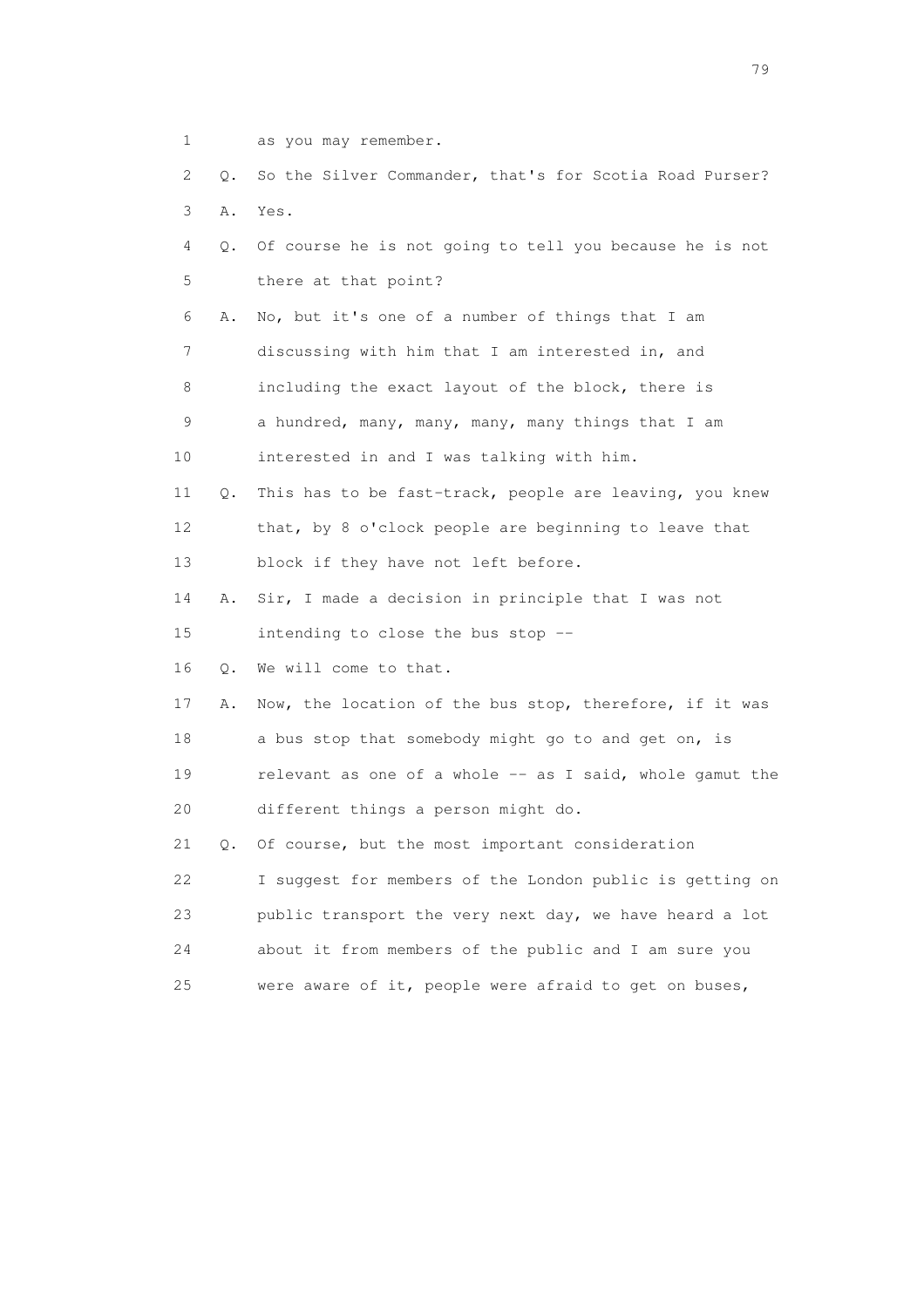| 1                         |           | people were afraid about people looking suspicious on   |
|---------------------------|-----------|---------------------------------------------------------|
| $\mathbf{2}^{\mathsf{I}}$ |           | the underground. So the public understood public        |
| 3                         |           | transport was at risk.                                  |
| 4                         | Α.        | Yes, sir.                                               |
| 5                         | Q.        | Right? So these are not idle questions. It's directed   |
| 6                         |           | to you in charge at 8 o'clock, or at least from about   |
| 7                         |           | $8$ o'clock $-$                                         |
| 8                         | Α.        | Sorry, sir, they are hugely detailed questions.         |
| 9                         |           | A person, as I said, could come out of there and could  |
| 10                        |           | head in all sorts of different directions. They might   |
| 11                        |           | get on a bus in a variety of different places. I do not |
| 12                        |           | expect at this stage in an operation to know precisely  |
| 13                        |           | where all the public transport is around here.          |
| 14                        | Q.        | You didn't know where any of it was, did you?           |
| 15                        | Α.        | All I knew is there were a lot of bus stops, I know     |
| 16                        |           | that, I travel on those buses.                          |
| 17                        | Q.        | Did you know this actual route?                         |
| 18                        | Α.        | The 201?                                                |
| 19                        | Q.        | Yes.                                                    |
| 20                        | Α.        | No, sir, I didn't. I anticipated that, you know, I know |
| 21                        |           | Upper Tulse Hill Road but I don't travel on the 201.    |
| 22                        | $\circ$ . | As you do know there are a lot of bus stops, you really |
| 23                        |           | do need to start planning how you are going to do       |
| 24                        |           | an interception according to the strategy near the      |
| 25                        |           | address without compromising the covert operation and   |

entration of the state of the state of the state of the state of the state of the state of the state of the state of the state of the state of the state of the state of the state of the state of the state of the state of t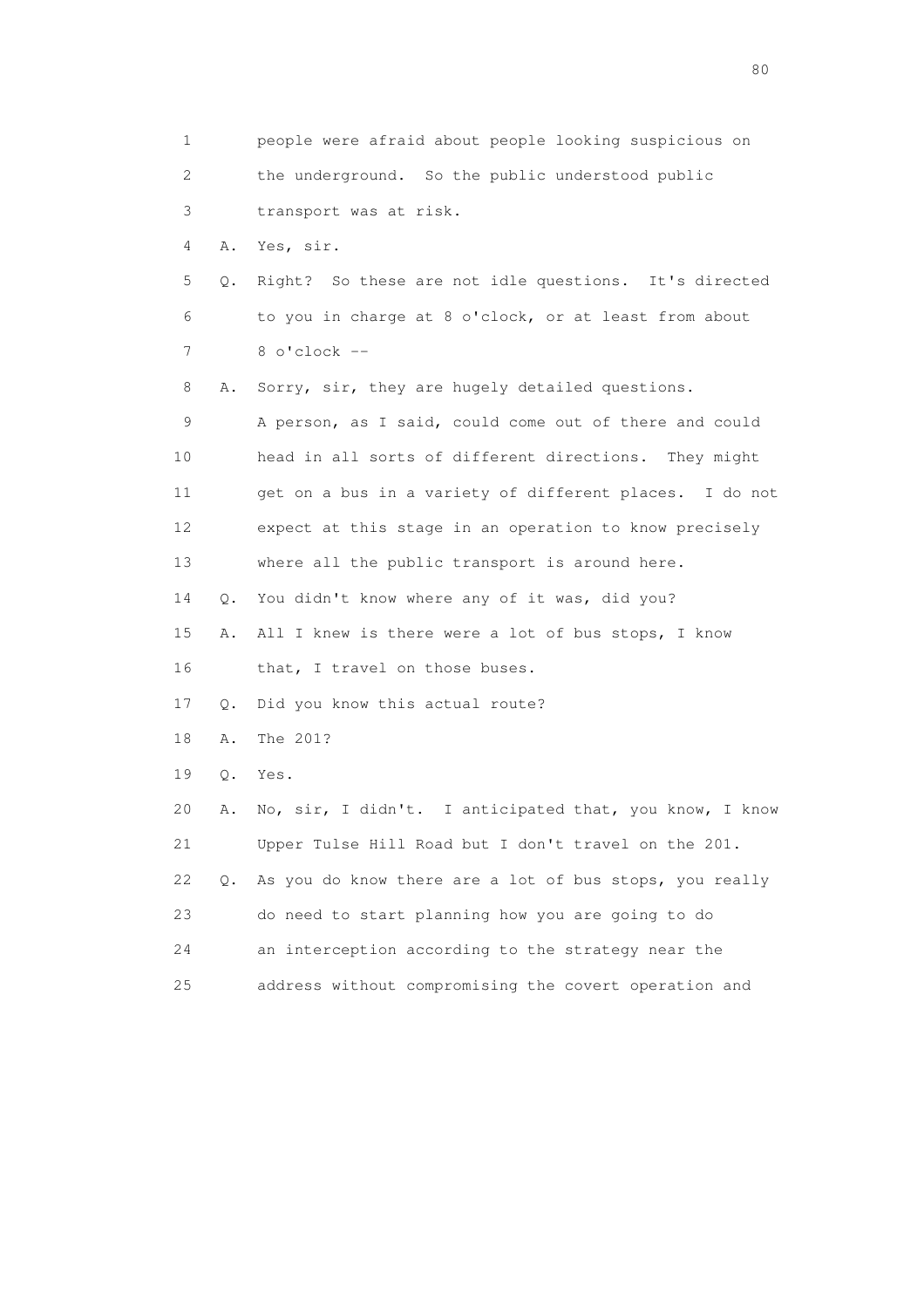1 preventing this person, if he happens to not be on 2 a bicycle or in a car but on foot and determined, deadly 3 and determined to, as it were, put right what he didn't 4 get right the day before, you don't want to let him get 5 on a bus, do you? 6 A. I do not want him to explode a device anywhere. I want 7 to arrest him safely. I want to prevent any compromise 8 of the operation. There is all kinds of things I want 9 to do. I don't accept that stopping any person from 10 getting on at the first bus stop was my highest 11 priority -- 12 Q. You can't stop him once he is on the bus, you would 13 accept that it's really difficult to get on the bus and 14 stop him exploding it, that's the last thing you want to 15 do, isn't it? 16 A. It's very difficult to carry out any firearms operation 17 on a bus. 18 Q. Right. 19 A. I think the implication of what you are saying is that 20 there may be, and we may come to this, some safe easy 21 way of stopping someone before they get on a bus. This 22 may be where we disagree. 23 Q. Excuse me, Commissioner, I am not going to tell you, 24 that's not my job, I can suggest it's your job, 25 difficult though it is, and we all appreciate that, in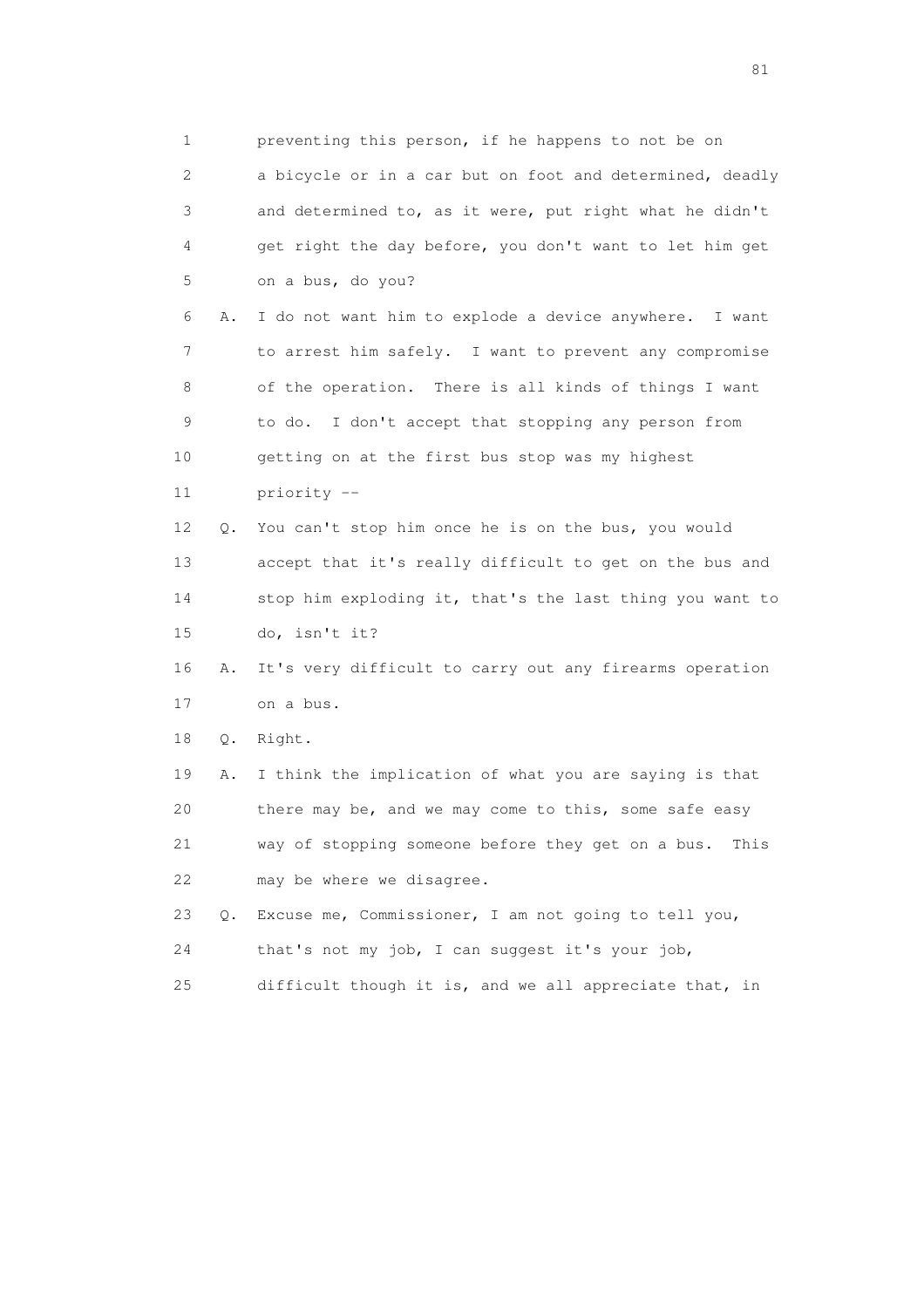1 very difficult times, it's your job, and I think you 2 have always said you were fresh that day, you were 3 feeling okay, you had been away? 4 A. I was very fresh. 5 Q. Not saying you were too tired? 6 A. Certainly not. 7 Q. Not panic-stricken? 8 A. No, sir. 9 Q. So all I am saying is for the benefit of the London 10 travelling public, you had a prime obligation to 11 immediately discover where the nearest access points 12 were, and the answer is that you certainly didn't by the 13 time that Jean Charles de Menezes left the premises, and 14 you have agreed that. 15 Would you now look at decision 32, please. 16 SIR MICHAEL WRIGHT: Before you come to that, Mr Mansfield, 17 are we leaving buses? 18 MR MANSFIELD: No, I am coming back to it. 19 SIR MICHAEL WRIGHT: Even so: bearing all this in mind, the 20 fact that as you say you appreciated that public 21 transport would be likely to be within a fairly short 22 distance of these premises. 23 A. Yes, sir. 24 SIR MICHAEL WRIGHT: When you appreciated, as you did not 25 long after 8 o'clock, because you heard about people

experience of the state of the state of the state of the state of the state of the state of the state of the s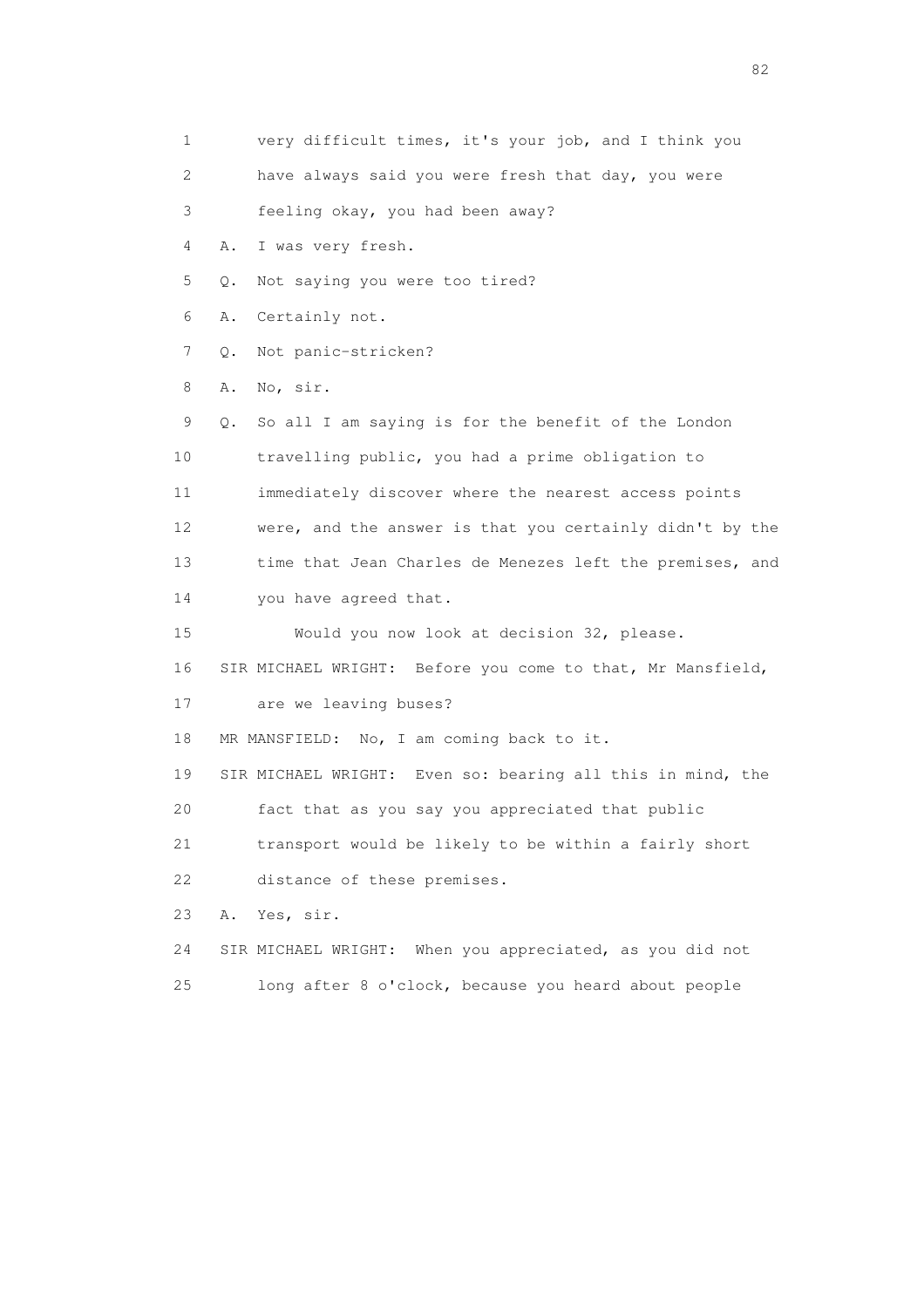1 leaving the premises, that this was a communal block and 2 not a single property, did you consider whether the 3 surveillance techniques that were being used needed 4 modification -- sorry, not the surveillance techniques, 5 the interception techniques that would have to be used 6 required revisiting or modifying? And if so, how? 7 A. I am sorry, sir, could you repeat the question. I don't 8 quite understand.

 9 SIR MICHAEL WRIGHT: Yes. First of all, there were people 10 coming out of the property which the surveillance 11 officers couldn't know whether they were coming from 21 12 or any of the other flats?

13 A. Yes, sir.

 14 SIR MICHAEL WRIGHT: I am modifying the question now, and 15 I apologise. Whether first of all the surveillance 16 techniques or strategies that you were expecting your 17 team to use required modification? Let us stop there 18 for a moment.

 19 A. To the extent that I agreed that we would not stop 20 everybody coming out of the block, I am therefore 21 expecting them to highlight to us anybody they think may

22 be --

23 SIR MICHAEL WRIGHT: Likely candidates.

24 A. -- a suspect.

25 SIR MICHAEL WRIGHT: Likely candidates?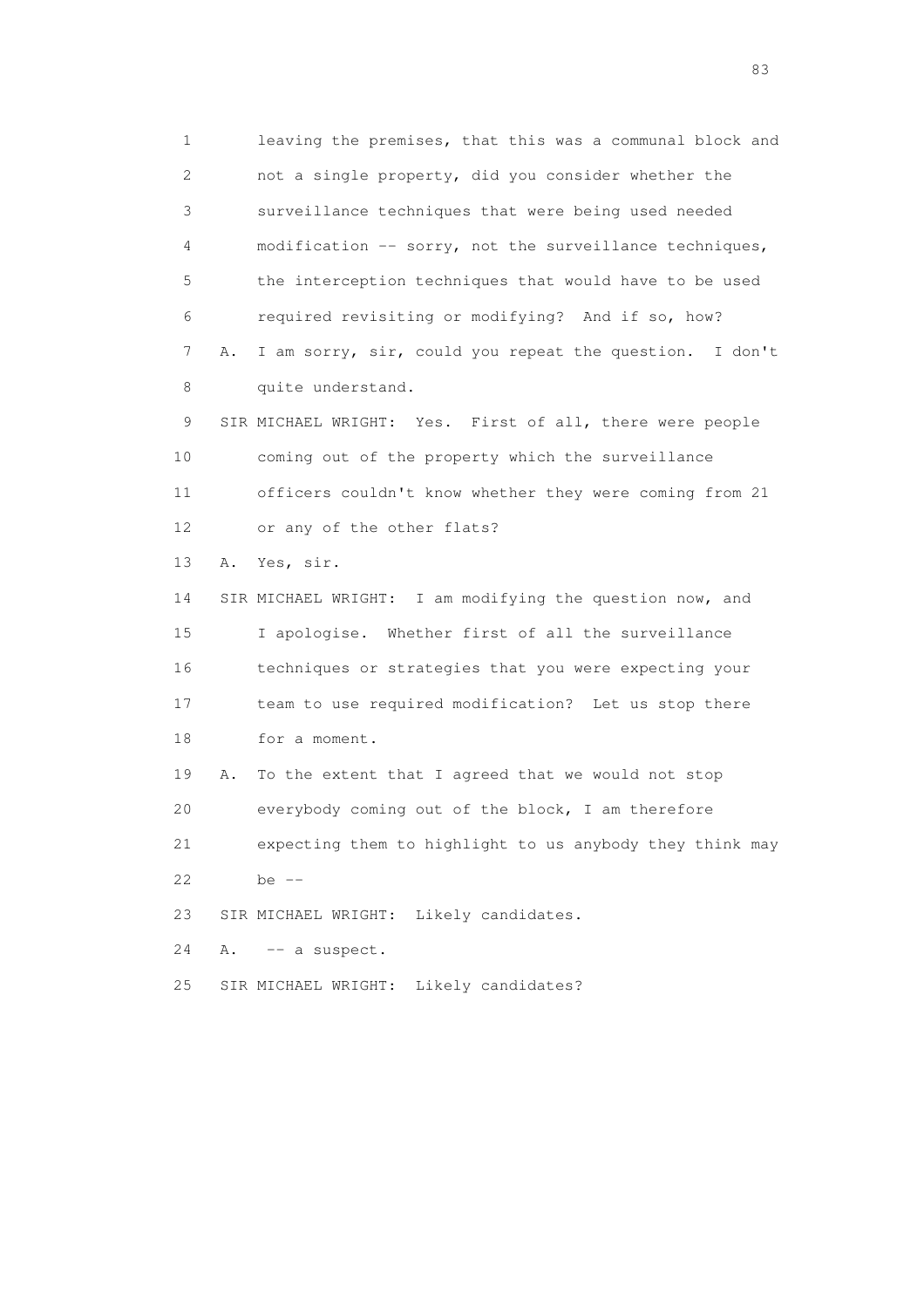1 A. Yes.

| 2               | SIR MICHAEL WRIGHT: So there was a modification of the     |
|-----------------|------------------------------------------------------------|
| 3               | technique, of the strategy, to that extent?                |
| 4               | I regard that as a sort of tactical refinement, yes.<br>Α. |
| 5               | SIR MICHAEL WRIGHT: What about the interception strategy,  |
| 6               | would that have been in any way affected by the fact       |
| 7               | that you were dealing with a communal block?               |
| 8               | No, I don't think so, sir. One thing I should say is<br>Α. |
| 9               | that the specialist firearms officers are immensely        |
| 10              | experienced, professional, and I could go on, I won't,     |
| 11              | they are a extraordinary bunch of people, and they are     |
| 12 <sup>°</sup> | immensely flexible. They spend their days chasing          |
| 13              | around London behind surveillance teams, and on occasion   |
| 14              | intercepting and arresting people. They sometimes          |
| 15              | intercept people who pose a very great threat, and they    |
| 16              | sometimes intercept and arrest people who actually pose,   |
| 17              | you know, a very low threat.                               |
| 18              | So knowing that the SFOs and indeed other firearms         |
| 19              | officers are extremely flexible, unless I am missing       |
| 20              | your point, sir, I don't think I would have amended the    |
| 21              | interception --                                            |
| 22              | SIR MICHAEL WRIGHT: No, you are dealing precisely with my  |
| 23              | point.                                                     |
| 24              | Α.<br>-- strategy.                                         |

25 SIR MICHAEL WRIGHT: Can I summarise it back to you,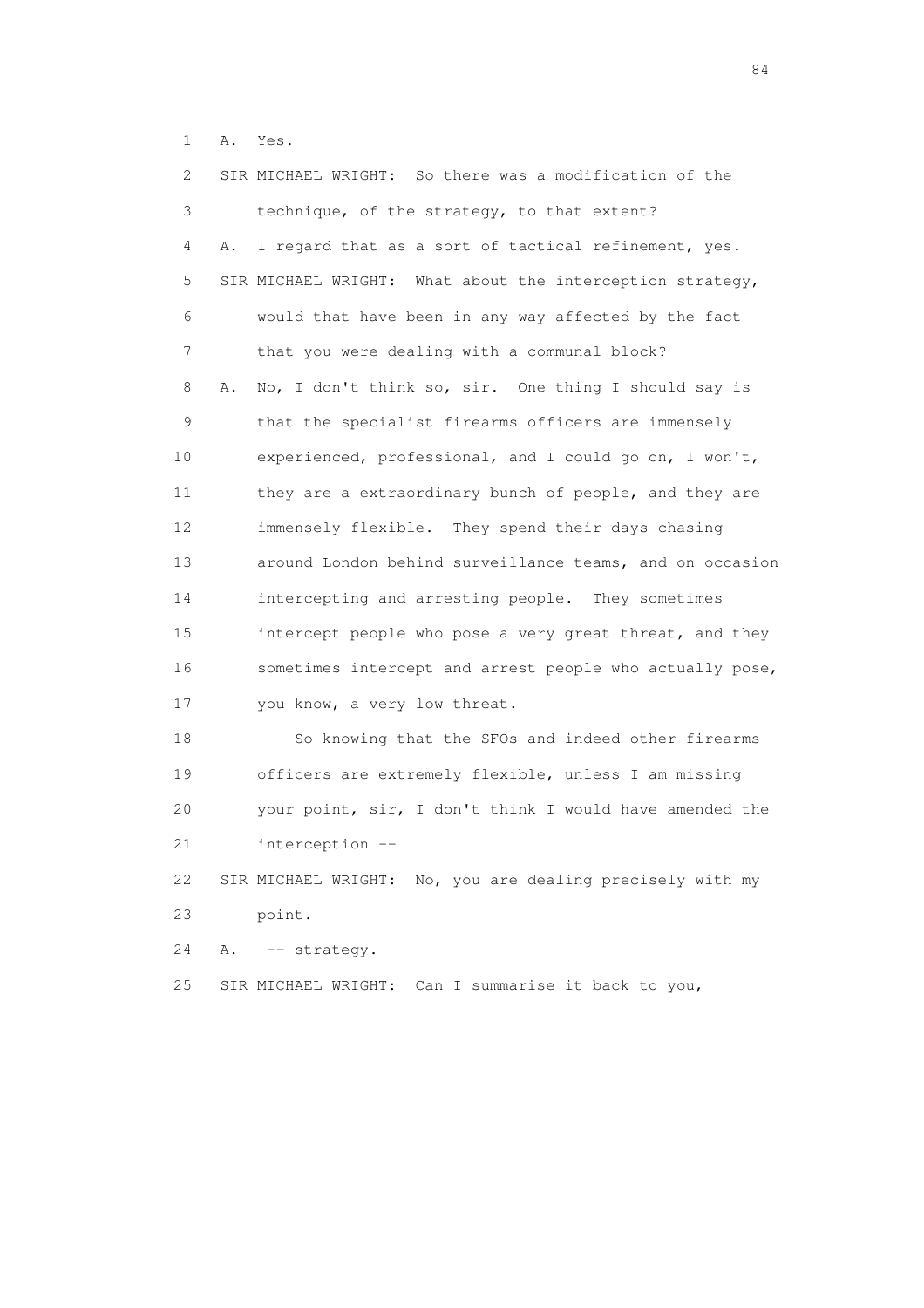1 essentially what you are saying to me, I think, is that 2 because they are such experienced and highly trained 3 officers, it's really for them to decide how they are 4 going to carry out their interception? 5 A. It's absolutely for the team leader to decide where is 6 the best place and how an interception is to be carried 7 out. Of course, there is a command decision to be made 8 that we are going to carry out an interception. 9 SIR MICHAEL WRIGHT: That's the decision to do it. 10 A. Yes, but it's absolutely for them. 11 SIR MICHAEL WRIGHT: How it is to be done, as I understand 12 you are saying, is really that the men on the ground, 13 the team leader, the team and the experienced firearms 14 officers, are in a better position to know how to do it 15 than you back in the control room? 16 A. Absolutely, sir, I think the how is entirely for them. 17 SIR MICHAEL WRIGHT: Thank you, that's what I wanted to 18 know. Sorry, Mr Mansfield. 19 MR MANSFIELD: No, no, that's fine. 20 Decision 32, which the jury will see is now on the 21 screen, I think. We had a brief look at this yesterday. 22 First of all the decision is 11.10, I appreciate you are 23 saying it refers back to an earlier time: 24 "The issue was raised as the premises at Scotia Road 25 were identified early on to be near a bus stop. I have

experience of the contract of the contract of the contract of the contract of the contract of the contract of the contract of the contract of the contract of the contract of the contract of the contract of the contract of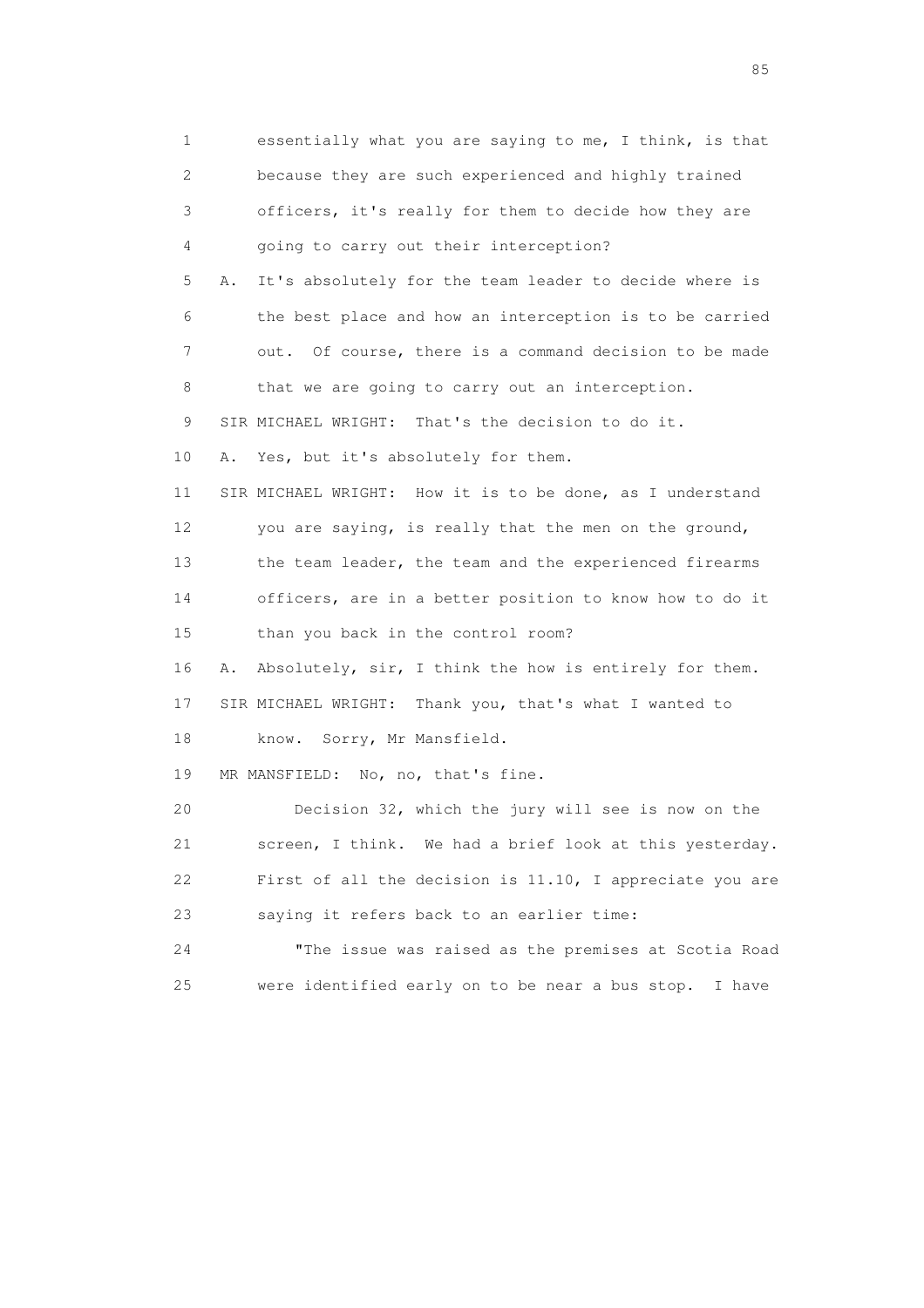1 been unable to ascertain how far away", and that's 11.10 2 in the morning?

3 A. Mm.

 4 Q. The Met really isn't quite as incompetent as not telling 5 you where the nearest bus stop is, are they? 6 A. I think by this stage the people on the ground who need 7 to know exactly where things are in the locality are 8 fully aware, probably, but I was not aware at the time. 9 Q. They were aware, I have already put it to you, you 10 didn't know anything about it, Derek knew shortly after 11 6 o'clock where the nearest bus stop was, and had been 12 phoning in, and you didn't know anything about that, 13 wondering if the buses could be suspended, diverted or 14 whatever. All right? But you didn't know he was doing 15 that, did you? 16 A. No. I know that I think it was Ms Scott early on 17 suggested the option of closing that bus stop, and 18 I then thought about closing that bus stop and as 19 another possibility closing other bus stops nearby and 20 I rejected that as an option and I rejected it as 21 an option later on. 22 Q. I'll come to suspending and diverting in a moment. But 23 you say in a sense you are getting involved in tactics,

 24 you have to if you are considering stopping someone near 25 but not too far away.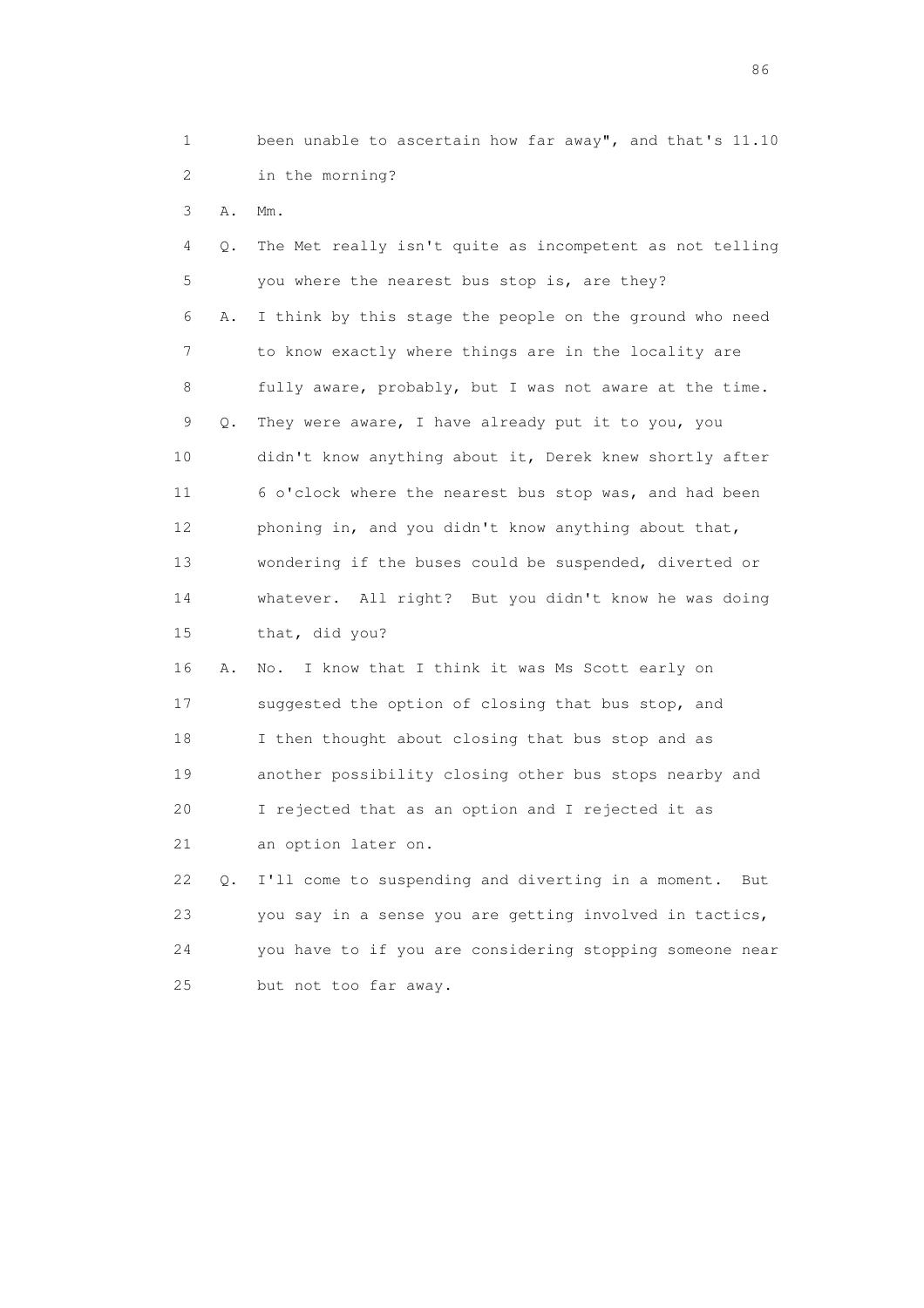1 Now, in relation to that overall strategy, did 2 Mr Esposito at any time say: "We certainly can't do it 3 in these roads", because he has spoken to TJ84, who is 4 the tactical adviser with the black team. Did you ever 5 get any advice to suggest an intervention -- that 6 follows on from the learned Coroner's 7 question --intervention can't be done here? 8 A. No, sir, I don't think I did, but the point is slightly 9 related to the learned Coroner's point, which is that 10 the precise place for an intervention which is not going 11 to compromise the operation or the premises will end up 12 having to be chosen by the team leader. 13 Q. But you are the one who gives the command; yes? 14 A. Yes, I give the command that I want an interception -- 15 Q. There is no point back in Scotland Yard you ordering 16 a firearms team on the street to intervene if in fact 17 there is a brick wall between them and the suspect, is 18 there? 19 A. I think you are slightly misunderstanding how we work, 20 sir. 21 Q. I don't think so, I'll come to that. 22 A. I think you are. 23 Q. No. If you are going to take a decision about 24 an interception being necessary near but not too far

25 away, you have to know that that's possible?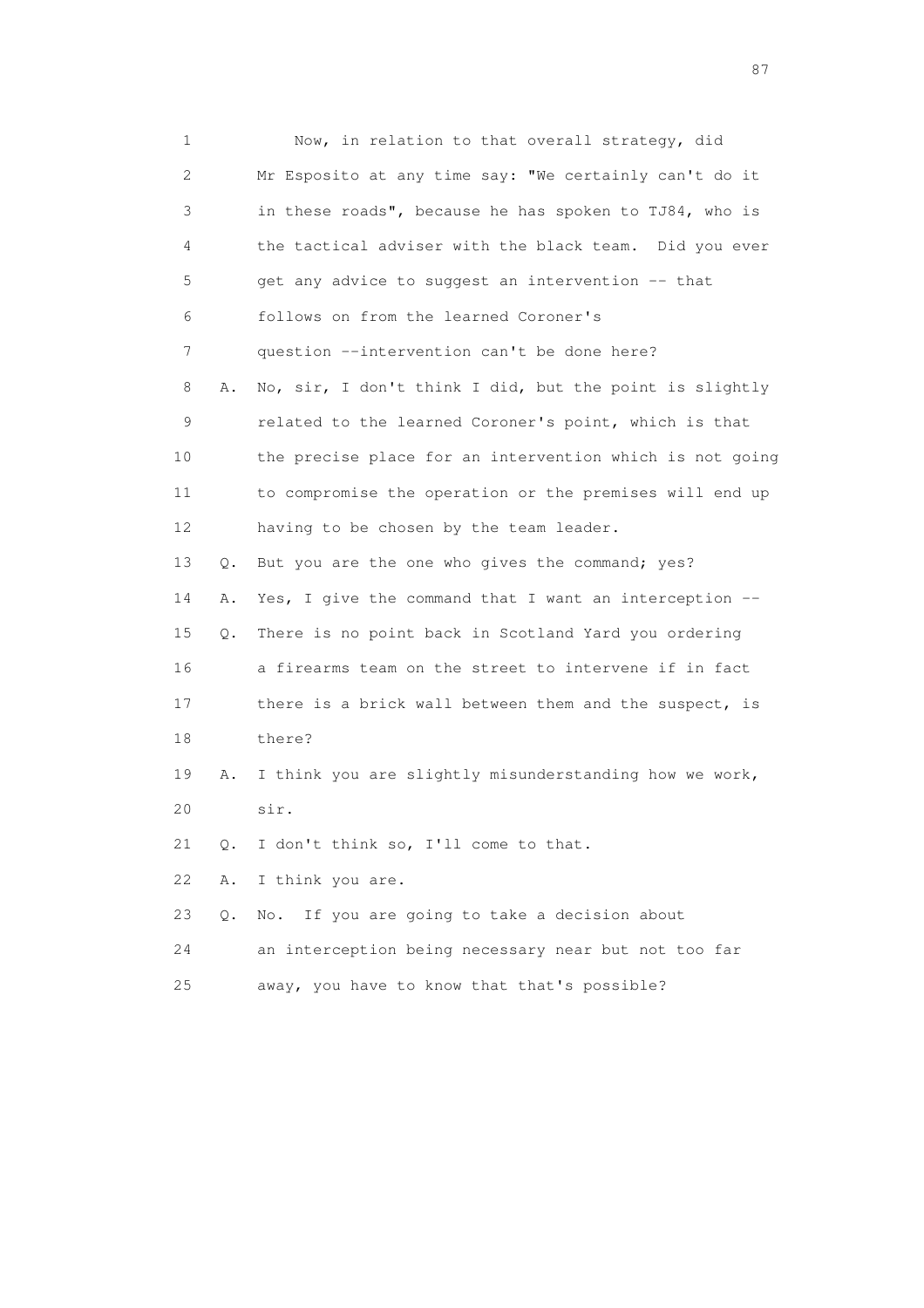1 A. Maybe where we are misunderstanding each other is the 2 "not too far away". I do not have a distance in my 3 head. I don't have: this must be done in 100 metres -- 4 Q. Before the first bus stop? 5 A. Well, I did not have that in my head either. 6 Q. No, I know you didn't. 7 SIR MICHAEL WRIGHT: Isn't this a bit theoretical, 8 Mr Mansfield, because in the circumstances that obtained 9 that morning, Commissioner Dick could not have directed 10 an intervention before the first bus stop or the nearest 11 bus stop because there was no firearms team there. 12 MR MANSFIELD: I am coming to that. 13 SIR MICHAEL WRIGHT: All right. It is just I am wondering 14 why we are taking time up -- 15 MR MANSFIELD: Because the point is, Commissioner, I want to 16 suggest to you that if you had thought this through and 17 it's not so difficult, doesn't require a case to do 18 this, thought this through at the time and got the 19 orange team down there because they were kitted up but 20 you didn't know about that, got them down there before 21 9.34 for a controlled containment of somebody thought to 22 be a suspect, he might not have been shot in chaotic 23 conditions on the tube train in Stockwell; now do you 24 understand? 25 A. I understand what you are saying, sir, I don't accept

en de la construction de la construction de la construction de la construction de la construction de la constr<br>1880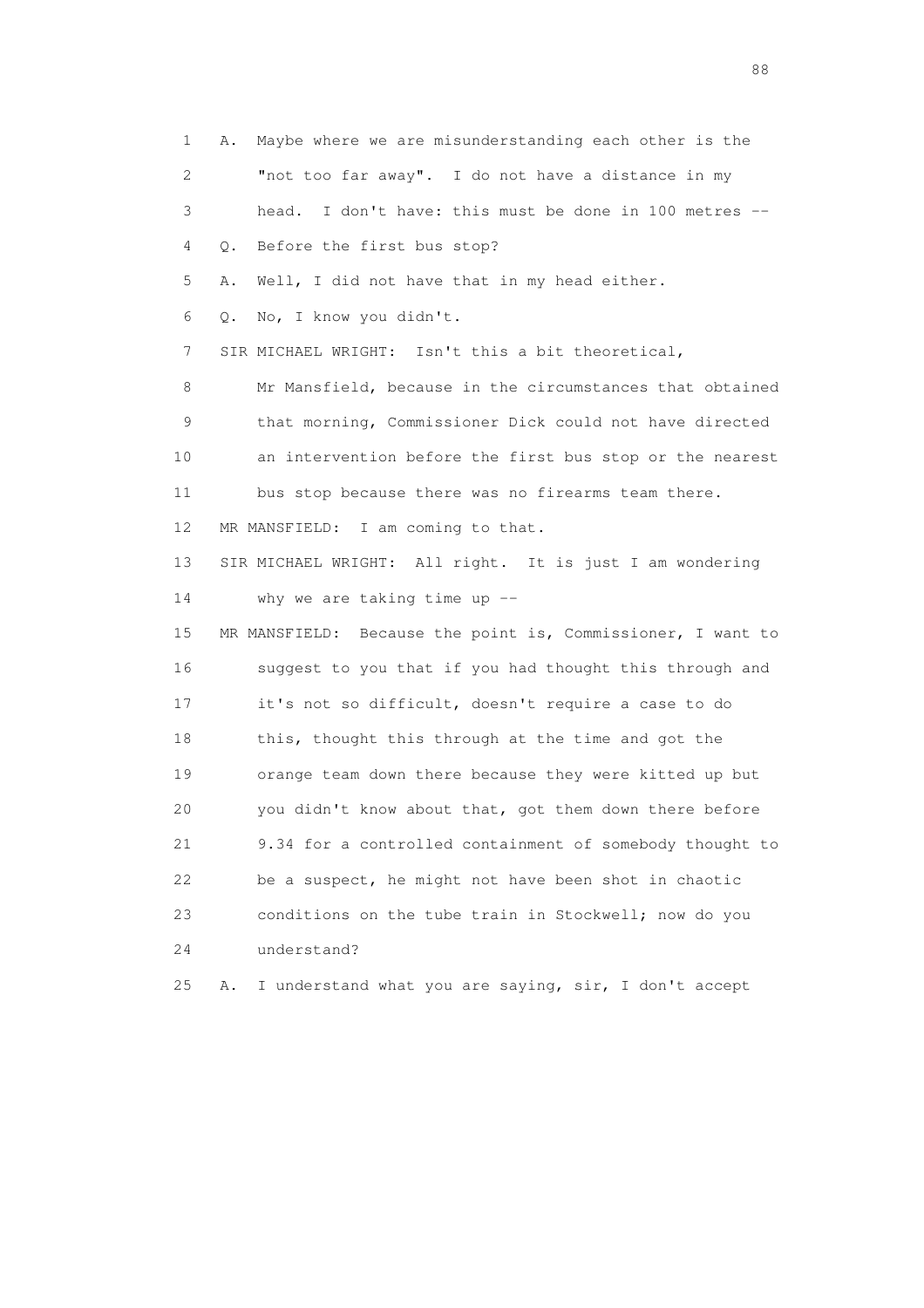- 1 that there was such a possibility.
- 2 Q. Ah, that's what I thought you would say. How do you 3 know that there was not such a possibility? Esposito 4 tell you there wasn't? 5 A. No, I know it now. That's what I am saying. 6 Q. I see, you know it now, what, that it wasn't possible 7 because there wasn't a team there? 8 A. No, it wasn't possible because there isn't a suitable 9 place to do an intervention -- 10 Q. When did you discover all this, that you now know it 11 isn't possible? 12 A. Obviously I have thought about it a great deal since, 13 but in my view, now, there is no sensible place to do 14 an intervention -- 15 Q. Have you walked round the roads? 16 A. Yes, I have, sir. 17 Q. Right. 18 A. And I mean sensible in two points. Firstly in terms of 19 potentially safety and practicability, and secondly in 20 terms of the ability of the firearms team to do this 21 without blowing the cover. 22 Q. Have you asked a firearms adviser, since you have walked 23 round the roads and you are saying to this jury: 24 I didn't know at the time, but I am saying now it 25 wouldn't have been possible, I am going to suggest to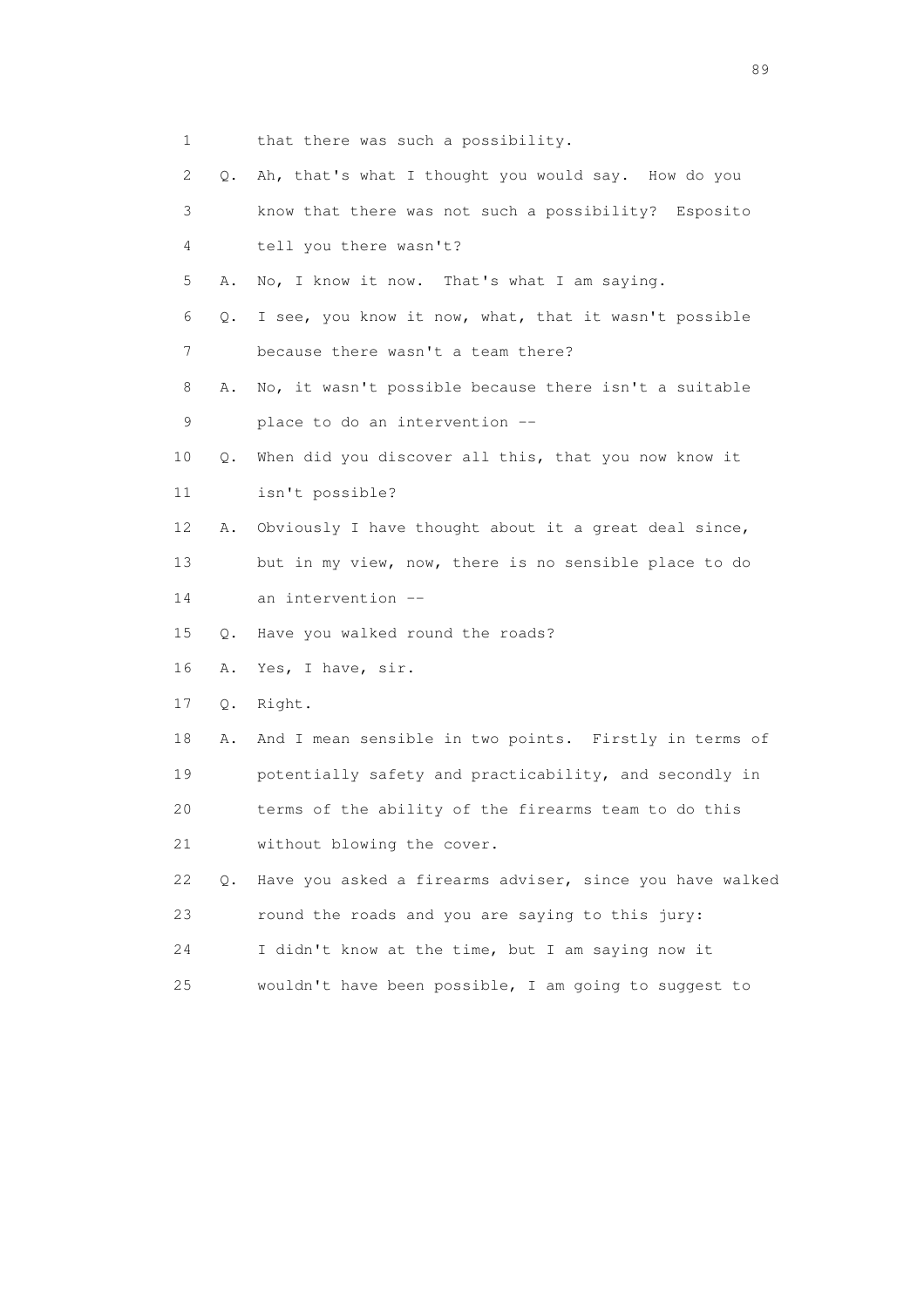1 you this was the main prime window of time between the 2 communal door of Scotia Road and a bus stop. Have you 3 spoken to Andrew, Esposito in particular, saying, "Look, 4 I have walked round the roads since, and do you know, it 5 wouldn't have been possible anyway"? Have you? 6 A. I mean, you make a good point, sir, which is that I am 7 not the best person to say whether or not it's possible, 8 Mr Esposito is. 9 Q. So have you asked him? 10 A. I have talked to Mr Esposito. 11 Q. Does he agree with you? 12 A. I think broadly he does, sir, yes. 13 Q. Probably he does? 14 A. No, broadly. 15 Q. He does or he doesn't? He is coming to give evidence 16 very soon. 17 A. Let me make sure I am talking about the same thing as 18 you. Is there an opportunity, given all the other 19 decisions we have made, an opportunity between 20 21 Scotia Road and the bus stop for a safe practicable 21 covert -- keeping the premises covert -- intervention to 22 be made? No, I don't think there is. 23 Q. Really? Right. 24 A. I don't. 25 Q. Keeping these two bus stops, the 201. First of all, can

entration of the contract of the contract of the contract of the contract of the contract of the contract of the contract of the contract of the contract of the contract of the contract of the contract of the contract of t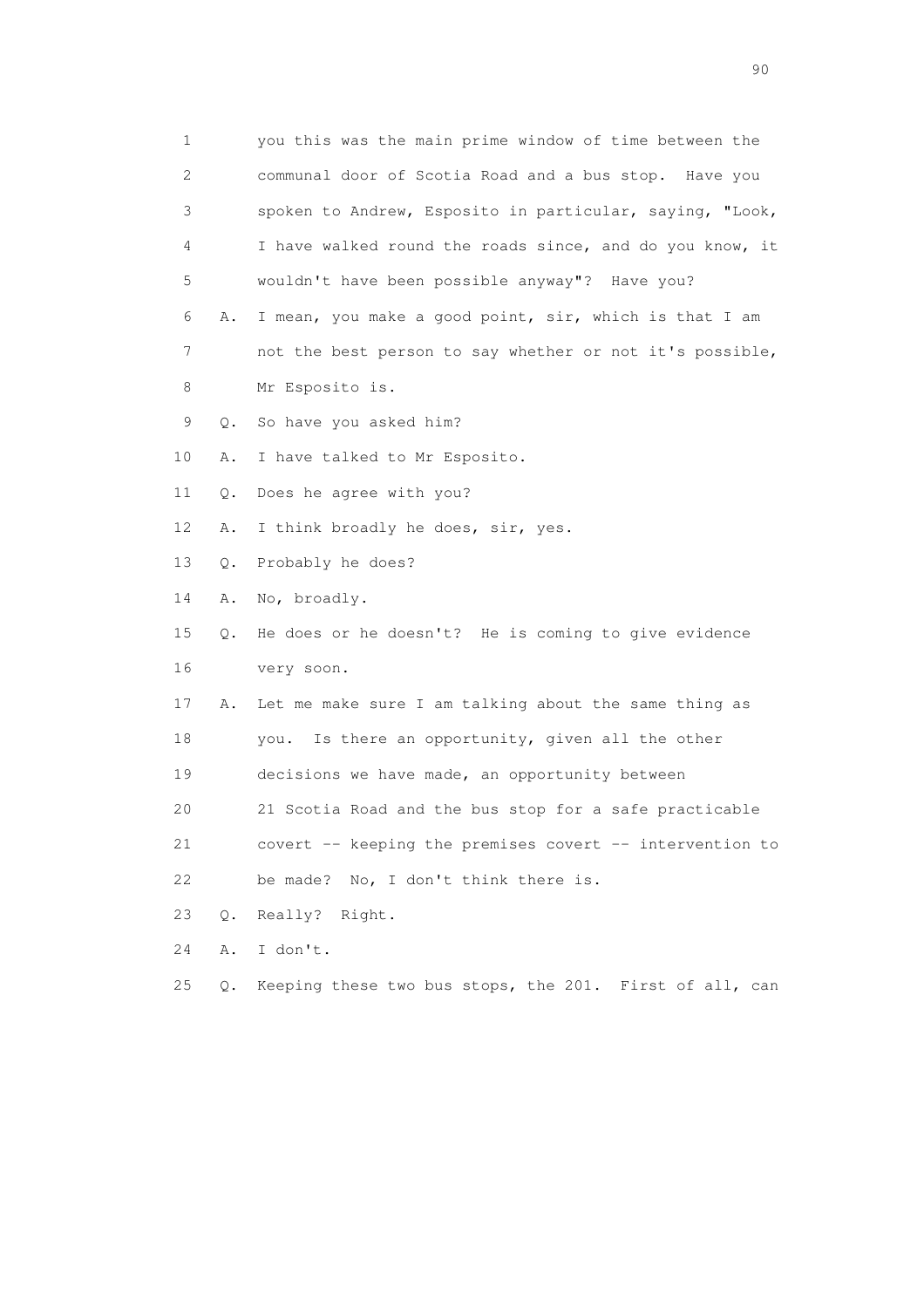1 I just ask you, the 201 is a relatively local route, as 2 it's seen on here, Morden, as it were, off to the left 3 and Herne Hill off to the right. It's a South London 4 route, isn't it? 5 A. Yes, sir. 6 Q. You know that, do you? 7 A. I do now, sir, yes. 8 Q. You didn't know that at the time? 9 A. It depends what you mean by South London route. I knew 10 that Upper Tulse Hill was a road that was likely to have 11 a bus route. I didn't know it was the 201 and I didn't 12 know where it ran -- 13 Q. It's not one that trickles all the way through Central 14 London, the 201, is is it? 15 A. I don't think it is, sir, no. 16 SIR MICHAEL WRIGHT: Apparently according to this map it 17 trades between Herne Hill and Morden, which is local. 18 A. Yes. South London. 19 MR MANSFIELD: It's a South London bus route. 20 A. Yes. 21 Q. Of course, unlike the number 2 which you were familiar 22 with, which has a much longer route, and of course the 23 bus stop serves other buses as well. 24 Before we come to where you could or couldn't, you 25 could have just suspended -- because you have agreed you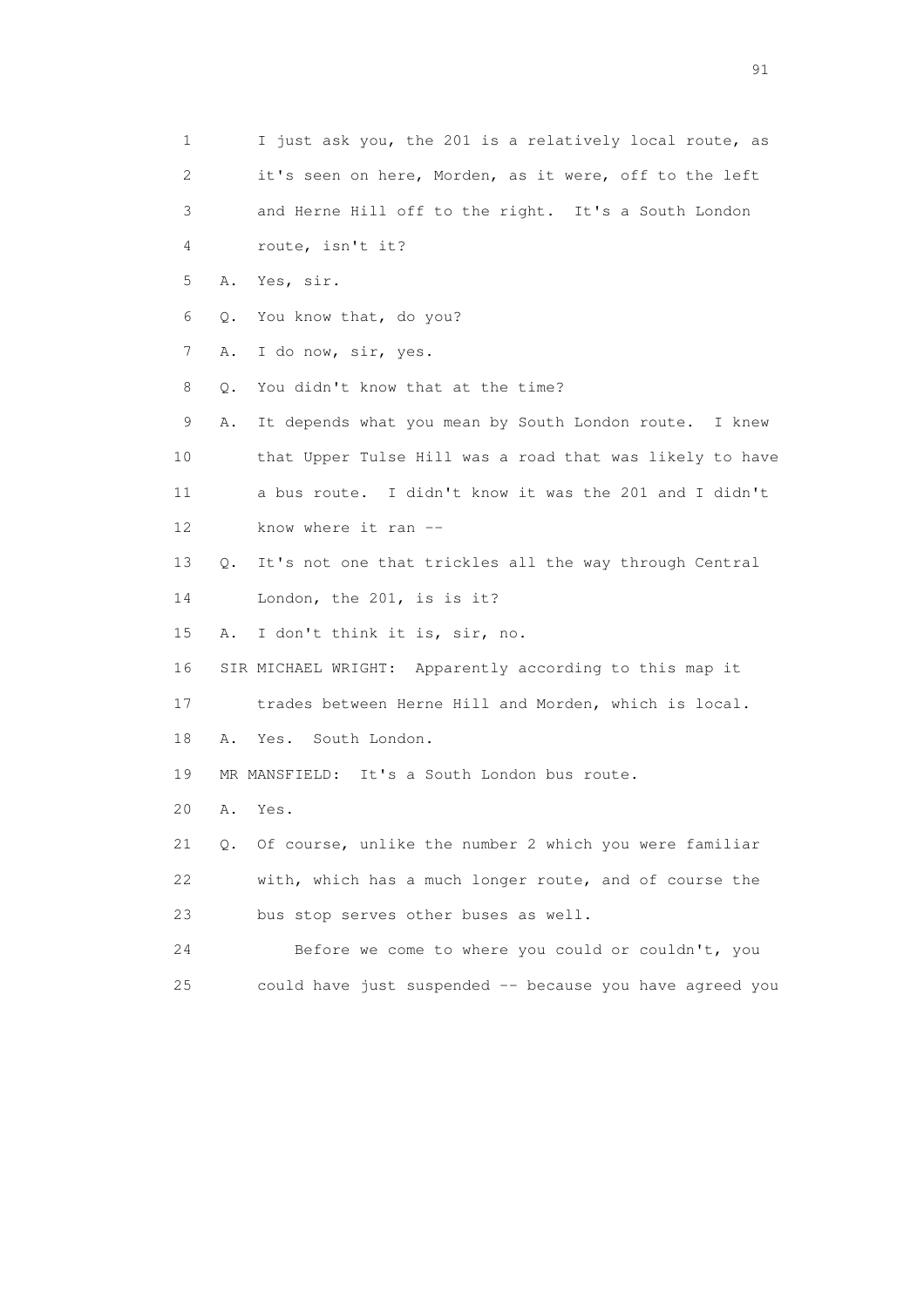1 had the power to do this -- the 201 bus stops that are 2 marked there in the middle of the road, they could have 3 just been taken out of action because there is another 4 one to the right; do you see that? 5 A. Yes, sir. 6 Q. And another one just round the corner in Tulse Hill 7 itself, so all right, it's a five minute walk for 8 somebody who comes out of Scotia Road and sees they are 9 out of action or for one reason or another, and they 10 walk to other stops. That you could have done, couldn't 11 you? 12 A. I could have done, I said yesterday I am not quite sure 13 how quickly, but relatively quickly, within an hour 14 perhaps. 15 Q. Right. 16 A. And it was my decision not to do that, because I did not 17 want to disturb the environment. 18 Q. Well, I am going to suggest to you closing as it were or 19 suspending one set of stops is actually hardly in the 20 context of what was going on generally in London every 21 day of the week; whether it's roadworks or bus stops, 22 Londoners are pretty used to finding that something is 23 closed, a tube station or bus stop is out of action? 24 A. Yes, I wasn't particularly concerned with what you might 25 think of as Londoners, I was concerned with the people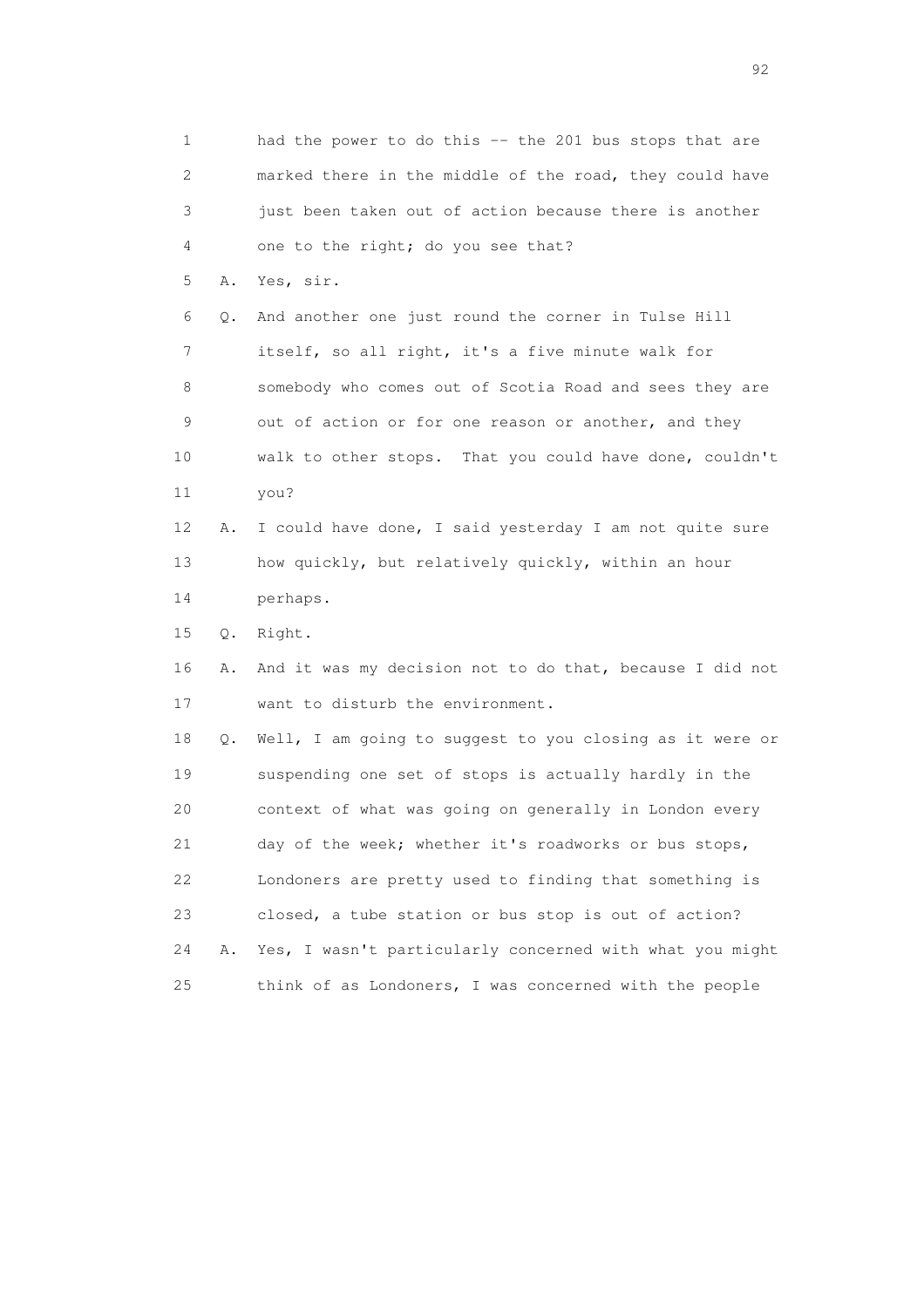- 1 here and specifically suicide bombers.
- 2 Q. Yes?

| 3  | Α. | Who are very alert to changes in their environment, one  |
|----|----|----------------------------------------------------------|
| 4  |    | would think, just like other criminals, very alert, and  |
| 5  |    | sometimes very well networked.                           |
| 6  | Q. | This is what Derek in particular telephoned in and spoke |
| 7  |    | to somebody called "Nick". Did you know Nick?<br>He is   |
| 8  |    | called Nick for the purposes of these proceedings.       |
| 9  | Α. | Yes, sir.                                                |
| 10 | Q. | You know who we are talking about?                       |
| 11 | Α. | Yes, sir.                                                |
| 12 | О. | He has a very important position or did have then,       |
| 13 |    | Silver liaison?                                          |
| 14 | Α. | Yes, sir.                                                |
| 15 | Q. | In other words he is in the central room liaising        |
| 16 |    | between the Silvers?                                     |
| 17 | Α. | Between the room and the Silvers and the room and the    |
| 18 |    | tac advisers to the Silvers.                             |
| 19 | Q. | I am going to do it in broad terms now to save keep      |
| 20 |    | coming back to it. He has indicated that he spoke to     |
| 21 |    | the red team leader, and if you would just let me put,   |
| 22 |    | so you can deal with it in stages, it deals with buses   |
| 23 |    | in part but it deals with other                          |
| 24 |    | A number of concerns, now, certainly one of the          |
| 25 |    | calls, as he says it was made more than once, comes in   |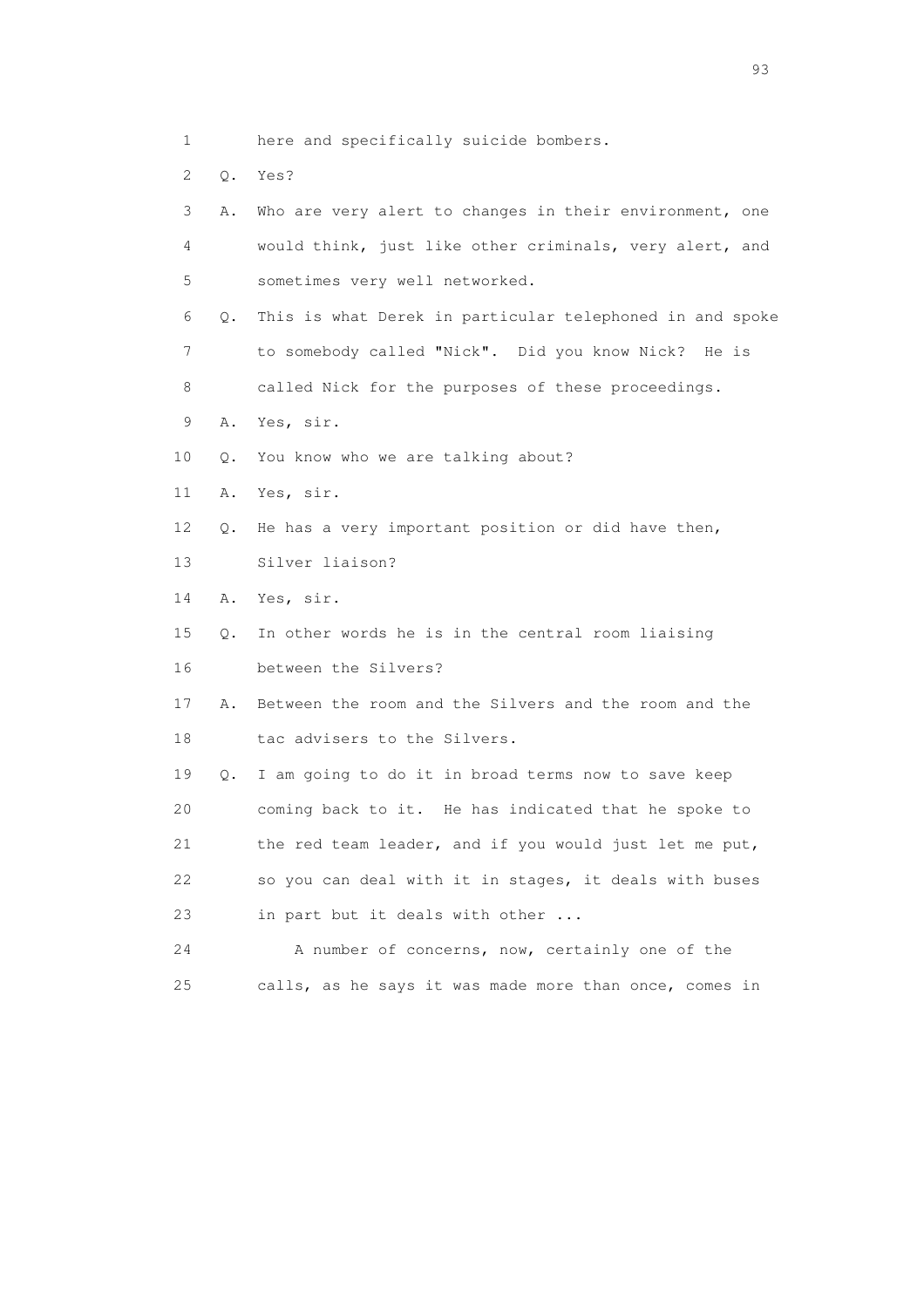1 the 8 o'clock, 8.15 period. Firstly, that the SO19 2 firearms team were too far away, and would not be able 3 to react in time if there were any movement at the 4 address, and he suggested -- so this particular concern 5 must be even later because they don't get to 6 Nightingale Lane -- suggested, did Derek, that the SO19 7 team move from Nightingale Lane to a TA Centre round the 8 corner, which in fact he had identified just after 9 6 o'clock. 10 Did you know any of that? 11 A. I -- no, I didn't know about his concerns, I knew about 12 the TA Centre being identified as a possible location, 13 but I didn't know anything about concerns. 14 Q. So we can deal with it, because it links to the learned 15 Coroner's question about contingencies, did you know 16 that he was considering having to stop people himself if 17 there was no firearms back-up? 18 A. I certainly did not know that, sir, no. 19 Q. Would you agree it's beginning again to look like 20 a serious breakdown in communication, at least that, 21 isn't it? 22 A. A surveillance team leader, as I said earlier on, is 23 frequently deployed with a team without an SFO team. 24 They know what other firearms resources may be available 25 to them, and they are as well of course armed so they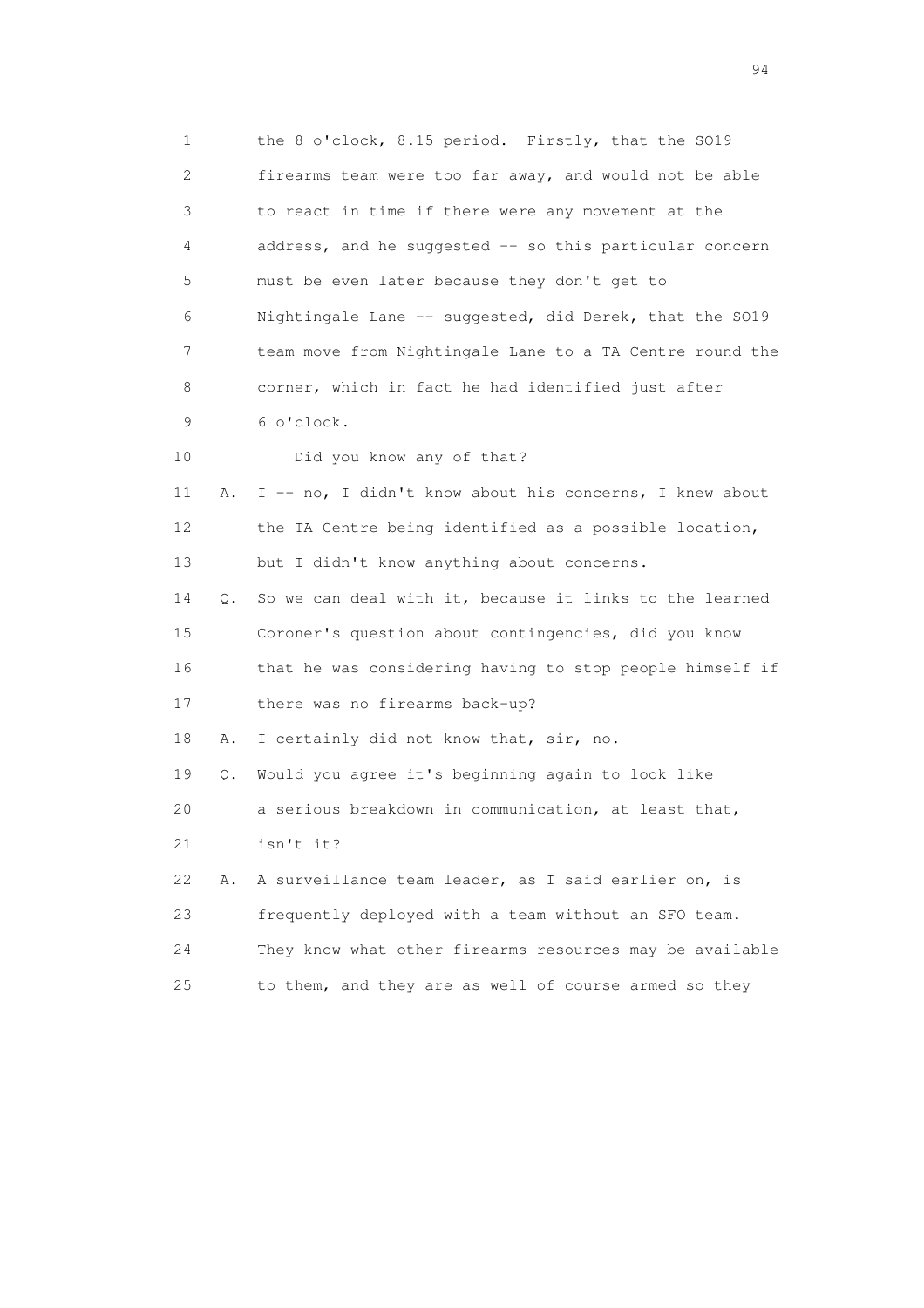1 are, if you like, the armed capability of last resort, 2 but as I said yesterday, they very, very rarely 3 intervene even with somebody who poses a much less, much 4 lower level of threat. 5 If he was concerned in this way, I would have 6 expected him to call into the control room -- 7 Q. He did. 8 A. -- and I would have expected to know about that at some 9 stage, although there is an enormous amount going on. 10 Q. So the question was: breakdown in communication, isn't 11 there, here, if that is what has happened? 12 A. It's certainly something I did not know about. 13 Q. It goes a little bit further, and these are his 14 concerns, I'll deal with them as a package. He was 15 thinking that SO19 were going to take about half an hour 16 to an hour to come as back-up, and that they were going 17 to be in a road behind where he was. I don't know 18 exactly where Derek was at any one time but obviously 19 close enough to do an intervention. 20 Now, that's what he thought, all right, I am putting 21 to you what he thought was going to be the situation. 22 That's why he was ringing in, because they weren't there 23 and he was concerned he would have to do the job and he

 24 didn't want to. You really should have known about 25 that, shouldn't you?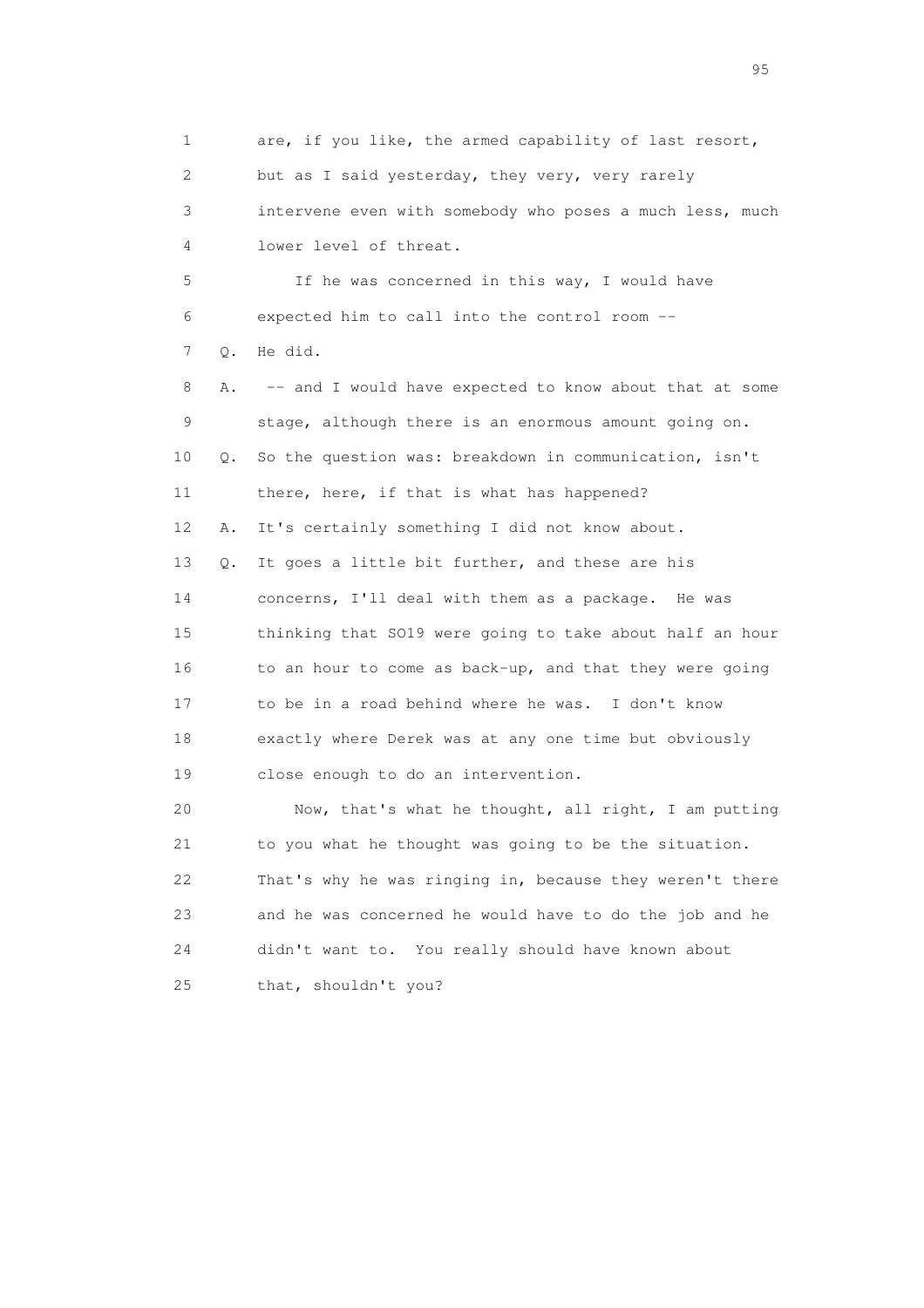- 1 A. If Derek -- Derek, was it?
- 2 Q. Yes.

| 3  | Α. | -- was very concerned about lack of support to him,      |
|----|----|----------------------------------------------------------|
| 4  |    | I would expect to know about it, yes. If.                |
| 5  | О. | Are you prepared even now, even with hindsight, even     |
| 6  |    | with retrospect, to accept there are some serious        |
| 7  |    | elements of malcommunication on this operation?          |
| 8  | Α. | I accept that if he was ringing in and if he was         |
| 9  |    | expressing those concerns, I should have known about it  |
| 10 |    | at some stage, and that I didn't, and yes, that is       |
| 11 |    | a miscommunication.                                      |
| 12 | Q. | The second concern, it's not in a particular order but   |
| 13 |    | it's the order they are reported, that he was concerned  |
| 14 |    | that there was easy access to buses outside the address  |
| 15 |    | or near the address, and that he could come straight out |
| 16 |    | and get onto a bus, and the bus itself could be the      |
| 17 |    | target of a bomb attack, very precise point we have just |
| 18 |    | been on. You didn't know, because you have already       |
| 19 |    | answered this one, that he was ringing in with that      |
| 20 |    | concern?                                                 |
| 21 | Α. | No, I didn't, sir.                                       |
|    |    |                                                          |

 22 Q. I want to just stop for a moment, I'll come back, he has 23 one more concern. Did you suspend the bus stop or not? 24 A. I did not suspend any bus stops at all.

25 Q. Where is there a decision not to suspend a bus stop?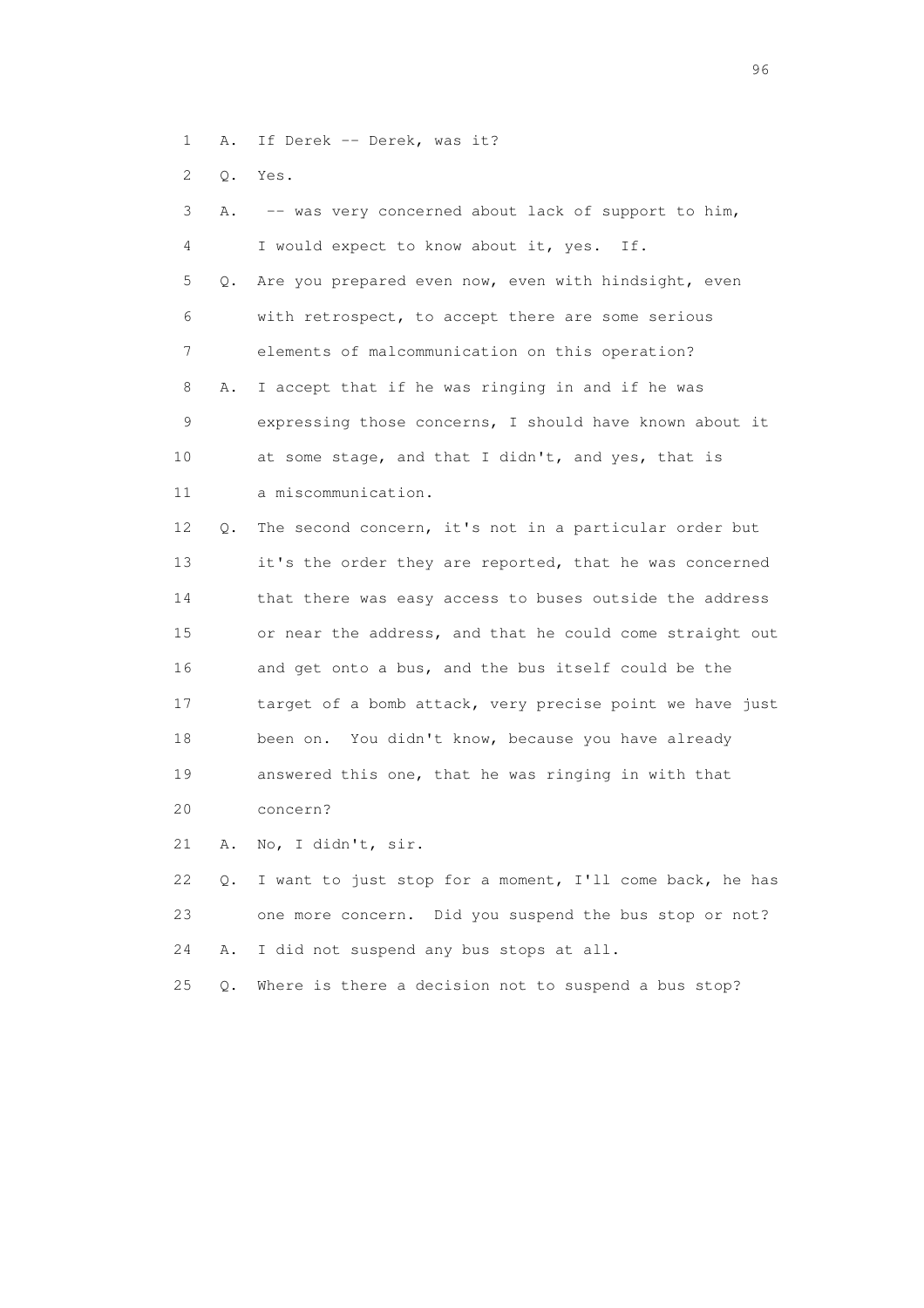1 A. I don't think there is a written down decision about 2 suspension of bus stops, the decision 32 is about 3 diverting bus stops, but for me exactly the same things 4 would apply. 5 Q. No, there is one thing terribly disruptive to divert 6 a whole bus route and set up a whole different phalanx 7 of bus stops on a different road, that's a bit of a 8 business, isn't it? 9 A. That's more complicated than just suspension, yes. 10 Q. It's different entirely to just suspending one set of 11 bus stops? 12 SIR MICHAEL WRIGHT: You actually mean stopping the buses, 13 don't you? 14 MR MANSFIELD: No, suspending the bus stop. 15 SIR MICHAEL WRIGHT: You mean telling the bus drivers not to 16 stop? 17 MR MANSFIELD: Yes, at that particular stop. 18 And obviously ringfencing it in the way they 19 sometimes do when bus shelters get broken and so forth. 20 A. I would like to make one point, sir, that I have sort of 21 tried to get out earlier on but failed miserably to get 22 beyond a couple of words. 23 The issue seems to me to be here firstly where you 24 and I may disagree, I contend that it is extremely 25 difficult to do a safe challenge on anybody who may be

experience of the contract of the contract of the contract of the contract of the contract of the contract of the contract of the contract of the contract of the contract of the contract of the contract of the contract of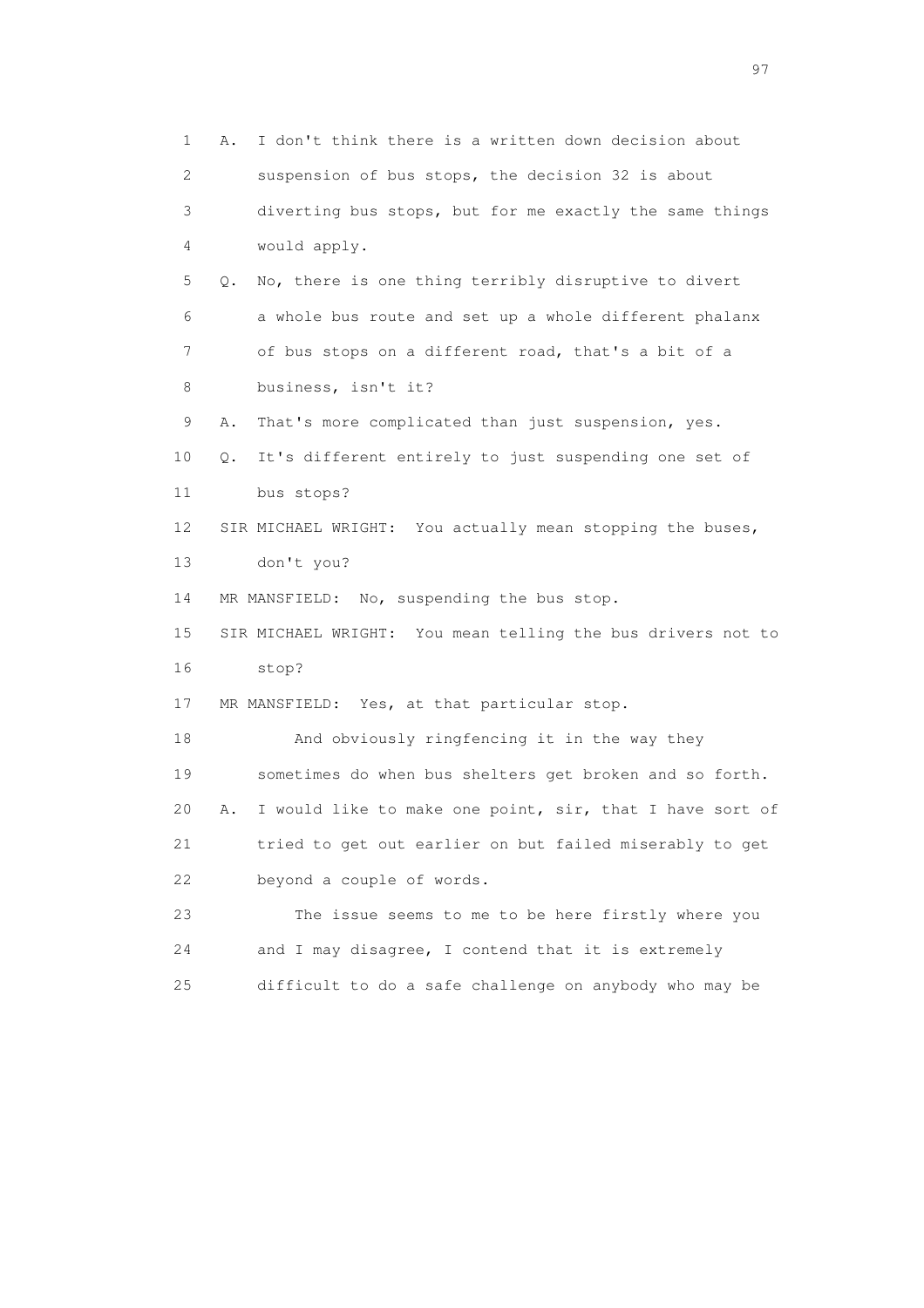1 armed with a device, I have said this before and I said 2 it in the Health and Safety trial, anywhere in London. 3 It's extremely difficult.

 4 The second thing is I wouldn't do an intervention or 5 an interception until the person was identified. And 6 that particularly in the early stages of an operation is 7 likely to take a considerable period of time. 8 Q. You have made that clear, we will come back to 9 identification as a separate issue, but connected 10 obviously. I am just dealing with, you have no record 11 of taking a decision that -- first of all you didn't 12 know where the bus stops were, and secondly there is 13 certainly no decision recorded that you were not going 14 to suspend the nearest bus stops wherever they were, is 15 there? 16 A. There is no decision recorded not to suspend bus stops, 17 no. 18 Q. No. Do you know what TJ820, Esposito, the experienced 19 adviser you had, was telling people? I think you do 20 now. 21 A. I can't remember precisely now, but at the time I don't 22 remember having this conversation -- I don't remember 23 having a conversation with him about this. 24 Q. You see, he, it is said -- Esposito -- told Nick, who

25 was reporting these concerns into the operations room in

en 1988 en 1989 en 1989 en 1989 en 1989 en 1989 en 1989 en 1989 en 1989 en 1989 en 1989 en 1989 en 1989 en 19<br>De grote en 1989 en 1989 en 1989 en 1989 en 1989 en 1989 en 1989 en 1989 en 1989 en 1989 en 1989 en 1989 en 19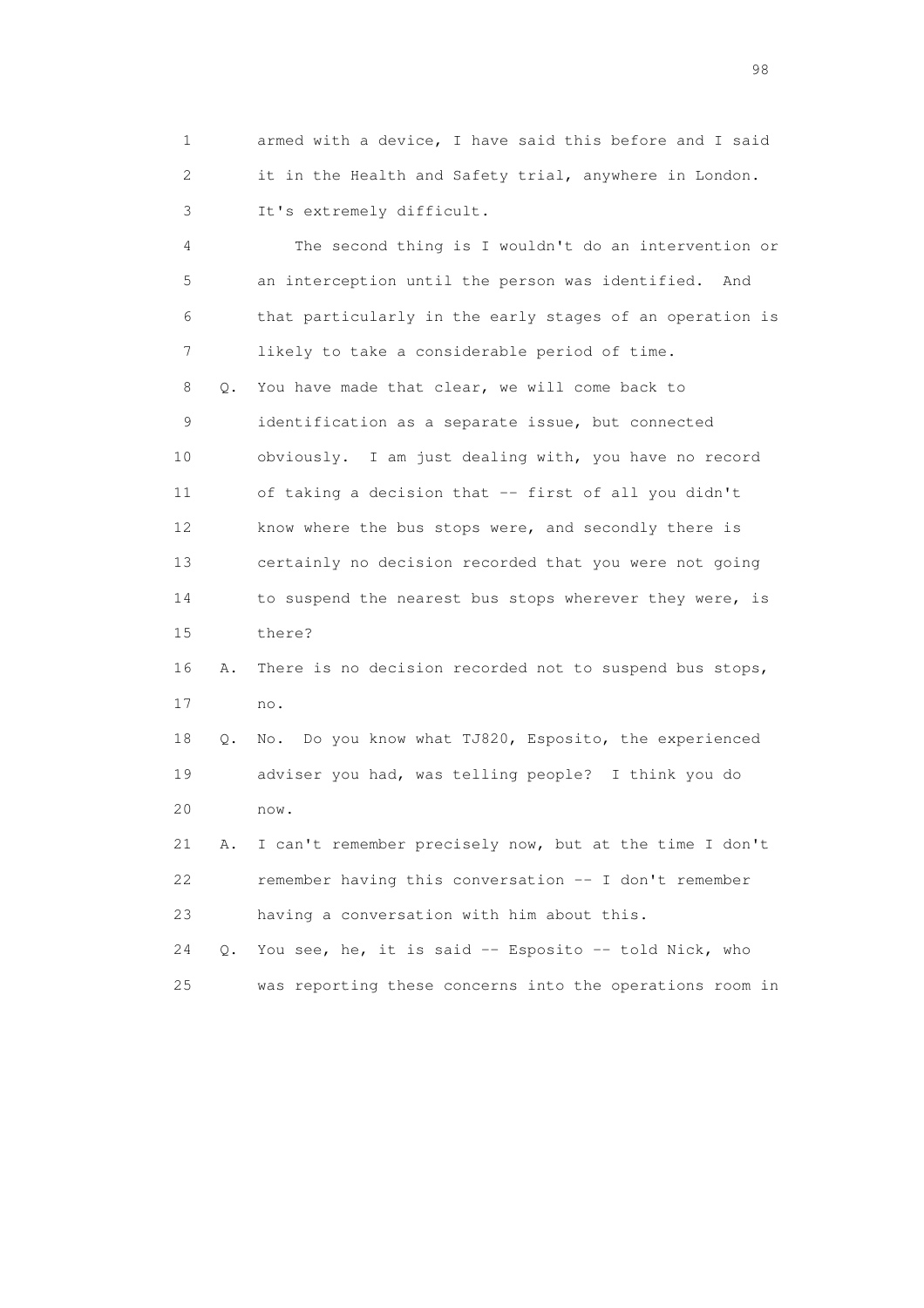| 1                         |    | relation to the bus stand, or buses or bus stops, in     |
|---------------------------|----|----------------------------------------------------------|
| $\mathbf{2}^{\mathsf{I}}$ |    | fact the bus stand outside the address, so the very one  |
| 3                         |    | we are talking about at the moment, Derek was told by,   |
| 4                         |    | as it were, Nick who had been told by TJ80, that the bus |
| 5                         |    | stand had been suspended.                                |
| 6                         |    | Now, can you explain that?                               |
| 7                         | Α. | No, sir, I can't, how could I?                           |
| 8                         | Q. | You have had time to reflect. This really once again     |
| 9                         |    | could be rather serious if the people on the ground      |
| 10                        |    | think the buses have been suspended. Or do you think     |
| 11                        |    | it's just a minor detail?                                |
| 12                        | Α. | I think it is important that they -- all sorts of people |
| 13                        |    | on the ground should know if the bus stops have been     |
| 14                        |    | suspended, which they hadn't.                            |
| 15                        | Q. | I'll go slowly because I may have the wrong reference,   |
| 16                        |    | could I just check. You may or may not have seen this    |
| 17                        |    | document before. 349 on screen, please. I think there    |
| 18                        |    | is no sensitive material on the page. This is the SO19   |
| 19                        |    | or CO19 log by a gentleman called pseudonym "Callum".    |
| 20                        |    | Have you seen this before?                               |
| 21                        | Α. | Yes. I think -- I think, sir, but I can't be certain,    |
| 22                        |    | that Callum's log was introduced at the Health and       |
| 23                        |    | Safety trial, and I have seen it since.                  |
| 24                        | О. | You have seen it since?                                  |
| 25                        | Α. | Yes.                                                     |

en de la construction de la construction de la construction de la construction de la construction de la constr<br>1990 : le construction de la construction de la construction de la construction de la construction de la const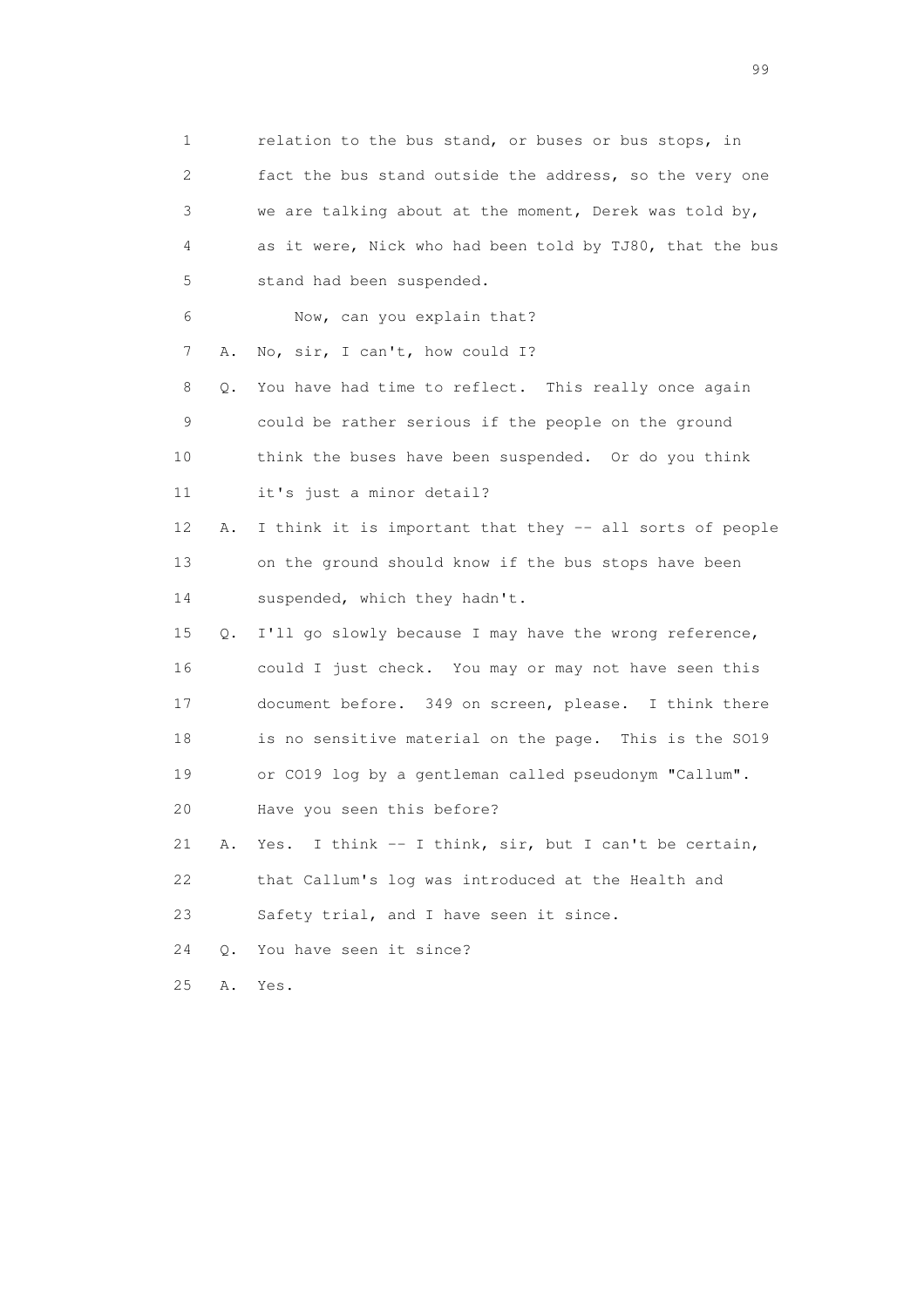1 Q. If you go to 8.56 -- sorry, can it go down to the bottom 2 third, I am only interested in the time 8.56, 8.54. 3 "TJ80 deployed" and so on. It's the next entry: 4 "Bus stop at Scotia Road suspended." 5 Do you see that? 6 A. Yes, sir. 7 Q. So it's not just Derek being told by the ops room the 8 bus stand is suspended, but firearms team are being told 9 the same, aren't they? 10 SIR MICHAEL WRIGHT: Bit vague, Mr Mansfield. 11 MR MANSFIELD: It is a bit vague, but the whole log is a bit 12 vague. 13 SIR MICHAEL WRIGHT: We don't know which bus stop that 14 refers to, or do we? 15 MR MANSFIELD: We don't. It does say: "Bus stop at 16 Scotia Road", it could mean, since I'm going to ask that 17 a reasonable inference, not the only one, is the bus 18 stand just outside the exit from Scotia Road as opposed 19 to the one up the Tulse Hill end. 20 SIR MICHAEL WRIGHT: You mean the 201? 21 MR MANSFIELD: Yes. 22 A. The two stops or the one stop? 23 Q. The two stops right opposite each other, because you 24 don't know if someone comes out of Scotia Road they are 25 going to go west to Morden or east to Herne Hill, so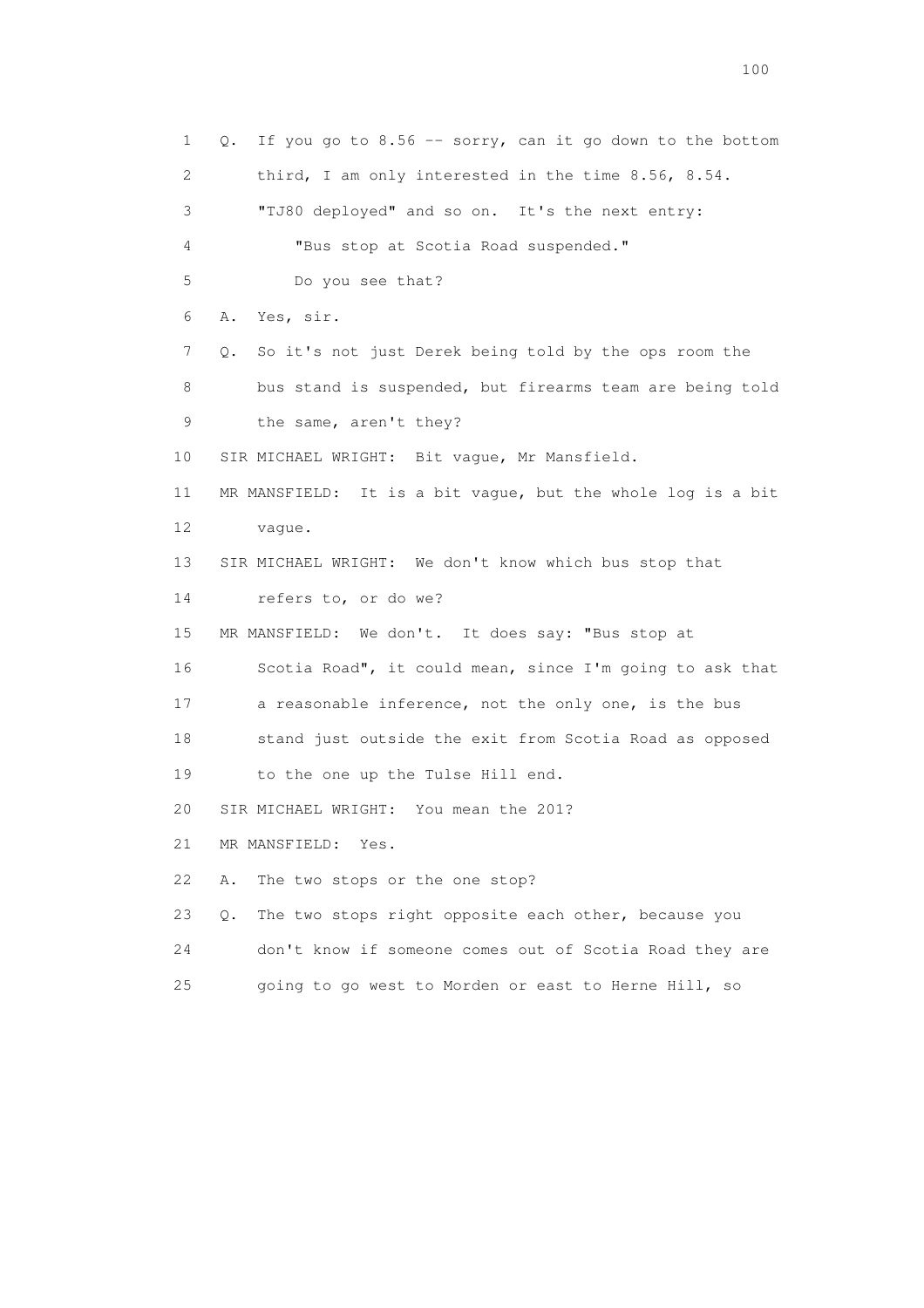1 what I am suggesting as being the obvious thing to have 2 discussed, sorted out clearly, is that the bus stand 3 there is suspended for the duration. Just that bus 4 stand, the two bus stands opposite each other, 201. 5 Do I make myself clear? 6 A. You do make yourself clear and with hindsight, that was 7 certainly a possibility of something to be done. 8 SIR MICHAEL WRIGHT: It looks as though it was done, or it 9 may have been done. 10 A. It looks as though Callum thought it had been done. 11 SIR MICHAEL WRIGHT: Forgive me, Mr Mansfield, I am not sure 12 what it matters because it isn't the 201 that we are 13 worried about, it is the 2. 14 MR MANSFIELD: No, it relates to the possibility of 15 intervention, which I have raised with Andrew, I'll 16 raise it with Esposito, that the best place for 17 an intervention would have been that bus stand stopped, 18 if the individual walked off -- so it's clear where I am 19 going, walked up towards Tulse Hill -- certainly I have 20 walked these roads. There are places where I would 21 submit an ARV, covert, not all three but one could be 22 parked up without being overlooked, causing suspicion, 23 in the direction of Tulse Hill and obviously you want 24 the other one further away towards the west up Upper 25 Tulse Hill and you have a third car, and I can suggest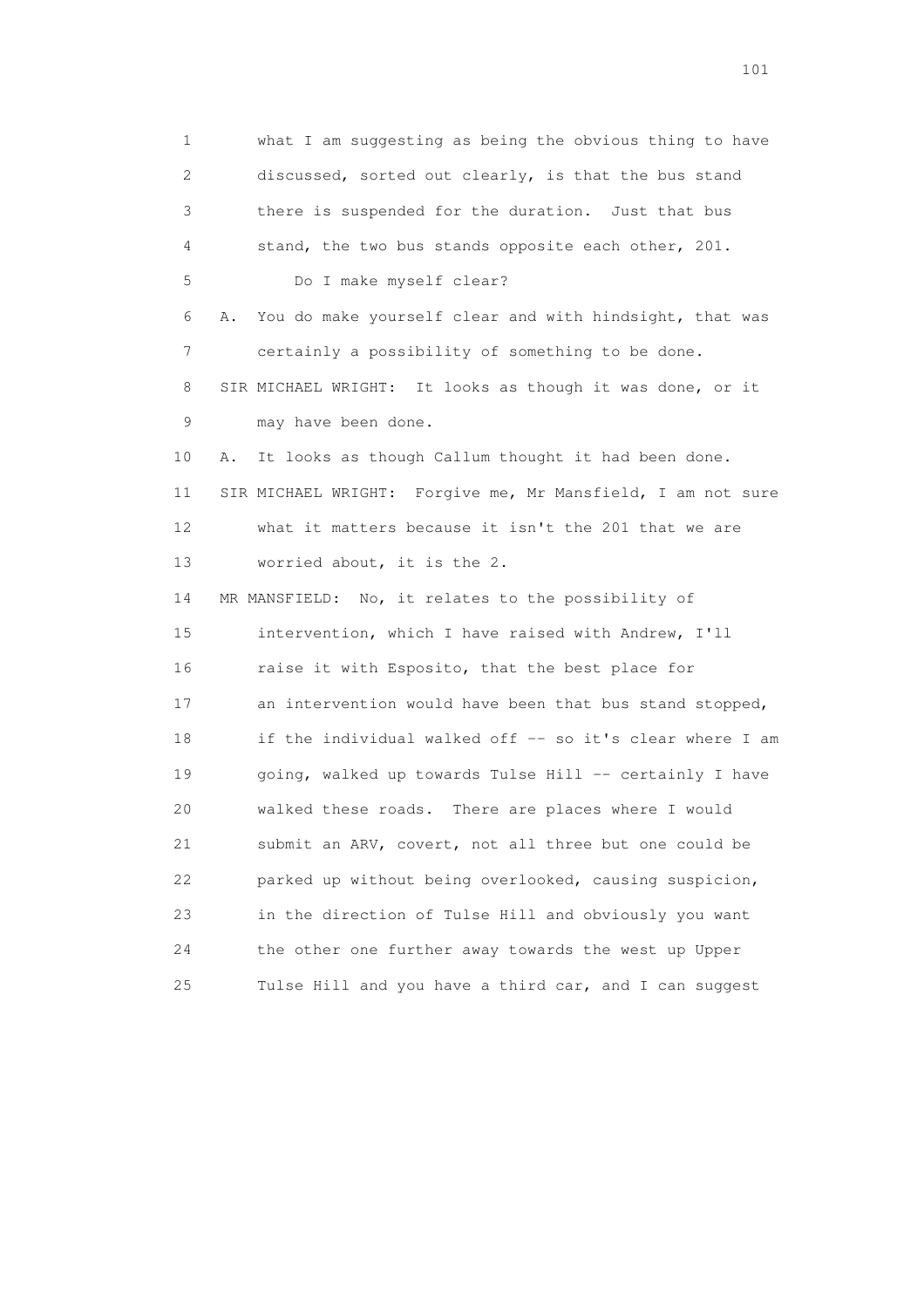1 all the places where they will not arouse suspicion and 2 an intervention could have taken place without a person 3 getting on a bus. 4 SIR MICHAEL WRIGHT: You did all that with Andrew. 5 MR MANSFIELD: Yes, I did. 6 What appears to have happened here, I am sorry, I am 7 short-circuiting it, is that none of this was examined 8 with Esposito before Jean Charles de Menezes left; is 9 that right? 10 A. I made a decision about bus stops, which I discussed 11 with Ms Scott, Mr Boutcher and Silver. I am not sure 12 whether I discussed it with Mr Esposito. Callum clearly 13 believed at that time and wrote it in the log that a bus 14 stop had been suspended. I don't know who he told that 15 to, and I don't know either where he got that 16 information from. I don't think it happened, and of 17 course even if the bus stops -- 18 SIR MICHAEL WRIGHT: All you can really say is it didn't 19 happen on your instructions? 20 A. It certainly didn't happen on my instructions, sir, and 21 if those bus stops were suspended, there is still 22 a number of different ways that a person might go, 23 including the route that you have described, there are 24 several others of course. 25 MR MANSFIELD: Of course, but if they have been suspended,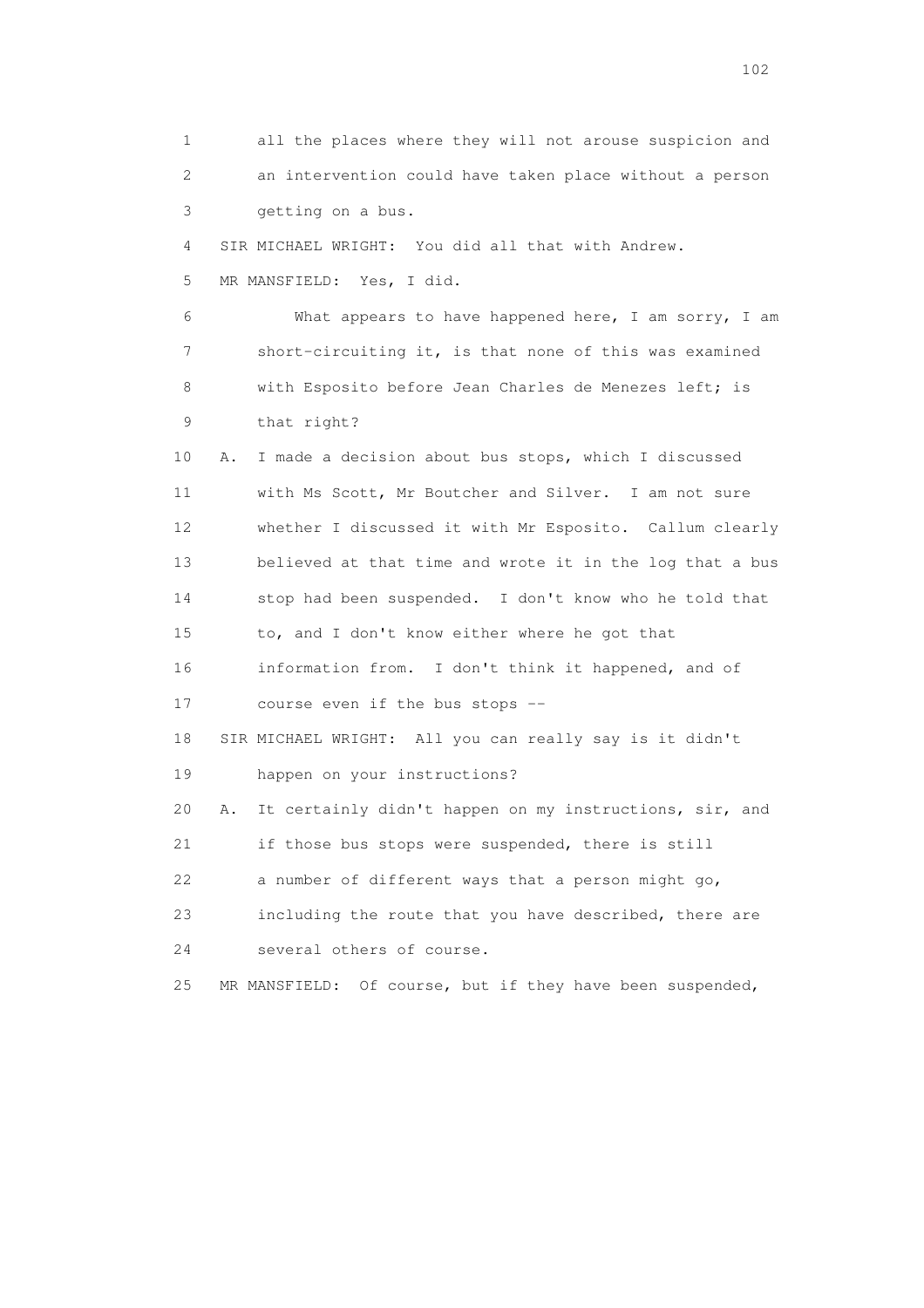| 1  |    | that's a bit of a compromise of the plan you had worked  |
|----|----|----------------------------------------------------------|
| 2  |    | out in your mind because you thought any interference    |
| 3  |    | with a bus stop might compromise?                        |
| 4  | Α. | It is, it's a bit of a compromise, as you put it. It's   |
| 5  |    | not something I wanted to happen, it's a finely balanced |
| 6  |    | decision, I can see advantages and disadvantages in      |
| 7  |    | closing the bus stop, my view was we are not going to,   |
| 8  |    | for the reasons articulated, I can entirely understand   |
| 9  |    | why someone else like Derek might have a different view. |
| 10 | Q. | Is it possible that one hand didn't know what the other  |
| 11 |    | hand was doing in this operations room?                  |
| 12 | Α. | It's certainly possible that things are happening at     |
| 13 |    | a huge pace and not everybody knows what everybody else  |
| 14 |    | is doing all the time, yes, that's the way an operation  |
| 15 |    | like this works, and you have people who have huge       |
| 16 |    | expertise and experience in delegated authority, and if, |
| 17 |    | hypothetically, somebody had come back to me, because we |
| 18 |    | are dealing in lots of hypotheticals, if somebody had    |
| 19 |    | come back to me hypothetically and said: actually,       |
| 20 |    | I have suspended that bus stop, I would have said: well, |
| 21 |    | that's not what I wanted to happen, now it's happened we |
| 22 |    | will live with it and it may not be disastrous, and      |
| 23 |    | I wouldn't have said, you know: what were you thinking   |
| 24 |    | of, you don't have delegated authority to make that sort |
| 25 |    | of decision. I felt it was my decision, I felt it was    |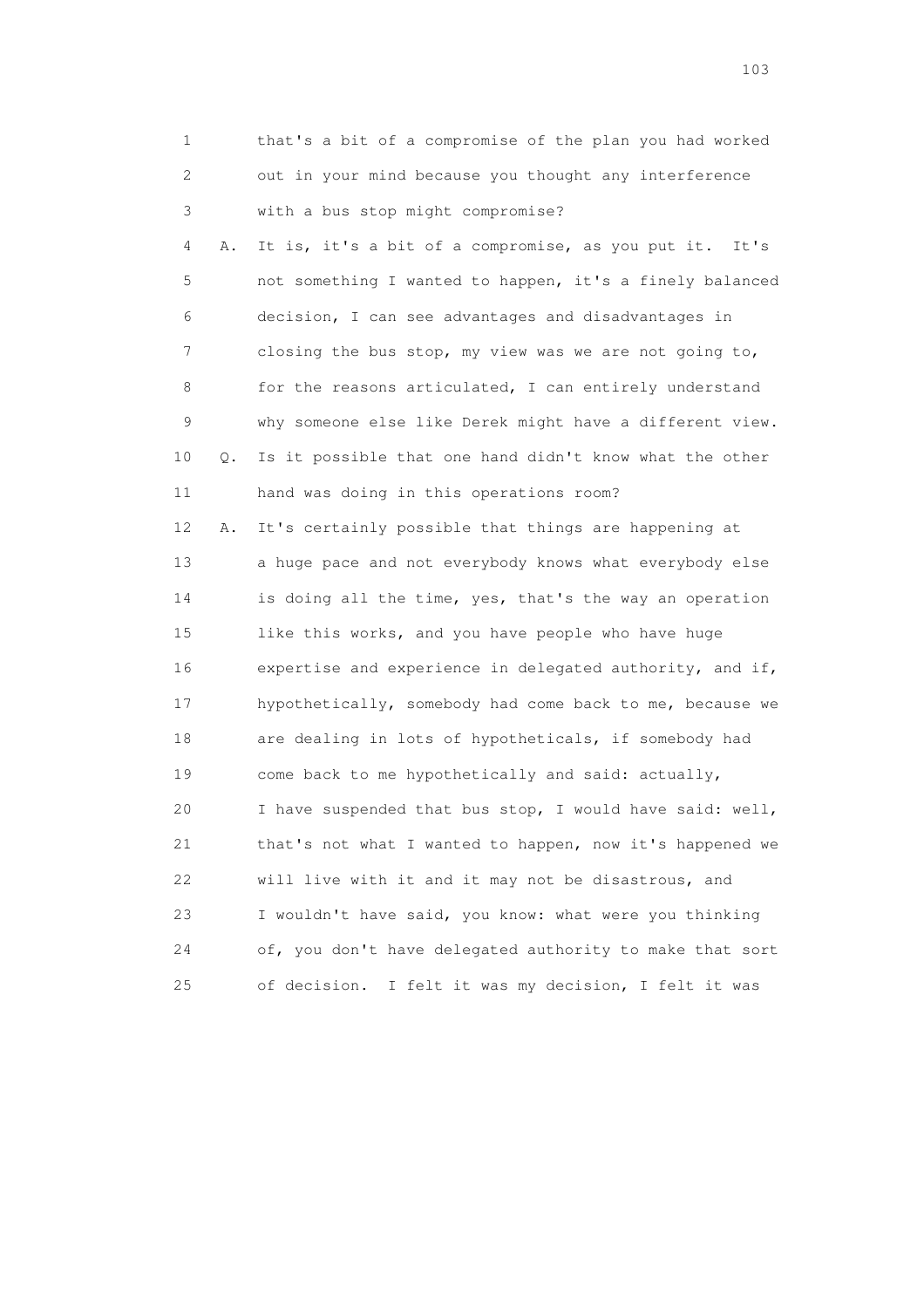| 1  |           | an important issue, but we work in a way where people    |
|----|-----------|----------------------------------------------------------|
| 2  |           | are able to make different decisions.                    |
| 3  | $\circ$ . | I want to deal in the few moments --                     |
| 4  | Α.        | And then bring them to one's attention.                  |
| 5  | О.        | I understand that. I want to deal in the ten minutes     |
| 6  |           | before lunch with the learned Coroner's point about the  |
| 7  |           | fact there was no team down there. So I have indicated   |
| 8  |           | to you what I suggest would have been possible for       |
| 9  |           | intervention. I now want to deal with the fact there     |
| 10 |           | was no team down there to do an intervention at the time |
| 11 |           | we are talking about, in fact from 6 o'clock all the way |
| 12 |           | through to 9 o'clock, and I am being, as it were,        |
| 13 |           | over-generous to the police, there was no team down      |
| 14 |           | there to do any intervention of whatever kind, was       |
| 15 |           | there?                                                   |
| 16 | Α.        | There was no specialist firearms officers team.          |
| 17 | Q.        | No?                                                      |
| 18 | Α.        | There were armed officers in the area.                   |
| 19 | Q.        | I'll come to the armed officers in the area.<br>No       |
| 20 |           | specialist firearms team and you were aware,             |
| 21 |           | particularly in relation to black, which was a new team  |
| 22 |           | coming on, that they were going to take, well, the time  |
| 23 |           | they took, in fact, 8.45 before they get to              |
| 24 |           | Nightingale Lane, right?                                 |
| 25 | Α.        | Yes, I think I thought -- well, I would guess, depending |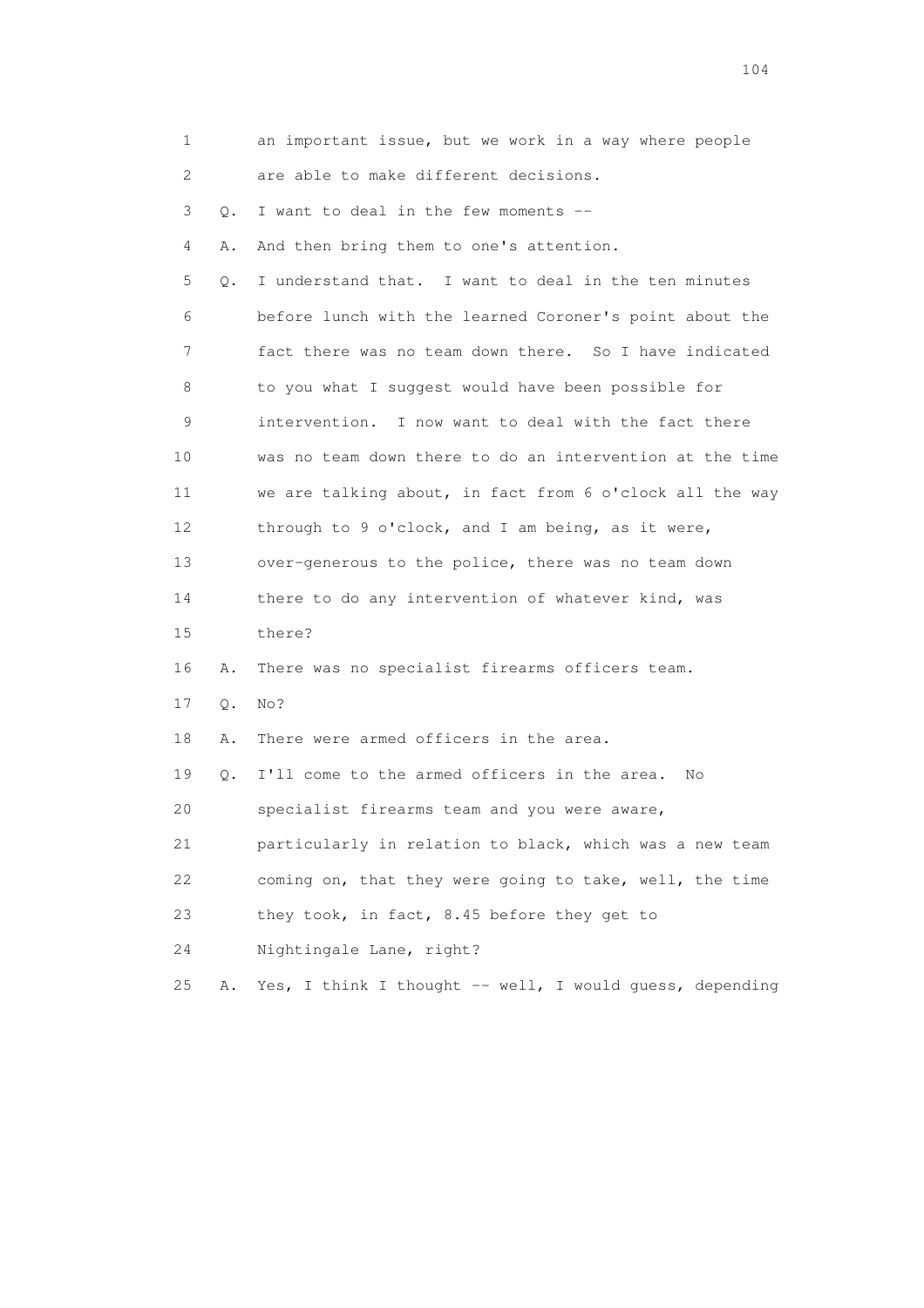1 on what's going on for them, an hour and a half, an hour 2 and three-quarters.

 3 Q. So this is quite important: what have you done to 4 provide armed cover to do an intervention at Scotia Road 5 should someone come out, as Jean Charles de Menezes did 6 at 9.34?

 7 A. Something I did just before I was briefed was speak to 8 Mr Carter, I spoke to him again after I was briefed, and 9 we talked about our relative resources. I had available 10 to me initially two SFO teams, one I allocated to 11 Portnall Road, and one to Scotia Road. As you have 12 said, the Scotia Road one was not available until later 13 on. He had tactical support teams available to him. 14 I knew about them. I mean, I am familiar with their 15 working, I know something of their capability, and there 16 was a team coming on at 7 o'clock at Lambeth.

 17 There was also ARV cover, and forgive me if you have 18 discussed this elsewhere, TSTs, not as highly trained, 19 not as -- not quite as highly trained as the SFOs, ARVs, 20 slightly different sort of role because they are overt, 21 and again not trained in some of the things that the 22 SFOs are trained in, including extensive awareness of 23 Kratos.

 24 Nevertheless, I said earlier on, surveillance teams 25 get deployed by themselves very often. When they ring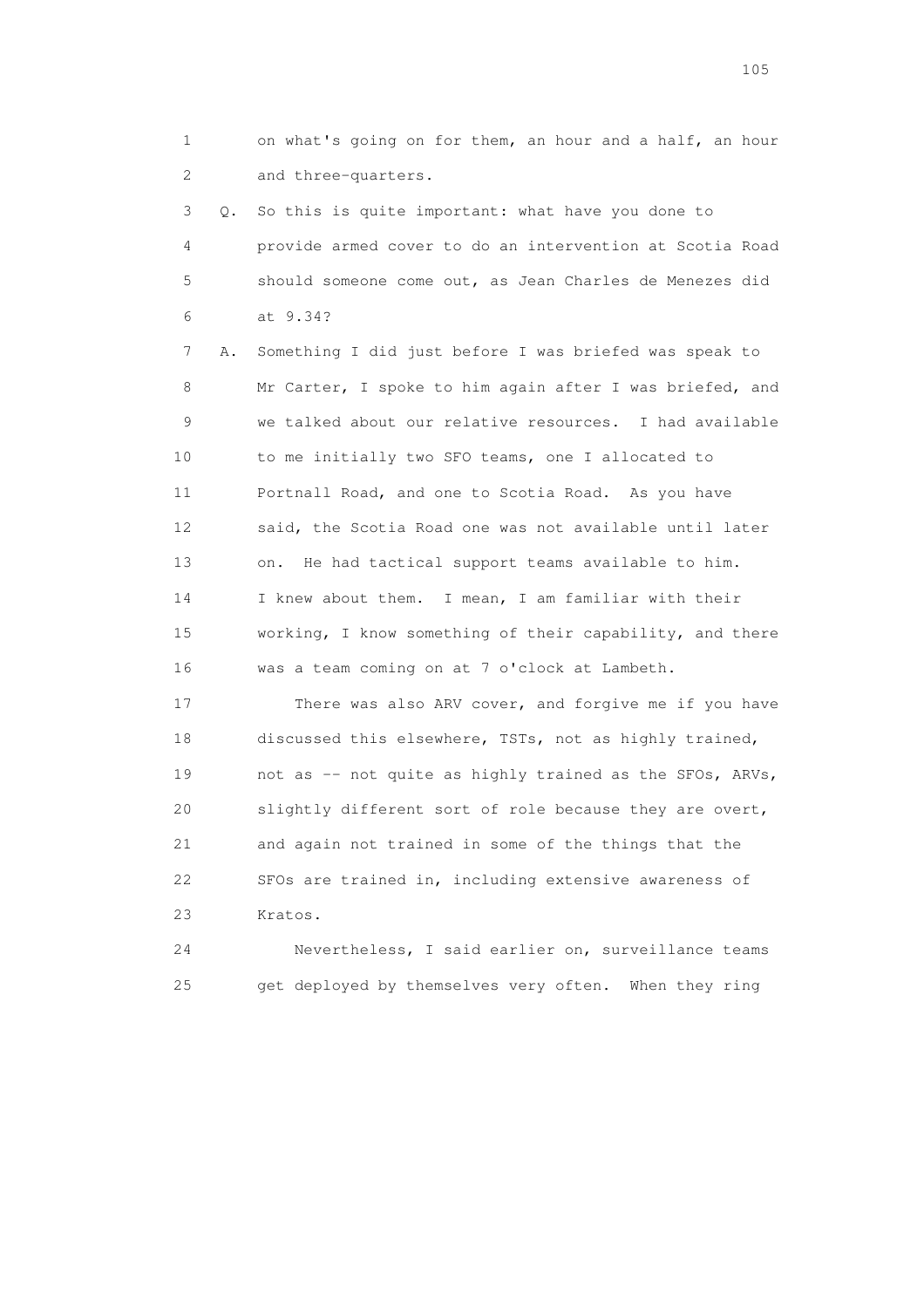1 in, and say "there is somebody coming out of an address 2 or I have seen somebody, I think they pose a threat" 3 then they ring into the control room and the control 4 room get the nearest available practical resource to 5 deal with the issue, an armed resource to deal with the 6 issue. That is what would have happened if anybody had 7 come out before black were available. 8 Q. The answer is you had no contingency plan in place to 9 deal with somebody who left Scotia Road to intercept 10 near but not too far away, did you? 11 A. I don't agree, sir. We have contingencies. They are 12 standard contingencies, that's how we work. 13 Q. Let's deal with the TST first. What happens if at 14 9.34 -- well, I'll take an earlier time. If somebody at 15 8.34, an hour before, had come out and Frank had said 16 "worth another look" and all the rest of it, so that 17 sequence of events, I'll come to identity later, but you 18 had decided you did want an interception near but not 19 too far away but you didn't have a team down there, what 20 would you have had to do given it only takes four 21 minutes to get to the number 2, and two minutes to the 22 nearest bus stand you have not suspended? What do you 23 have to do to get a TST down there? 24 A. Well, what I would have done is I would have turned to

25 Mr Esposito, who is at my side and said: "This is the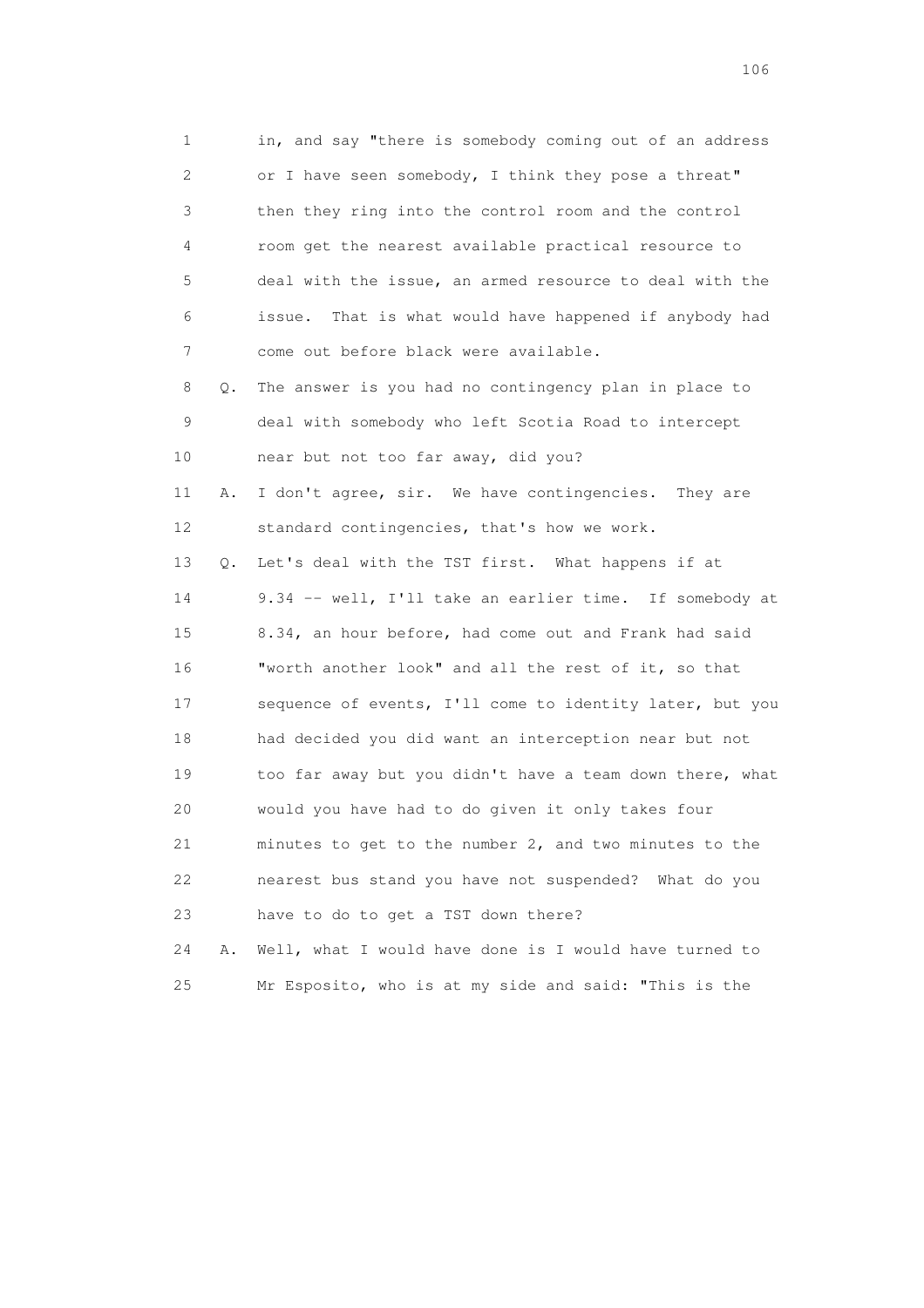1 issue, what do you advise?" It may well be that black 2 were not far away at that stage and he might say I think 3 the best thing is to get black. If black were too far 4 away, and I don't know whether they were or they weren't 5 at that stage, then I would ask for a TST. 6 Q. How do you do that? 7 A. I would speak to Mr Carter straightaway. 8 SIR MICHAEL WRIGHT: Speak to? 9 A. Mr Carter, they were under his command. 10 MR MANSFIELD: And Mr Carter says: sorry, the TST is already 11 engaged on another assignment. 12 A. The picture you are painting, sir, is what I deal with 13 on a daily basis. I don't mean the threats -- 14 Q. You do not deal with suicide threats on a daily basis. 15 A. I just said that, sir, I don't deal with suicide threats 16 on a daily basis. 17 Q. Did you put a TST on standby? 18 A. No, I didn't put a TST on standby but again the scenario 19 you are painting is exactly the same as if black have 20 got to the area, they then go with the surveillance team 21 to follow somebody -- this is the parallel. So again 22 a bit of hypothetical, but if -- I can give you 23 a concrete example, but the hypothetical is if black are 24 there, they can very quickly get used up, they can get 25 taken away from the premises. I do not have an SFO team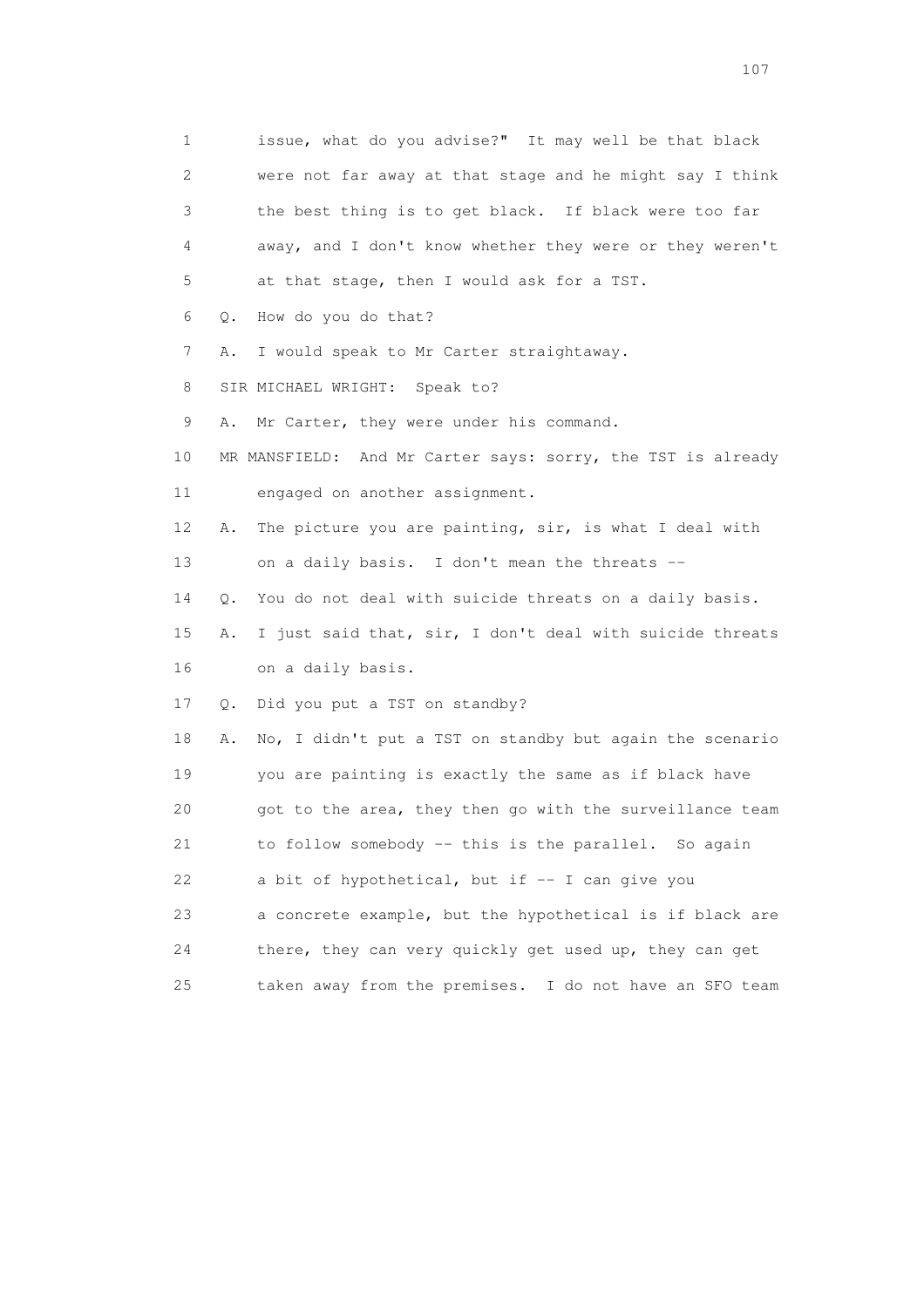1 there. That can happen utterly properly. As, and of 2 course you are aware, I did not have an SFO team there 3 immediately after Mr de Menezes is shot. 4 This is what happens, we don't have limited 5 resources, so --  $6$  O. I am sorry  $-$ 7 A. -- we can call on contingencies. 8 Q. I have asked Andrew about this so we know what's 9 possible. You didn't put a TST on standby, did you? 10 A. Mr Carter -- 11 Q. What's the answer to the question? 12 A. The TST team knew that they might be there to support my 13 operations. 14 Q. Did they? When were they told that? 15 A. When I spoke to Mr Carter, that was what we discussed, 16 that I might have to lend him my SFO team from wherever, 17 because he had a higher priority. Remember we are 18 having calls coming in from the public every few 19 minutes, most of them will end up being nothing, one of 20 them could be a suicide bomber. Mr Carter was to ring 21 me and we would talk about the relative priority, 22 I~might well have said to him: I will bring black away 23 from this address, you can have black, your priority is 24 higher than mine -- 25 Q. I'm there is no black team available, it is not done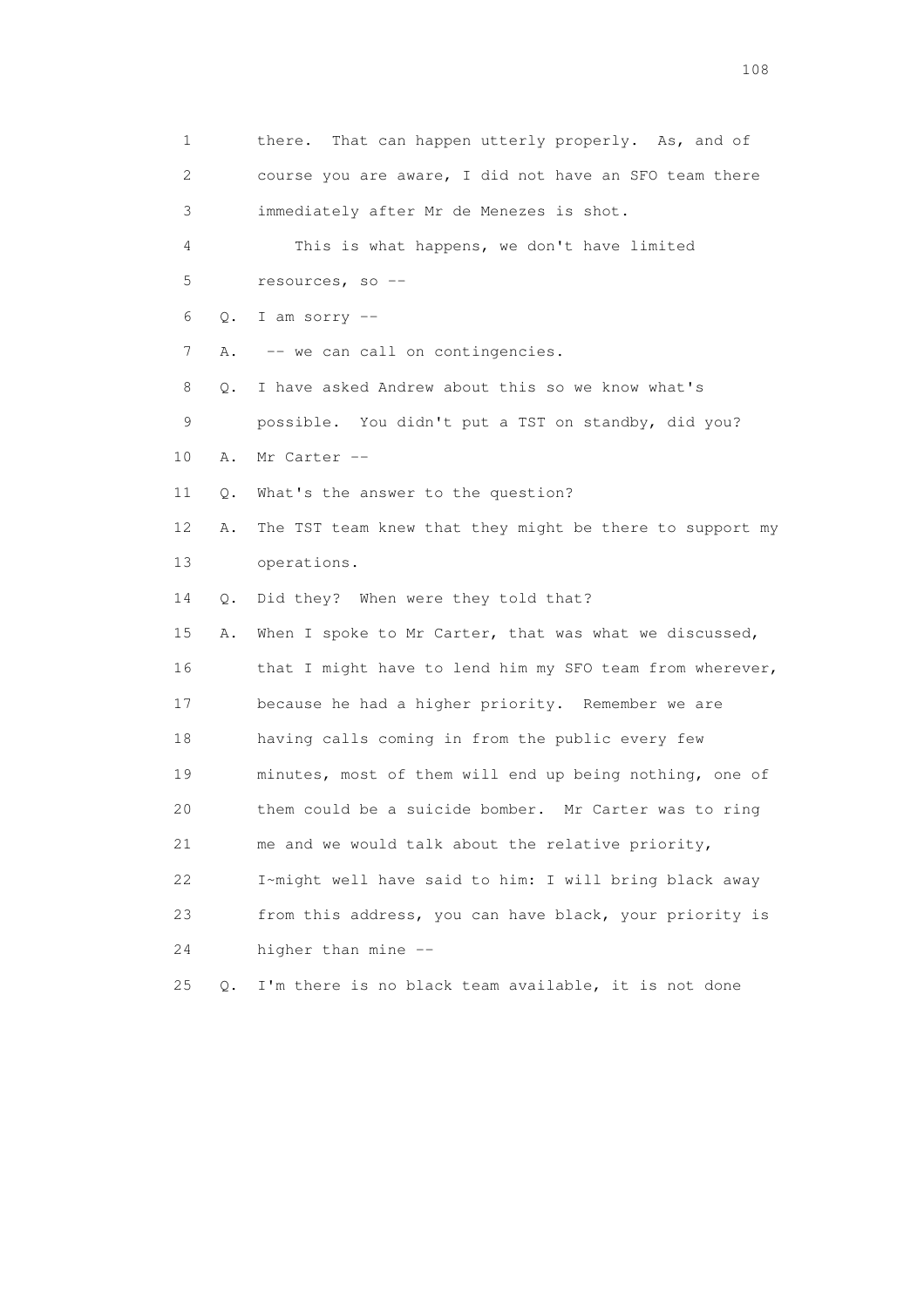1 there, it has not even got to the briefing, it is 8.34. 2 So it's an hour before.

3 A. Yes.

 4 Q. Even if you had made the call to get a TST to this 5 address, it's a 10 to 13 minute response time, isn't it? 6 A. It depends where they are. You are assuming they are 7 sitting in at Lambeth, they might not have been, they 8 may have been deployed to something else. That's 9 again -- the whole picture of where all the firearms 10 resources are is something that changes all the time and 11 we have to manage within that. Mr Carter, I don't know 12 what he said to the TST but Mr Carter had the TSTs 13 available for me and I was prepared to make my SFO teams 14 available to him, wherever the highest priority 15 operation was. 16 Q. You see, you need a TST within a few minutes of 17 Scotia Road? 18 A. Well, in an ideal world, you have all the resource you 19 want, but I could have had a call which said 20 "Hussain Osman is absolutely definitely walking out of 21 a flat right now on Victoria Street". I would have 22 immediately moved if I had been asked -- well, I would 23 have immediately moved my team over to Victoria Street 24 and I would have had no cover at Scotia Road. I might

25 have moved orange because it might be slightly closer to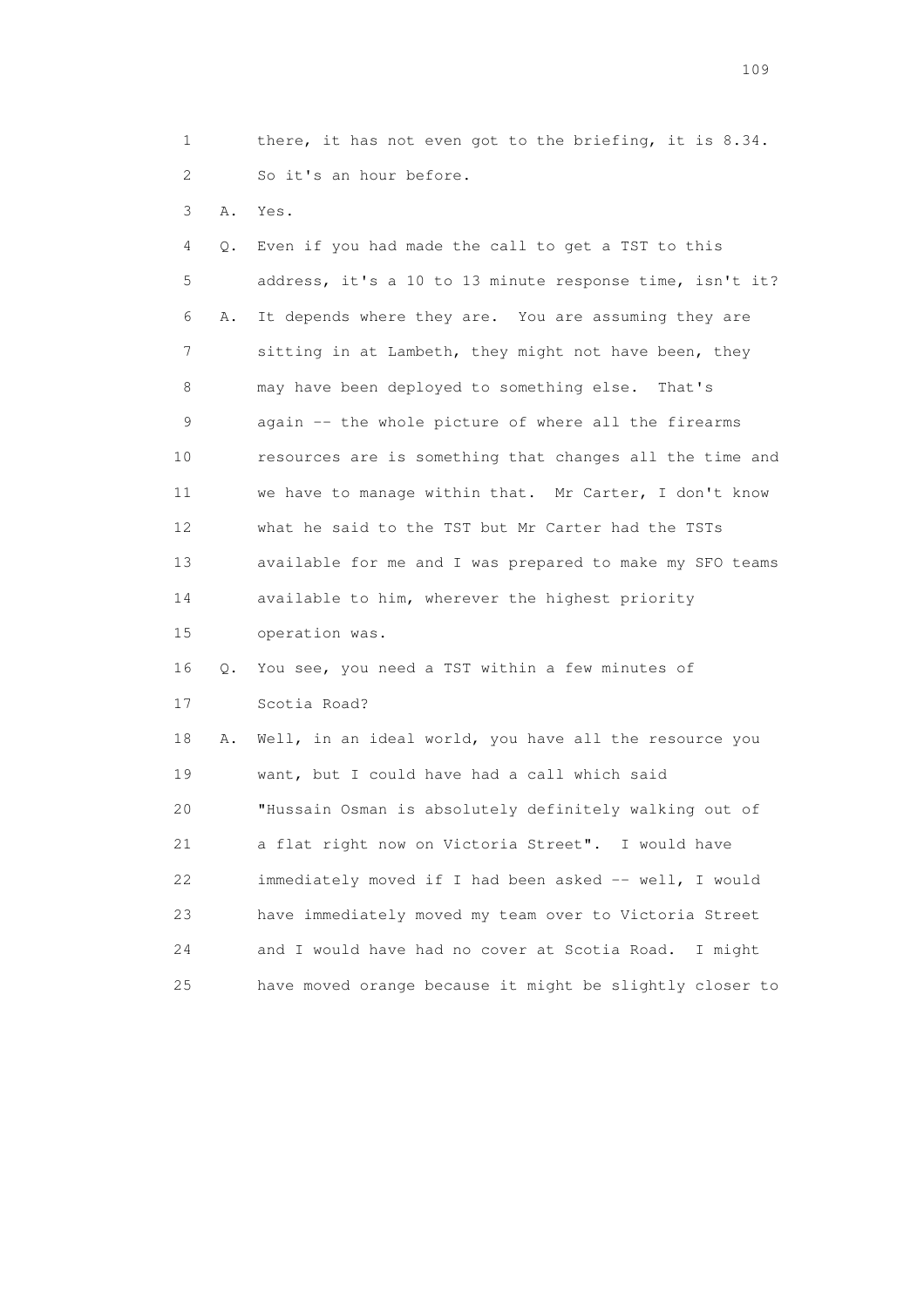1 Victoria Street, I would have had no cover at Portland. 2 This is what we manage.

 3 SIR MICHAEL WRIGHT: It seems to me that what emerges from 4 this interchange is that because you can't wave a magic 5 wand and a TST will simply drop out of the sky all ready 6 to go, and the kind of delay that Mr Mansfield has 7 mentioned, which we have heard about, 10 to 13 minutes, 8 given that the nearest bus stop or even the number 2 bus 9 stop is only a few minutes' walk away from Scotia Road 10 black hadn't got there because they had not had time. 11 A. Yes. 12 SIR MICHAEL WRIGHT: It seems to me that you were in 13 a position, it may be inevitable, that you could never 14 be sure of setting a firearms resource into position and 15 ready to operate, ready to act, between the time that 16 Mr de Menezes left his front door and the time he got on 17 the bus, you just couldn't do it. 18 A. I don't entirely accept that, sir. I think again we 19 have to think of a scenario, as you are, the most likely

 20 scenario is that someone would come out of the address 21 and not be identified for a long time and I am not going 22 to do an intervention then, while they are unidentified. 23 SIR MICHAEL WRIGHT: That's a different point, you haven't 24 got the factual material. No, I am talking about a much 25 narrower point, simply -- this may be a fact of life, as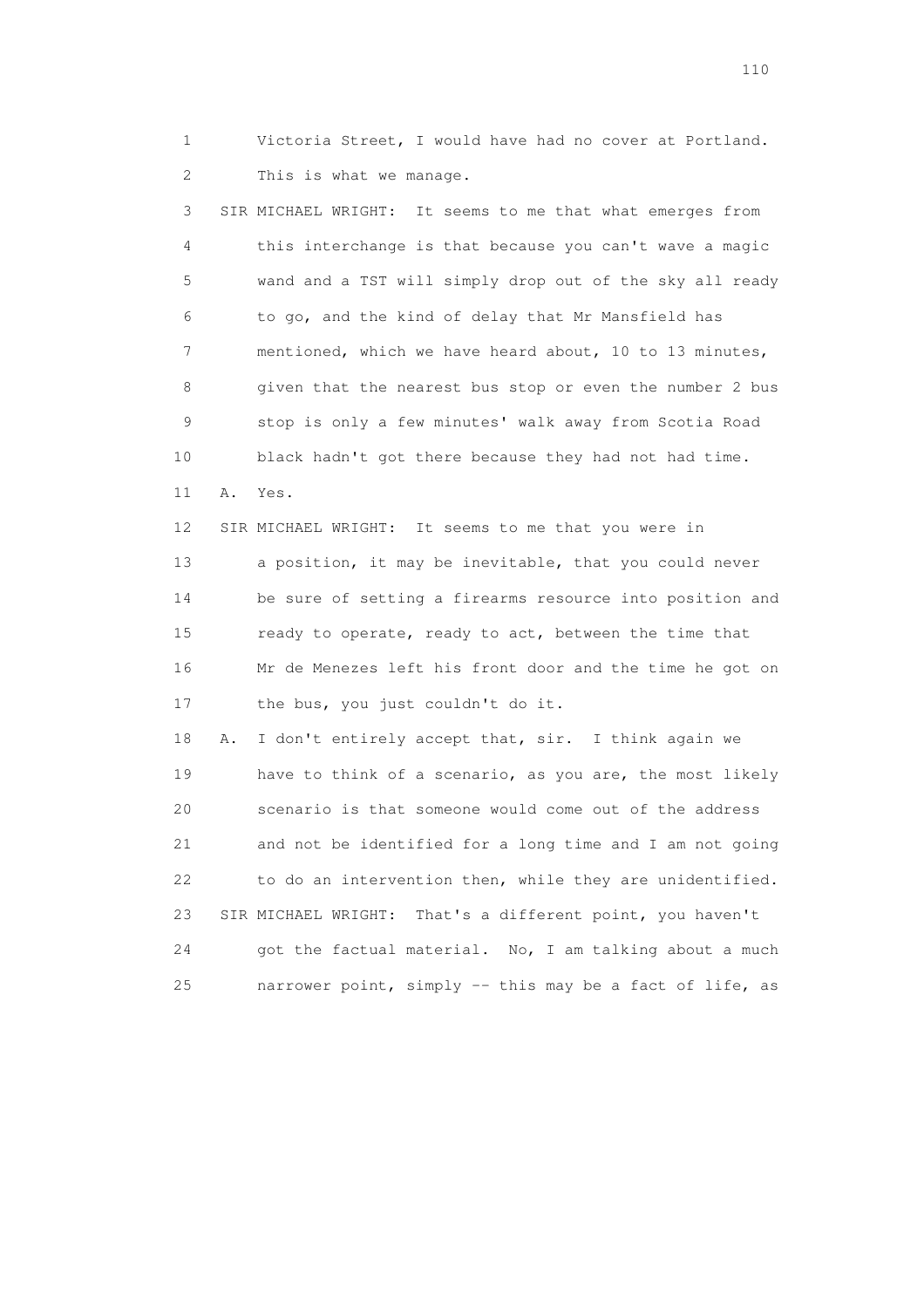1 far as the Metropolitan Police are concerned, and the 2 limitations on your resources. The black team aren't 3 there and we know they didn't get there until about 4 9 o'clock. 5 A. Yes. 6 SIR MICHAEL WRIGHT: And they certainly weren't deployed at 7 that stage. 8 A. No. 9 SIR MICHAEL WRIGHT: Mr de Menezes appears from the front 10 door, he walks round to the number 2 bus stop and it 11 takes him five, maybe ten minutes. Because you don't 12 have, and because there isn't a TST within let us say 13 a 13 minute time to deploy, they won't necessarily get 14 there in time to stop him getting on a bus; right? 15 A. Yes. 16 SIR MICHAEL WRIGHT: It follows; maths. 17 A. It does -- 18 SIR MICHAEL WRIGHT: The other alternative is an ARV, 19 an armed response vehicle. 20 A. Yes. 21 SIR MICHAEL WRIGHT: How near would they be? 22 A. Well, one can never be sure, they are circling around 23 all the time. At -- 24 SIR MICHAEL WRIGHT: At 9 o'clock in London traffic. 25 A. Yes, but they do make progress rather quickly, sir, they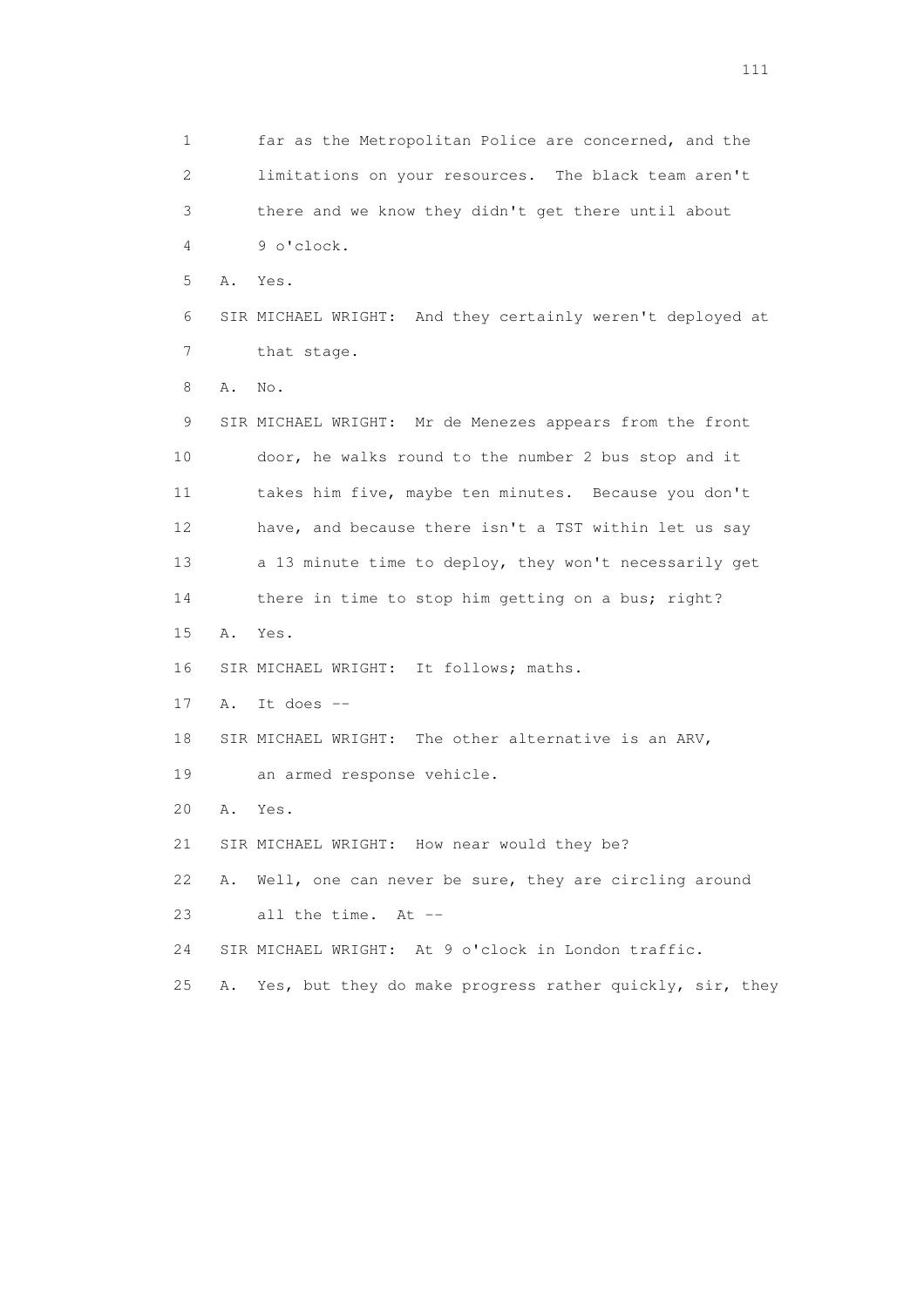1 have a fantastic service level, they are with us in 2 a matter of a very few minutes, they are never, you 3 know -- they never fail in terms of turning up very, 4 very quickly. And they could be -- 5 MR MANSFIELD: What is the average response time? May 6 I just intervene on that? 11 minutes. 7 A. I know it, I think it may be a sensitive point but -- 8 SIR MICHAEL WRIGHT: I think Mr Mansfield knows it. 9 MR MANSFIELD: 11 minutes. 10 A. No, I don't think that's the average. 11 Q. What do you say? 12 A. I think that's the -- I would need to double check but 13 I think it's the expected, the time that they intend to 14 be there. 15 SIR MICHAEL WRIGHT: Doesn't it really come to this: because 16 for the reasons we have been into at length, the black 17 team which had been allocated to Scotia Road wasn't 18 going to be there and wasn't by the time Mr de Menezes 19 came out of his house, there simply weren't the 20 resources to stop him before he -- I say him, the 21 notional suicide bomber -- got on a bus? 22 A. There may have been sufficient, there may have been, 23 I can't guarantee it, of course. 24 SIR MICHAEL WRIGHT: That's the point, you can't guarantee 25 it.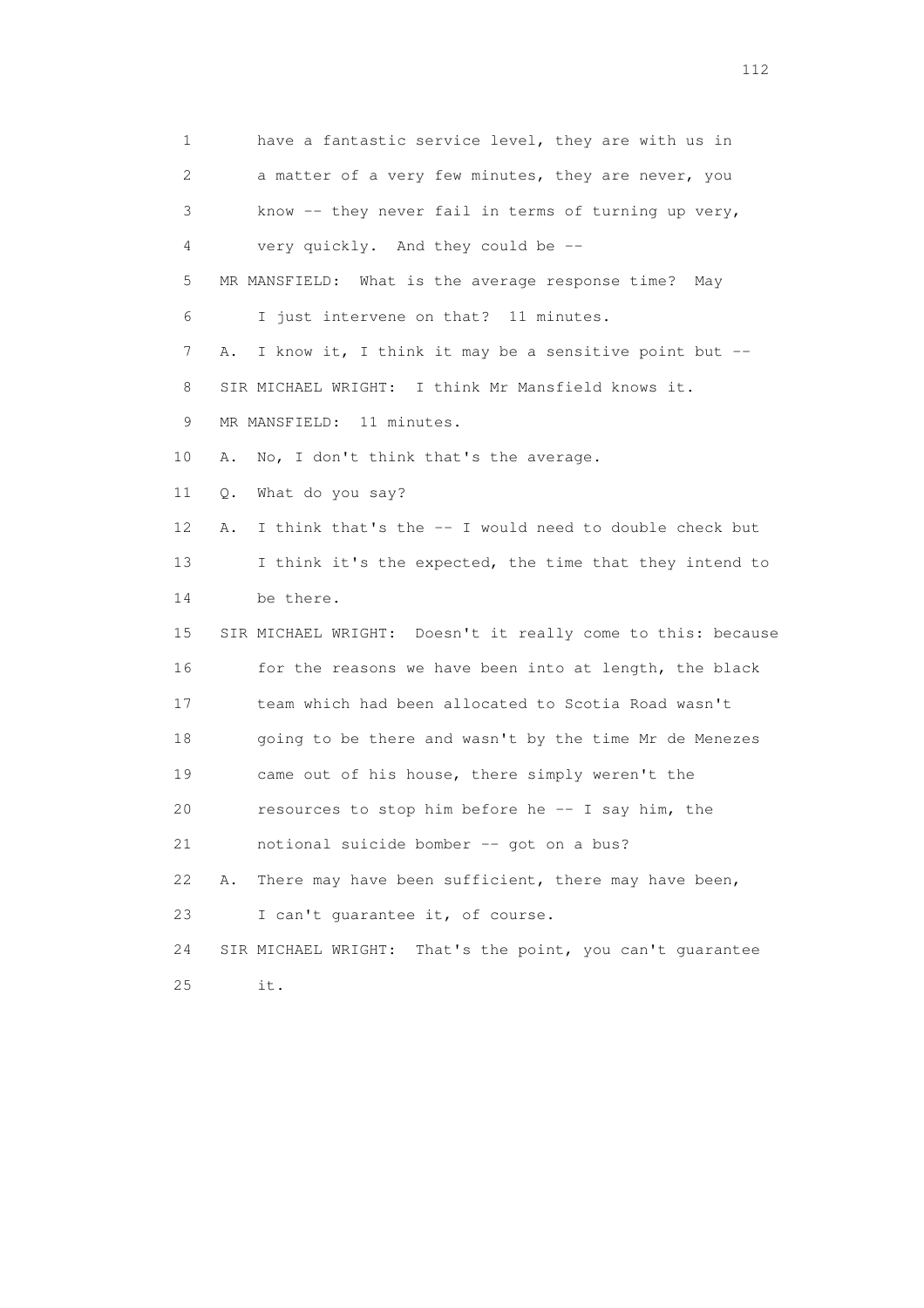1 A. I can't guarantee it, and that of course is life. But 2 sir, I do think at this stage in an operation, it's 3 extremely unlikely that I would be in a position where 4 I had the information and the understanding of who this 5 person was and what they are intending to do, 6 identification, sufficient to do an interception. 7 SIR MICHAEL WRIGHT: Even if you had had the resources you 8 would not have directed an intervention at that point? 9 A. I think it's unlikely unless for some unusual reason 10 I have got very specific identification which is clear 11 at the time. 12 SIR MICHAEL WRIGHT: Thank you very much. We have taken 13 a little longer than I wanted on that. Five past 2. 14 (1.05 pm) 15 (The short adjournment) 16 (2.05 pm) 17 (In the presence of the jury) 18 SIR MICHAEL WRIGHT: Yes, Mr Mansfield. 19 MR MANSFIELD: Sir, I am going to endeavour to finish this 20 afternoon. There may be one small matter that has to be 21 left over for tomorrow morning, but I don't think it 22 will delay matters long. 23 Can I move on to, still keeping the chronology, from 24 bus stands and all the rest of it, to a situation I will 25 deal with quite quickly, and that's the communal door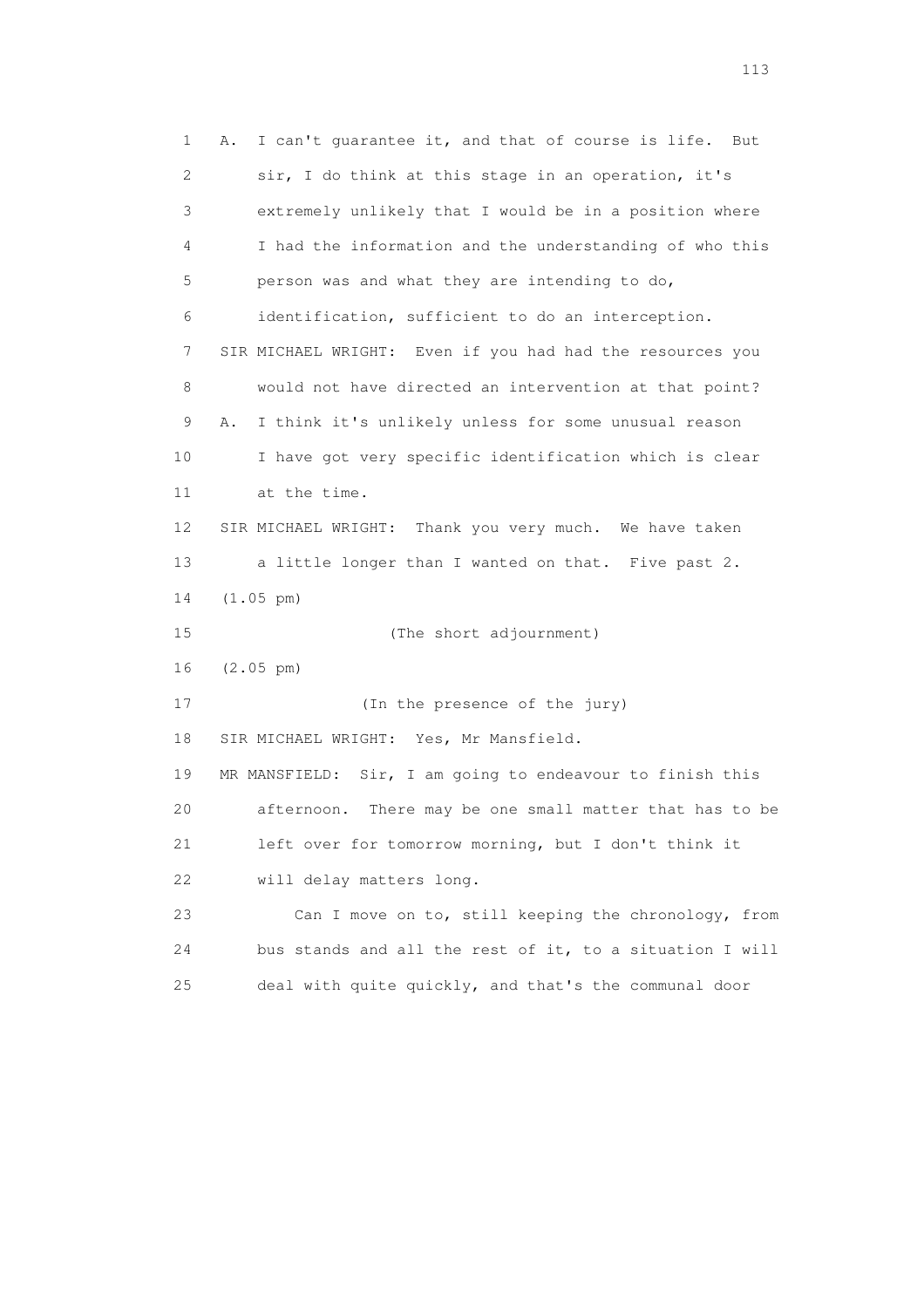1 point. You have been asked a lot about that.

 2 It comes to this, does it not: you are saying that 3 you spotted that two people, before the 8 o'clock 4 meeting, had come out, and people on the ground, that's 5 the red team, must have decided, you say quite sensibly, 6 they couldn't tell therefore they were only going to, as 7 it were, stop suspects, and if they had further 8 information that it was somebody else but they come from 9 21, then maybe that. That's what it comes to? 10 A. Yes, sir, I can't be certain about the last part of that 11 in terms of what their thinking was, but that's the 12 essence of it, yes. 13 Q. The reason I ask you is this and it goes back to Nick 14 and it is the final bit of the Nick scenario, and I'm 15 going to put it to you because he suggests you were 16 present when this was said. 17 The context is: Nick is reporting to TJ80, 18 Mr Esposito, about the concerns to do with the distance 19 away that the firearms team is, the easy access to the 20 buses, and lastly -- this is as reported to Nick by 21 Derek, the red team -- as the team could only view the 22 communal door to the block and the block contained nine 23 flats, what was the procedure to be regarding stopping 24 people coming out of the address that were not suspects, 25 for example, women and children?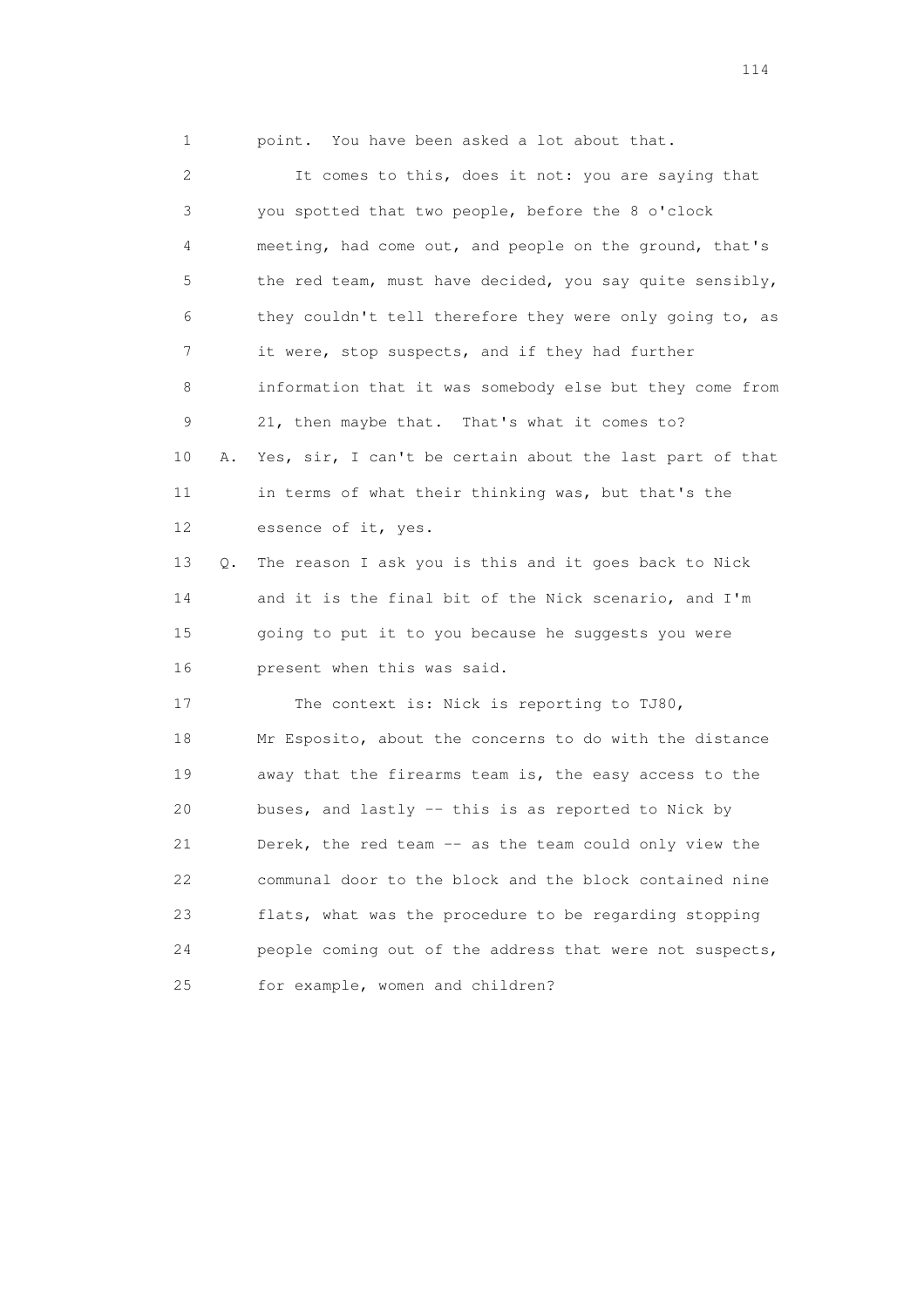1 That was as reported to Nick. I am not suggesting 2 you were present for that. He then goes to Esposito, 3 and then he suggests that the reply he gets from 4 Esposito is in your presence on this issue and that you 5 agreed it. 6 He's got different codenames (inaudible).

 7 TJ80 told Nick in your presence that SO19 would 8 intercept and stop all persons coming out of the 9 premises. The tac adviser, that's him of course, will 10 determine how each stop was to be conducted based on the 11 individual. You were present and agreed with it. 12 Now, have you any recollection of that?

 13 A. No, sir, I don't of that conversation at all, but there 14 are elements of it which of course resonate with other 15 things I do remember.

 16 Q. Yes, it's not so much the detail that I just want to 17 make the point, it's hardly likely that Derek would be 18 asking what to do if he has already decided; do you 19 follow? Because your point is: red have decided not to 20 stop, I agree with that, sensible decision, on we go? 21 A. No, I think the sequence for me was: saw it, was told 22 why it was happening, thought it was a good decision, 23 said so, expected that to go back to the ground. If 24 Derek still felt he didn't have clarity for whatever 25 reason, of course he might call up again. I do see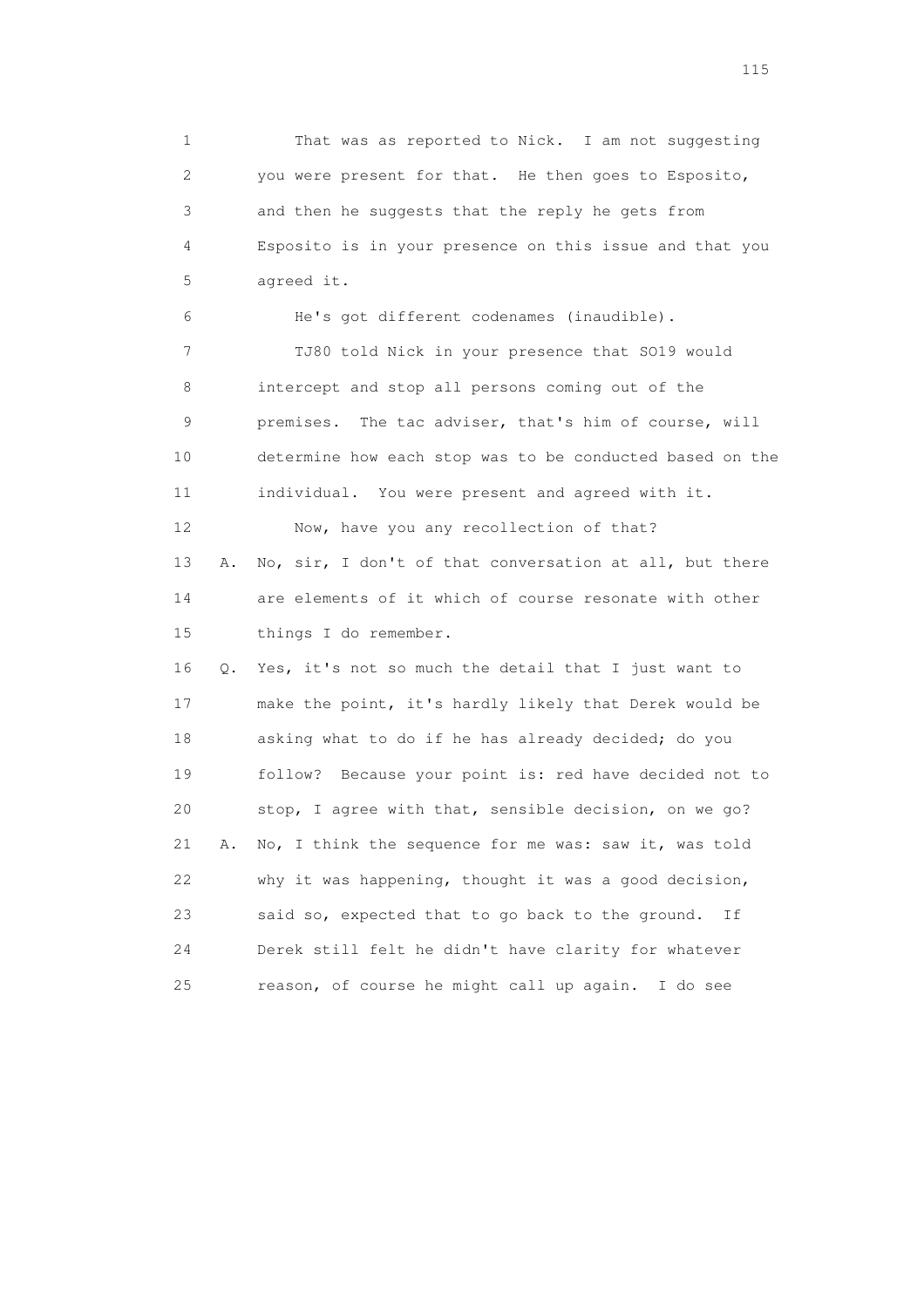1 that.

| 2  | О. | Yes, it's not only he calls up again, but he is told not |
|----|----|----------------------------------------------------------|
| 3  |    | it's okay, you carry on doing what you have been doing   |
| 4  |    | and really only looking out for people who might be      |
| 5  |    | suspects, it's: stop everyone and TJ80 will advise how   |
| 6  |    | it's to be done?                                         |
| 7  | Α. | Well, I don't remember the conversation, I do recognise  |
| 8  |    | the TJ80 will advise how it's to be done because I think |
| 9  |    | this relates to armed stops in premises in general --    |
| 10 |    | coming from premises in general, of people who have come |
| 11 |    | from the flat, and we had quite a conversation, you may  |
| 12 |    | remember I said yesterday that Merrick Rose was not very |
| 13 |    | comfortable with stopping anybody from 61A who was not   |
| 14 |    | clearly a suspect. And he said you know, do you mean     |
| 15 |    | women and children? I had decided that such people       |
| 16 |    | would be stopped in an armed manner and I therefore      |
| 17 |    | said: well of course we may use some discretion, and     |
| 18 |    | TJ80 was saying the manner of the stop he would be       |
| 19 |    | involved in.                                             |
| 20 |    | So the last half of that, I think, is a confusion by     |
| 21 |    | Nick, but I certainly don't remember that conversation.  |
| 22 | О. | I am going to move on. I am not going to take more time  |
| 23 |    | on who thought what over that.                           |
| 24 |    | Do you accept this: there really was confusion           |

25 between surveillance, firearms, and control room about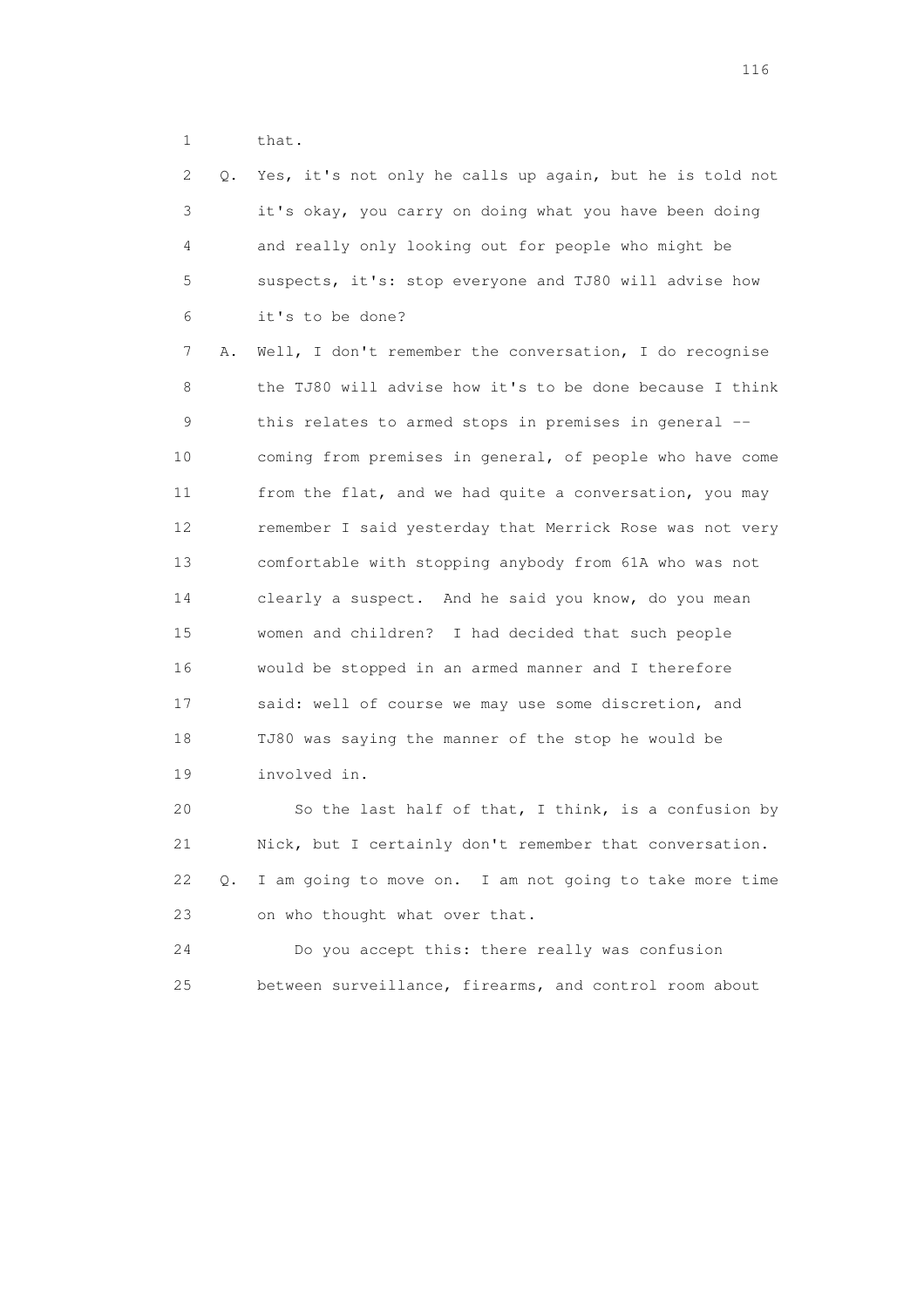1 policy matters?

 2 A. I certainly accept that, having given evidence at the 3 Health and Safety trial and now having read a number of 4 statements, there appear to be some different 5 understandings in the statements about policy matters, 6 I absolutely accept that. 7 Q. Thank you, because either the last thing today or first 8 thing tomorrow I want to run through some of the things 9 you accept, some of course you don't. 10 I want to move on from the communal door, as it 11 were, I really want to come to a fairly vital part of 12 the day as far as Jean Charles de Menezes is concerned. 13 I am going to ask you some careful questions in this 14 particular context. 15 The first question is this, and I can take that map 16 back so you are not cluttered there, because you may 17 need access to documents. 18 The first question is this: when were you first made 19 aware that Jean Charles de Menezes, or, it doesn't 20 matter, Nettle Tip, however he was referred to, had left 21 the communal door? 22 A. I can't tell you exactly when, and indeed I struggle to 23 tell you exactly when in relation to much of the 24 sequence of events after that. What I can tell you is 25 the sequence of events from my point of view --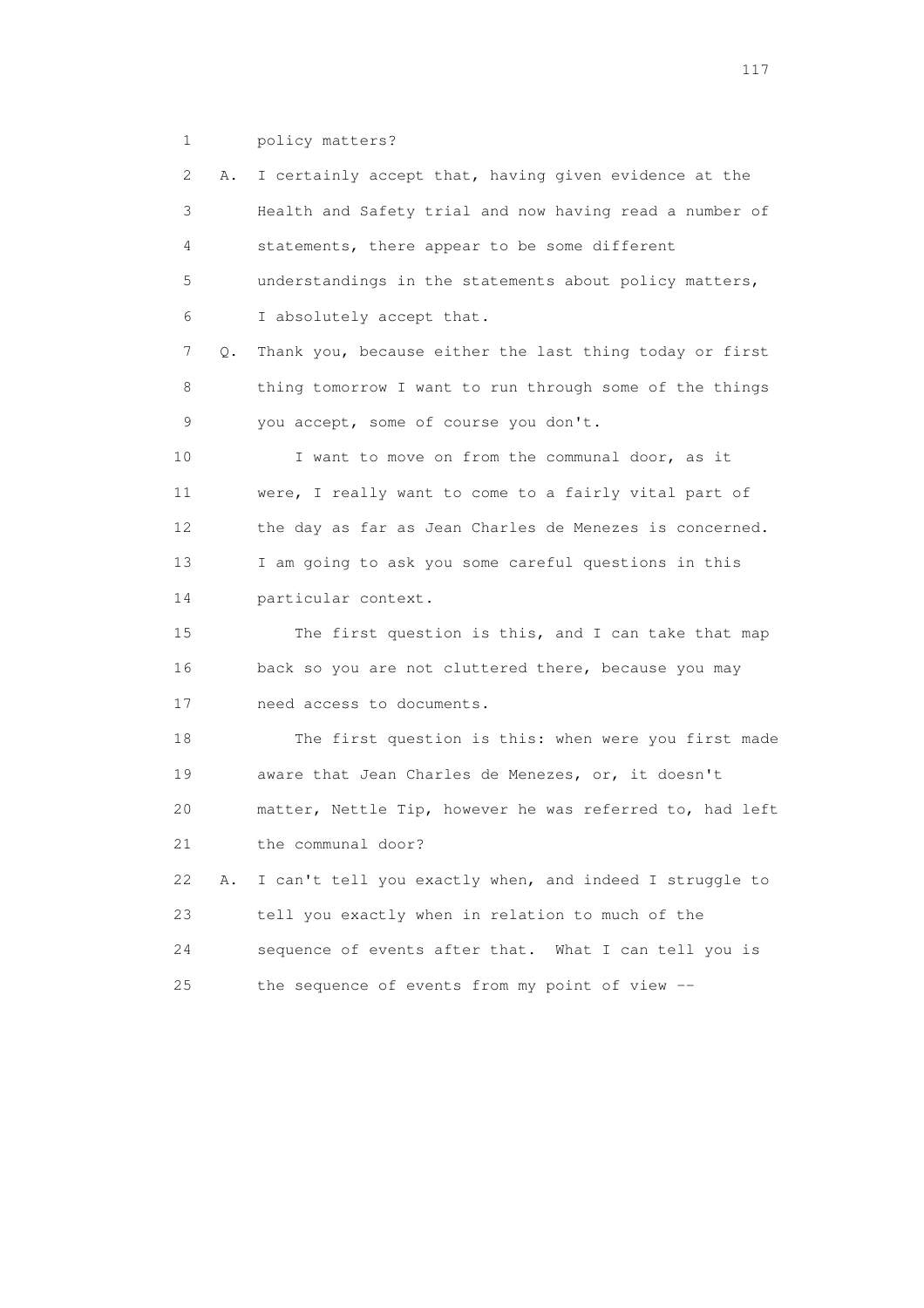1 Q. I want to know the time if you can give it, please?

2 A. I can't give you a time, sir.

3 Q. Why is that?

 4 A. Because I am not sure -- I can say that it was clearly 5 after he left and before the bus arrived at Brixton, 6 because he was on a bus.

 7 Q. The question really is, there are lots of reasons that 8 I want to go into here, just putting it generally first 9 of all: were you on the ball that day, were you really 10 paying attention to what was going on or were you rushed 11 off your feet or what was the position?

 12 A. I was very, very focused. I would say I was extremely 13 on the ball. I have already told you I was very fresh, 14 I felt very well prepared for the role I had to do, and 15 it was busy, I didn't leave the room until 11.30 for the 16 first time, and there was a great deal going on, and 17 during that time I was continuously talking to people 18 and making decisions. I would not describe myself as 19 rushed off my feet, certainly not.

 20 Q. All right. Before we get to it, there is a reason for 21 the time, I am not trying to pick things out of the air, 22 first of all just dealing with the control room first of 23 all, do you agree it was hectic?

24 A. Some of what was going on was hectic, certainly.

25 Q. Was it noisy?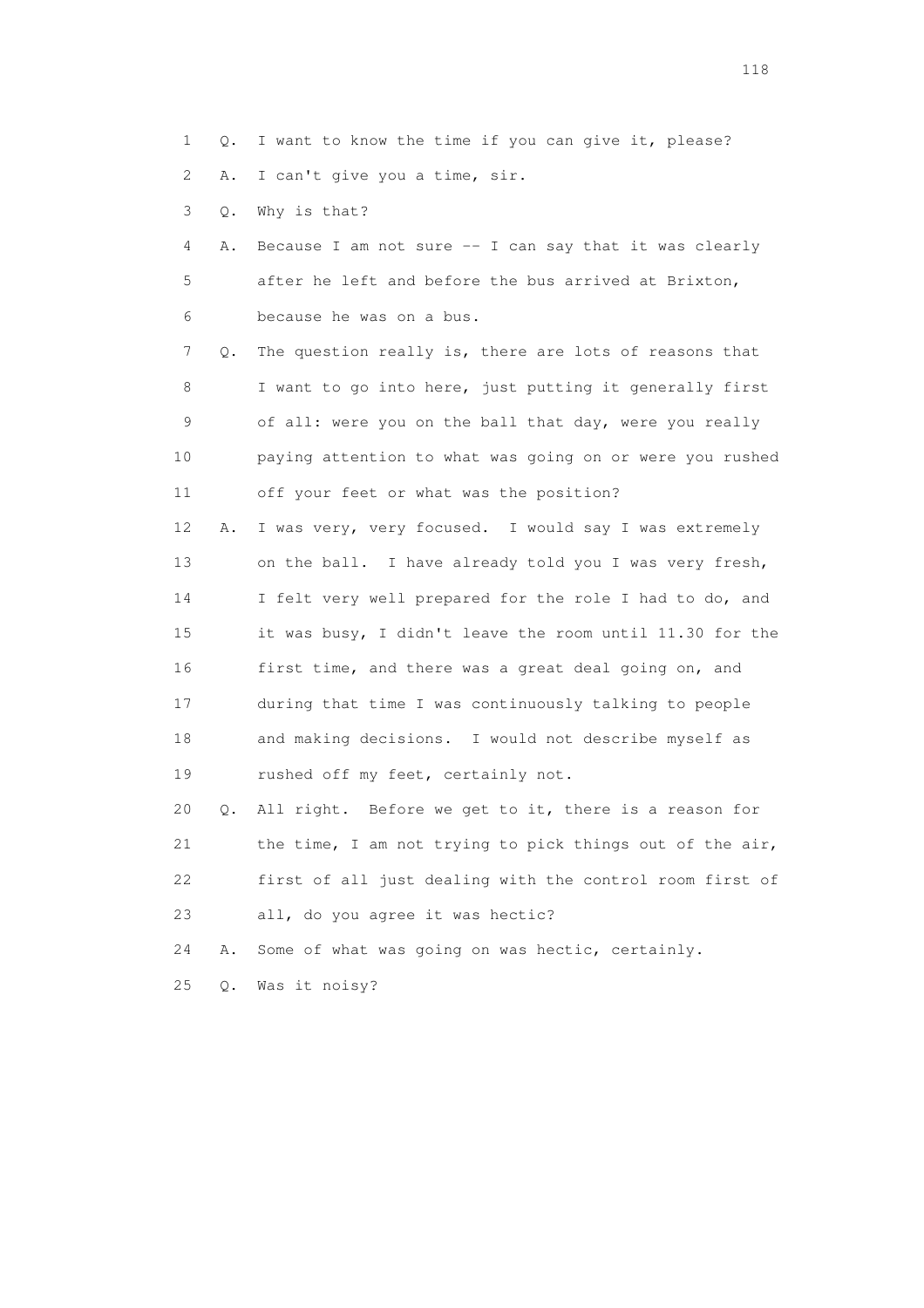1 A. That's a relative term, I did not regard it -- I do not 2 regard it as noisy.

|                 | 3<br>$\circ$ . | So you know where it's coming from, the surveillance     |
|-----------------|----------------|----------------------------------------------------------|
|                 | $\overline{4}$ | officer Pat himself may say when he comes here, he has   |
|                 | 5              | said in the past, that he had to shout to make himself   |
|                 | 6              | heard. Do you agree with that?                           |
|                 | 7<br>Α.        | No, sir, I don't agree that anybody had to shout. I do   |
|                 | 8              | agree that if somebody wanted to urgently catch the      |
|                 | 9              | attention of somebody across the other side of the room, |
| 10              |                | they might call out. That was a relatively rare          |
| 11              |                | occurrence. I don't think they were shouting.            |
| 12 <sup>°</sup> |                | Certainly people might have raised their voice to get    |
| 13              |                | somebody else's attention.                               |
| 14              |                | Q. He further goes on that apparently the surveillance   |
| 15              |                | commentary coming from surveillance officers can be      |
| 16              |                | heard on speakers; is that right? Could be heard at      |
| 17              |                | that time on speakers?                                   |
| 18              | Α.             | Certainly in many control rooms you can, and I think     |
| 19              |                | including this one, you can put the commentary onto      |
|                 |                |                                                          |

- 20 a speaker.
- 21 Q. Yes, did you ever do that?
- 22 A. No, sir.
- 23 Q. Why not?
- 24 A. Because it was a busy room with a lot going on, and 25 I had two, at least two, maybe even three, channels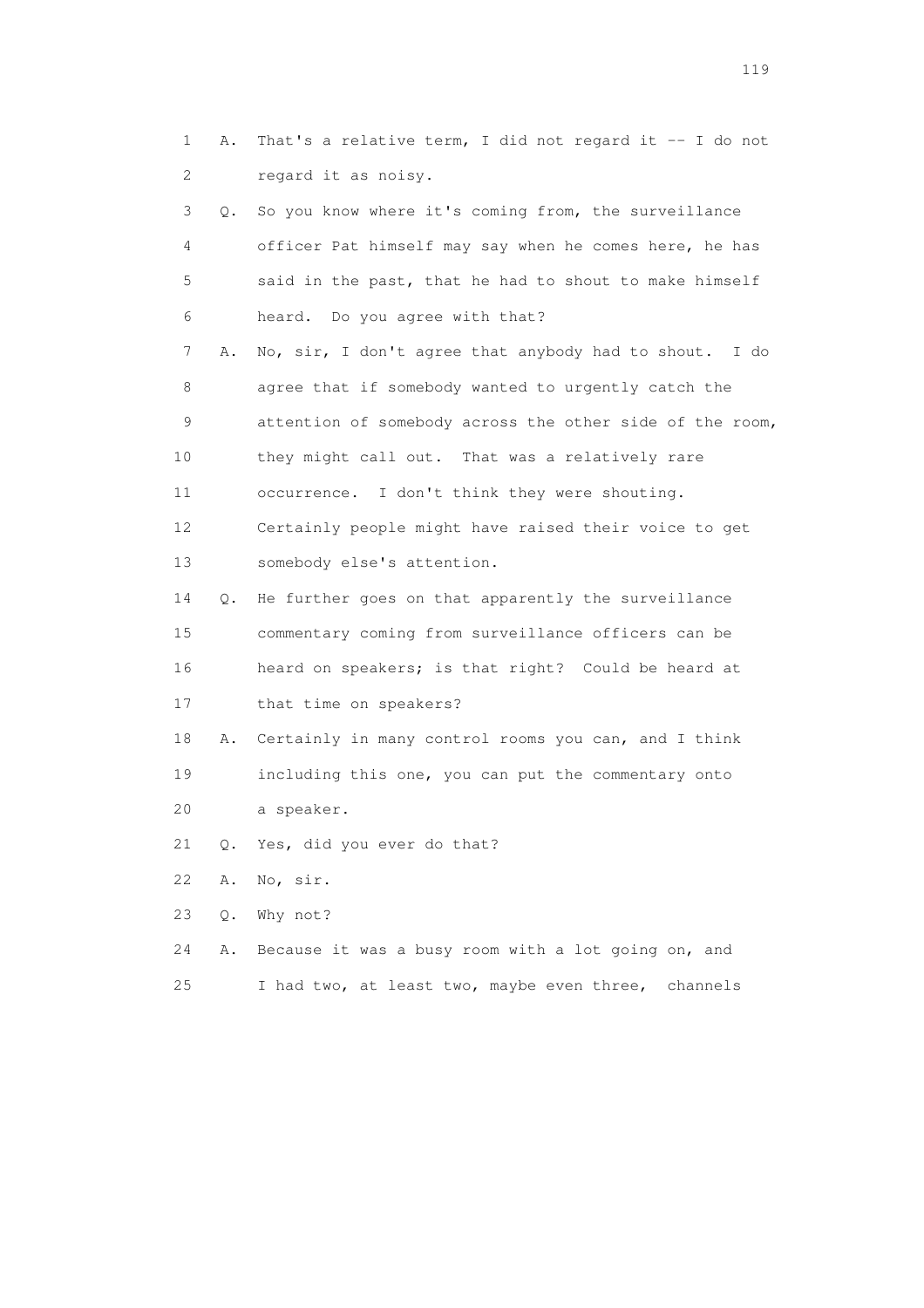1 operating at once, and to put the speaker on would be 2 more noise, potentially distracting, and which speaker 3 to put on, both speakers, I didn't think it was a good 4 idea.

 5 Q. No, I will come to the point where I suggest to you it 6 would have been a very good idea to hear exactly what 7 was being said and I'll come to that position in 8 a minute.

 9 So you agree that facility was there. There was 10 also a facility for any, as it were, semi transcript of 11 what was being said being as it were recorded by the 12 surveillance monitors, it would be put up on the screen? 13 A. Yes, sir, I had seen the surveillance monitor log and, 14 as I pointed out on the diagram of the control room, 15 they have a keyboard in front of them, it goes I believe 16 straight up there.

17 Q. The log is quite important, isn't it?

 18 A. It's important for, as I said particularly helpful for 19 people to, when it's being projected up, if they walk 20 into the room without having to ask lots of people 21 questions they can generally see where we have got to. 22 It's a useful tool in the -- certainly I can see in the 23 sort of longer term lifestyle surveillance mode, 24 absolutely you come in, you get a pen picture of what is 25 going on.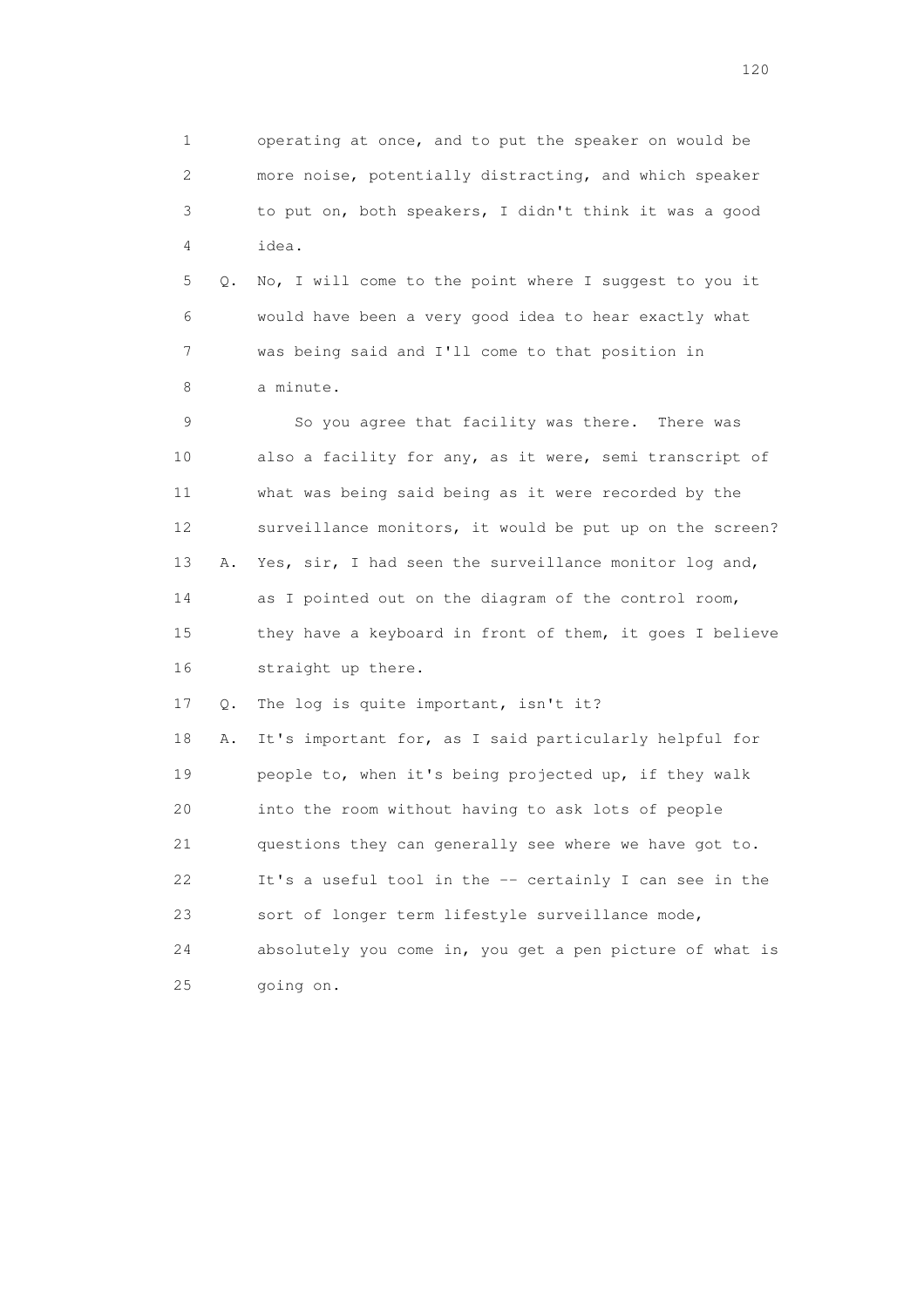1 Q. Useful for you?

 2 A. Well, it was of use when I spotted the communal door, 3 certainly.

4 Q. Yes.

5 A. And it's a record.

 6 Q. So there are lots of ways of keeping an eye on premises, 7 and there were the two that you were having to keep 8 an eye on particularly, I appreciate there are others 9 coming onstream, but the two that you were covering, 10 Scotia and Portnall, you could have had very clear 11 access once you realised either of the two addresses 12 might be of particular interest, in other words not 13 either nothing happening or people of no interest 14 happening, you could then focus on that premise, 15 couldn't you, if there was something of interest? 16 A. In what sense, sir? 17 Q. Well, somebody coming out that might be of interest. 18 A. No, I meant focus. I'm sorry, what do you mean by 19 focus? 20 Q. Say to the whole room: right, enough, I want silence for 21 a minute, while we just listen to what is being said 22 about this person, or if you don't want to do it like 23 that, it's coming up on screen, I want to be able to see 24 exactly what's being said about the person that is

25 coming up. That is not a problem, is it?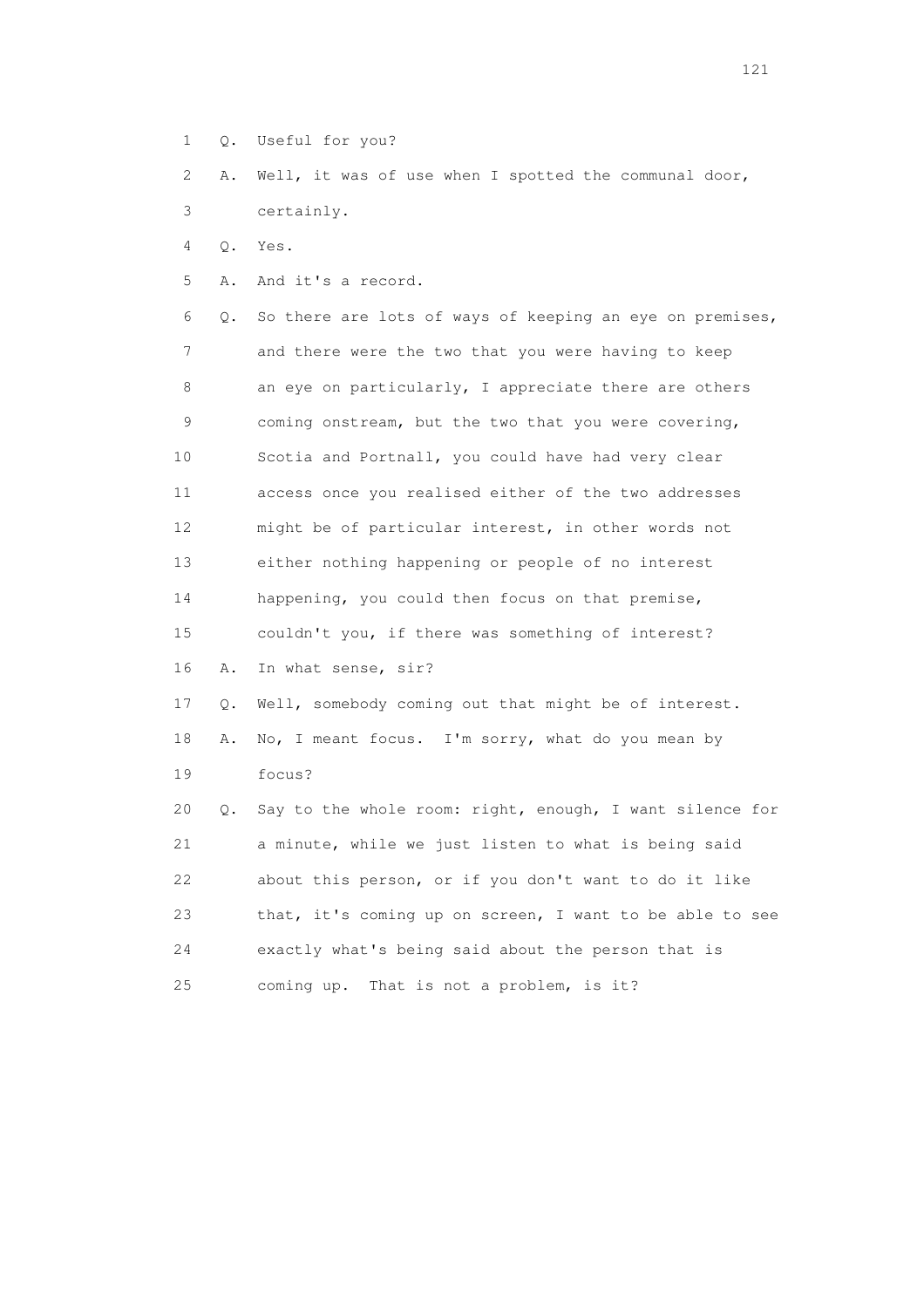1 A. It's perfectly possible, of course, to tell everybody in 2 the room to be quiet. I find it hard to think of 3 circumstances in which I would want everybody to not 4 speak, because people do need to speak. 5 Q. Of course. Well, we will come to a circumstance in just 6 one second. So all of that was possible. He's come out 7 at 9.34 and Frank in the van says something to the 8 effect: "He's worth a second look". You didn't know 9 that at 9.34? 10 A. No, sir. 11 Q. How come? 12 A. Because I can't hear Frank speaking and because nobody 13 told me. 14 Q. Well, there are two parts to this. All right, if in 15 fact the speakers aren't turned on at that point -- 16 A. I do think would be good practice, I have to say that, 17 it would be good practice not to switch the speakers on 18 when you have several channels running. 19 Q. We will get to what is good practice, when we do get to 20 somebody who is interesting. You can't have all the 21 channels up loud with things in parallel and tandem 22 going on at the same time, that would be confusing. 23 Here we have, and we know from Mr Rose, if you need to 24 know, that there is nothing at Portnall Road at this 25 precise moment. So if you had chosen at 9.34 to turn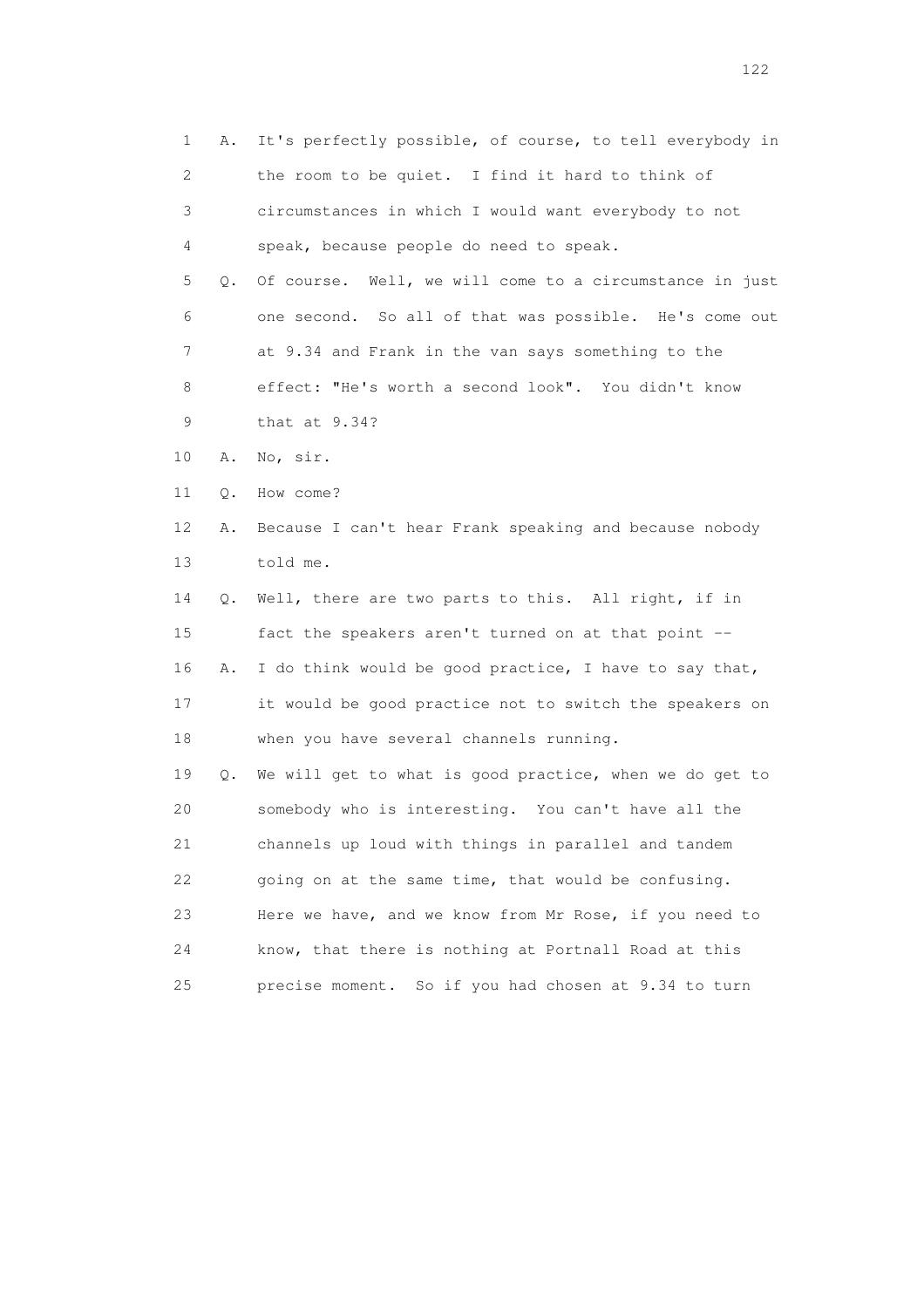1 the channel up and listen to the follow, it would have 2 been very instructive, wouldn't it, since you don't want 3 to order an intervention on a non-positive 4 identification? That's your position, isn't it? 5 A. I don't want to order an intervention on an uncertain 6 identification. I do want to give my teams time to 7 identify people if they can, certainly. But I couldn't 8 have done, and I don't think it would be logical for me 9 to have done something at 9.34, given that I didn't know 10 about -- 11 Q. Oh, well, that's the second part. The second part is

 12 you didn't know. Well, you are standing in the room, 13 and everybody knows you are the DSO in charge by now, 14 9.34, don't they, and they know that the whole object of 15 the exercise set out in decision number 3 is to arrest 16 any suspect/subject not too close and not too far away; 17 they all know that, don't they?

18 A. I certainly hope they do know that, yes.

 19 Q. You are pretty sure they all know that, right? Are you 20 in doubt that somebody didn't even know what you were 21 doing?

 22 A. No, all I am saying, sir, is I had my meeting, I rely on 23 my people to cascade, I understand that as you go over 24 the following minutes, hours of any operation, firstly 25 some people do not completely understand, sometimes;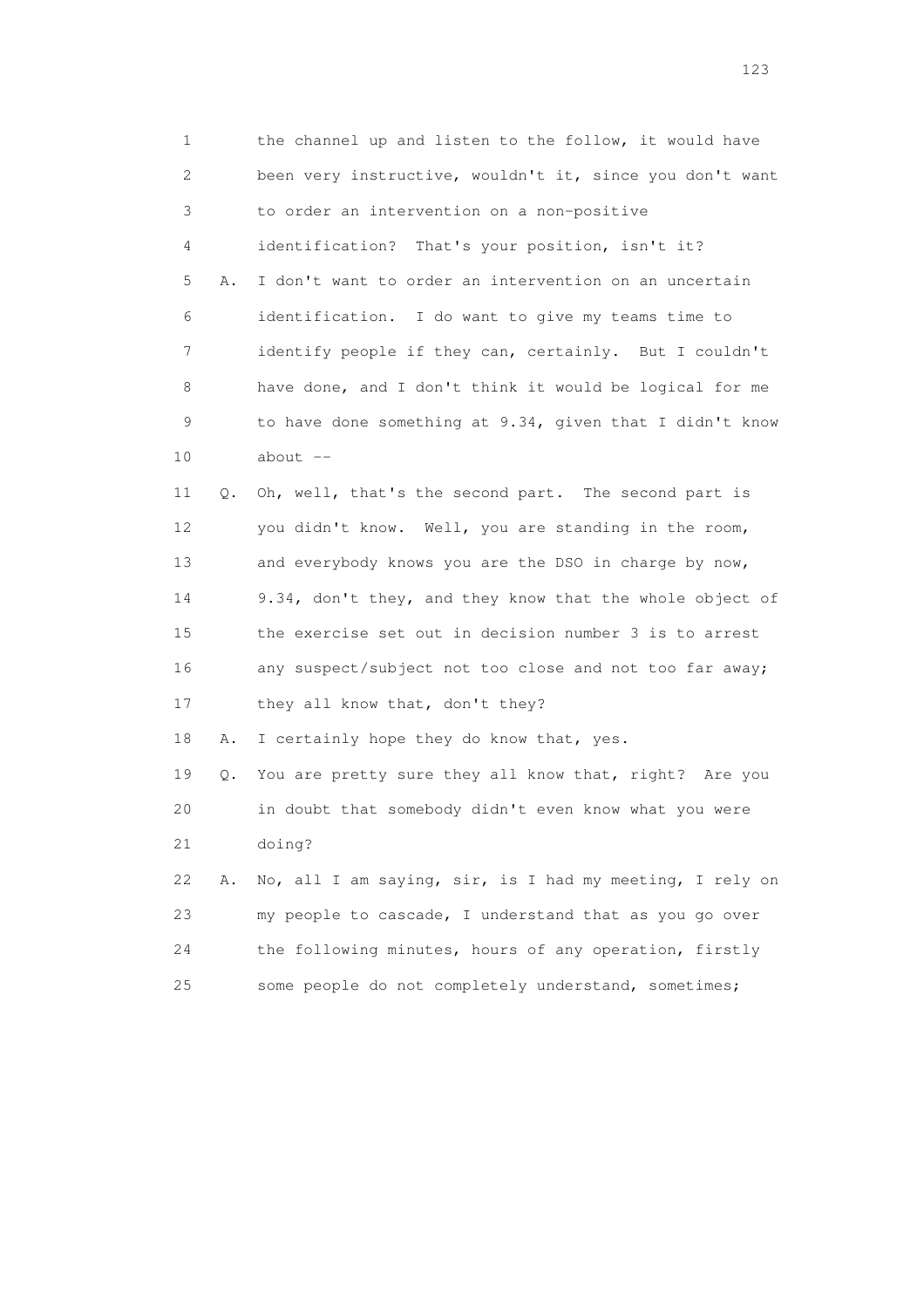1 secondly, things develop and change. So you have to 2 constantly, constantly brief people. I hope that 3 everybody knew what was intended, but I can't be sure, 4 and I have agreed with you that there were some elements 5 of policy that it now appears, from statements, not 6 everybody did understand. 7 Q. Please understand I am not talking about a perfect or 8 ideal world, it's just dealing with the reality of 9 a situation. Have you ever found out from Pat in fact 10 why he didn't tell you, because you don't know and you 11 didn't hear it, so what's the explanation? 12 A. I haven't spoken to Pat about these issues. 13 Q. On the day; say, "Hey, Pat, why didn't you tell me he 14 has just come out"? 15 A. No, I didn't say that. I have got a Silver on the 16 ground who understands what I want, I have got an SIO 17 standing next to me who understands what I want. Either 18 of those people can deal with issues initially. There 19 is always in any command structure a recognition that 20 somebody like me or any one of them could get called out 21 of the room and therefore a decision might have to be 22 made, you know, in the absence of the SIO or the DSO or 23 whoever, so they know what to do if I am not aware. 24 Q. I appreciate, but you are there for that express 25 purpose. The thing is Pat apparently doesn't tell you;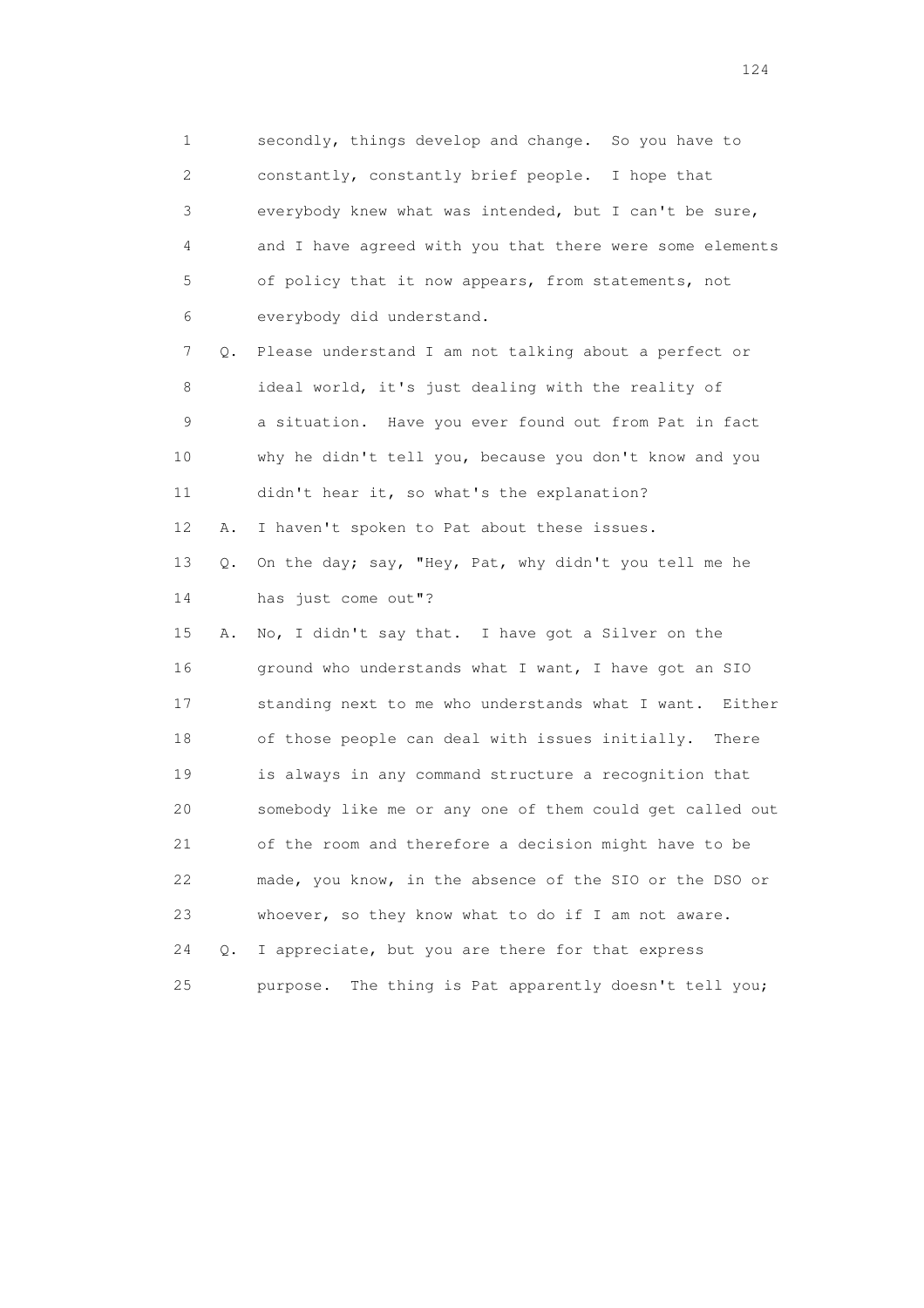| $\mathbf 1$     |    | TJ80 apparently doesn't tell you, and he is in the room, |
|-----------------|----|----------------------------------------------------------|
| 2               |    | yes, he doesn't tell you?                                |
| 3               | Α. | $No$ $--$                                                |
| 4               | Q. | And the Silver on the ground who is apparently listening |
| 5               |    | to the surveillance channel, he doesn't tell you either  |
| 6               |    | and you have an open line to him; is that right?<br>You  |
| 7               |    | have an open line to Silver?                             |
| 8               | Α. | Not all the time, no, and not at this stage.             |
| 9               | Q. | Not at this stage?                                       |
| 10              | Α. | What I have is a dedicated phone link so that it<br>No.  |
| 11              |    | won't be being used by other people for other purposes.  |
| 12 <sup>°</sup> |    | When I need to speak to him quickly, Nick phones that    |
| 13              |    | number for me and of course that is exactly what         |
| 14              |    | happened as soon as --                                   |
| 15              | Q. | It will take longer if you develop later stages. I am    |
| 16              |    | dealing with this stage: Silver ring in on the dedicated |
| 17              |    | line, to Nick, passed to you: I have just heard on the   |
| 18              |    | surveillance channel, I hope you have heard it, that     |
| 19              |    | a possible has just left?                                |
| 20              | Α. | No, sir, I don't think he did, he may have rung into the |
| 21              |    | control room, I wasn't told if he did. The first time    |
| 22              |    | I spoke to Silver or heard of Silver's views on this was |
| 23              |    | when the person was on the bus.                          |
| 24              | Q. | I just want to pause for a moment and ask you whether in |
| 25              |    | fact there are a number of problems that arise at this   |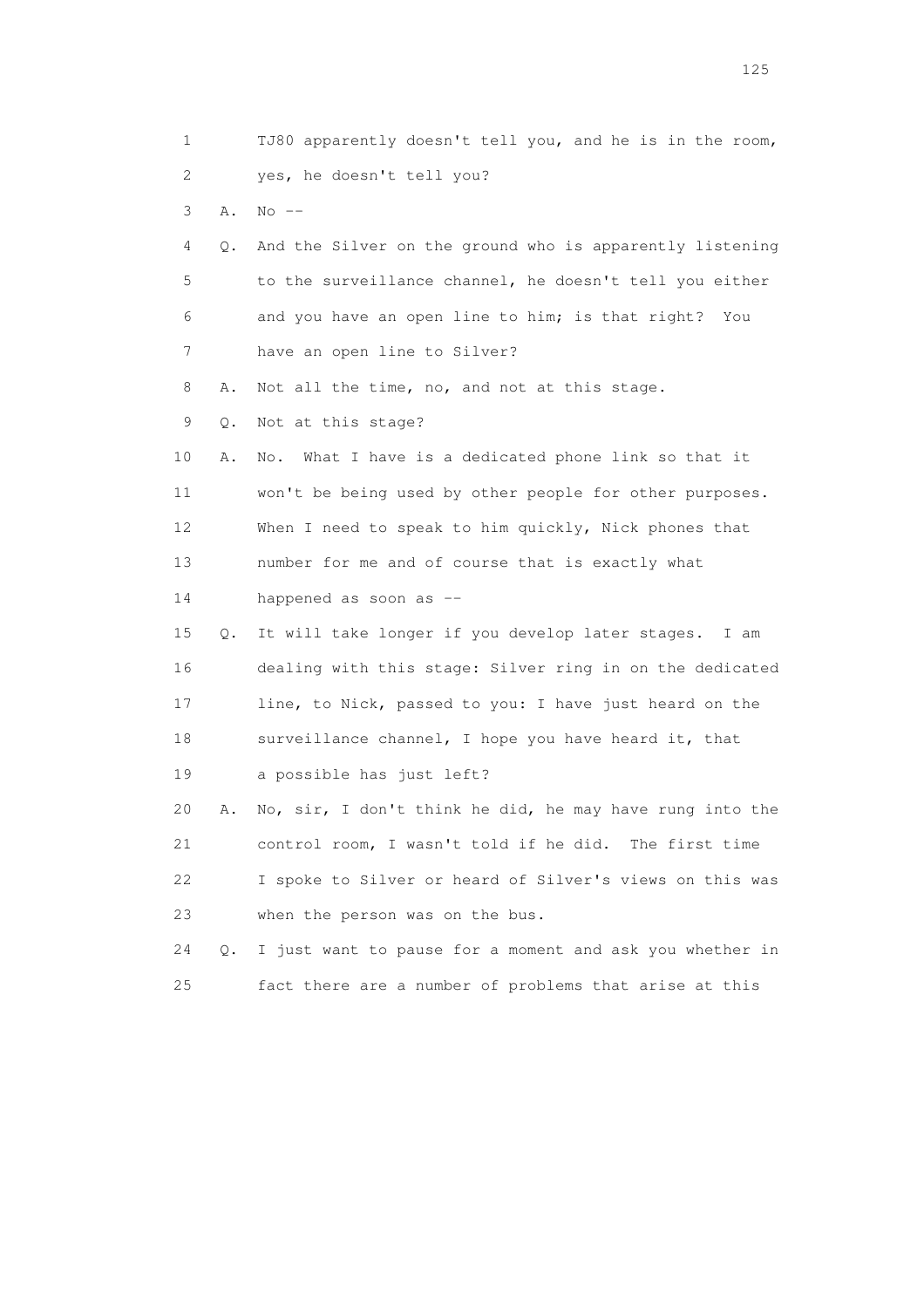1 time in your thinking about the whole of this exercise. 2 Were you saying to yourself: well, not going to be 3 anybody emerging at this stage of any consequence? Did 4 you think that?

 5 A. No, sir, what I thought was that a failed suicide bomber 6 might respond in a variety of different ways, they might 7 flee London or the country if they could, they might go 8 to ground somewhere, an address they had not been at 9 before perhaps, go and stay with somebody; they might go 10 back to a bomb factory, they might go back to a premises 11 that they had lived at before, and it appeared that 12 61A Portnall and 21 Scotia were linked with failed 13 suicide bombers, but I underline appeared because there 14 is lots of ifs in that.

 15 So I thought it was a possibility, there might be 16 a failed suicide bomber inside the flat. I thought it 17 was therefore also a possibility but less likely that 18 they would, having been in there, come out in the -- you 19 know, shortly after we arrived. So there is a lot of  $-$ -20 I think --

 21 Q. Did you think it was not likely that a suicide bomber 22 with a rucksack would emerge from number 21 or the 23 block? Did you think that was not likely and 24 therefore -- I'll go on to a second question. Did you 25 think that?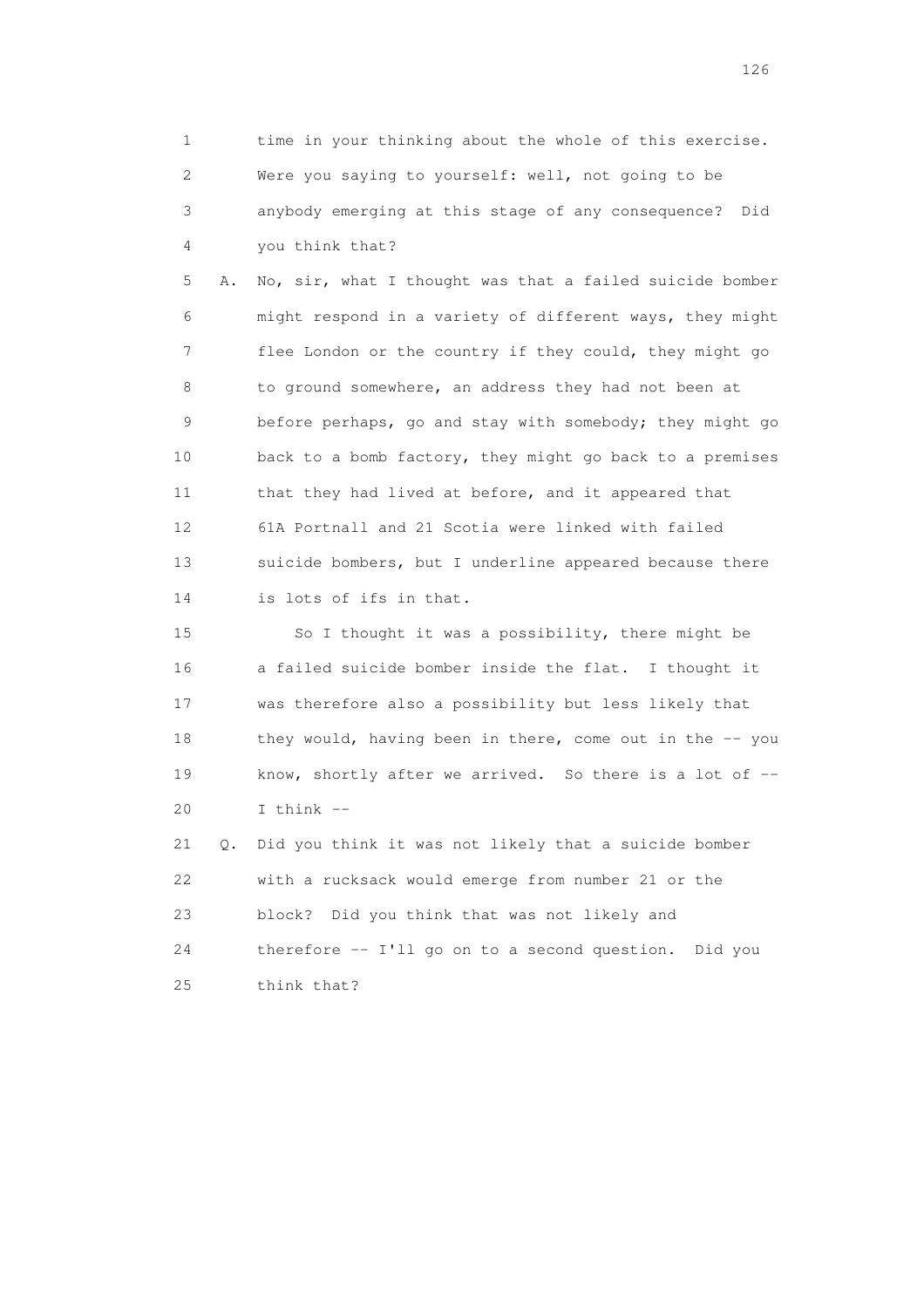1 A. I certainly don't think that was a likely scenario. 2 Q. No, it's a very easy question: did you think it was not 3 likely? 4 A. I thought it was possible. 5 Q. I am going to cut to the chase, as they say -- 6 A. I remember being asked a lot of questions about this in 7 the Health and Safety trial. 8 Q. Yes. 9 A. And we went all over in terms of different words, 10 degrees of possibility and likelihood and that sort of 11 thing, several things -- 12 Q. No, this was put very specifically by counsel 13 representing the Office of the Commissioner, 14 Mr Thwaites, who called you as a witness? 15 A. Yes, sir. 16 Q. Could we have, please, page 121, 18 October. In the 17 middle of the page, that question, this is Mr Thwaites 18 asking you the question. In the context, this was, so 19 you know, we can go back a page or two if you wish, of 20 the availability of TSTs and ARVs and all the rest of 21 it, and what your thoughts were on those subjects leads 22 to this question: 23 "Question: So taking the position overall and the 24 information available to you, and based on your 25 experience, how great did you think the risk was that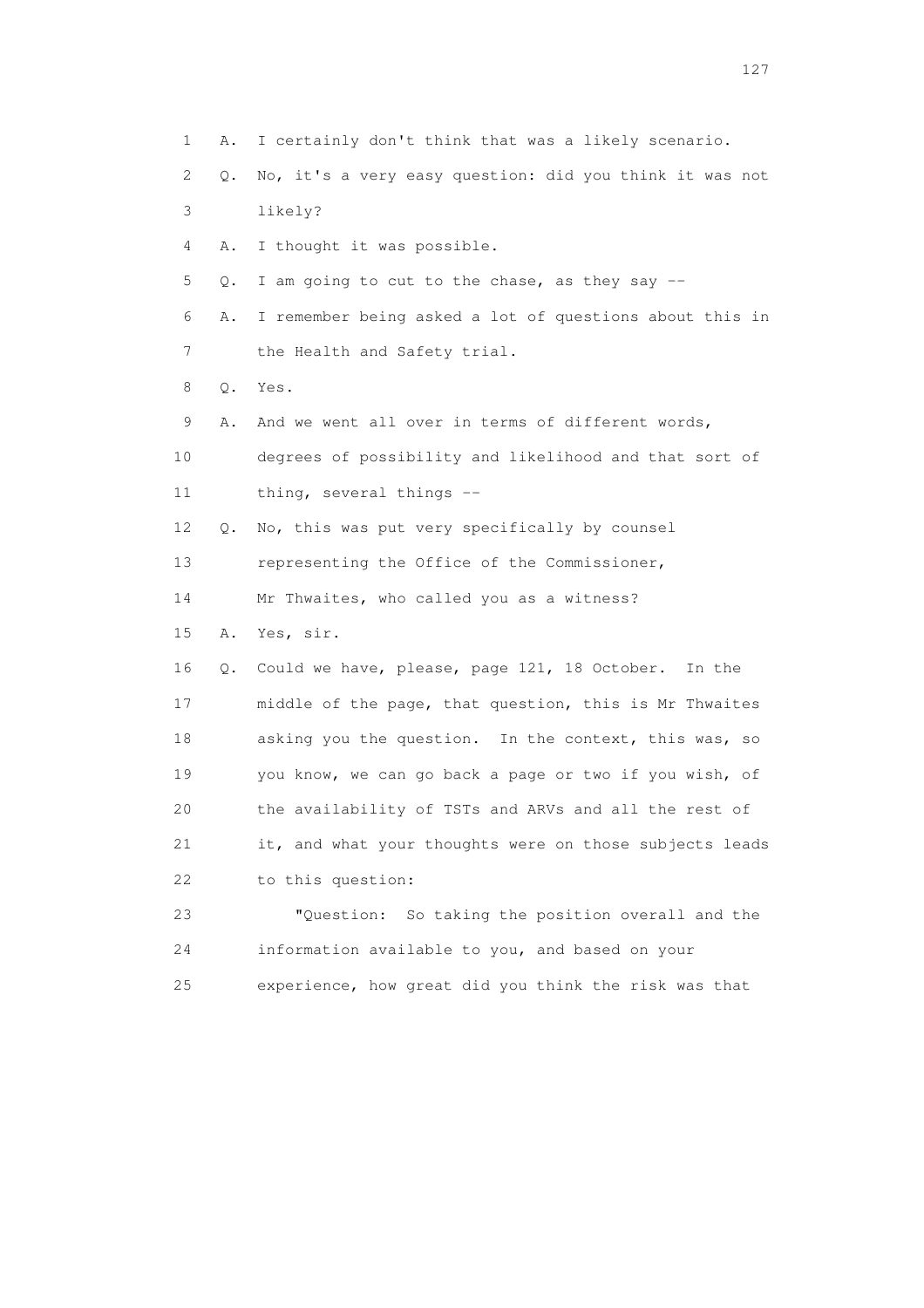1 such an event would occur, that a suicide bomber ran out 2 of a house with a rucksack in front of the SO12 officers 3 who had surveillance containment?" 4 Your answer, unqualified, not like the one you have 5 just given: 6 "Answer: That was not likely." 7 First of all, you agree that's what you said? 8 A. I agree that's what I said. 9 Q. And that was your thinking that morning, wasn't it? 10 A. And I still think, as I have said, it was a possibility 11 there was somebody in there, it's a less likely 12 possibility that they come out at any particular time, 13 I didn't actually say this, it's even less likely, very 14 much less likely, I think, that all those other things 15 going ahead, they will come out with a rucksack in front 16 of the SO12 officers at that time in the morning. 17 So I stand actually by what I said there. I think 18 that particular scenario was not a likely scenario. It 19 was a possibility. An unlikely possibility. 20 Q. What I want to suggest to you, actually, one of the 21 factors reducing your concentration levels were you just 22 weren't expecting to be having to deal with somebody at 23 this stage, were you? 24 A. No, sir, I think that's wrong. I was absolutely 25 expecting to have to make lots of decisions and deal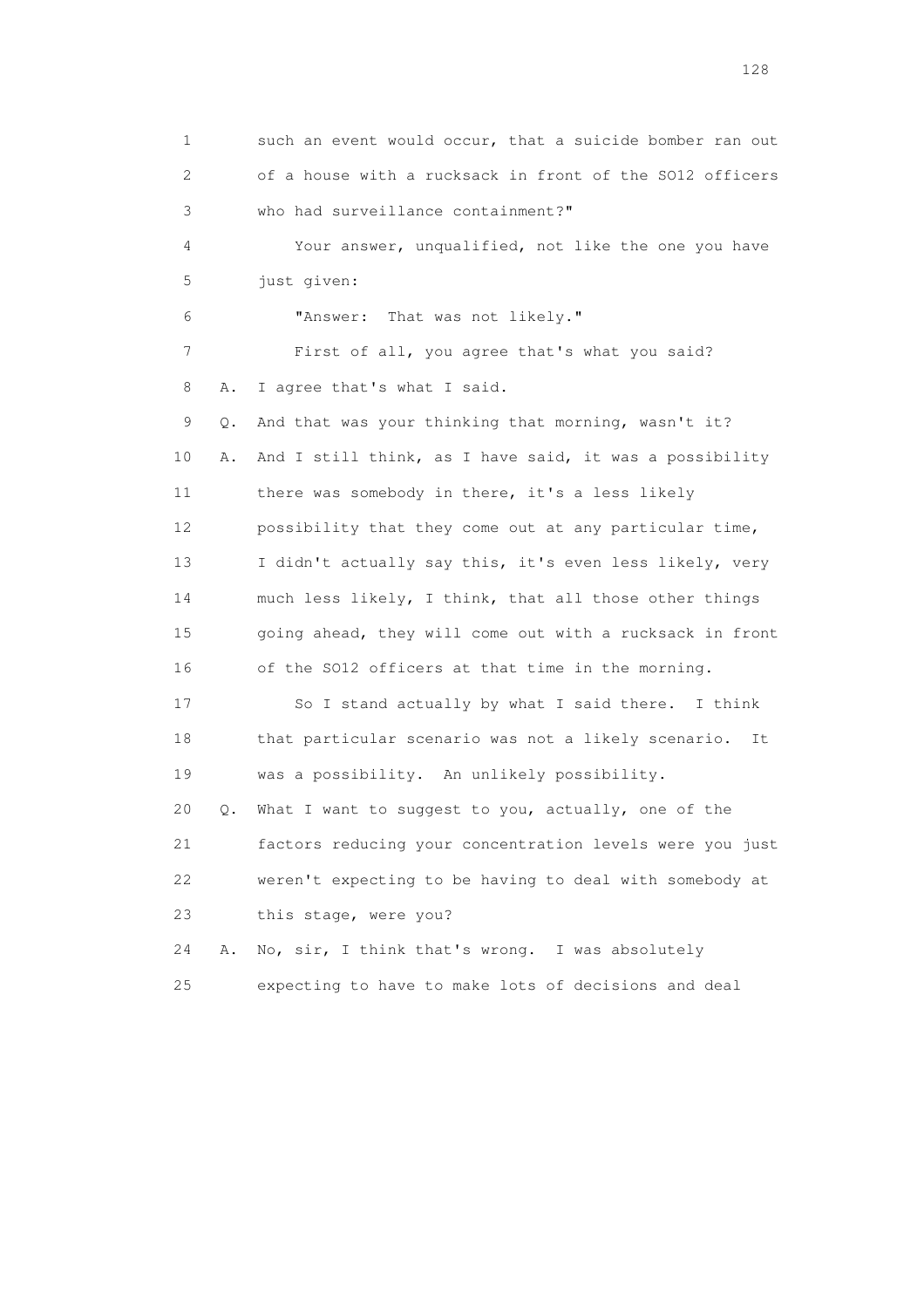1 with people in a variety of different places. I was 2 very focused, something could have happened anywhere, 3 and I believe that I was ready for it. But of course 4 this scenario is one of hundreds that I had to consider 5 that morning. 6 Q. I want to return, if I may, to the question of when you 7 first knew. There is another problem in this period of 8 time, I suggest, besides that kind of thinking. You had 9 been waiting for a loggist, as we have heard? 10 A. Yes, sir. 11 Q. Mr Cremin? 12 A. Yes, sir. 13 Q. He turned up right smack bang in the middle of this 14 period, didn't he? 15 A. I think he arrived sometime after 9.30. 16 SIR MICHAEL WRIGHT: 9.50 he arrived. 17 MR MANSFIELD: Sir, I think it's a bit before that. 18 SIR MICHAEL WRIGHT: Sorry, quite right, that's his first 19 note. 20 MR MANSFIELD: Just to follow up the learned Coroner's 21 point -- 22 A. Sorry, sir, could I just interrupt there, I haven't got 23 it in front of me. I think his first note is before 24 9.52 but we don't quite know when. 25 SIR MICHAEL WRIGHT: His first narrative note is I think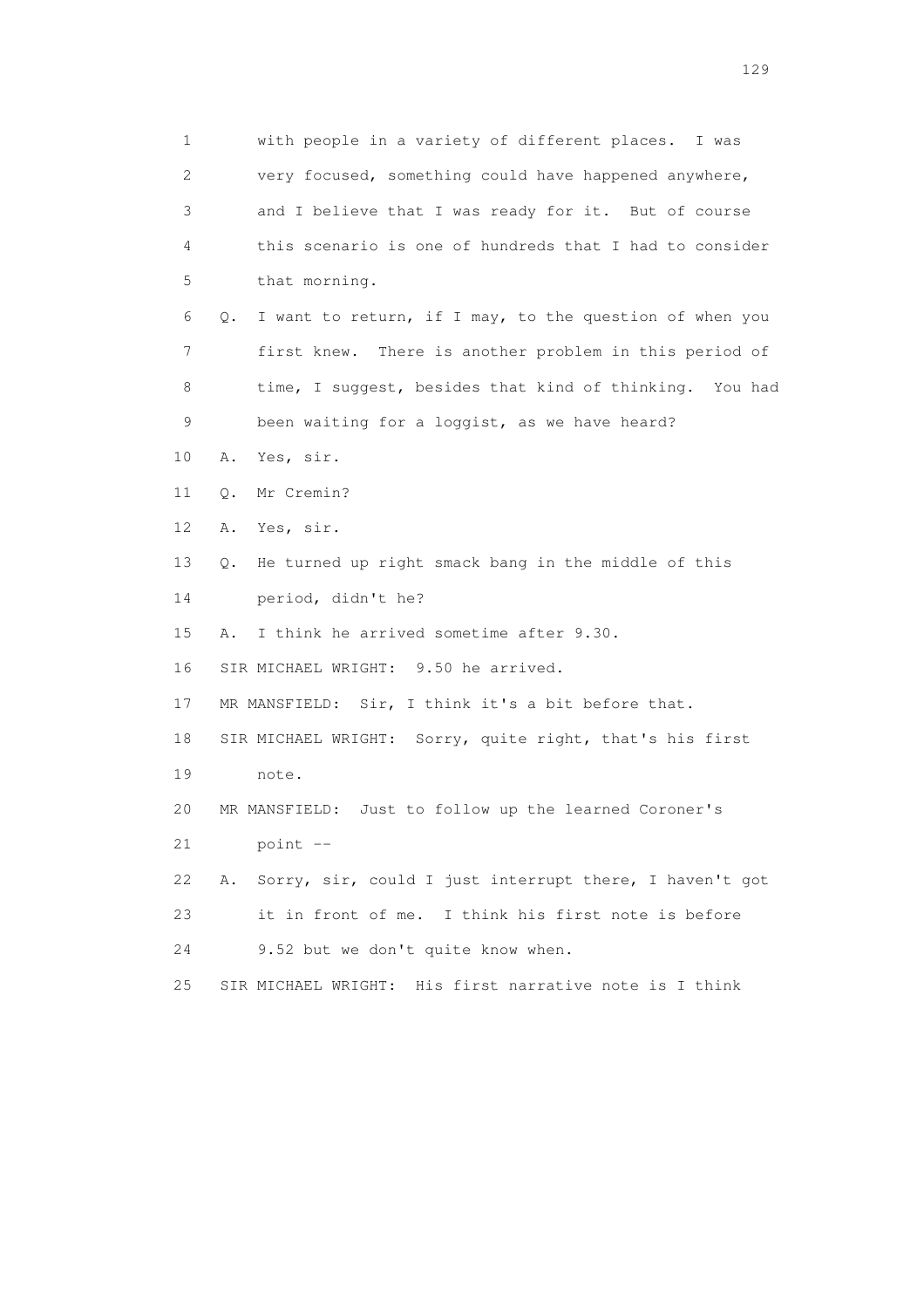1 9.52.

| 2  | Α.    | 9.52, exactly, sir, but he makes some entries before.      |
|----|-------|------------------------------------------------------------|
| 3  |       | MR MANSFIELD:<br>The documents you will need and the jury, |
| 4  |       | please, for these purposes is your decision log again,     |
| 5  |       | it's decision number 15 the log is behind 48 and the       |
| 6  |       | Cremin log is behind 47. It will come up on screen, the    |
| 7  |       | decision log. I don't mind which it is.                    |
| 8  |       | He turned up, presumably unannounced, you didn't           |
| 9  |       | know he was about to come, you had been asking for him     |
| 10 |       | and then he arrives; is that right? Is that how it         |
| 11 |       | works?                                                     |
| 12 | Α.    | That's exactly how it works, sir, he is someone I know,    |
| 13 |       | I didn't know he was assigned to be my loggist until he    |
| 14 |       | arrived in the room. I think he stood quite quietly for    |
| 15 |       | a little while, because I was dealing with lots of         |
| 16 |       | things, and then he made himself known to me.              |
| 17 | Q.    | So if he arrives sometime after 9.30, he stands to one     |
| 18 |       | Is this fair: it looks as though he is coming<br>side.     |
| 19 |       | across to you to be briefed almost at the time that        |
| 20 |       | Jean Charles de Menezes is leaving the block at number     |
| 21 |       | 21, the block that contains number 21; is that fair?       |
| 22 | Α.    | It's certainly possible, sir, I can't be sure what time.   |
| 23 |       | But it's certainly possible.                               |
| 24 | $Q$ . | This just might explain, you are doing something else,     |
| 25 |       | which actually should have been done -- and this is why    |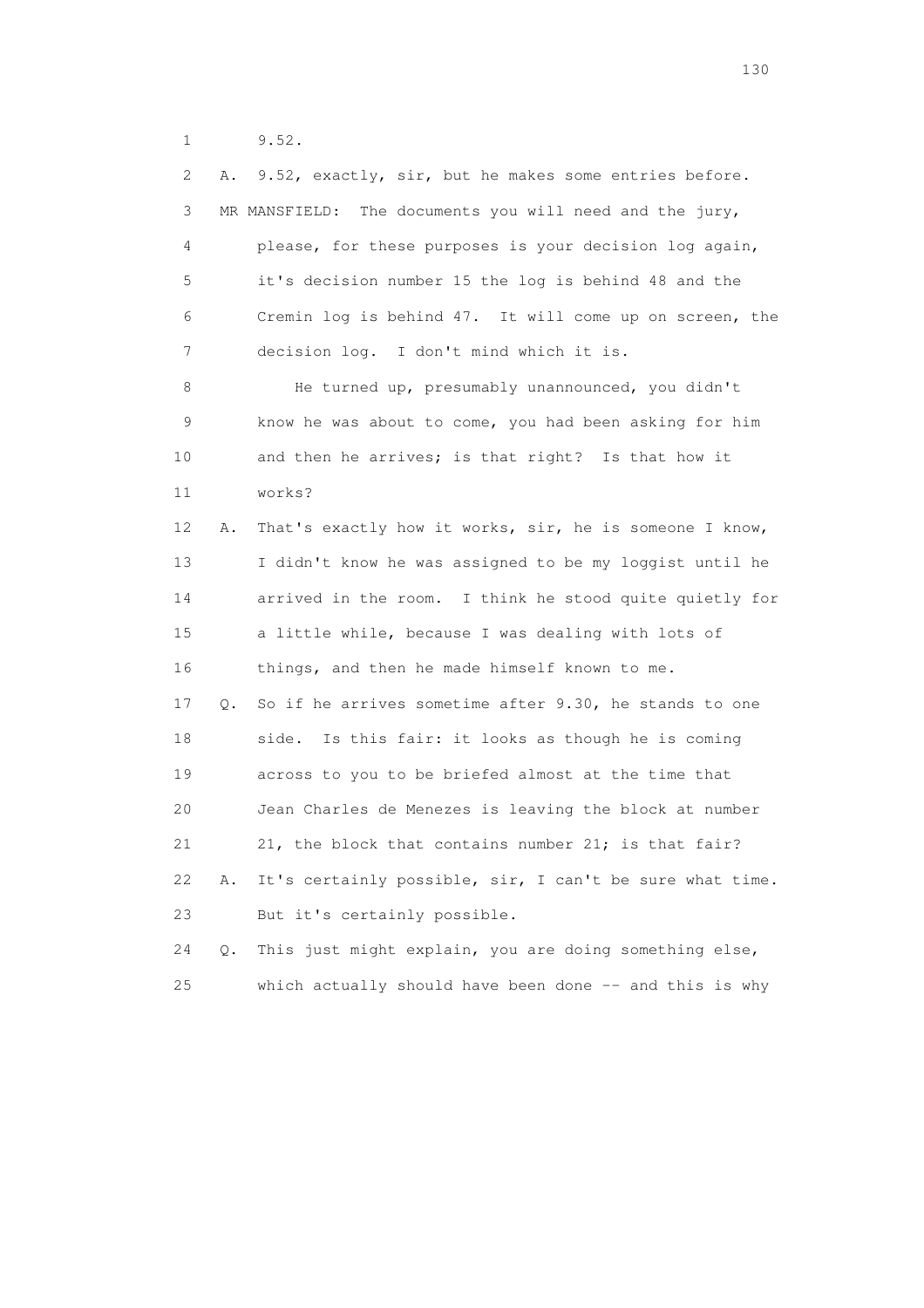1 it matters -- hours before but you are having to do it 2 then, you are having to brief him what's going on so he 3 can keep a record. That's the first notes he puts on 4 his log at the top of the page, very briefly, got some 5 trigger notes there. 6 The reason I'm asking you about this is that, is it 7 right that you didn't actually know about Jean Charles 8 de Menezes until 9.52? 9 A. No, sir, I did know before then. 10 Q. Did you? Well, when? 11 SIR MICHAEL WRIGHT: May I interrupt? 12 MR MANSFIELD: Yes. 13 SIR MICHAEL WRIGHT: You did say, and I can understand why, 14 that you can't put a firm time on the moment that you 15 were first aware that a man had left the block at 16 Scotia Road. Can you help us about this: 9.52, of 17 course "guy outside tube station", that's Brixton? 18 A. That is Brixton, sir, yes. 19 SIR MICHAEL WRIGHT: When you first heard that a man had 20 left Scotia Road, it doesn't matter about the time, what 21 did you understand him to be doing and where did you 22 understand him to be? 23 A. He was on a bus when I first heard. 24 SIR MICHAEL WRIGHT: That fits in, of course, with 25 decision 15. So your first knowledge that the man had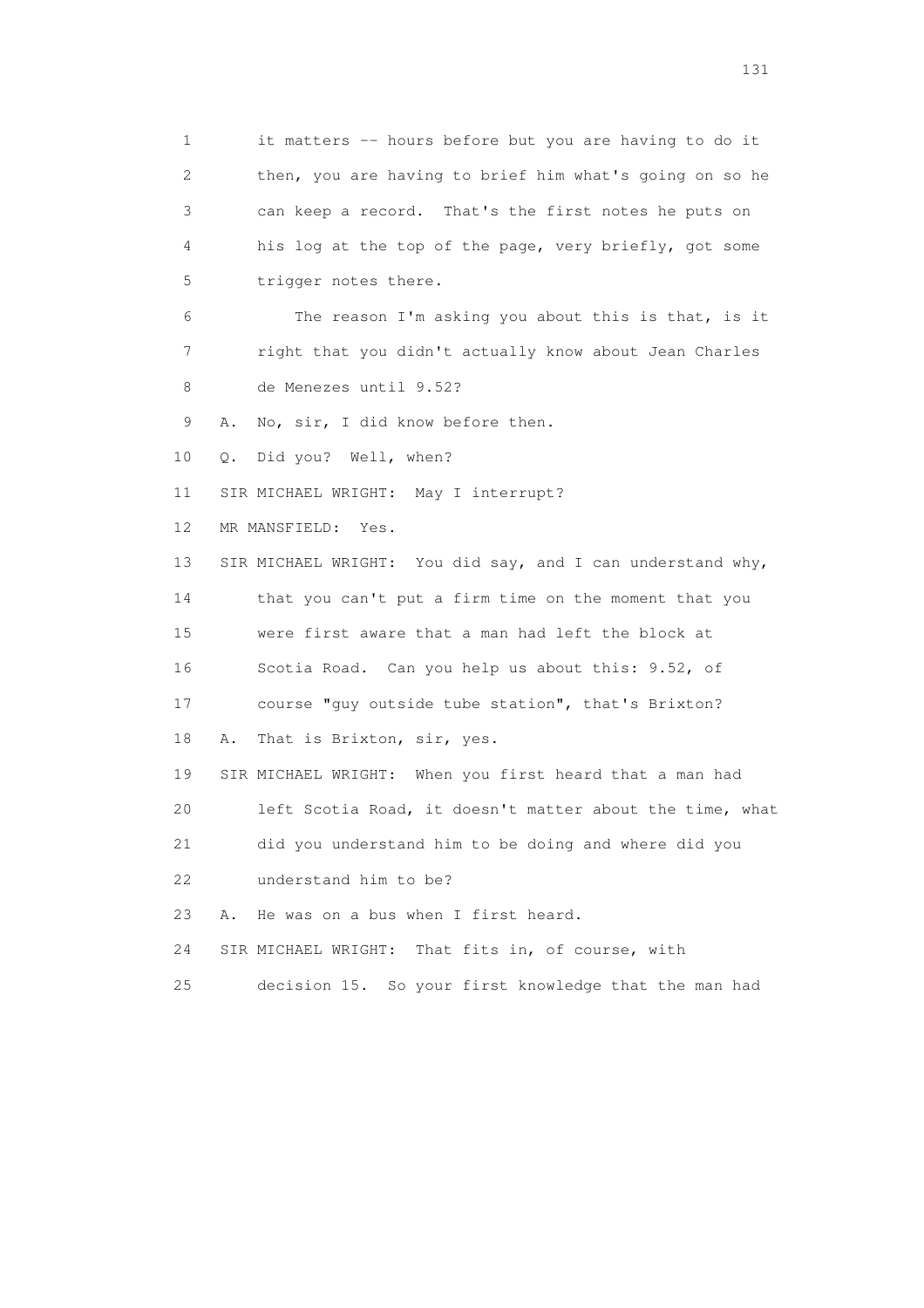2 A. Yes, sir. 3 SIR MICHAEL WRIGHT: Thank you. 4 MR MANSFIELD: Could we have 7853 on the screen, please. If 5 the two logs can go off just for a second. Thank you 6 very much. 7853. (Pause). May I just have one moment 7 to inquire what's happened here. (Pause). Sir, can I do 8 it another way? I thought it had been -- 9 SIR MICHAEL WRIGHT: Has it not been scanned in? 10 MR MANSFIELD: No, I have the right page number but it has 11 not been scanned in. 12 SIR MICHAEL WRIGHT: In that case it can go on the screen. 13 MR MANSFIELD: Yes. May I make clear as its going up what 14 it is?

1 left Scotia Road was when he was already on the bus?

15 SIR MICHAEL WRIGHT: Yes.

16 MR MANSFIELD: It is a transcript from a tape recording that

17 this witness made two or three days later.

18 SIR MICHAEL WRIGHT: Hang on, we have that in the jury

19 bundle, haven't we?

20 MR MANSFIELD: No, I don't think so.

 21 SIR MICHAEL WRIGHT: I think we have. That's not the one? 22 Oh, I see.

23 MR MANSFIELD: This is a document, may I deal with it

24 through the witness for a moment.

25 You didn't have it with you yesterday; is that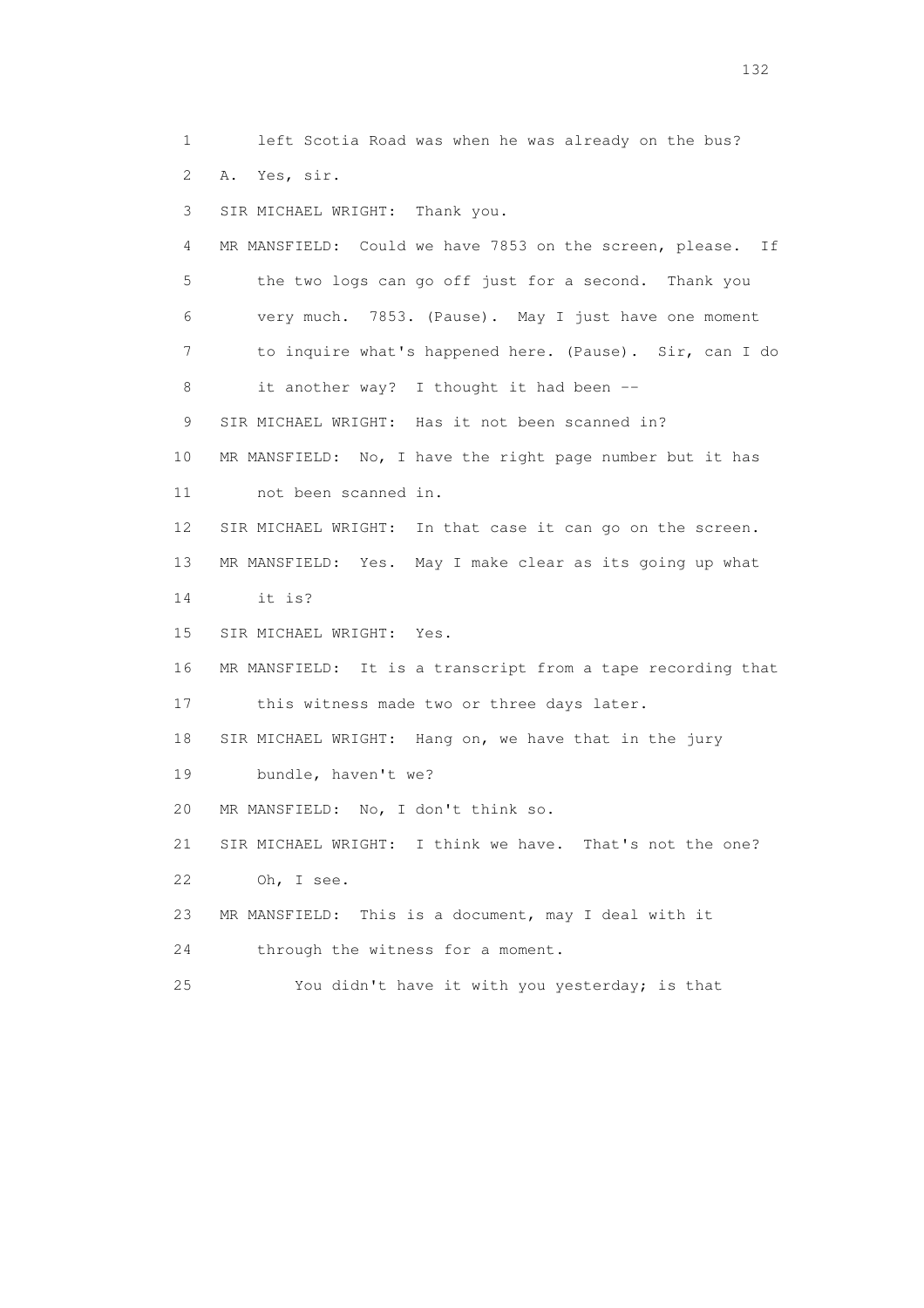- 1 right?
- 2 A. No, I didn't, sir, no.

3 Q. Do you have it with you today?

- 4 A. I am not sure whether I do.
- 5 Q. If you don't, we can deal with it on screen. Do you 6 agree that you did record an account of what happened up 7 to the morning of the 22nd? You recorded it a couple of 8 days later, and then some months later somebody 9 obviously sat down and transcribed it, and then we have 10 been given copies of the transcript as typed up. I'm 11 going to come in, as you will see, on tape 4, CD, that's 12 your initials, T4, and under that there is a sentence, 13 perhaps we can read it together.
- 14 A. Could I just stop you there, sir, and say -- of course 15 I'm sure this won't be necessary -- if you want to have 16 the actual CD, you are very welcome to have that. I can 17 assure you this is an accurate transcript.
- 18 Q. I am relying on that.
- 19 A. Thank you.
- 20 Q. "The first I knew of the man from Scotia Road", do you
- 21 see that?
- 22 A. Yes, sir.
- 23 Q. "... being on a bus was shortly after 9.45."
- 24 A. Yes, sir.
- 25 Q. Where did you get that time from?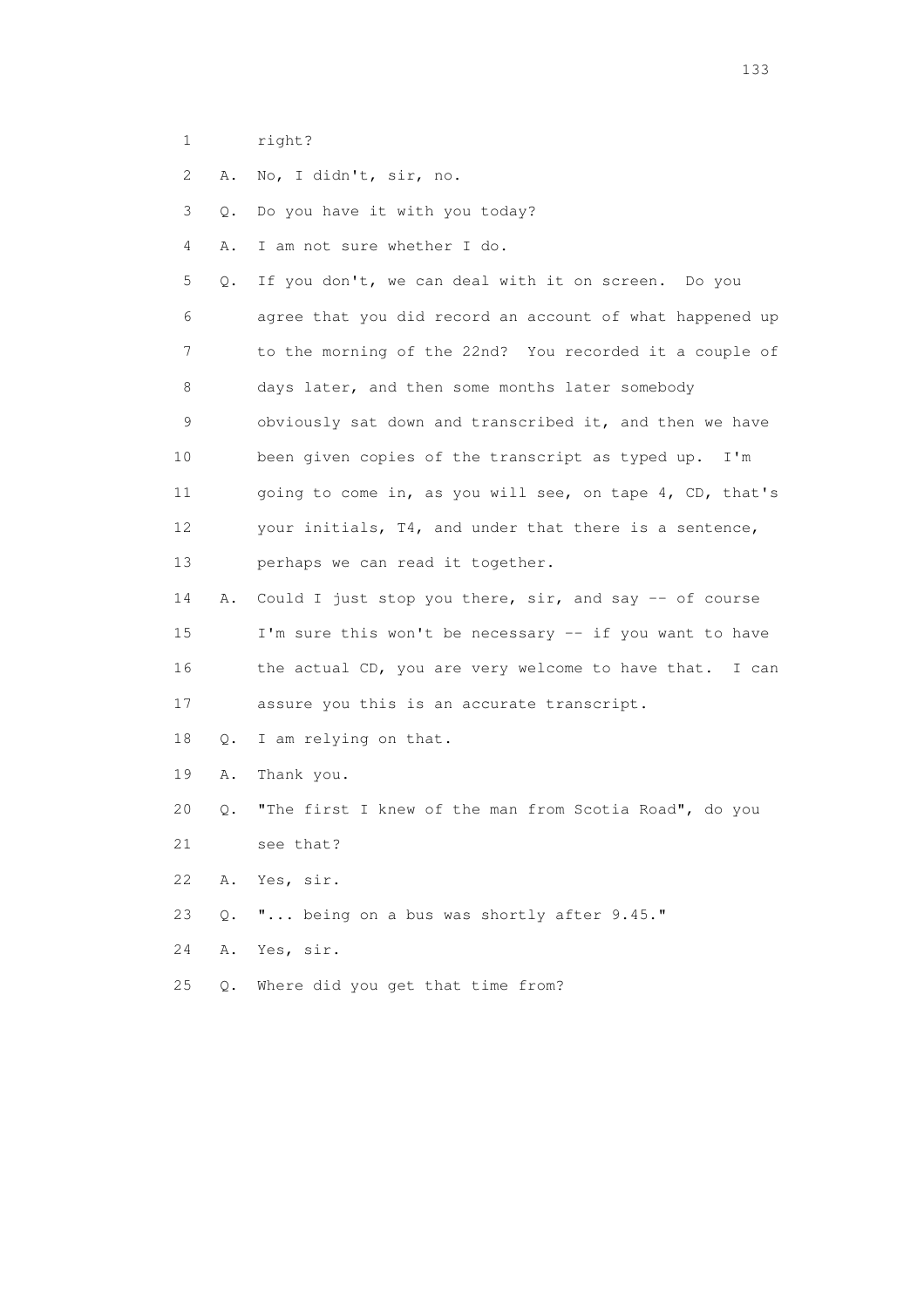| 1  | Α. | I don't know, sir. I don't know. I may have been          |
|----|----|-----------------------------------------------------------|
| 2  |    | working back from the loggist's log 9.52.                 |
| 3  | Q. | Well, it says "shortly after 9.45" so it's actually       |
| 4  |    | specifying a time and then adding on a bit, I am not      |
| 5  |    | going to quibble about 30 seconds, a minute or whatever.  |
| 6  |    | Quite an important time. You see, by this stage, the      |
| 7  |    | time you dictated this, had you had access to all sorts   |
| 8  |    | of other documents?                                       |
| 9  | Α. | No, no, sir, just my own.                                 |
| 10 | Q. | Just your own?                                            |
| 11 | Α. | And the CLIO log which $I$ -- my own but I regard my      |
| 12 |    | loggist's log as my own because that was locked in my     |
| 13 |    | I don't think I had had access to anything else.<br>safe. |
| 14 | Q. | Then "I had been told" presumably you mean shortly after  |
| 15 |    | 9.45, according to this version "that a man had left      |
| 16 |    | Scotia Road, had briefly been identified as Nettle Tip    |
| 17 |    | but it was now realised that it was not him"?             |
| 18 | Α. | Yes, sir, I think that's what I said yesterday.           |
| 19 | Q. | I appreciate you did, but I have some questions.<br>Is    |
| 20 |    | there anything recorded in your decision log to this      |
| 21 |    | effect?                                                   |
| 22 | Α. | No, sir.                                                  |
| 23 | Q. | Why not?                                                  |
| 24 | Α. | Because I didn't and don't, certainly did not regard it   |
| 25 |    | as a significant issue at the time, at the time of        |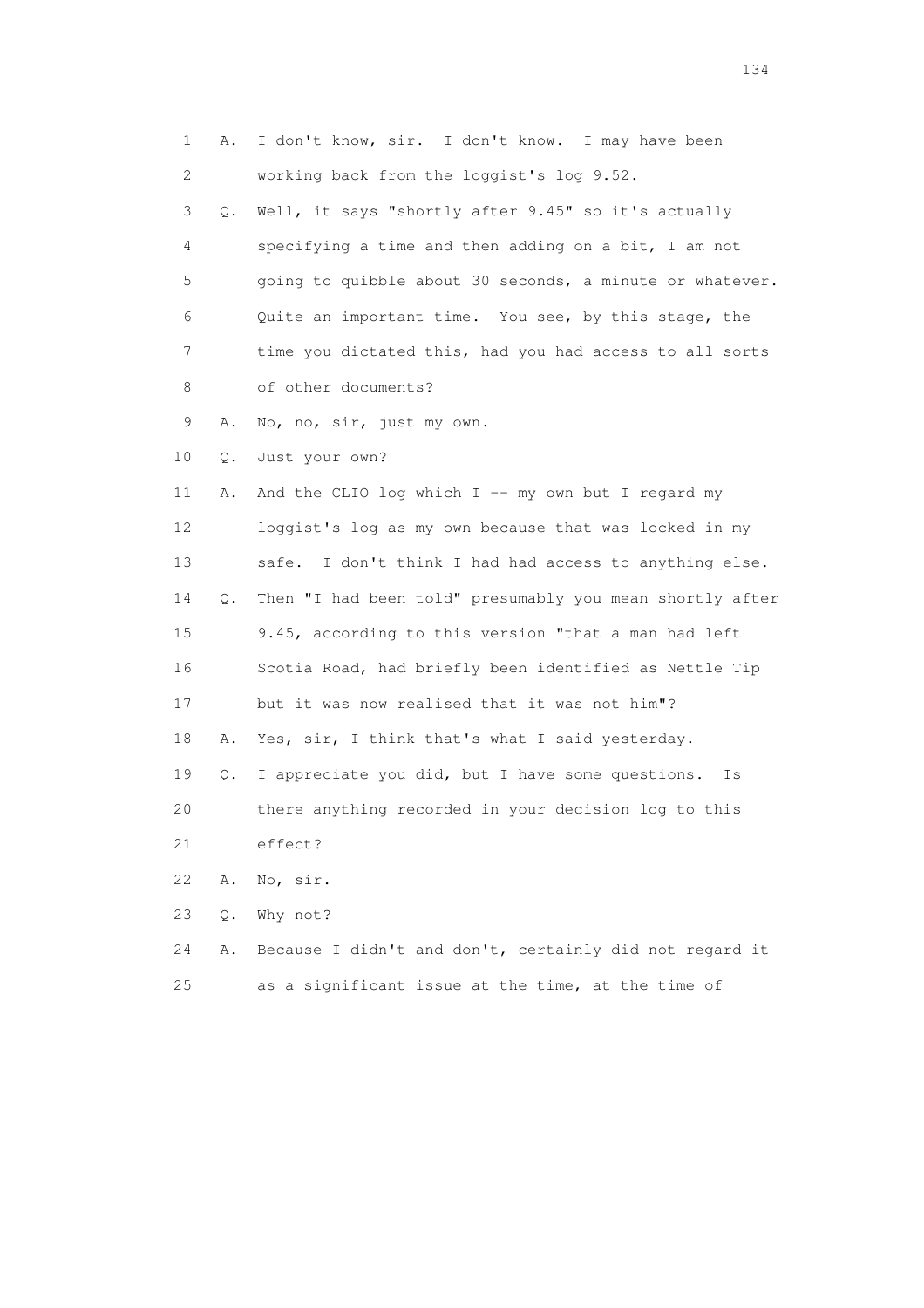|                 | 1       | making the log. If I thought it was a big significant    |
|-----------------|---------|----------------------------------------------------------|
|                 | 2       | issue, I would have recorded --                          |
|                 | 3<br>Q. | It is a big significant issue, because here it is, you,  |
|                 | 4       | for the first time, having not been told by anyone up to |
|                 | 5       | then that a possible had come out, and even more         |
|                 | 6       | important, not only had come out but for 11 minutes had  |
|                 | 7       | been followed by surveillance and you didn't know?       |
|                 | 8<br>Α. | Well, I think, sir, I did concede yesterday that I felt  |
|                 | 9       | that log 15, decision log 15, was slightly hard to       |
| 10              |         | understand, I said something like this, because I hadn't |
| 11              |         | put in any commentary or any decision earlier than that. |
| 12 <sup>°</sup> |         | I said, you know, it's quite difficult to understand     |
| 13              |         | what's gone on here. So I understand what you are        |
| 14              |         | saying, it would be easier to understand what had gone   |
| 15              |         | on if I had made a decision log entry but when I was     |
| 16              |         | writing up my decision log, I did not see this as        |
| 17              |         | a significant issue, and I covered the issue that you    |
| 18              |         | have highlighted briefly in decision log 15.             |
| 19              | Q.      | No, you didn't. Decision number 15 does not indicate     |
| 20              |         | what you have put in this statement:                     |
| 21              |         | "Silver's intention was to stop him discreetly, gain     |
| 22              |         | intelligence" and so on. You had agreed with that,       |
| 23              |         | hadn't you?                                              |
| 24              | Α.      | Yes, we had a conversation about it.                     |
| 25              | $Q$ .   | That's what you are saying?                              |

n 135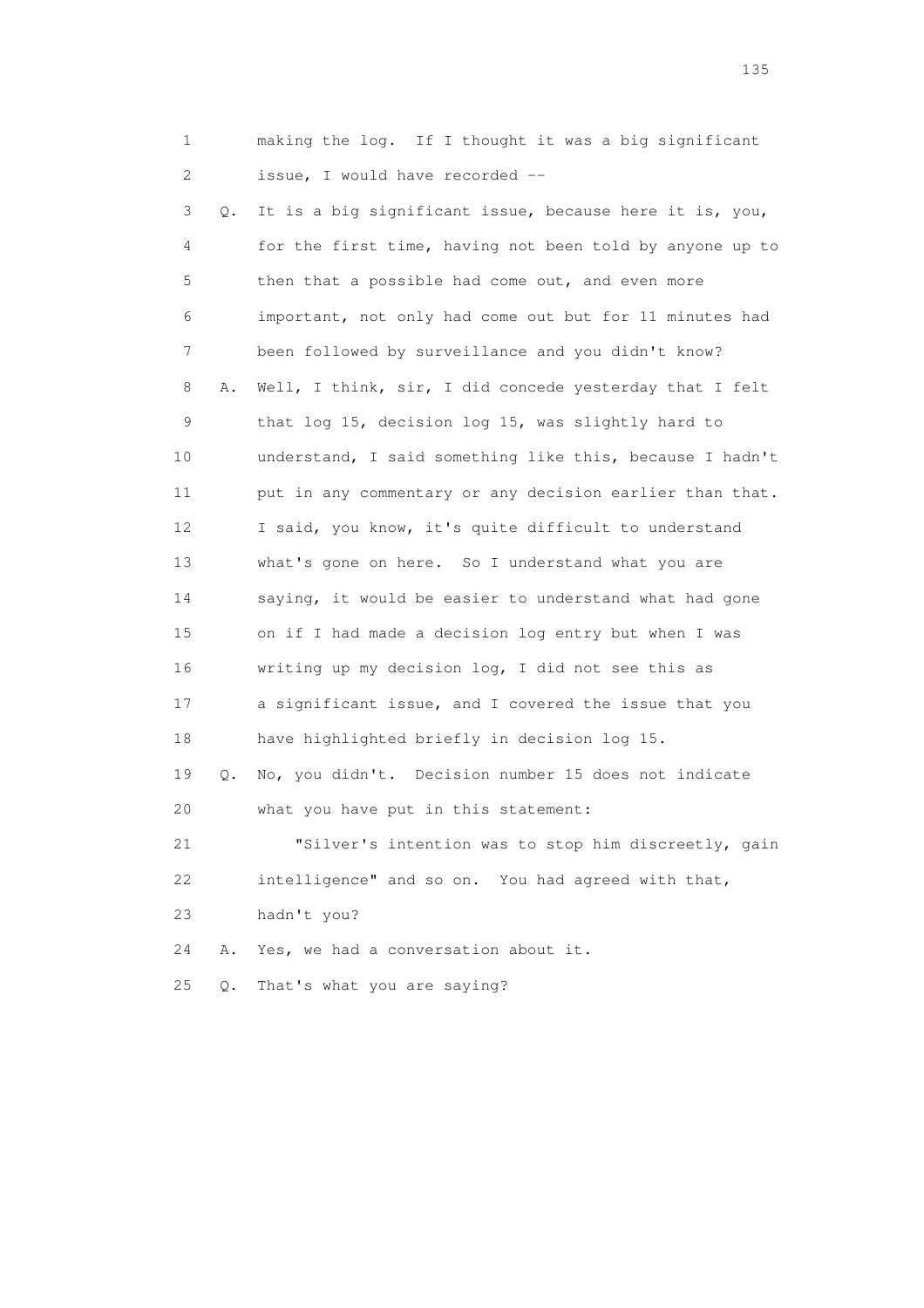1 A. I did agree, I did not have a strong view.

2 Q. That's a decision, isn't it, by you?

3 A. It is a decision --

4 Q. Why isn't it in the decision log then?

 5 A. Because as I said when I was writing it up, I didn't see 6 it as a significant decision. The log is only for 7 significant decisions. I have a limited number, as you 8 know, between arriving and Mr de Menezes' death, and 9 I didn't see it as significant in a way that required me 10 to write a decision log.

 11 I probably made, I don't know, between 7 o'clock and 12 9.30, I probably made couple of hundred decisions, 500 13 decisions, I don't know, but most of them would not be 14 written down because they are not things I thought were 15 significant decisions.

 16 Q. I'm only dealing with decisions that relate to the two 17 premises at the moment that you are covering and the 18 possibility of a suicide bomber, that's pretty

19 significant, isn't it?

20 A. As I say, I thought I had covered it adequately in 15.

21 I accept that that sentence is not shown in 15.

 22 Q. Unless of course the first time you actually caught up 23 with this scenario was at 9.52, even later?

 24 A. No, sir, I did become involved before 9.52. I can't say 25 what time --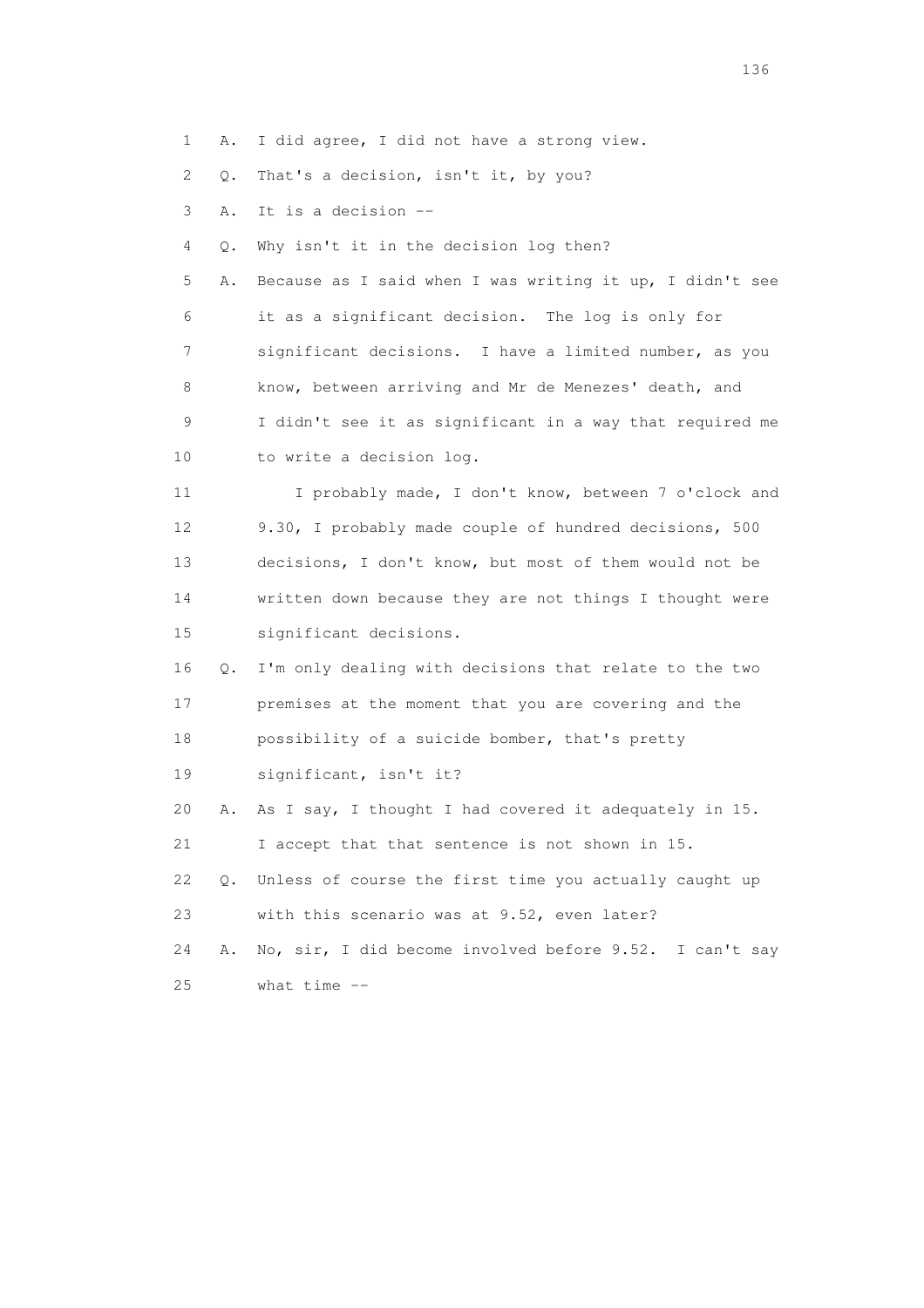1 SIR MICHAEL WRIGHT: Well, shortly after 9.45.

 2 A. Well, no, my evidence here is I can't say what time. 3 SIR MICHAEL WRIGHT: I see.

 4 A. And I think it's only right, sir, that I say in my 5 interview with the IPCC I was asked a question which led 6 me, I think would be the right way of putting it into 7 agreeing that it may have been not long after 9.35. So 8 recognising that here I have said shortly after 9.45 and 9 there I said may not have been that long after 9.35, in 10 all honesty I have to say to you I don't know when it 11 was. All I can tell you is that he was on the bus, and 12 that's what I am certain of, and it was sometime before 13 Brixton. 14 MR MANSFIELD: What is quite important is where the 15 information is coming from. Because I think you now 16 know, on anybody's view, nobody was saying between

 17 Scotia Road and getting on the bus that it wasn't, 18 definitely wasn't Osman; you know that now, don't you? 19 A. I don't know that, no, sir, I do not have that grasp. 20 Q. Well, then, I want to know where did this information 21 come from that it wasn't him?

22 A. I am not sure I understand the question.

 23 Q. Who told you that he had been briefly identified but 24 actually now realised it wasn't, as you have it in your 25 taped recording?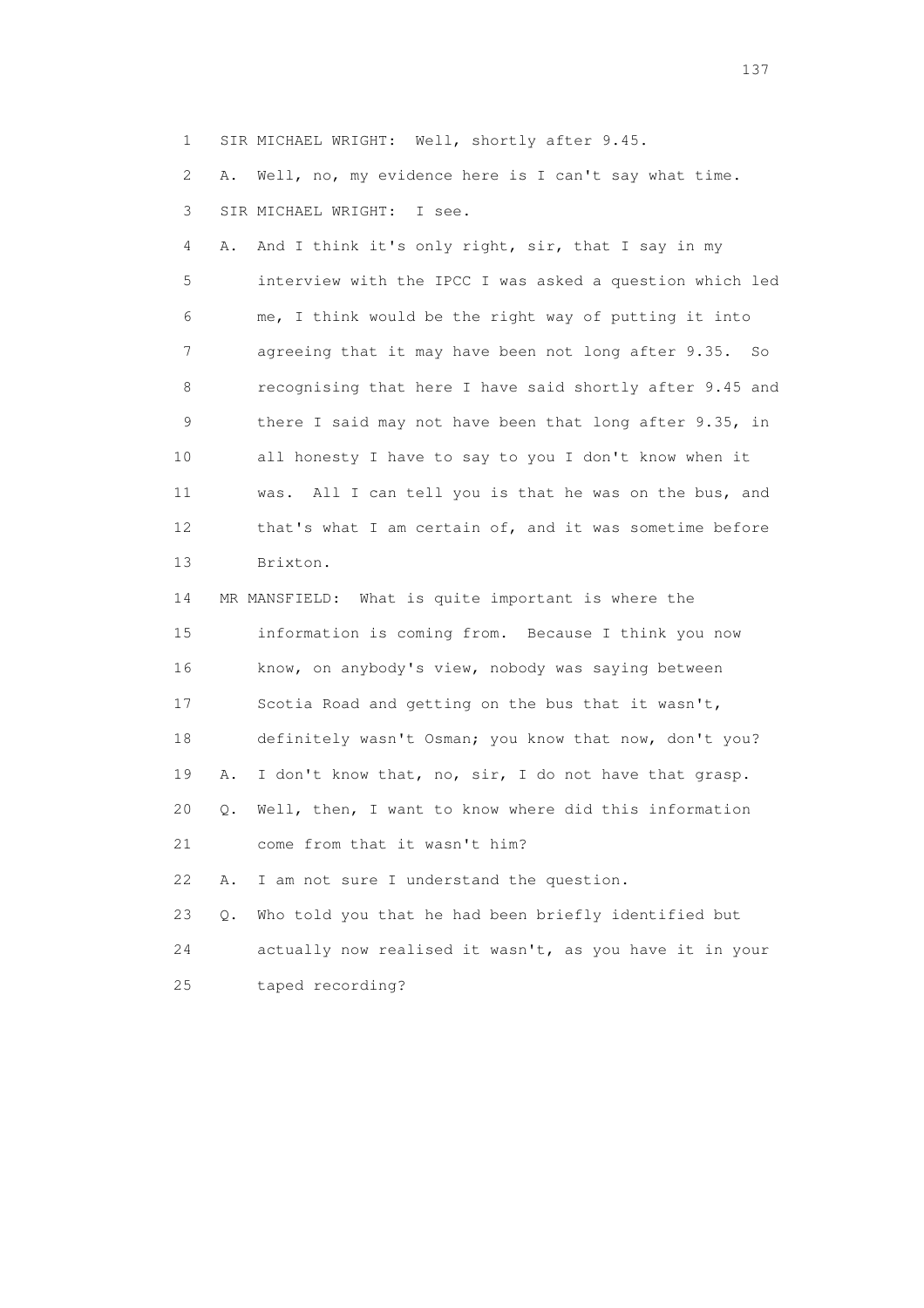1 A. I think it was Pat. It may have been Silver or 2 Mr Boutcher, because those were the people that 3 I discussed it with immediately I became aware. I think 4 it was Pat. 5 Q. Pat? Well, we are going to hear from him as to whether 6 he ever said, before he got on the bus "it's not him". 7 I want to go into the -- 8 A. Sorry, I wasn't suggesting he did say that. I'm 9 suggesting -- I don't know where the "worth a look" 10 became "not him", I don't know. 11 Q. Within 15 minutes, this man is dead. It is quite 12 important for you to be able, at the helm of this 13 operation, to know where information is coming from, 14 because you are not on the street. 15 A. It's very important to know. Of course, you know, you 16 are looking at this with the benefit of hindsight. 17 Q. No. I am looking at this -- I am trying not to do that, 18 I am trying to do it as you are in the control room, you 19 are suddenly alerted to the fact that there was 20 a possible, now not, and then of course it goes on: 21 "Shortly after that I was told that the person on 22 the bus had been identified". 23 That's what's in the tape; do you see that? 24 A. Mm. 25 Q. I want to deal with that. "Had been identified". Who

138 and 138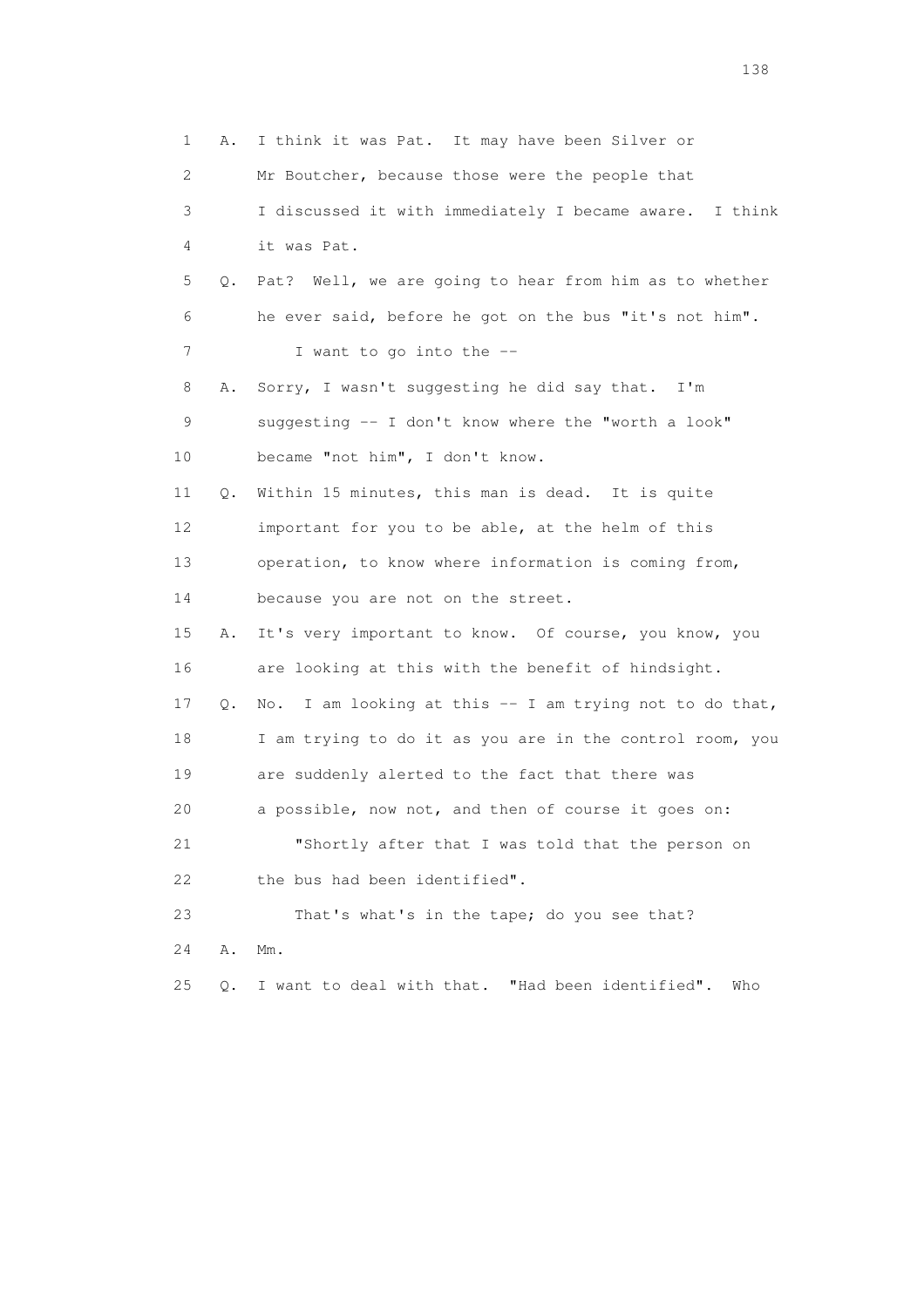- 1 by?
- 2 A. By, well, I was told this by Pat.
- 3 Q. Are you sure?
- 4 A. He wouldn't have done the identification.
- 5 Q. Are you sure Pat told you this?
- 6 A. I am fairly sure Pat told me this, yes.
- 7 Q. No, sorry, fairly won't do in these circumstances. This 8 is life and death, you don't send them in unless you 9 are, as it were, sure of an identification.
- 10 Who is telling you --

 11 A. Sorry, sir, I am not completely sure now, I am not 12 100 per cent sure, I can't swear that it was Pat that 13 told me. But we are three years on, and I have been, as 14 you know, again quite properly, I have made my records, 15 I have given a statement, I have been interviewed quite 16 properly by the IPCC. I have been to the Health and 17 Safety trial where I have been asked the same questions 18 in my evidence-in-chief and then in cross-examination 19 and re-examination. It's three years on. I think you 20 must understand that I wouldn't necessarily be 21 absolutely sure now but that's not the same as what you 22 said. At the time, I would have known who exactly it 23 was had just said that to me.

 24 Q. Of course we know there are no records and that's one of 25 the difficulties about this, isn't it?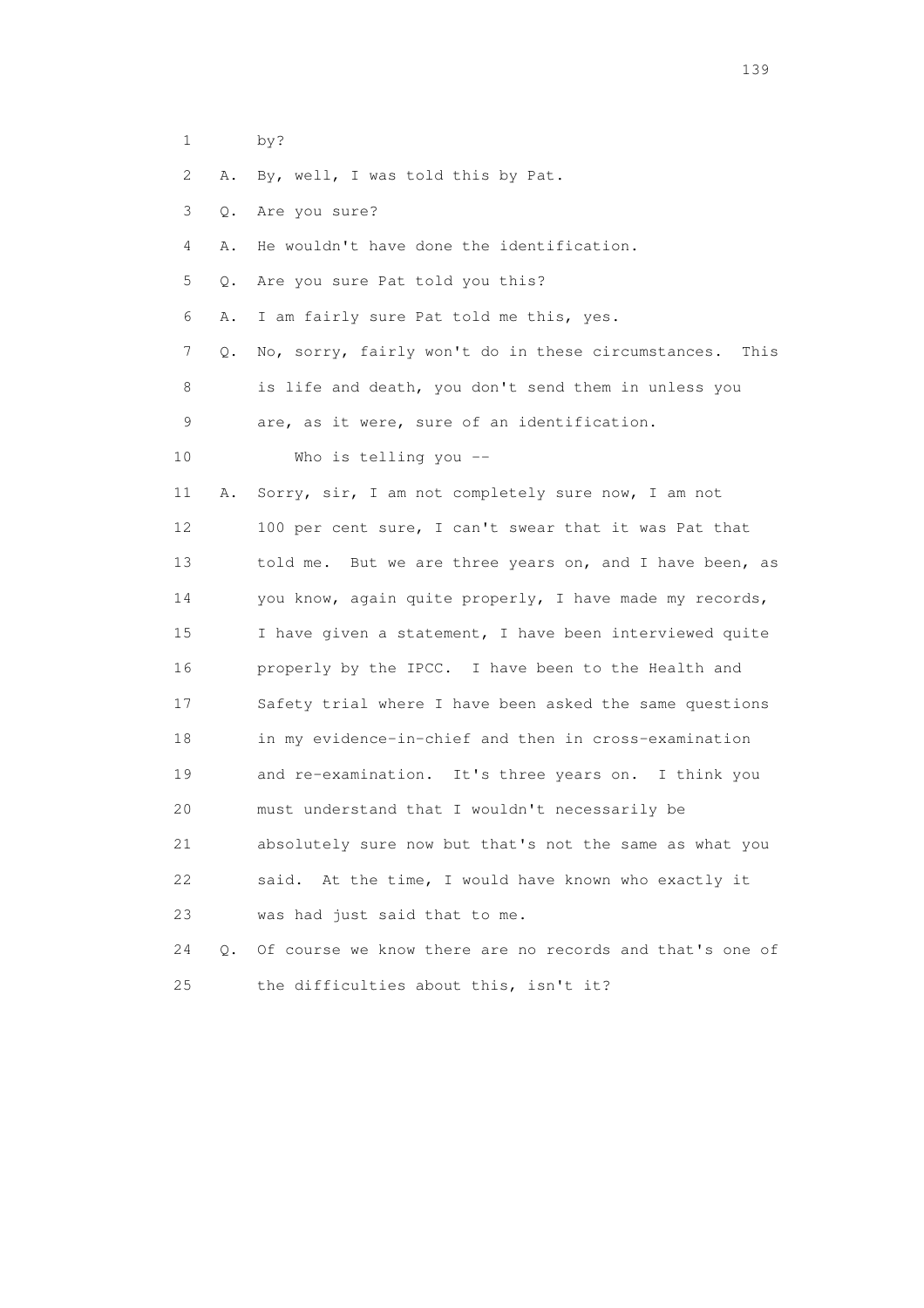1 A. One of the difficulties may be that there are lots of 2 records.

3 Q. Certainly.

| 4  | Α. | And lots of people were writing lots of things down at  |
|----|----|---------------------------------------------------------|
| 5  |    | various different times. I think  obviously there       |
| 6  |    | are things that you are now interested in about this    |
| 7  |    | half an hour period, which is not written down. Or      |
| 8  |    | three hour period, which is not written down.           |
| 9  | 0. | No, I am now interested in the most important period of |
| 10 |    | Jean Charles de Menezes' life, the last 15 minutes,     |
| 11 |    | that's what I am interested in. Follow this             |
| 12 |    | identification through, right? You now know, I think,   |
| 13 |    | is this fair, that no surveillance officer is going to  |
| 14 |    | come forward and say that there was ever a positive     |
| 15 |    | identification of Jean Charles de Menezes as Osman; do  |
| 16 |    | you know that now?                                      |
| 17 | Α. | Well, I don't know what the surveillance officers are   |
| 18 |    | going to come forward and say --                        |
| 19 | Q. | May I just put it to you: if the surveillance evidence  |
| 20 |    | before this jury is that no surveillance officer says   |
| 21 |    | there was a positive identification -- and we have had  |
| 22 |    | Mr Johnston in charge of the room already, and he said  |
| 23 |    | it never went beyond possible, but I am sticking to     |
| 24 |    | surveillance officers -- no surveillance officer comes  |

25 and says it ever went beyond possible, does that come as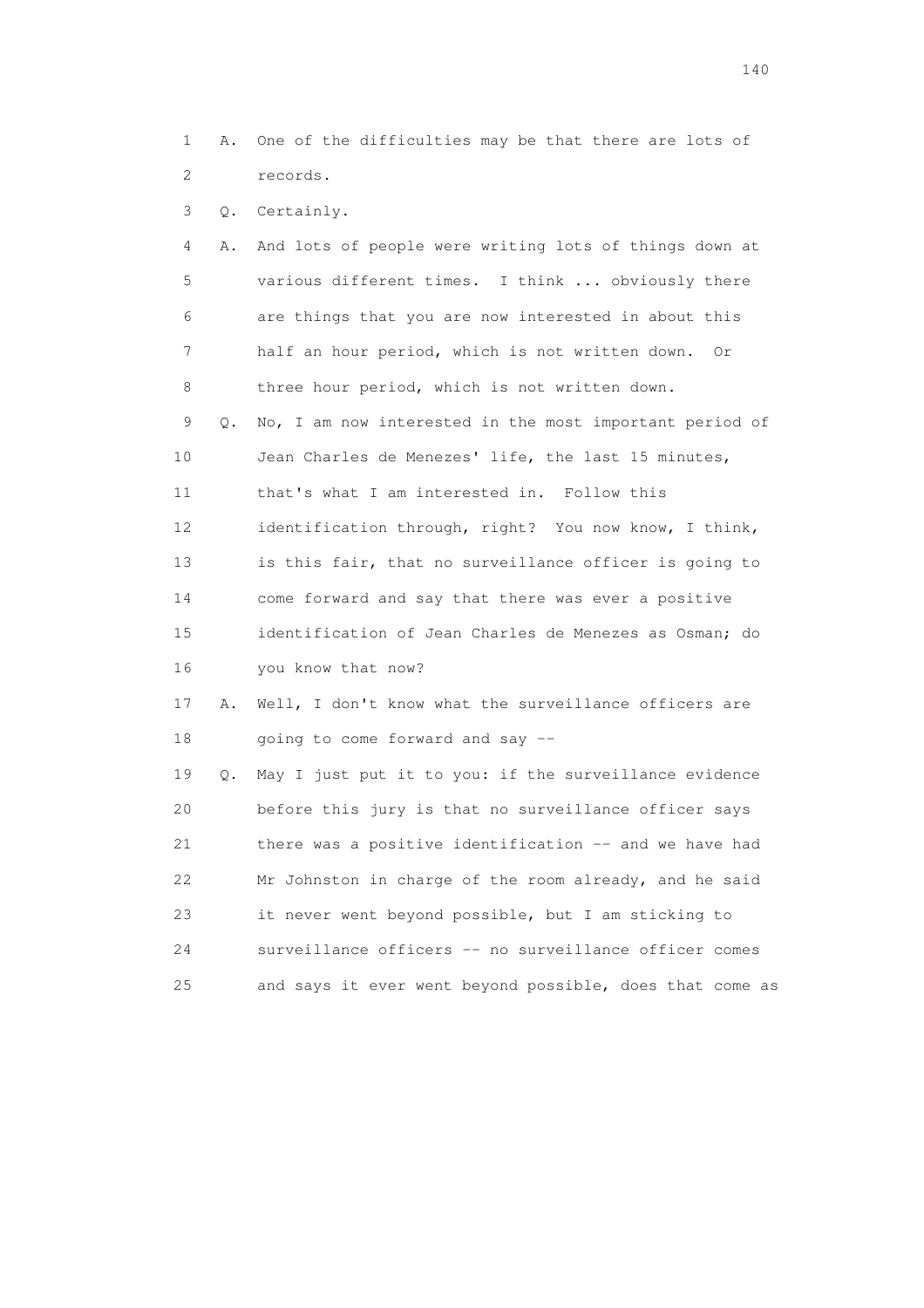1 a shock?

| 2               | Α. | I have of course read the statement, sir, I am aware of |
|-----------------|----|---------------------------------------------------------|
| 3               |    | the statement. I know what I was being told, and I know |
| 4               |    | what that made me think. I really can't account for     |
| 5               |    | what the various surveillance officers said or thought  |
| 6               |    | or are going to say now.                                |
| $\overline{7}$  | Q. | Were they saying things you misunderstood?              |
| 8               | Α. | I wasn't listening to the surveillance officers, sir.   |
| 9               | Q. | I'm suggesting to you now is the moment, just for 15    |
| 10              |    | minutes although you didn't know it would be 15, it     |
| 11              |    | could have been slightly longer, of course I appreciate |
| 12 <sup>°</sup> |    | that, to say to the room, the control room, "Keep it    |
| 13              |    | down, I want listen to this", what are they saying:     |
| 14              |    | first he might be, then he's not, now he is, all within |
| 15              |    | the space 11, 15 minutes.                               |
| 16              |    | That's what you should have done, isn't it?             |
| 17              | Α. | No, I don't agree with that. And you make it sound as   |
| 18              |    | though -- I think you make it sound, anyway, as though  |
| 19              |    | that sequence "worth a look, not, is" is extraordinary  |
| 20              |    | or unusual. It's not. In a surveillance operation,      |
| 21              |    | that in the very early stages is not that unusual. What |
| 22              |    | happened after that for me was increasing certainty in  |
| 23              |    | the terms of the briefing I was getting about the       |
| 24              |    | identification.                                         |
| 25              | Q. | I am going to suggest to you not that, it's quite the   |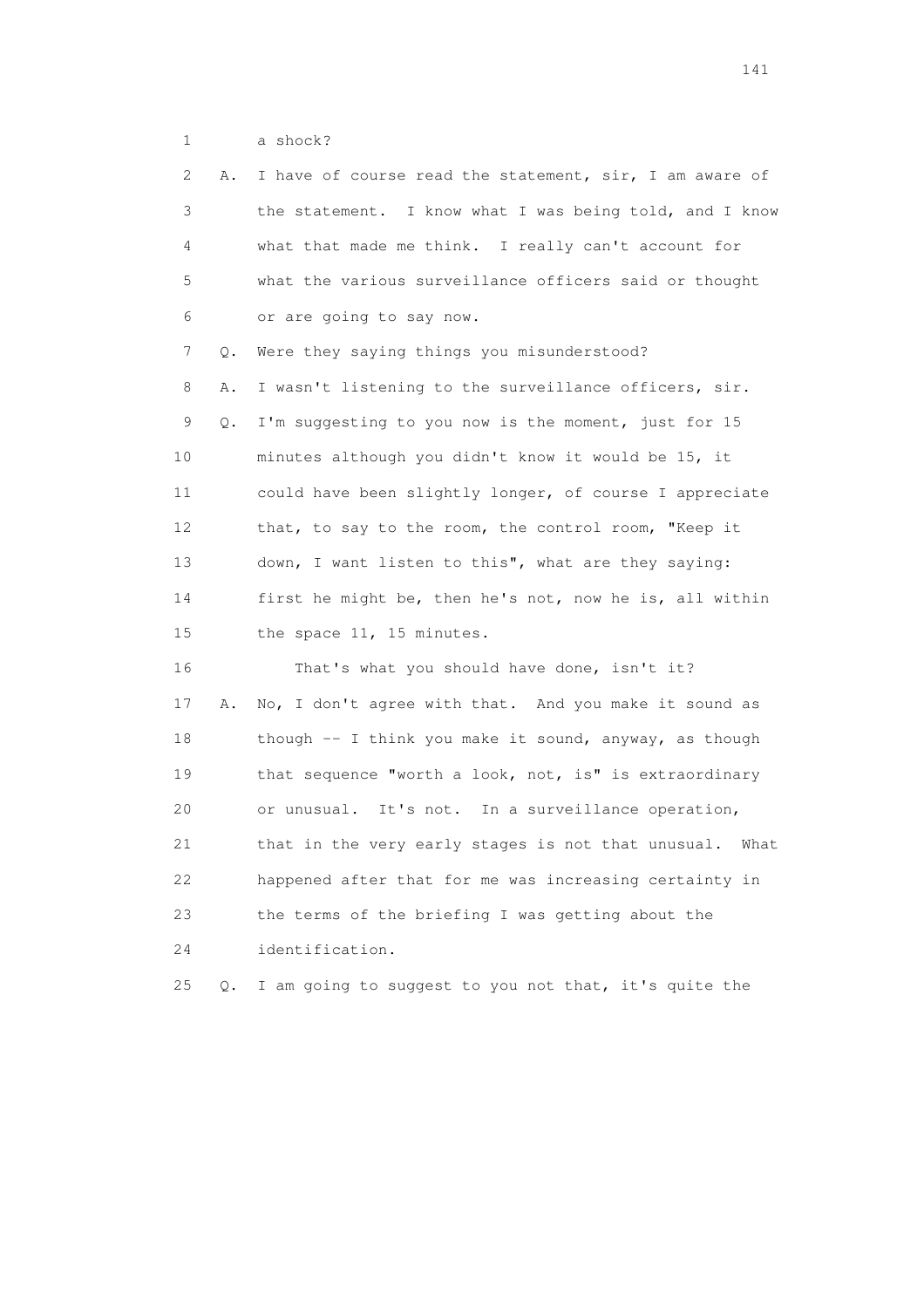1 reverse what I am suggesting, nothing unusual, I am 2 going to suggest to you, as I have suggested to others, 3 firstly identification is notoriously difficult? 4 A. It's a very difficult thing to do sir. Surveillance 5 officers are particularly good at it but it is a very 6 difficult thing to do. 7 Q. You said just before lunch, didn't you, that you thought 8 the most likely thing in the light of identification 9 would be that it would take a long time before there 10 would be an identification. I have the exact transcript 11 if you need it? 12 A. Yes, I think that's right, you are starting cold, no 13 other information beyond the CCTV photograph, and the 14 gym card. It's going to be potentially something which 15 could take a while. 16 Q. You see, you have a number of factors here. You, as the 17 jury have just seen, thinking to yourself: it's not 18 likely there will be a suicide bomber with a rucksack 19 coming out; number 2, it's likely it will take a long 20 time to establish identity, this is a cold case, we 21 don't know much about this individual, we had seen -- 22 well, I will come back to what you had seen. This is 23 the one case where you say to yourself: I am not taking 24 any risks here, this is far too risky to start getting 25 SO19 involved where we have got only a matter of minutes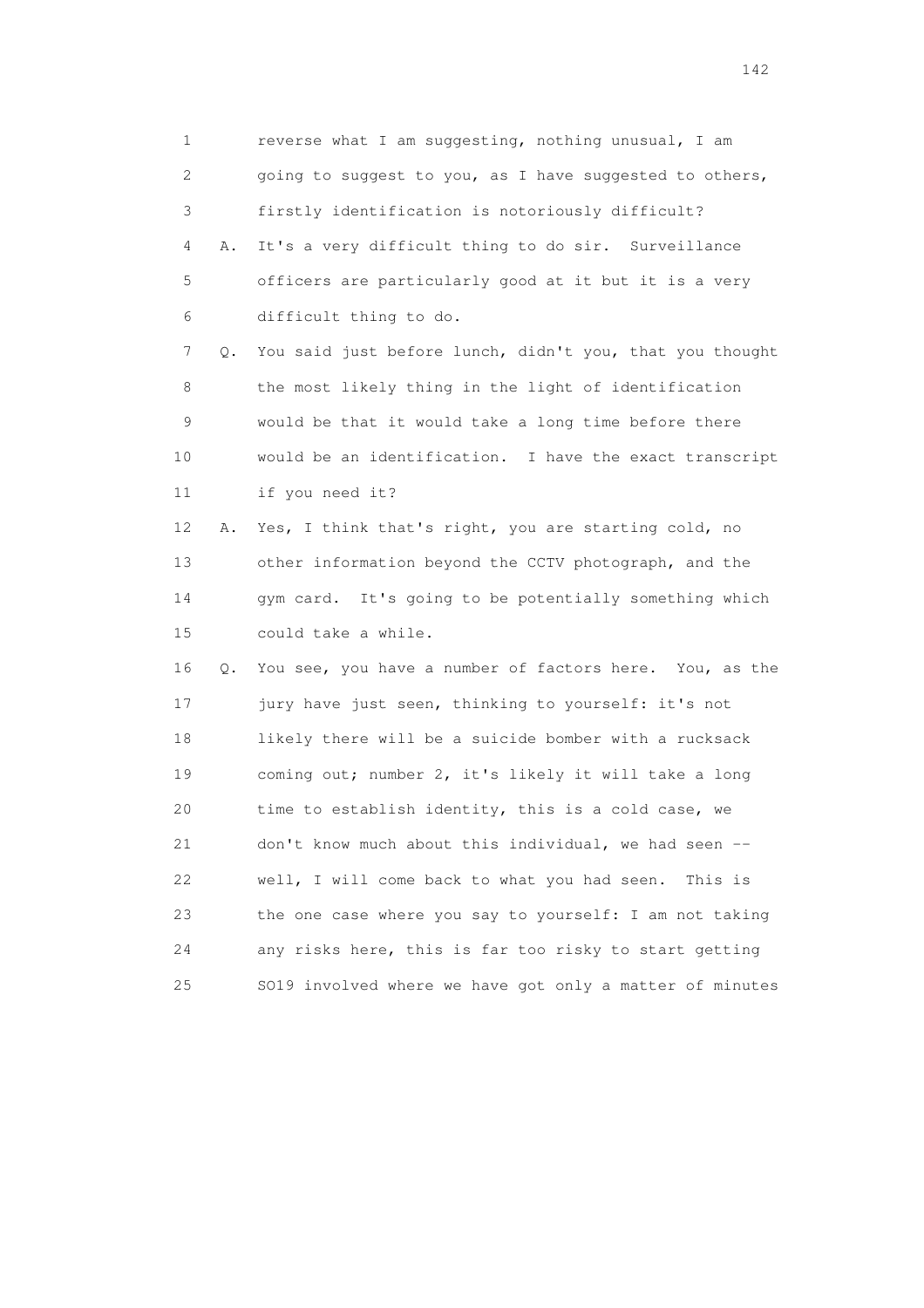| 1  |    | and officers going from "it isn't" to "it is", hopeless, |
|----|----|----------------------------------------------------------|
| 2  |    | don't do it. Did that occur to you?                      |
| 3  | Α. | You said a number of different things there, sir,        |
| 4  |    | I think broadly my answer to that is I don't accept --   |
| 5  |    | maybe I do not understand what you are saying, but       |
| 6  |    | I don't accept what you are saying. Of course minimise   |
| 7  |    | the risks was absolutely in the top of my mind           |
| 8  |    | throughout all the operations we did that day $-$        |
| 9  | Q. | Minimise the risk to an innocent individual?             |
| 10 | Α. | Absolutely, as well as to members of the -- to any       |
| 11 |    | individual, the subject being followed and members of    |
| 12 |    | the public and my officers.                              |
| 13 | О. | As a firearms officer you are aware, I am not suggesting |
| 14 |    | they are made every day or every week, but there are     |
| 15 |    | some notorious mistakes have been made in the recent     |
| 16 |    | past, haven't they?                                      |
| 17 | Α. | I would possibly like to have been a firearms officer in |
| 18 |    | my career, but I have not. I am a firearms commander.    |
| 19 | Q. | That's what I mean.                                      |
| 20 | Α. | I am very well aware of the police shootings, if that's  |
| 21 |    | what you are talking about, over several years, I am     |
| 22 |    | familiar with the UK cases, I think, in general.<br>And  |
| 23 |    | I understand, I think, relatively well, some of the      |
| 24 |    | issues that some of those issue cases have revealed.     |
| 25 | О. | Right, which are?                                        |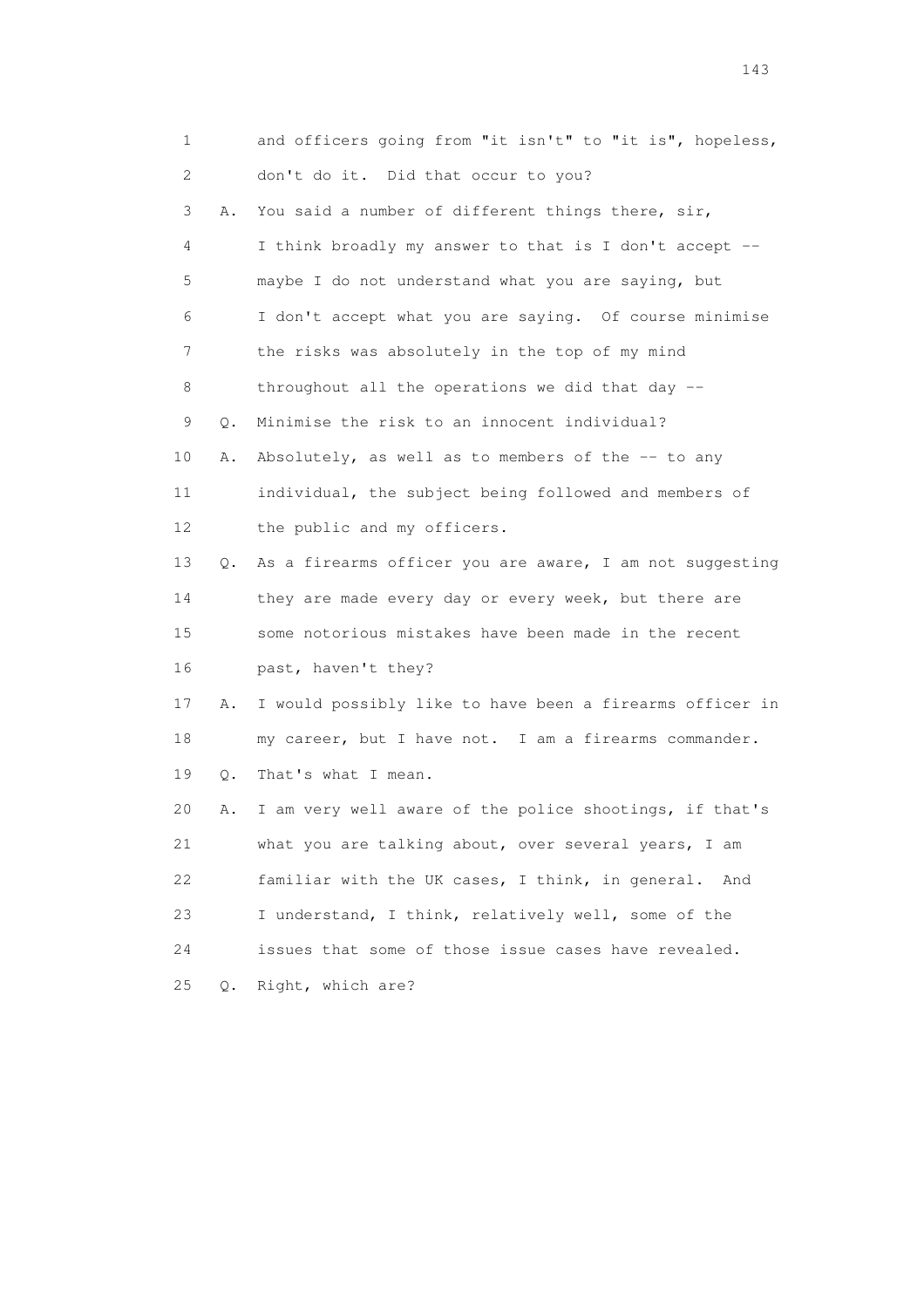1 A. The importance of briefing, how difficult it can be in 2 an incredibly fast-moving situation for people to make 3 split second decisions and -- 4 Q. Was that in any of the briefings, as far as you are 5 aware? 6 A. What, how difficult it is to make -- 7 Q. Yes, to firearms particularly: look, this is a very 8 difficult situation, might be, it might not, but 9 mistaken identification is a serious risk? 10 A. I am sorry, sir, you have lost me again. Are you 11 talking about at the Silver briefing? 12 Q. Yes. 13 A. I don't know. Again I come back to the fact that Silver 14 was briefing specialist firearms team, they go out every 15 day of the week on operations where somebody could get 16 shot, they are absolutely used to dealing with life and 17 death situations, and because they are so incredibly 18 professional in my view and incredibly restrained, 19 shootings by the SFO teams are extraordinarily rare. 20 Q. Yes, I am accepting that. Really I want to come back to 21 your position in these minutes between 9.52 and 10.04. 22 So again, just 15 minutes. Did it occur to you in that 23 time that the identification -- never mind anything 24 else -- basis was too unreliable given the way the 25 pendulum has swung, to base any order for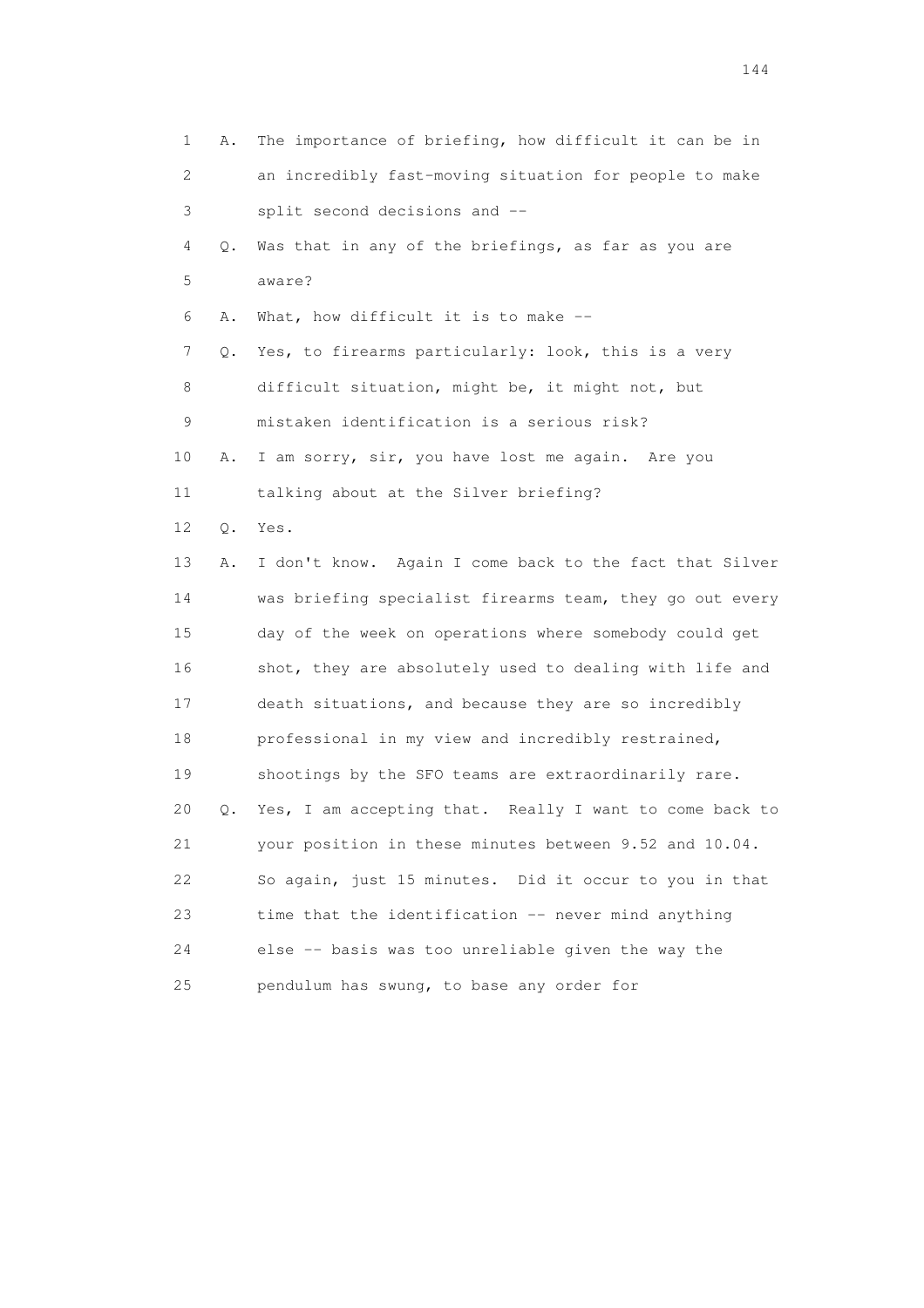- 1 an intervention?
- 2 A. No, sir.
- 3 Q. You didn't?
- 4 A. No.
- 5 Q. Why not?

 6 A. Because, as I say, it's not unusual for a surveillance 7 team to be uncertain to start with and then become more 8 certain. That is in fact the process often. Either 9 more certain that it is not an identified individual; 10 good, we can withdraw, or more certain that it is. That 11 is their job, to --

 12 Q. And five minutes later, another one says: "Oh, well, 13 it's not". You are not dealing with any kind of 14 consistency in this case, are you?

 15 A. Sir, I think you are working from -- I think you may 16 anyway be working from what the statements now say was 17 being said. I am talking, I am trying to talk anyway, 18 and as I say it is quite difficult because I have had 19 three years of thinking about this case and I have to be 20 very careful not to muddle up what I now know with what 21 I knew then. If we talk about what I knew then, I did 22 not have your -- I did not have that position, I had the 23 position of: he is on a bus, he was briefly thought to 24 be, he is not now, right, we will go and do X, okay, if 25 you want to, fine --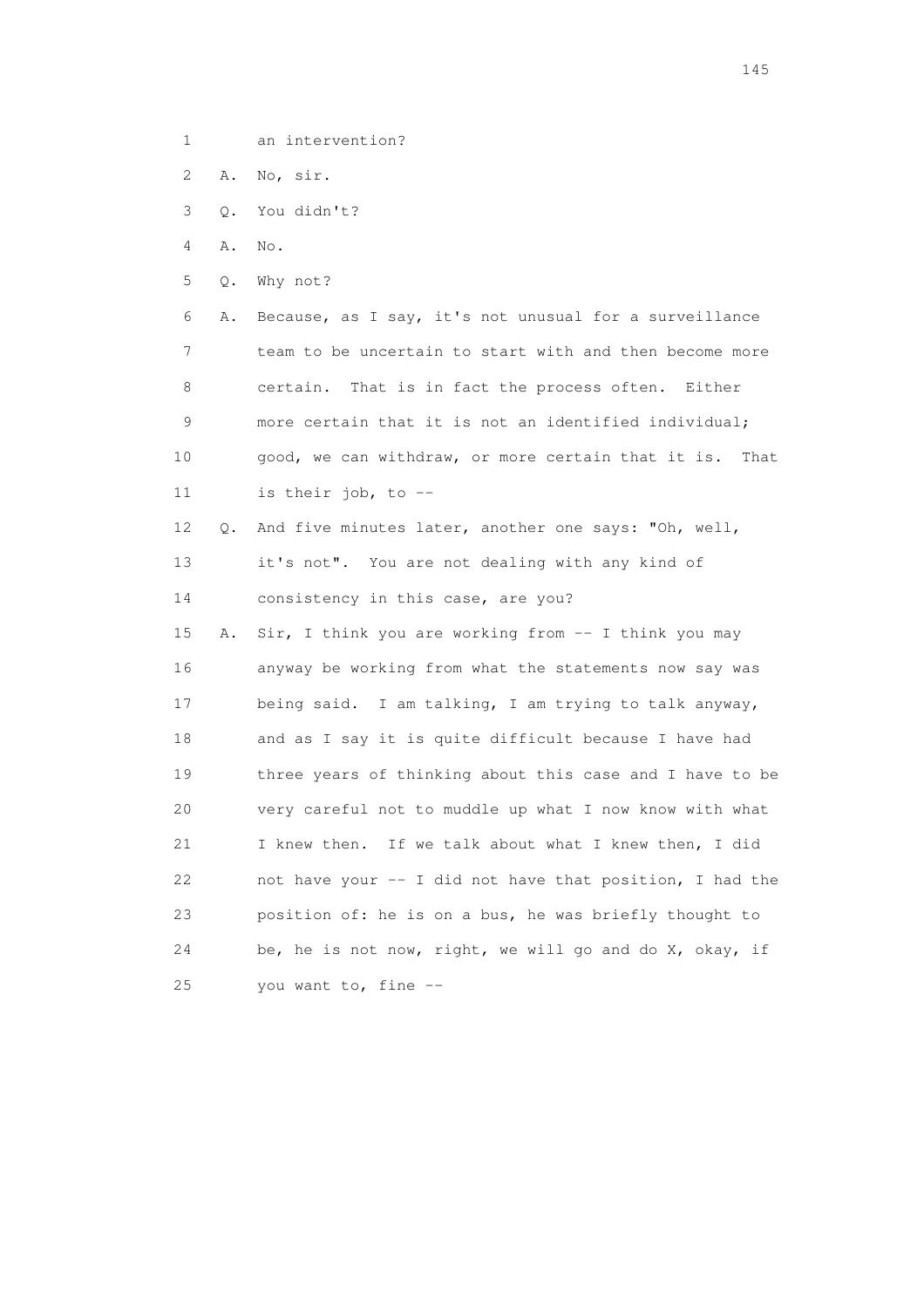| 1               | Q.            | We know the narrative, it's alright, you don't have to   |
|-----------------|---------------|----------------------------------------------------------|
| 2               |               | run through it again.                                    |
| 3               | Α.            | That's my position, and that's different. I don't know   |
| 4               |               | what they were saying on the ground.                     |
| 5               | Q.            | There was a document right in front of you on the        |
| 6               |               | screen, I am not going to ask for it up again, everybody |
| 7               |               | knows it now, 447, there was a document sitting in the   |
| 8               |               | ops room saying all the way through consistently         |
| 9               |               | "unidentified", wasn't there?                            |
| 10              | Α.            | I can't say that that document was up on the screen      |
| 11              |               | I can't. I didn't look at it then.<br>then.<br>But it    |
| 12 <sup>°</sup> |               | certainly does say, we have been through this yesterday  |
| 13              |               | afternoon, "U/I male" throughout with one exception.     |
| 14              | $Q_{\bullet}$ | I am just wondering, maybe the jury is, what the point   |
| 15              |               | of this log is. Is it for Pat's benefit?                 |
| 16              | Α.            | No, it is for the benefit of the record and for people   |
| 17              |               | in the room. I don't think it is for the benefit of      |
| 18              |               | people in the room trying to make decisions in a very    |
| 19              |               | fast-moving situation, because it will be very slim, and |
| 20              |               | it may not in fact be typed at exactly the time.<br>So   |
| 21              |               | I did not look at it, and if you put me in an operations |
| 22              |               | room again tomorrow, I don't think I would be looking up |
| 23              |               | there for my information.                                |
|                 |               |                                                          |

 24 Q. No, I see. Has it occurred to anybody that really 25 running an operation like this at arm's-length with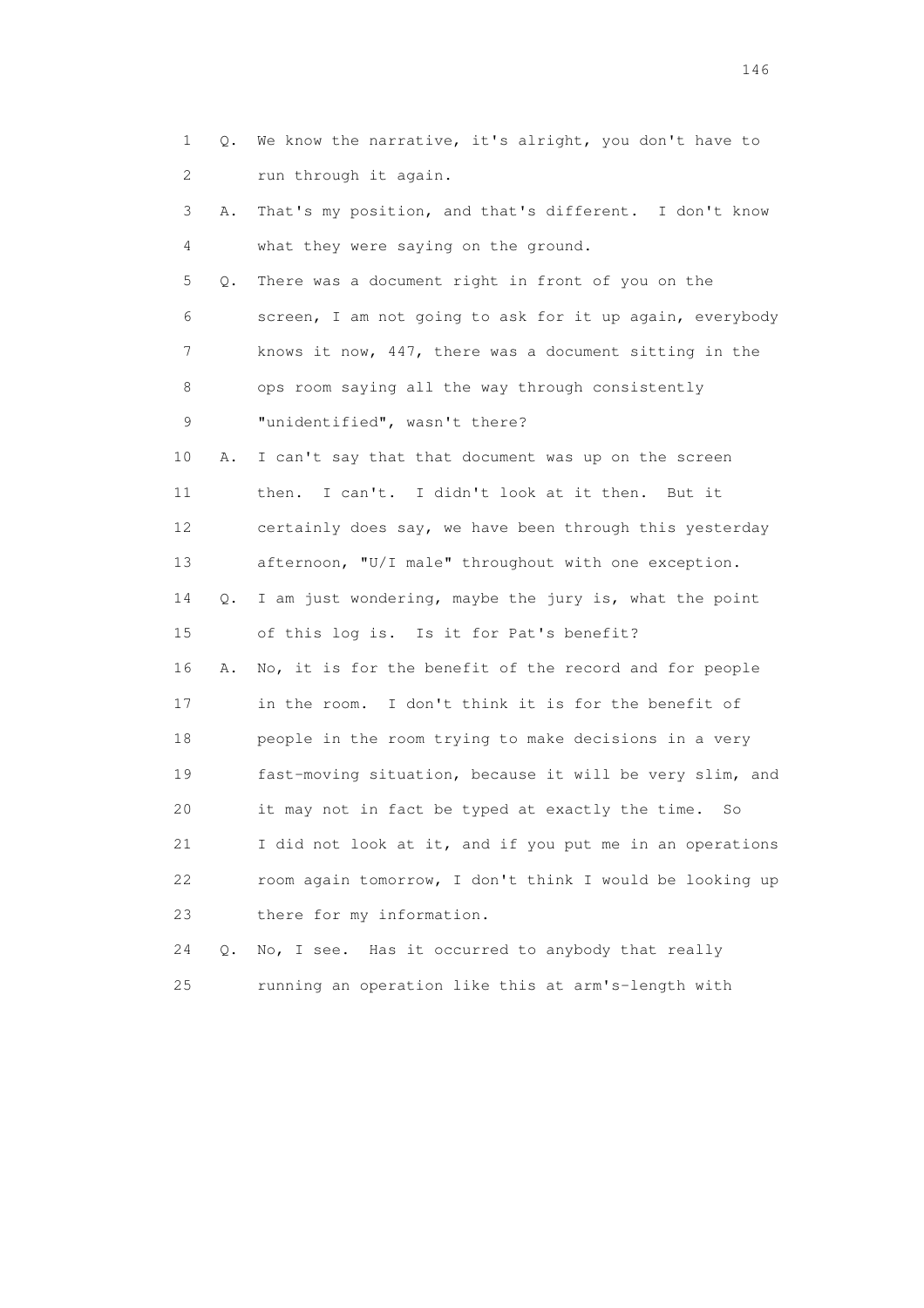1 information coming through people who aren't on the 2 ground, so from a surveillance officer to a team leader, 3 through to a Silver, through to the operations room, 4 really is a hopeless situation? Has that occurred to 5 anyone?

 6 A. That's not the flow of information necessarily, sir, so 7 I wouldn't agree that. Secondly, yes, of course we have 8 constantly debated where decision-makers are best 9 placed. There is absolutely no debate, and we have been 10 thinking about this even harder for the last three years 11 I would suggest because of what happened, there is 12 absolutely no debate that the designated senior officer 13 in an operation like this will be in the control room, 14 because they have access to the best sources of 15 information and the most information there, in general.

 16 Now, there will be times when the Silver on the 17 ground may have better information. In my case, and as 18 we run these operations now, the best sources of 19 intelligence frequently come from the other agencies 20 that we are working with, and it's a complicated, whole 21 enormous series of information coming in. You can't 22 handle that sort of information on the ground.

 23 So your question was: has anybody thought should the 24 decision-maker be in the control room? Yes, we have 25 asked that question, we continue to ask that question,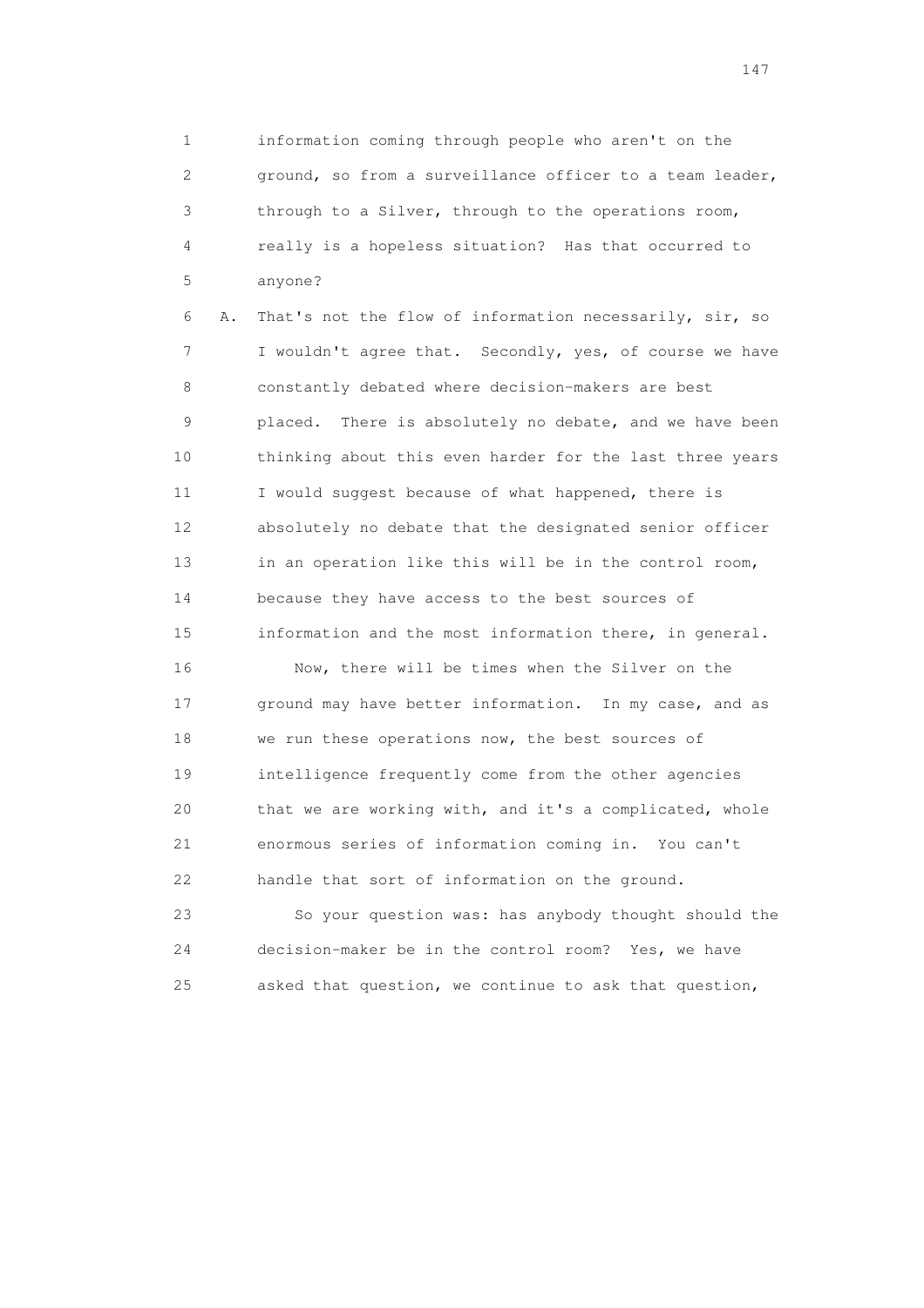1 but there is an absolutely clear policy the

 2 decision-maker should be in the control room both to 3 co-ordinate all the different operations that may be 4 going on and in order to have the best source of 5 information overall.

 6 Q. No, I have taken you through the various things that 7 have been malcommunicated, if they have. One of the 8 things that, the biggest rift, if it exists, is between 9 what you say you understood the identification level to 10 be, and what the surveillance officers say the 11 identification level was. You understand there is a big 12 rift? 13 A. I do, sir. I believed that they believed it was him by

 14 the time -- we are skipping ahead now -- by the time 15 he's beginning to get off the bus, and I myself was sure 16 that it was, on the basis of what I had been told -- 17 SIR MICHAEL WRIGHT: Sure about what? 18 A. I was sure that this was Nettle Tip on the basis of what 19 I had been told, but I always knew, always knew, that 20 a surveillance team can be wrong. So that was my

21 uncertainty around identification.

 22 SIR MICHAEL WRIGHT: Putting the two most contemporaneous 23 documents together, your decision log, which was made up 24 that night.

25 A. Yes, sir.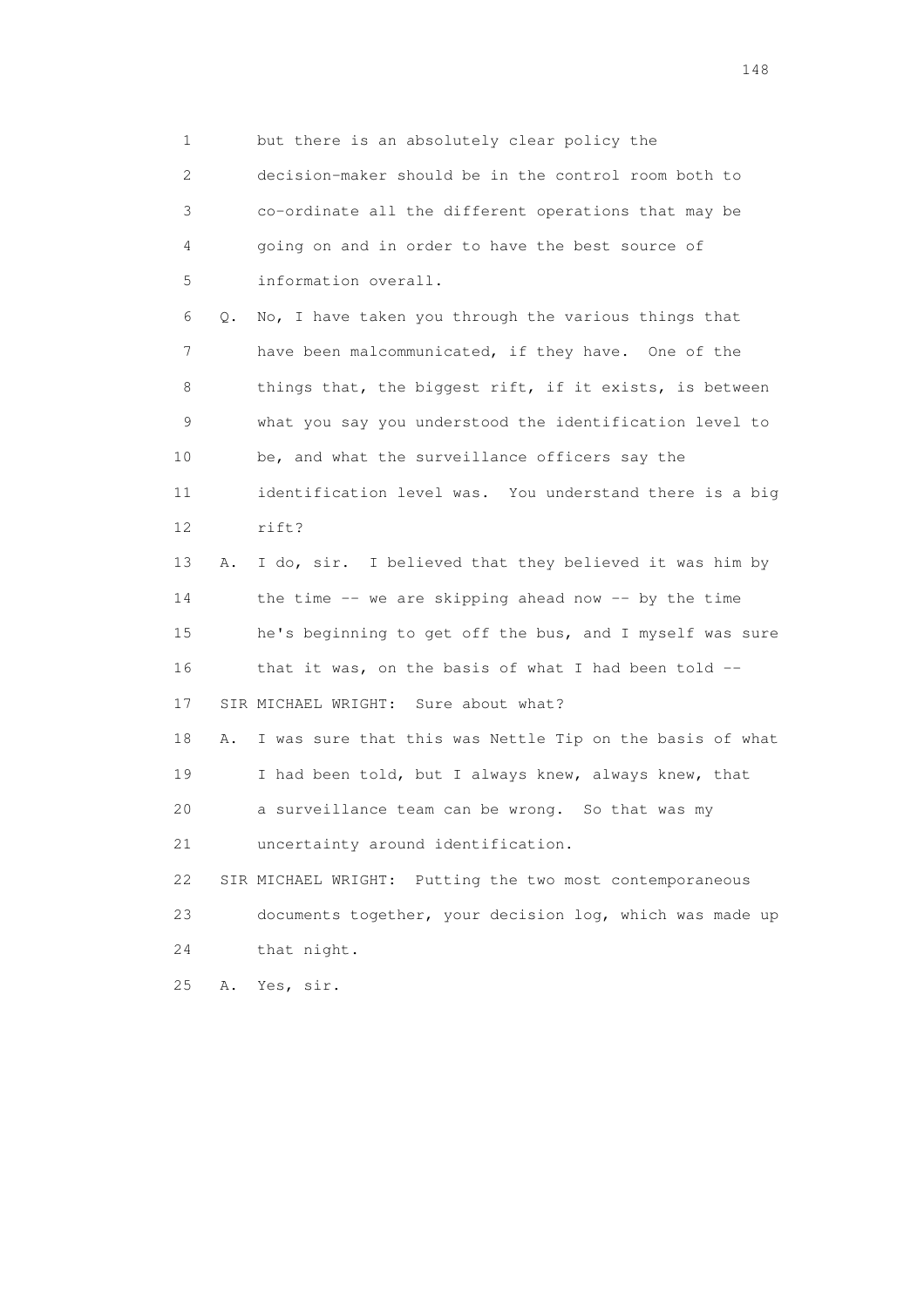1 SIR MICHAEL WRIGHT: That contains the information that 2 initially it was not thought to be Nettle Tip and then 3 it was thought to be Nettle Tip, or thought to be, so 4 your tape which you made a few days later actually takes 5 it a bit further back and you have the information 6 originally was thought to be Nettle Tip and then was 7 not. Right? In other words you have a flip/flop 8 situation, initially thought and then not and then 9 thought again. 10 A. Yes, sir. 11 SIR MICHAEL WRIGHT: What I would like your help about is by 12 the time you had received that third piece of 13 information, what was your state of mind about the level 14 of identification? 15 A. The fact that it had gone back and forth made me say at 16 Brixton -- was one of the factors that made me say at 17 Brixton: I do not want any intervention at the moment, 18 I want to continue surveillance, and intelligence 19 gathering, in order to firm up or otherwise this 20 identification. 21 SIR MICHAEL WRIGHT: Well, by the time he was back on the 22 bus again and going towards Stockwell, by the time he 23 got off the bus at Stockwell, what was your view or 24 belief about the identification then? Positive, 25 possible or just a statement of belief?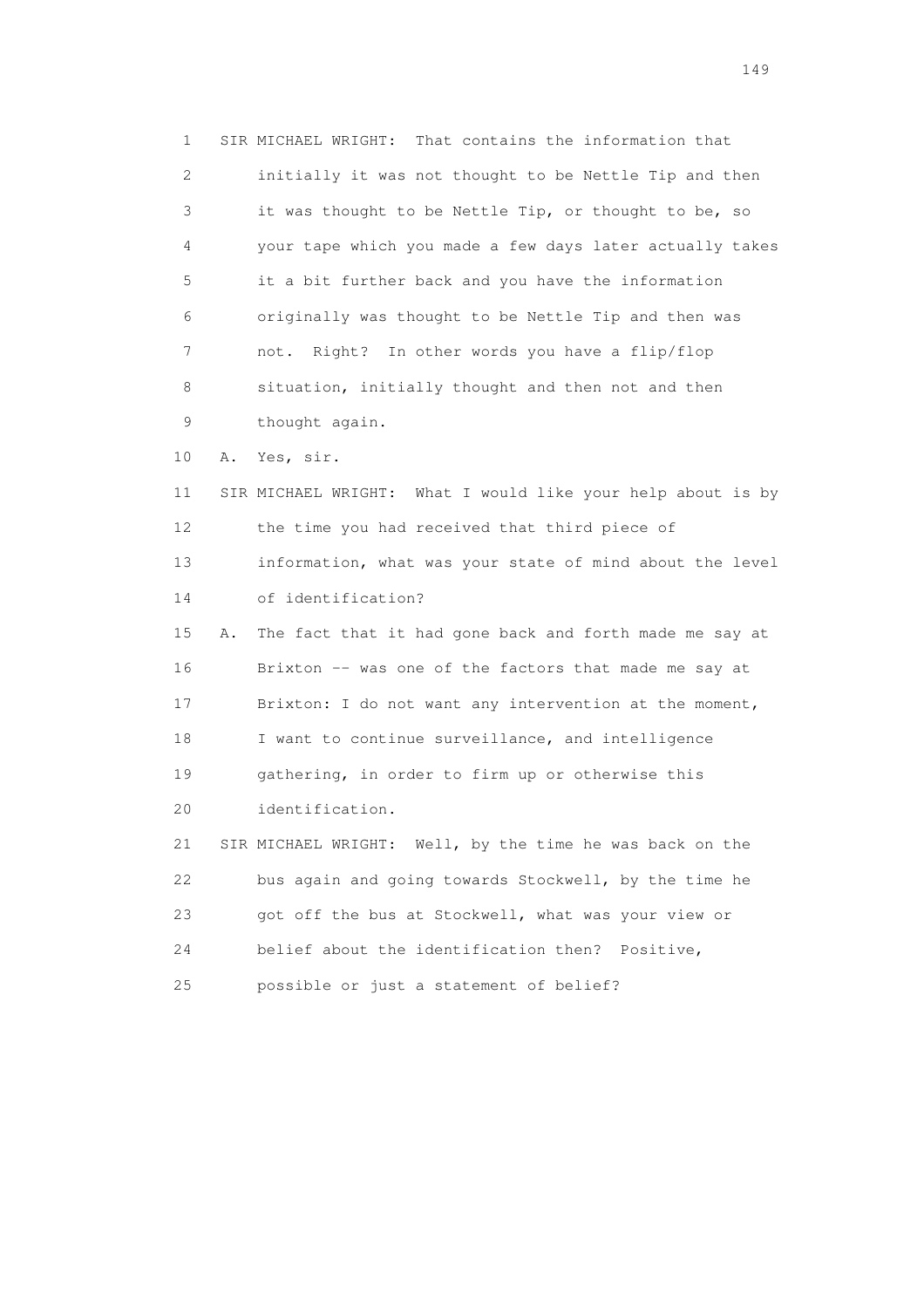1 A. So we have gone forward to Stockwell?

2 SIR MICHAEL WRIGHT: You gained no more intelligence between

3 Brixton and Stockwell?

4 A. Well, I thought I did, sir.

5 SIR MICHAEL WRIGHT: What?

6 A. In terms of my checking with Pat, with Silver, and you

7 will remember they told me further information.

8 SIR MICHAEL WRIGHT: Yes.

9 A. So I did have an increasing level of confidence in the

10 identification between Brixton and Stockwell.

 11 SIR MICHAEL WRIGHT: Let us get to the point when he got off 12 the bus.

13 A. Yes, sir.

 14 SIR MICHAEL WRIGHT: What was your view, your state of mind, 15 about the level of identification then?

16 A. Well, I regarded it -- if you had asked me then, is this

17 a positive identification, as I would use that word,

18 then, I would have said yes, I think this is a positive

19 identification.

20 SIR MICHAEL WRIGHT: Thank you.

 21 MR MANSFIELD: Just on the question, and the learned Coroner 22 has used a couple of terms, are you really saying as you 23 did yesterday that you now have a very, very new system, 24 do you remember?

25 A. Yes, I don't personally, sir, but the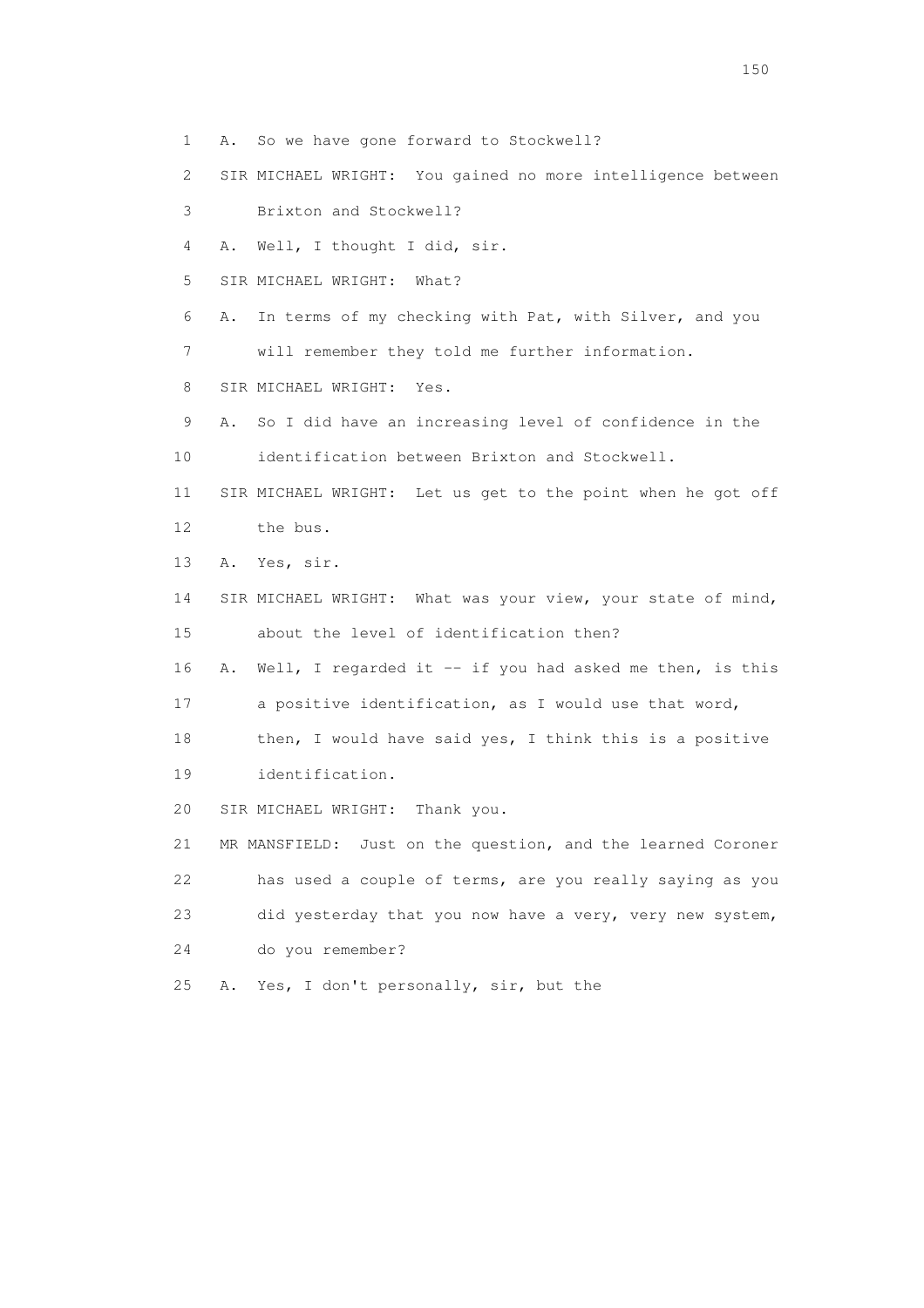- 1 Metropolitan Police has a --
- 2 Q. Brand new system?
- 3 A. That they are trialling, yes, sir.
- 4 Q. And the system is?
- 5 SIR MICHAEL WRIGHT: I think you told us positive, possible 6 and negative, those are the three levels.

7 A. Those are the three levels.

 8 MR MANSFIELD: I do not want to be rude, but it's a little 9 bit of a joke if it's taken this long to work out 10 positive, possible, negative. Do you follow?

 11 A. I do, sir. I didn't mean to suggest that that's the 12 whole of the system. Underneath those categories is 13 a great deal of guidance, I suppose is the word, to 14 officers about what goes into an identification and what

15 might lead you into any one of those categories.

16 Q. When did that come in? This year?

 17 A. You would be able to have evidence of this, I am sure, 18 but sometime this year, very recently, sometime in 2008 19 most definitely.

 20 Q. So decades of observations, surveillance, different 21 teams, it's only in 2008 that somebody has managed to 22 work out we do need categorisation of positive, possible 23 and negative?

 24 SIR MICHAEL WRIGHT: Perhaps more to the point is: what was 25 the graduation or what was the system that was in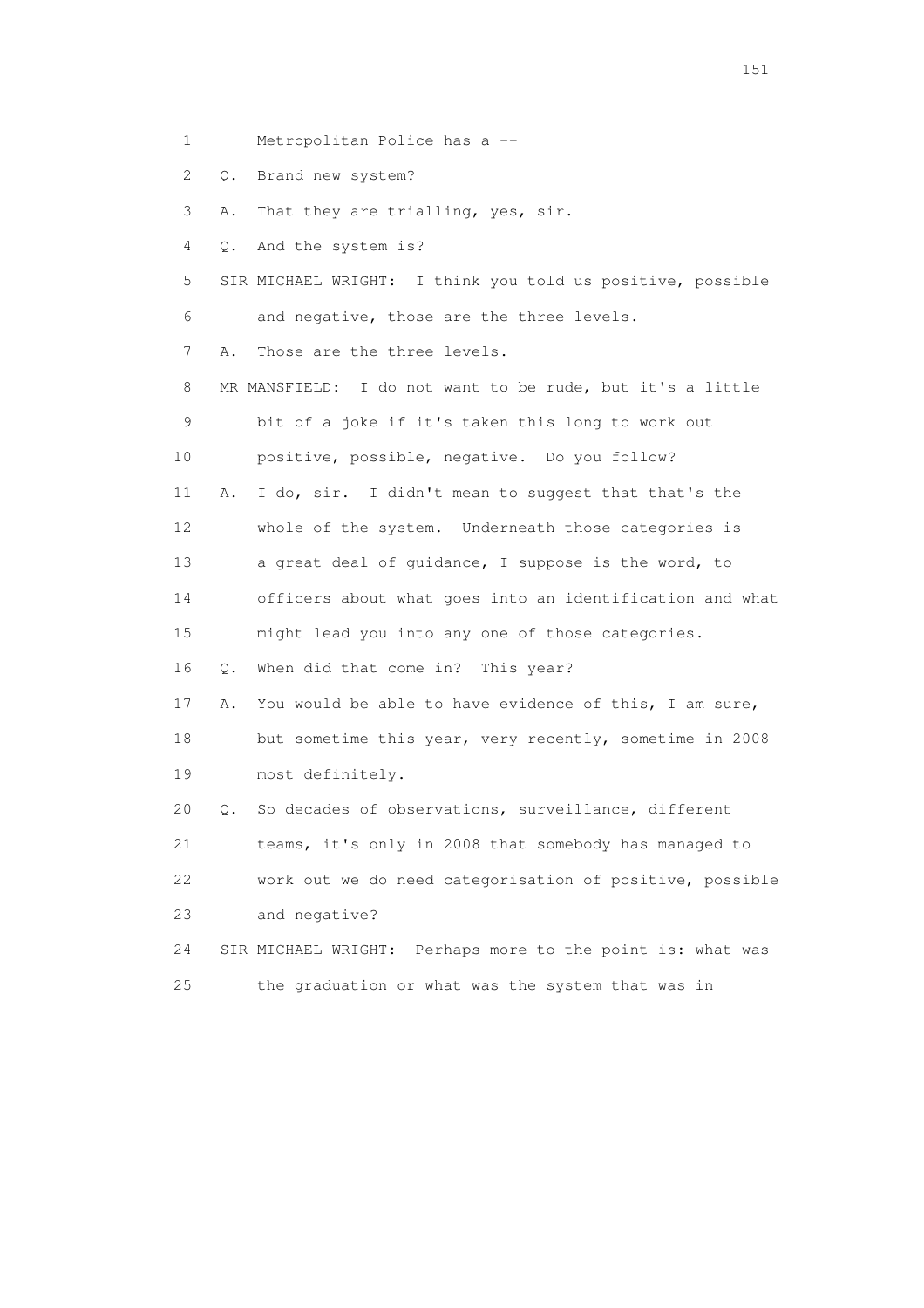1 operation in 2005?

2 MR MANSFIELD: Yes, absolutely.

3 Was there a system?

 4 A. I don't think there was -- there wasn't a three grade or 5 a two grade or a five grade, as I can remember it. It 6 was simply that people would tell you what they thought, 7 and then the system --

 8 SIR MICHAEL WRIGHT: In whatever words they happened to use. 9 A. Yes. Exactly. If you have time. It's all very easy 10 when you have time. You say: do you think this is 11 Cressida Dick? Why do you think it's Cressida Dick? 12 They tell you everything they have seen, they have 13 thought, they have understood, they have heard and you 14 might say that doesn't seem good enough to me and since 15 we have days to worry about it, I don't think we will do 16 anything today, I would like you to try and go and see 17 that person again and see if it really is Cressida Dick. 18 When you don't have time, it's more difficult, and 19 hence "system" is putting it a bit grandly but in my 20 world, in a kidnap world, we had a way of working which 21 was we would frequently say: can you give me 22 a percentage of your confidence? 23 MR MANSFIELD: It is for all those reasons you have just

 24 given that by four minutes past 10, whatever you may 25 have thought or believed, the break had to be: I cannot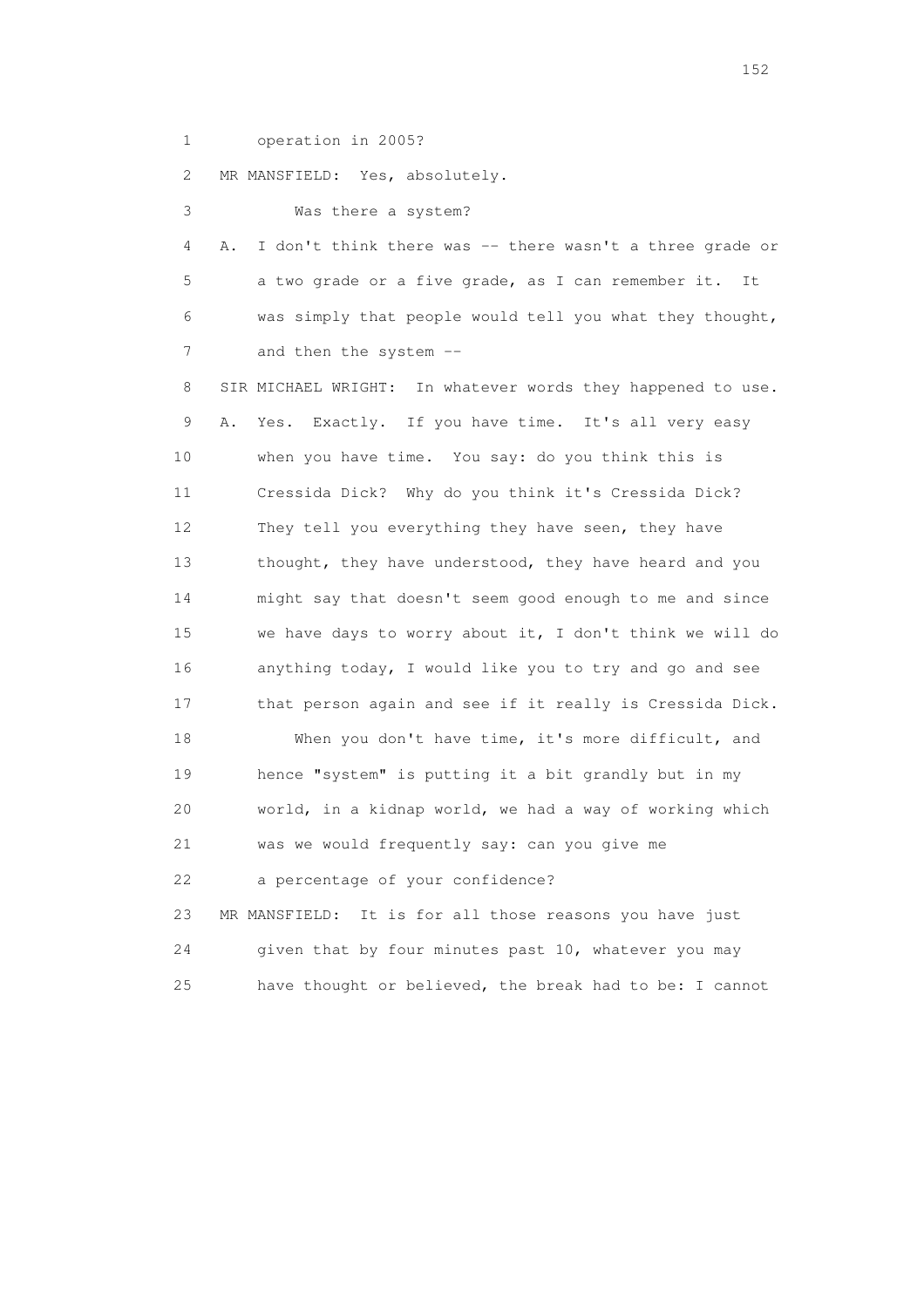1 rely on this, surveillance teams can be wrong, whatever 2 they are saying, whatever words they use, we don't have 3 the possible, positive, negative, I am not sending 4 a firearms team in on this, I have only been listening 5 for 15 minutes. 6 A. No, sir, I was absolutely clear that I needed to send 7 a firearms team in, and I would stand by that decision 8 on the basis of the information I had, and to do 9 otherwise would have been reckless in my view and 10 negligent. 11 Q. I will suggest what you did, what you ordered in the 12 end, particularly the firearms element of it, was 13 reckless. 14 A. I don't agree. 15 Q. I put it this way: if you are going to have officers 16 doing a notoriously difficult job of trying to identify 17 cold, they plainly need all the best materials they can 18 have in terms of photographs? 19 A. They need the best materials they can have, often of 20 course there is a balance between getting them out there 21 with limited information and keeping them back to get 22 them the best possible information. Yes, they need the 23 best you can give them in the time available. 24 Q. Were you aware that there were photographs available 25 which could have gone with the surveillance team found

n 153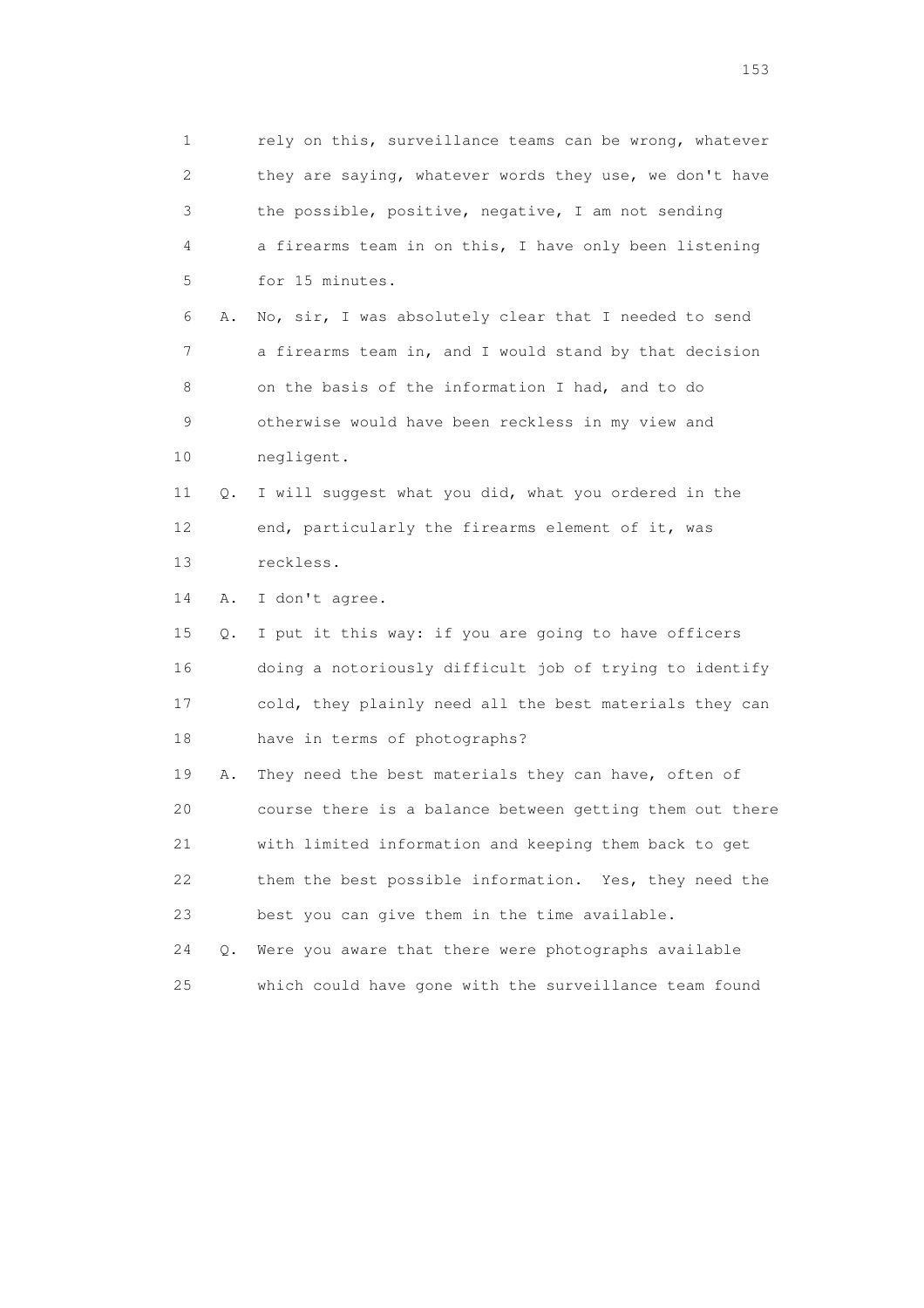1 in the rucksack? 2 A. I was not aware of that, sir, until maybe three weeks 3 ago when I saw some correspondence. 4 SIR MICHAEL WRIGHT: These are the wedding photographs. 5 A. I saw some correspondence about that about three to four 6 weeks ago. 7 MR MANSFIELD: Up until this inquest, nobody had told you 8 about wedding photographs? 9 A. No, sir. 10 Q. Up until this inquest, did anybody indicate to you that 11 photographs had been taken on a surveillance operation 12 in the Lake District which included photographs of 13 Osman? 14 A. No, sir, I knew that the Operation Ragstone, which is 15 referred to in the briefing note handed to me at 16 9 o'clock, was a Special Branch SO12 operation, and 17 I think I did know that that was in Cumbria at the time, 18 in the Lake District, but I didn't know that -- I didn't 19 know what material was available from that operation. 20 Q. Just as an example, if it needs to be illustrated, the 21 risks of misidentification I suggest are extremely 22 serious, did you look at the CCTV reproductions in this 23 case? 24 A. Yes, I did.

25 Q. Did you think that the likenesses of Osman and Omar to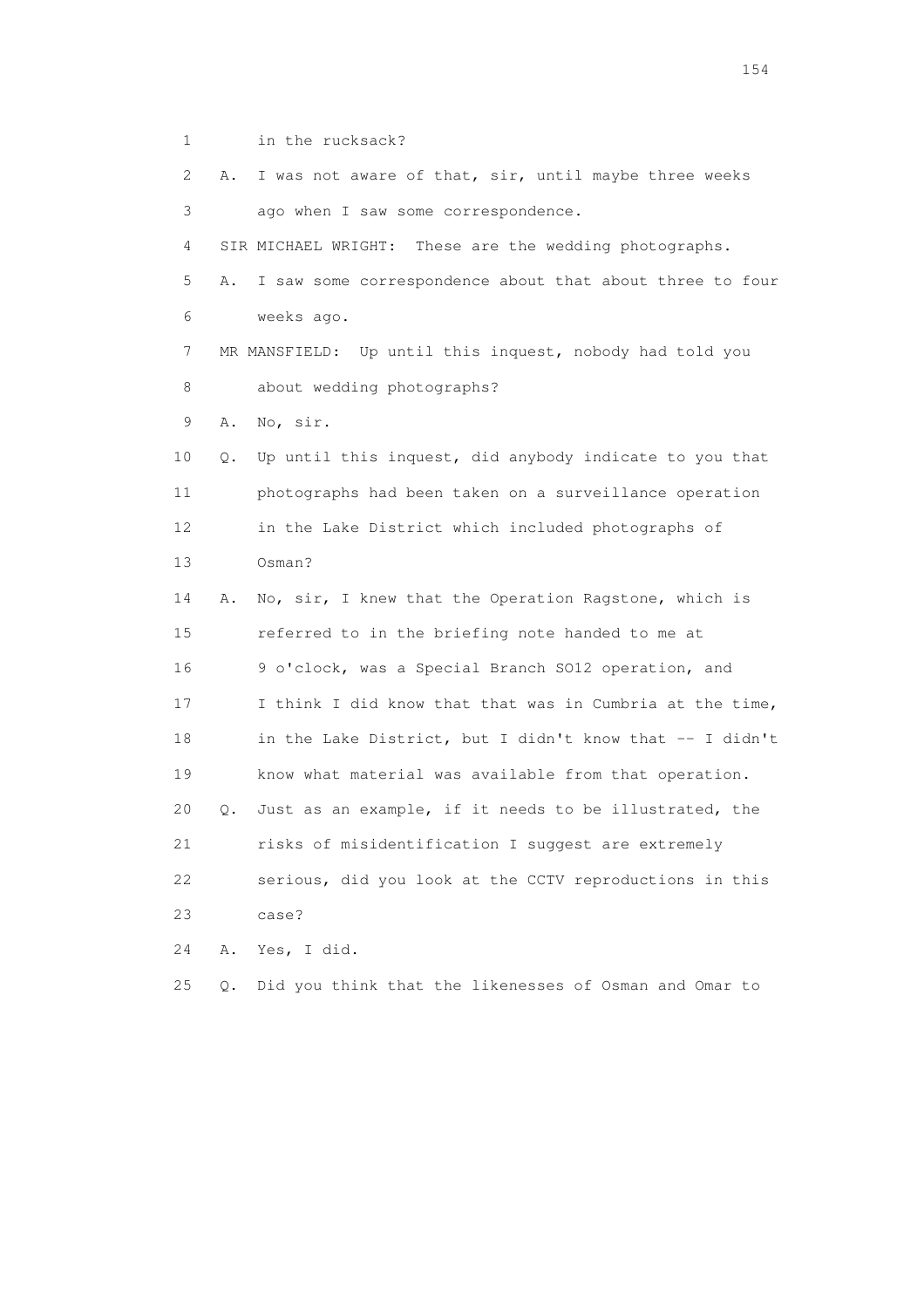| 1  |    | the CCTV, in one case Shepherd's Bush, in the other case |
|----|----|----------------------------------------------------------|
| 2  |    | Warren Street, were good?                                |
| 3  | Α. | I can't -- I  I remember thinking that some at least     |
| 4  |    | of the CCTV was very good, and I made a note of that,    |
| 5  |    | I thought it was a good image --                         |
| 6  | Q. | Of which person?                                         |
| 7  | Α. | I can't remember now, sir, I can't remember.             |
| 8  | Q. | Pause we have heard that in fact it related to both; did |
| 9  |    | you know that? Somebody thought that the images grabbed  |
| 10 |    | off the CCTV were actually a good likeness in one case   |
| 11 |    | of Osman and in the other case of Omar?                  |
| 12 | Α. | Yes, I think I remember that Mr McDowall had looked and  |
| 13 |    | told me that he had looked at the gym card and the CCTV  |
| 14 |    | and he thought they were good likeness --                |
| 15 | Q. | I appreciate now you may not remember doing the          |
| 16 |    | comparison yourself but --                               |
| 17 | Α. | I am not sure I actually did do that comparison but      |
| 18 |    | I saw the CCTV, sir.                                     |
| 19 | Q. | I want to follow through with you. If Omar had come out  |
| 20 |    | of the block of number 21 that morning, and people had   |
| 21 |    | said he was a good likeness for the Warren Street, we    |
| 22 |    | now know he wasn't involved?                             |
| 23 | Α. | We know he was totally innocent.                         |
| 24 | Q. | If he had come out the same block and had been<br>Right. |
| 25 |    | carrying something, he would have been seriously at risk |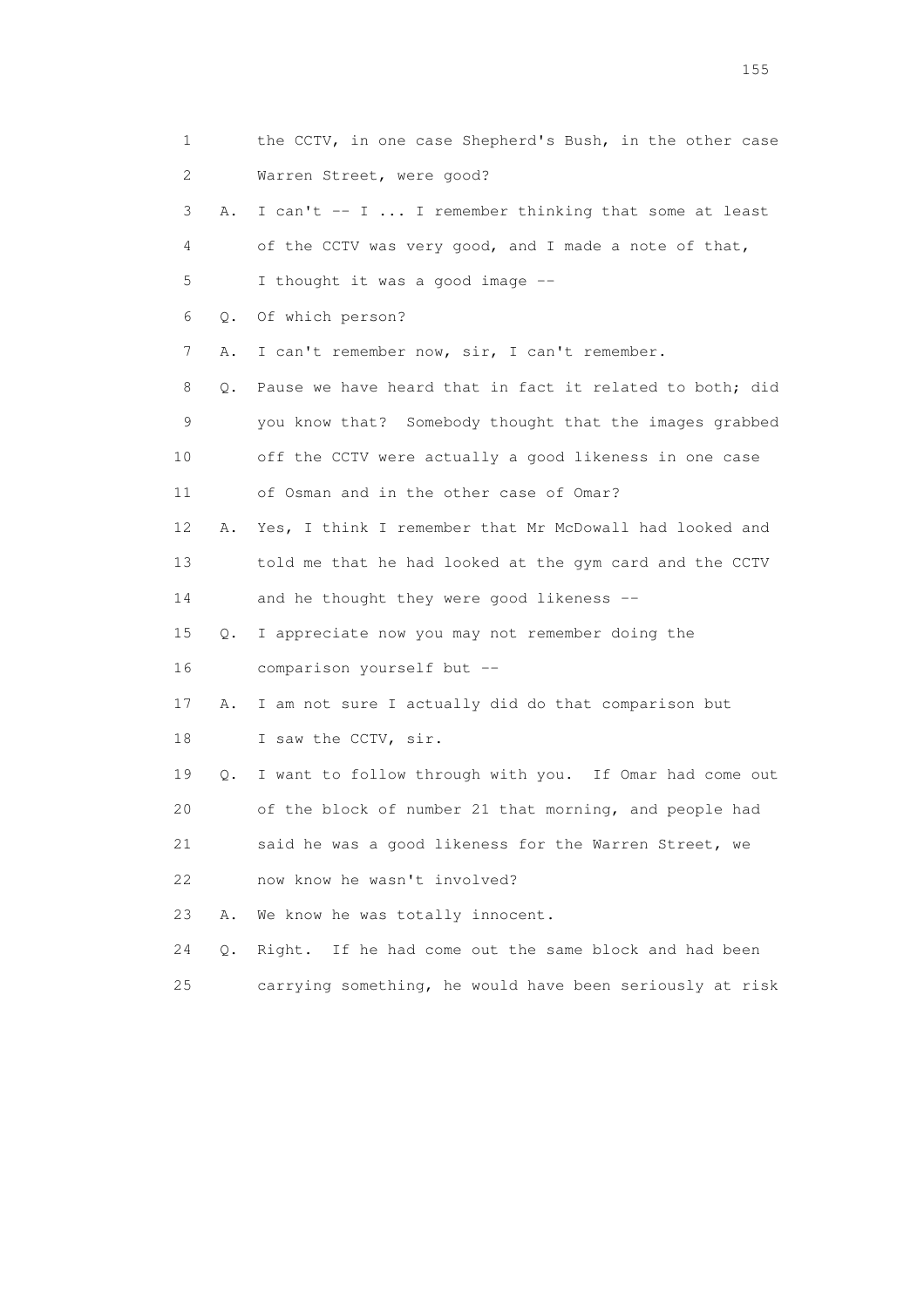1 of being shot, wouldn't he?

| 2  | Α.    | He would be  if he came out and he was identified as     |
|----|-------|----------------------------------------------------------|
| 3  |       | Omar, he was Omar and he was identified as Omar, and it  |
| 4  |       | was a strong identification, he would certainly have     |
| 5  |       | been challenged.                                         |
| 6  | Q.    | At risk of being shot dead?                              |
| 7  | Α.    | It would be a -- likely to be, depending on all the      |
| 8  |       | other circumstances, it would be likely to be a high     |
| 9  |       | risk challenge, yes.                                     |
| 10 | Q.    | I want to move on a bit, because we have only this       |
| 11 |       | limited time span of 15 minutes.                         |
| 12 | Α.    | Could I just say, I am sure you are not suggesting to me |
| 13 |       | that we should have done nothing that morning in terms   |
| 14 |       | of mounting operations at Scotia Road or Portnall,       |
| 15 |       | because the image wasn't good enough or --               |
| 16 | $Q$ . | My suggestion to you is, I don't want to go back<br>No.  |
| 17 |       | over the ground, just so it is clear, quite the reverse, |
| 18 |       | there should have been an interception of either of      |
| 19 |       | these two even if they were possible, I hope that the    |
| 20 |       | British police are not going to let possible suicide     |
| 21 |       | bombers on to public transport, do you follow, that's    |
| 22 |       | what I am suggesting to you, that if it had been done in |
| 23 |       | controlled circumstances, then the risks would have been |
| 24 |       | minimised.                                               |
| 25 |       | Do you follow what I am putting?                         |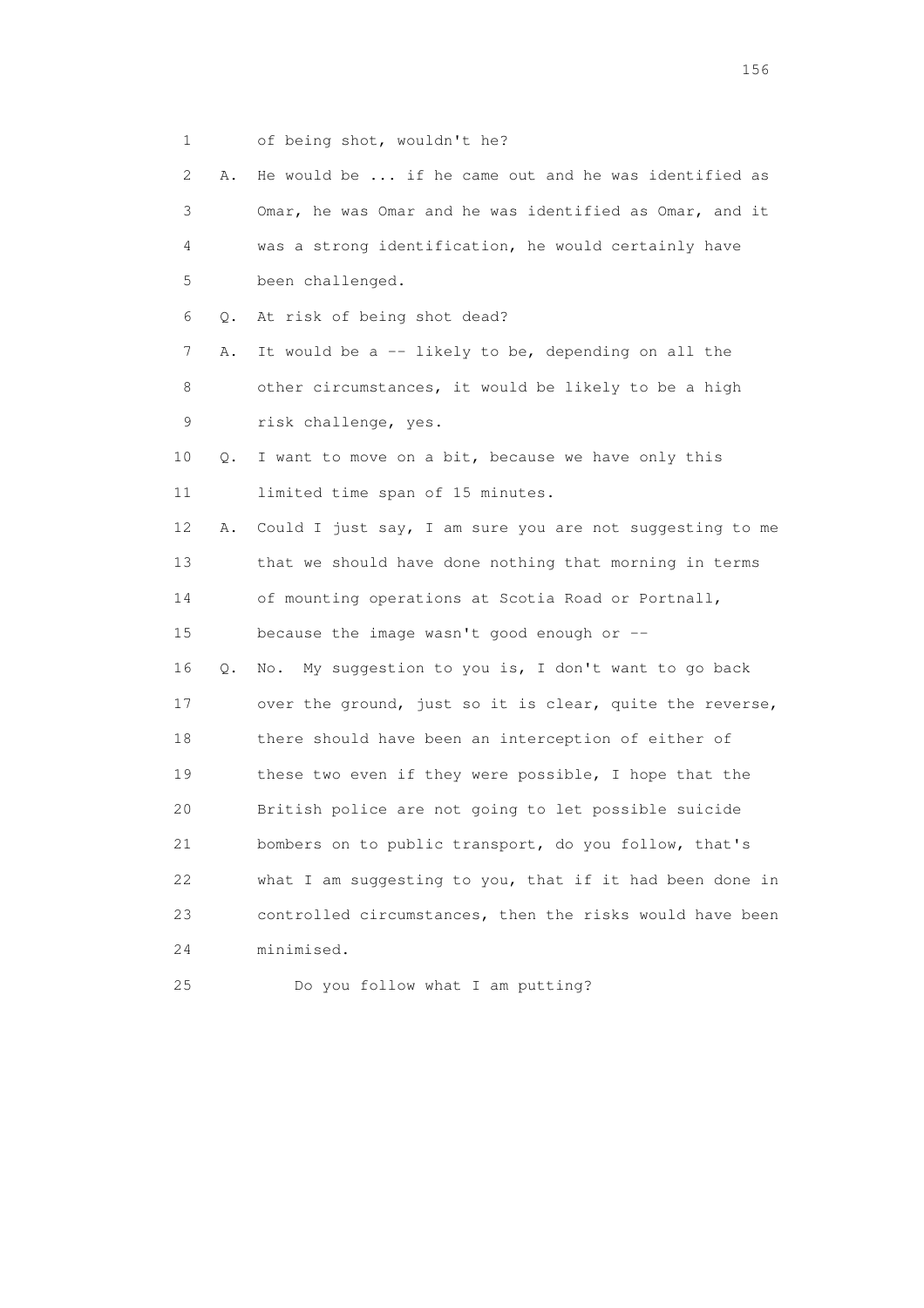1 A. I do, but taking you back to your example before, if 2 Omar had come out with a rucksack, however good or ill 3 the positivity of the identification, he was at risk. 4 It's a risky thing to do to challenge somebody who you 5 think is a suicide bomber, there is no easy way to do 6 that, there may be a picture of some kind of very low 7 level challenge, but that is not how we train, it's not 8 a safe thing to do for anybody, if you think that person 9 is a suicide bomber it is a very, very forceful 10 challenge that will be made.

 11 Q. That is why you and others, Kratos trained or otherwise, 12 have to be extraordinary -- because it's so high risk, 13 it has to be done in controlled circumstances as far as 14 you can humanly engage in that way, and secondly you 15 have to have very clear indicators if you are going to 16 deliver a critical shot that it is the right person at 17 the critical shot stage, and that that person presents 18 an immediate threat?

19 A. Yes --

20 Q. You agree that?

 21 A. In the circumstances you are in, you must have sought to 22 achieve to get the best information, it's only right 23 that you should try to get the best information before 24 a challenge is asked for from the firearms officers, 25 because it's very risky for them and the individual.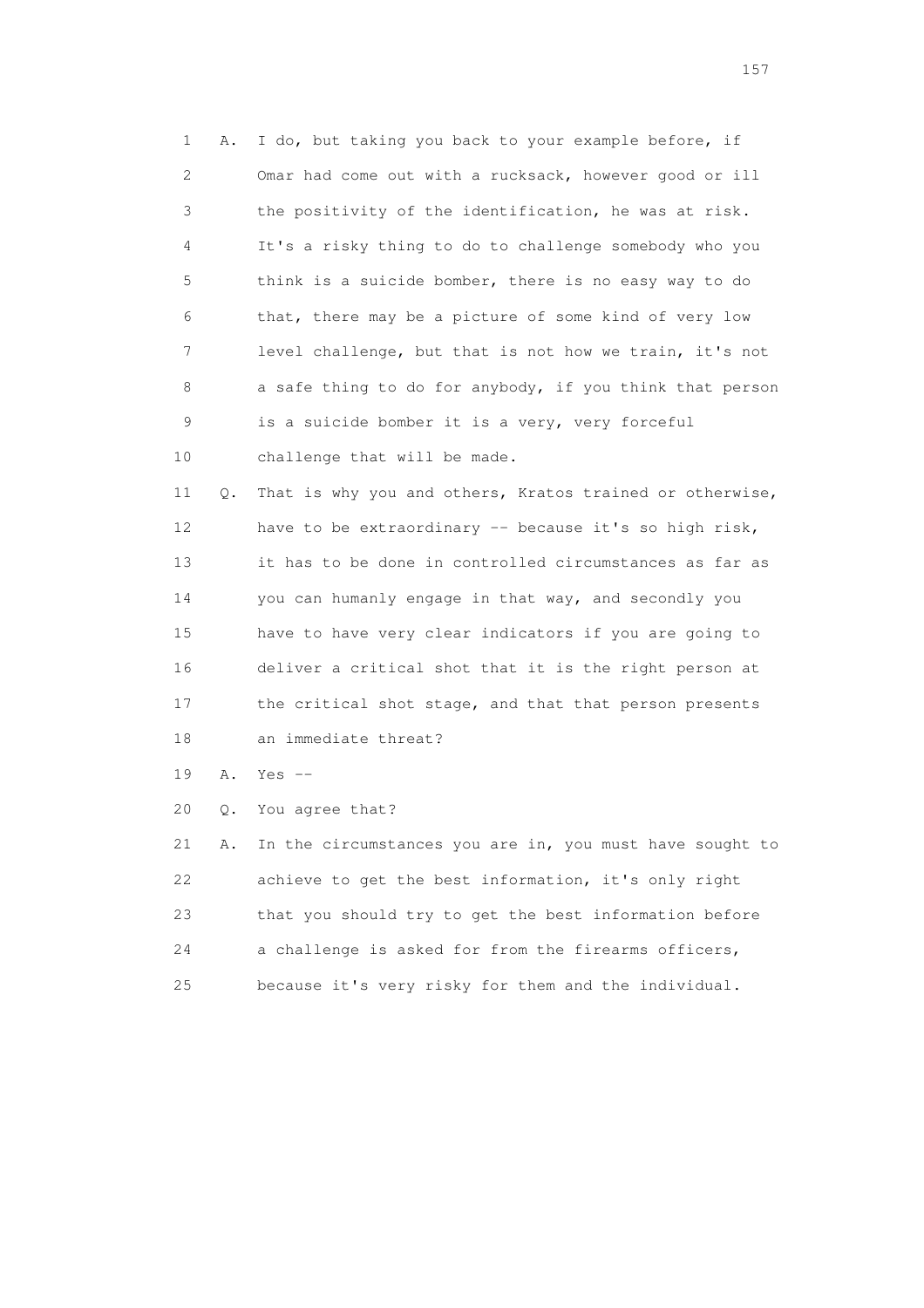1 Q. Let us be clear. You are not suggesting that you 2 communicated to the firearms officers that there was any 3 intelligence to suggest that he was an immediate threat? 4 A. No, there was no other -- there was no other 5 intelligence beyond what we had observed. 6 Q. Just dealing with that, observations about -- I know 7 nobody said he was sweating -- sweating, mumbling, being 8 a bit twitchy or whatever, they are equivocal, they may 9 be innocent, they may not, as was brought up by someone 10 else the other day you can have a CCTV of the bombers of 11 the previous day who look perfectly normal? 12 A. Yes, sir. 13 Q. It's really a very tenuous basis for a firearms officer 14 to be communicating to you and convincing you that he is 15 a terrorist; very tenuous, isn't it? 16 A. I don't quite understand that, sir, the firearms 17 officer -- what firearms officer -- 18 Q. Sorry. If surveillance officers are saying to you: oh, 19 he is jumpy, he is twitchy and firearms officers are 20 going to say they took this on board, that's a very 21 tenuous basis, isn't it? 22 A. Well, it's not as though this is somebody who is walking 23 down the street on whatever day it is today and is jumpy 24 and twitchy and nervous; this is somebody who has also 25 been identified as somebody who yesterday had the

158 and 158 and 158 and 158 and 158 and 158 and 158 and 158 and 158 and 158 and 158 and 158 and 158 and 158 and 158 and 158 and 158 and 158 and 158 and 158 and 159 and 159 and 159 and 159 and 159 and 159 and 159 and 159 an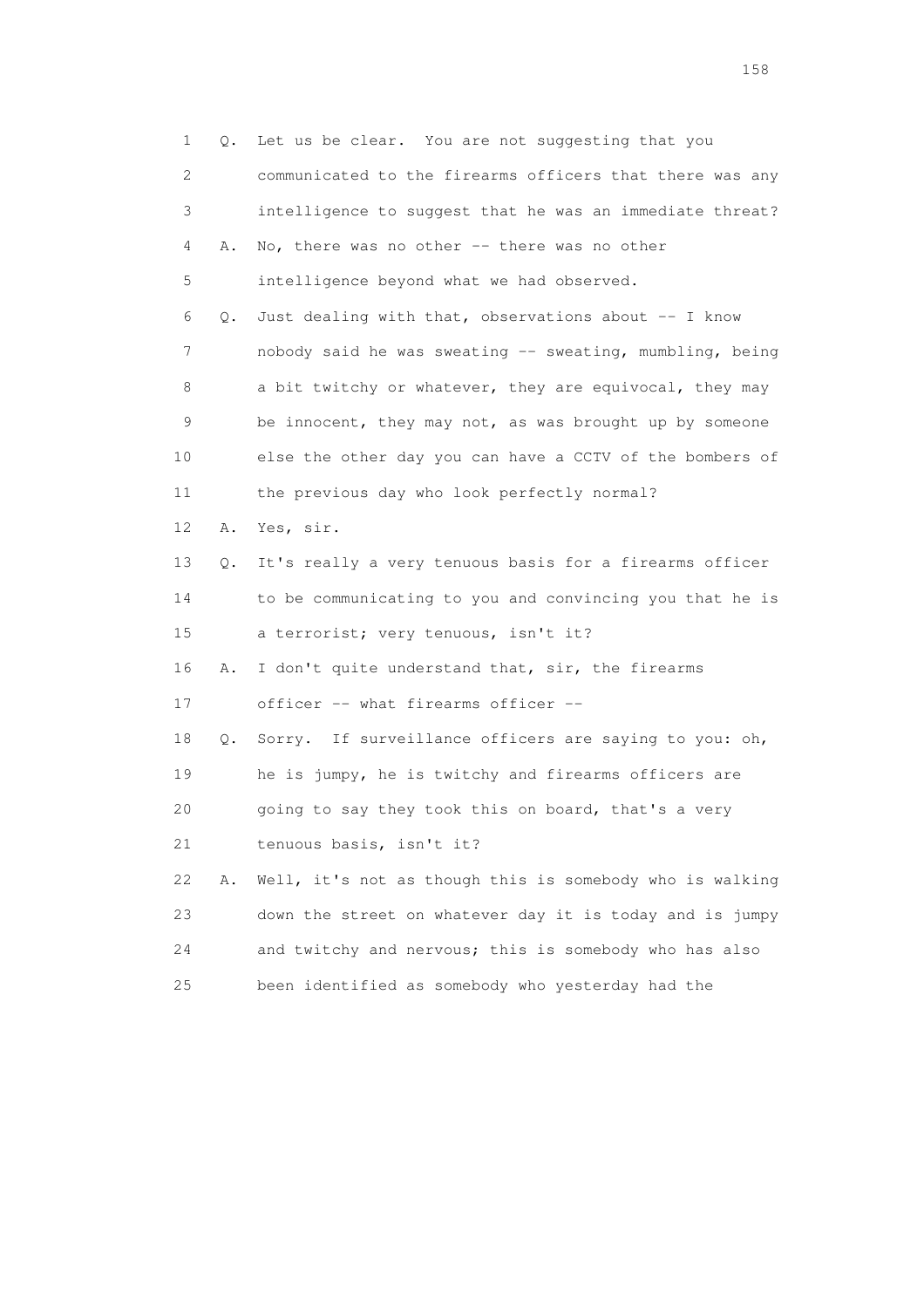1 motivation, the capability, the intent to cause dreadful 2 murders. So that adds to the -- that's part of the 3 picture of what threat this person might pose. Then 4 added on to that are these behaviours which I agree 5 under normal circumstances could be entirely innocent, 6 and are just indicators. You are never going to -- it 7 would be fantastic, if that's the right word, if we 8 could have some way of knowing that somebody is 9 a suicide bomber intent on doing a bombing now, but we 10 don't, and all the policy work that we have done has 11 been recognising that this is an incredibly difficult 12 thing to do. 13 Q. So no intelligence, you agree that the, if you like, 14 behavioural characteristics are equivocal, I want to 15 come to the stage where you are aware that he is getting

16 off the bus?

17 A. Yes, sir.

18 Q. All right. You know the area very well?

19 A. Yes, sir.

 20 Q. It's accepted, at least I am accepting on the family's 21 behalf you would hardly want to go on to the bus to do 22 it. Just for a moment, I am going to accept that you 23 have had a positive identification, that seems to be 24 your level of belief, but he is not a terrorist in the 25 sense that he's providing an imminent threat; you are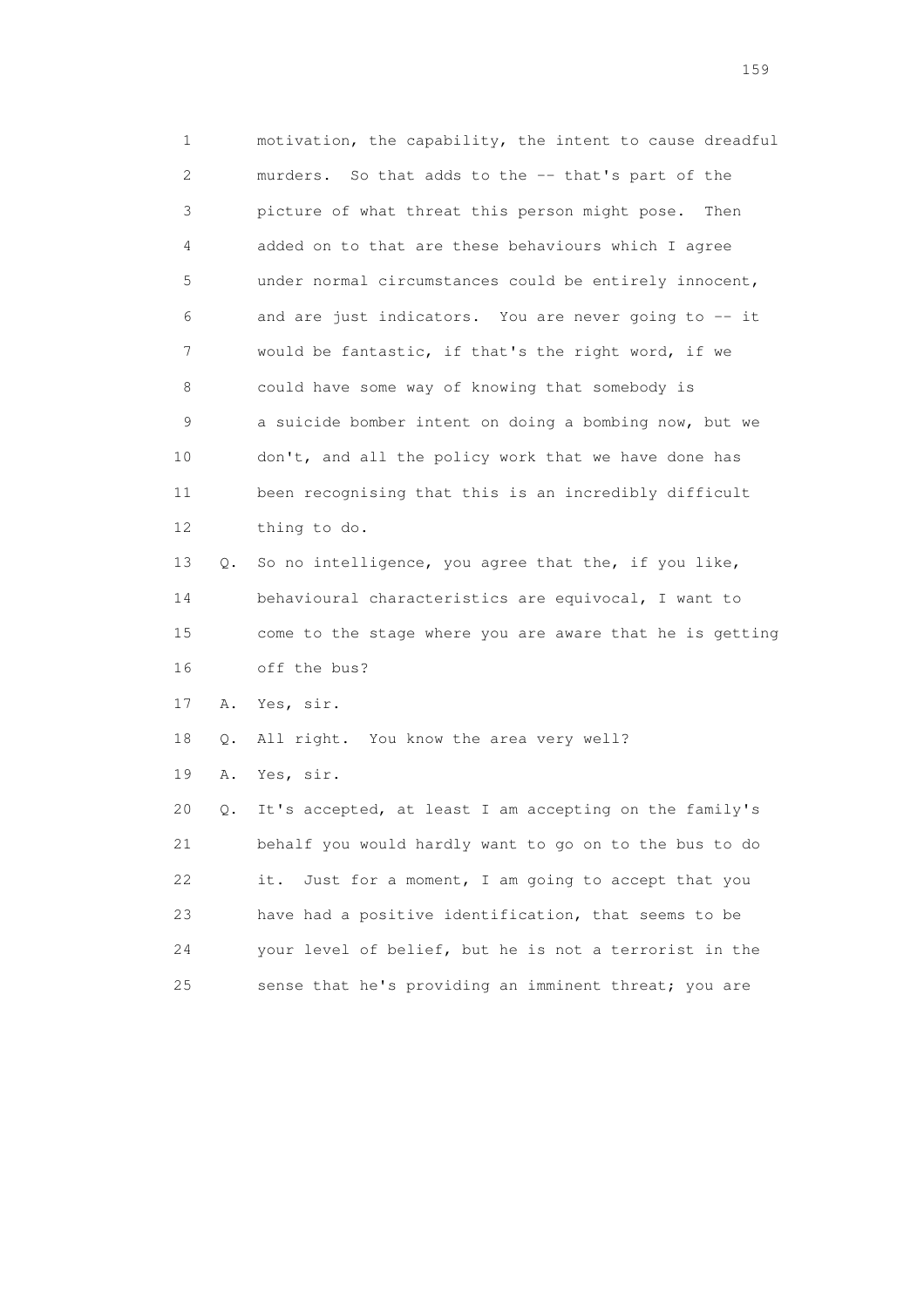1 not asking for a critical shot? 2 A. I am not asking for a critical shot, that's a different 3 thing. He is, as far as I am concerned, a suspect for 4 a terrorist attack yesterday, so he is -- 5 Q. From the day before? 6 A. Yes, sorry, from the day before, he is a terrorist, but 7 I am not asking for a critical shot because I cannot be 8 certain of what threat he poses. 9 Q. Did it ever occur to you to say "I am not asking for 10 a critical shot", since you are having these 11 conversations? 12 A. No, sir, because I asked for a challenge, I asked for 13 a stop, and one of the dangers of saying apart from the 14 fact that you don't have very much time to have these 15 kinds of conversations, as I am sure you can imagine, 16 there is literally seconds that somebody is coming down 17 off a bus, one of the dangers of saying "I am not", 18 particularly if it goes out over the radio, is people 19 tend to hear just the word "critical shot". That is 20 something we are taught not to do -- 21 Q. That's understandable. 22 A. -- to say: "I am not asking for X or Y". 23 Q. That's why you have code words, isn't it, so that it's 24 clear? 25 A. That's one reason why we have code words, yes, it's to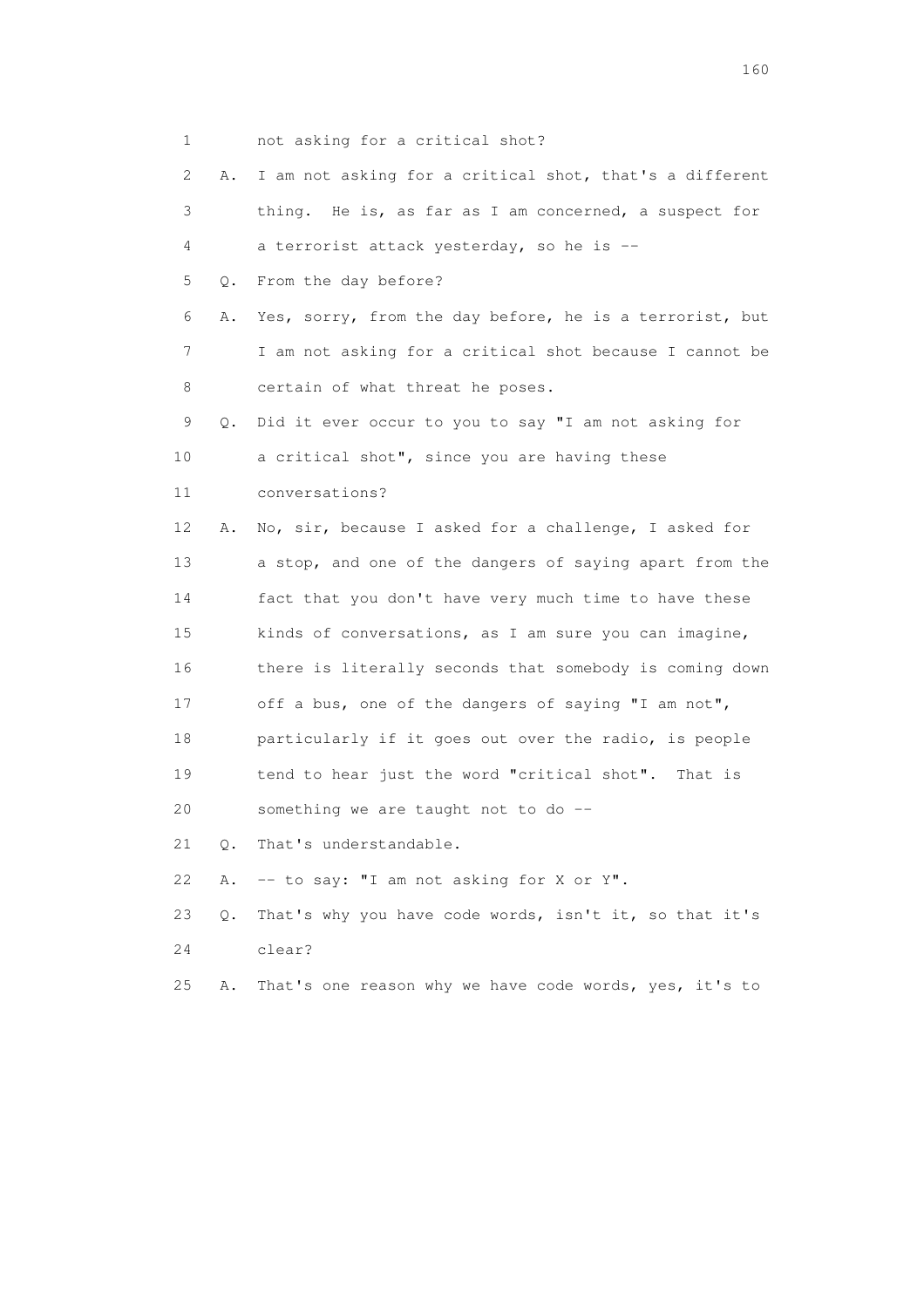1 help the clarity, certainly.

| 2  |    | Q. Certainly, and you are very clear, no code words were |
|----|----|----------------------------------------------------------|
| 3  |    | used on this occasion?                                   |
| 4  | Α. | No, and nor were there any available to me to use.       |
| 5  | Q. | But the problem here again is malcommunication and       |
| 6  |    | misperception. A firearms officer might think with       |
| 7  |    | a DSO involved and a stop, plenty of room for            |
| 8  |    | misunderstanding, isn't there?                           |
| 9  | Α. | Well, this is clearly something -- if you are going to   |
| 10 |    | hear evidence from the firearms officers, this is        |
| 11 |    | something you will have to ask them about what they      |
| 12 |    | thought, but no, DSOs have all the tactics available to  |
| 13 |    | them from unarmed stop through all the other tactics,    |
| 14 |    | conventional and otherwise, up to critical shot.         |
| 15 |    | I have, as a DSO, given commands which don't -- which    |
| 16 |    | were not, let me assure you, "I want a critical shot".   |
| 17 |    | That's open to me. So my officers on the ground will     |
| 18 |    | know that they could be asked to do several different    |
| 19 |    | things.                                                  |
| 20 | Q. | You have described it in the past as you were expecting  |
| 21 |    | at this point and we are right at the end,               |
| 22 |    | a conventional stop by armed officers; is that right?    |
| 23 | Α. | Yes, I have. Conventional challenge or conventional      |
| 24 |    | stop. I know we touched on this yesterday, sir, and      |
| 25 |    | I said I tended to use them interchangeably, they are    |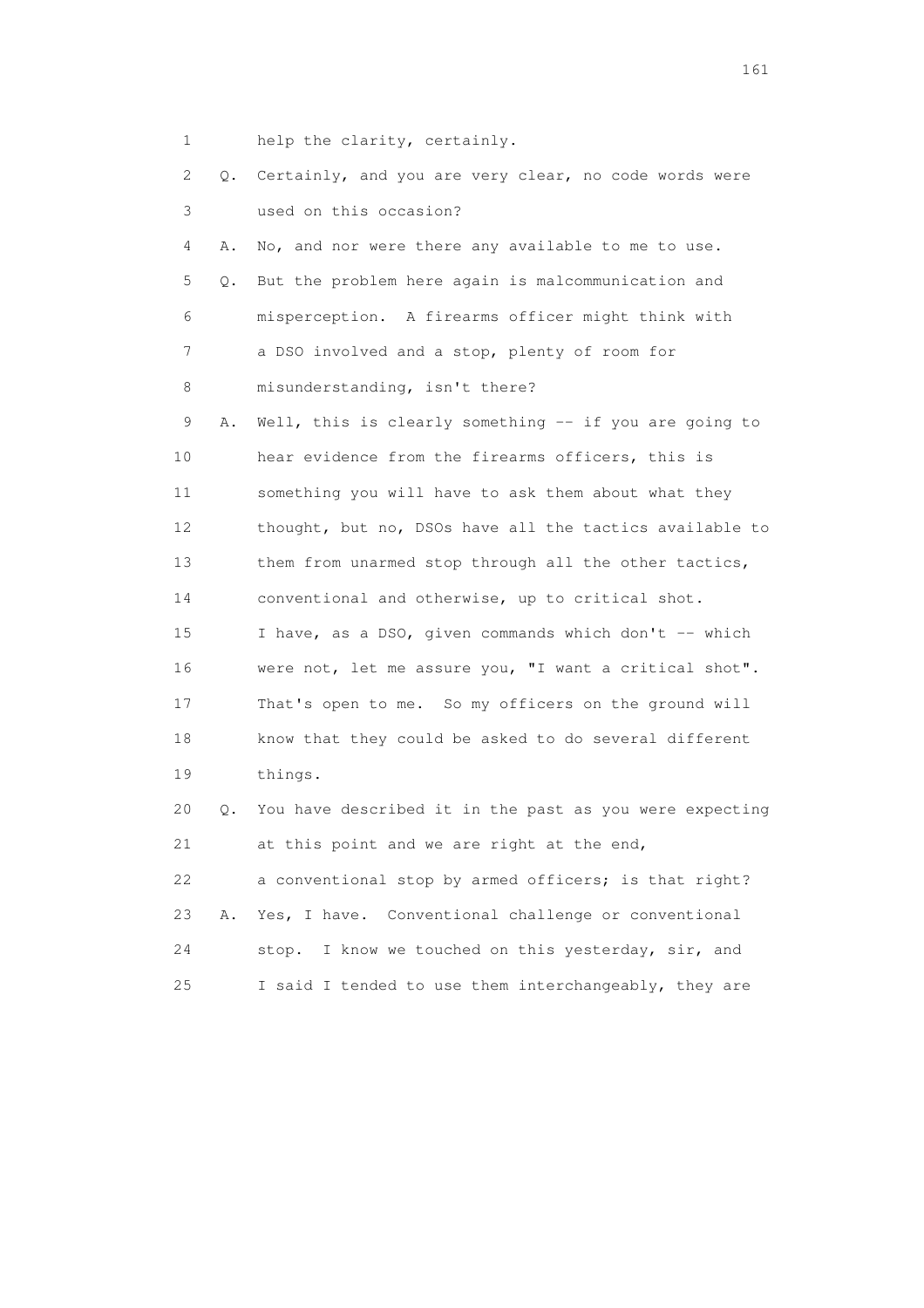1 slightly different, well, they are different in the 2 dictionary but lots of people do use them 3 interchangeably. I think it would be for the person on 4 the ground to decide whether they are going to say stop 5 or -- sorry, whether they are going to do a stop or do 6 a challenge. The firearms team leader will decide what 7 is practical in these very fast-moving circumstances. 8 Q. What did Esposito say should be done? 9 A. At what stage, sir? 10 Q. The critical stage, the bus, he stood up on the top, 11 it's obvious he is getting off, he could go in any 12 direction, one appreciates that, but you are thinking 13 Stockwell because of the day before? 14 A. Yes. 15 Q. I mean the tube station? 16 A. Yes, sir. 17 Q. What is Esposito saying should happen at this point? 18 A. Well, he has been -- we were having this sort of 19 three-way conversation, me, Silver on the phone, 20 Esposito and I suppose four-way conversation, him to the 21 Trojan 84, the person sitting alongside Silver. So one 22 of the things he is doing is encouraging the firearms 23 team to come as quickly as possible. He is also, like 24 I am, listening to what is going on. I can't now 25 remember the precise words he used, I think when he was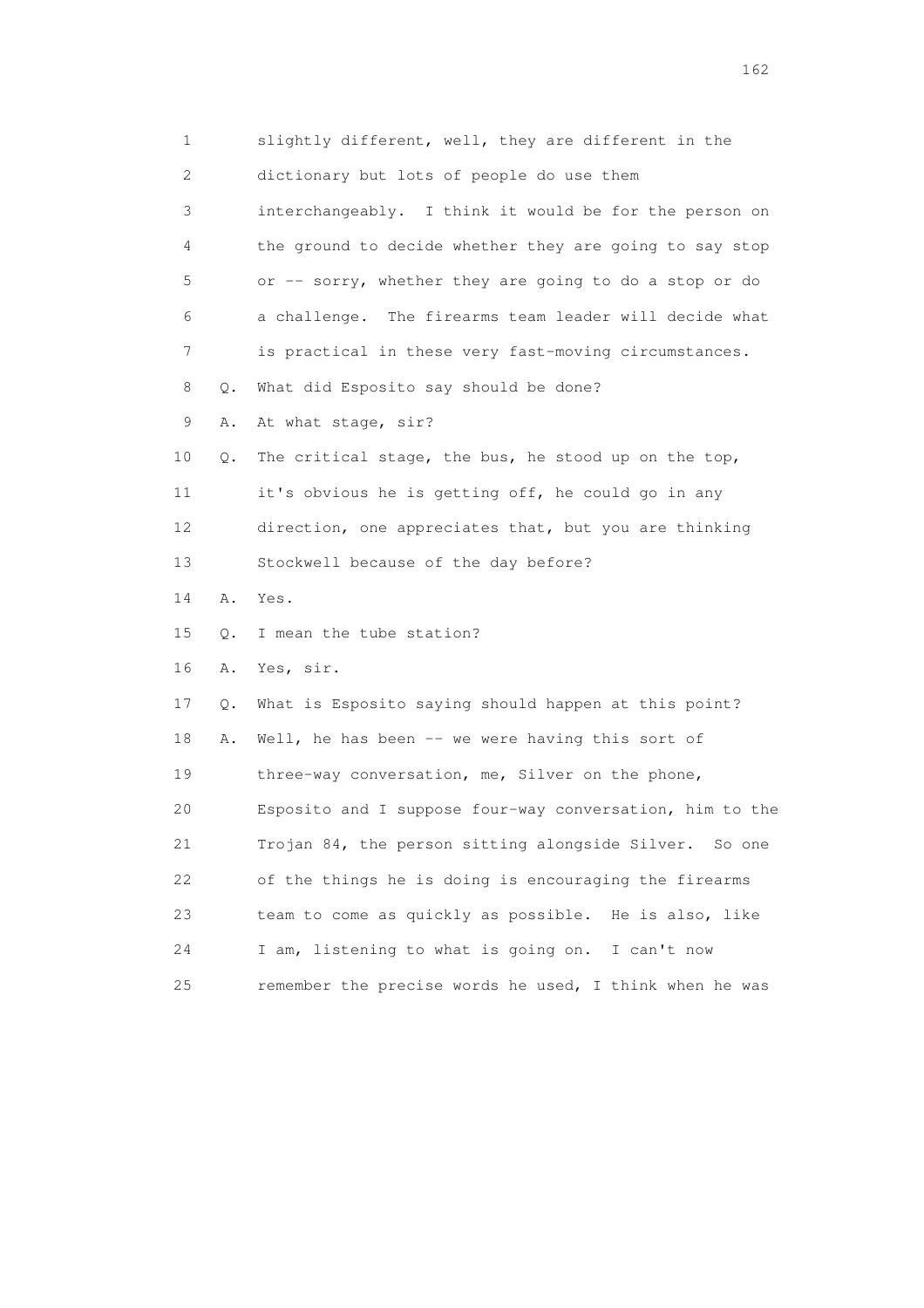1 talking to the team he used the word "stop". 2 Q. Then I do want you to look at a document, the jury have 3 it, tab 42, please. 4 SIR MICHAEL WRIGHT: Forgive me. I am just worrying about 5 the loggist. 6 MR MANSFIELD: I am happy to have a break at this point. 7 SIR MICHAEL WRIGHT: I thought it was a reasonable point. 8 MR MANSFIELD: Yes, certainly. 9 SIR MICHAEL WRIGHT: Half past, please. 10 (3.22 pm) 11 (A short break) 12 (3.33 pm) 13 (In the presence of the jury) 14 SIR MICHAEL WRIGHT: Yes. 15 MR MANSFIELD: Yes, tab 42, please, you have the exhibits 16 there, and it's coming up on screen. 17 In the context of no code words and all the rest of 18 it, and communicating with others what is desired, you 19 made it very clear you never used the word "shoot" and 20 so forth, so it's not that so much. 21 You will see on this document, which you glanced at, 22 that's your evidence, that night or that morning? 23 A. In the morning I glanced at it and discussed it with 24 Mr Esposito. 25 Q. There are options here which you will see at the bottom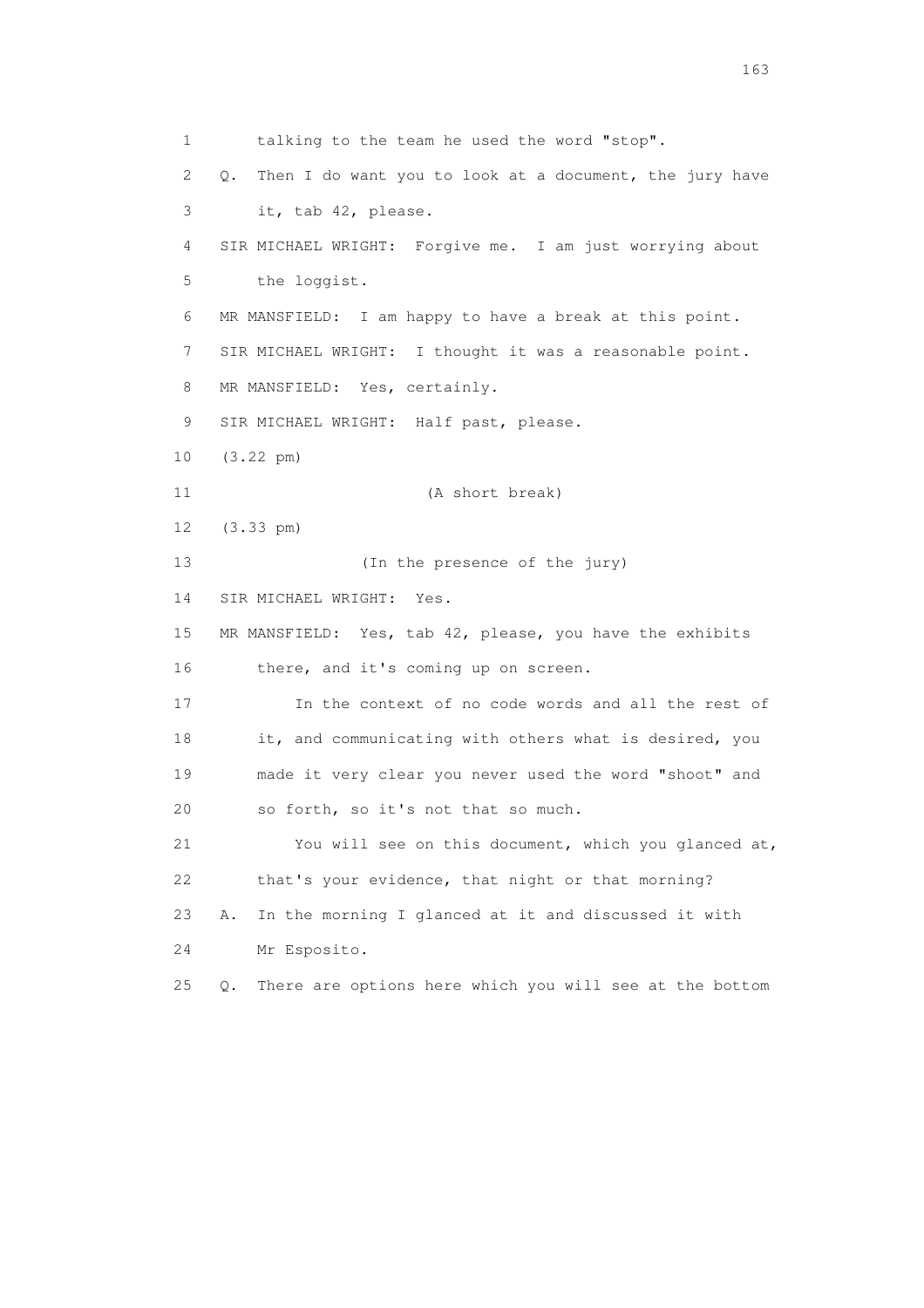1 of this first page:

| 2  |    | "Stop by dedicated plain clothes and TST", and we go     |
|----|----|----------------------------------------------------------|
| 3  |    | on to the next page, please, two more stops and then we  |
| 4  |    | get a range of: contain and challenge, contain and       |
| 5  |    | challenge, contain and challenge?                        |
| 6  | Α. | Yes, sir.                                                |
| 7  | Q. | What's the difference?                                   |
| 8  | Α. | "Stop" is where the officers are close to the subject,   |
| 9  |    | "contain and challenge" is where you have some           |
| 10 |    | possibility of distance and you create a containment     |
| 11 |    | before you challenge. But "stop" also includes           |
| 12 |    | an element of challenge under normal circumstances.      |
| 13 | Q. | What's, as you understand it, the element of challenge   |
| 14 |    | and stop, because that's a word you certainly do use, so |
| 15 |    | what's the element of challenge that a firearms officer  |
| 16 |    | in a conventional stop would use?                        |
| 17 | Α. | Well, it's not different, the only difference is,        |
| 18 |    | I think, the distance, and the principle is the same,    |
| 19 |    | the challenge is verbal and also by the show of force by |
| 20 |    | the officers, the very visible show of force with        |
| 21 |    | firearms.                                                |
| 22 | Q. | So, well, what is it? Because you are ordering, in the   |
| 23 |    | end, it's only a second or two away, you are ordering    |
| 24 |    | CO19 to take over effectively --                         |
| 25 | Α. | Yes.                                                     |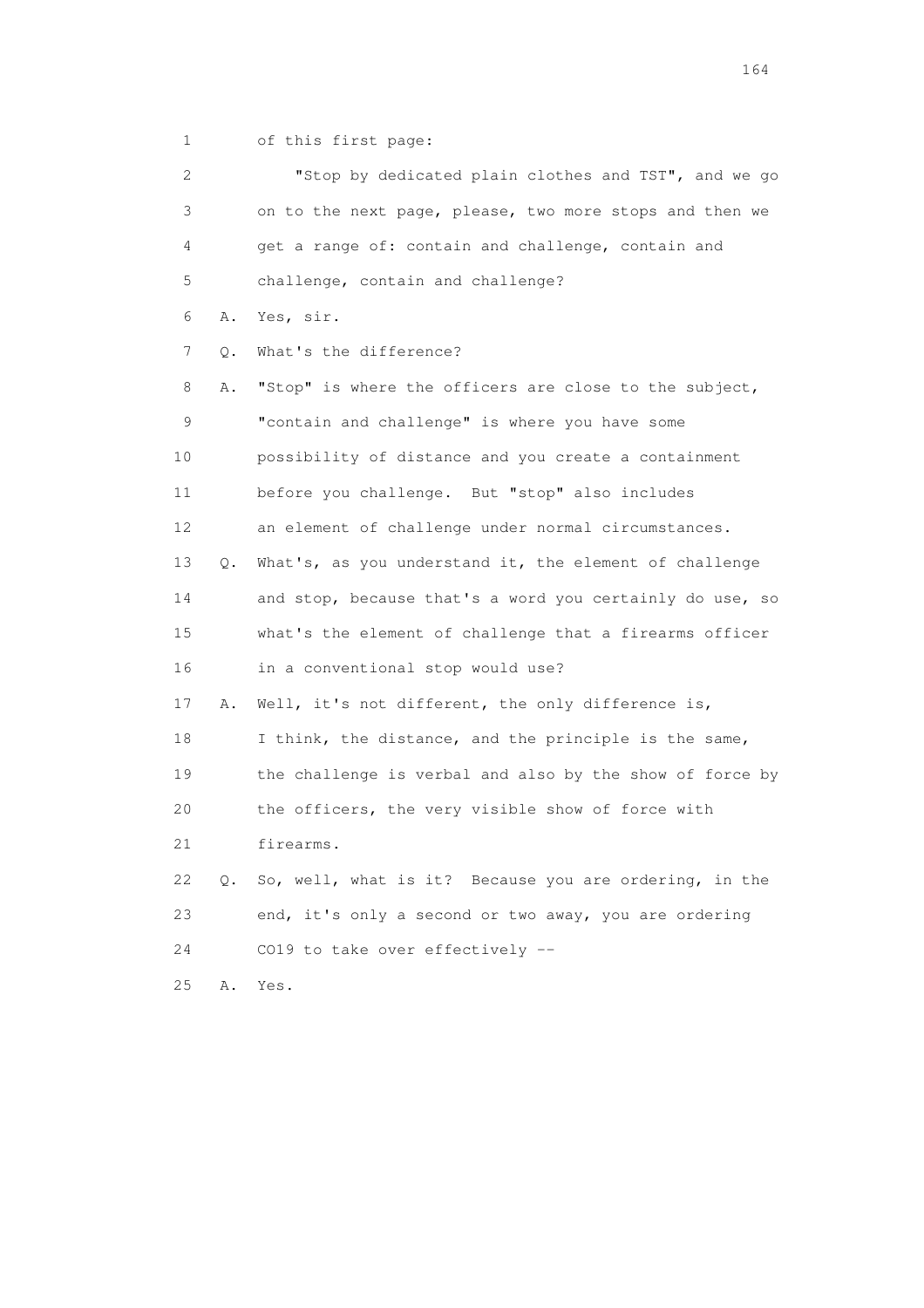- 1 Q. -- in the underground?
- 2 A. Yes, I am, sir.
- 3 SIR MICHAEL WRIGHT: In or at?
- 4 A. Well, it became in, but I intended it to be at.
- 5 SIR MICHAEL WRIGHT: At?

6 A. Yes, sir.

 7 MR MANSFIELD: I want to come to that particular answer that 8 you gave yesterday, and I am afraid I will have to look 9 carefully at what you thought you were doing.

 10 What is the armed officer going to do in 11 a conventional show of weapons, he is going to say 12 something, is he, out loud?

 13 A. Yes, usually, as soon as they have gone to red, in any 14 firearms situation, the officers will know what they 15 have been asked to do, and they will then be reading 16 what is happening around them and they will respond to 17 what happens around them, and, as I say, they are 18 immensely highly trained and that's what they are tested 19 on all the time, how they respond to a changing picture 20 in front of them. But if they are able to, in either of 21 these cases, if it is -- if it continues to be 22 appropriate for them to challenge the person, which in 23 almost all circumstances it will be, then they will 24 shout and, again, there are many people much better 25 qualified to explain this to you than I, but they will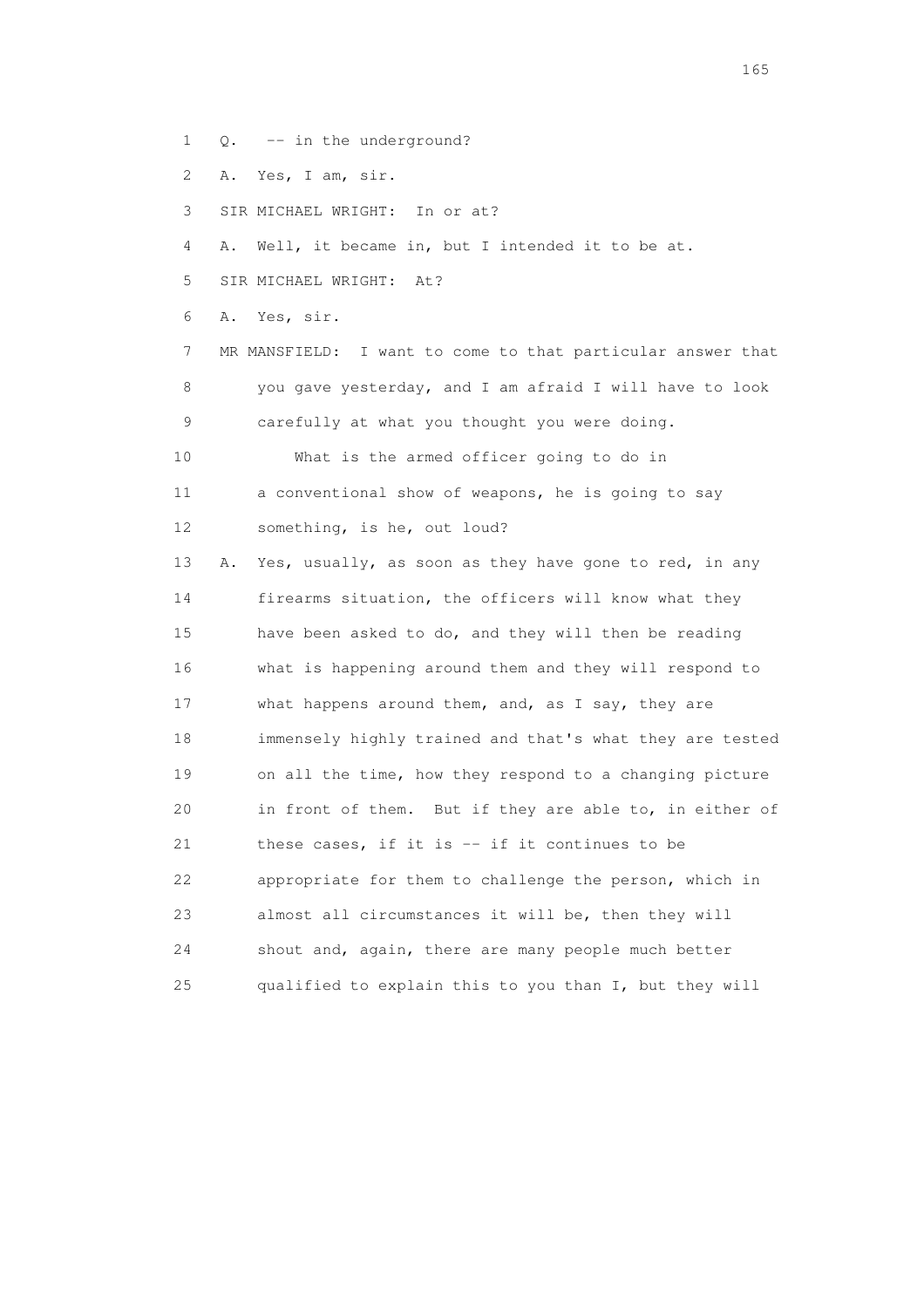1 shout something like "stop, armed police", and it will 2 be extremely obvious to the person that they have 3 a weapon and they have a great deal of force. The idea 4 is that the person should be in no doubt of the presence 5 of the armed officer. 6 Q. Right. 7 SIR MICHAEL WRIGHT: Now, you are describing, I think, what 8 Mr Esposito described to you as a conventional 9 intervention? 10 A. Yes, I think that's right, sir. 11 SIR MICHAEL WRIGHT: These nine options, the ones on the 12 other page, are they all variants of a conventional 13 intervention? 14 A. These ones are specific to dealing with terrorists, as 15 we saw on the previous page, but yes, they are very 16 familiar -- 17 SIR MICHAEL WRIGHT: These are all conventional in police 18 terms. 19 A. Stopping and containing and challenging, very, very 20 conventional, yes. 21 SIR MICHAEL WRIGHT: Thank you. 22 MR MANSFIELD: Just to remind the jury, on the previous page 23 it says: 24 "In all these options it is presumed that a suspect 25 has been identified ..."

<u>166</u> **166**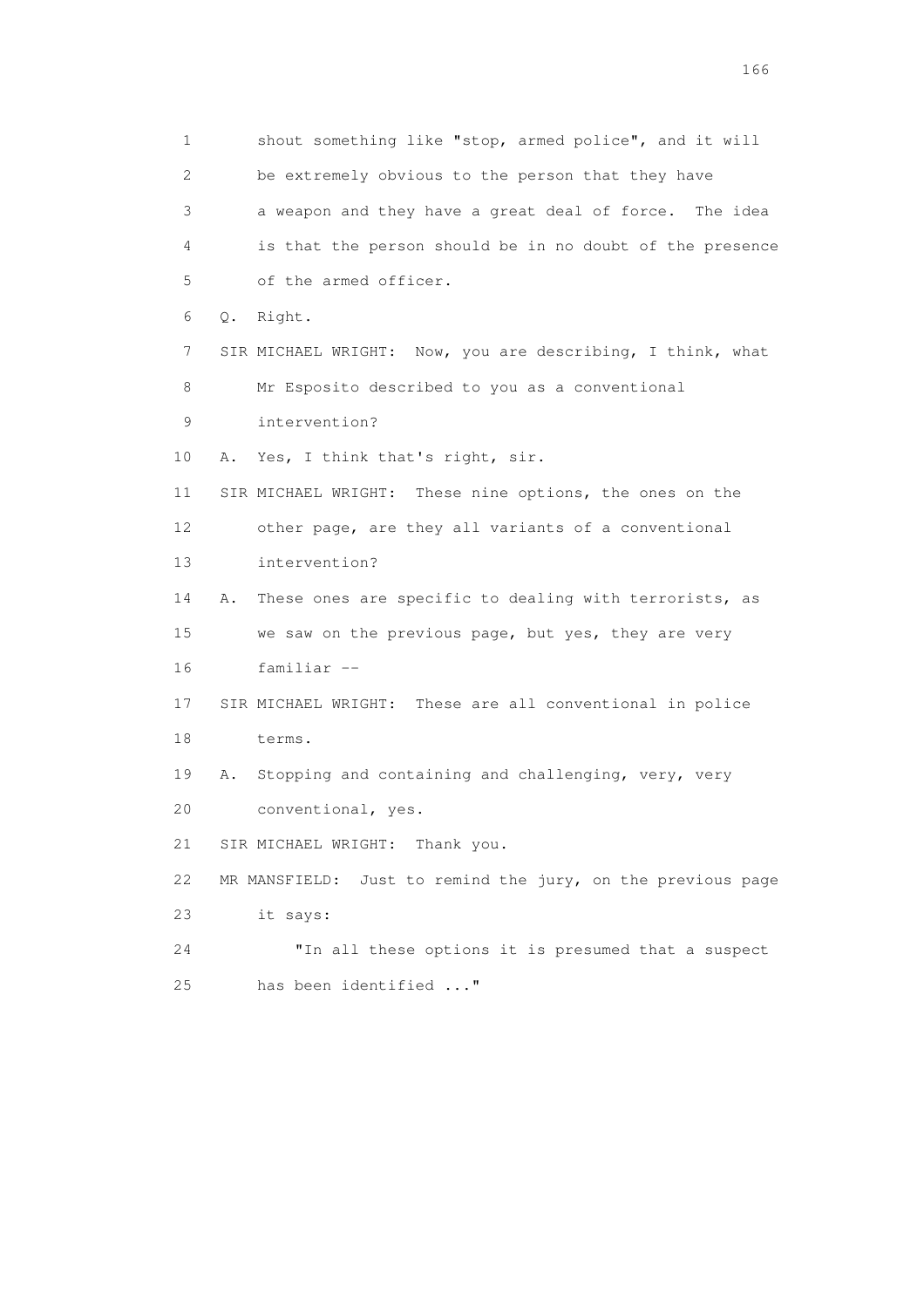| 1  |    | That's the precursor, you see that, in the first         |
|----|----|----------------------------------------------------------|
| 2  |    | sentence, do you see that?                               |
| 3  | Α. | Yes, sir.                                                |
| 4  | Q. | That sort of conventional stop isn't really going to     |
| 5  |    | work in a carriage on a tube train, is it?               |
| 6  | Α. | Well, by "work", I assume you mean that the person       |
| 7  |    | understands the challenge.                               |
| 8  | Q. | That's right?                                            |
| 9  | Α. | And if they are an innocent person, respond in such      |
| 10 |    | a way the officers interpret that as an innocent         |
| 11 |    | response.                                                |
| 12 | Q. | It is, if I may say so, the worst possible scenario for  |
| 13 |    | carrying out a conventional stop, isn't it, a tube train |
| 14 |    | carriage?                                                |
| 15 | Α. | It's certainly not an easy place for a firearms officer  |
| 16 |    | to operate. I take you back to my point, which is that   |
| 17 |    | where you think somebody may be a suicide bomber, there  |
| 18 |    | really is no safe or easy place in London to do that     |
| 19 |    | challenge; it is always very high risk.                  |
| 20 | Q. | I am going to suggest to you here there was an option,   |
| 21 |    | crime in action, fast time, whatever, here was an option |
| 22 |    | open to you to prevent a conventional challenge, however |
| 23 |    | you describe it, an armed challenge in a tube train      |
| 24 |    | carriage by minimising the risk and getting the armed    |
| 25 |    | surveillance to do it either before he enters the        |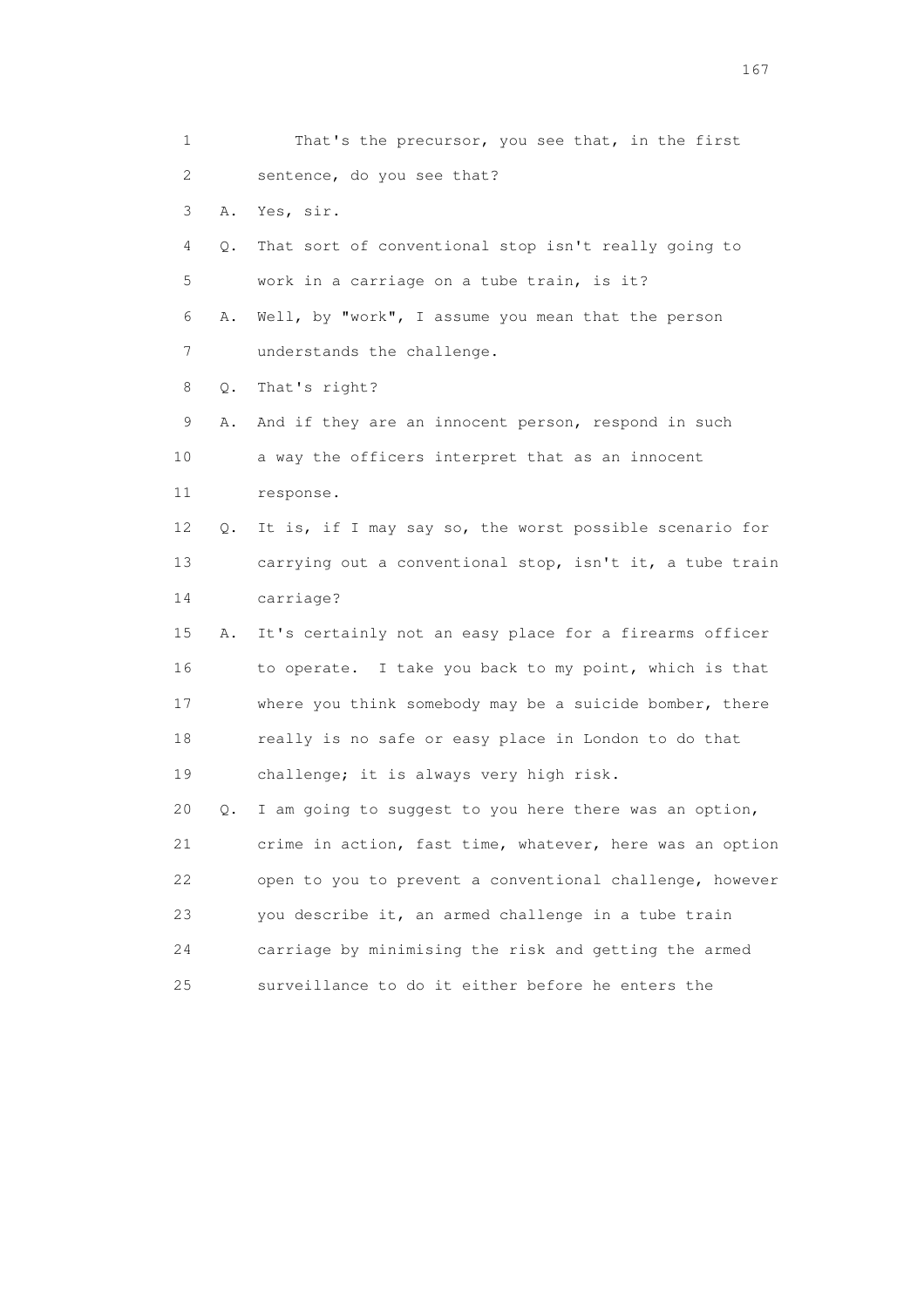1 concourse, while he is in the concourse or at the very 2 latest at the top of the escalator. That's what you 3 should have ordered and that's what you should have 4 stuck to. Now, do you agree? 5 A. No, sir.

6 Q. Why not?

 7 A. I think I explained the sequence yesterday of my 8 decision-making, I still regard it as absolutely 9 rational. I would hate to think what you would be 10 putting to me now, had an SO12 officer shot this person. 11 I would hate to think what you would be putting to me 12 now if an SO12 officer had not been able to deal with 13 somebody who turned out to be a suicide bomber and dealt 14 with it ineffectively. I thought that SO19 were a very, 15 very much more appropriate group of people to be doing 16 the stop, and as you know, I thought they were there to 17 do it.

18 Q. You thought they were there?

19 A. Yes, sir.

 20 Q. I want to deal with this very carefully. You can look 21 at your decision log if you wish or any other document: 22 when was it that you actually ordered them to take over? 23 A. Can I take a couple of minutes to just --

24 Q. Yes, if it helps, decision 18 appears to be the one.

25 A. Thank you.

<u>168</u> **168**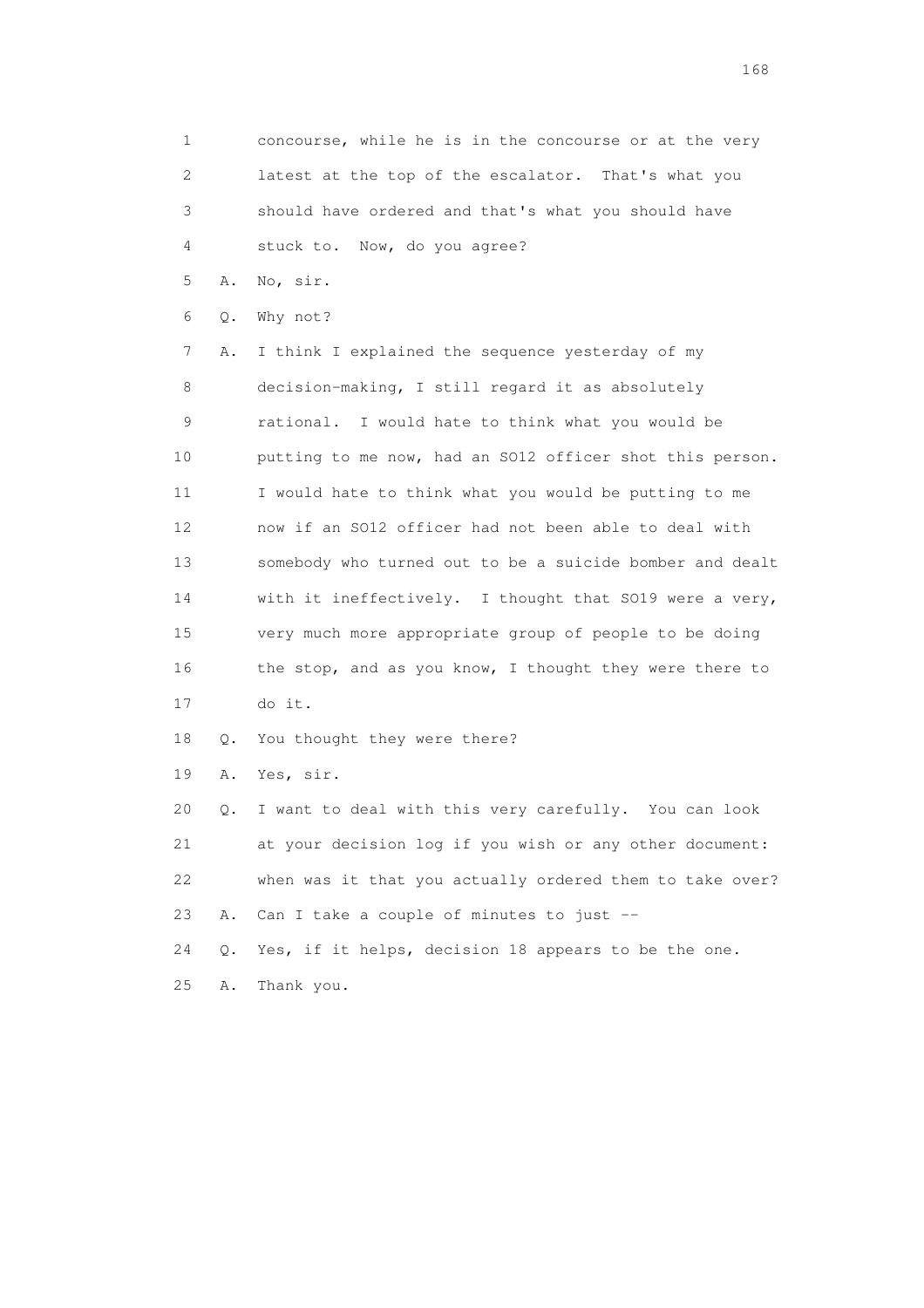| $\mathbf{1}$ | Q. | Decision 18 at 10.05. You may have to work backwards in  |
|--------------|----|----------------------------------------------------------|
| 2            |    | a moment. This appears to be the one taking over; do     |
| 3            |    | you see? Do you have it there?                           |
| 4            | Α. | This is when the words are just out of my mouth "I want  |
| 5            |    | 12 to arrest", I am told he is there by Mr Esposito and  |
| 6            |    | I say: 19 to do it. That's at decision 18.               |
| 7            | Q. | Now, where did you think he was when you did             |
| 8            |    | decision 18?                                             |
| 9            | Α. | As I said, it's a very, very fast-moving scenario, we    |
| 10           |    | are talking split seconds here.                          |
| 11           | Q. | Where did you think he was?                              |
| 12           | Α. | When I ordered $12$ to do it, I thought he had just      |
| 13           |    | entered the tube station and was in the concourse area   |
| 14           |    | somewhere. I thought he was still there as I was asking  |
| 15           |    | for 19 to do it. It became apparent quite quickly that   |
| 16           |    | he had gone down the escalator. I didn't say this        |
| 17           |    | yesterday because it didn't occur to me, but I do        |
| 18           |    | remember in my interview saying once I realised that     |
| 19           |    | they were going down the escalator after him, for        |
| 20           |    | a very, very split second I wondered whether I should    |
| 21           |    | ask them not to do the intervention and I decided very   |
| 22           |    | clearly --                                               |
| 23           |    | SIR MICHAEL WRIGHT: Sorry? Asked whom not to do the      |
| 24           |    | intervention?                                            |
| 25           | Α. | But I decided very clearly that they should carry<br>19. |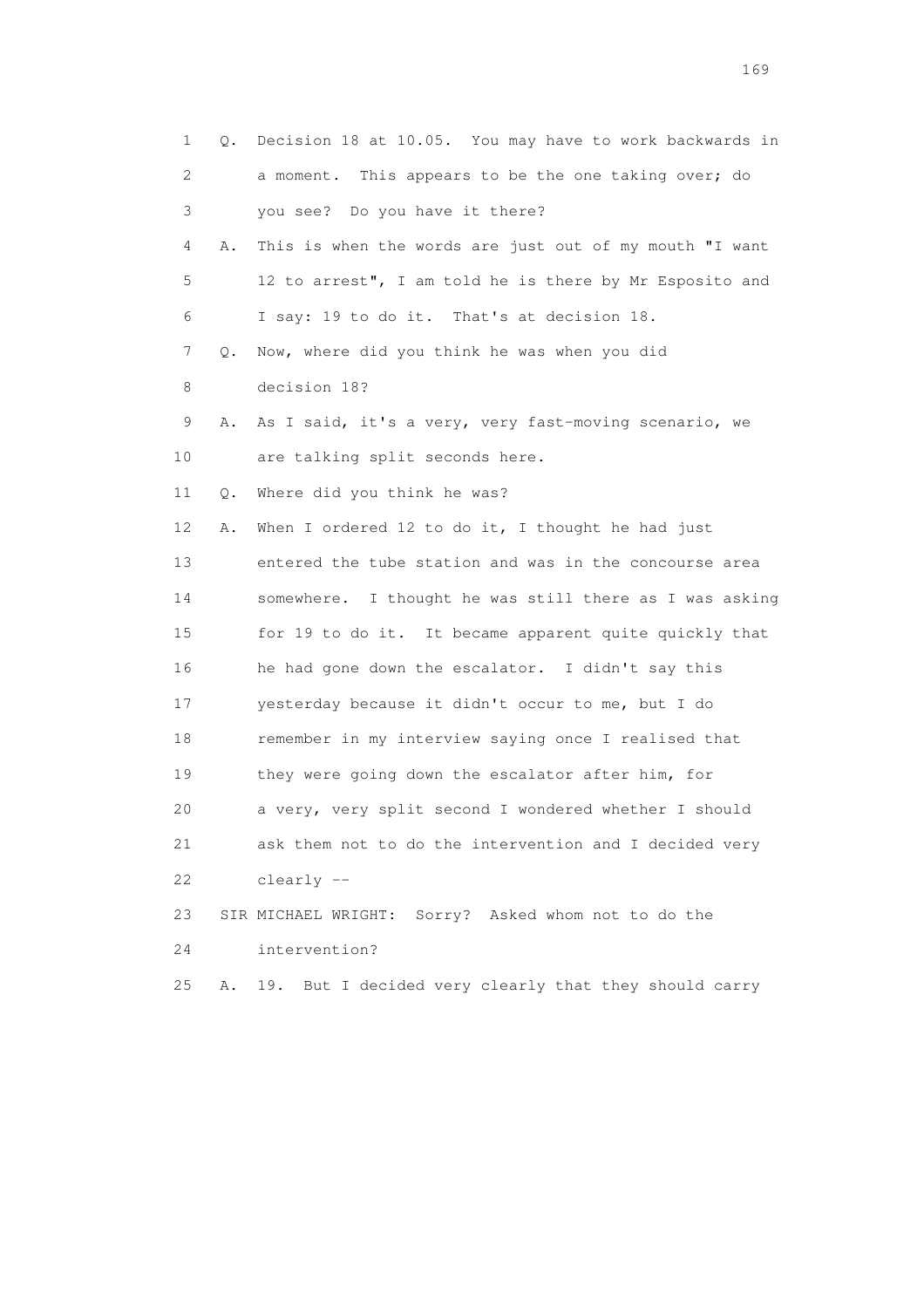1 on and it would be negligent to do otherwise. 2 SIR MICHAEL WRIGHT: Can I ask you something arising out of 3 that? 4 A. Yes. 5 SIR MICHAEL WRIGHT: If you had realised that 19 were not as 6 close as you thought they were, whatever the 70 seconds 7 or a minute as the case may be, you would have said 8 I would almost have certainly have had to let CO12 do 9 it. 10 A. I think we had this conversation yesterday. If it was 11 as precise as that, which it wasn't, and probably never 12 would be -- 13 SIR MICHAEL WRIGHT: What I wanted to ask you was this: 14 would it ever have been within your contemplation as 15 feasible to allow the follow to continue? In other 16 words, with CO12 keeping him under surveillance on to 17 the train to wherever he wanted to go. 18 A. It certainly went through my head as a genuine option, 19 sir. It of course would have meant that I would lose 20 communications with them, I would not know where they 21 would end up if they managed to stay with him, so 22 I wouldn't have any SFO support for them when they 23 eventually came above ground. I probably wouldn't have 24 had any indication really where they were going to come 25 up above ground, so that was one reason in my mind why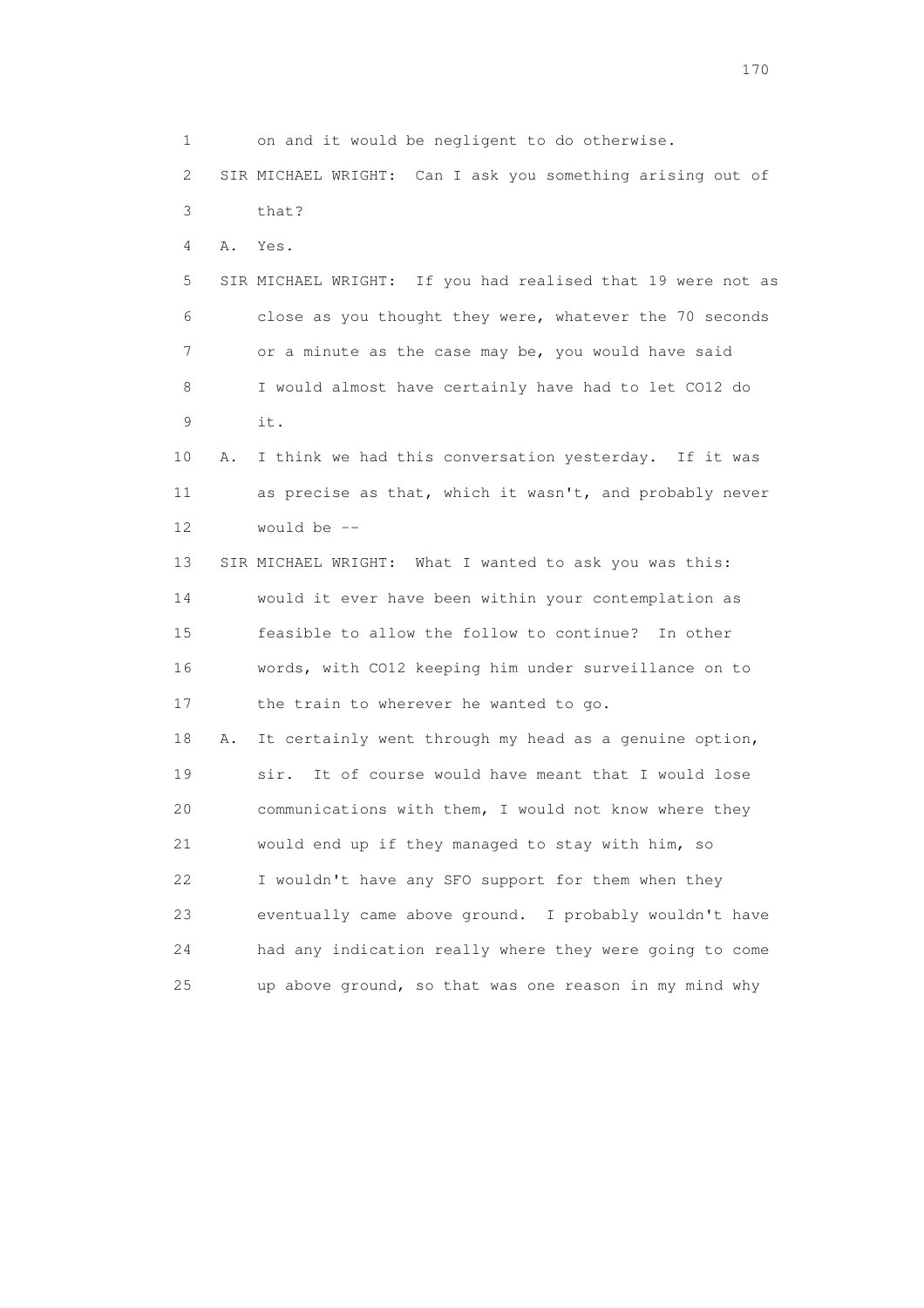1 not.

| 2               | Secondly, of course, there could have been                  |
|-----------------|-------------------------------------------------------------|
| 3               | a surveillance loss on the tube, not likely if they had     |
| 4               | got on to the carriage with him, but possible.              |
| 5               | Thirdly and most importantly, although I was not            |
| 6               | certain that he was a suicide bomber intent, I thought      |
| 7               | he very well might have been and I did not think it         |
| 8               | was -- I did not think it was right at all to allow him     |
| $\mathsf 9$     | to go unhindered without any challenge on to a tube         |
| 10              | train.                                                      |
| 11              | MR MANSFIELD: I want to go carefully over this, because     |
| 12 <sup>°</sup> | I have a transcript from yesterday, it is in fact           |
| 13              | page 183, line 22, this precise question, perhaps we        |
| 14              | could have it up on screen so you can follow what you       |
| 15              | said yesterday and then I --                                |
| 16              | SIR MICHAEL WRIGHT: You are asking a bit too much,          |
| 17              | Mr Mansfield, not yesterday's transcript. We don't have     |
| 18              | it on the screen. Unless you can                            |
| 19              | MR MANSFIELD: Sorry. May I just read it, in fact it's only  |
| 20              | a question and an answer, and then I want to look at        |
| 21              | decision 18 and I want to suggest to you, when you          |
| 22              | ordered S019 to take over, you knew perfectly well he       |
| 23              | had gone past the barriers and he was going down the        |
| 24              | escalators, didn't you?                                     |
| 25              | No, I didn't, sir, I know what decision 18 says here,<br>Α. |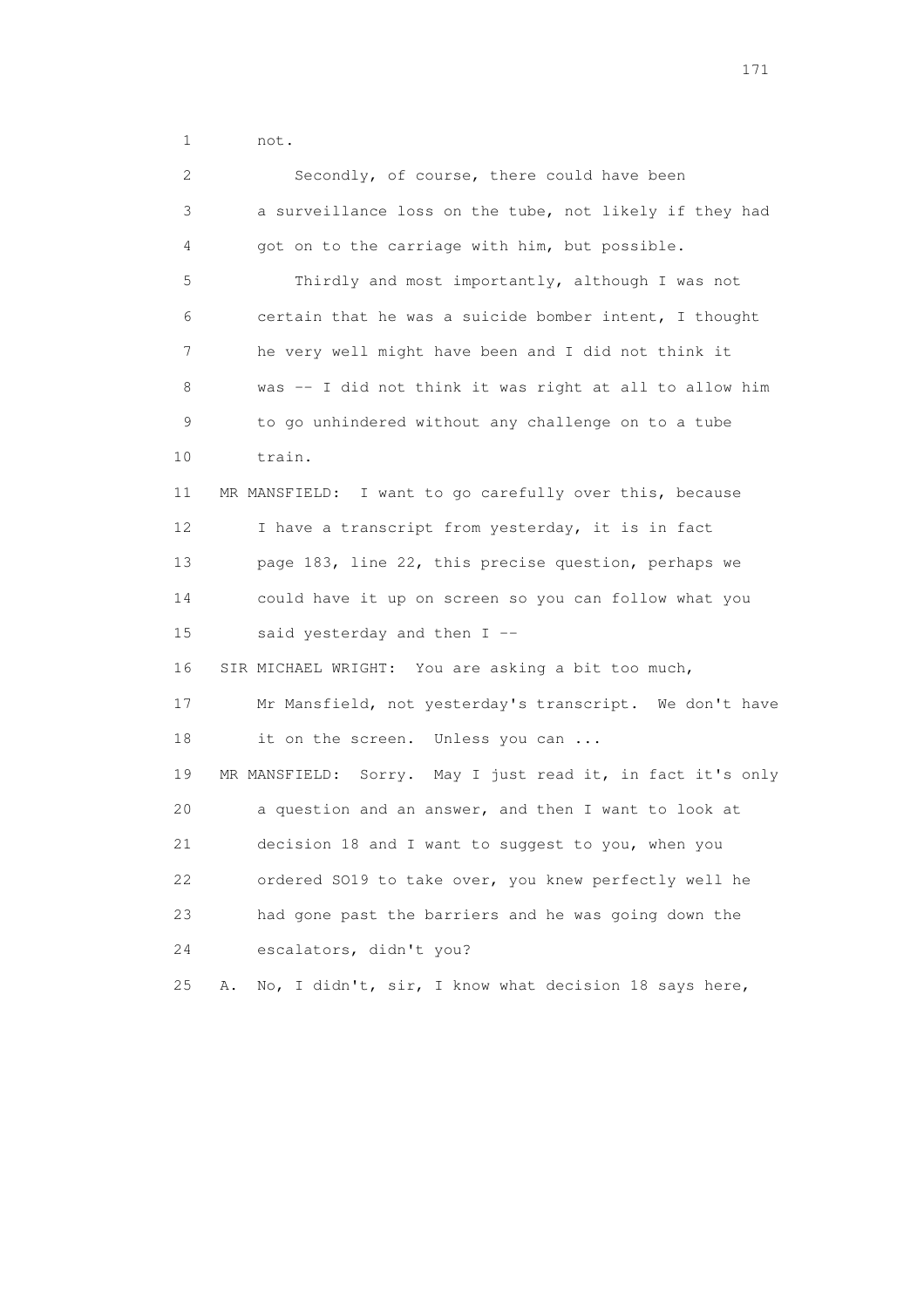1 and I have told you, it's very, very fast-moving. When 2 I made the decision, I thought that they were there and 3 that they would be able to intervene before he got -- he 4 got down. As soon as I made the decision, I was told he 5 is going down the escalator and very soon after that 6 I was told that they were as well. 7 Q. Yesterday Mr Hilliard asked you this: 8 "Question: Does it come to this: if you had known 9 in fact that SO19 couldn't stop him before he went down 10 the tube, you would have stuck with SO12 doing the above 11 ground challenge?" 12 Which is of course what I am putting to you.

13 You said:

14 "Answer: Yes, sir, I think I would. But you must 15 understand this, this is a flowing, moving situation, 16 and as soon as I had asked for 19, I was fully aware 17 that he was headed down the escalators."

18 Would you like me to repeat that?

 19 "Answer: Yes, sir, I think I would. But you must 20 understand this, this is a flowing, moving situation, 21 and as soon as I had asked for 19, I was fully aware 22 that he was headed down the escalators. But at the time 23 I asked for 12, he was in the concourse, as soon as 24 I said that, words out of my mouth, I am told that 19 25 are in a position, I said 19 to do it, I thought he was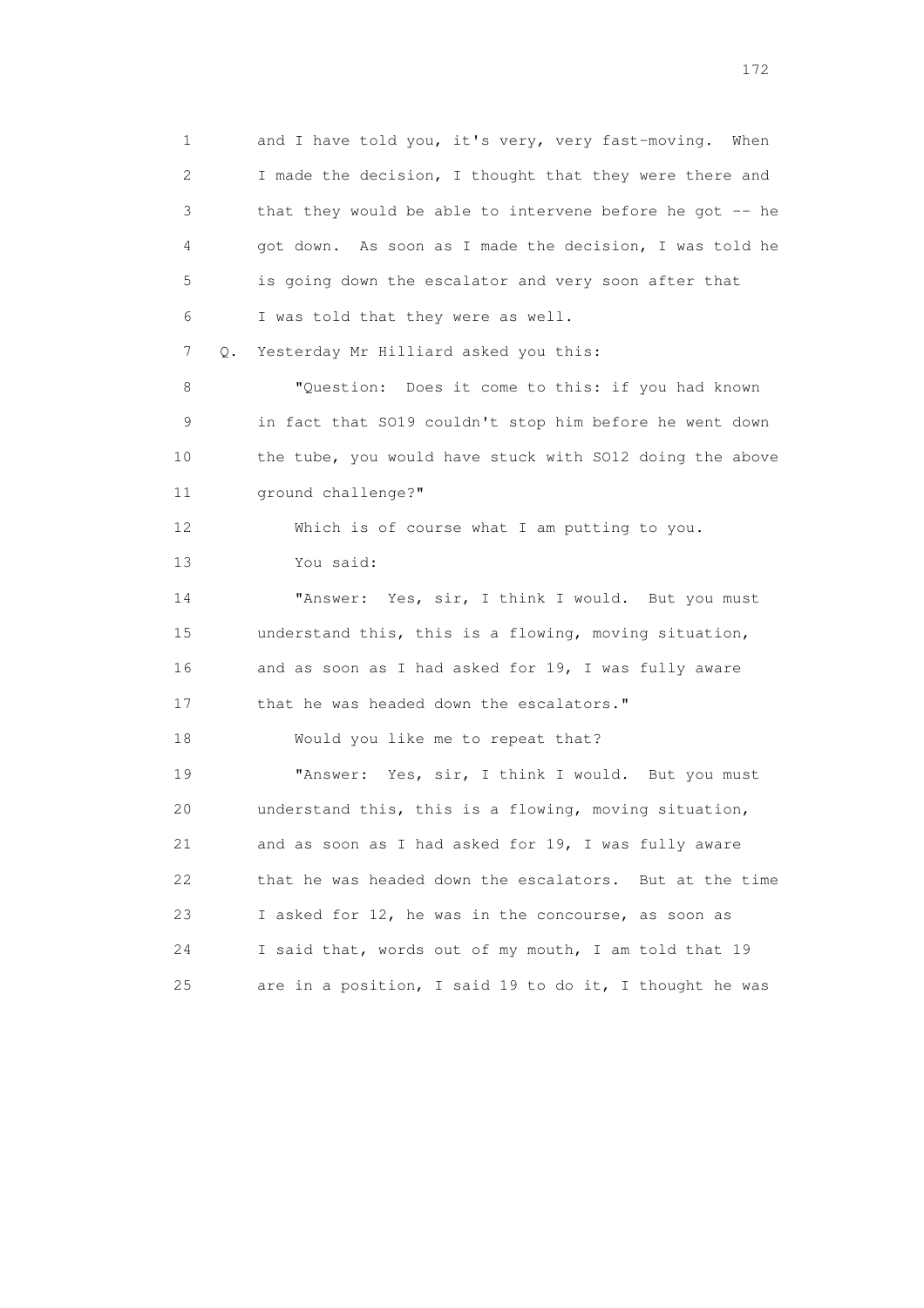1 still upstairs, and obviously I didn't know precisely 2 where 19 were." 3 Leaving 19 out of it, that's your answer from 4 yesterday. Now look at decision 18. 5 "CO19 to arrest subject if possible in Underground 6 station before he enters the tube train." 7 That decision is predicated, I suggest, on the fact 8 that you knew by then it was too late to do it upstairs, 9 they would have to do it if they could before he got on 10 the train. Is that fair? 11 A. No, sir. I thought when 19 are there, I thought he was 12 still upstairs. I was very quickly told "he's gone down 13 the escalator" I very briefly thought shall I pull 19 14 off and I decided no I won't, I knew I was asking them 15 to do a difficult, difficult thing. 16 SIR MICHAEL WRIGHT: That would have been countermanding 17 your order the second time. 18 A. It would. What I am trying to explain, sir, is that 19 when you are making decisions like this, it's important 20 to think of all the options, you just asked me: did 21 I think about letting him go. Well, yes, I did, but 22 I regarded it as a dereliction of my duty. 23 SIR MICHAEL WRIGHT: The point I was after is that if 24 Mr Mansfield is right that you had realised by this time 25 he had gone down the escalator, if you had said CO19 do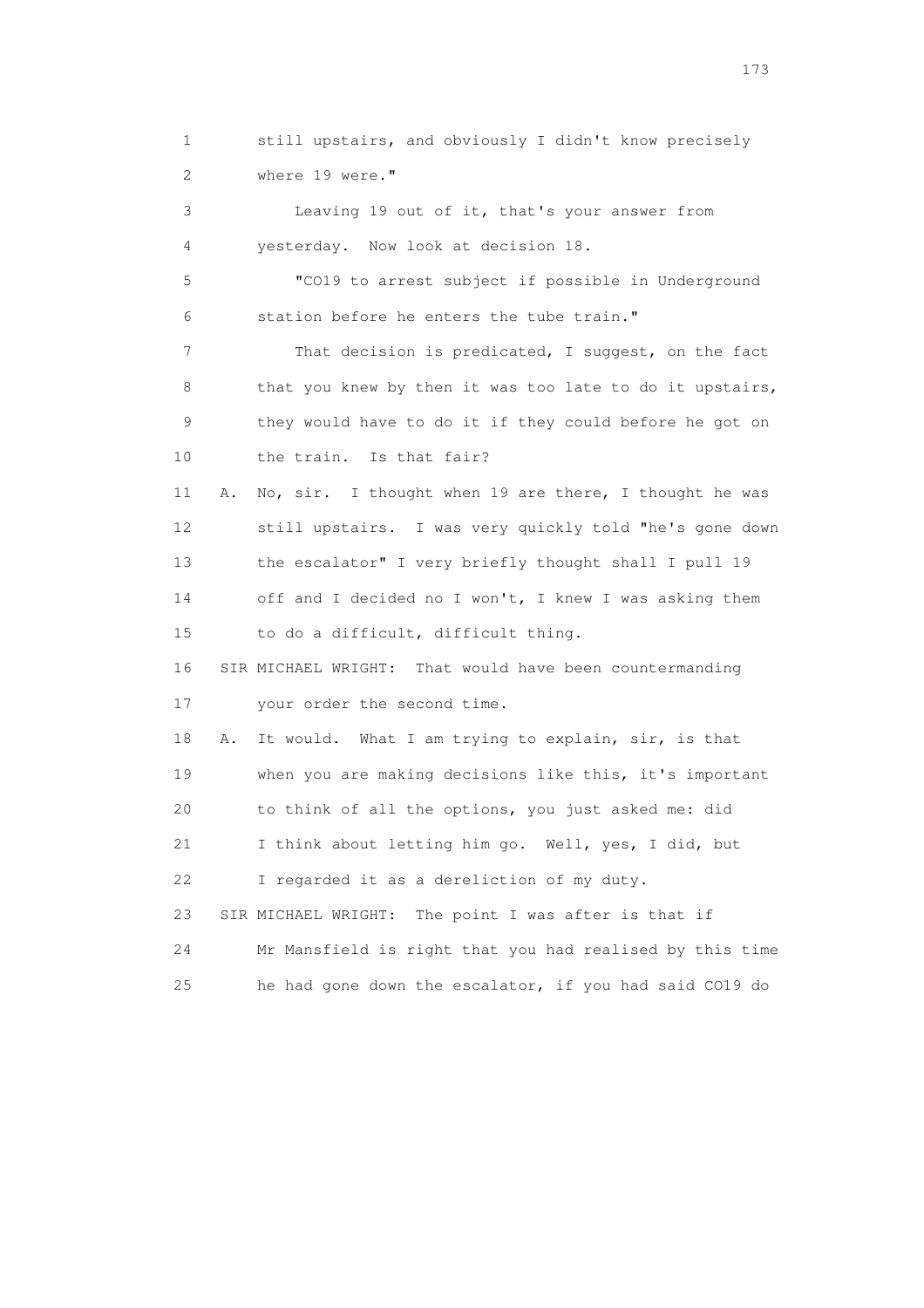1 it, you would then have had to back down on that one and 2 gone back to 12 and countermand your order not once but 3 twice. 4 A. Exactly, which I would not have wanted to do -- 5 MR MANSFIELD: Sir, I am only saying once here. 6 If you look at the log, which is your order to send 7 in SO19 to take over from 12? 8 A. Its's earlier than that -- to take over from 12, that's 9 log 18. 10 Q. Exactly. So you are having to countermand 12? 11 A. Yes, sir. 12 Q. What's happening here in a matter of minutes, first you 13 are saying -- we can go back and see the sequence -- 14 first 19 is to do it. If we flick back we can see how 15 it pans out. I'm suggesting it's no way, if I may say 16 so, to run an operation of this kind with these 17 decisions. 18 Decision 16, at 10.01, he must be arrested before he 19 is entering the tube system by SO19. Do you have that? 20 A. Yes, sir. But I don't -- I took the times from my 21 loggist's log, I don't stand by them to the very minute 22 of course. 23 Q. Leave out the times. 24 A. That's -- 25 Q. If it's right, 10.01, that's nine minutes in which it's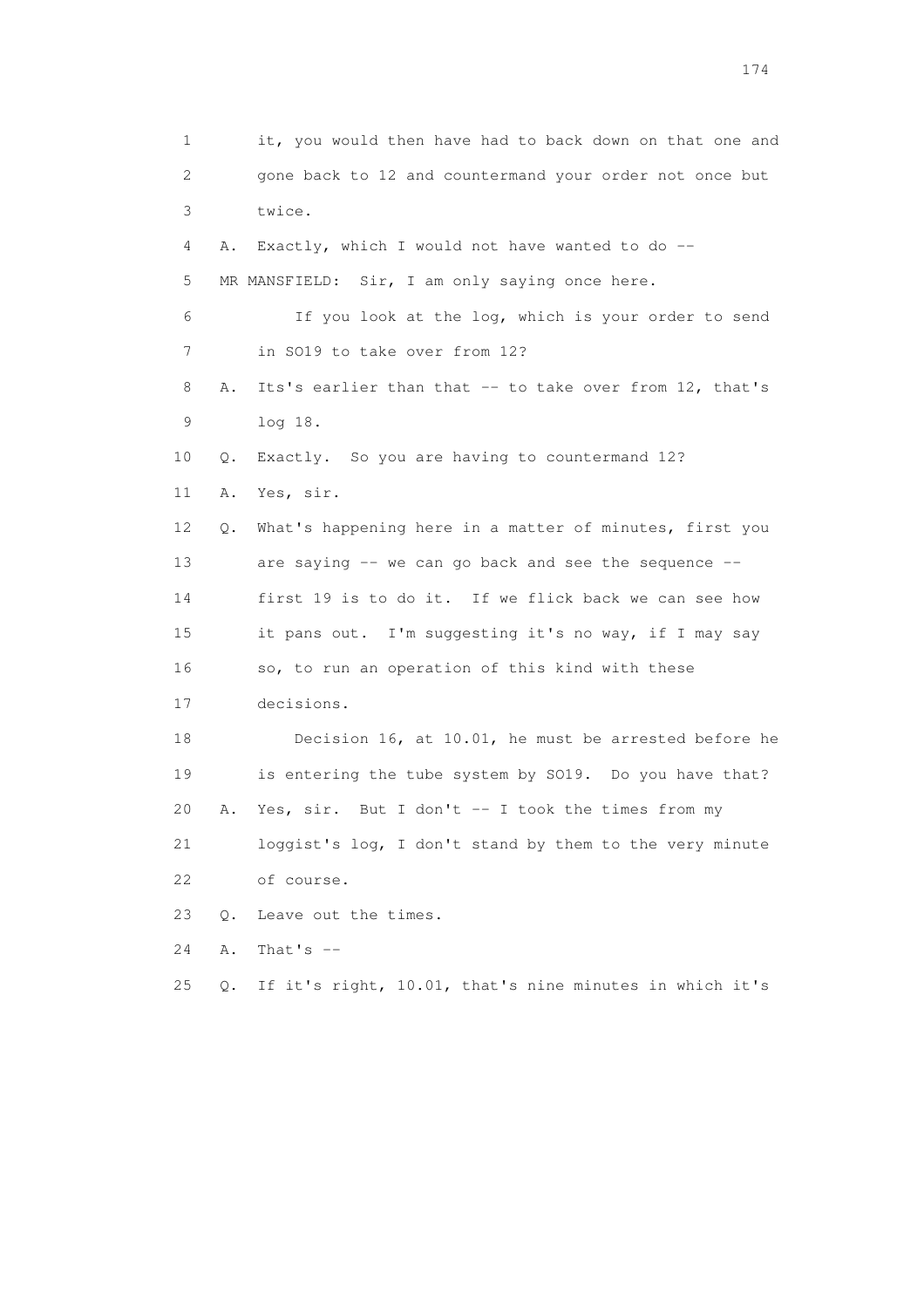1 been confirmed as far as you are concerned that it's 2 him, and in that nine minutes you are prepared to say to 3 SO19 "arrest before entering the tube"? 4 A. Yes, sir. 5 Q. Had you conveyed that command; yes? 6 A. Yes, sir. 7 Q. I'll take it slowly so you understand what I am saying 8 here. When you gave that command, I think you have 9 accepted, you had absolutely no idea where SO19 were? 10 A. I knew that they were making their way as quickly as 11 they could. I knew they were behind, clearly. I didn't 12 know where the individual covert vehicles were, no. 13 Q. You do appreciate that if you are going to have a stop, 14 however defined, of this individual, really the best 15 position is as soon as he gets off the bus, before he 16 gets to the tube station, that's your evidence; yes? 17 A. That was what I thought at the time, that that would be 18 not an easy place, not a good place, not a particularly 19 safe place, either for the members of the public or for 20 him or the officers, but a better place than in the 21 confined space of the tube. 22 Q. Everything I am dealing with is in that context. You 23 took the decision in your mind that the best place -- 24 and there is no good place, it's the best place,

25 minimising the risks -- is between the bus stop,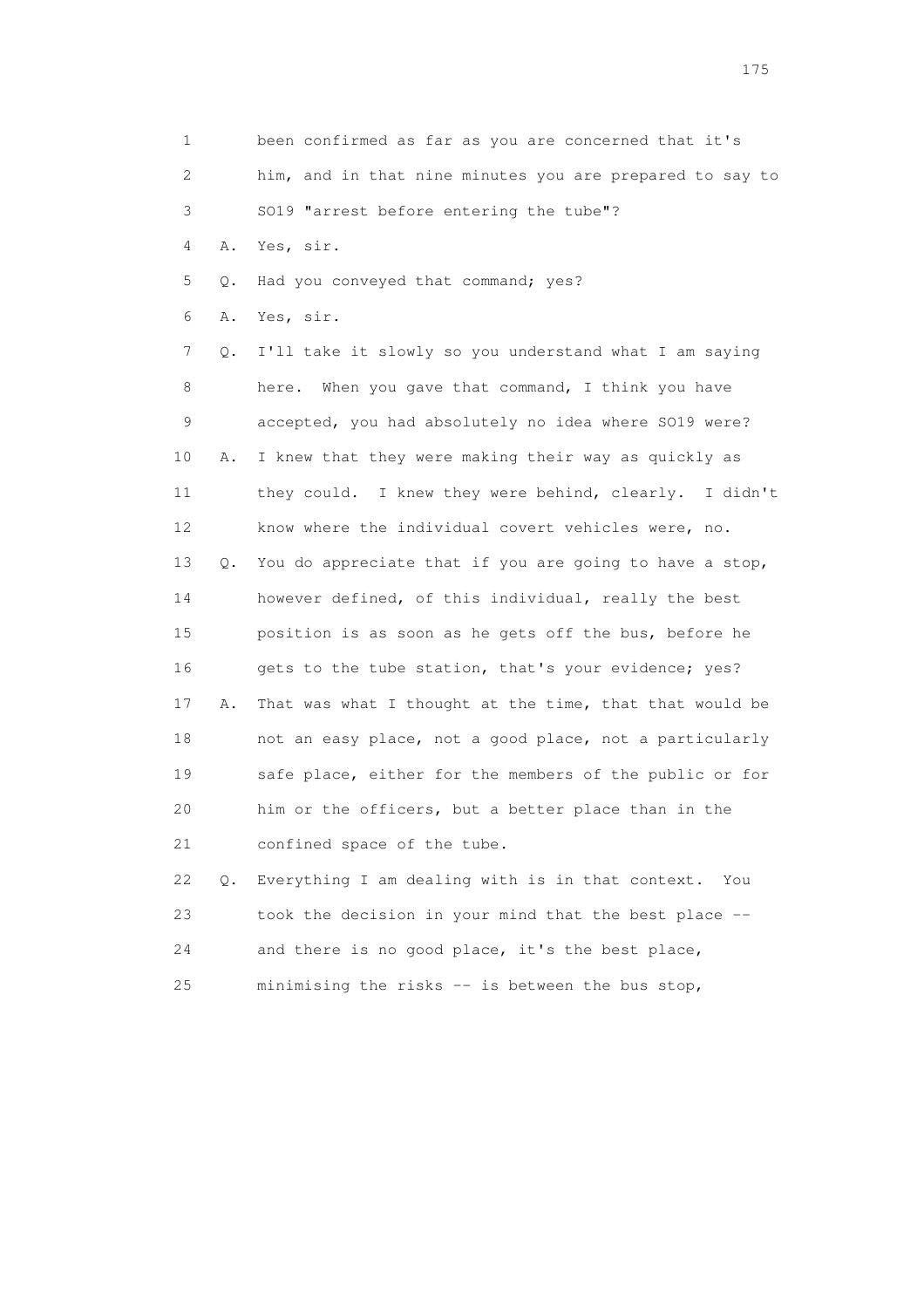|                 | 1       | preferably very near the time he gets off the bus but    |
|-----------------|---------|----------------------------------------------------------|
|                 | 2       | before he gets to the tube station; right?               |
|                 | 3<br>Α. | Assuming he is going to the tube station, which I didn't |
|                 | 4       | know when he is coming down the stairs of the bus, and   |
|                 | 5       | I wouldn't have known.                                   |
|                 | 6<br>Q. | Therefore, because you didn't know which direction he is |
|                 | 7       | going to go in, if you are going to do an intercept by   |
|                 | 8       | SO19 there, SO19 have to be right behind the bus,        |
|                 | 9       | haven't they?                                            |
| 10              | Α.      | They need to be, at that stage, the ideal is that they   |
| 11              |         | are moving up through and they are as close as possible, |
| 12 <sup>°</sup> |         | I didn't know either that he is going to go down<br>yes. |
| 13              |         | the tube or how long he is going to take to get there,   |
| 14              |         | what route he might take, he could go into a newsagent,  |
| 15              |         | come out --                                              |
| 16              | Q.      | You were assuming because of the day before that         |
| 17              |         | Stockwell tube might be his designation?                 |
| 18              | Α.      | No, sir.                                                 |
| 19              | Q.      | Or Dorset Road?                                          |
| 20              | Α.      | I thought Stockwell tube could be a destination.         |
| 21              |         | I didn't think early on: oh dear, I hope he is not going |
| 22              |         | to Stockwell.<br>I thought: he could be going to         |
| 23              |         | Dorset Road, he could be going to Stockwell tube and     |
| 24              |         | then I thought: Stockwell tube is the same place as      |
| 25              |         | yesterday.                                               |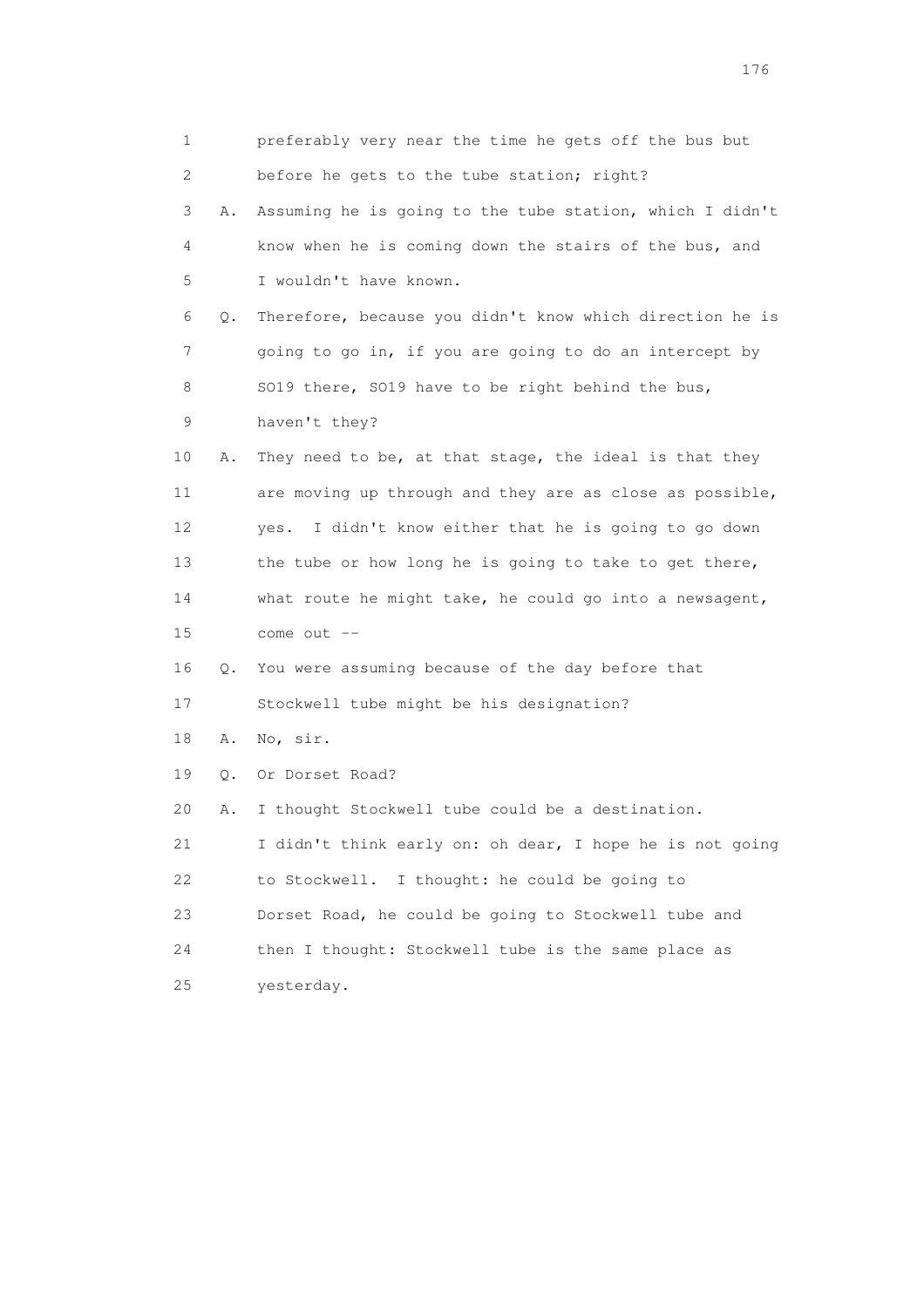1 Q. Right, we will get there, it would help a little bit -- 2 A. Sorry.

| 3  | Q. | On that basis, and let us make it broad as possible, you |
|----|----|----------------------------------------------------------|
| 4  |    | don't know whether he is going to Stockwell tube but     |
| 5  |    | maybe, same as yesterday, you don't know whether he is   |
| 6  |    | going north up the road, if you are going to do          |
| 7  |    | an intervention, you need to know that the SO19 vehicle, |
| 8  |    | even one of them, is right behind the bus when he gets   |
| 9  |    | Anything short of that, you have got problems.<br>off.   |
| 10 |    | Now, you do follow what I am saying?                     |
| 11 | Α. | Yes, I follow, sir.                                      |
| 12 | Q. | Right. Did you establish from Esposito: is there a SO19  |
| 13 |    | right behind the bus now, because you knew when he was   |
| 14 |    | getting off because you were getting a commentary?       |
| 15 | Α. | I was being encouraged by what I was hearing from        |
| 16 |    | Esposito that they were making good ground and --        |
| 17 | Q. | Please answer the question. Did you ask Esposito: is     |
| 18 |    | there one covert ARV right behind the bus now at 10.03   |
| 19 |    | as he gets off?                                          |
| 20 | Α. | No, I don't think I did ask that, sir, and I think       |
| 21 |    | I probably explained some of the reasons for that        |
| 22 |    | yesterday.                                               |
| 23 |    | SIR MICHAEL WRIGHT: Because from what you told me        |
| 24 |    | yesterday, for CO19 to be in a position to make a stop,  |
| 25 |    | they would have to be sufficiently close, and            |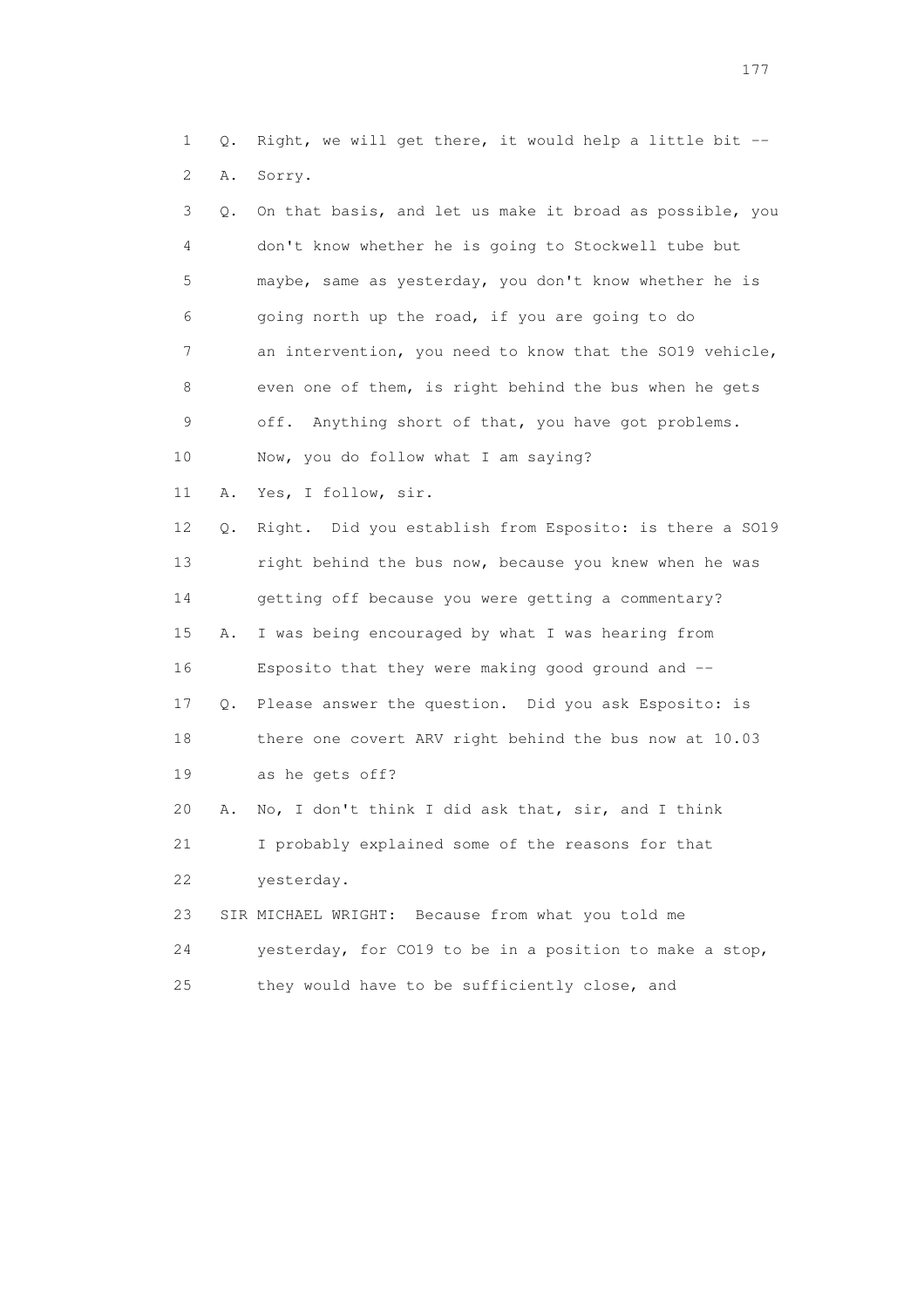1 Mr Mansfield suggests right behind the bus, to be able 2 to get out of their cars or at least enough of them to 3 get out of their cars to be able to get round him on the 4 pavement? 5 A. Ideally, sir, for a containment and challenge, yes. But 6 they might end up with a smaller number of officers 7 doing a stop. 8 SIR MICHAEL WRIGHT: As many as were needed to do it, but 9 they have to be in a position to get round it, in 10 effect. 11 A. That would certainly be the ideal but you would be 12 familiar with occasions on which there are not a circle 13 of officers, so it could be a stop by two officers 14 that's not what I think they would want to do. 15 SIR MICHAEL WRIGHT: You couldn't do it if they were still 16 in their cars. 17 A. No, sir, I entirely agree with that. 18 MR MANSFIELD: And the point about all of this is that as 19 a decision-maker removed, apparently this is going to 20 continue in this way, with decision-makers removed and 21 they are at New Scotland Yard, you absolutely need to 22 know and have the best information about where the 23 people are who you are ordering to do the stop, don't 24 you? 25 A. I do need to have the best information about that and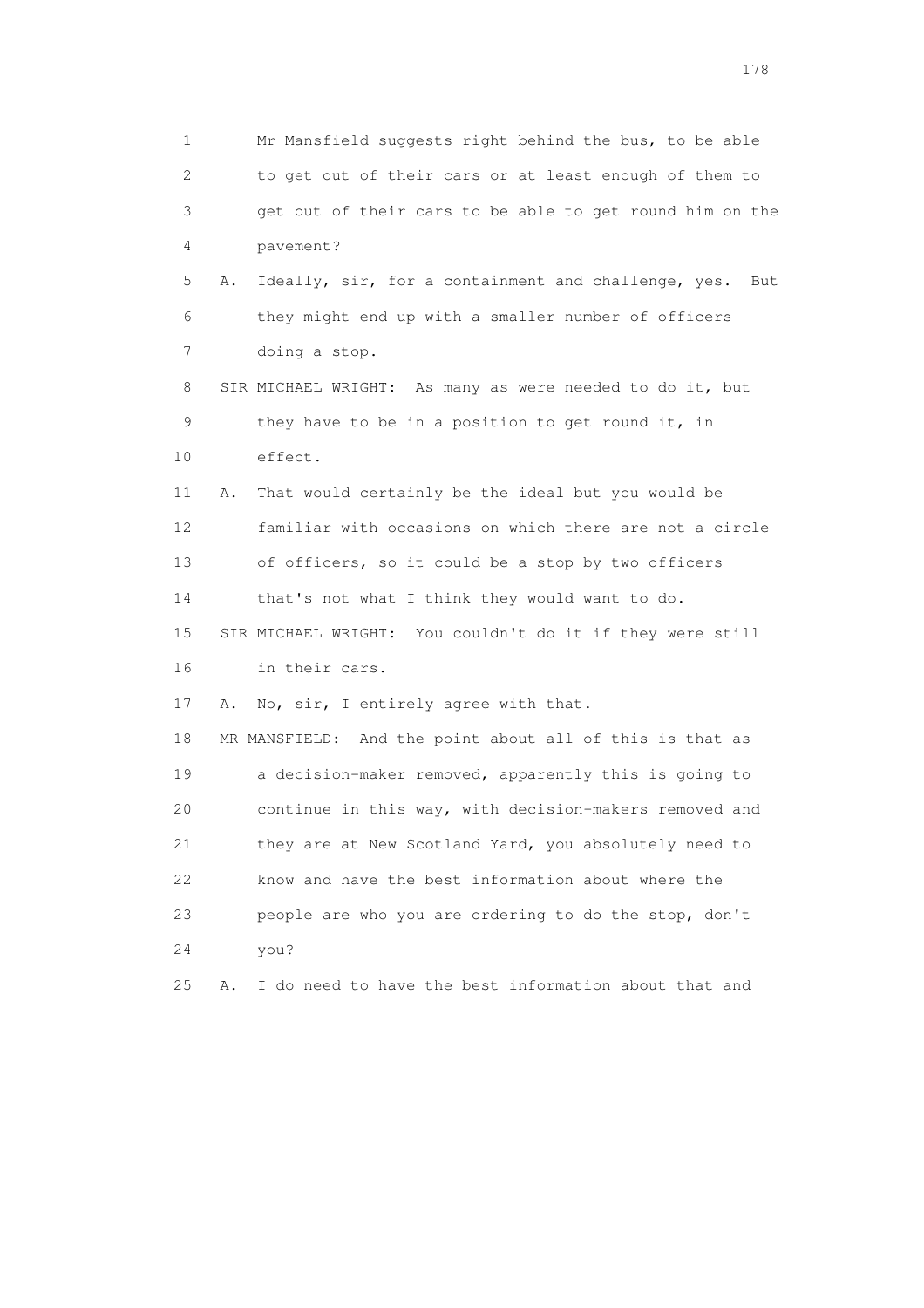1 a lot of other things, yes, and we seek to achieve that 2 all the time.

 3 Q. Do you in retrospect accept that you were misled? 4 A. No, sir, no, I don't.

 5 Q. You don't even accept that. There was no firearms team 6 there in a position, whatever Esposito may have 7 encouragingly said. May I just ask you this: did you 8 see him standing by a window saying rather loudly: "What 9 do you mean you can't get there?", did you ever hear him 10 say that?

 11 A. He certainly earlier on in the follow was talking quite 12 animatedly to encourage the people to go quickly. 13 I don't remember that phrase, but he was quite animated 14 and he and I at that stage were standing by the window. 15 Q. Silver who was supposed to be in charge, he had got

16 stuck in traffic?

17 A. Yes, and that can happen.

18 If I can just take you back a little bit, we have 19 been debating this one point for two or three or four 20 times the amount of time that these decisions were being 21 made in. They are being made incredibly quickly. 22 Q. But you are used to doing that. 23 A. I am absolutely used to doing it, but the point I want

 24 to make is that when you are in charge of something like 25 this, and if you are part of something like this, you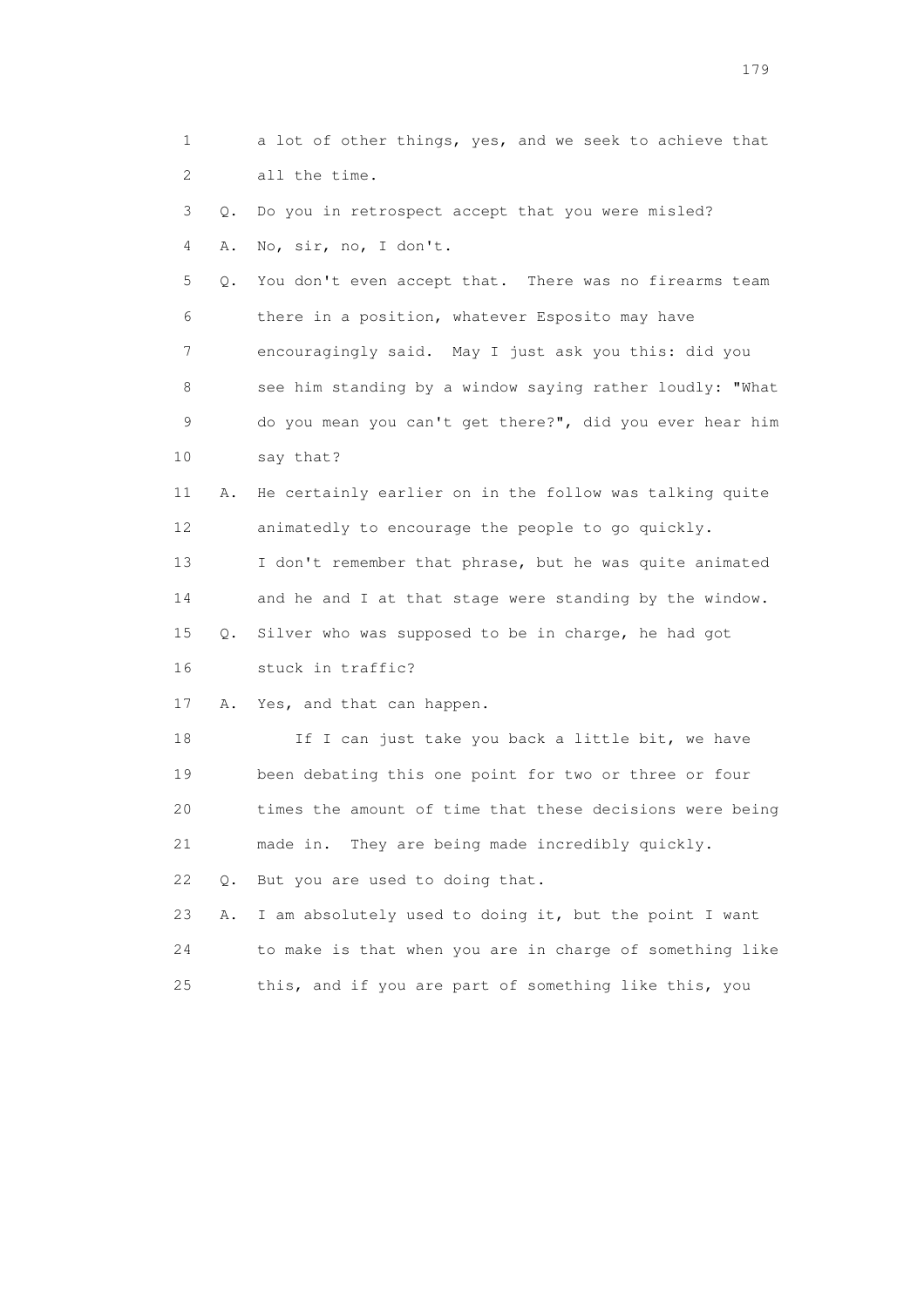1 have to be very fluid, you have to be able to respond, 2 you don't know what the person is going to do, where 3 they are going to go, they will be unpredictable and you 4 need to be able to respond to whatever happens.

 5 You cannot ever, when you don't know the subject and 6 you don't have intelligence about their behaviour, 7 actually plan ahead minutes and minutes and hours and 8 hours, you know, ages before where they are going to 9 do -- where they are going to be in a position when you 10 might be able to stop them.

 11 Q. Commissioner, I think you are misunderstanding, I am not 12 talking about you being able to plan and plot his route. 13 I am merely asking that the commander, as she then was, 14 has her finger on the pulse and knows where the 15 resources are in case he goes one way or another way, 16 that's all. Where were the firearms? You were misled, 17 they were not in a position to deal with him when he got 18 off the bus, because you thought they were.

 19 Now, do you accept even now you have been misled? 20 A. No, sir, I don't, I accept that with the benefit of 21 hindsight it is clear that they did not arrive, we have 22 seen it on the video, until a minute behind him. 23 I don't accept that I was misled.

24 Q. Well, what's gone wrong here, then?

25 A. In what sense?

180 and 180 and 180 and 180 and 180 and 180 and 180 and 180 and 180 and 180 and 180 and 180 and 180 and 180 and 180 and 180 and 180 and 180 and 180 and 180 and 180 and 180 and 180 and 180 and 180 and 180 and 180 and 180 an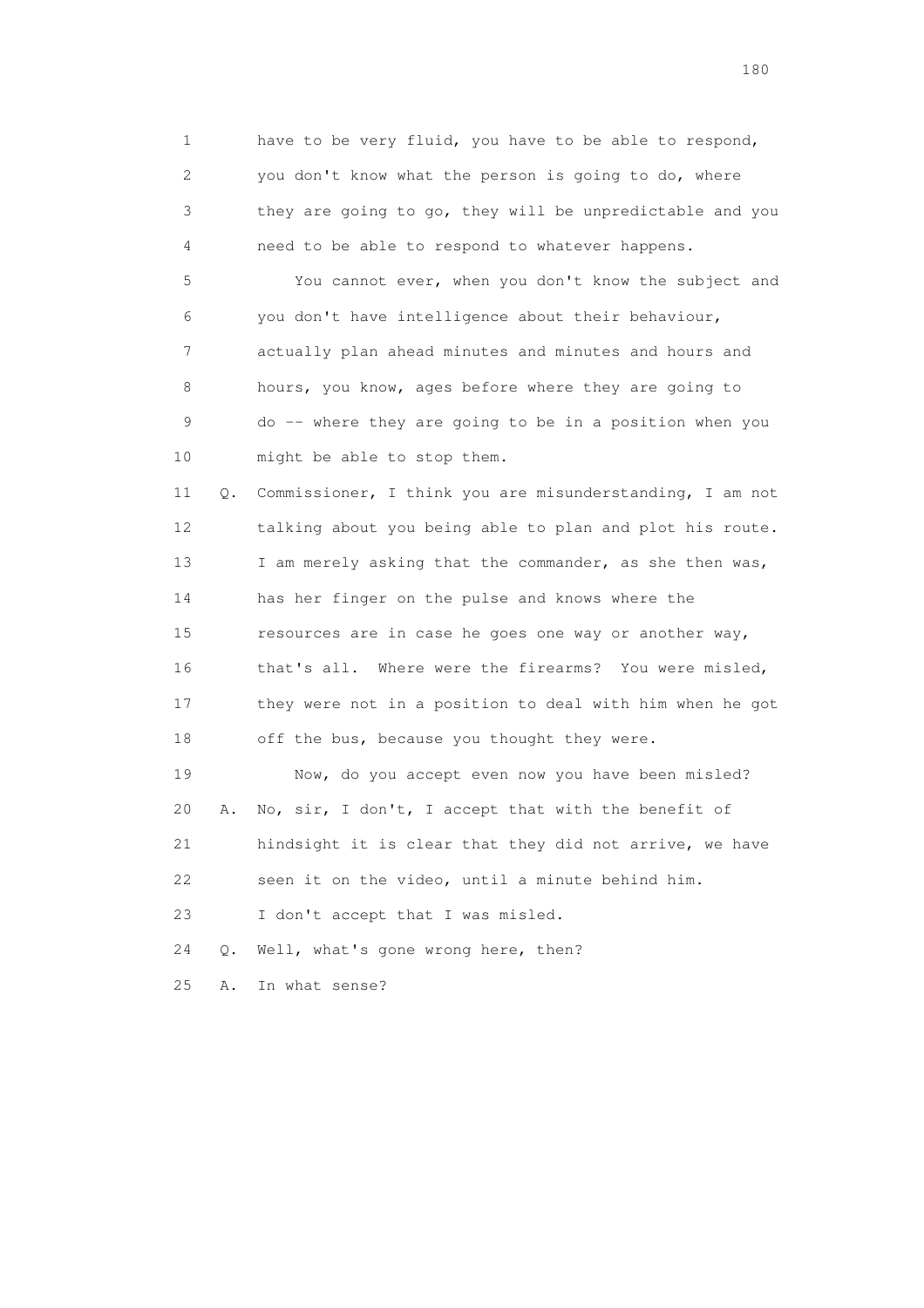1 Q. Well, how is it you thought they were there when they 2 weren't? 3 A. Well, I was told they were there, which gave me a sense 4 that they would be able to intervene. 5 Q. So what's gone wrong? 6 A. And they did not intervene where I hoped they would be 7 able to, they did make an intervention. 8 Q. What has gone wrong? 9 A. Well, I don't -- I don't think, if I had been speaking 10 directly to the team leader or directly to people in the 11 cars, I would have got any different information. 12 Mr Esposito and the team thought that they were in 13 a position to deal, and he told me they are in 14 a position to deal and I trust him and I take his word 15 for -- 16 Q. And he is wrong? 17 A. They were a minute behind -- 18 Q. That's a long time in a fast-moving -- isn't it? It's 19 a long time? 20 A. I think you could turn that on its head and say they did 21 incredibly well to get there in that time, given what 22 was going on, a minute of course can be a very long time 23 but I actually think they did extremely well to get 24 there. 25 Q. I'm not saying they didn't do extremely well to catch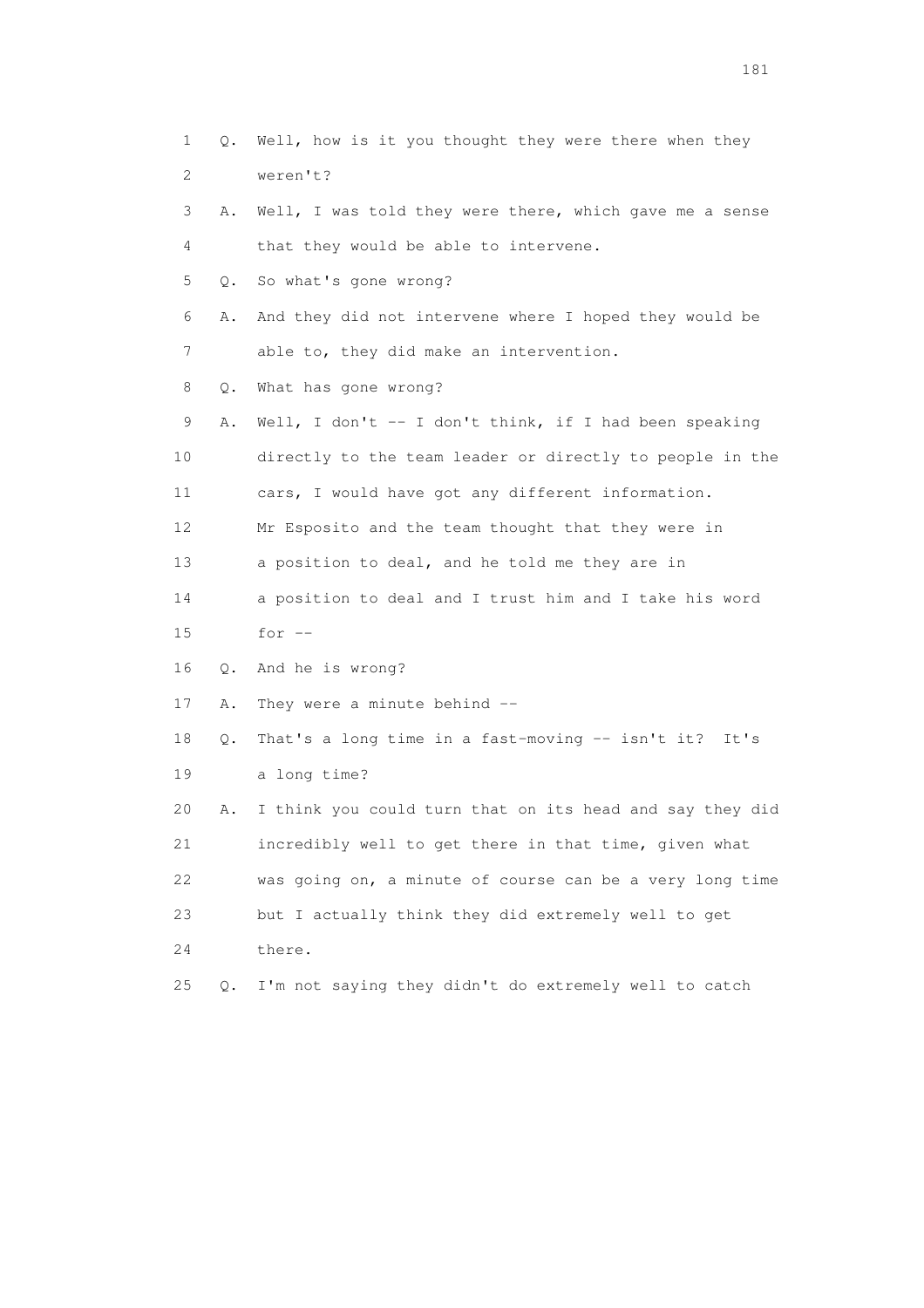1 up, which I say you had been doing since 6 o'clock 2 almost in the morning, 7 certainly, extremely well to 3 catch up. That's not the point I am asking you. You 4 had control and I suggest at the very least you were 5 misinformed in a life-threatening situation, you decided 6 to send in SO19 on the wrong information. You do follow 7 what I am putting to you? 8 A. I do follow. 9 Q. Yes. Do you regret that? 10 A. I regret tremendously that Mr de Menezes died. I don't 11 look back and think I made irrational decisions, 12 unreasonable decisions, and nor do I think anybody else 13 did. 14 Q. You see, I think, and I want to put to you, it's not 15 what I think, SO12 offered to do the stop, they were in 16 a prime position. They offered to do it, didn't they? 17 A. Yes, they did. 18 Q. You should have let them do it, above ground? 19 A. Well, sir, that is your view, and I respect that. 20 I don't agree. I think the consequences of that could 21 have been dreadful. For me, it was -- when I did ask 22 them to do it, it was the very, very last resort, and 23 once 19 were there, they are the people I want to do 24 this job, they are the people to do the job. 25 MR MANSFIELD: Sir, I wonder at this juncture, it's the only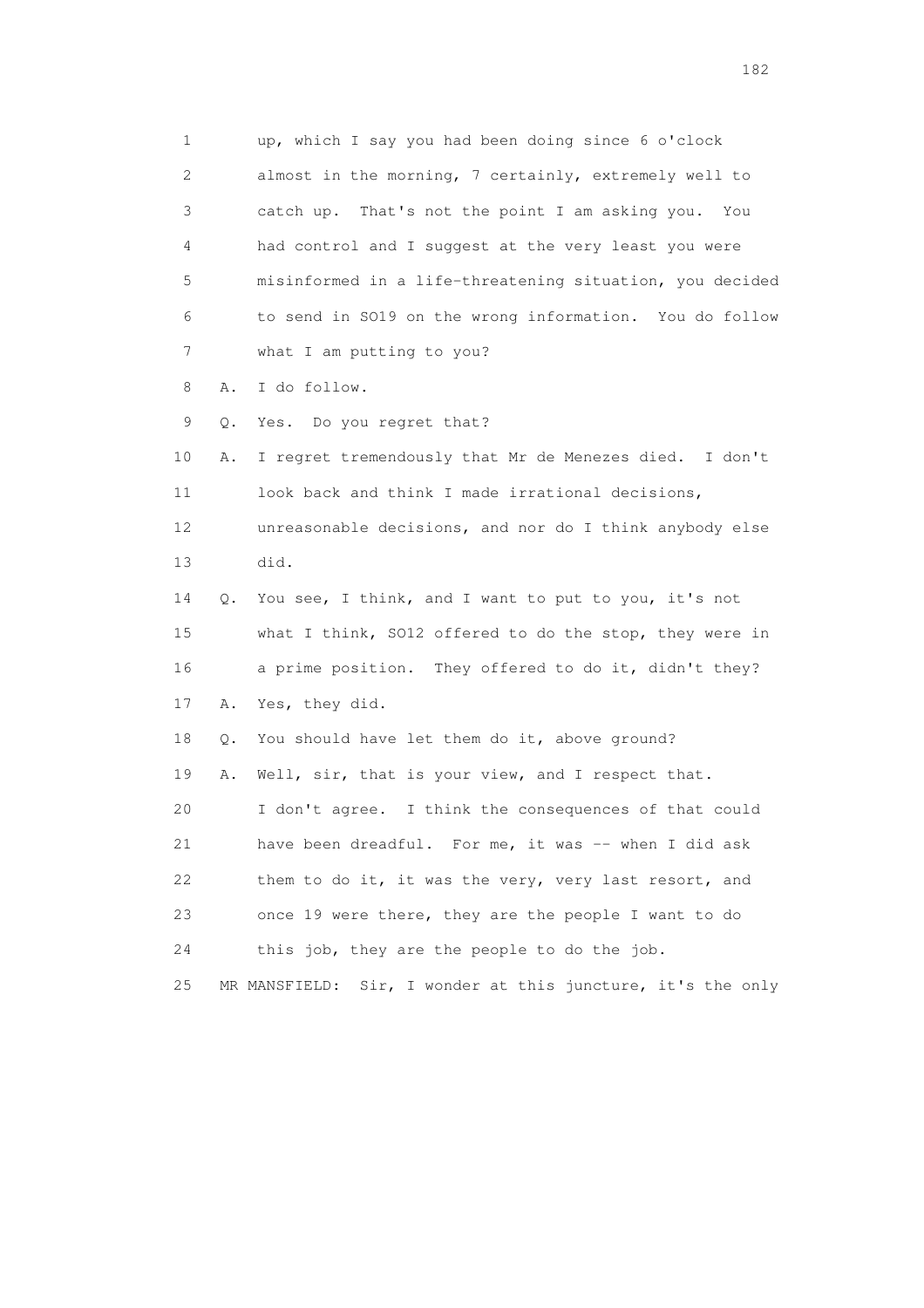1 time I am going to do it, I have set it up -- the jury 2 might like to just see that clip or compilation of him 3 getting off the bus. 4 SIR MICHAEL WRIGHT: Yes. 5 MR MANSFIELD: I have warned the family who are here today, 6 if they have not seen it before they don't have to 7 remain in court. It won't take very long. I think you 8 said you've seen it before, I'm not sure. 9 A. Yes, I have. 10 Q. I would like you to see it this time, please. 11 Video footage shown 12 SIR MICHAEL WRIGHT: Do you want to talk us through it, 13 Mr Mansfield? 14 MR MANSFIELD: Yes. 15 You are familiar with this, I don't know whether it 16 can be put on a larger screen at the same time so 17 that -- it doesn't matter, it can stay as it is. You 18 see the blue triangle on the left, that's the camera 19 that's actually taking a shot. Then you will see 20 helpfully they are marking certain -- in yellow there 21 will be surveillance officers. 22 This is a view from a camera right opposite the 23 entrance, and Ivor is another surveillance officer, and 24 if I am permitted to interpose, all the surveillance 25 officers we see are in fact armed. I don't know whether

183 and the contract of the contract of the contract of the contract of the contract of the contract of the contract of the contract of the contract of the contract of the contract of the contract of the contract of the co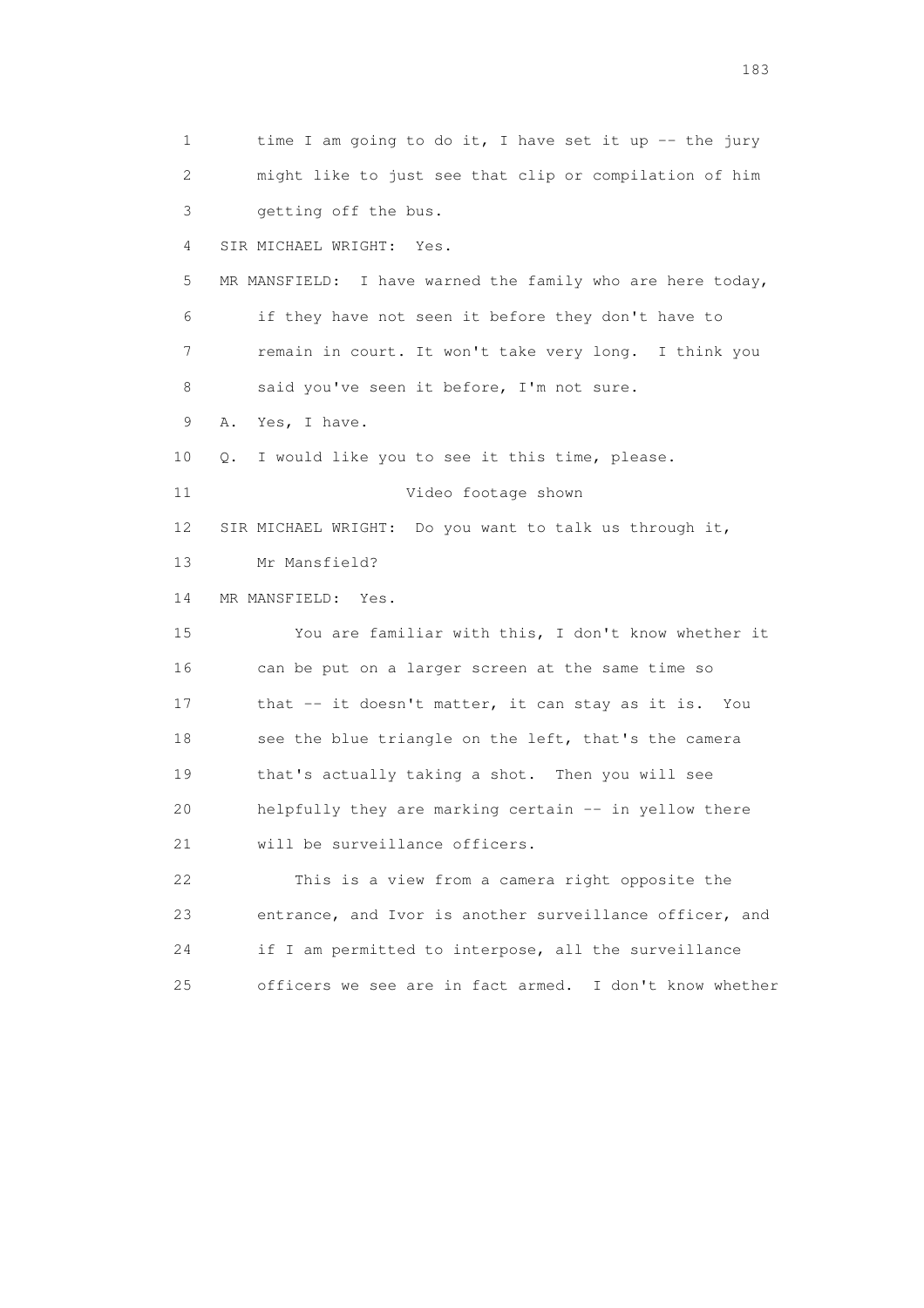1 you --

2 A. I didn't know that at the time.

 3 Q. Right. Ivor is right opposite. So as the purple 4 triangle shifts, you see a different view. 5 A. I should perhaps say for the record, sir, if I may, 6 I haven't actually seen this. I have seen something 7 very similar but it didn't work like this, if I can put 8 it that way. 9 Q. You will see there is another camera and this time it's 10 alongside the bank and now we are shooting across the 11 road again. Ivor is still there in the bottom frame. 12 He was opposite the entrance to the tube. So you can 13 correlate it with the map on the left. So there are two 14 shots, two cameras, blue and purple, and the frames are 15 in blue and purple, as you will see, to marry up with 16 the camera shots. 17 There is still Ivor there, in the purple. You will 18 see on the map that there are two, Ken and Lawrence are 19 approaching the blue triangle, here comes Ken in the top 20 blue, again from the bank area. I am sorry, is it going 21 too quickly? 22 A. I am sorry, sir, is this for me or for the jury? 23 Q. No, it is for you, and also the jury may like to see it 24 again, we have only seen it once. On the bottom, you

25 will see Jean Charles, JC is on the map, in the frame of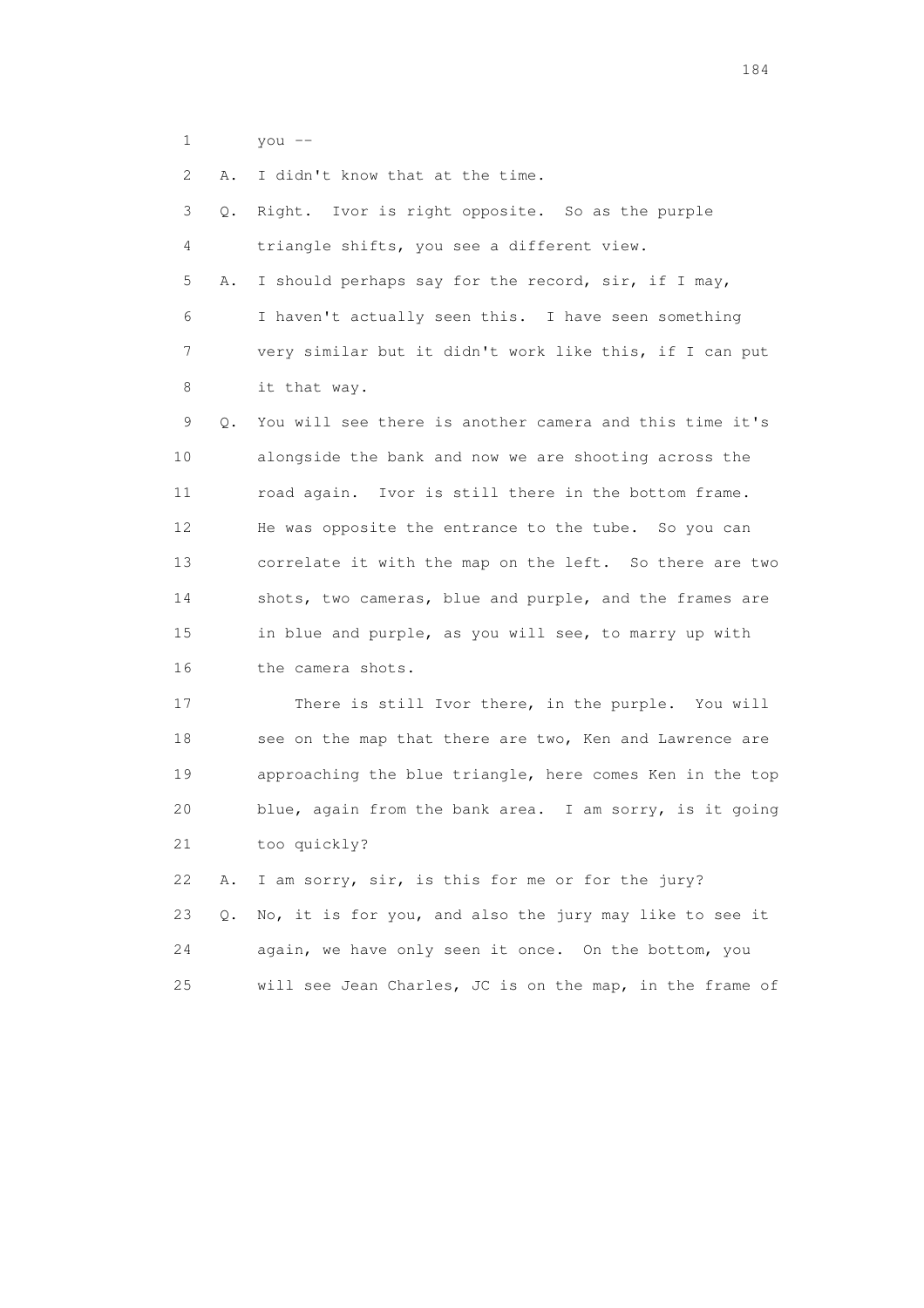1 the purple camera and there in the bottom frame you will 2 see he is just coming into view? 3 A. Yes, sir. 4 Q. Towards the station. You will see JC, JC. And then 5 that's the traffic in the road opposite, you see the 6 larger longer purple camera shot down the 7 Stockwell Road? 8 A. Yes, sir. 9 Q. As you will see, it's pretty busy? 10 A. Yes, sir. 11 Q. On the map you will see Lawrence is getting closer to 12 the blue frame where the camera is. Still traffic 13 opposite the station. 14 SIR MICHAEL WRIGHT: Do you see a car pulling out? 15 MR MANSFIELD: Yes, there will be on the centre line, there 16 is a car that pulls out in a moment. 17 There it is. Just halt it one second. Can you see 18 that's one ARV coming in there trying to get round the 19 traffic. You can see, if I pause it there for a moment, 20 the point I was putting to you, he is well off the 21 pulse, the CARV is really nowhere near enough to make 22 the stop, is it? If I pause these two frames. 23 A. Sorry -- 24 SIR MICHAEL WRIGHT: These are all in sequence, and the 25 timeline is running along the bottom. By the time we

<u>185</u>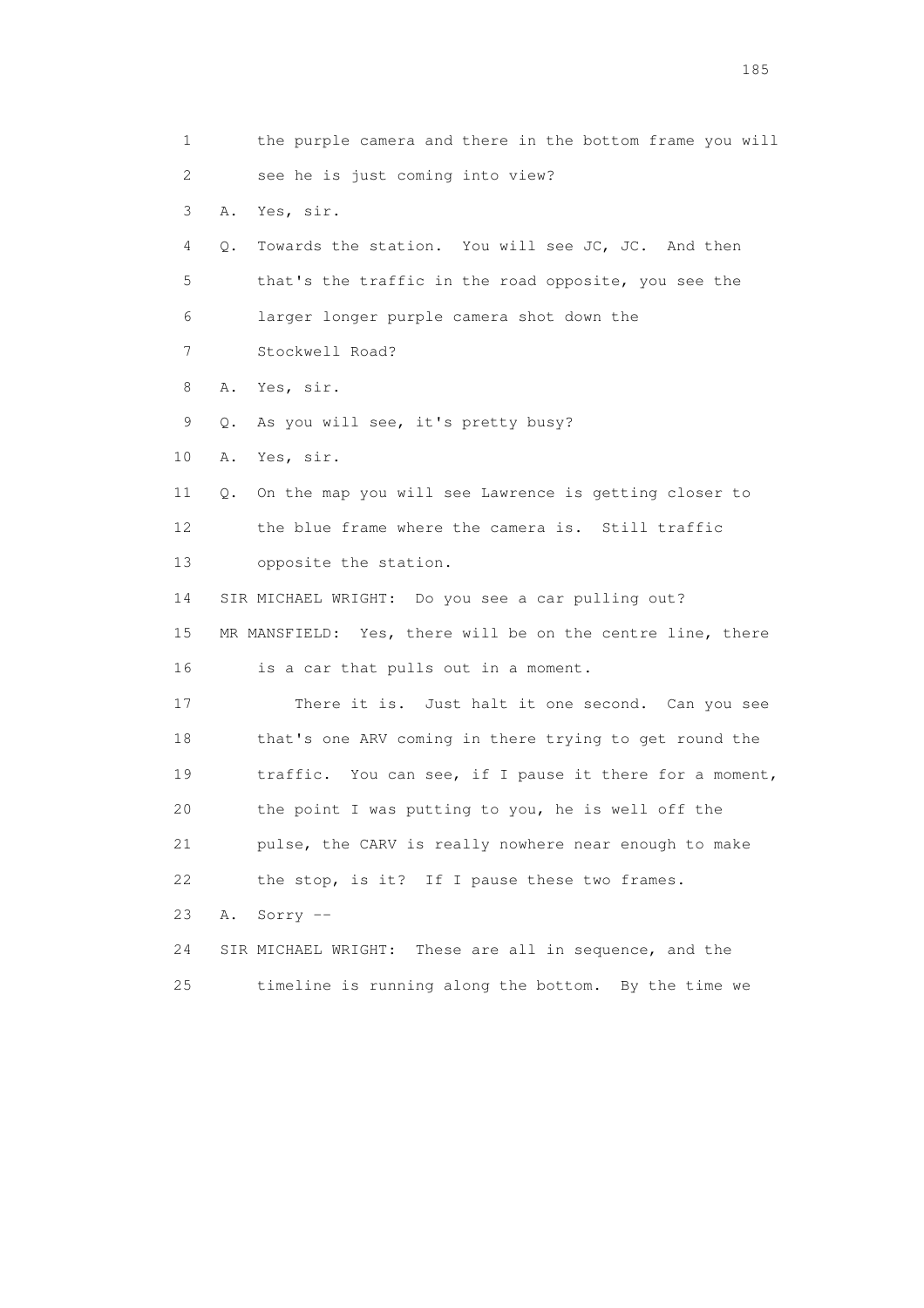1 see that car, coming, pulling out and pushing 2 effectively forcing its way through the traffic, by this 3 time Jean Charles de Menezes has left the bus, walked 4 past the bank where we saw the people using the cash 5 machines, crossed Binfield Road and has reached for 6 practical, or almost reached the entrance to the 7 station. 8 A. Yes, sir. 9 SIR MICHAEL WRIGHT: Got it? 10 A. Yes, sir. You asked me whether he was in any position 11 to do a stop? 12 MR MANSFIELD: Yes, the armed officers, do you follow, 13 that's why I was putting to you -- 14 A. I think knowing what we know now with hindsight, clearly 15 not. Then, we don't know what Mr de Menezes was going 16 to do next. 17 Q. No, no, that's not the point, it's whether you had the 18 right information to make the sensible decisions, 19 reasonable decisions, you obviously did not know that 20 the car was stuck in traffic and still trying to get to 21 the junction when Jean Charles was virtually outside if 22 not entered the tube? 23 A. No, I didn't know that, but what I am saying is of 24 course we now know that those officers did not have time 25 to intervene in the concourse area, but put yourself in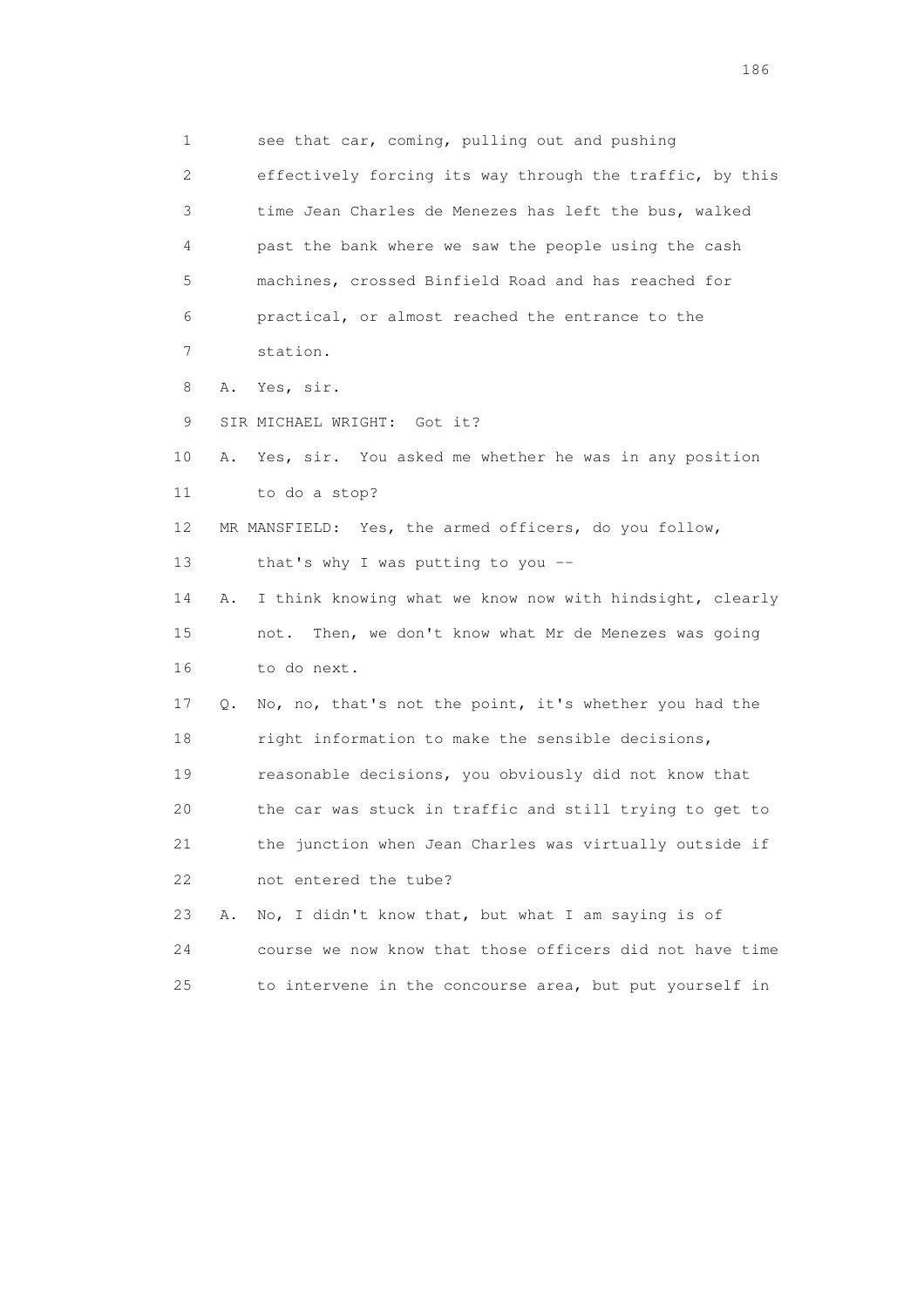1 my shoes, in the control room, or indeed in those 2 officers' shoes, we don't know what Mr de Menezes is 3 going to do. He could be stuck in the concourse for 4 15 minutes, lots of time to do a stop from that vehicle. 5 Q. Are you really saying that that was a factor that night, 6 he might have got stuck in the concourse for 15 minutes? 7 A. No, I am saying it's moving extremely quickly and you 8 never know, whoever the subject is that you are 9 following, what they are going to do precisely next. 10 Q. Can we just move on, please, there is Lawrence coming 11 into the blue frame, past the cash machines and then 12 again down the road where the CARV has got stuck, and 13 then there is Lawrence approaching the front of the tube 14 station. He is coming into the purple frame. There he 15 is, he is marked, and another one, so we are still 16 dealing with Malcolm, all of these armed, I make it 17 clear. Here is another one, Geoff, he is armed as well. 18 (Pause). Here is Graham. Another surveillance officer. 19 We can see on the map on the left he is moving along 20 towards the station. There he is in the picture. If we 21 may stop there, this is the first appearance of the 22 firearms officers, and they are in this pink/mauve 23 colour with C identification, C2 and so forth, you see 24 there?

25 A. Yes.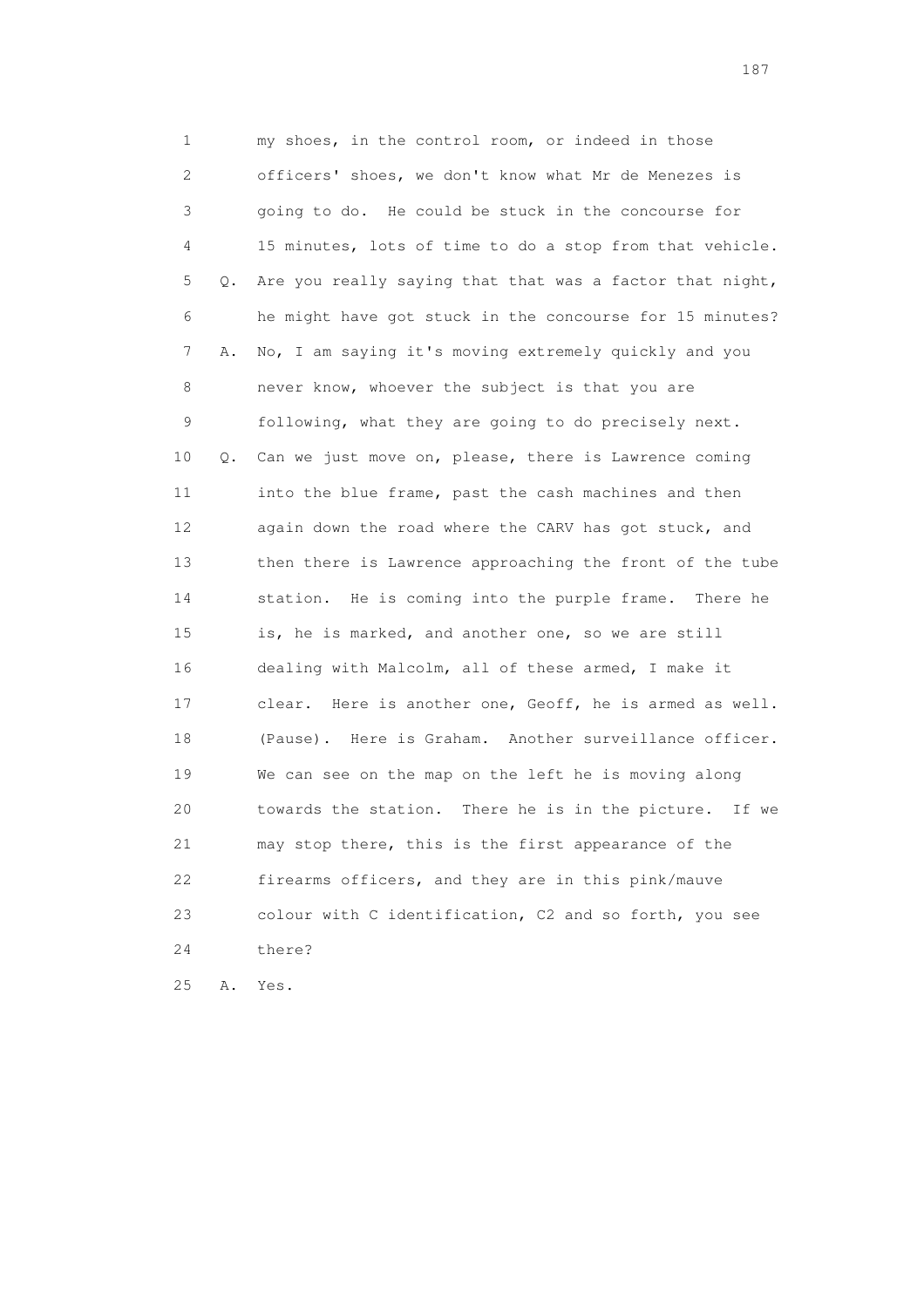1 Q. If we can just go on, please. Another firearms officer. 2 (Pause). Firearms officers in slightly different 3 colour, Ds. (Pause). Go on to -- does the concourse 4 follow on from the shots we saw at the beginning? 5 So that's the outside scene. CCTV memory at the 6 top. Thank you very much. Sorry. It's not the actual 7 layout, it's the CCTV shots that were taken on the 8 inside. Thank you very much. These are shots from the 9 inside. JC is marked there. Gone to get a paper, the 10 Metro or whatever it is. Ivor, as you saw very quickly, 11 is very close by and so is Ken. (Pause). So if we can 12 pause it for a moment, nowhere is ideal in London, we 13 have been through that many times. Wherever you do 14 a stop there is a risk. It's minimising the risk. But 15 in one sense the concourse, if you can't do it on the 16 street before he gets there, this is another ideal area 17 to do it? 18 A. I wouldn't use the word "ideal", sir, but it's almost 19 certainly easier and better than on the tube train, 20 certainly. 21 Q. Right. If we just carry on. 22 A. Sorry, as we can see it there. If it was incredibly 23 busy, it might be a very difficult place for the

24 firearms officers to do the stop.

25 Q. I appreciate that, but Mr Boutcher thought also this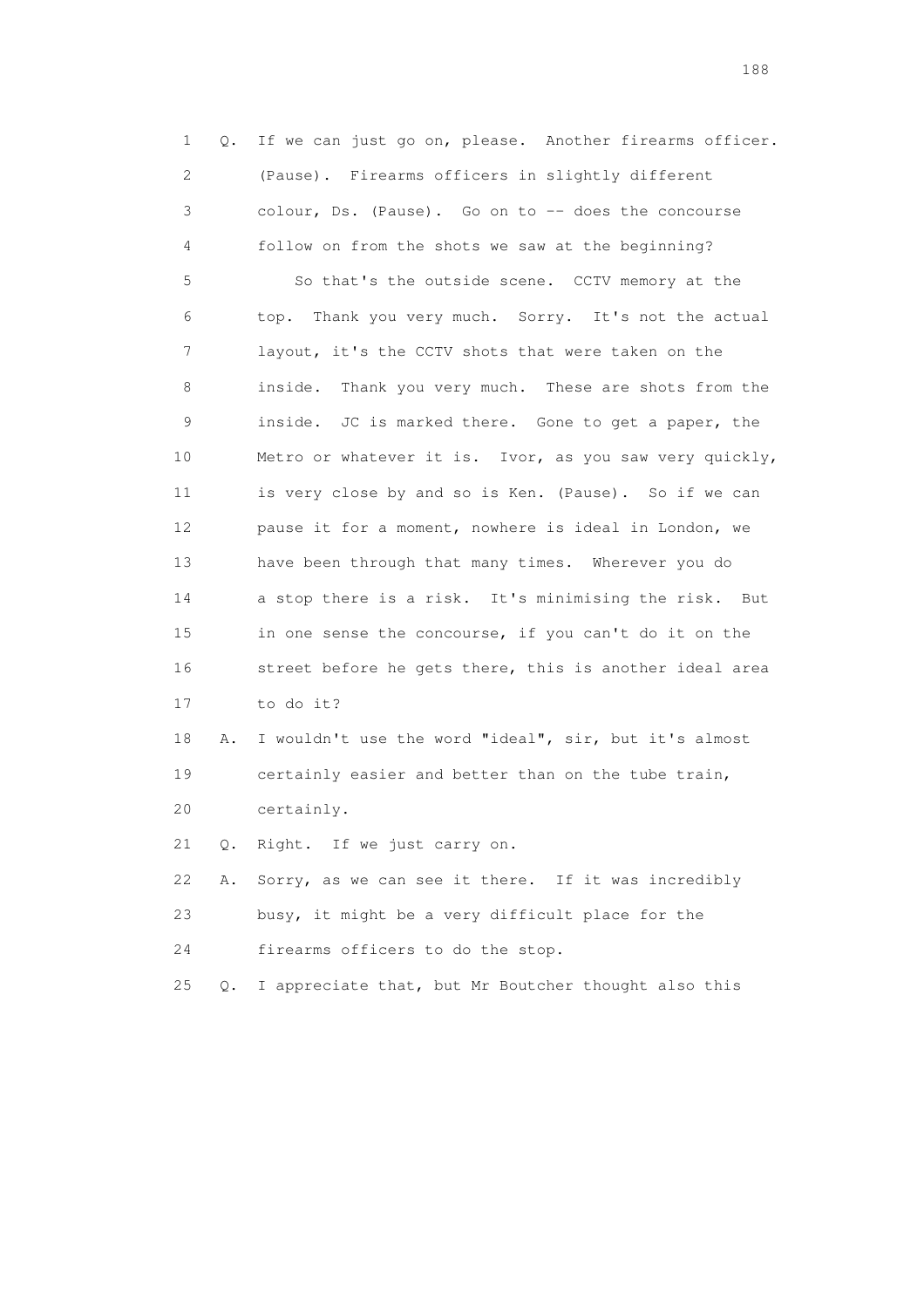1 would be a better place than most. (Pause). So you will 2 appreciate it's gone back in time a bit, because this is 3 the arrival of the surveillance and Jean Charles 4 themselves, the firearms officers are not yet there. 5 (Pause). First arrival of the firearms, three together 6 grouped? 7 SIR MICHAEL WRIGHT: Can you just stop there for a moment? 8 Can you go back to the last moment that we saw 9 Jean Charles de Menezes, which is when he was getting 10 his paper, I think. 11 MR MANSFIELD: Yes, he went off to the right. 12 SIR MICHAEL WRIGHT: That's right. I want to look at the 13 timeline. We don't actually see him go down the 14 escalators, do we, Mr Mansfield? 15 MR MANSFIELD: We do, it's different cameras over the 16 barriers. 17 SIR MICHAEL WRIGHT: You mean there is another set of 18 cameras? 19 MR MANSFIELD: Yes. 20 SIR MICHAEL WRIGHT: If you look beneath the gentleman in 21 the dark suit, that's the timeline, isn't it? 22 MR MANSFIELD: Yes. 23 SIR MICHAEL WRIGHT: I think it's 10.01.34. 24 MR MANSFIELD: Yes. 25 SIR MICHAEL WRIGHT: Now run forward until the first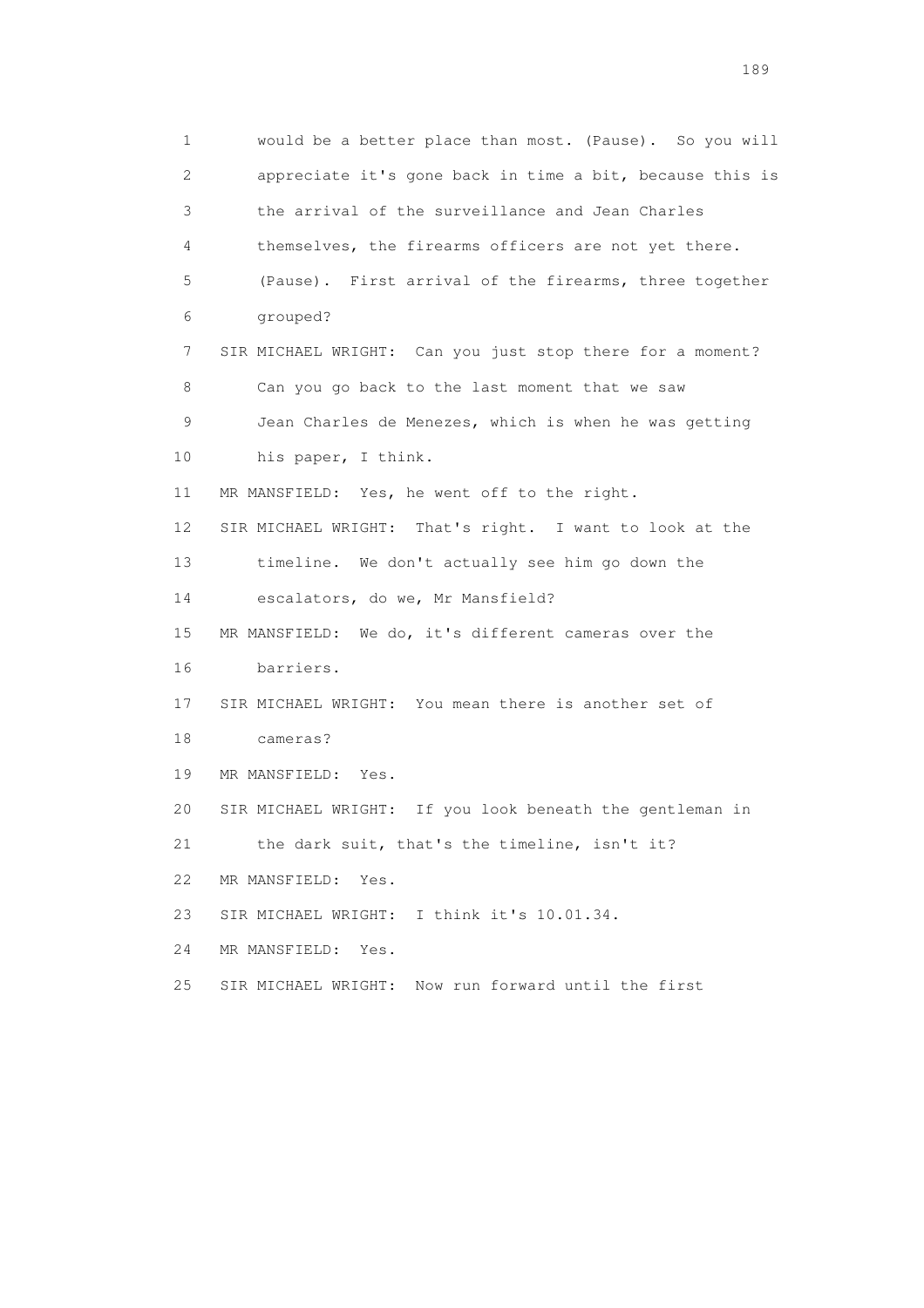1 firearms officer appears. 10.03.00, is it? 2 MR MANSFIELD: Looks like it, yes. I gather it may be 3 a minute from real time. 4 SIR MICHAEL WRIGHT: No, it's merely the time lapse I am 5 looking for. The time lapse would appear to be just 6 over a minute. 7 MR MANSFIELD: Yes. 8 SIR MICHAEL WRIGHT: Yes, thank you. (Pause). 9 MR MANSFIELD: So what you are getting, so you can 10 appreciate, this is all the material coming off this 11 camera, of course people have gone beyond barriers and 12 we have other cameras picking it up the other side. 13 (Pause). Can we have the next camera? Ticket barriers. 14 (Pause). Could you kindly stop it as he goes through 15 the barriers, that's JC, we pick up the time on the 16 monitors, it's 10.01.47. (Pause). So we have seen 17 surveillance go through. More surveillance. (Pause). 18 Could we just -- 19 SIR MICHAEL WRIGHT: Let them get to the barrier. 20 MR MANSFIELD: Yes, and as they come through, C2 has gone. 21 To be accurate, could we go back? I am sorry. C2, 22 there he is. He is on to the far right-hand side. 23 SIR MICHAEL WRIGHT: 10.03.03. 24 MR MANSFIELD: If you could roll on, please. (Pause). 25 MR HOUGH: Sir, if it helps, the difference of 76 seconds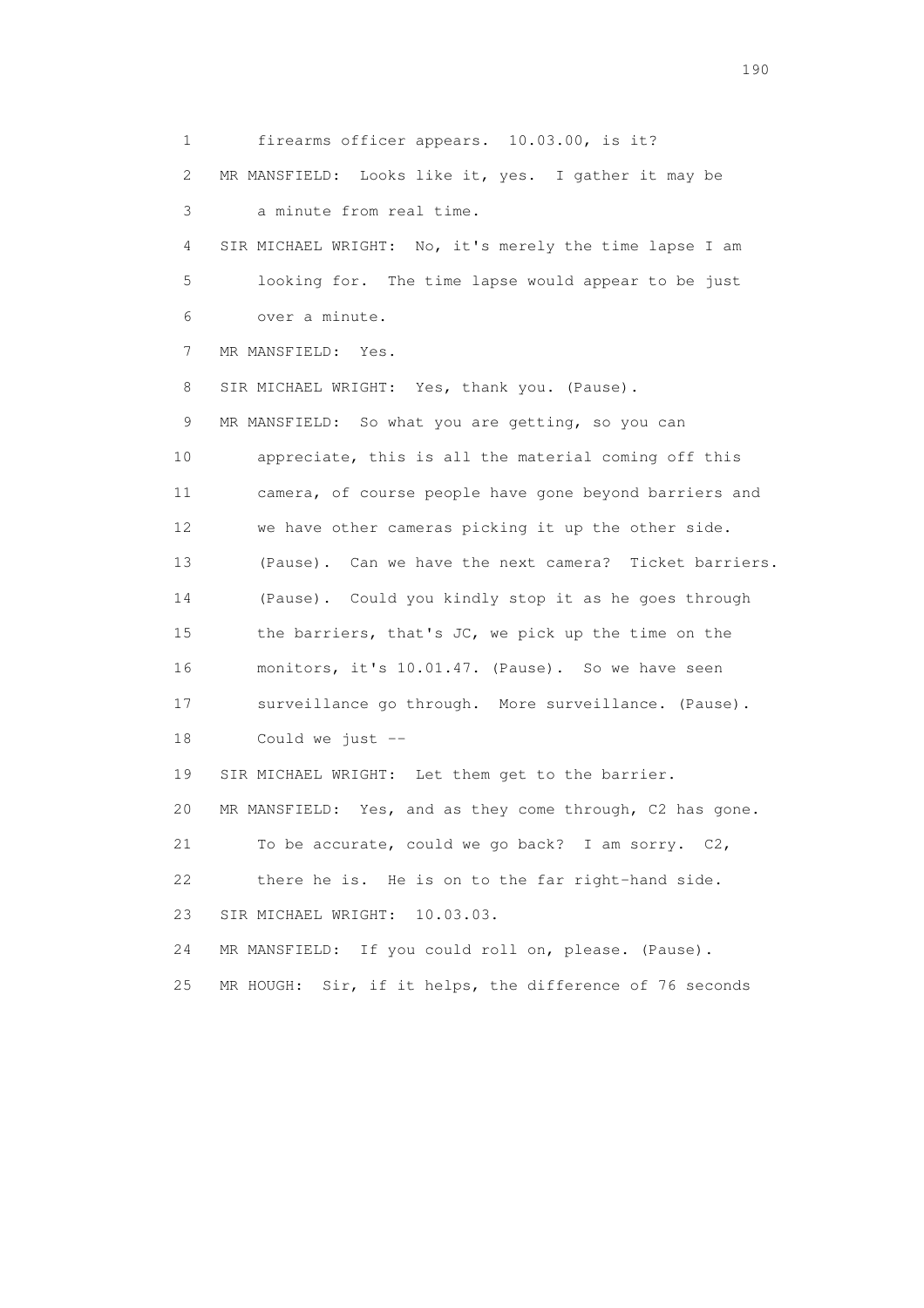1 actually appears in the timeline on page 3 in tab 1 of 2 the jury bundle. That is accurate according to the 3 exercise we have just performed. 4 SIR MICHAEL WRIGHT: Yes, all right. (Pause). Well, it's 5 approximate, Mr Hough. 6 MR MANSFIELD: There is another camera showing them going 7 down the escalator, if I could just have that one as 8 well, please. So left-hand escalator, there is is 9 Jean Charles, I would like you to see how close the 10 surveillance are to this. 11 SIR MICHAEL WRIGHT: Now, that's 10.02.03. So that is 16 12 seconds after he had come through the barrier, which he 13 did at 10.01.47. Carry on. (Pause). There, stop. 14 10.03.13 or 10.03.12. (Pause). Thank you. 15 MR MANSFIELD: Yes, thank you, I don't need any other film 16 unless anybody else wants to show any other sections? 17 No. 18 Now, had you seen this compilation before or not? 19 A. Sir, I had certainly tried to view a compilation, but 20 the first animated -- 21 SIR MICHAEL WRIGHT: Do you mean the external one? 22 A. The external one on my computer for some reason did not 23 work like that. But I have seen the rest. 24 SIR MICHAEL WRIGHT: You have seen the interior shots? 25 I don't know whether you did the calculation we have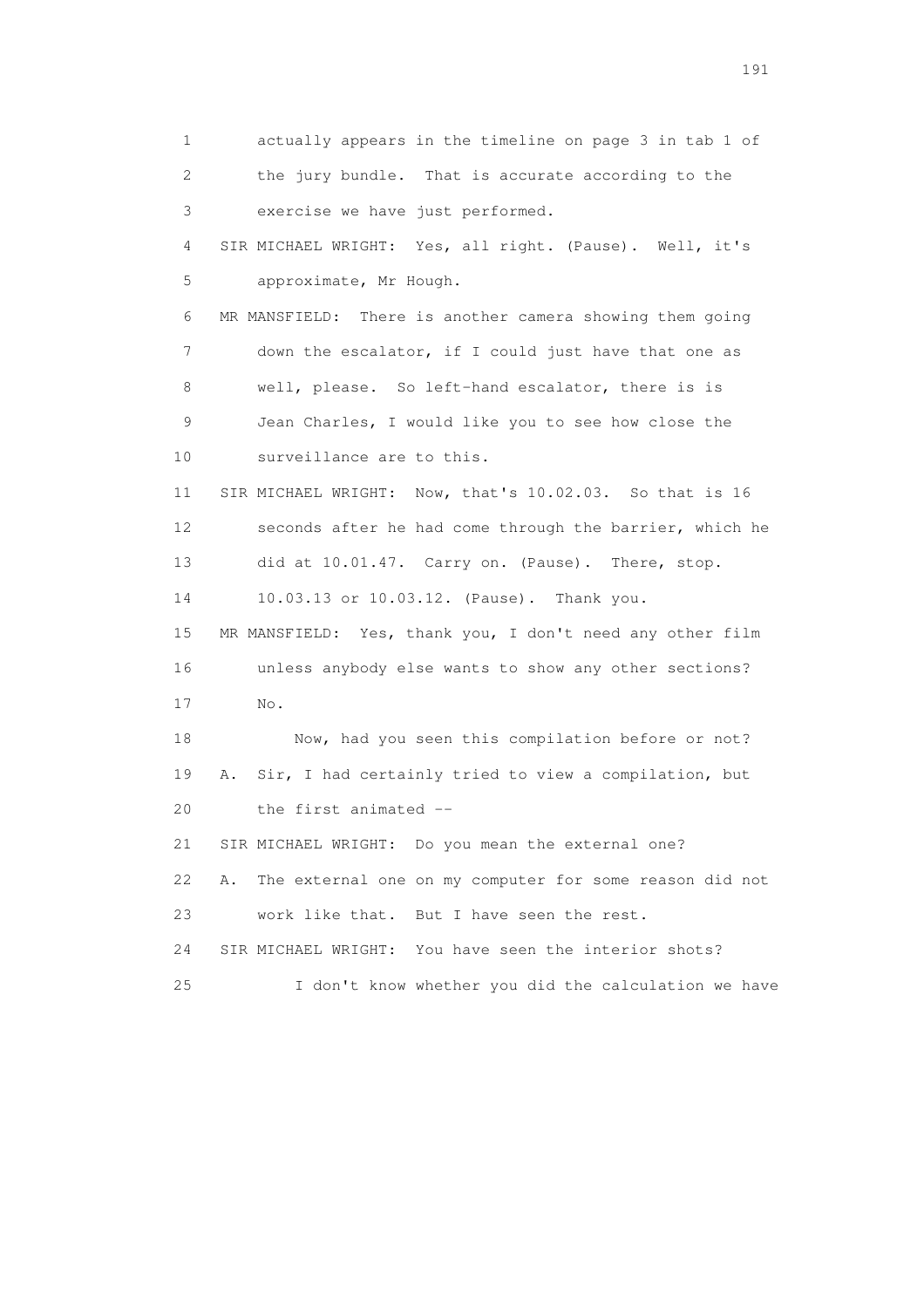1 just been doing by looking at the timeline?

2 A. No, sir, I don't believe I did.

 3 MR MANSFIELD: Having watched that now and seen the 4 interval, I appreciate everything moves very fast, we 5 are only dealing with 9.52, that's the time when you are 6 first asking for clarification, nine minutes later 7 according to certainly one log you are asking CO19 to do 8 the arrest before the tube, and then can we go back to 9 your decision log so you can follow the sequence from 10 then on.

 11 So the jury have already seen the actual decisions. 12 16, before the tube, and then 17 at 10.05 according to 13 this "subject has entered the tube". I am leaving the 14 exact times because obviously when you put that 10.05, 15 where did you get that time?

 16 A. I think I must have got it from my loggist's log. 17 Q. Very well, I understand that. You put 10.05 he has 18 entered the tube, we can correlate it with obviously 19 that. SO12 still with him, we have seen, but CO19 not 20 there yet?

21 A. Yes, sir.

 22 Q. Can I just pause. Is there anywhere now within the 23 operations room if a similar thing were happening 24 whereby you have provision to plot the movements of 25 three cars of armed officers? Is that possible?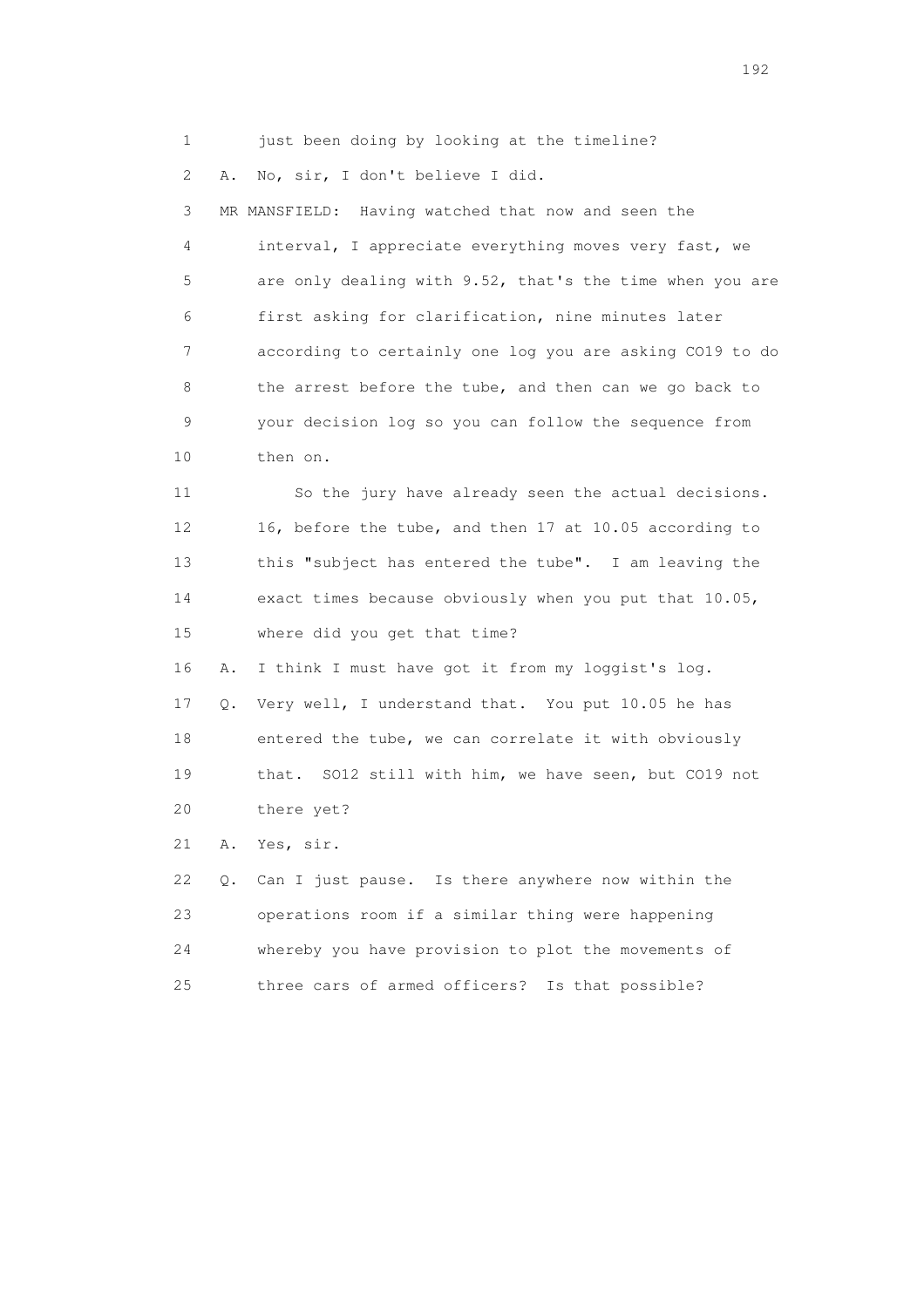1 A. I don't think it is in that operations room at the 2 moment. In fact, I am not -- I don't think it actually 3 is in any of our sort of fast-moving operations rooms. 4 Clearly you could, returning to our conversation 5 yesterday, try to plot the positions of each of your 6 vehicles and each of your people, surveillance might be 7 in or out of a car, likewise with the firearms officers, 8 you could try to do that, but in any busy operation, you 9 are going to get a very, very confused picture, I think, 10 and one which will always have a time lag in it, always, 11 and hence I am not certain that it would actually be 12 a very useful tool, I think it might be a confusing 13 tool. But we don't have what you are describing at the 14 moment. 15 Q. You don't have that provision now and you didn't have it 16 then? 17 A. No, sir. 18 Q. So on decision number 17, the fact that they are not 19 there yet doesn't actually tell you where they are? 20 A. No, sir. 21 Q. And that's the SO12 position. Then we get into the next 22 one, which is 18, which we have already looked at, then 23 it goes to 19. Now, having looked at the compilation 24 alongside your decision log, would you have done

25 anything differently, now you have seen what the reality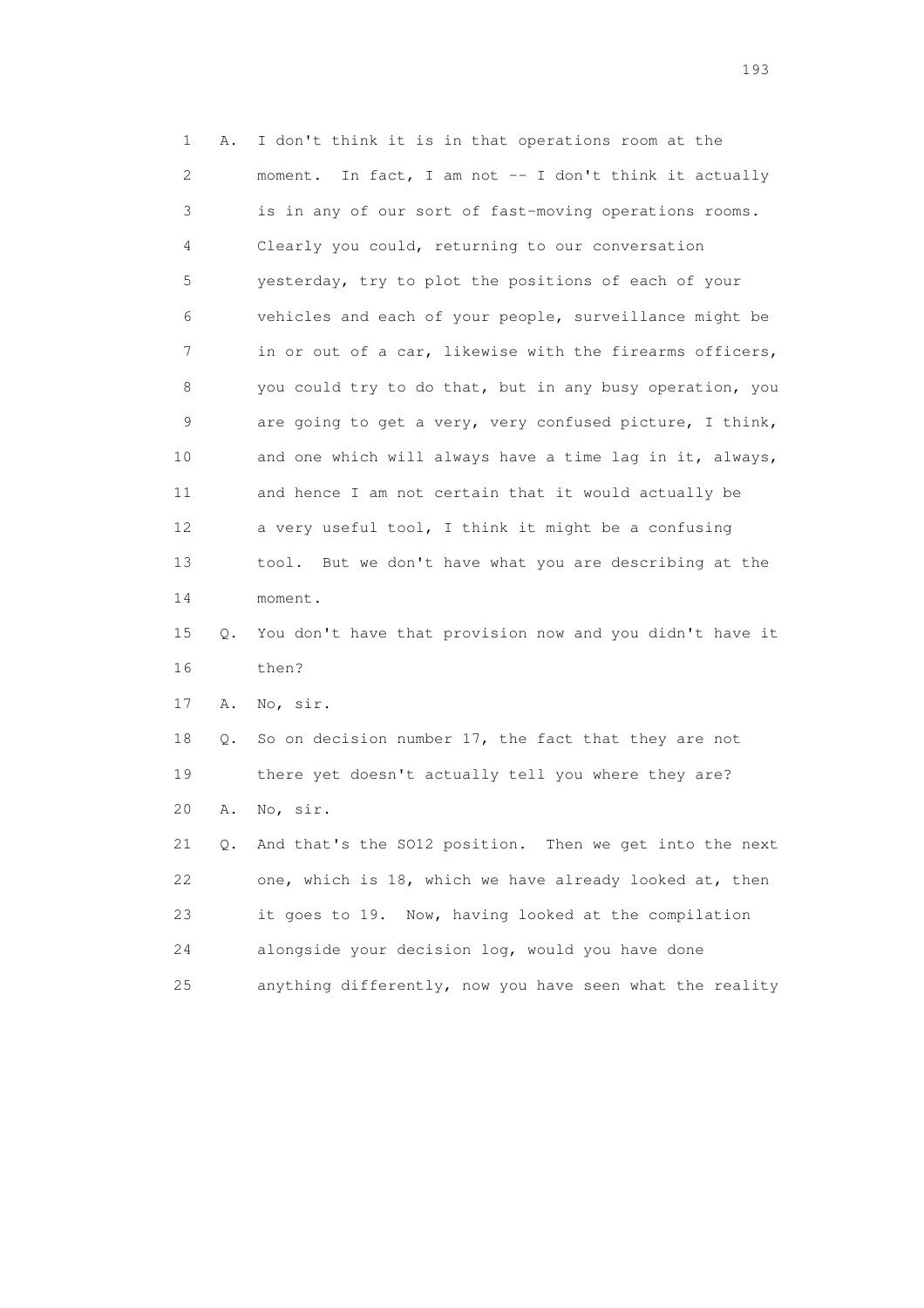1 is?

| 2  | Α. | Knowing what I knew then, on the information that I had   |
|----|----|-----------------------------------------------------------|
| 3  |    | then, I would not change the decisions at all. Clearly    |
| 4  |    | now I know Mr de Menezes was an innocent man --           |
| 5  | Q. | No, I don't mean that, the compilation video.             |
| 6  | Α. | And secondly -- sir, I know you don't mean that but       |
| 7  |    | I must say it, clearly now I know Mr de Menezes is        |
| 8  |    | an innocent man, I would not have done that.              |
| 9  |    | But secondly, if, and this is a completely                |
| 10 |    | impossible to me scenario, but if somebody had said "the  |
| 11 |    | 19 team will be going through the barriers a minute       |
| 12 |    | after the subject that we are following" I would have     |
| 13 |    | thought, as I said yesterday, that quite possibly that    |
| 14 |    | subject would be on the train and there might not be      |
| 15 |    | an opportunity for 19 to intervene at all.                |
| 16 |    | But no, I look back and I remember what happened,         |
| 17 |    | and I think my decisions were rational, I had sought      |
| 18 |    | proper advice, I had a good team around me, they were     |
| 19 |    | reasonable decisions on the information that I had.       |
| 20 | Q. | Yes, I am not talking about what the information you say  |
| 21 |    | you had, I am talking about the information that is now   |
| 22 |    | available as to what was actually happening. Would you    |
| 23 |    | have done anything differently?                           |
| 24 |    | If you had known what we have just<br>SIR MICHAEL WRIGHT: |
| 25 |    | seen.                                                     |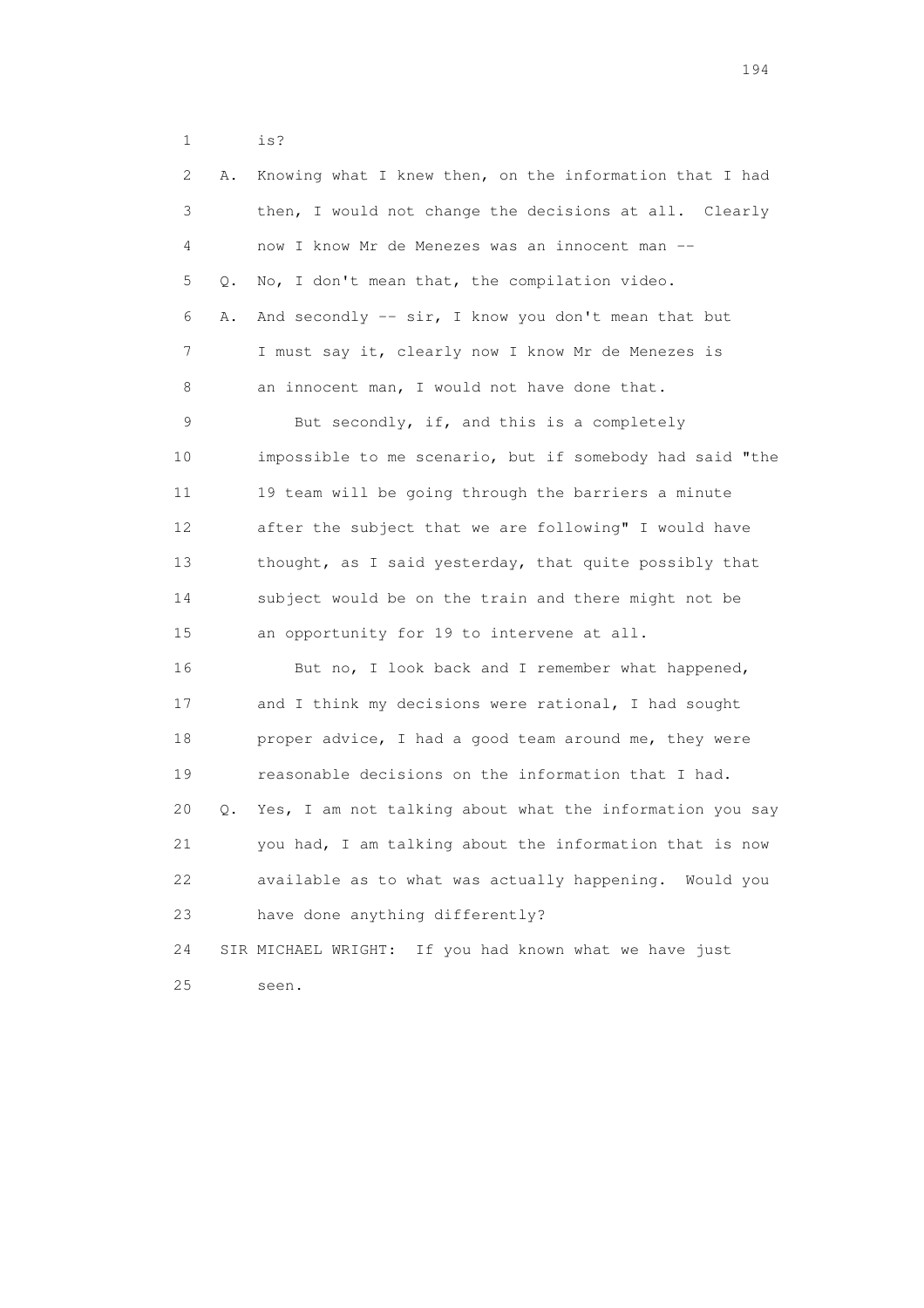1 A. If I had that crystal ball.

 2 SIR MICHAEL WRIGHT: Please don't misunderstand the 3 question, we understand what you thought the position to

- 4 be.
- 5 A. Yes.

 6 SIR MICHAEL WRIGHT: The question really is, having seen 7 that compilation and having seen now accurately where 8 the nearest CO19 car was, the one that was forcing its 9 way through traffic was, at the moment that 10 Mr de Menezes entered the station, having seen that when 11 he went through the barriers the nearest firearms 12 officer was just over a minute behind, would you have 13 persisted with the view that CO19 should make the stop? 14 A. Sir, if I had had a picture that suggested that 15 Mr de Menezes, as we now know he was, might have been on 16 a tube train that had left before the firearms officers 17 got anywhere near him, then I would have stuck with my 18 original decision. 19 SIR MICHAEL WRIGHT: Stuck with CO12?

20 A. If I had known that, yes.

21 MR MANSFIELD: I just want to work backwards --

 22 A. But I think that's slightly different from what actually 23 happened.

24 Q. Well, they had to stop the train to let the CO19

25 officers get on, did you know that, keep the doors open?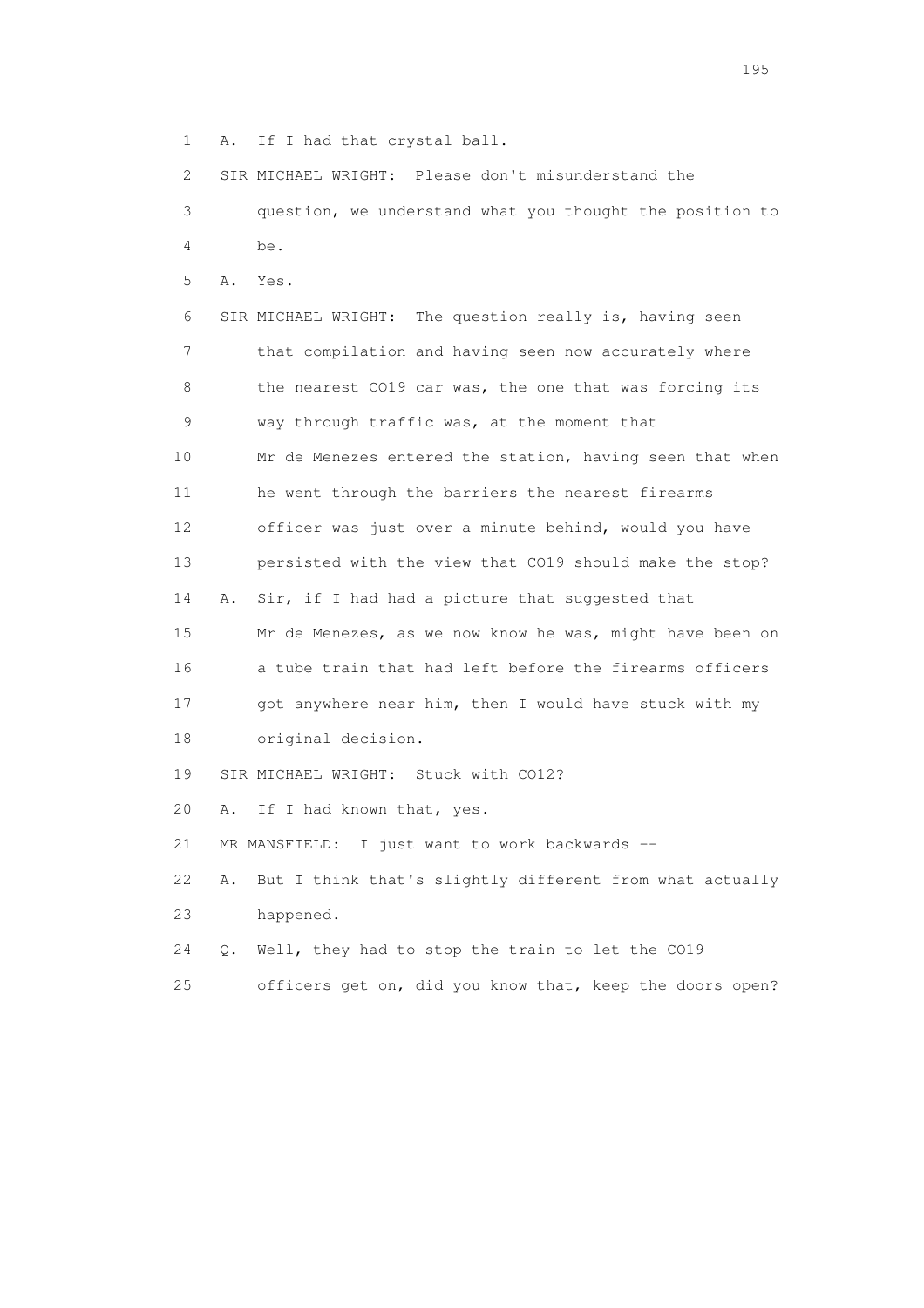1 A. Yes, I remember that, sir.

| 2. | You do, and really what I have been putting to you is --       |
|----|----------------------------------------------------------------|
| 3  | SIR MICHAEL WRIGHT: I have often wondered about this, was      |
| 4  | the train actually being held in the station?                  |
| 5  | MR MANSFIELD: It appears that somebody put their -- it may     |
| 6  | have been one of the surveillance officers.                    |
| 7  | That was Ivor, Ivor put his foot in the<br>SIR MICHAEL WRIGHT: |
| 8  | train to stop the train leaving. I wasn't clear, was           |
| 9  | the train in fact being held?                                  |
| 10 | MR MANSFIELD: I see.                                           |
| 11 | SIR MICHAEL WRIGHT: Do you know?                               |
| 12 | MR MANSFIELD: I don't think it was being held other than       |
| 13 | Ivor's foot, so I think that was the thing.                    |
| 14 | Officer, what I want to just put to you now is that            |
| 15 | you are really saying, well, if I had known all that,          |
| 16 | and had a crystal ball; what I am suggesting to you that       |
| 17 | much of this information should have been available to         |
| 18 | you if you had been paying sufficient attention before         |
| 19 | 9.52 and had proper control after 9.52; do you follow?         |
| 20 | I understand what you are saying, sir, I don't accept<br>Α.    |
| 21 | it.                                                            |
| 22 | You don't accept that?<br>Q.                                   |
| 23 | Α.<br>No.                                                      |
| 24 | Do you accept, therefore, I come back to the question<br>Q.    |
| 25 | that you were asked yesterday, and the question just to        |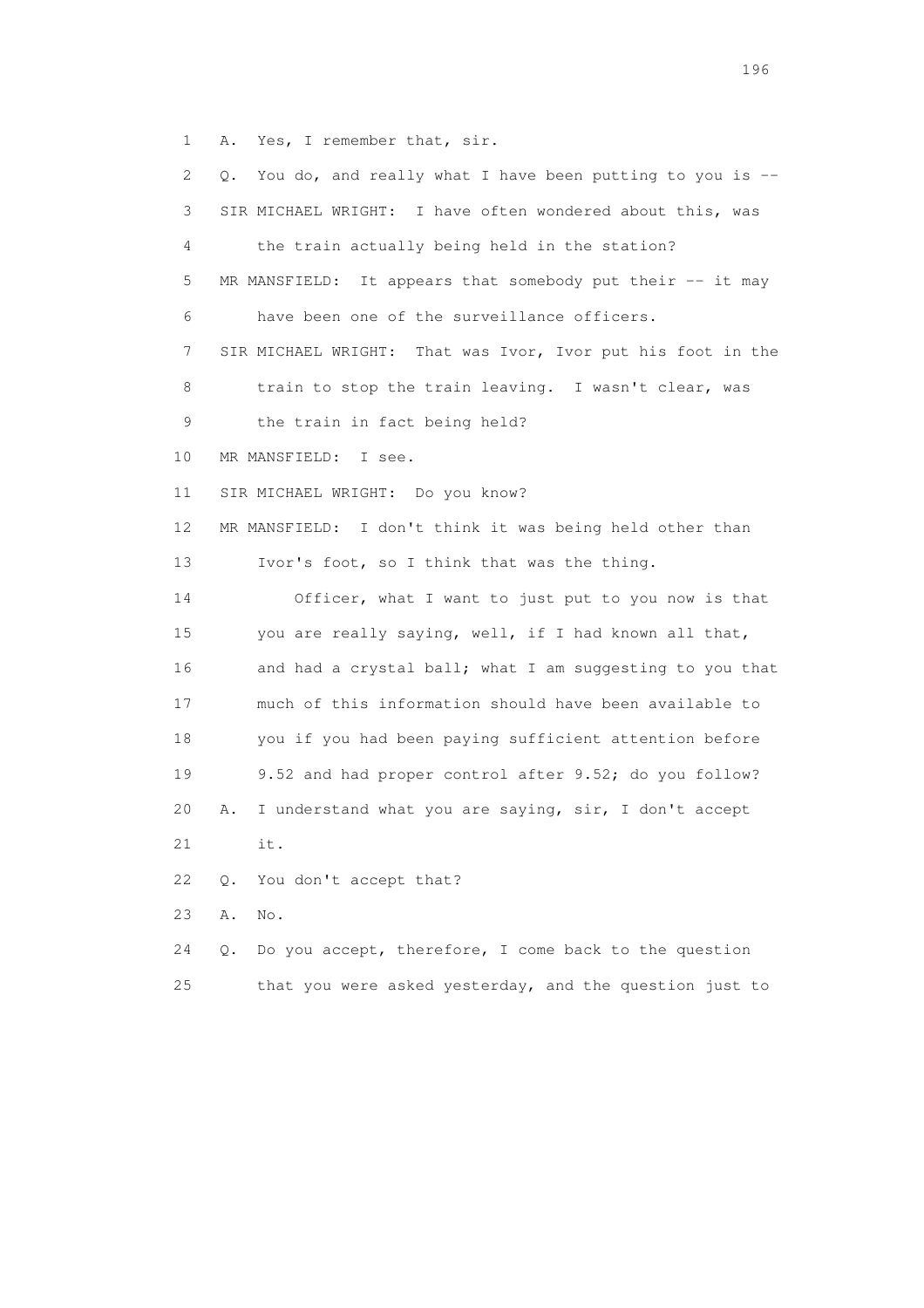| 1                         |       | remind you was: what do you think went wrong, I know    |
|---------------------------|-------|---------------------------------------------------------|
| $\mathbf{2}^{\mathsf{I}}$ |       | it's a very general question, but you remember being    |
| 3                         |       | asked the question yesterday?                           |
| 4                         | Α.    | I do, sir, and $-$                                      |
| 5                         | Q.    | Do you remember how you answered it?                    |
| 6                         | Α.    | I think I do, sir.                                      |
| 7                         | Q.    | Because I want to deal with that at this moment.<br>You |
| 8                         |       | see, the reasons you gave for what happened here, what  |
| 9                         |       | went wrong, except for Frank being indisposed, had      |
| 10                        |       | everything to do with Jean Charles de Menezes and       |
| 11                        |       | absolutely nothing to do with the police. Do you really |
| 12                        |       | want that to be how it's left?                          |
| 13                        | Α.    | I don't accept that. I certainly did not intend<br>No.  |
| 14                        |       | that. What I intended to say was: these were            |
| 15                        |       | extraordinary times, extraordinary circumstances, and   |
| 16                        |       | there were a whole series of things that happened which |
| 17                        |       | meant that we ended up with this tragedy.               |
| 18                        | Q.    | I am sorry, this is the note I took at the time:        |
| 19                        |       | "He was unfortunate to live in the same block."         |
| 20                        |       | That's the first reason you gave; yes?                  |
| 21                        | Α.    | Yes.                                                    |
| 22                        | $Q$ . | Second reason -- you may not have used the word         |
| 23                        |       | unfortunate but he looked like Osman, second reason?    |
| 24                        | Α.    | Very like.                                              |
| 25                        | Q.    | Very like. You thought that, did you?                   |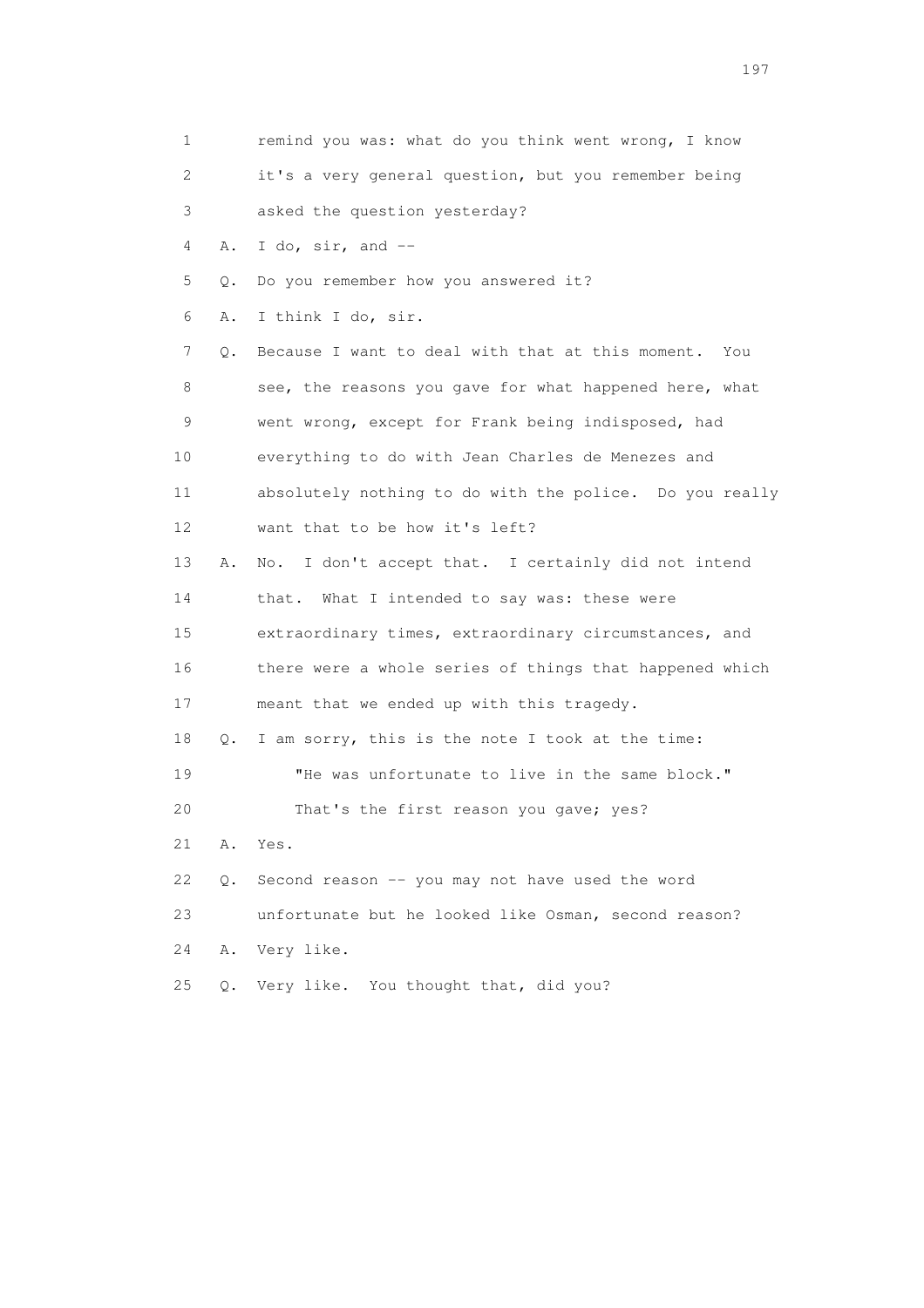- 1 A. No, I think that now.
- 2 Q. You think that now?
- 3 A. Well, I think that on the basis of photographs I have 4 seen.
- 5 Q. All right. Third reason, you didn't know his name 6 perhaps then, but the first surveillance officer, you 7 mean Frank, was indisposed?

8 A. Yes, sir.

- 9 Q. And that he only waited a short time at a bus stop so it 10 wasn't possible to get a good look?
- 11 A. That's about how quickly the bus comes, really, it's 12 nothing to do with Mr de Menezes himself.

13 Q. Nothing to do with the police.

 14 Finally it was his behaviour contributing to your 15 assessment, and we have dealt with the sort of features 16 of the behaviour; do you follow? These were the reasons 17 that you spelt out. I want to give you an opportunity 18 tonight, would you like to amend that and reconsider 19 whether you think, even at this very late stage, there 20 was one little thing that the police got wrong, even one 21 thing that contributed to this? 22 A. Well, the question was asked of me early on yesterday,

|    | IN THE TRANSPORTED WAS ARRESTED FOR THE CALLY ON YOUR LARY |
|----|------------------------------------------------------------|
| 23 | I did not want to go on and on, there are many things      |
| 24 | that I could describe as going wrong in the generality     |
| 25 | of course, but one thing I do accept is that, and should   |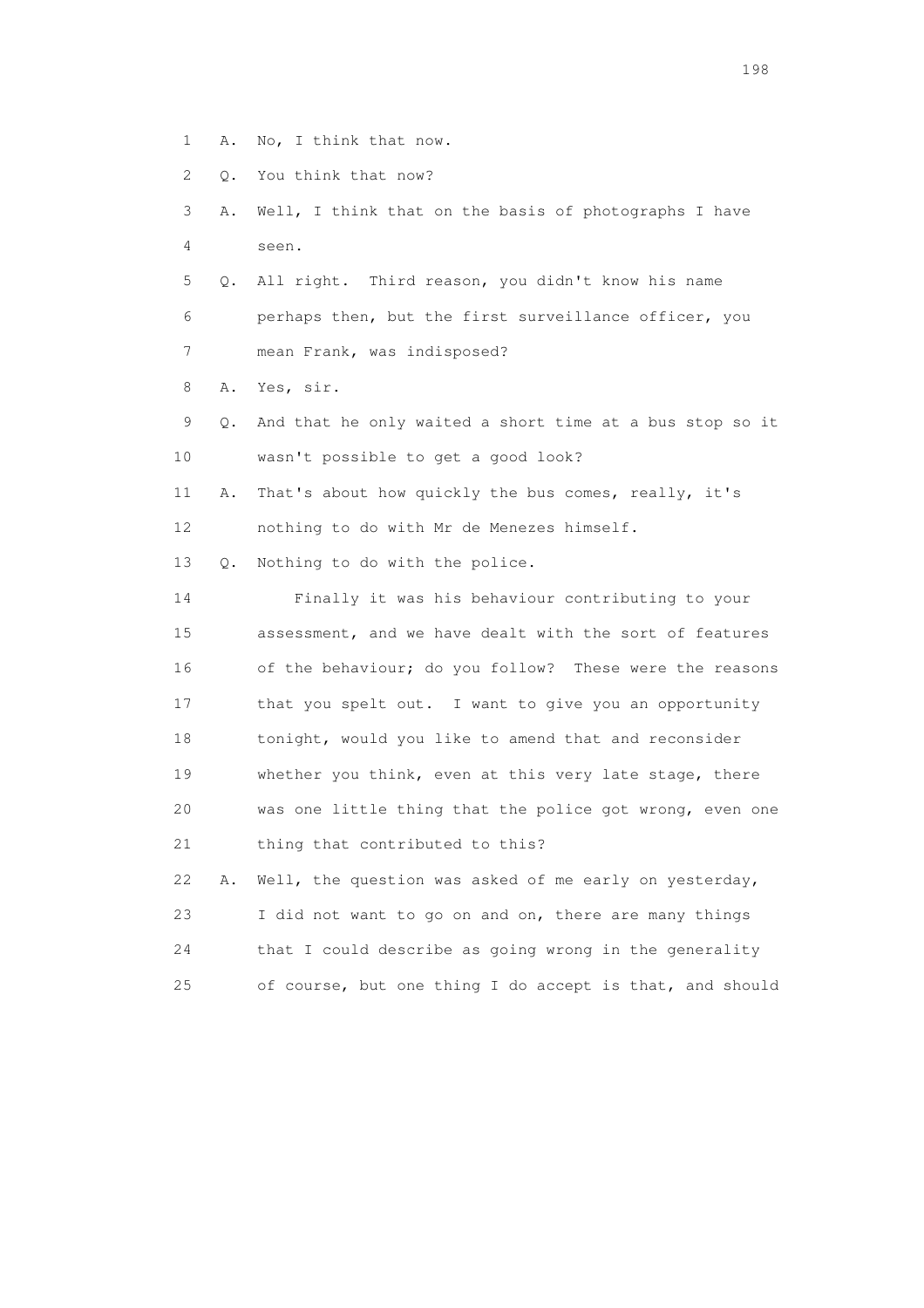1 have said perhaps, he clearly we know was misidentified, 2 I didn't say that specifically, I think it was inherent 3 in some sense in what I said about my assessment, and 4 I am taking responsibility for this, it was my 5 assessment on the basis of the information I had. He 6 was misidentified, and that's a human police error. 7 Q. Yes, well, just taking you up on that one, if I may, 8 have you re-examined how such a misidentification came 9 about in order that you minimise the risks of 10 an innocent member of the public being misidentified 11 again? 12 A. I am not sure I understand your question, sir. 13 Q. Yes. Have you considered what protocols, guidelines, 14 precautions that should be taken by surveillance teams, 15 firearms teams, DSOs, to minimise the risk of 16 misidentification leading to death in the future? 17 A. I have thought about these issues, I haven't been 18 actively involved, it is not actually my job to be 19 actively involved, in sort of policy development around 20 this sort of thing. But as you are aware, because 21 I have mentioned the new system, the Metropolitan Police 22 has been very much putting its mind to how it can ensure 23 to the best of our ability in very, very, very difficult 24 dynamic circumstances sometimes, identifications are 25 achieved and communicated as well as possible.